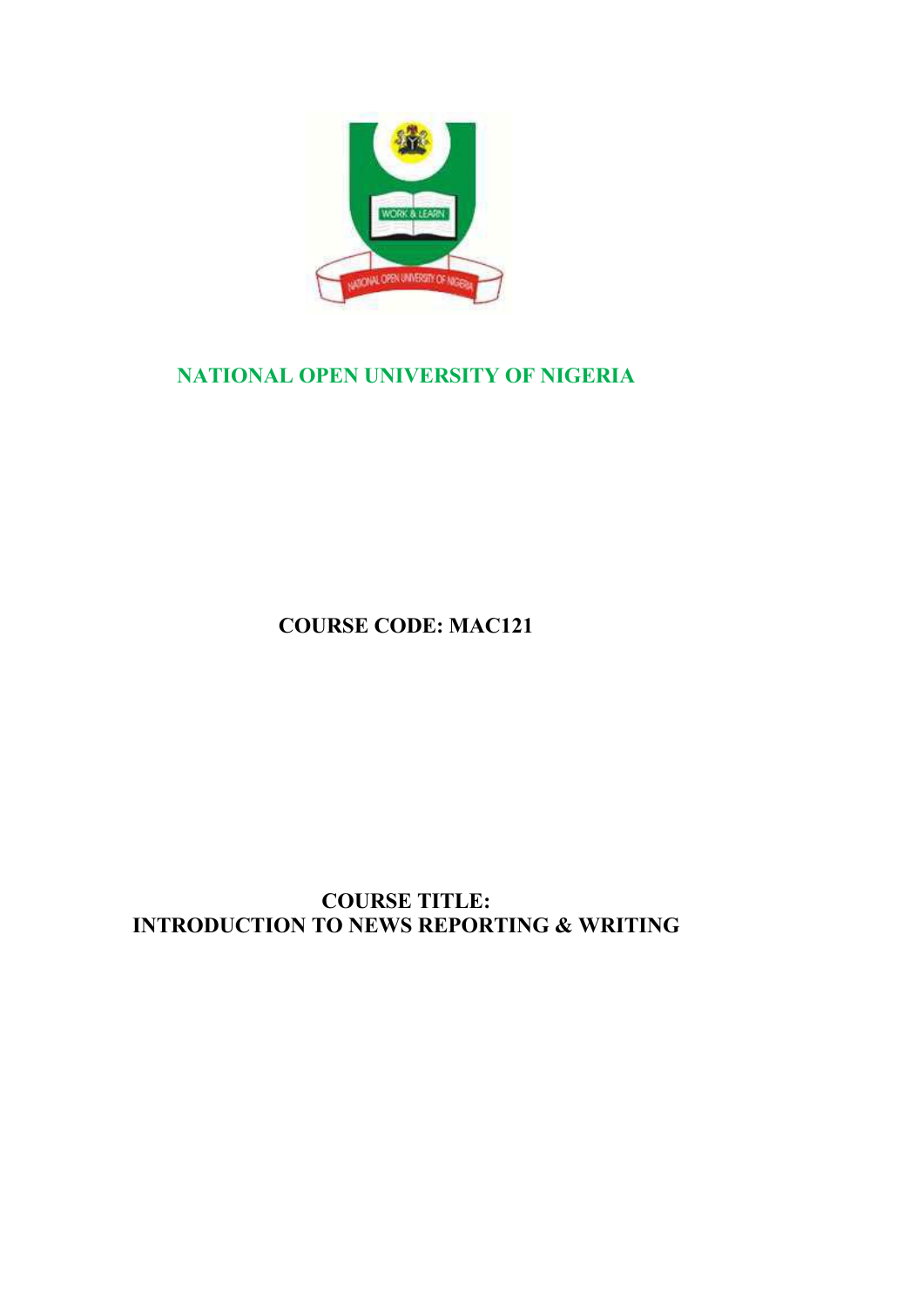**COURSE GUIDE**

# **MAC121 INTRODUCTION TO NEWS REPORTING & WRITING**

| Course Team | Dr. Oloruntola Sunday (Developer/Writer) - UNILAG |
|-------------|---------------------------------------------------|
|             | Dr. Josef Belmolokwu (Editor)                     |
|             | Dr. Chidinma I. Onwubere (Coordinator) - NOUN     |

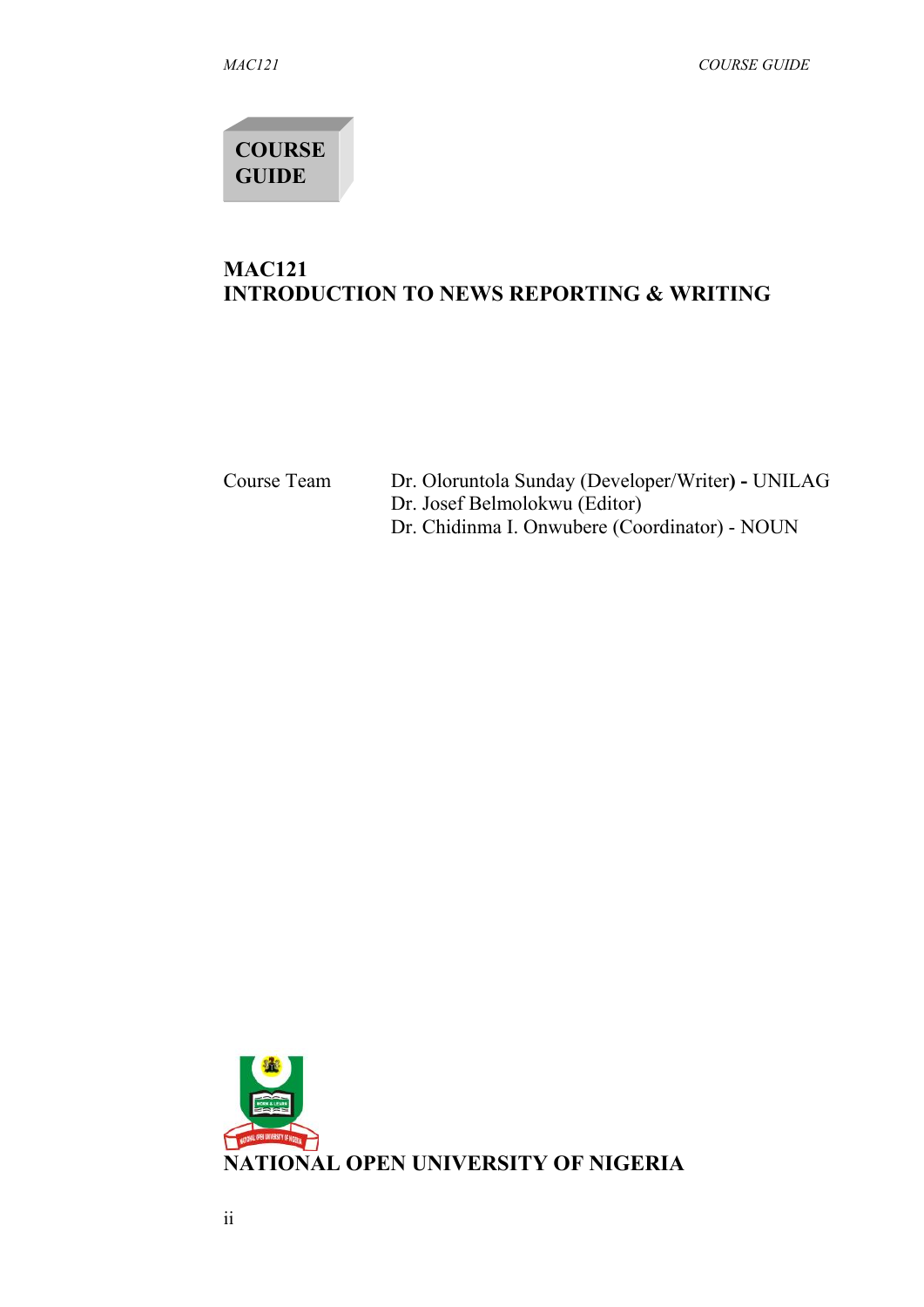National Open University of Nigeria Headquarters 14/16 Ahmadu Bello Way Victoria Island Lagos

Abuja Office No. 5 Dar es Salaam Street Off Aminu Kano Crescent Wuse II, Abuja Nigeria

e-mail: centralinfo@nou.edu.ng URL: www.nou.edu.ng

Published By: National Open University of Nigeria

First Printed 2012

ISBN: 978-058-766-7

All Rights Reserved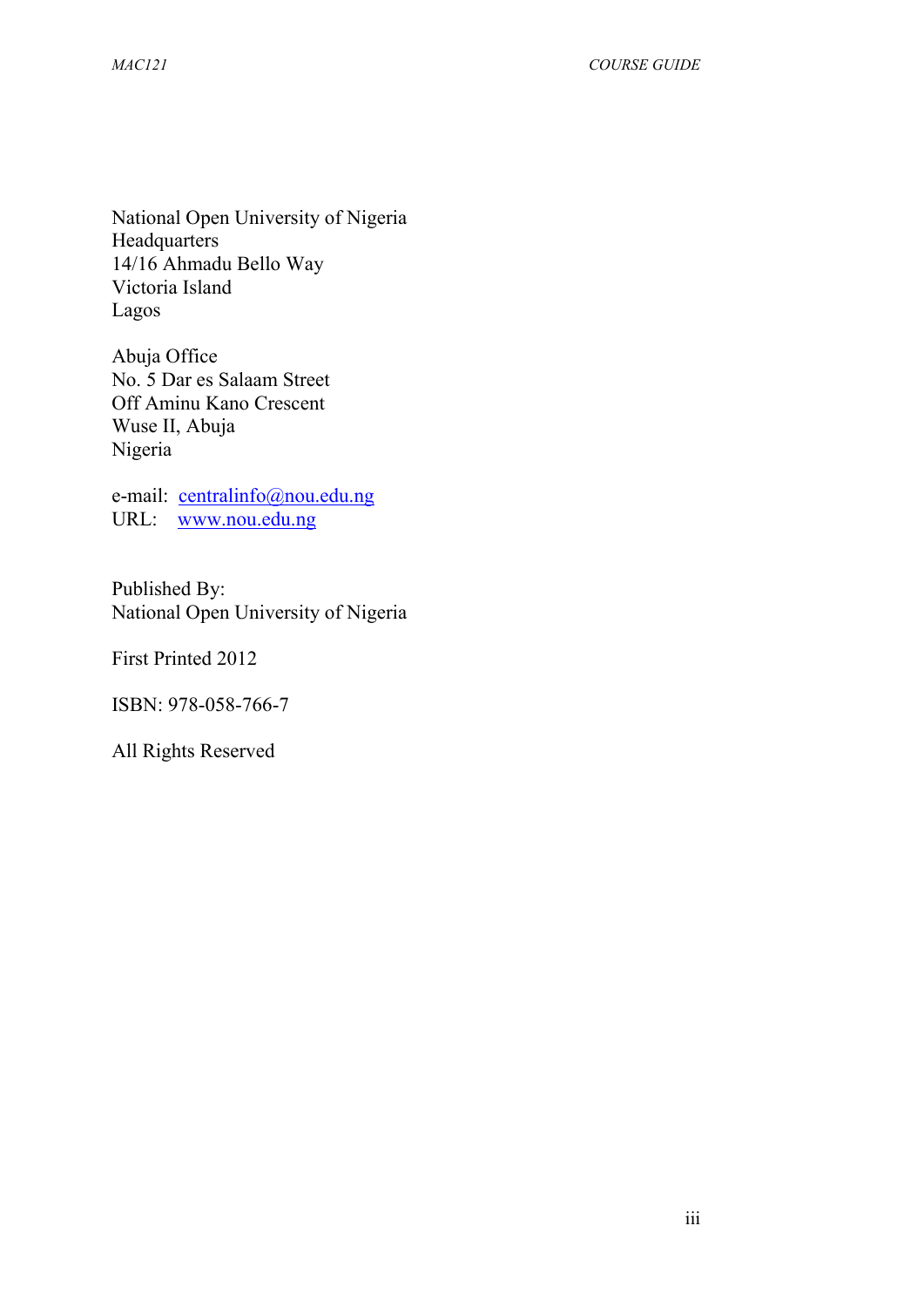# **CONTENTS PAGE**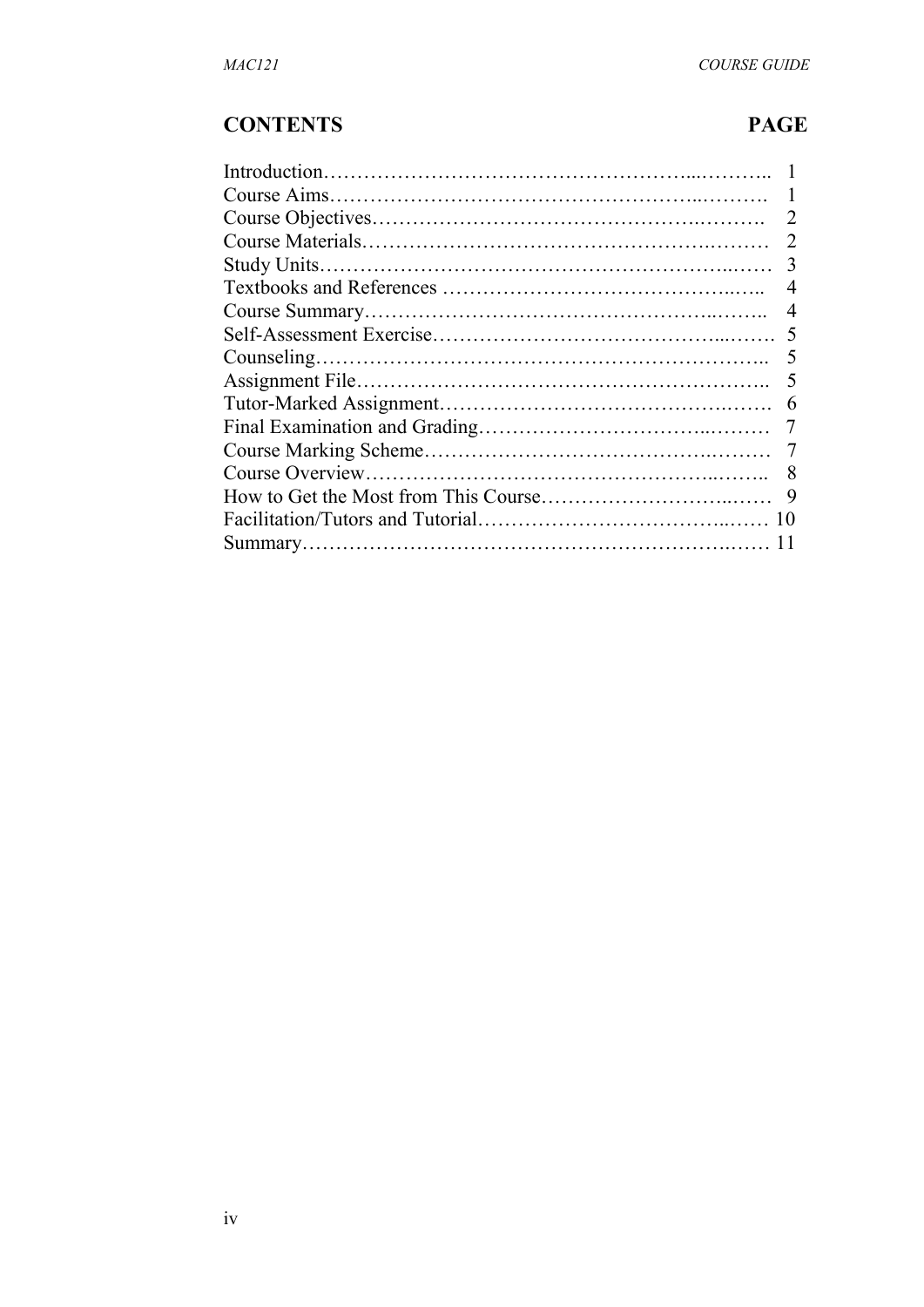# **Introduction**

MAC121, 'Introduction to news writing and reporting', is a three credit unit course offered in the first year to students of the undergraduate degree programme in Mass Communication. There are twenty-five Study Units in this course. There are no prerequisites for studying this course. It has been developed with appropriate local examples suitable for the Nigerian audience.

This course guide is for distance learners enrolled in the B.A. Mass Communication programme of the National Open University of Nigeria. This guide is one of the several resource tools available to you to help you successfully complete this course and ultimately your programme.

In this study guide, you will find very useful information about this course: aims, objectives, what the course is about, what course materials you will be using; available services to support your learning; information on assignments and examination. It also offers you guidelines on how to plan your time for study; the amount of time you are likely to spend on each study unit; your tutor-marked assignments.

I strongly recommend that you go through this course guide and complete the feedback form at the end before you begin your study of the course. The feedback form must be submitted to your tutorial facilitator along with your first assignment. This guide also provides answers to several of your questions.

However, do not hesitate to contact your study centre if you have further questions. I wish you all the best in your learning experience and successful completion of this course.

# **Course Aims**

The aims of this course are to give you an understanding of the role of the journalist in the society, attributes of a reporter and an understanding of how to report for both the print and broadcast media. These broad aims will be achieved by:

- Introducing you to journalism, and the basic principles of news reporting.
- Demonstrating how these principles can be applied.
- Acquainting you with the legal and ethical rules guiding your job as a reporter.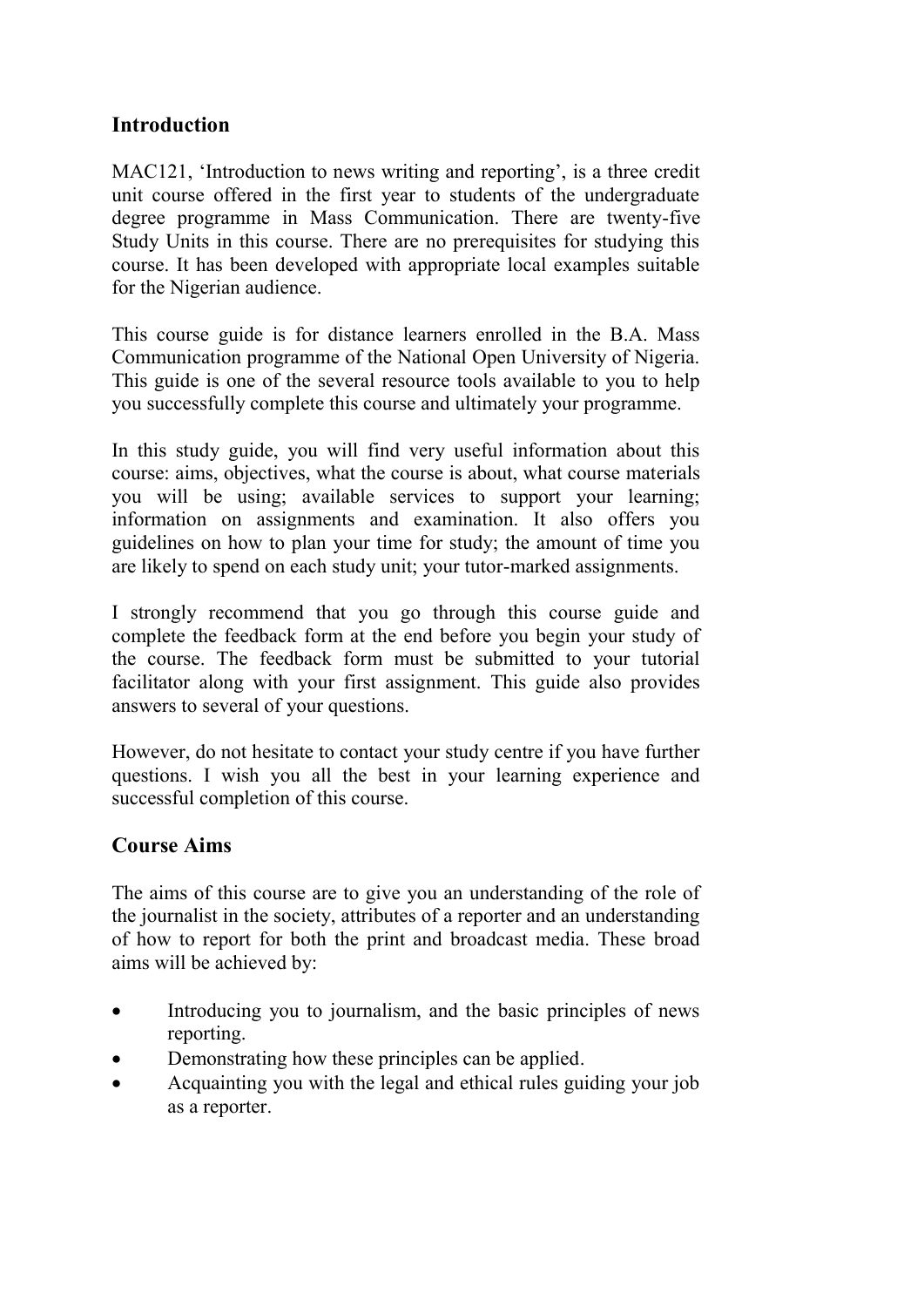# **Course Objectives**

To achieve the aims set out above, MAC121 has overall objectives. (In addition, each unit also has specific objectives. The unit objectives are at the beginning of each unit. I advise that you read them before you start working through the unit. You may want to refer to them during your study of the unit to check your progress.).

Here are the wider objectives for the course as a whole. By meeting the objectives, you count yourself as having met the aims of the course. On successful completion of the course, you should be able to:

- define what news is
- state the roles of the journalist in the society
- list the attributes of the reporter
- explain some theories of the press
- identify sources of news and how to gather news
- write news stories for the print and broadcast media
- understand Internet journalism
- know some laws guiding you job as a journalist
- differentiate between ethics and law
- discuss the code of ethics for Nigerian journalists
- discuss some ethical problems in Nigerian journalism

# **Course Materials**

The major materials you will need for this course are:

- course guide
- study units broken down to (21) units
- assignments file
- relevant textbooks including the ones listed under each unit
- you may also need to listen to programmes and news on the radio and television
- as a beginner, you need to read newspapers and interact with other mass media as often as possible.

In addition to the above, to complete this course, you are advised to read through this course guide to familiarise yourself with the structure of the course; read the Study Units and attempt all Self-Assessment Exercises; complete and submit all assignments for the course; and consult recommended sources for further reading.

Each unit contains Self-Assessment Exercises, and at points in the course you are required to submit assignments for assessment purposes.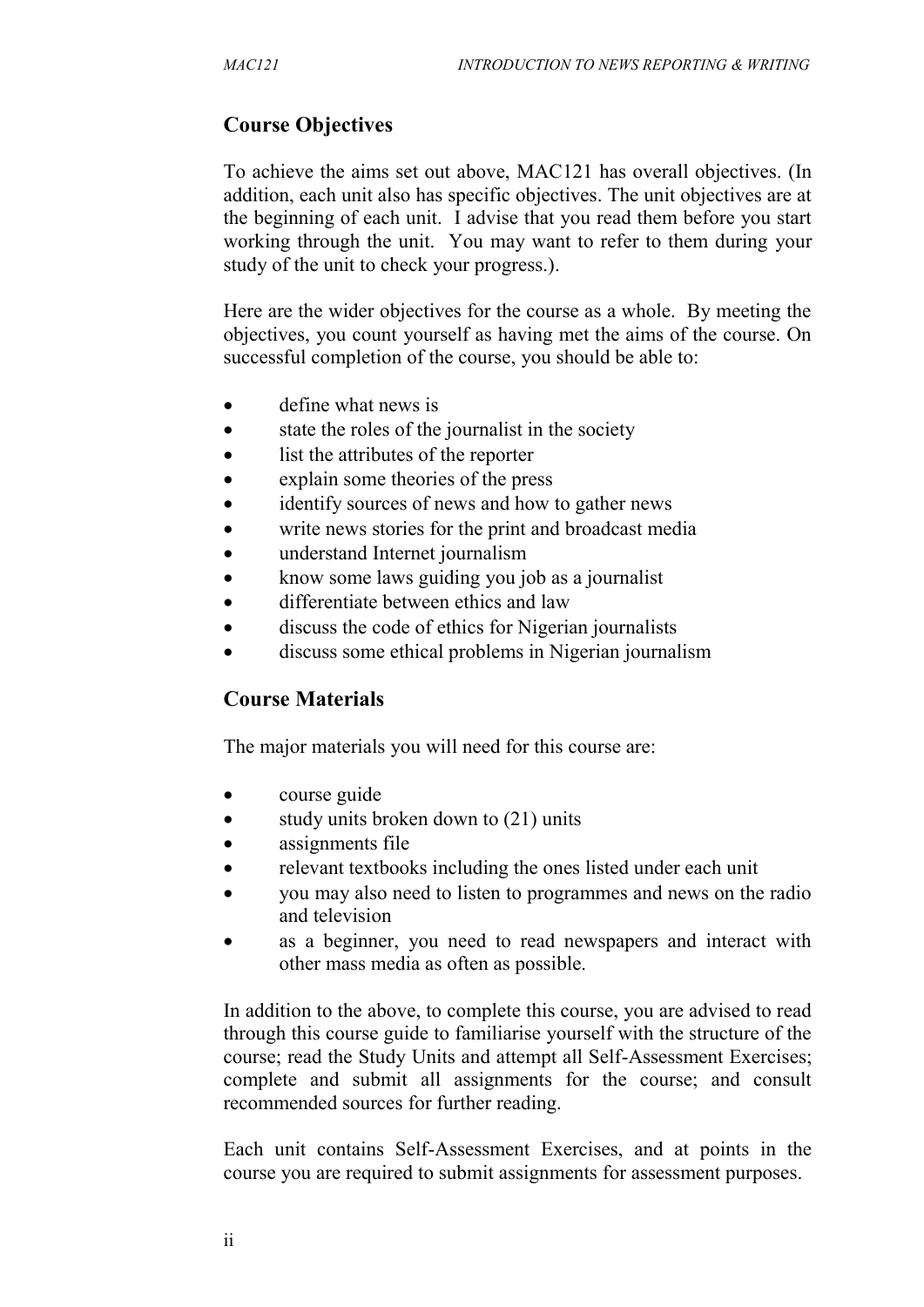At the end of the course, there is a final examination. The course should take you about sixty hours to complete. You have to draw up your own timetable and allocate time to complete each study unit in order to complete the course successfully and on time.

# **Study Units**

There are twenty-one Study Units of seven modules in this course and they are:

# **Module 1 Role of The Journalist in Society**

- Unit 1 The Reporter and His Attributes
- Unit 2 Gathering the News
- Unit 3 Theories of the Press

#### **Module 2 Print Journalism**

- Unit 1 News and Components of News
- Unit 2 Writing for News Paper: The Lead
- Unit 3 The Body
- Unit 4 Covering Speeches, Meetings and News Conferences

#### **Module 3 Broadcast Journalism**

- Unit 1 Broadcast Style Book
- Unit 2 Preparing Broadcast Copy
- Unit 3 Interviewing

# **Module 4 Online Journalism**

- Unit 1 What is the Net?
- Unit 2 Computer-Assisted Journalism
- Unit 3 Legal Pitfalls on the Internet

# **Module 5 The Journalist and The Law**

- Unit 1 Regulation and Press Freedom
- Unit 2 Disclosure of Source of Information
- Unit 3 Contempt of Court

# **Module 6 The Ethical Journalist**

- Unit 1 Ethics and Journalism
- Unit 2 Codes of Journalistic Ethics
- Unit 3 Ethical Issues and Enforcement of Ethics in Nigerian Journalism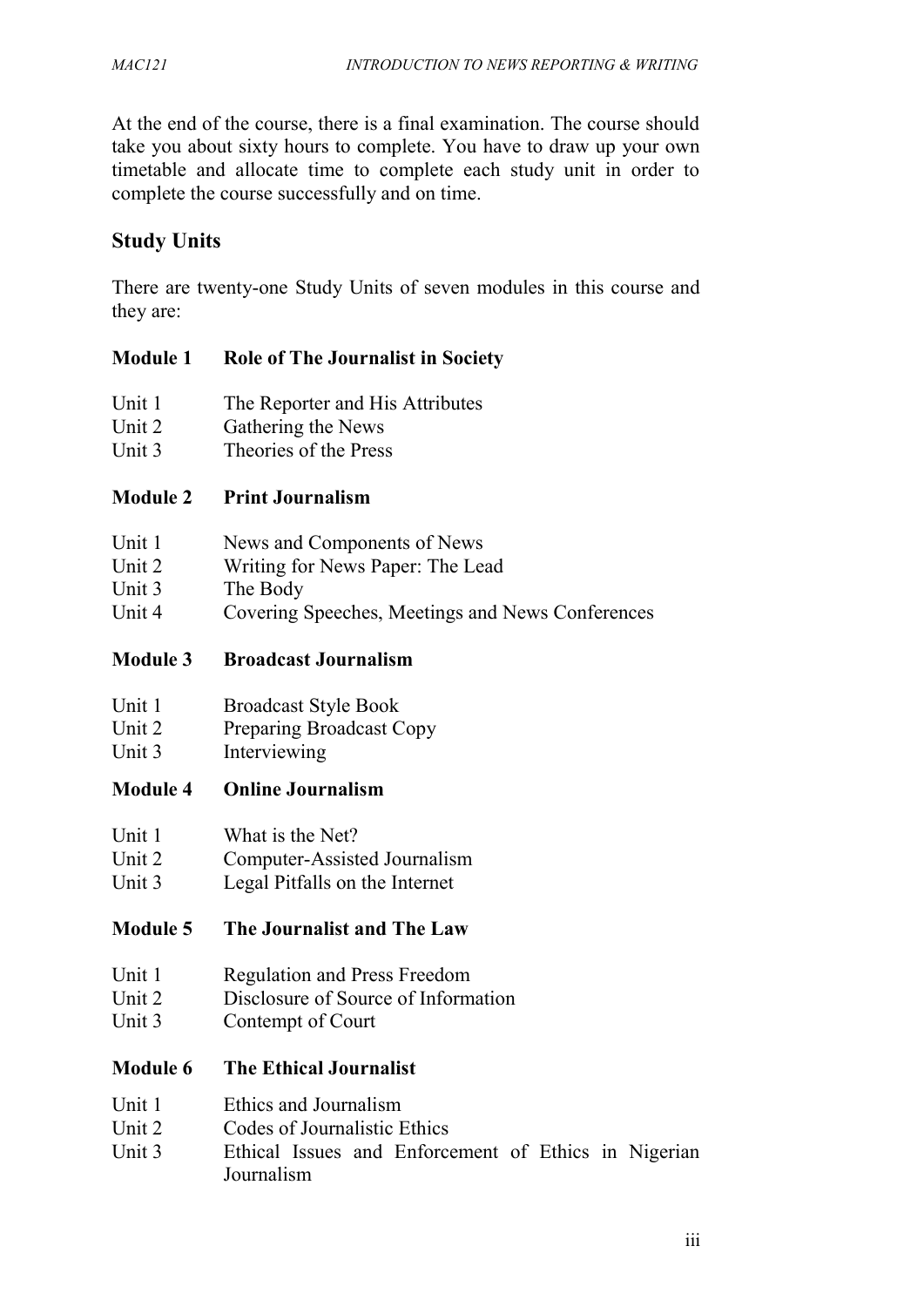#### **Module 7 Writing for Advertising and Public Relations**

| Unit 1 | <b>Writing Advert Copy</b>      |
|--------|---------------------------------|
| Unit 2 | <b>Public Relations Writing</b> |

#### **Textbooks and References**

- Bonder, F. F.; Davenport, J. R, & Drager, M. W. (2005). *Reporting for the Mass Media* (8<sup>th</sup> ed.). New York: Oxford University Press.
- Harper, C. & the Indiana Group (1998). *Journalism 2001*. Madison: Course-wise Publishing.
- Mercher, M. (2003). *News Reporting and Writing* (9<sup>th</sup> Ed.). San Francisco: McGraw-Hill.
- Moemeka, A. (2000). *Reporter's Handbook: An Introduction to Effective Journalism*. Kearney, USA: Morris Publishing.
- Rich, C. (1999). *Writing and Reporting News: A Coaching Method,* (3rd Ed.). New York: Wadsworth Publishing Company.
- Stovall, J. G. (2006). *Writing for the Mass Media*. New York: Pearson Education.
- Uyo, A. (1987). *Mass Media Messages in a Nutshell*. New York: Civiletis International.

#### **Course Summary**

Module 1 introduces you to the role of the journalist in the society. It discusses the person of the reporter, his role in journalism, important attributes he must possess, the process of news gathering. It also provides the theoretical framework and ends with a discourse of journalistic terminologies. In Module 2, the print aspect of journalism is treated, with particular references to news and news judgment, and the components of news stories: the lead and the body. Module 3 deals with broadcast journalism. It begins with the broadcast style book, facts about the broadcast copy and the principles of broadcast writing, and Module 4 examines online journalism, its role and characteristics, while in Module 5 and 6, the legal and ethical considerations for journalists are discussed. Module 7 completes the study material, focusing on a specialized area of writing – Advertising and Public Relations. There are twenty-one Study Units in this course. Each study unit consists of one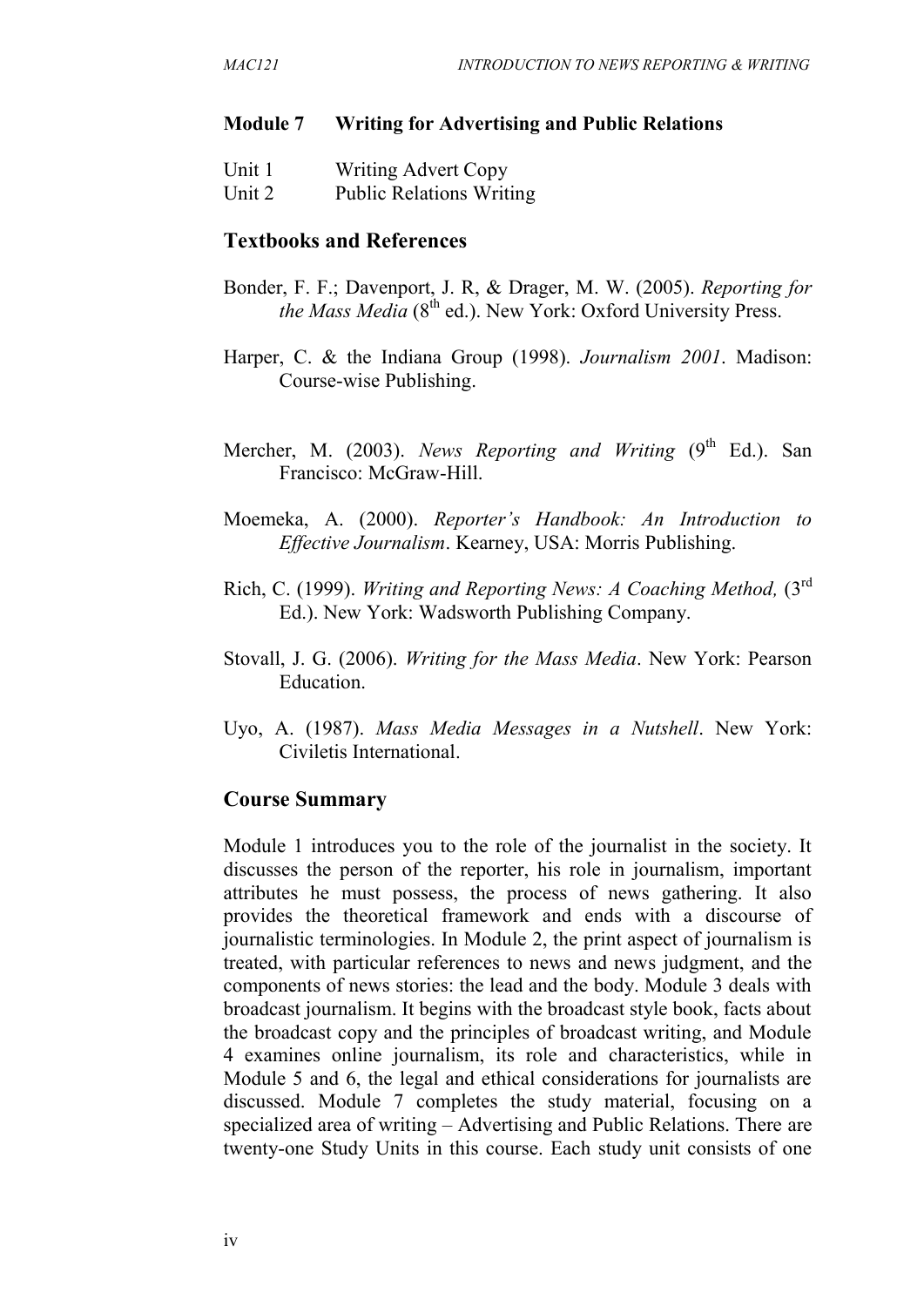week's work and should take you about three hours to complete. It includes specific objectives, guidance for study, reading material, and

# **Self-Assessment Exercises**

Together with tutor-marked assignments, these exercises will assist you in achieving the stated learning objectives of the individual Study Units and of the course.

# **Counseling**

Counseling forms a part of your learning because it is provided to make your learning experience easier. Counseling is available to you at two levels, academic and personal counseling. Student counselors are available at the study centre to provide guidance for personal issues that may affect your studies. Your study centre manager and tutorial facilitators can assist you with questions on academic matters such as course materials, facilitation, grades and so on. Make sure that you have the phone numbers and email addresses of your study centre and the various individuals.

# **Assignment File**

There are three components of assessment for this course: Self- Assessment Exercises and assignments at the end of each study unit; the Tutor-Marked Assignments; and a written examination. In doing these assignments, you are expected to use the information gathered during your study of the course. Below are detailed explanations on how to do each assignment.

The Self-Assessment Exercises are spread out through your course material. You should attempt each exercise immediately after reading the section that precedes it. Possible answers to the exercises are provided at the end of the course book; however, you should check the answers only after you must have attempted the exercises. The exercises are for you to evaluate your learning; they are not to be submitted. There are also questions spread through each study unit. You are required to attempt these questions after you have read a study unit.

Again, the questions are to help you assess your knowledge of the contents of the unit. You are not required to submit the answers for SAEs.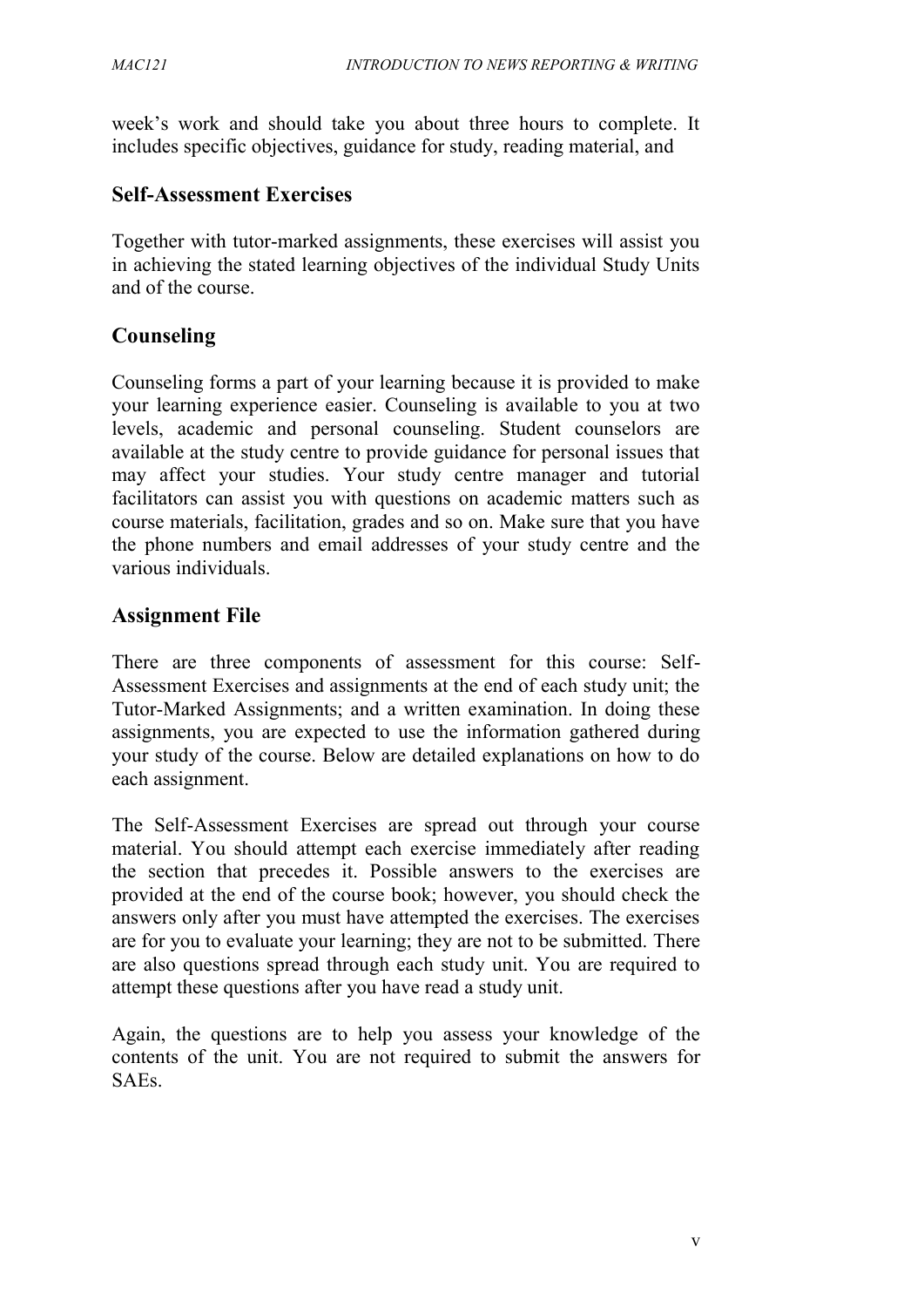# **Tutor-Marked Assignments (TMAs)**

There are four Tutor-Marked Assignments for this course. The assignments are designed to cover all areas treated in the course. You will be given your assignments and the dates for submission at your study centre. You are required to attempt all four Tutor-Marked Assignments. You will be assessed on all four, but the best three performances will be used for your continuous assessment. Each assignment carries 10% and together will count for 30% of your total score for the course. The assignments must be submitted to your tutorial facilitator for formal assessment on or before the stipulated dates for submission. The work that you submit to your tutorial facilitator for assessment will count for 30% of your total course score.

#### **Guidelines for Writing Tutor-Marked Assignments**

1. On the cover page of your assignment, write the course code and title, assignment number (TMA 1, TMA 2.), and date of submission, your name and matriculation number. It should look like this:

| Course Code                    | Course Title                |
|--------------------------------|-----------------------------|
| <b>Tutor-Marked Assignment</b> | Date of Submission          |
| Name                           | <b>Matriculation Number</b> |

- 2. You should endeavour to be concise and to the point in your answers. Your answer should be based on your course material, further readings and experience. However, do not copy from any of these materials. If you do, you will be penalised. Remember to give relevant examples and illustrations.
- 3. Use ruled foolscap-sized paper for writing answers. Make and keep a copy of your assignments.
- 4. Your answers should be hand written by you. Leave a margin of about 1.5 inches of the left side and about 5 lines before the answer to the next question for your tutorial facilitator's comments.
- 5. For assignments involving laboratory reports of experiments, the following format is required for submission in addition to 1 above:

#### Experiment Report Sheet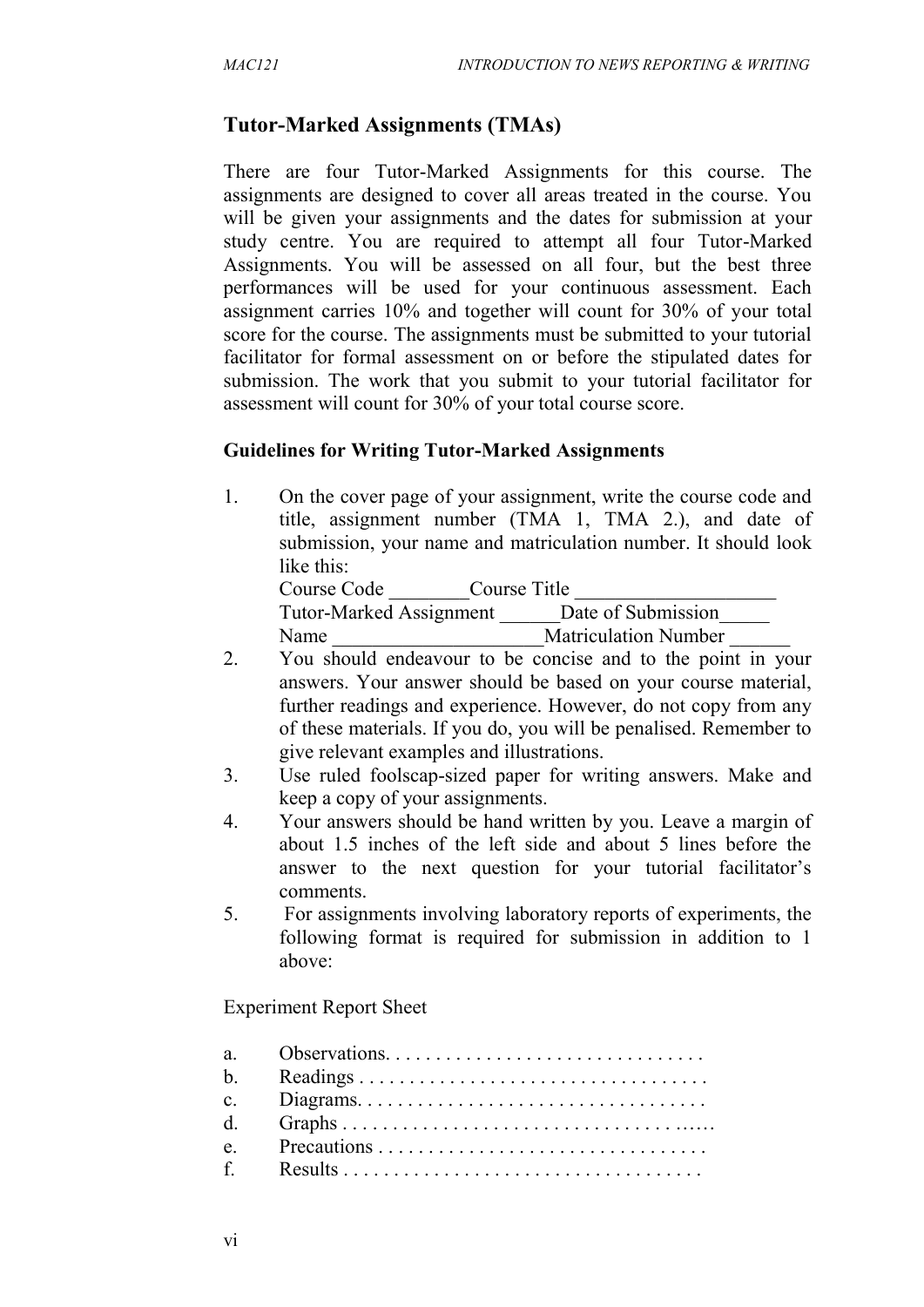6. When you have completed each assignment, make sure that each assignment reaches your tutorial facilitator on or before the deadline. If for any reason you cannot complete your work on time, contact your study centre manager and tutorial facilitator before the assignment is due to discuss the possibility of an extension. Extensions will not be granted after the due date unless under exceptional circumstances.

# **Final Examination and Grading**

The final examination for MAC121 will be of two hours duration, and will carry 70% of the total course grade. The examination will consist of questions which reflect the kinds of Self-Assessment Exercises and questions in the Tutor-Marked Assignments which you have previously encountered. All areas of the course will be assessed. You should use the time between finishing the last unit and taking the examination to revise the entire course. You will find it useful to review your answers to Self Assessment Exercises and Tutor-Marked Assignments before the examination.

For you to be eligible to sit for the final examinations, you must have done the following:

- 1. You should have submitted all the four Tutor-Marked Assignments for the course
- 2. You should have registered to sit for the examination. The deadline for examination registration will be available at your study centre. Failure to submit your assignments or to register for the examination (even if you sit for the examination) means that you will not have a score for the course.

# **Course Marking Scheme**

The following table lays out the marks that constitute the total course score.

| <b>Assessment</b>                                   | <b>Marks</b>                                                      |
|-----------------------------------------------------|-------------------------------------------------------------------|
|                                                     | Assignments 1-4 (four submitted, Three assignments, marked out of |
| but the best three of all the $10\%$ , totaling 30% |                                                                   |
| assignments selected)                               |                                                                   |
| Final examination                                   | 70% of overall course score                                       |
| <b>Total</b>                                        | 100% of course score                                              |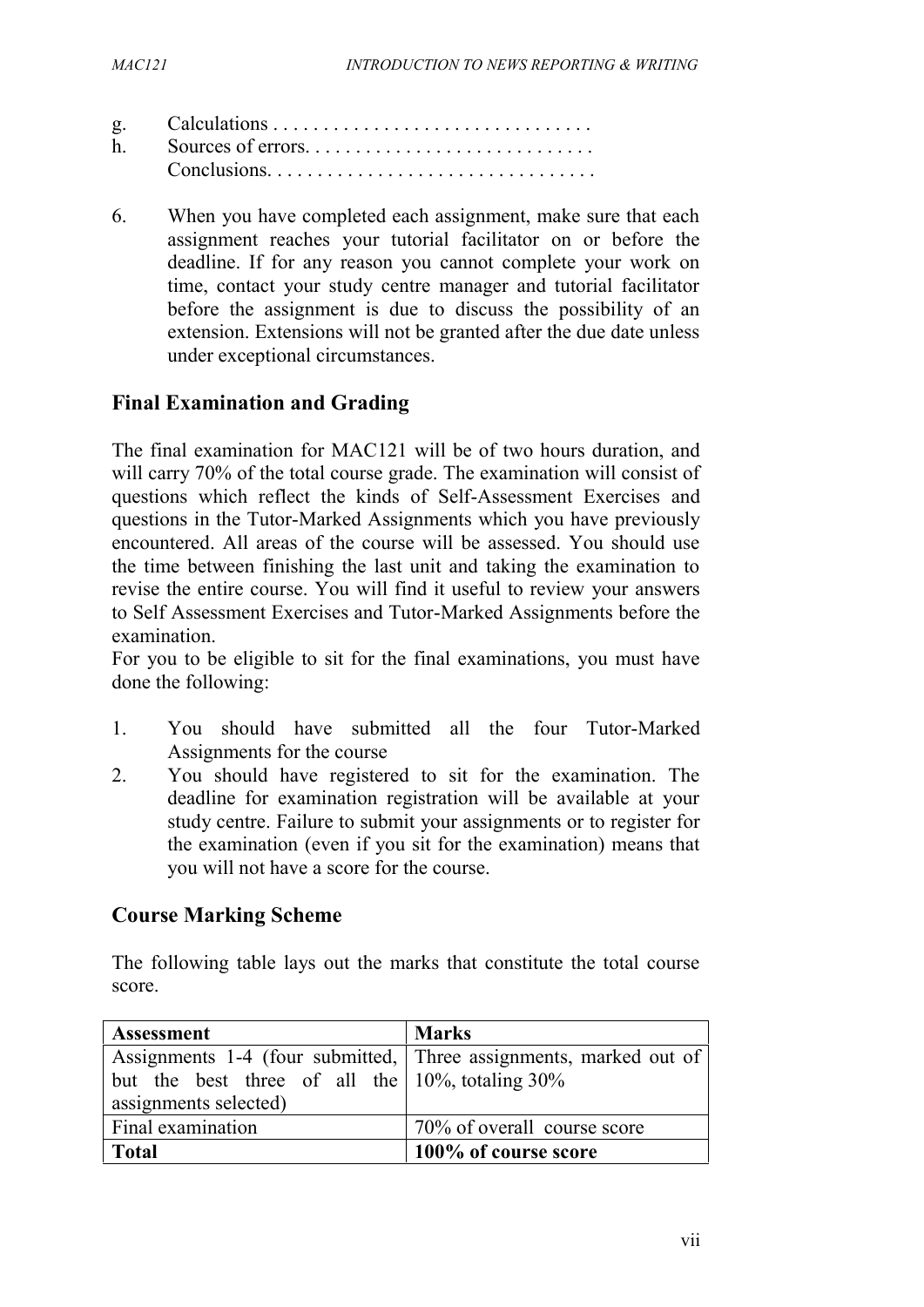# **Course Overview**

This table is a presentation of the course and how long it should take you to complete each study unit and the accompanying assignments.

| Unit $ $       | <b>Title of Study Unit</b>                                  | Weeks/<br><b>Activity</b> | <b>Assignment</b> |
|----------------|-------------------------------------------------------------|---------------------------|-------------------|
|                | Course Guide                                                |                           | Guide<br>Course   |
|                |                                                             |                           | Form              |
|                | <b>Role of The Journalist in Society</b><br><b>Module 1</b> |                           |                   |
| 1              | The<br>His<br>Reporter<br>and                               | 1                         | Assignment        |
|                | Attributes                                                  |                           |                   |
| $\overline{2}$ | <b>Gathering The News</b>                                   | $\overline{2}$            | TMA 1-2 to be     |
|                |                                                             |                           | submitted         |
| 3              | Theories of the Press                                       | $\overline{3}$            | Assignment        |
|                | <b>Module 2</b> Print Journalism                            |                           |                   |
| 1              | News and Components<br>- of<br><b>News</b>                  | $\overline{4}$            | Assignment        |
| $\overline{2}$ | Writing for News Paper: The                                 | 5                         | Assignment        |
|                | Lead                                                        |                           | TMA 3-5 to be     |
|                |                                                             |                           | submitted         |
| 3              | The Body                                                    | 6                         | Assignment        |
| $\overline{4}$ | Covering Speeches , Meetings                                | 7                         | TMA 1-4 to be     |
|                | and News Conferences                                        |                           | submitted         |
|                | <b>Module 3</b> Broadcast Journalism                        |                           |                   |
| $\mathbf{1}$   | <b>Broadcast Style Book</b>                                 | 8                         | Assignment        |
| $\overline{2}$ | Preparing Broadcast Copy to                                 | 8                         | Assignment        |
|                | Make it Sound                                               |                           |                   |
| 3              | Interviewing                                                | 9                         | TMA 1-5 to be     |
|                |                                                             |                           | submitted         |
|                | <b>Online Journalism</b><br><b>Module 4</b>                 |                           |                   |
| 1              | What is the Net                                             | 10                        | Assignment        |
| $\overline{2}$ | Computer-Assisted<br>Journalism                             | 10                        | Assignment        |
| 3              | Legal Pitfalls on the Internet                              | 11                        | TMA 1-4 to be     |
|                |                                                             |                           | submitted         |
|                | The Journalist and The Law<br><b>Module 5</b>               |                           |                   |
| $\mathbf{1}$   | <b>Regulation of Press Freedom</b>                          | 11                        | Assignment        |
| $\overline{2}$ | Disclosure<br>of<br>of<br>Source                            | 12                        | Assignment        |
|                | Information                                                 |                           |                   |
| 3              | Contempt of Court                                           | 12                        | TMA 1-4 to be     |
|                |                                                             |                           | submitted         |
|                | <b>The Ethical Journalist</b><br><b>Module 6</b>            |                           |                   |
| 1              | What is Ethics                                              | 13                        | Assignment        |
| 2              | Ethics and Journalism                                       | 13                        | Assignment        |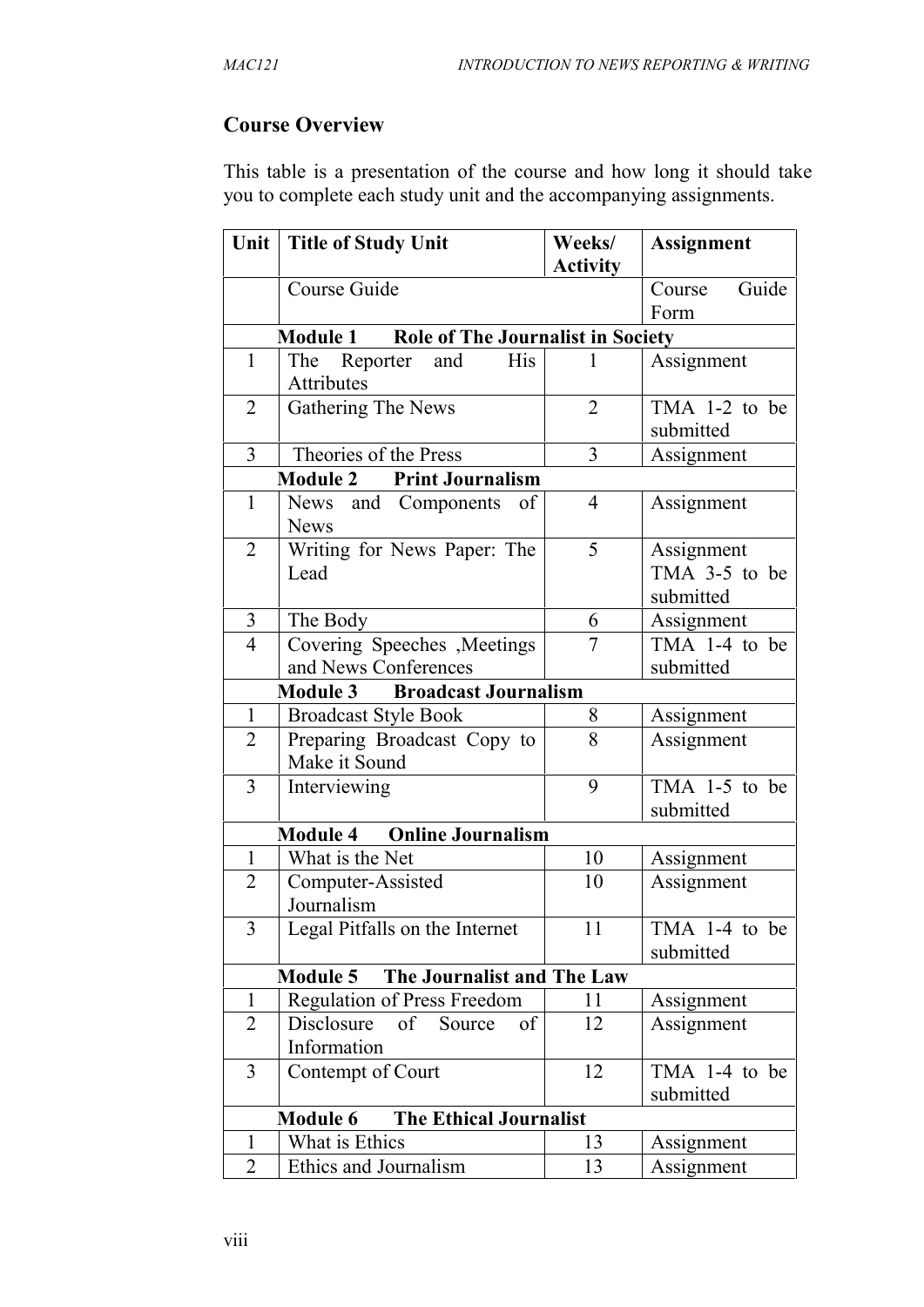| 3                                                                | Codes of Journalistic Ethics | 14 | Assignment                                   |
|------------------------------------------------------------------|------------------------------|----|----------------------------------------------|
| 4                                                                | Ethical Issues in Nigerian   | 14 | TMA 1-4 to be                                |
| journalism                                                       |                              |    | submitted                                    |
| <b>Module 7</b><br><b>Writing for Advert and Public Relation</b> |                              |    |                                              |
|                                                                  | <b>Writing Advert Copy</b>   | 15 | Assignment                                   |
| 2                                                                | Writing for Public Relations | 15 | Assignment<br>$(TMA 1-2 to be$<br>submitted) |
|                                                                  | Revision                     | 16 |                                              |
|                                                                  | Examination                  | 17 |                                              |
|                                                                  | <b>Total</b>                 | 17 |                                              |

\*Now use this overview to plan your personal timetable.

# **How to Get the Most from This Course**

In distance learning, the Study Units replace the university lecturer. The advantage is that you can read and work through the course materials at your pace, and at a time and place that suits you best. Think of it as reading the lecture instead of listening to a lecturer. Just as a lecturer might give you in-class exercise, your Study Units provide exercises for you to do at appropriate times.

Each of the Study Units has common features which are designed to aid your learning. The first feature is an introduction to the subject matter of the unit and how a particular unit is integrated with other units and the course as a whole. Next is a set of learning objectives. These objectives let you know what you should be able to do by the time you have completed the unit. You should use these objectives to guide your study. When you have finished the unit, you should go back and check whether you have achieved the objectives. Self-Assessment Exercises are interspersed throughout each study unit and answers are given at the end of the course. These exercises are designed to help you recall what you have studied and to evaluate your learning by yourself. You should do each Self-Assessment Exercise as you come to it in the study unit. The summary at the end of each unit also helps you to recall all the main topics discussed in the main content of each unit. There are also Tutor- Marked Assignments at the end of each unit. Working on these assignments will help you to achieve the objectives of the unit and prepare you for the assignments which you will submit and the final examination.

It should take you about three hours to complete a study unit, the exercises and assignments. When you have completed the first study unit, take note of how long it took you and use this information to draw up a timetable to guide your study for the rest of your course. The wide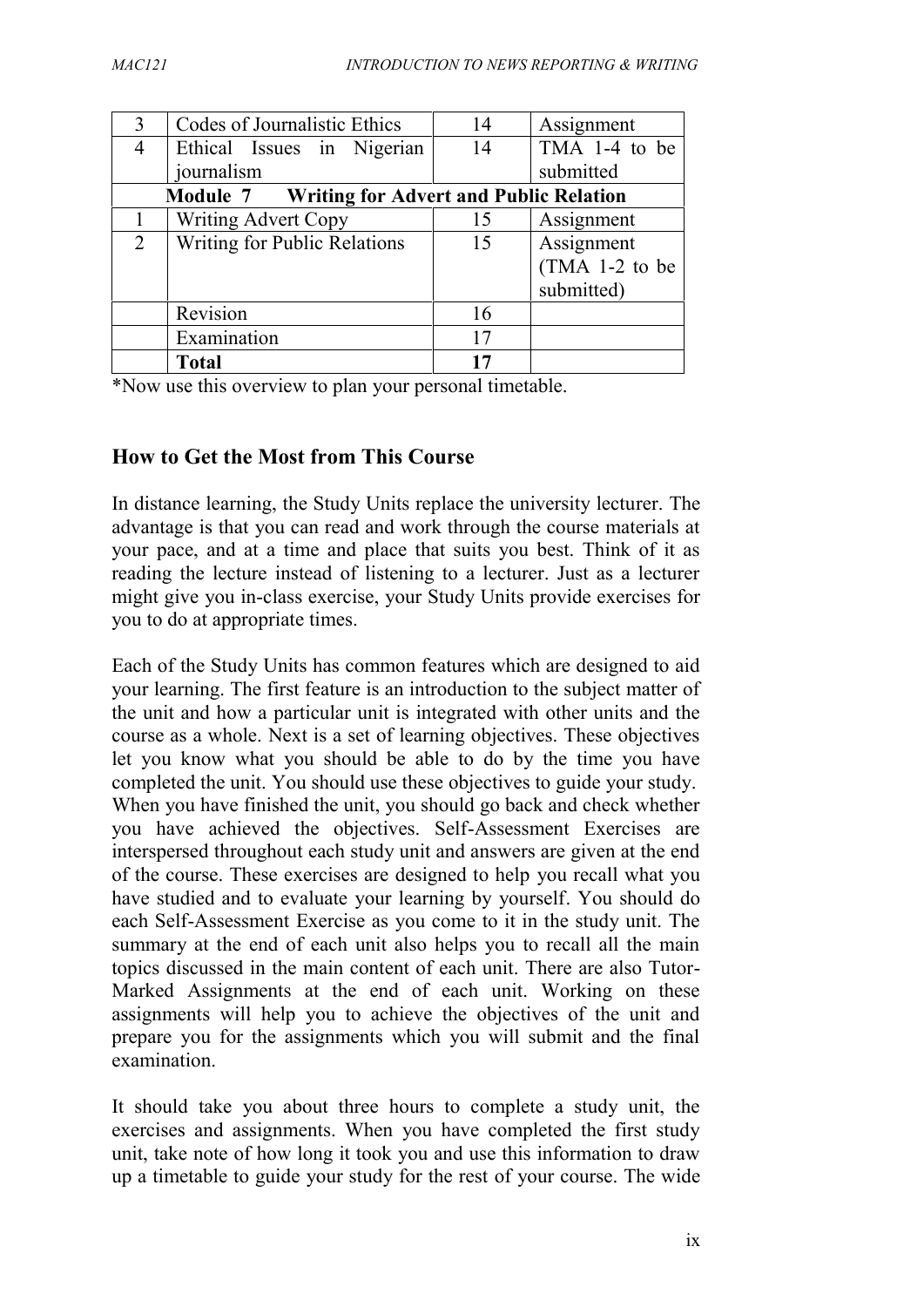margins on the left and right side of the pages of your course book are meant for you to make notes of main ideas or key points at which you can use when revising the course. If you make use of all these features, you will significantly increase your chances of passing the course.

As an open and distance learner, you learn through several ways. You learn when you interact with the content in your course material in the same way as a student interacts with the teacher in a conventional institution. You also learn when you are guided through the course; however you are not taught the course. Instead, your course material is your teacher, and as such you will not be able to get answers to any questions which may arise from your study of the material. It is for this reason that, in addition to the course material which you have received, the delivery of this course is supported by tutorial, facilitation, and counseling support services. Although these services are not compulsory, you are encouraged to take maximum advantage of them.

# **Facilitation/Tutors and Tutorial**

Tutorial sessions form a part of your learning process as you have an opportunity to receive face to face contact with your tutorial facilitator and to receive answers to questions or clarifications which you may have. Also you may contact your tutorial facilitator by phone or email.

On your part, you will be expected to prepare ahead of time by studying the relevant Study Units, write your questions so as to gain maximum benefit from tutorial sessions. The total number of tutorial hours for this course is 8 hours. Information about the location and time schedule for facilitation will be available at your study centre. Tutorial sessions are a flexible arrangement between you and your tutorial facilitator. You will need to contact your study centre to arrange the time schedule for the sessions. You will also need to obtain your tutorial facilitator's phone number and email address.

Tutorial sessions are optional however, the benefits of participating in them provide you a forum for interaction and peer group discussions which will minimise the isolation you may experience as a distance learner.

Your tutorial facilitator guides your learning by doing the following:

- provide answers to your questions during tutorial sessions, on phone or by email
- coordinate group discussions
- provide feedback on your assignments
- pose questions to confirm learning outcomes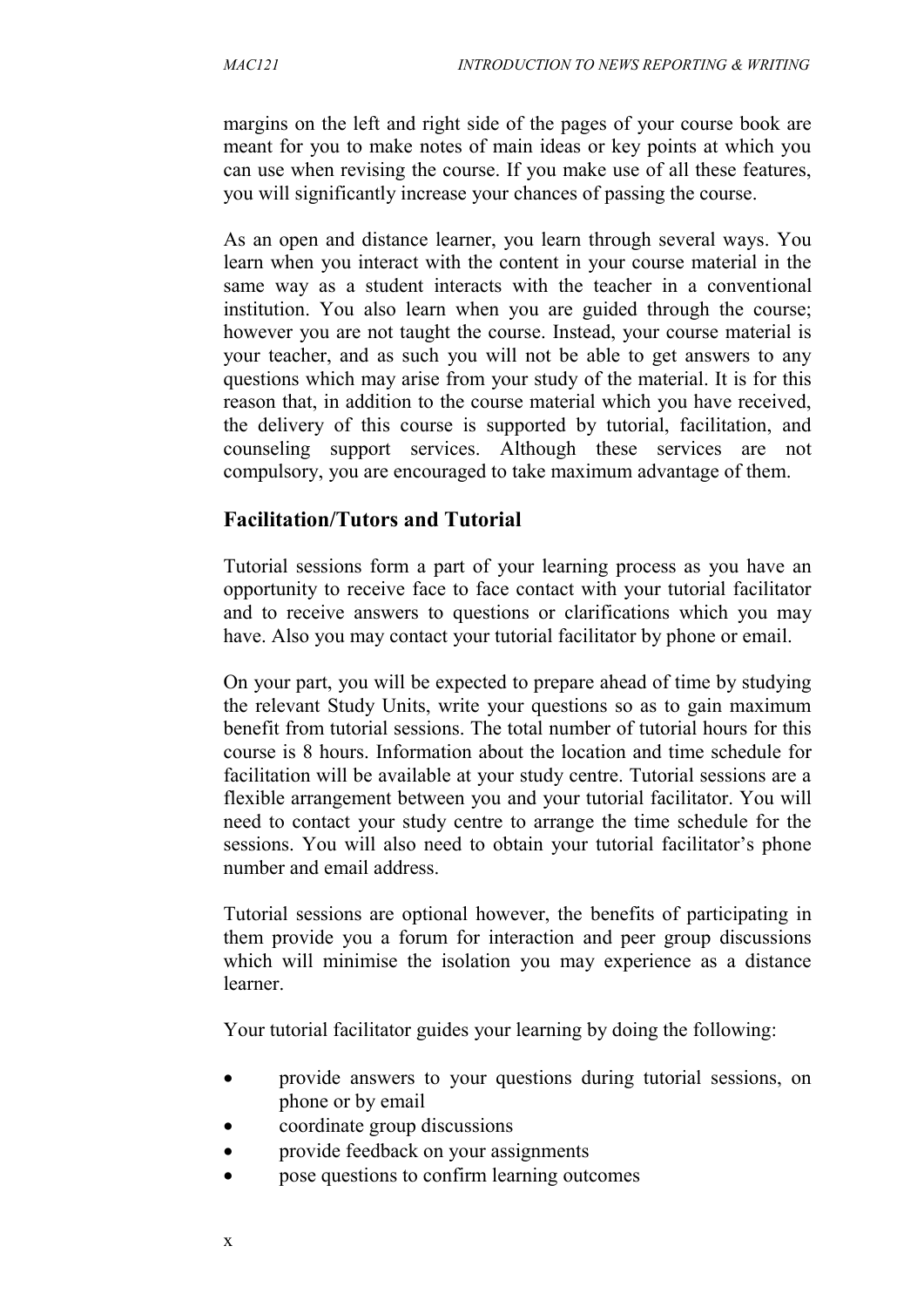- coordinate, mark and record your assignment/examination score and
- monitor your progress.

The language of instruction for this course is in English. The course material is available in print or CD formats, and also on the university website. On your part, you will be expected to prepare ahead of time by studying the relevant Study Units, write your questions so as to gain maximum benefit from facilitation.

Information about the location and time schedule for facilitation will be available at your study centre. Time of facilitation is a flexible arrangement between you and your tutorial facilitator. You should contact your tutorial facilitator if:

- You do not understand any part of the Study Units.
- You have difficulty with the Self- Assessment Exercises.
- You have a question or a problem with an assignment, with your tutorial facilitator's comments on an assignment or with the grading of an assignment.

#### **Summary**

MAC121, Introduction to News Writing and Reporting provides you a theoretical foundation upon which you develop mastery in news writing and reporting. It is aimed at equipping you with skills for approaching news reporting with honed journalistic skills by introducing you to the key factors determining the news worthiness of events. Upon completing the course you should be able to identify and explain news determinants as well as exhibit an ability to meet the news reporting and writing needs of the different genres of media

In conclusion, all the features of this course guide have been designed to facilitate your learning in order that you achieve the aims and objectives of the course. They include the aims and objectives, course summary, course overview and SAEs. You should ensure that you make maximum use of them in your study to achieve maximum results.

I wish you success and hope that you will find it both interesting and useful.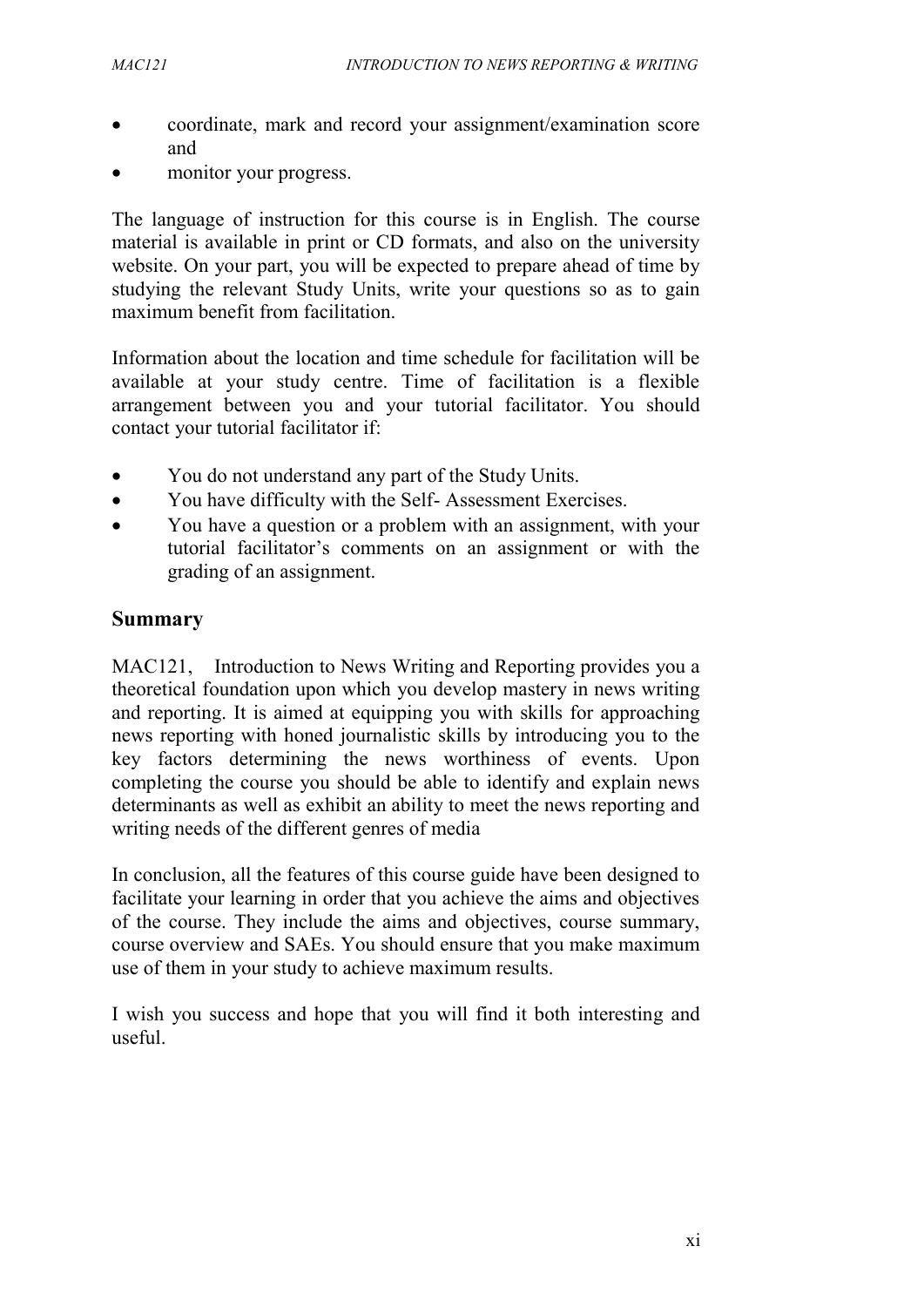*MAC121 INTRODUCTION TO NEWS REPORTING & WRITING*

Course Code MAC121 Course Title Introduction to News Reporting & Writing

Course Team Dr. Oloruntola Sunday (Developer/Writer**) -** UNILAG Dr. Josef Belmolokwu (Editor) Dr. Chidinma I. Onwubere (Coordinator) - NOUN

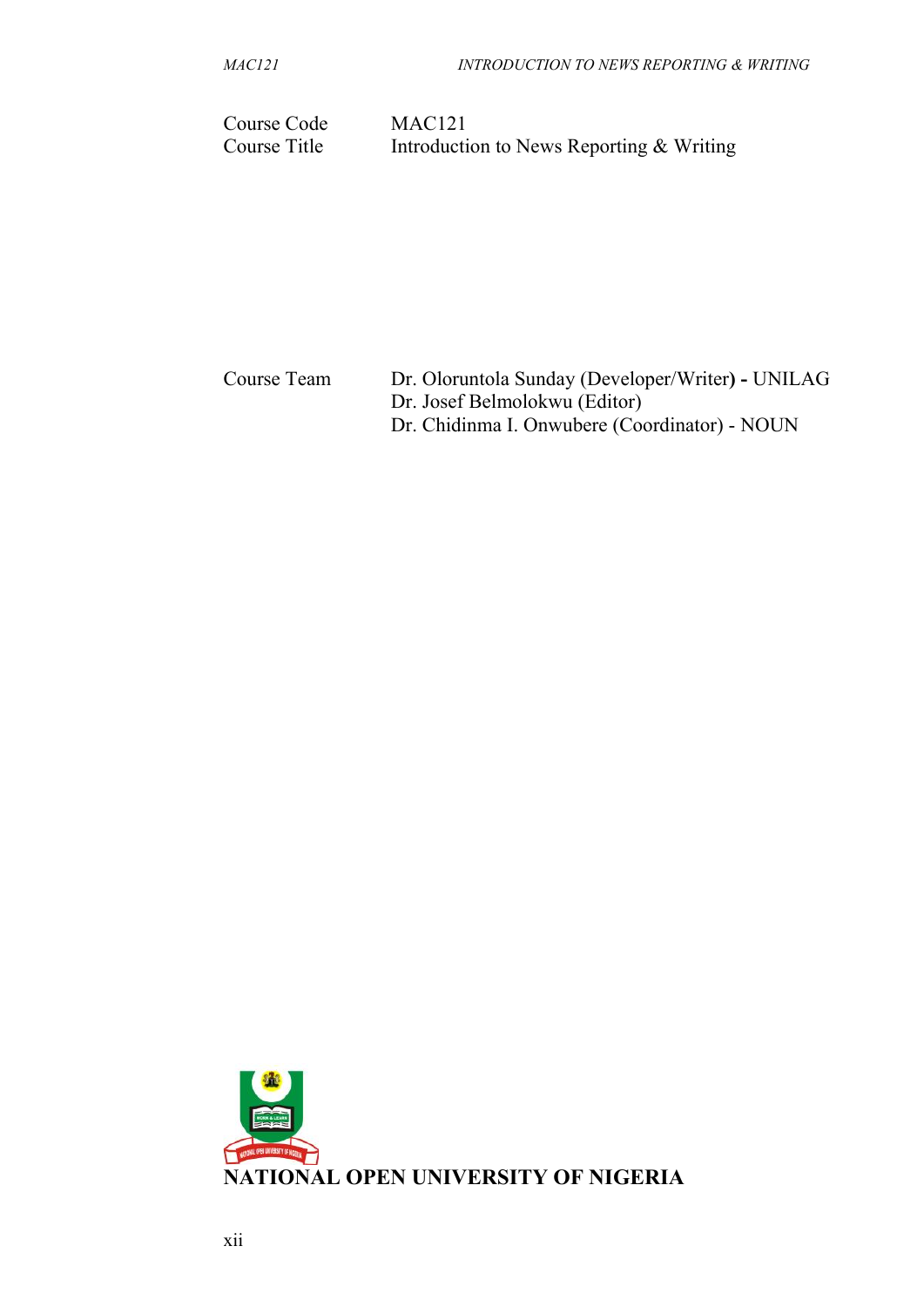National Open University of Nigeria **Headquarters** 14/16 Ahmadu Bello Way Victoria Island Lagos

Abuja Office No. 5 Dar es Salaam Street Off Aminu Kano Crescent Wuse II, Abuja Nigeria

e-mail: centralinfo@nou.edu.ng URL: www.nou.edu.ng

Published By: National Open University of Nigeria

First Printed 2012

ISBN: 978-058-766-7

All Rights Reserved

Printed by: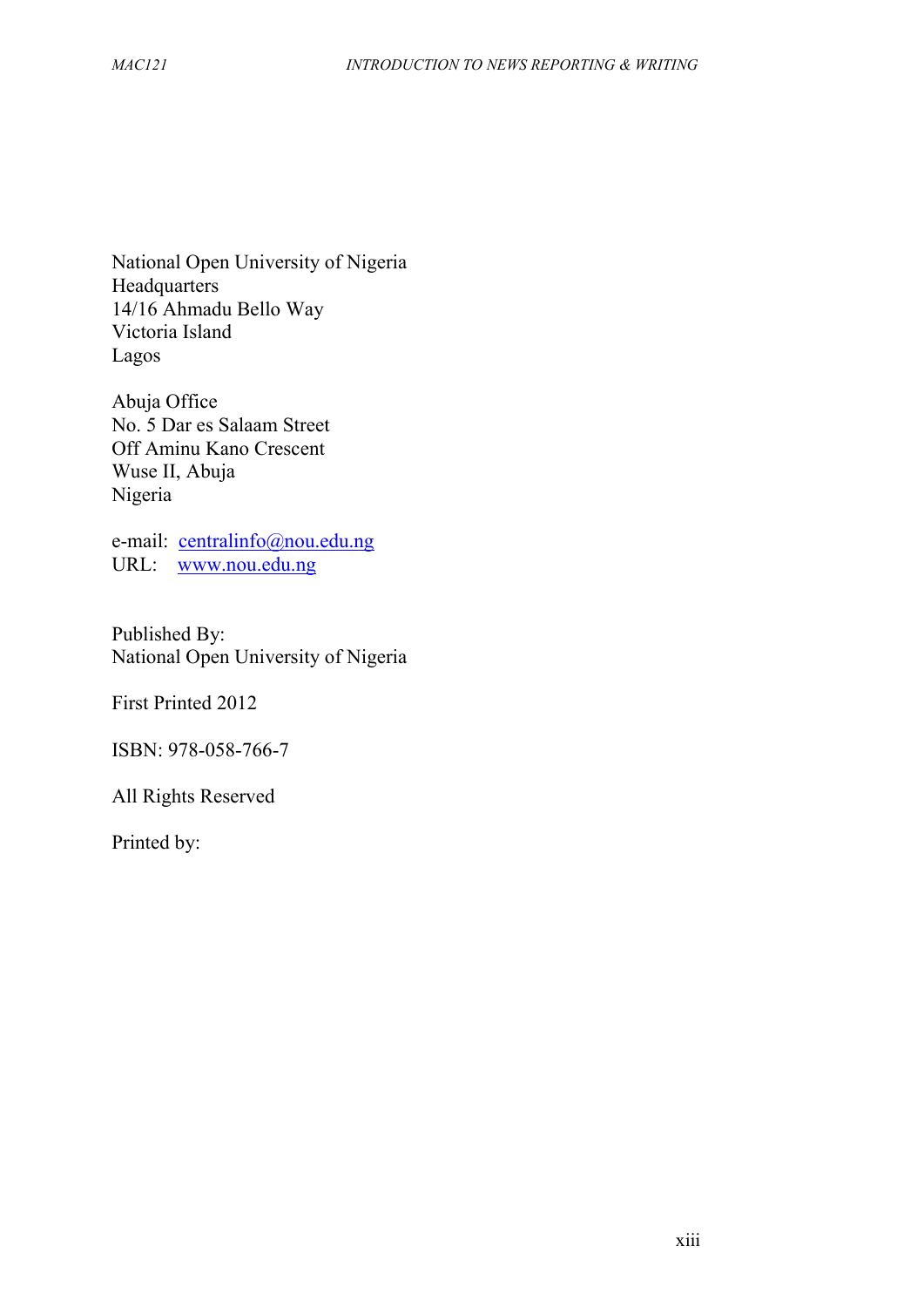# **CONTENTS PAGE**

| <b>Module 1</b> |                                                   |     |
|-----------------|---------------------------------------------------|-----|
| Unit 1          |                                                   | 1   |
| Unit 2          |                                                   | -10 |
| Unit 3          |                                                   | 21  |
| <b>Module 2</b> |                                                   |     |
| Unit 1          |                                                   |     |
| Unit 2          |                                                   |     |
| Unit 3          |                                                   |     |
| Unit 4          | Covering Speeches, Meetings and                   |     |
|                 |                                                   |     |
| <b>Module 3</b> |                                                   |     |
| Unit 1          |                                                   | 66  |
| Unit 2          |                                                   | 76  |
| Unit 3          |                                                   | 91  |
| <b>Module 4</b> |                                                   |     |
| Unit 1          |                                                   | 98  |
| Unit 2          |                                                   |     |
| Unit 3          |                                                   |     |
| <b>Module 5</b> | The Journalist and The Law 121                    |     |
| Unit 1          |                                                   |     |
| Unit 2          |                                                   | 131 |
| Unit 3          |                                                   |     |
| <b>Module 6</b> |                                                   |     |
| Unit 1          |                                                   |     |
| Unit 2          |                                                   |     |
| Unit 3          | Ethical Issues and Enforcement of Ethics in       |     |
|                 |                                                   |     |
| <b>Module 7</b> | Writing for Advertising and Public Relations  171 |     |
| Unit 1          |                                                   | 171 |
| Unit 2          |                                                   | 181 |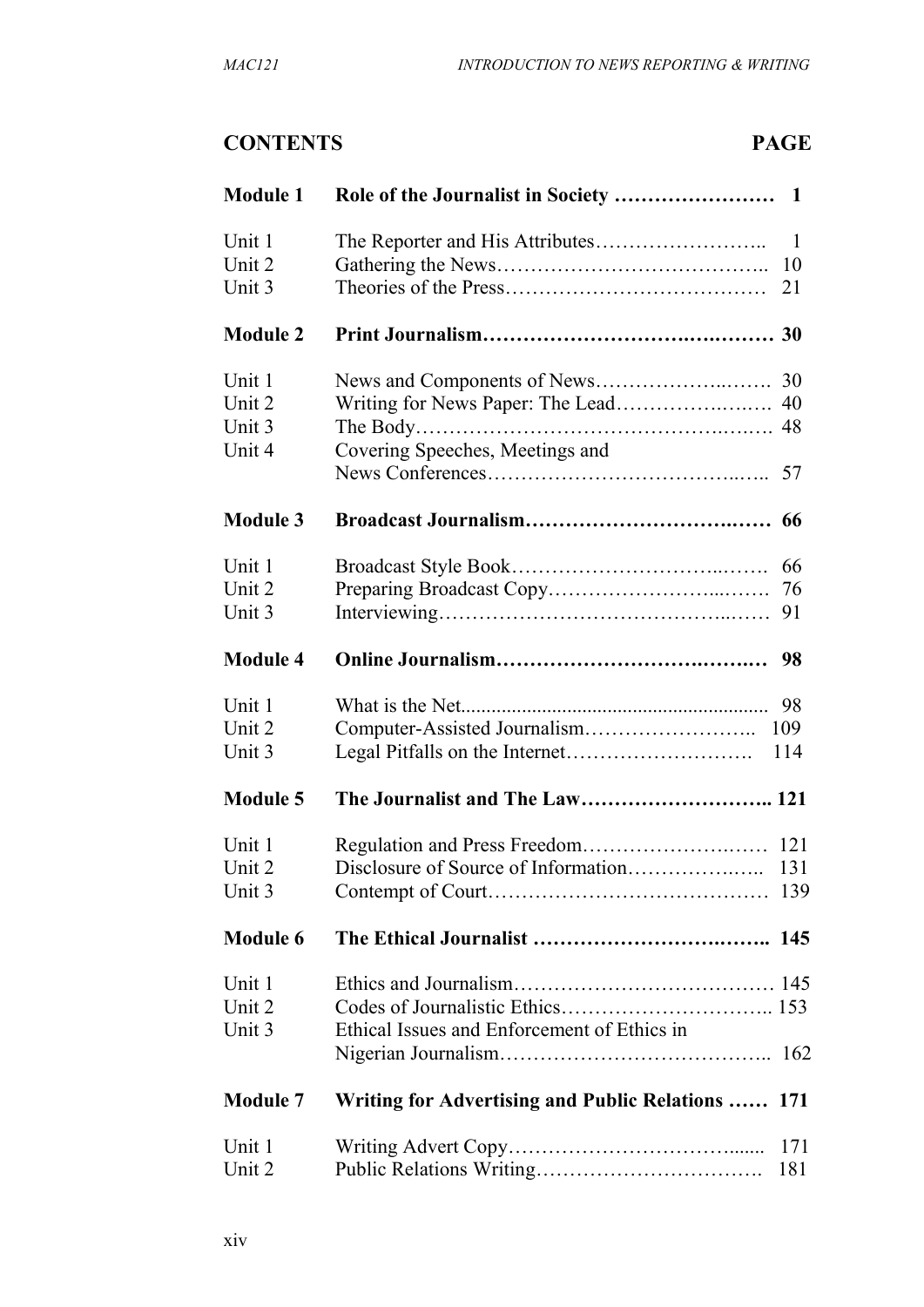# **MODULE 1 ROLE OF THE JOURNALIST IN SOCIETY**

- Unit 1 The Reporter and His Attributes
- Unit 2 Gathering the News
- Unit 3 Theories of the Press

# **UNIT 1 THE REPORTER AND HIS ATTRIBUTES**

# **CONTENTS**

- 1.0 Introduction
- 2.0 Objectives
- 3.0 Main Content
	- 3.1 What is Journalism?
		- 3.1.1 Functions of the Press
		- 3.1.2 The Reporter
		- 3.1.3 Attributes of the reporter
		- 3.1.4 The Reporter's Language
- 4.0 Conclusion
- 5.0 Summary
- 6.0 Tutor-Marked Assignment
- 7.0 References/Further Reading

# **1.0 INTRODUCTION**

The principal actor in news reporting is the reporter. Therefore, it is not out of place to begin this course with an attempt to define who a reporter is, and his/her functions. The reporter is the ear and eye of his/her medium. It is what he/she reports that the audience will know about. He/she touches lives with his/her report. However, for him/her to perform well, he/she must possess certain attributes. Thus, in this unit, you will also learn about the attributes of a reporter. And finally, the reporter, in the process of doing his duty, uses languages peculiar to his profession. This unit will also introduce you to some of the terminologies peculiar to journalism.

# **2.0 OBJECTIVES**

At the end of this unit, you should be able to:

- define Journalism
- discribe who a reporter is
- explain the functions of a reporter
- enumerate the attributes of a reporter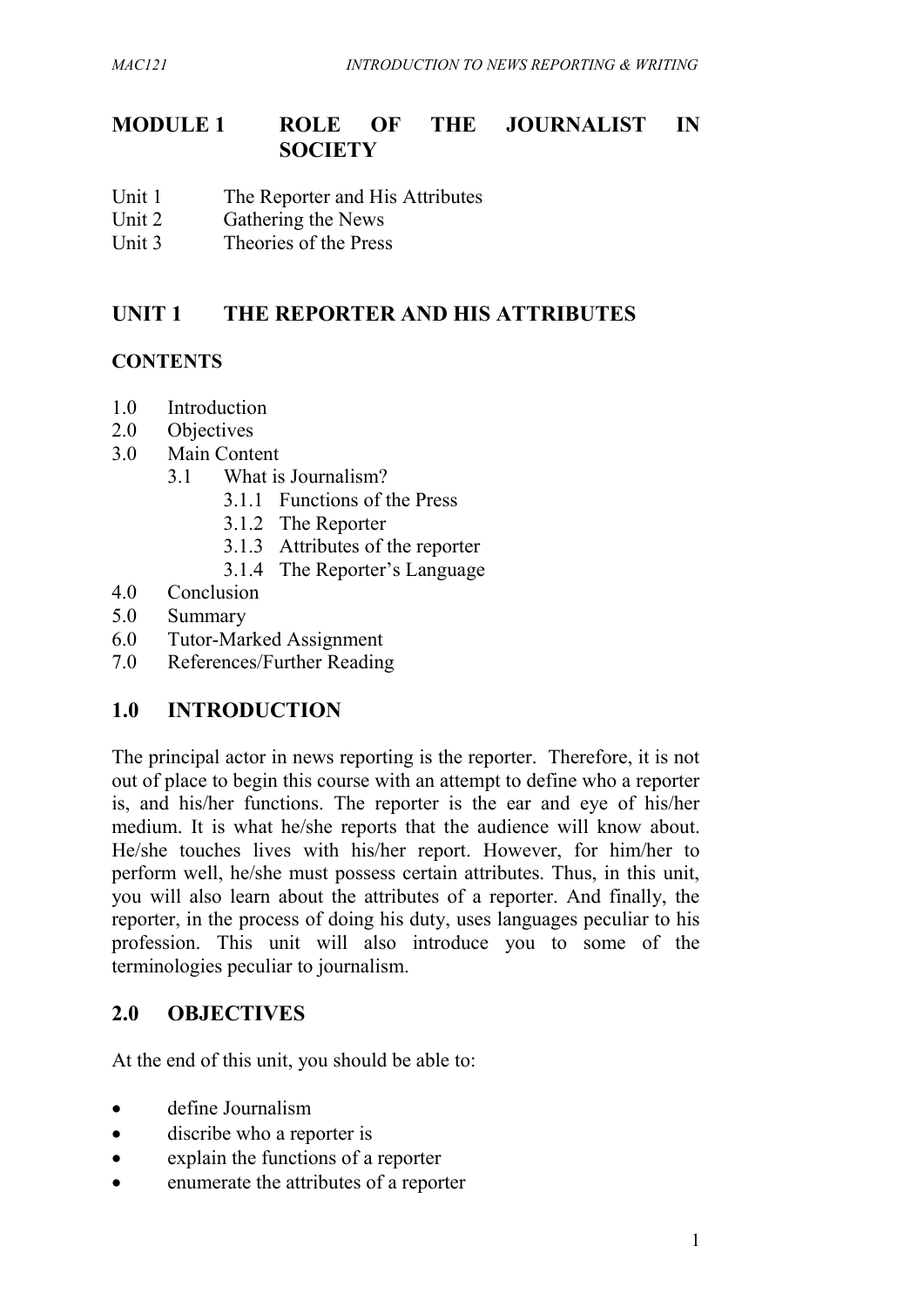- list some terminologies that are peculiar to journalism
- explain the terminologies in ordinary language that nonjournalists would understand.

# **3.0 MAIN CONTENT**

#### **3.1 What is Journalism?**

News reporting and news writing falls within the field of journalism. Hence, we shall begin by introducing you to the word journalism.

As an occupation, journalism refers generally to writing for journals, but in particular for newspapers/magazines. It also includes those who write for radio and television. However journalism has expanded in meaning and scope, to become the means by which you disseminate news and views, and by so doing has formed itself into a limb of social awareness. It has become an important social function, constituting the means by which the populace receive and give information from and to the world around them; assuming an ethical dimension and to some extent, requires legal accountability for its performance. As such, the journalist, in the performance of his or her duties, has to contend with various legal and ethical issues.

# **3.1.1 Functions of the Press**

The press has four traditional functions to perform and these include:

- Surveillance of the environment
- Correlation of parts of society in responding to the environment
- Transmission of the social heritage from one generation to the next
- Entertainment

**The surveillance (information/news) function**: This function refers to the collection and distribution of information concerning events in the environment both outside and within a particular society. Simply put, this is the news function.

**The correlation (analysis/interpretation) function**: This function refers to the interpretation of information about the environment and prescription for conduct in reaction to these events. This is the editorial/opinion/interpretation function.

**Transmission of social heritage (cultural transmission) function**: This function focuses on the communicating of knowledge, values, and social norms from one generation to another or from one group to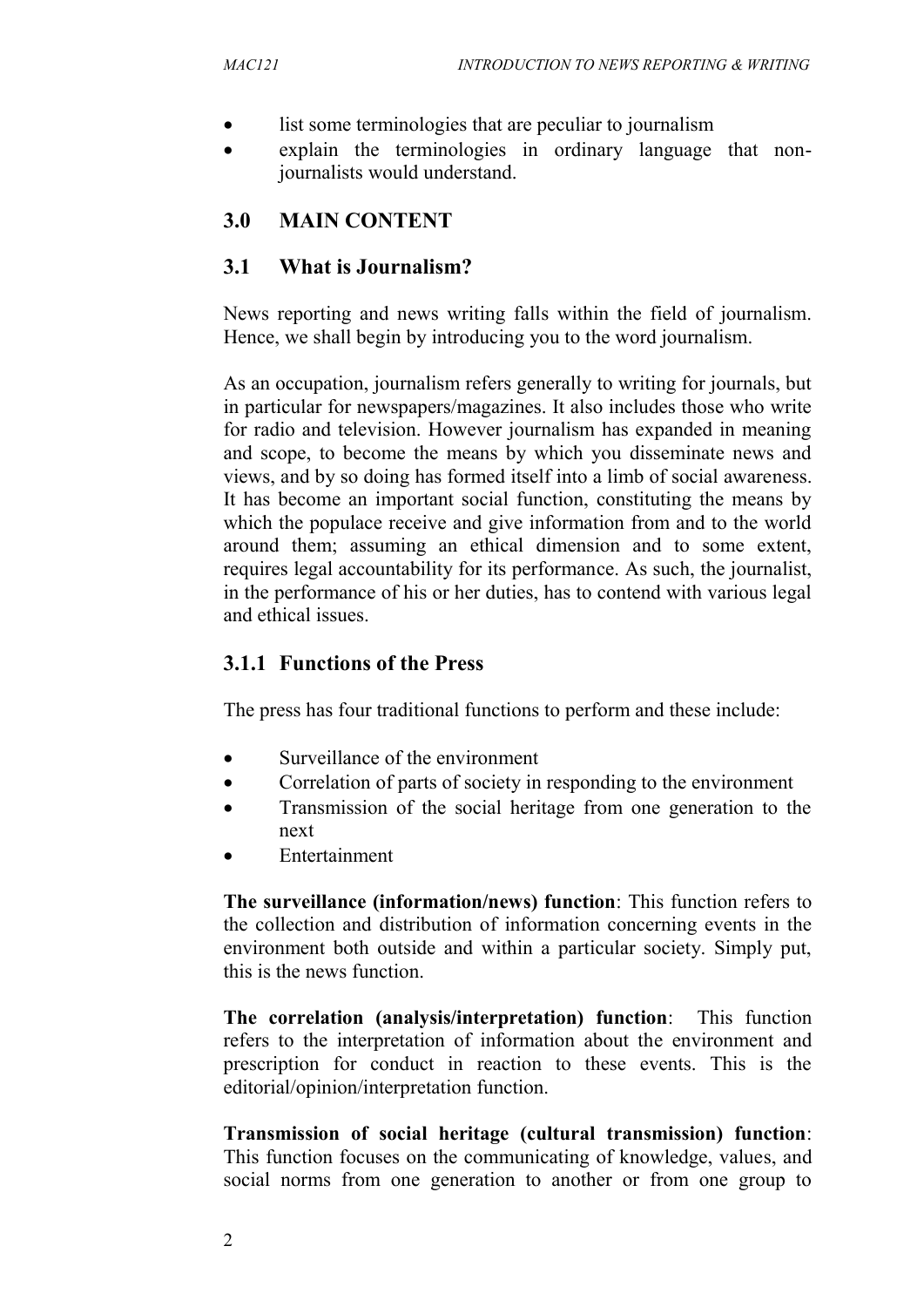another, or from members of a group to newcomers. This is the cultural transmission/education/socialisation function.

**Entertainment function**: This function includes communicative acts primarily intended for amusement or escape, irrespective of the instrumental effect they might have.

# **3.1.2 The Reporter**

In the performance of these functions, the key personality is the reporter. He/she chronicles events as they happen and he is rightly termed, the unknown historian.

It is the reporter who goes out to get stories for the news, and stories behind the news. It is the reporter who generally attends press meetings, conferences, scenes of disaster or accidents, demonstrations and other happenings or developments which either make or explain the news {Alao; 1992}

It must be noted that in modern art of reporting, reporters have their various areas of specialisation. Special reporters are assigned to report crimes, sports, judiciary, labour, entertainment, business and economy, foreign beat and aviation, among others. Whether it is print or electronic media, the functions of reporters and editors are the same: to write and shape the writing to suit the needs of readers, listeners and viewers.

Randall (2000) lists some of the 'thankless' functions that is expected of the reporter in his profession. He/she:

- discovers and publish information that replaces rumour and speculation
- resists and evades government controls, especially those put in place to prevent the public from finding out the true position of things
- informs, and so empower, voters
- subverts those whose authority relies on a lack of public information
- scrutinises the actions and inactions of governments, elected representatives and public services
- scrutinises businesses, their treatment of workers and customers, the quality of their products and their level of social responsibility
- comforts the afflicted and afflict the comfortable, providing a voice for those who cannot normally be heard in public
- holds up a mirror to society, reflecting its virtues and vices and also debunking its cherished myths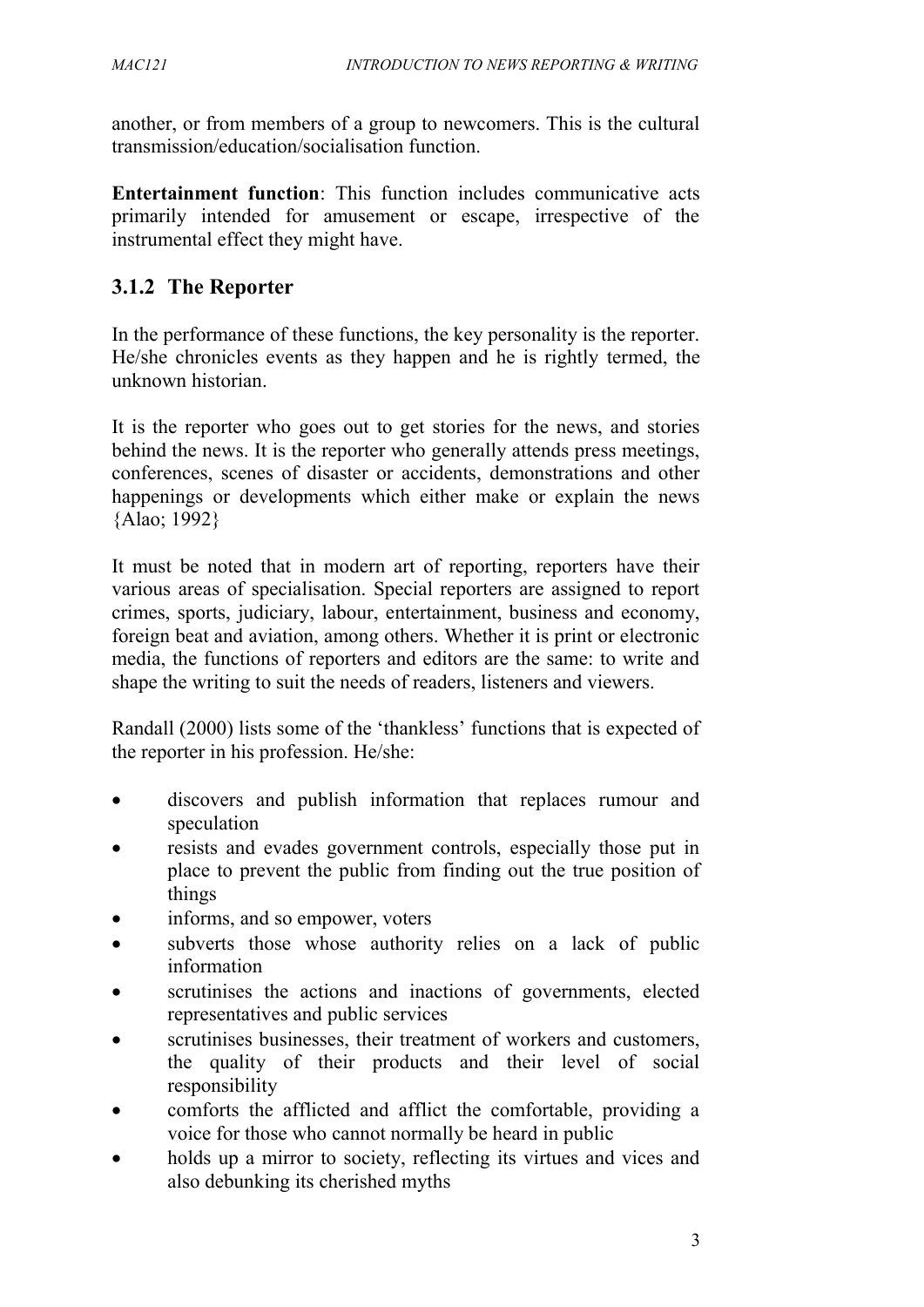- ensures that justice is done, is seen to be done, and investigations carried out where this is not so
- promotes the free exchange, especially by providing a platform for those with philosophies alternative to the prevailing ones

#### **SELF-ASSESSMENT EXERCISE 1**

Identify the role of the reporter in the society.

# **3.1.3 Attributes of a Reporter**

The following are some of the attributes of a reporter:

- **Nose for news** A reporter lives on news, he must have an instinct for news, and that is, he should be able to identify a newsworthy event. He should be able to generate news from anyone no, matter how important or insignificant that person is. Randall (2000) explains that reporters must possess this attribute for the following reasons: one, in the positive sense of knowing what makes a good story and the ability to find the essential news point in the midst of dross; two, in the negative sense of not wasting time by pursuing stories that are not worth much; and three, ensuring that he does not miss details and make a fool of himself.
- **Good command of written and spoken language of his medium** To do your job well, you must have a good training in the profession. This will enable you to learn as much about as many things as possible. The present trend towards specialisation in news reporting makes it mandatory for the reporters to learn as much as possible on the subject they are assigned to such as politics, science, labour, economics and history.
- **Passion for precision** This means that to excel as a reporter in the business of furnishing the public with information, you must possess a knack for accuracy and precision which Randall (2000) writes as meaning three things: first, recording and writing accurately what information is gathered; ensuring that the details recorded accurately stand true to the spirit and atmosphere of the situation or events – which means adding background and context; and lastly, avoid making any or all kinds of assumptions.
- **Speed and accuracy** As a reporter, you have to bear in mind that your medium is competing with others in the market. To meet a deadline, you need to race against time in gathering and presenting news. Remember the saying that journalism is history in a hurry.
- **Objectivity** You need to develop the ability to be impartial. impersonal, objective and dispassionate. You should not shift the emphasis, twist the angle or colour the story. While you can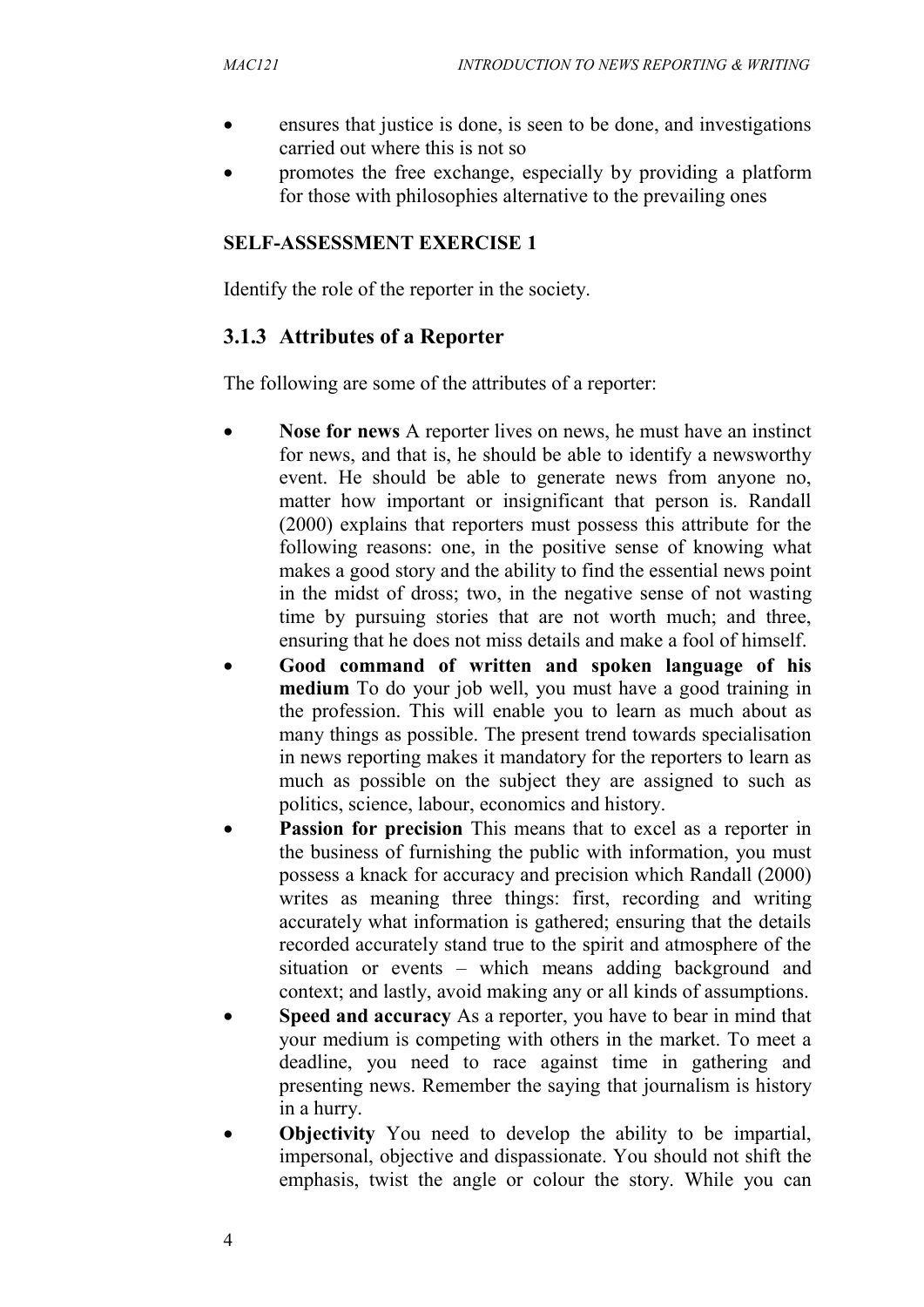afford to be ruthless, remorseless in condemning unfair happenings in feature or editorial writings news reporting differs; what the listeners, readers want in news is fact and not your opinion or emotional reaction.

- Perseverance As a reporter, you need to persevere and go an extra – mile while pursuing a story. Remember that there is a wide variety of people, while some may have news to offer, others may have, but may not be willing to divulge news. As such, if you are in undue haste, it may damage your investigation by causing you to miss the vital part of the news.
- **Ability to establish and sustain contacts** As a reporter, it is not enough for you to know how to establish contacts; you should try to sustain contacts. Do not despise anybody; the office assistance or even the cleaner may be your best source in any organisation. So, be friendly with them, as you would want to be with their boss.
- **Trustworthiness:** As a reporter, you need to respect the confidence reposed in you by your source. On no account should you divulge your source of information. Many reporters/journalists in the world have gone to prison; rather than divulge the source of their information. In Nigeria, such persons include Nduka Irabor and Tunde Thompson.
- **Knowledge of working tools** To facilitate your job, you do not only need to possess some aids, you must know how to use them. These include a camera and computer. In fact, in this age of computer-assisted journalism, it will be odd for a reporter not to be computer literate and also know how to search for information on the Internet. Besides, the knowledge of shorthand will be an added advantage.
- **Ethics of the profession** Every profession regulates the conduct of its practitioners in terms of duty and ethical behaviour. Journalism involves the kind of trust that imposes strong obligations on all those who practice it. You should keep abreast of the ethics of the journalism profession (not only that you need to obey the ethics.)
- **Versatility** As a reporter you must have knowledge about the beat you are assigned to cover. Also, you need to know about the community where you are operating. This also means that as a reporter, you must have knowledge of about everything and must be able to apply yourself to whatever beat/use the editor or a particular situation may require.

Thus, take extra time to equip yourself with this quality, as no school of journalism will teach you that. A good reporter should also be pleasant, neat and stay intellectually alert, optimistic and adaptable.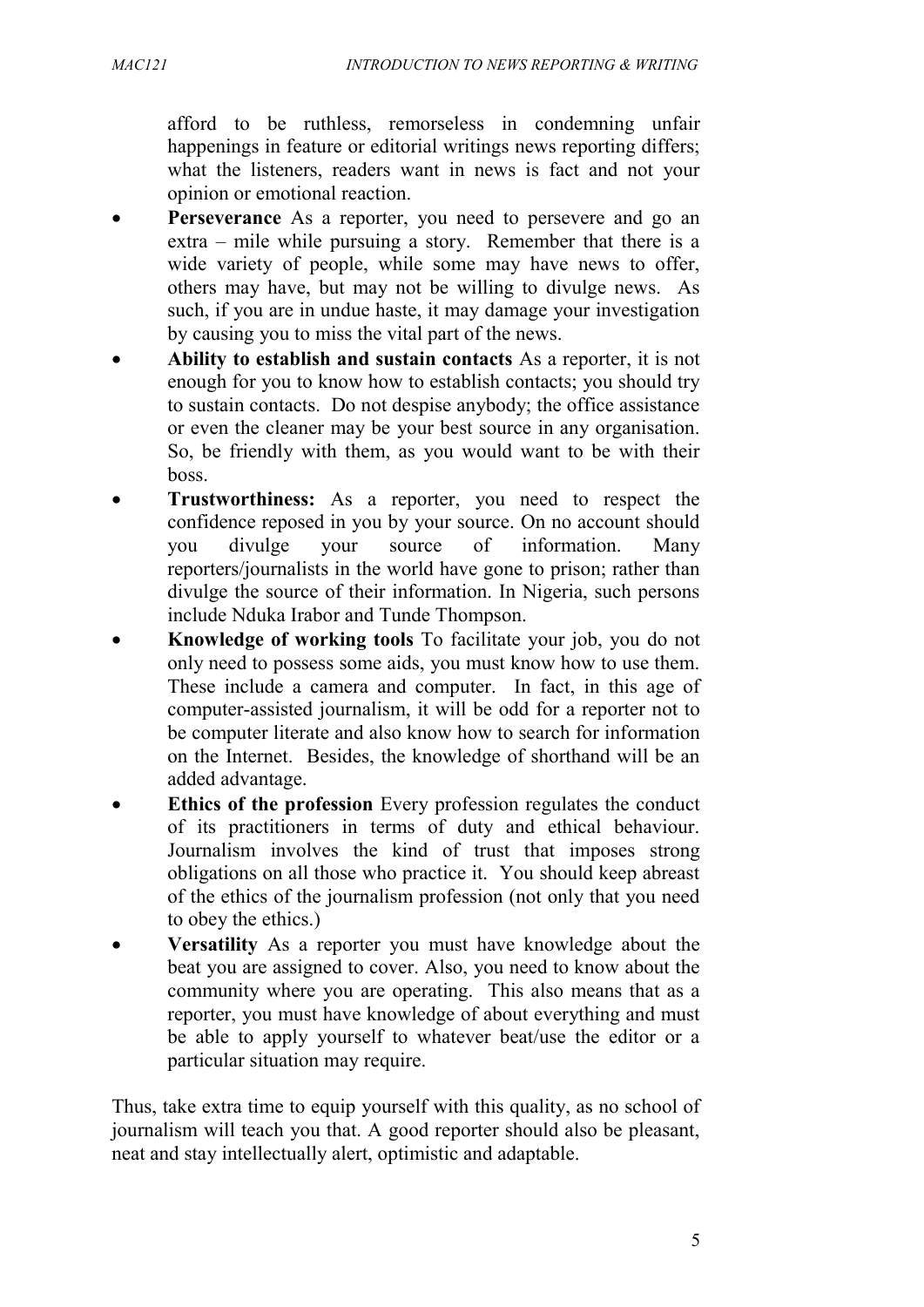# **3.1.5 The Reporter's Language**

Journalism has developed a language of its own, like every industry or profession. Many words have been adopted and given a new or different meaning in both the print and broadcast media. The list below gives some of these words.

| <b>Across the board</b> | Programmes broadcast seven days a week at the         |  |  |
|-------------------------|-------------------------------------------------------|--|--|
|                         | same time                                             |  |  |
| Ad                      | Abbreviation for advertisement                        |  |  |
| Add                     | Additional news matter to be added to a news story    |  |  |
| Air time                | The time at which a programme is broadcast            |  |  |
| AM                      | Modulation<br>Amplitude<br>(Standard<br>radio         |  |  |
|                         | broadcasting)                                         |  |  |
| <b>Audio</b>            | Sound                                                 |  |  |
| <b>Background</b>       | Information that may be used by a writer entirely     |  |  |
|                         | on his own responsibility and cannot be attributed    |  |  |
|                         | even to a "reliable source". The writer presents the  |  |  |
|                         | information as if he had gathered it from original    |  |  |
|                         | research. Also refers to information upon which a     |  |  |
|                         | story develops.                                       |  |  |
| <b>Beat</b>             | Area assigned to a reporter for regular coverage:     |  |  |
|                         | For example, police or airport.                       |  |  |
| <b>Beeper</b>           | A telephone conversation or interview recorded for    |  |  |
|                         | later playback on air                                 |  |  |
| <b>Body type</b>        | The type in which most of the newspaper is set,       |  |  |
|                         | generally 8 point                                     |  |  |
| <b>Budget</b>           | An amount of news copy as in "the budget for this     |  |  |
|                         | broadcast"                                            |  |  |
| <b>Bulletin</b>         | News of the day                                       |  |  |
| <b>Byline</b>           | A line identifying the author of a story; name of the |  |  |
|                         | reporter who wrote the story                          |  |  |
| Caption                 | Synonymous with cut line. It is the explanatory       |  |  |
|                         | lines above or below a newspaper photograph,          |  |  |
|                         | illustration or diagram                               |  |  |
| <b>Channel</b>          | A radio-spectrum frequency assigned to a radio or     |  |  |
|                         | television station or stations                        |  |  |
| Copy                    | News manuscript                                       |  |  |
| Continuity              | All radio and television script besides commercials   |  |  |
| Cue                     | Noun; a signal to an announcer, a newscaster or       |  |  |
|                         | production personnel to participate in a broadcast    |  |  |
| Cover                   | To gather facts of news story                         |  |  |
| Cub                     | A beginning reporter                                  |  |  |
| <b>Deadline</b>         | Time by which a reporter, editor or desk must have    |  |  |
|                         | completed scheduled work                              |  |  |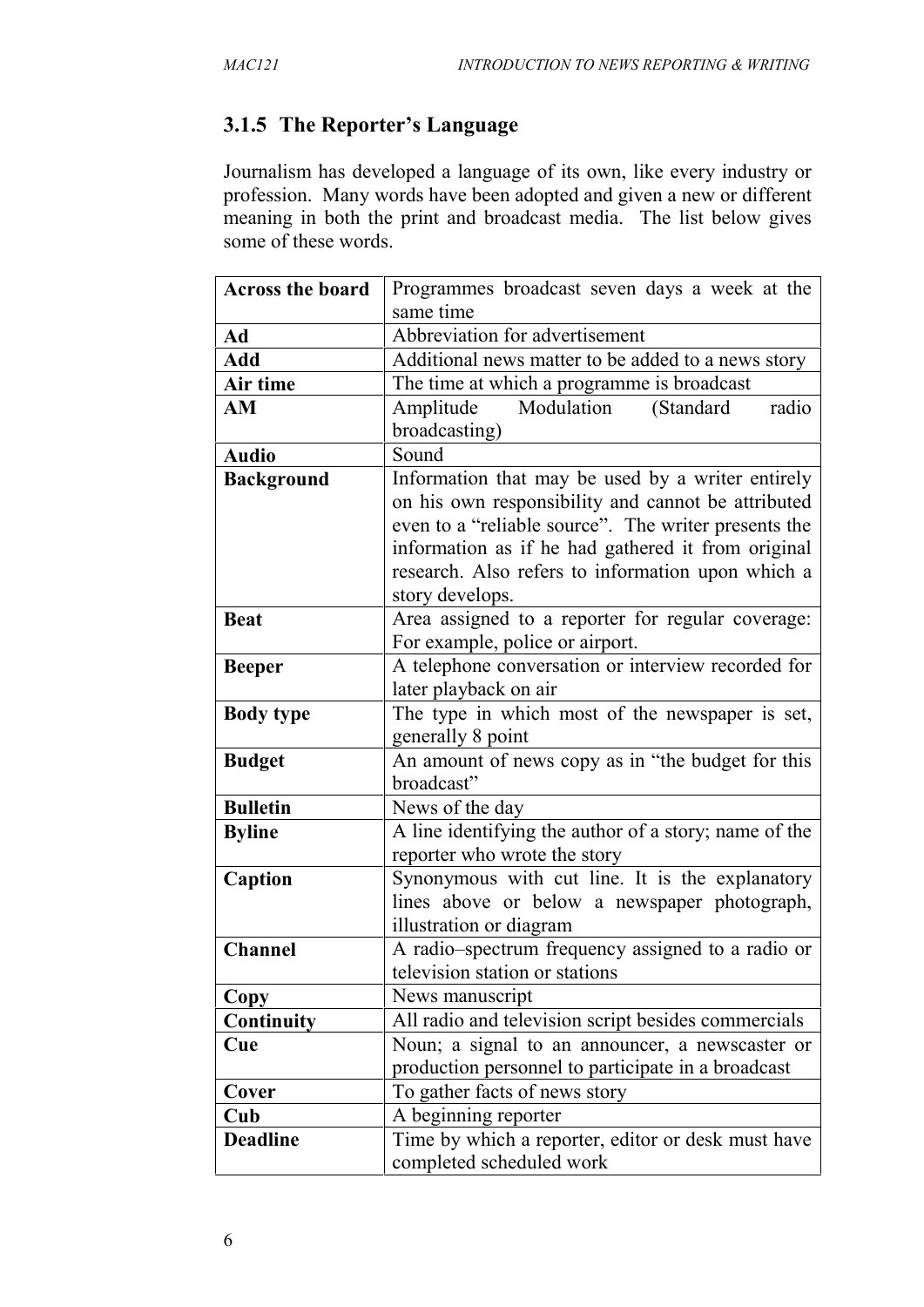| <b>Dateline</b>    | The name of the city or town and date, which are       |
|--------------------|--------------------------------------------------------|
|                    | placed at the beginning of stories not of local origin |
| <b>Credit line</b> | The line that designates, if necessary, the source of  |
|                    | a story or cut "By NAN-News Agency of Nigeria".        |
| Dry                | A period lacking in news                               |
| <b>Exclusive</b>   | A story that is printed solely by one newspaper;       |
|                    | also called a "scoop"                                  |
| Fade               | Either physical or mechanical lowering of a voice      |
|                    | or music to smooth a transition between sounds         |
| Feature            | A story that is timely and interesting but is not      |
|                    | strictly news                                          |
| Feed               | A broadcast to a station to be recorded or sent to     |
|                    | another station or other stations                      |
| File               | To sent a story to office usually by wire or           |
|                    | telephone or to put news services on the wire          |
| <b>FM</b>          | Frequency Modulation: A method of radio                |
|                    | broadcasting which has several advantages over         |
|                    | standard broadcasting, elimination of static, no       |
|                    | fading                                                 |
| Freelance          | An unattached writer, reporter, photojournalist or     |
|                    | artist.                                                |
| <b>HFR</b>         | Abbreviation for "hold for release" material that      |
|                    | cannot be used until it is released by the source or   |
|                    | at a designated time. Also known as "embargoed".       |
| Kill               | To eliminate from copy; to discard type as useless.    |
| <b>Lead story</b>  | Major story displayed at the top of page one           |
| Log                | Schedule of broadcasting                               |
| Make up            | The process of preparing a newspaper<br>for            |
|                    | publication by placing news stories<br>and             |
|                    | advertisements in appropriate positions in the         |
|                    | newspaper                                              |
| <b>Masthead</b>    | The heading on the editorial page that gives           |
|                    | information about the newspaper                        |
| <b>Must</b>        | A designation placed on a copy to indicate that it     |
|                    | must be run or published                               |
| <b>More</b>        | Designation used at the end of a page of copy to       |
|                    | indicate there are one or more additional pages        |
| <b>Morgue</b>      | The newspaper library, where published stories         |
|                    | photographs and resource material are stored for       |
|                    | reference                                              |
| <b>Not</b><br>for  | Information that should not be attributed to a         |
| attribution        | specific source but can be ascribed to one who is      |
|                    | identified generally e.g. a reliable source.           |
| Off the record     | Information to be held in complete confidence. It      |
|                    | is not to be printed under any circumstances or in     |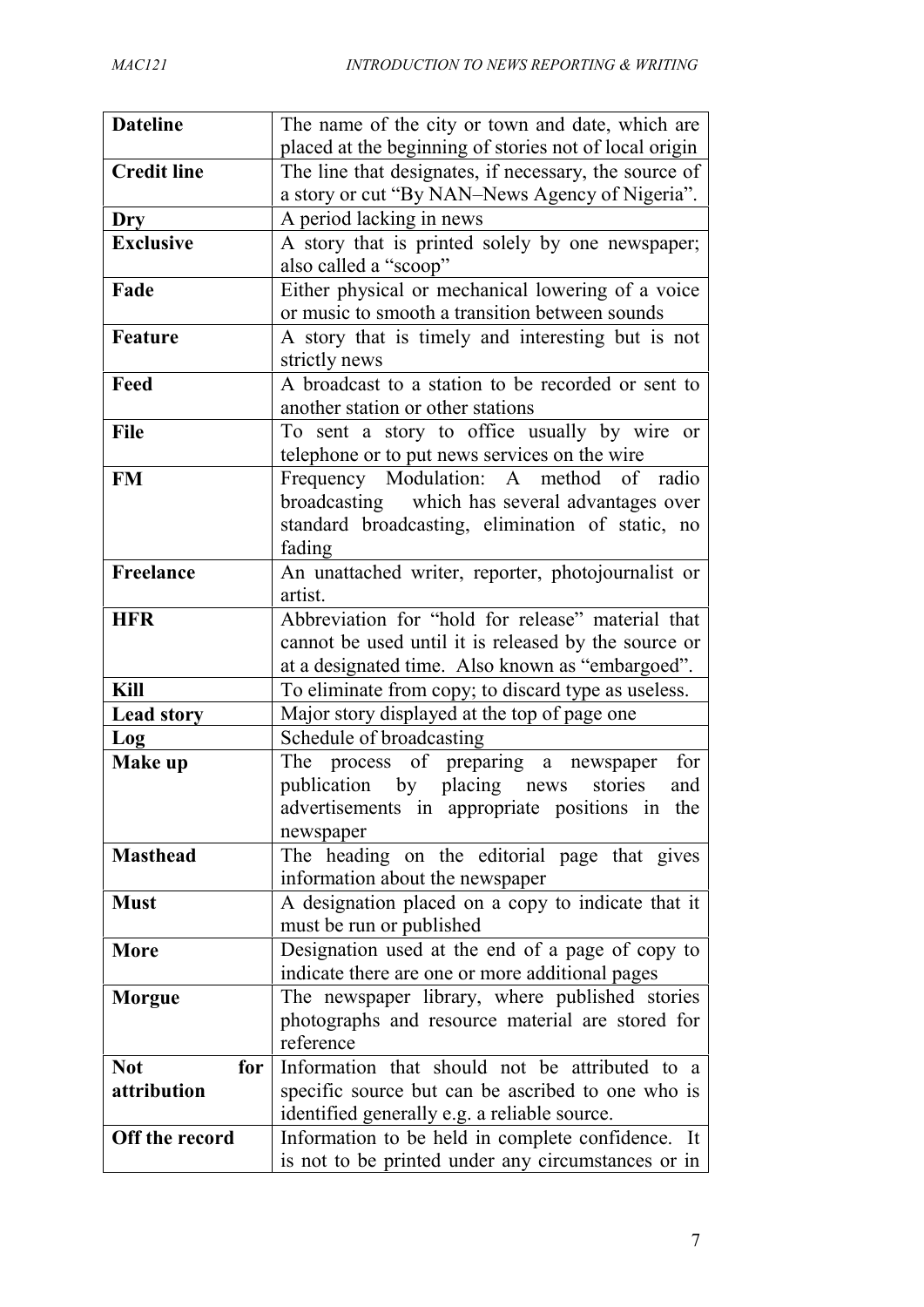|                   | any form                                             |
|-------------------|------------------------------------------------------|
| <b>PM</b>         | Afternoon or evening newspaper                       |
| Put to bed        | Closing the forms of an edition                      |
| 30                | A designation used to mark the end of a story        |
| <b>Sacred cow</b> | Slang for a subject or story in which the publishers |
|                   | or editors are interested and which must be printed  |
| <b>Schedule</b>   | The news editor's (or city editor's) record of       |
|                   | assignment; the copy editor's record of the stories  |
|                   | he has edited and headlined                          |
| Scoop             | See exclusive                                        |
| <b>Slug</b>       | The word or words placed on a copy to designate      |
|                   | the story                                            |
| <b>Stet</b>       | Let it stand, restore                                |
| <b>SOF</b>        | Sound on Film Recorded simultaneously with the       |
|                   | $\overline{p}$ <sub>IX</sub>                         |
| <b>SOT</b>        | Sound on Tape. Recorded simultaneously with          |
|                   | picture on tape                                      |
| Tie back          | The sentence or sentences relating a story to events |
|                   | covered in previous stories                          |
| V/O               | Reporter's voice or a picture                        |
| <b>VTR</b>        | Video Tape Recording                                 |

#### **SELF-ASSESSMENT EXERCISE 2**

List and explain 10 terms often used by journalists.

# **4.0 CONCLUSION**

The reporter is that important individual that helps journalism to fulfil its role in the society. Therefore, an event cannot be said to be news if it is not reported. As such, there is no way we can talk about journalism in the society without first looking at the reporter, his attributes, and functions.

# **5.0 SUMMARY**

The reporter occupies an enviable position in journalism. He is the one that records and reports the events of the day. He possesses several qualities which include aptitude in his area of trade, astuteness in the use of the language of communication, and a nose for news. It must however be pointed out that in modern day journalism there is no reporter who can report on all areas of interest. Each reporter now has his or her area of specialisation. He/she covers that beat regularly and by doing so, becomes an expert on issues concerning his/her beat.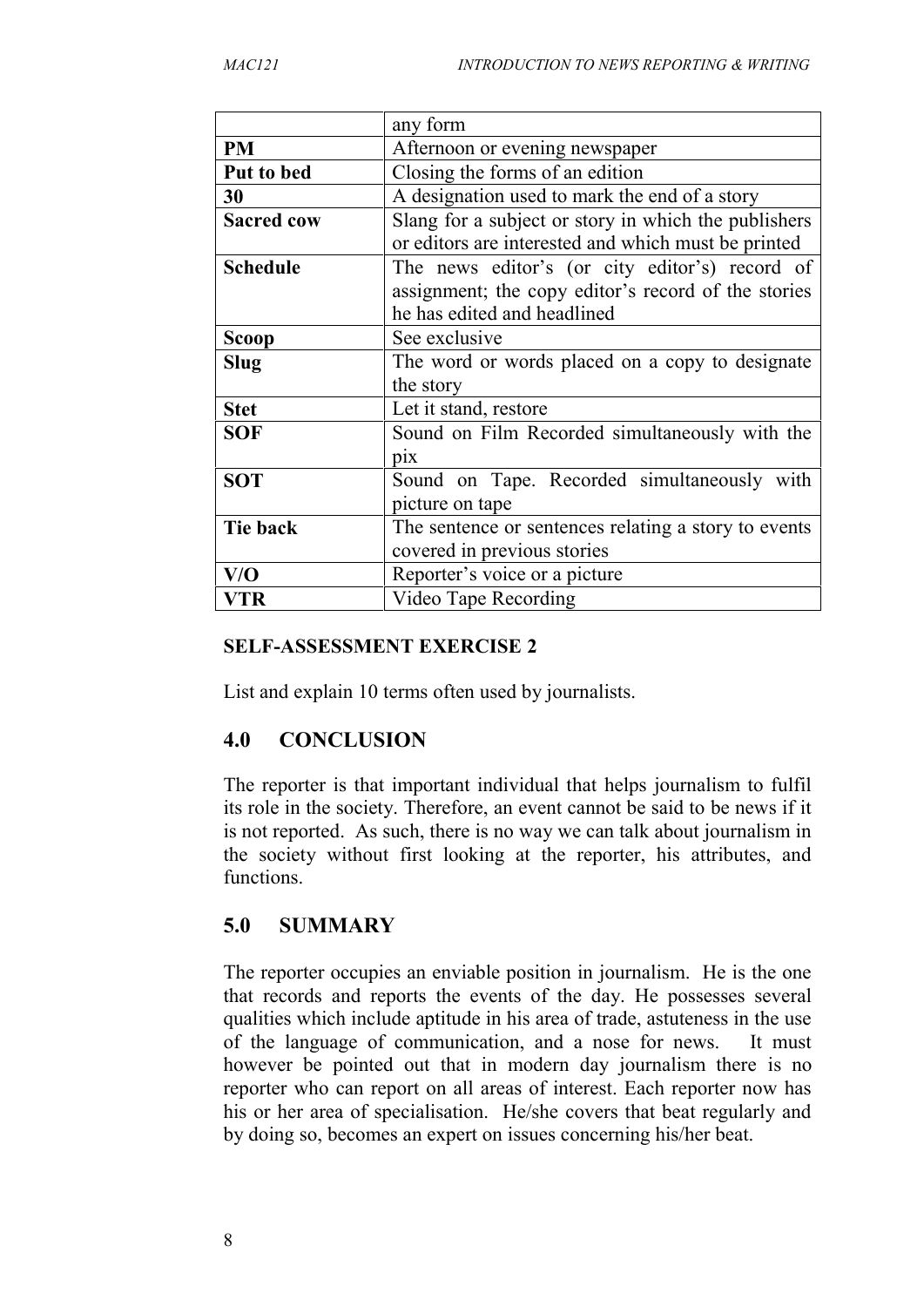# **6.0 TUTOR-MARKED ASSIGNMENT**

- 1. Name ten beats that a reporter can be assigned to.
- 2. With specific examples from Radio/TV Stations of your choice, explain the functions of the press in your society.
- 3. A friend of yours who wants to be a reporter has approached you for advice. List ten qualities of a good reporter to him or her.
- 4. Explain the following terms:
- a. Airtime
- b. Background
- c. Audio
- d. Beat
- e. Bulletin
- f. Caption
- g. Continuity
- h. Dateline
- i. Freelance
- j. Lead

#### **7.0 REFERENCES/FURTHER READING**

Akinfeleye, R. (1987). *Essentials of Modern African Journalism: A Premier* (2<sup>nd</sup> ed.). Lagos: Miral Printing press.

Alao, D. (1992). *News Reporting.* Lagos: Unique Publications, p. 23-24.

- Mencher, M. (2000). *News Reporting and Writing* (8<sup>th</sup>ed.). Boston: McGraw Hill.
- Randall, D. (2000). *The Universal Journalist (2*<sup>nd</sup>ed.). London: Pluto Press.
- Sonaike, F. (1987). *Fundamental of News Reporting*. Ikeja: John West Publications Ltd.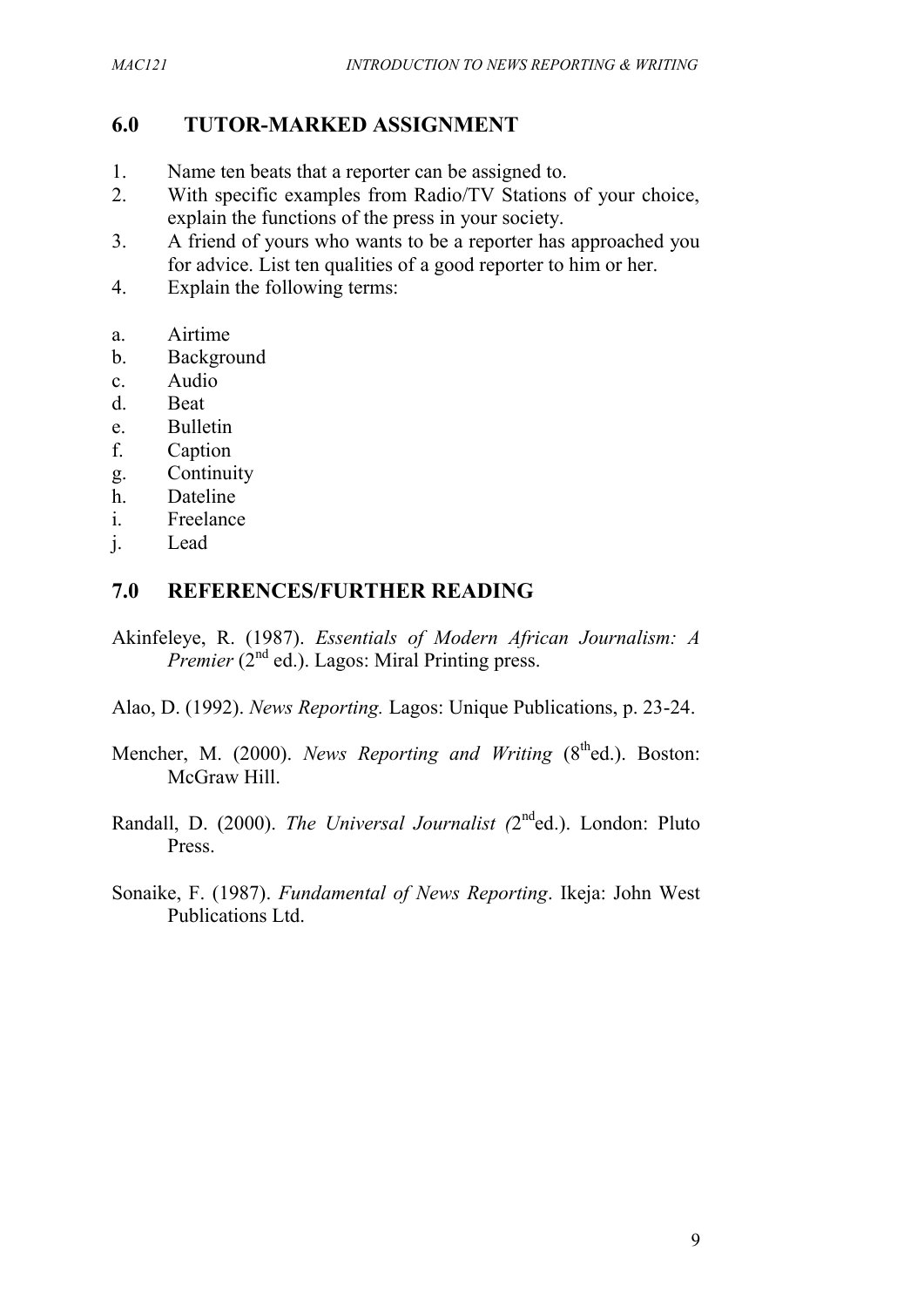# **UNIT 2 GATHERING THE NEWS**

#### **CONTENTS**

- 1.0 Introduction
- 2.0 Objectives
- 3.0 Main Content
	- 3.1 The News Room
		- 3.1.1 Calls and Contacts
		- 3.1.2 Tip off
		- 3.1.3 Other Mass Media
		- 3.1.4 Chasing the Facts
		- 3.1.5 Tools for the Job
		- 3.1.6 Note Taking
		- 3.1.7 Make Enquiries
		- 3.1.8 Dealing with People
		- 3.2 Who to Ask and Where to Look
- 4.0 Conclusion
- 5.0 Summary
- 6.0 Tutor-Marked Assignment
- 7.0 References/Further Reading

# **1.0 INTRODUCTION**

Newsgathering is the process of, or the art of collecting raw materials for reporting. It is an important aspect of news reporting. How does a reporter gather news? That is the focus of this unit.

# **2.0 OBJECTIVES**

At the end of this unit, you should be able to:

- list different sources of news for the reporters
- derive how to generate ideas for news stories.

# **3.0 MAIN CONTENT**

# **3.1 The News Room**

The heart of newsgathering operations is the newsroom. Here, the news editor (or chief reporter) presides over the news desk, compiling the diary of jobs, briefing reporters, monitoring the day's (or week's) cover age, checking the finished stories, liaising with the photographers, answering queries, signing expenses and briefing the editor and chief sub-editor on the progress of operations.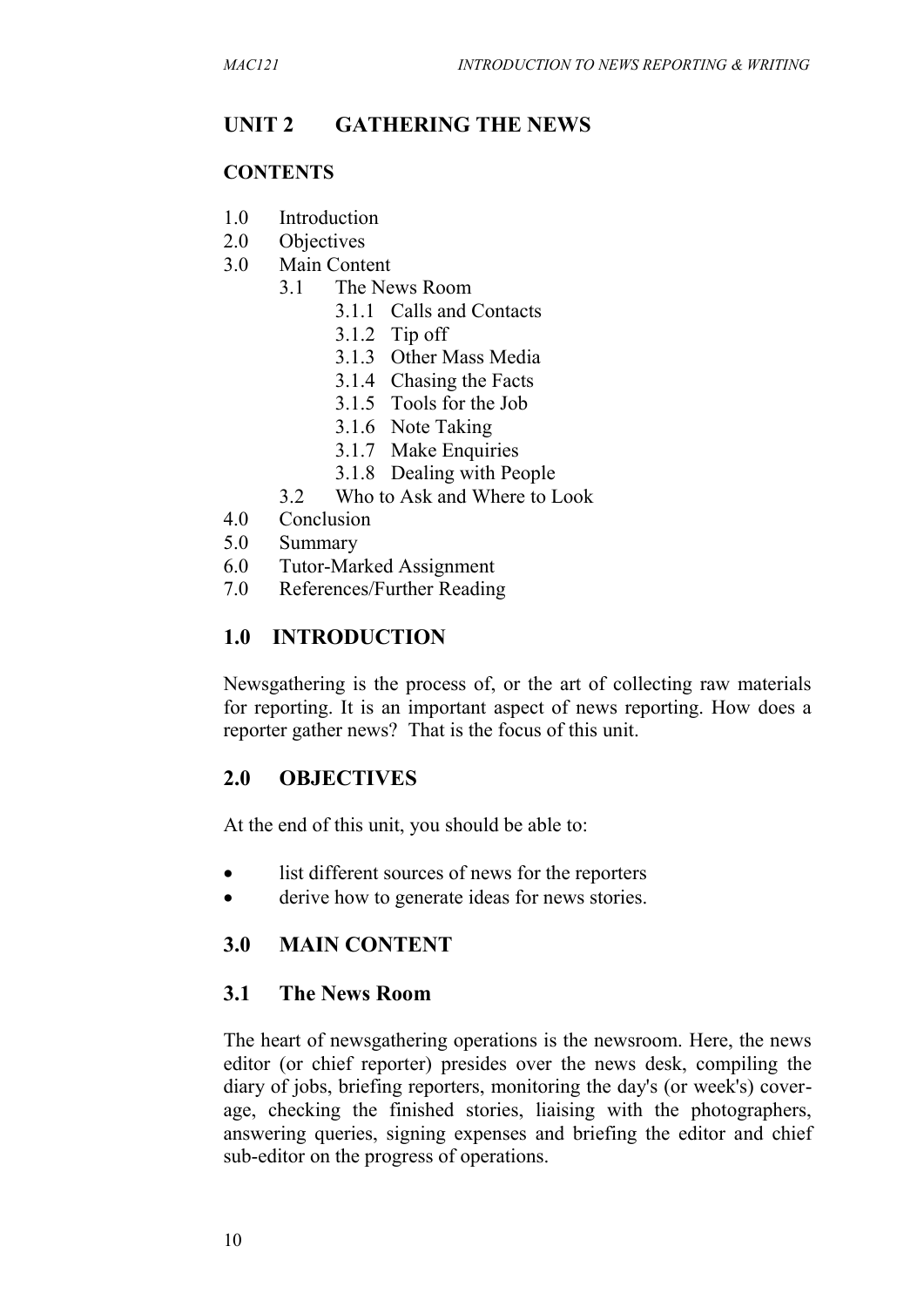Technology has changed the face of the newsroom. Reporters still have their desks but in place of the bedlam of typewriters and telephones there is the faint hum of computer terminals, with their near silent keyboards, and the twinkle of telephone console lights. Instead of piled up paper, news stories scroll across Visual Display Unit (VDU) screens as reporters bend over their terminals.

It is a change more apparent than real. Apart from the shift to on-screen writing, the reporter's role has not altered less than any other in the computerised newspaper industry. Newsgathering and news writing remain, as they always were, the heart of a newspaper's raison d'etre.

The news editor, who has invariably been a senior reporter, briefs reporters in varying details on the requirements and expected length of stories to be covered. Many of the stories will be diary jobs - that is, jobs entered in advance in the newsroom diary. Under this heading comes the courts, councils, committees, tribunals, inquests, political speeches, weddings, meetings, arts events, sporting fixtures and opening ceremonies. Although the form of an event is known in advance, what actually happens or is said or done on the day makes the news.

There are also the unexpected events - deaths, accidents, fires, robberies, strikes, weather stories, crashes, sinking, and occasionally the odd fight or elopement. A third category of news could be put together from tip offs i.e. information reaching the office or a reporter could elicit potential news from contacts. Such stories might involve, or be about a variety of human situations and achievements, tales of heroism or of unfair or shady dealing. Tip-offs often provide newspaper with more spectacular and exclusive stories.

Some materials for a newspaper story - which are still referred to as *copy* can be gathered via the telephone, and a good deal of checking and preparation can be done in the news room, the office library, where cuttings of stories are filed and reference books kept. For most reporters, however, work means being out of the office. In fact, being where the news is happening.

The news editor will expect check calls to be made by reporters from the job so that progress can be noted and briefings updated, and also that copy deadlines are met.

Reporters, even new ones, quickly become aware of these routines. They will learn from bitter experience that, no matter how well they have written a story, if it misses the edition they are in trouble. They will learn also that there is not "just one deadline, but a deadline for each edition of the paper, and in some cases, special deadlines for particular pages".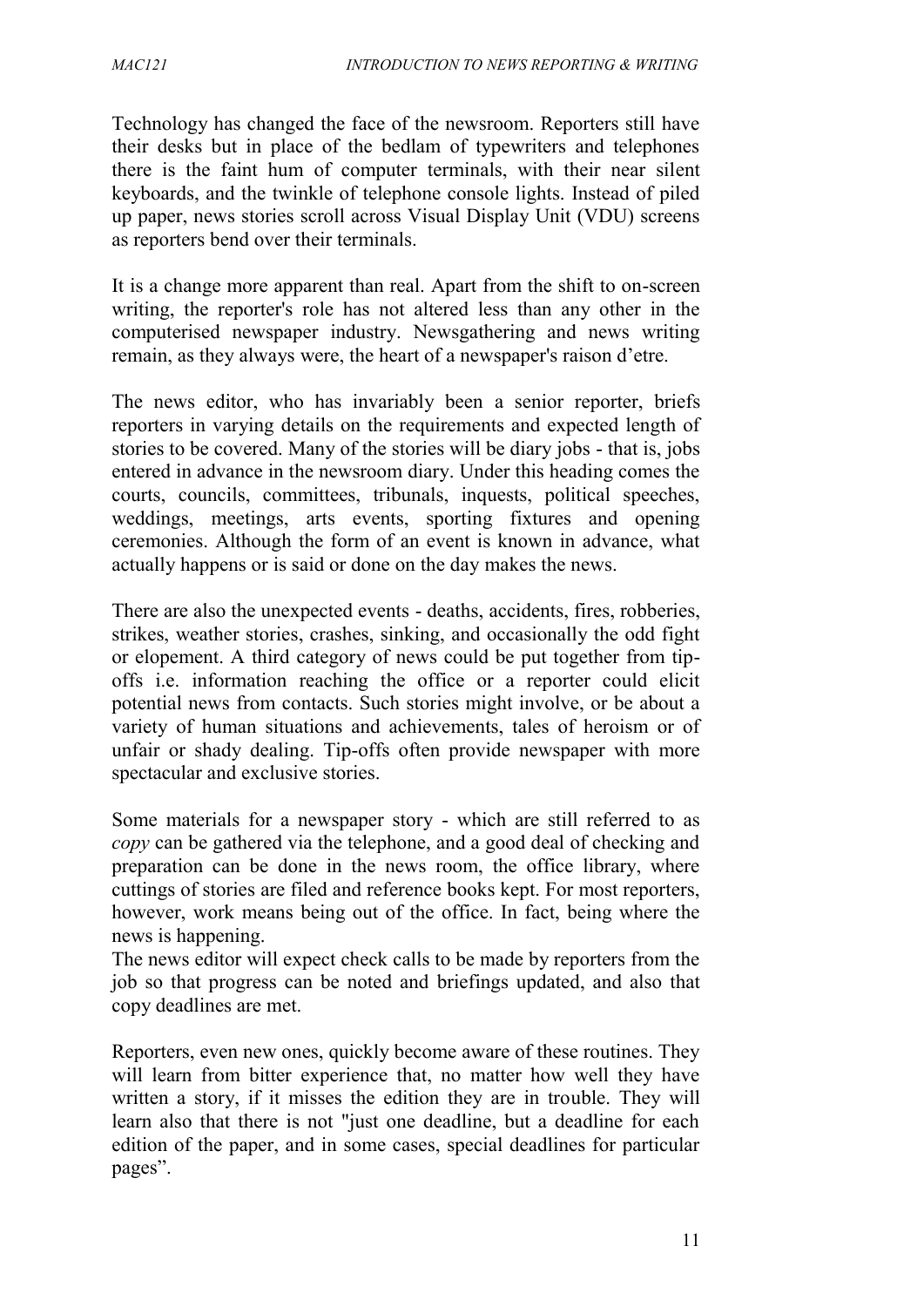# **SELF-ASSESSMENT EXERCISE**

Visit a newspaper house in your community and find out the following:

- a. How many full time reporters are there?
- b. Sources of news for the organisation.
- c. Important beats covered by reporters in the organisation.

# **3.1.1 Calls and Contacts**

News can be gathered either through personal visits or by telephone, on known or likely news sources; for example, the police, fire officers, hospitals, council officials, MPs, undertakers and secretaries of organisations. Parliamentary journalists check what questions have been put down to be answered by ministers or attend press briefings.

Whatever your newspaper, make your network of calls as wide as time allows. Apart from your attending court sessions, council and public meetings, this might be your only contact with some important sources of original news. Since many calls may not receive favourable responses there is a limit to the time worth spending on some of them, such calls should nevertheless be made courteously, whether on the phone or personally.

Calls to religious ministers and secretaries of organisations often turn up more information about what is going to happen than what has happened. Make a note of these pieces of information.

Beyond routine calls, you need contacts. Make a list of names, addresses and telephone numbers of your regular contacts.

# **3.1.2 Tip Off**

Tip offs can be a source of big stories that can make the front page of the next edition of your newspaper. Never shun the person who approaches you, even if you are busy and get a message that someone is at the reception wanting to see you.

# **3.1.3 Other Mass Media**

One source of news ideas other than diary jobs can be the news programmes of radio and television – often in the form of a passing mention of something that is going to vitally affect your area. You should read your own newspaper, as well, to know what topics are of current interest, and to find ideas for more news.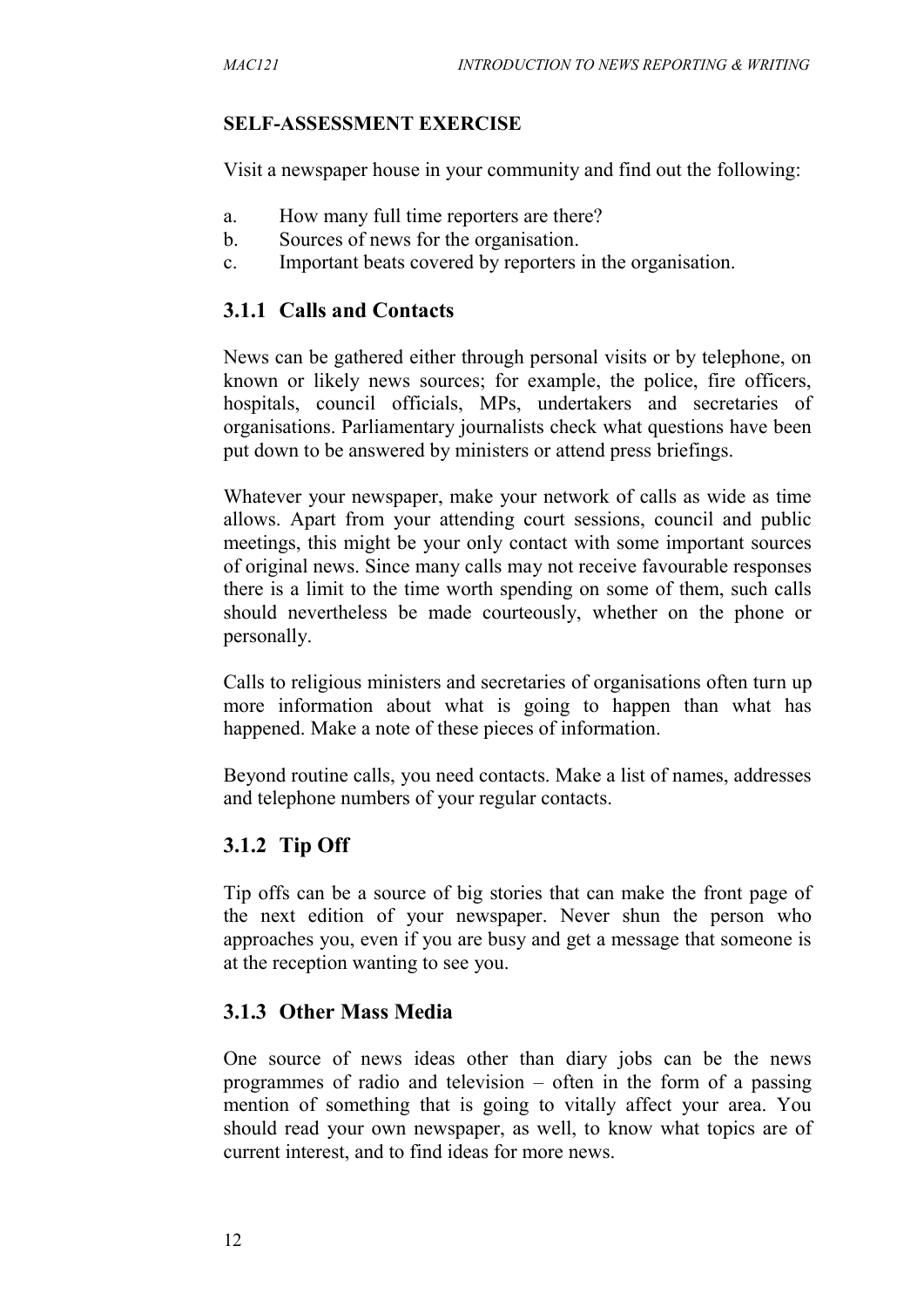Also, remember to glance through the advert section, as it could be a source of news. If you get news from advertisements, check to ensure that they have not already been reported.

Besides your own paper, take time to glance at any papers you can lay hands on. Here's what you should be looking for:

- Ideas for stories or future diary dates.
- Local stories reported elsewhere that your paper has missed and need or require follow-up.
- Ideas for pictures.
- National news that may have local echoes i.e. expeditions that may involve local people, marketing news in city and business columns that could affect local trade.
- National sports items with local connections.

Other things to look for: letters to the editor, diary columns, show business items, news in brief, sporting briefs, job advertisements, wills, obituaries, academics, church and other appointments; news of industrial orders and technological developments.

Almost every pamphlet and piece of paper that comes into the office is worth a glance.

# **3.1.4 Chasing the Facts**

When given an assignment by your news editor or chief reporter, it is up to you to produce the story. But remember that however accurate, fair and well written your account may be, its success will hinge on your perseverance in getting the facts. If you are unsure of your briefing ask questions before you leave the office. Be sure you know what is expected of you. Give yourself time to check reference books. Above all, check the library for any filed cuttings that relate to your assignment. Making use of the cuttings, files should be second nature to a reporter. They can show if your story really is new, and can fill you in with previous references to the subject or to those involved. Press clippings as they are usually called are a good source for back grounding your stories.

Nothing is more embarrassing than for a sub-editor to have to go back to the reporter and say: 'This is all old. It's been written about before. Haven't you read the cuttings?'

At the same time do not spend too much time on the preliminaries. The informant you need to see may have gone for the day. Remember also the time it will take you to get from A to B. You might have three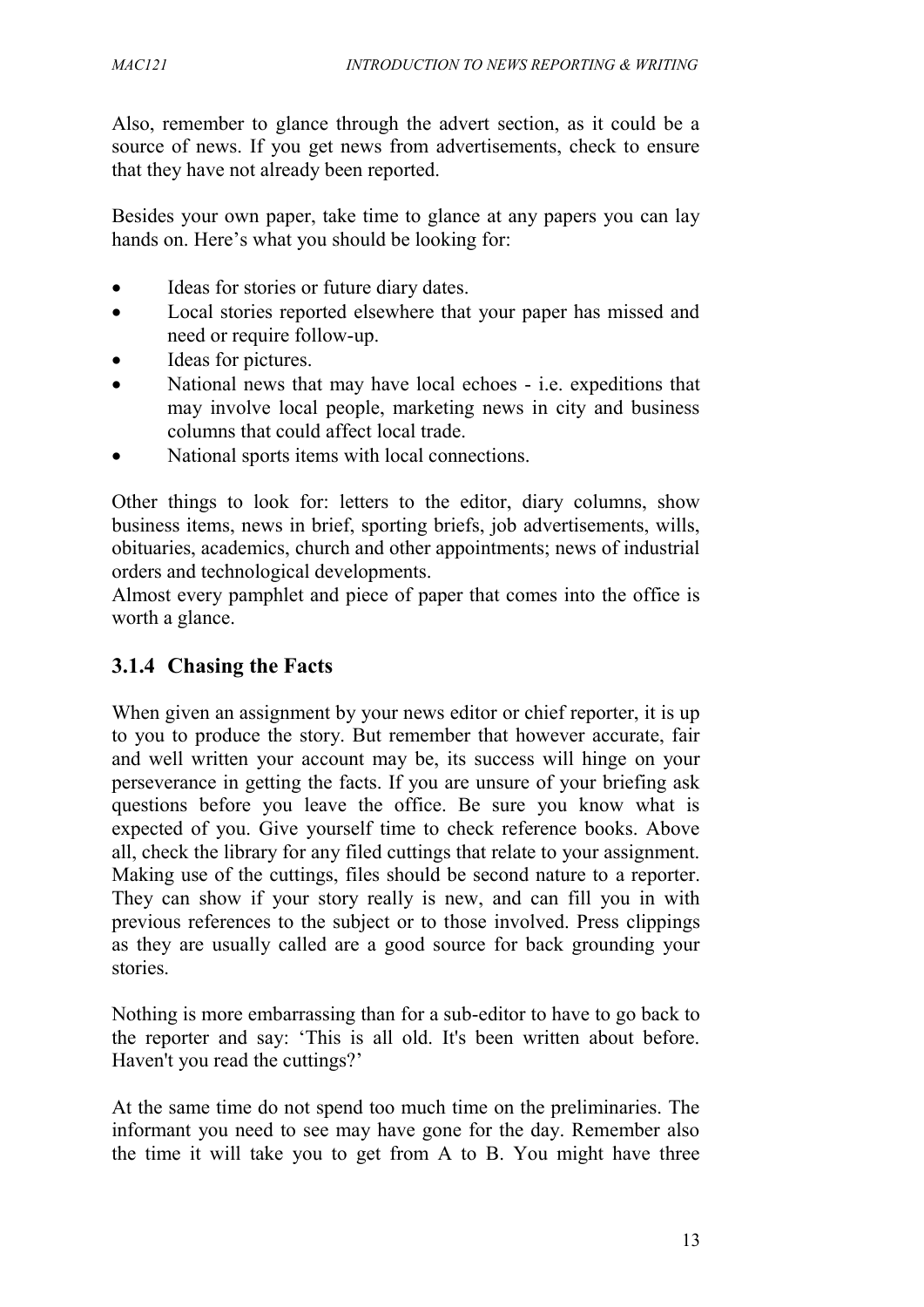locations to visit; if you have a set time to meet someone, arrive a few minutes early rather than being late.

# **3.1.5 Tools for the Job**

Don't forget your notebook, mark the dates and reference so you can refer to your notes three months after to check if someone queries your report. Your knowledge of shorthand is important. This may not be the laborious pitman shorthand, but your own self-invented type.

Always dress suitably; reserve your casual clothes for off-duty periods. Jeans, leather jackets and roll-up sweaters are not adequate for most engagements, but these may vary considerably even in the course of a day. People will have more confidence in you and your paper if you are smartly and appropriately dressed.

# **3.1.6 Note-Taking**

You may be attending a meeting, a court hearing or a dinner at which your main task is to watch and listen to what goes on. Check with an official afterwards if there is anything you do not understand. Ask the person for the names of speakers you do not know. Ensure you spell names correctly. Generally, people feel bad when their names are wrongly spelt.

At meetings, keep an ear open for unusual or interesting points of view, or for decisions of interest to your paper. If it is a provincial weekly meeting, it will require at least a few sentences from each speaker. One long quote may not make up for four or five quotes. Your report should reflect the various points of view.

You may not need long notes to wade through afterwards, but you will need a verbatim report of every important statement you intend to quote. To keep your notes manageable, ignore the preliminaries, the platitudes and the funny stories (unless they are good enough to retell in the gossip column). Try to edit long-winding explanations.

Stay through at events to the end when possible. It is annoying to see an account of an event in a rival paper based on some dramatic incident that occurred five minutes after you left. For courtesy sake, try to explain to the secretary if you have to leave to attend another function or prepare your story in time to meet a deadline.

If a speaker refers to some published body of facts, check the reference afterwards. If a speaker is replying to something someone has said, ensure all speakers are quoted correctly. If a speaker makes an attack on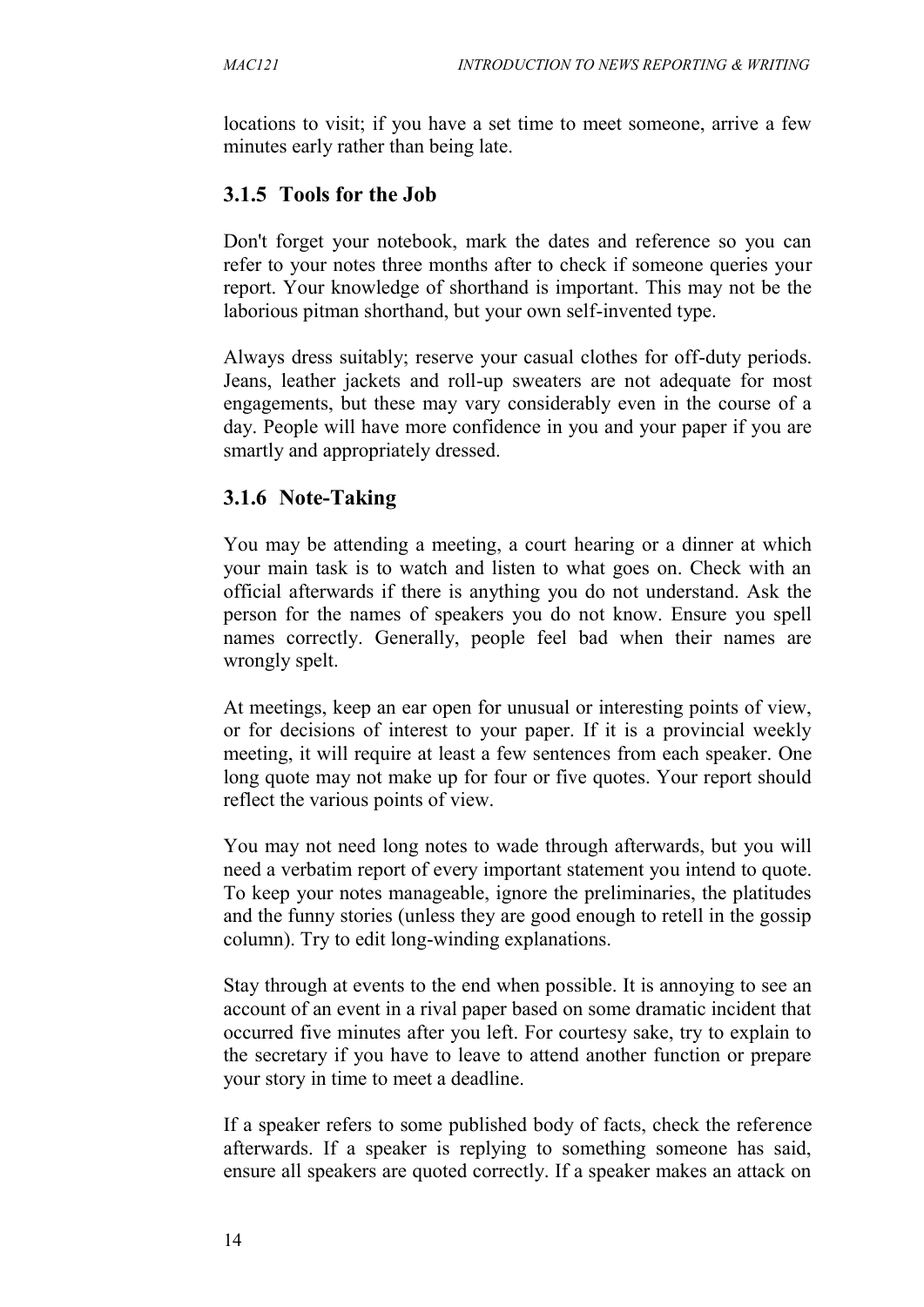someone not present, give the other person a right to reply. Reports of damaging statements without an opportunity for the other person to reply are a common source of grievance against newspapers.

Watch out for the unexpected. For example, when a person was cleared of a charge at a Newcastle court in the U.K., he was carried away shoulder-high by the crowd. A reporter who assumed the acquittal was the end of the story missed the high point of the story.

# **3.1.7 Make Inquiries**

If your job is to make inquiries rather than attend a function, the cuttings library should be your first port of call. But do not assume that a cutting from your own newspaper is necessarily accurate. Match it against others - and look for mistakes that are copied from cuttings to stories which have themselves become cuttings.

Examine carefully the information you have. If necessary, talk personally to the persons named.

For example, a council has built a group of houses of an unusual kind. They are centrally cooled, have small courtyards instead of gardens, have a garage each and also a parking space. These spaces are behind the house; a footpath, not a road, runs along the front. You ask why the council decided to build houses of this kind, who designed them, what are the aims of the design, why the idea of courtyards, and so on

# **3.1.8 Dealing with People**

Persuade people you interview to let you use their names and addresses. Anonymous quotes from 'a passer-by' carry little conviction. The readers might think that you invented them.

The danger in seeking personal views and statements is that you may cause embarrassment or be considered intrusive. The Code of Conduct of the National Union of Journalists reads: 'In obtaining news or pictures, reporters and press photographers should do nothing that will cause pain or humiliation to innocent, bereaved or otherwise distressed persons.'

Courtesy is the best policy. Explain your person and your mission. Do not ask questions in an aggressive or demanding manner. If your presence is unwelcome, leave. Never go to the house as a bearer of ill or bad news. Allow the police to do their work first. Be patient and sympathetic with people.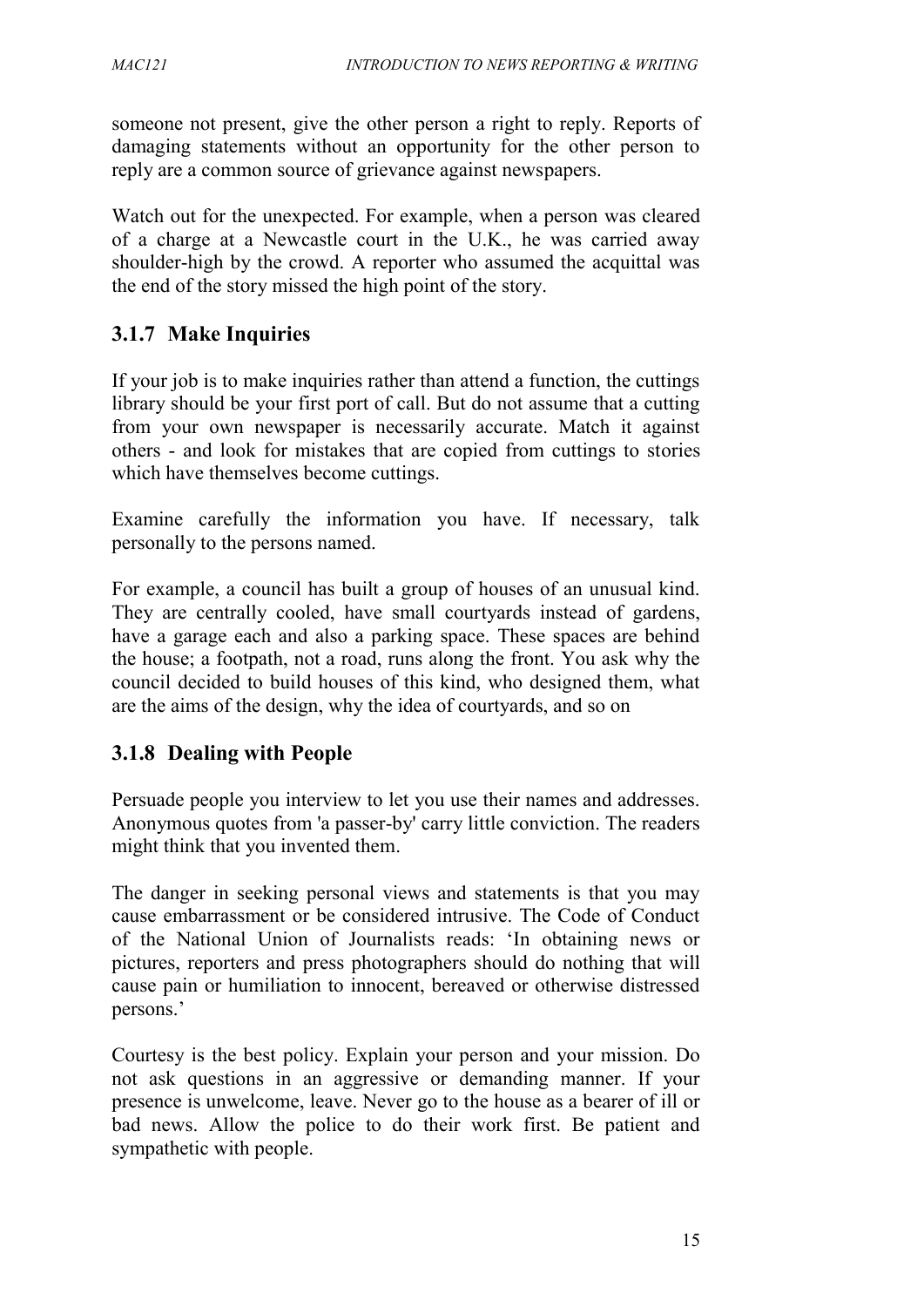If you are dealing with people against whom allegations have been made you may need to be tougher. Point out that it is in their interest to make a comment rather than let a one-sided story go to the public.

You will discover that every person you talk to, will shed light on a given situation in a slightly different light. Here you must rely on your judgment of what you have been told to make your account as balanced and accurate as possible. The basic facts of a situation often seem like a nut covered in shell upon shell. The reporter's task is to remove the shells to get at the truth.

Make your interviews in person if you can. People prefer to talk to someone they can see before them rather than at the other end of a telephone. Besides, going to see your informants helps you to get to know them, which might be useful in the future. It makes it easier to listen and to seize opportunities for further questions on the spot. But do make proper appointments if there is time.

If you cannot get to the person you want to, think of someone else who might be of help. Try to avoid being put off with promises of answers tomorrow or next week. Also, if you can, avoid confidences in case they get into print and cause embarrassment. If you are given confidential information be sure to honour it.

If people try to persuade you to keep your story out of the paper, tell them you will pass on their request on to the editor. Do not make any promises. Put your questions to them just the same. Do not be fobbed off by being asked to talk to someone else. The other person may be unavailable on the day.

**Be Fair** If your inquiry concerns local government affairs and is controversial, rather than do the routine, get in touch with the chairman of the relevant council committee. For example, the chairman of the education committee would be more useful than the education officer.

Where there are controversial matters, be sure to get on to people on both sides of the argument. If anyone is reluctant to give information, point out how damaging a one-sided report could be. Getting both sides of a story is your safeguard against the inaccuracy of prejudiced informants. One-sided stories can also be damaging and legally dangerous.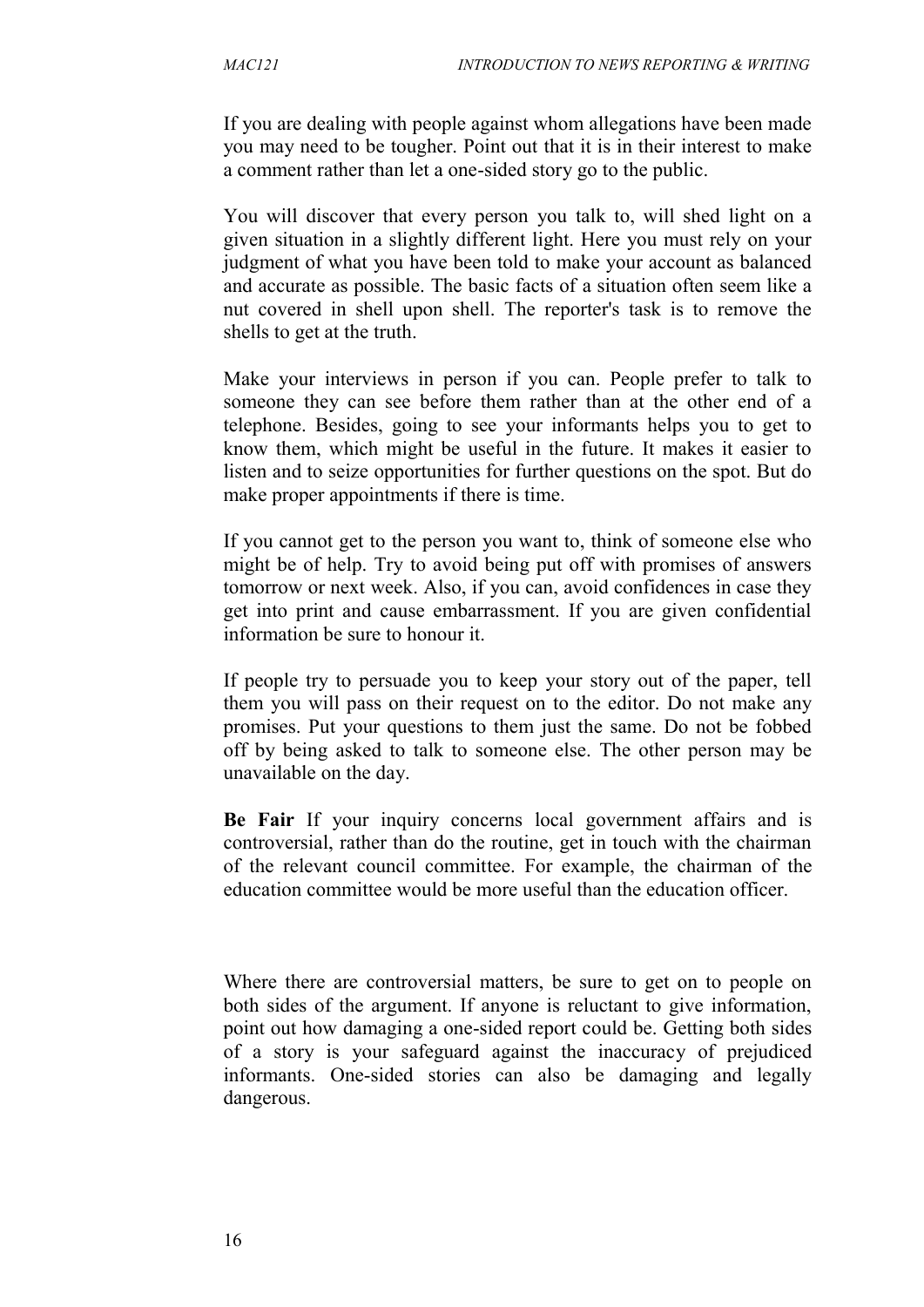Similarly, when you are writing about a report or document containing allegations or criticisms about people, give them an opportunity to make their reply.

**Be Thorough** You cannot be too thorough. You need to answer all the questions the reader might ask and all the questions you will ask yourself when you write your report. The name, occupation and full address of those you obtained information from is essential.

Do not be satisfied merely with recording opinions. Get people to give the facts on which they have based their opinions. For example, in a strike, what the two sides say about each other matters less than the facts of the situation that caused the conflict. You need these facts. It is interesting to see how the hard facts of a dispute can get lost in the midst of heated arguments.

There are other points of detail that may not be necessary but which will add life and reality to your story: the feel of the place where an event happened, the colour of a suit... Get all the facts you can, when you can.

There is no substitute for facts. You can always prune down; but it is hard to add to facts when you have left the scene and the people have all gone home, and you have not made any notes.

# **3.2 Whom to Ask and Where to Look**

Here is an alphabetical list of possible informants and useful documents in obtaining and checking information. Don't forget that a local university will have experts on a wide range of subjects. It may publish a list.

- **Accidents** Local police, Federal Road Safety Corp, ambulance station, hospitals, police press office, doctors, eyewitnesses (but beware of accepting allegations as fact), firms or persons owning vehicles involved, (speak to managers) or owners.
- **Air** Airport managers, operating companies, tour operators, travel companies, aircraft building and leasing firms, Ministry of Aviation.
- **Architecture** Owners or proposals of buildings, council architects, local architects, civic society, conservation society, Nigerian Society of Engineers.
- **Army** Public relations officers at divisional headquarters and major camps, press office Ministry of Defence, regimental depots (especially for history).
- **Arts** Librarians, art gallery and museum curators, secretaries of arts/music societies, arts departments at colleges, theatre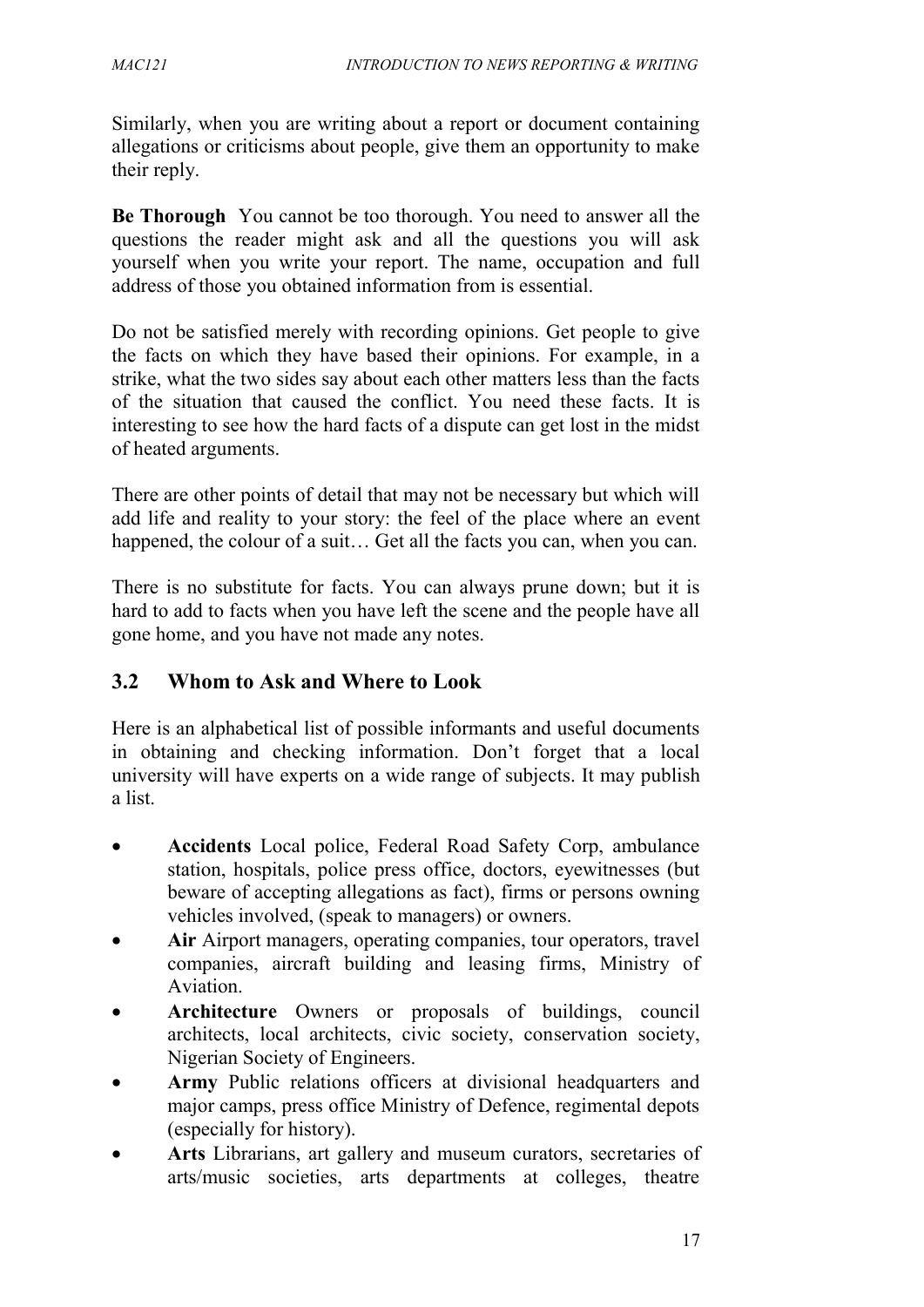managers, town or county arts and drama organisers, education officer or director, festival organisers.

- **Betting and gaming** Bookmakers, club managers and secretaries, local council (for regulations), Acts of Parliament in public reference library.
- **Buses** Company managers, traffic commissioners (for licensing matters), local councils, consumer organisations.
- **Cars** Automobiles Associations and Royal Automobile Clubs, garages and dealers, police.
- **Children's welfare** Education officer or director, school medical officer, director of social services, chairman social services committee (for children in care), inspector National Society for Prevention of Cruelty to Children, local secretary or organiser National Society for Mentally Handicapped Children (Mencap), local health authority.
- **Churches** Clergy, ministers, bishops and their secretaries or chaplains, superintendents and district chairmen.
- **Elections** Council press office (size of electorate, number and names of' nominated candidates), party agents and local secretariat, regional agents.
- **Electricity** Electricity-generating companies, power station managers, regional electricity companies, consumer bodies.
- **Education** Federal and State ministries of education, education parastatals and tertiary institutions.
- **Exports** Regional press office for the Department of Trade and Industry, export companies, manufacturers' associations.
- **Farming** ADP Ministry of Agric, Farmers' associations
- **Health** Ministry of health and health related parastatals such as NAFDAC
- **Hospitals** Press officer of hospital trusts, hospital telephones (inquiries concerning casualties admitted), local health authority, community health council.
- **Houses** Local estate agents, surveyors and (for prices), housing associations, building society bulletins, council housing department, housing manager, chairman housing committee, Citizens' Advice Bureau, chief environmental health inspector, the Census (figures on houses without baths), council press office (improvement grants), council architect, engineer and surveyor, local builders, property developers.
- **Medicine** Doctors, local secretary, Nigerian Medical Association, local family health services authority (complaints).
- **Mental health** Director of social services, local health authority, medical superintendent or consultant at psychiatric hospital.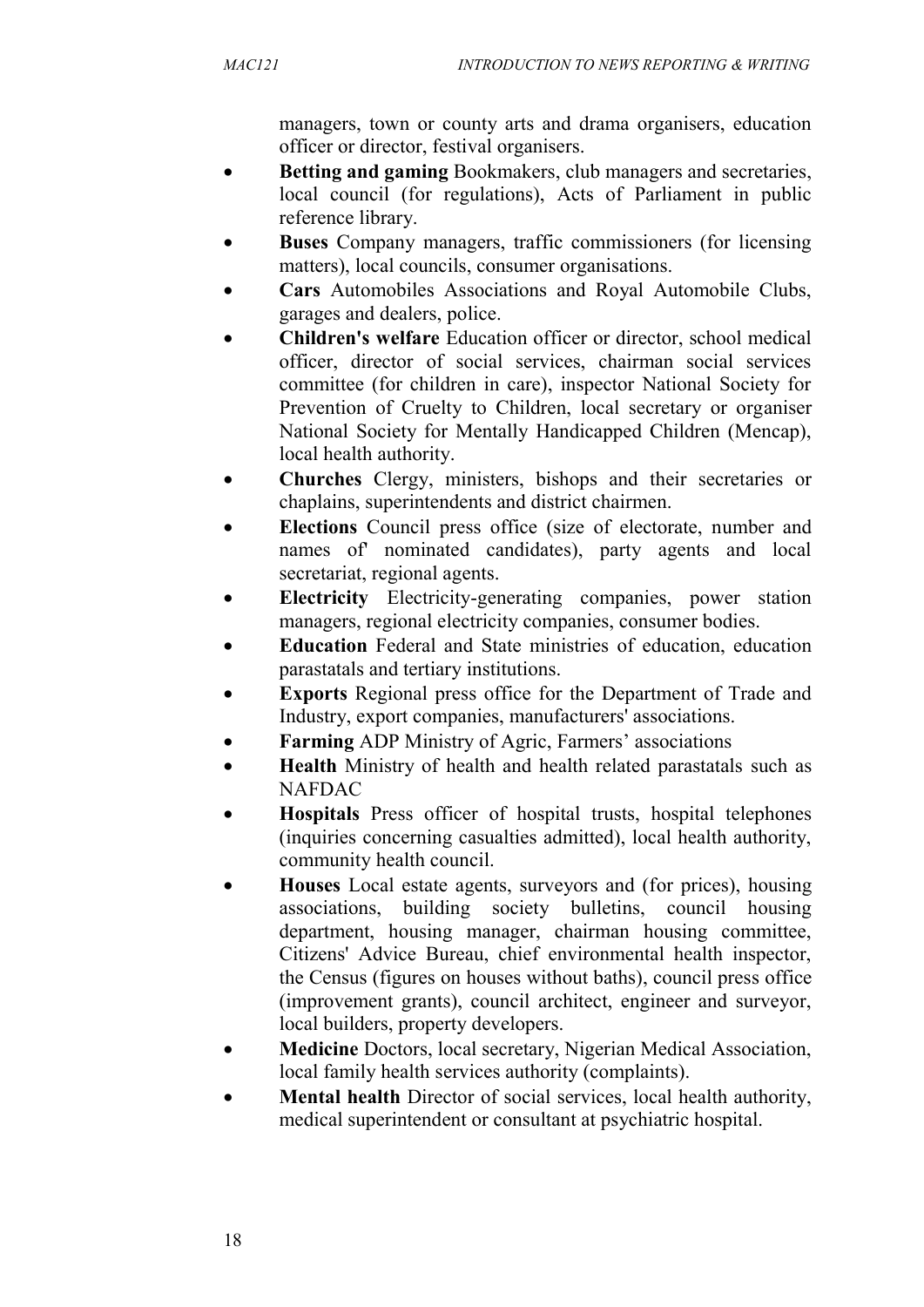- **Old people's welfare** Directors of social services, secretaries of senior citizens' clubs, clergy, ministers of religion, Age Concerns.
- **Planning** State or city planning officer, council surveyors and engineers, chairman of planning committee, secretary civic societies and civic trusts, friends of the Earth.
- **Railways** Company public relations officers will be willing to help; for a quick answer approach a stationmaster, district manager or workshop manager.
- **Road transport** Road Transport Associations, Ministry of Transport
- **Schools** Chief education officer, chairman of education committee, divisional education officer (in countries), school heads, local secretaries Nigerian Union of Teachers and National Association of Schoolmasters/Union of Women Teachers.
- **Scientific matters** heads of departments at universities and colleges of further education.
- **Shipping** Ship owners and lines, local office of Shippers council (employers), local representative of National Union of Seamen.
- **Trade unions** Local contacts vital here for reporters trade union representatives can be hard to find; most sizeable unions have regional office but there may be only a clerk on duty.
- **Unemployment figures** Federal Office of Statistics, Ministry of Labour and Productivity
- **Weather** Meteorological office, geography department at university or polytechnic.
- **Youth employment** Careers officer for town or district, training and Enterprise Council.
- Youth organisations Local youth organisers, state youth organisers, chief education officer or director of education, local secretaries, Scouts, Guides, Boys' Brigade, etc., secretary county youth clubs association, youth chaplains and other clergy, secretary of local standing conference of youth organisations.

## **4.0 CONCLUSION**

As a reporter, you need to know the various sources of news and also try to generate news worthy ideas. Regular contact with your sources of news is also necessary.

## **5.0 SUMMARY**

There are various sources of news to a reporter. It ranges from calls and contacts, tip-offs, reading newspapers and visiting institutions that are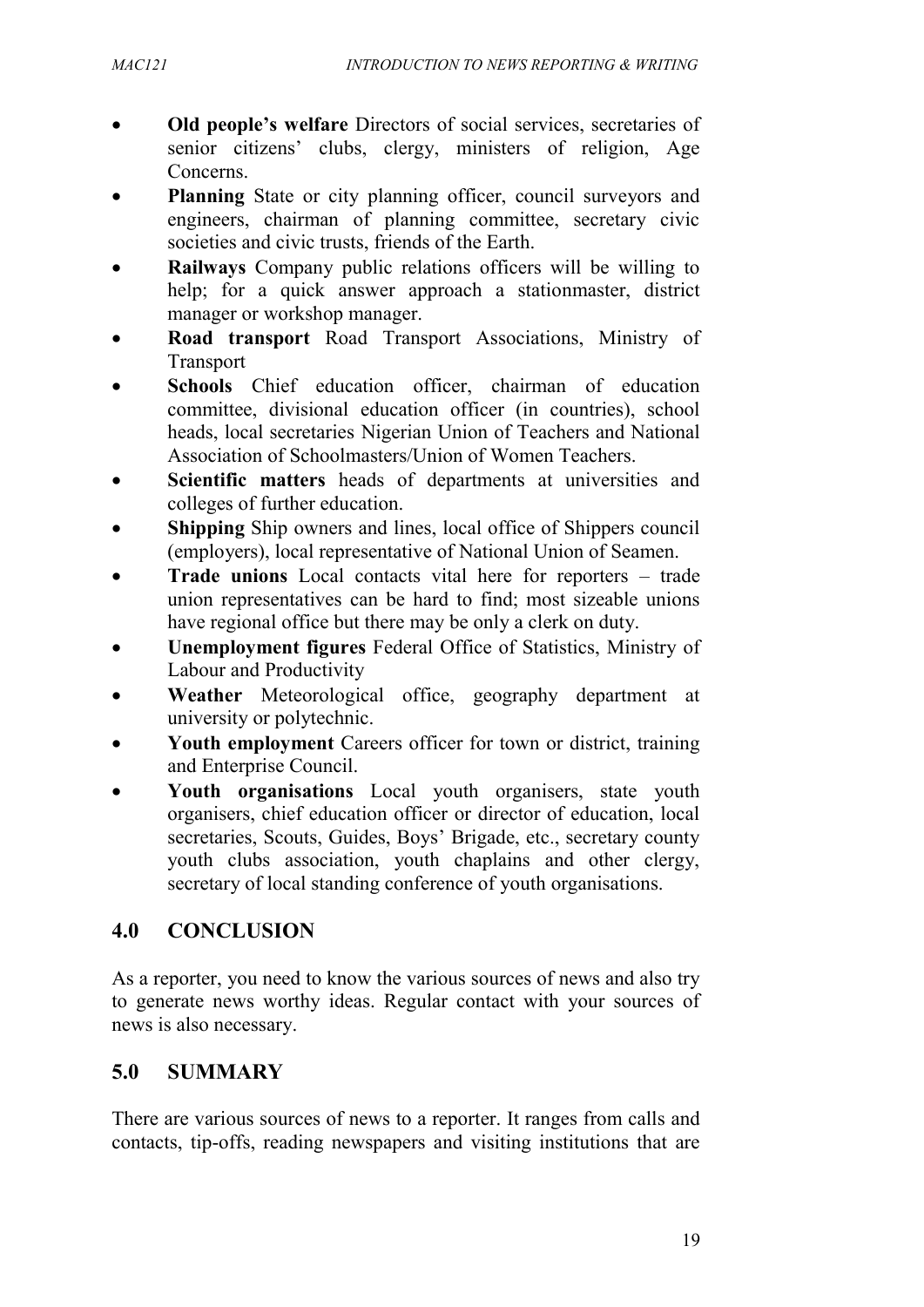related to your beat. You however need to be thorough and fair in your search for news.

## **6.0 TUTOR-MARKED ASSIGNMENT**

You are doing a story on someone who died of food poison. Think and make a list of relevant places you will visit before writing the story.

# **7.0 REFERENCES/FURTHER READING**

Harris, G. & Spark D. (2001).*Practical Newspaper Reporting* (3<sup>rd</sup> Ed.). Oxford: Focal Press.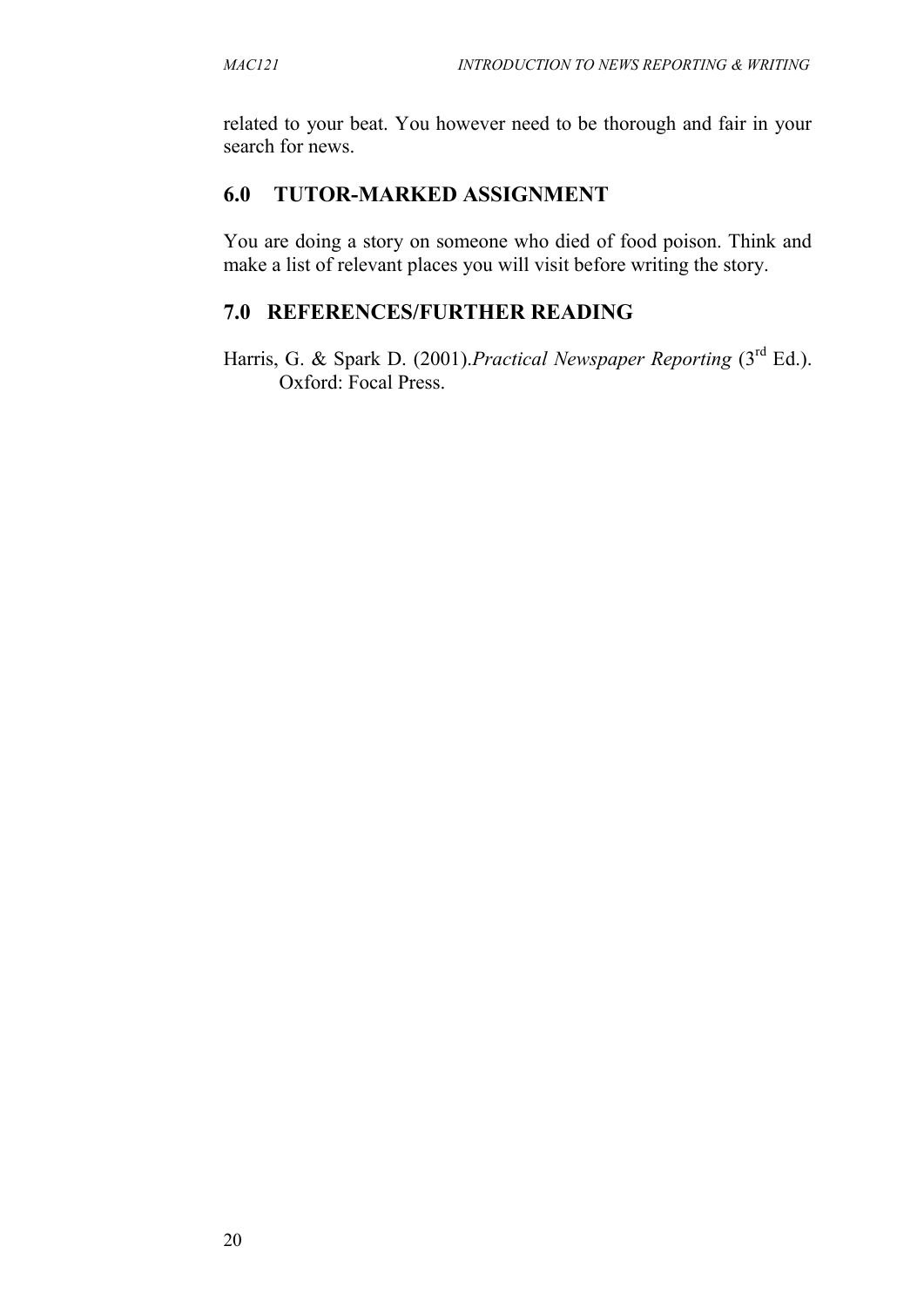# **UNIT 3 THEORIES OF THE PRESS**

#### **CONTENTS**

- 1.0 Introduction
- 2.0 Objectives
- 3.0 Main Content
	- 3.1 What is a Theory?
	- 3.2 Sources of Theory
	- 3.3 Types of Theories
	- 3.4 Normative Theories
- 4.0 Conclusion
- 5.0 Summary
- 6.0 Tutor-Marked Assignment
- 7.0 References/Further Reading

## **1.0 INTRODUCTION**

Mass media, as a social phenomenon, is dynamic. As it evolves in sync with society (or even ahead of society), there is the need to understand its operations and explain its functions. This is where media theories come to play. For a proper analysis of the press in any society, it is essential to understand the theories of the press that operates in that society. To a large extent, the theories of the Press determine the mode of operation of the media in each society. This unit therefore focuses on the normative theories of the press.

### **2.0 OBJECTIVES**

At the end of this unit, you should be able to:

- explain the concept of a theory
- list sources and types of theory
- explain the various theories of the Press
- relate the theories of the Press to what obtains in Nigeria.

### **3.0 MAIN CONTENT**

### **3.1 What is a Theory?**

Definitions of theory have varied from one person to the other. Whichever way a person attempts to define it, one factor is clear, and that is the fact that a theory is a general statement aimed at aiding understanding of why something happened or predict that something will happen. For Lewin (1958), a theory is a way of explaining the ordering and occurrence of various events. Kaplan (1964) says it is a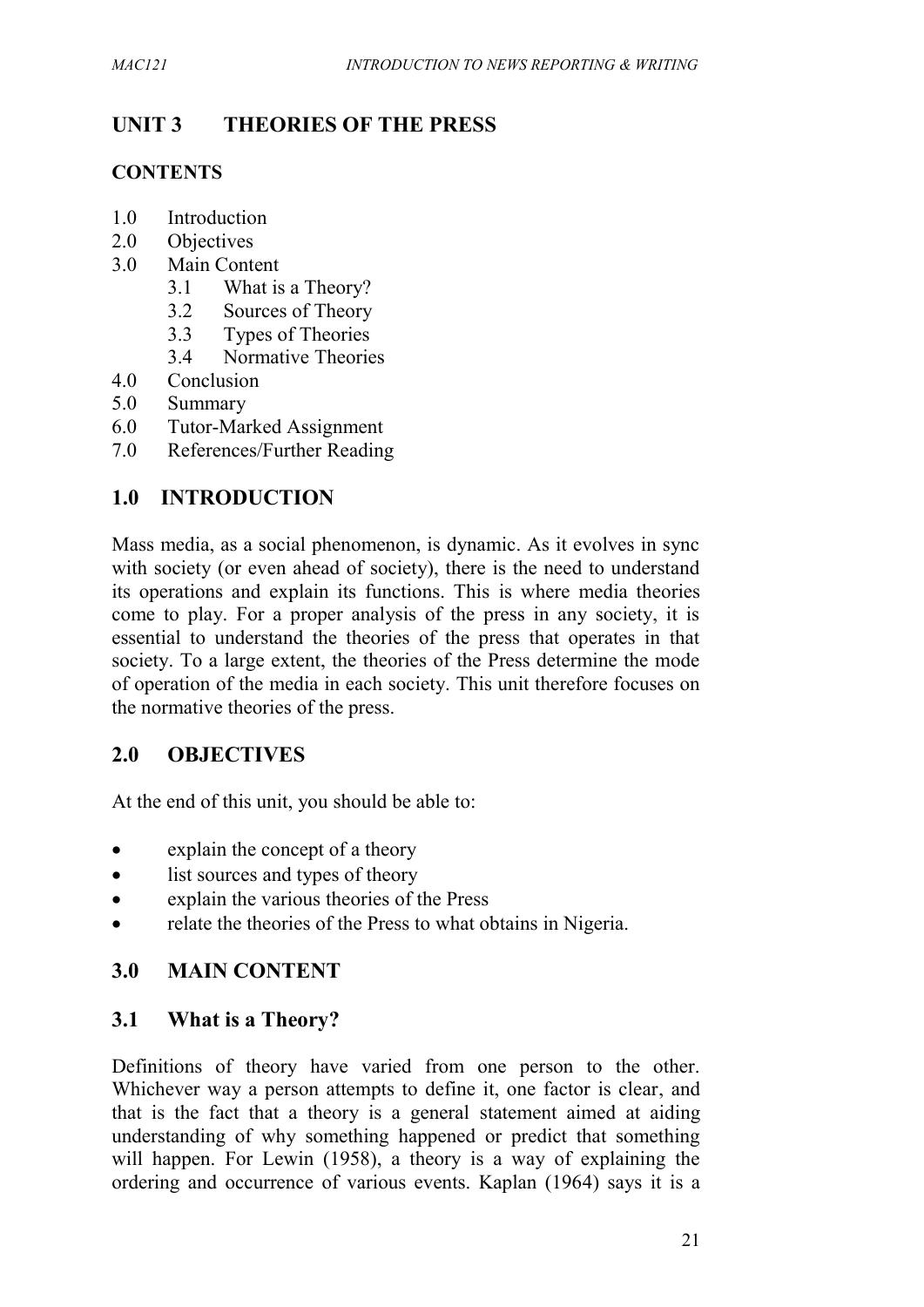way of making sense out of a disturbing situation while Mclean (1972) asserts that it refers to our understanding of the way things work. McQuail (1983) adds, 'it is a set of ideas of varying status and origin that seeks to explain or interpret some phenomenon'.

Schramm (1963) and others look at it from a scientific point of view. Schramm (1963) for instance, says a theory is a "crap detector", a sieve with which scientific statements are separated from unscientific ones. Severin and Tankard (Jnr) (1982) add a scientific twist to the statements of Mclean (1972) when they state that the 'ways' talked about by Mclean must have been tested and verified before they can be deemed acceptable; or at least, they must be testable and verifiable. They then proceed to define a theory as "a set of systematic generalisations based on scientific observation (and) leading to further empirical observation" – in other words, a theory comes from scientific observation (research) and must instigate further observation.

Based on the above therefore, for a theory to be considered a good one, Folarin (1998) says it must possess the following characteristics:

- intellectual rigour, which helps ensure its testability and verifiability;
- dynamism, which means that a theory is subject to change;
- 'datedness', which means it is always a step behind reality as new facts always emerge as the theory is being formulated; and
- economy, which means that a theory accounts for many cases with a few statements.

## **3.2 Sources of Theory**

The main source of theories is what Folarin (1998) describes as the Scientific Method. Traditionally, the process involves the following steps:

- **Conceptualisation** The scholar starts with a 'hunch', a conceptual definition of the subject of inquiry.
- **Operationalisation** This involves the translation of the generic statements into specific indicators or variables and the specification of the procedure(s) to be adopted or as Babbie (1989) puts it, the process that goes on throughout the inquiry until conclusions or generalisations
- **Observation** This involves observing the variables that have been specified. Simply put, this is the research stage.
- **Analysis** This is the process of extracting meaning from the facts observed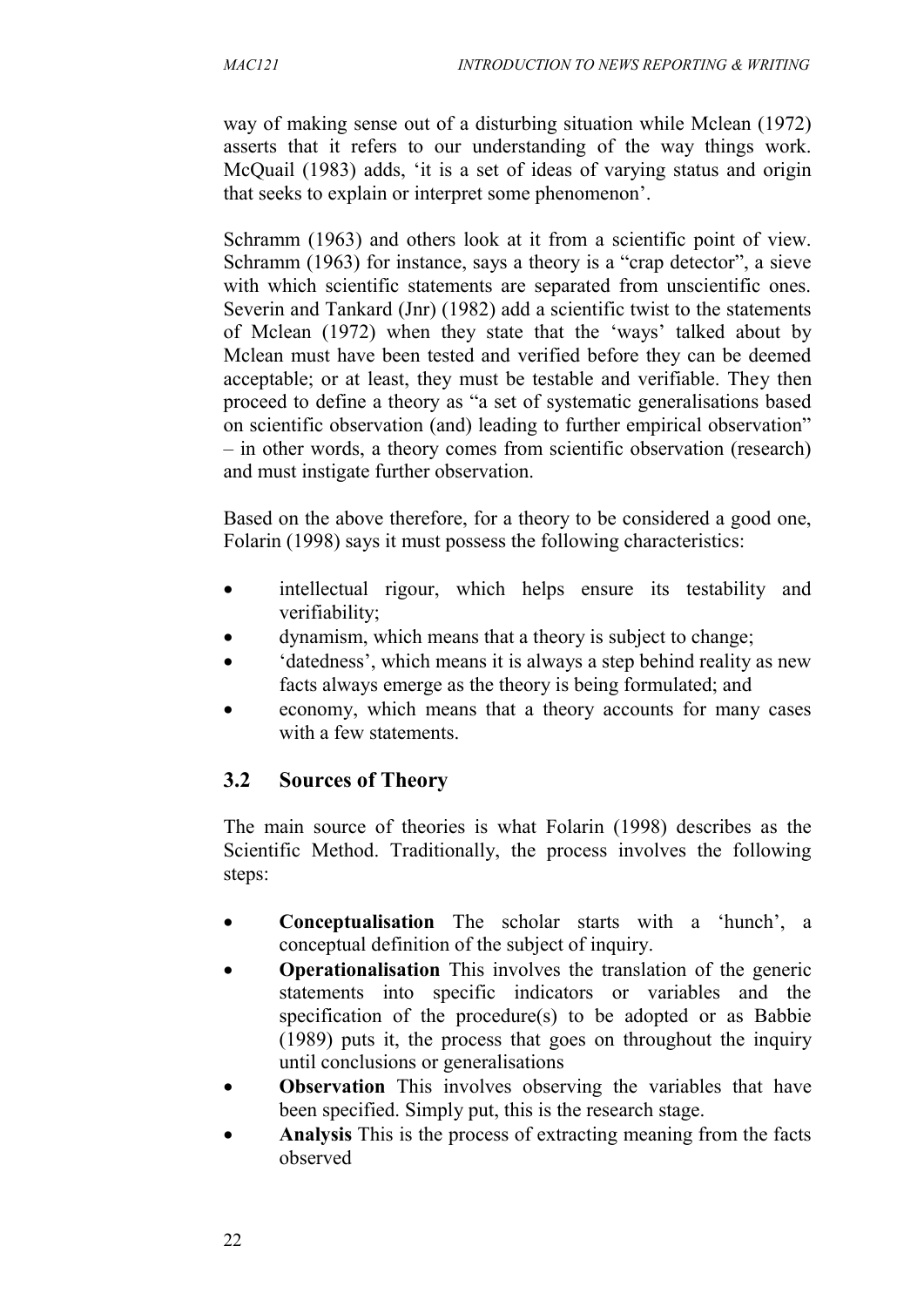- **Testing** This involves testing the hypotheses or answering the research questions, using the result of the analysis
- **Generalisations** Our findings usually lead to certain generalisations, regarding the subject of inquiry
- **Theory** The generalisations are what give birth to what can be called theories.

It is important to note that these steps may have slight variations but whatever the variations are, the most important thing to note in a scientific research is the root of theory, and the offshoot of theory.

## **3.3 Types of Theory**

Traditionally, students as well as some teachers of mass communication are familiar with "the four theories of the press", thereby echoing the title of the influential book by Siebert, Peterson and Schramm (1855). The authors made what Kunczik (1988) describes as probably the first attempt to develop systematic, normative views on the ways in which the mass media operate in different types of societies.

However, scholars of mass communication have realised that the so called four theories of the press belong to the normative theory. But there are other general types of theory beside the normative, as observed by McQuail (2000).

Also, there are at the moment, more than four normative theories of the press recognised in the literature (Folarin 1998). Others are social scientific theory, working theory and common sense theory. He notes that these types are more like categories under which related mass communication theories fall. He stated that even though there was no way to agree on which theories fell under which category, the general idea was to place the various media theories into a context which could aid understanding.

Folarin (1998) lists and explains these types (or rather, categories) of theory to include:

- Normative theory
- Social-scientific theory
- Working theory
- Commonsense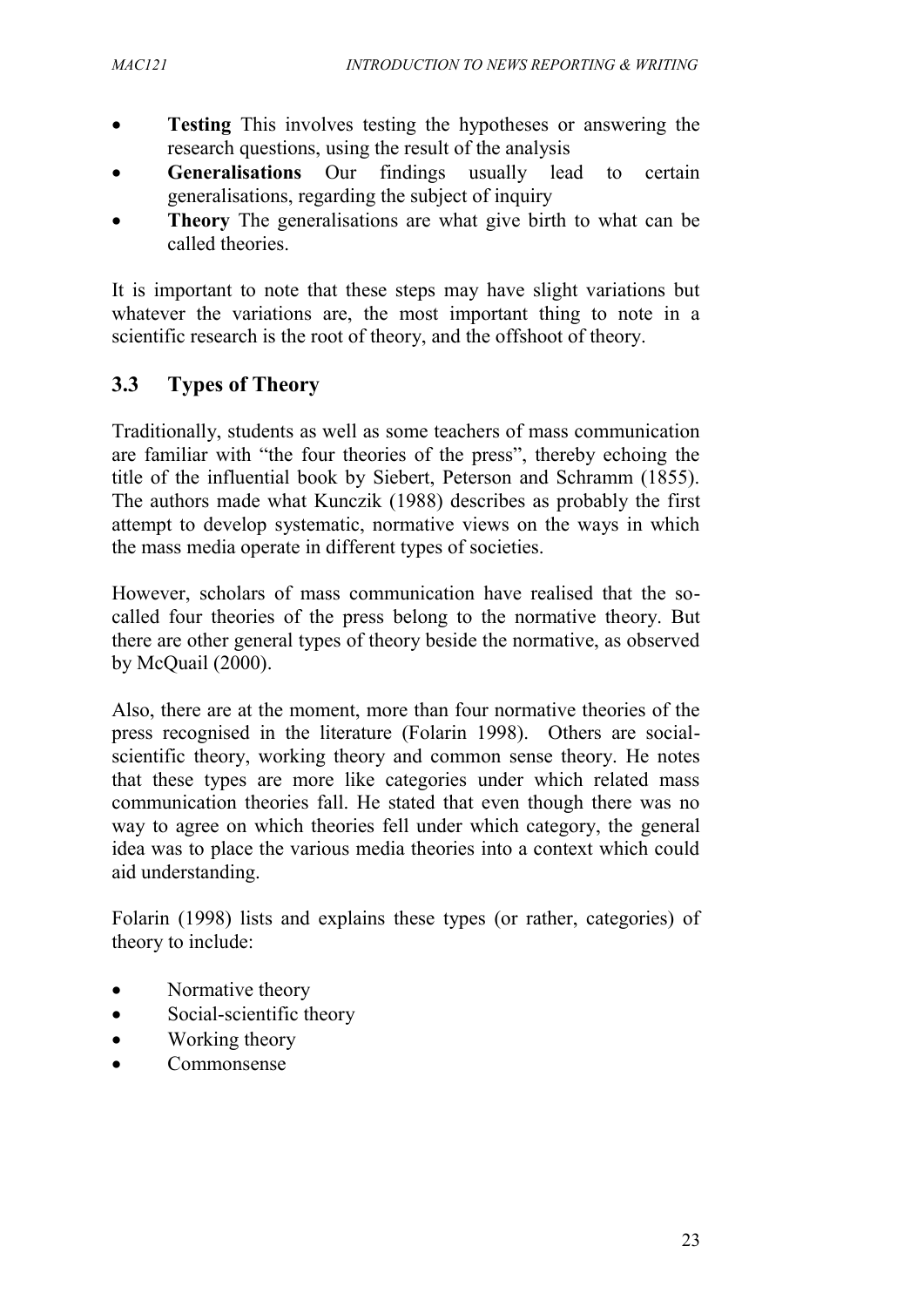# **3.4 Normative Theories**

The well known four theories of the press belongs to this category. They seek to locate media structure and performance within the milieu in which they operate. These theories are authoritarian, libertarian (or free press), soviet-communist, and social responsibility theories. Denis McQuail (2000) also draws attention to two other emergent normative theories, namely Democratic-participant Media theory and Development Media Theory. The following will introduce you to each of these theories:

### **1. Authoritarian Media Theory**

The authoritarian theory of the press dates back to the  $16<sup>th</sup>$  century. As Kunczic (1988) points out, it arose from the state philosophy of absolutism, in which Recognition of the truth was entrusted to only a small number of 'sages' who exercised leadership in a kind of top-down approach.

Whether the ownership was private or public, authoritarian media existed to service the government in power, and were forbidden to criticise the government or its functionaries.

The instruments of authoritarian control of the media are many and varied. They include heavy taxation, repressive legislations and direct or subtle state control of staffing.

The authoritarian theory aptly described the true situation of the  $19<sup>th</sup>$ century England. Traces of this still exist today in countries where we have the press being controlled by repressive governments.

### **2. Soviet-Communist Media Theory**

Closely related to the authoritarian theory is the soviet-communist media theory prevalent in the old Soviet Union. According to this theory, the main task of the press is to promote the socialist system and maintain the sovereignty of the working class through the communist party. The media were under direct state control and treated as an arm of government. Outside government, orthodox and loyal party members could only use them.

The theory differs from authoritarian media theory in that it seeks to use the media to support development and change towards the attainment of the goals of the communist party, whereas, authoritarian theory seeks to use the media to maintain the status quo. Both theories subject the media to direct state control.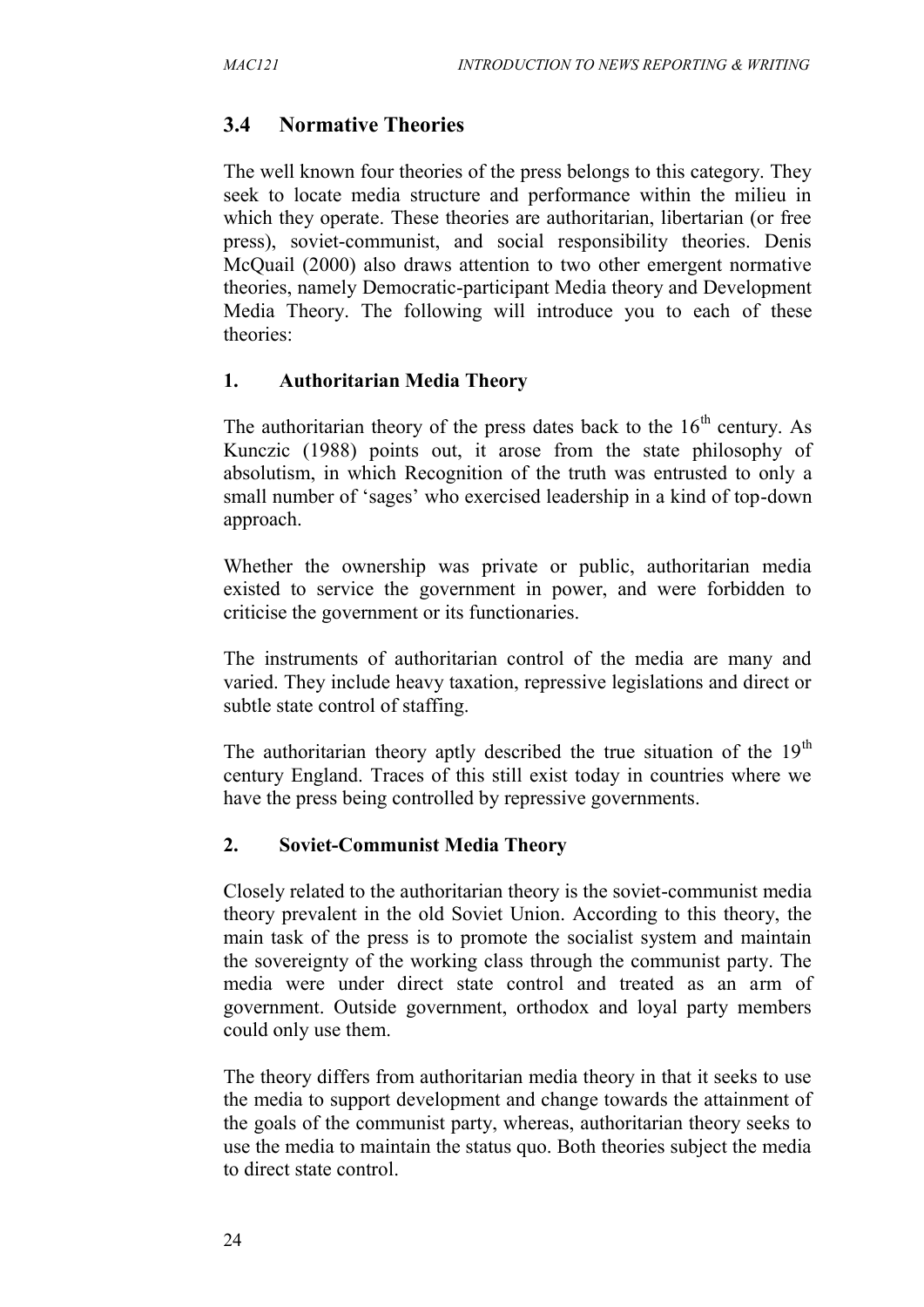### **3. Libertarian Theory (Free Press Theory)**

The libertarian or free press theory believes that an individual should be free to publish what he or she likes and to hold and express opinions freely. The theory flourished most in the earlier half of the  $19<sup>th</sup>$  century, during which reference to the press as 'The Fourth Estate of the Realm' became common (Folarin, 1998).

Libertarian media practitioners are well known for their philosophy of rationalism and natural rights. They exist to check on government and that requires that they be free from government control.

The theory does not however obliterate the laws of defamation, obscenity and invasion of privacy. It believes that human beings including journalists are rational and are able to distinguish between right and wrong. Therefore, censorship is not a requirement.

The First Amendment of the American Constitution, which forbids the Congress from making laws that infringe on freedom of speech or of the press, is a good example of the libertarian theory.

#### **4. Social Responsibility Theory**

Also associated with the western countries particularly Britain and Sweden, is the social responsibility theory of the press. This theory places emphasis on the moral and social responsibilities of persons, who, and institutions which operate the mass media. Such responsibilities include obligation to provide the public with information and discussion on important social issues and the avoidance of activities that are harmful to public welfare and security of the state. It admits no censorship, but depends solely on the maturity of proprietors, editors and reporters.

The main difference to the libertarian theory of the press lies in the demand for social responsibility which, if need be, can be forced on the press by other institutions should it act contrary to the principles of social responsibility.

As appropriate as these theories were in describing the socio-political environment in which the media have had to operate through the course of history, recent studies have revealed some of the inadequacies of these theories in explaining the current situation under which the media operates, and to answer for these inadequacies, media theorist, Denis McQuail proposed the following 'modern' normative theories:

### **5. Democratic participant theory**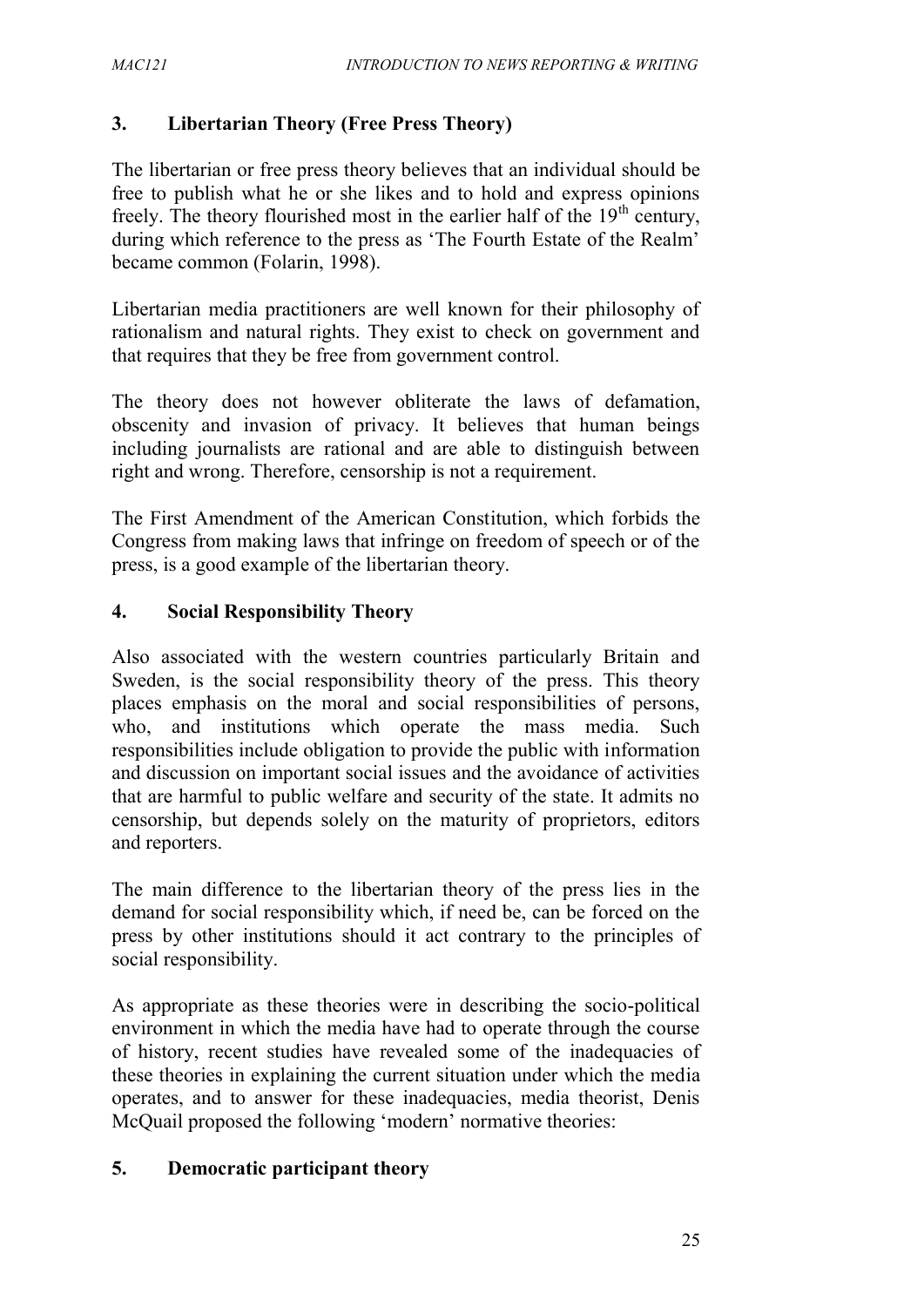The main thrust of this theory as enunciated by Denis McQuail lies on the insistence that the existing bureaucracy as well as commercial and professional hegemony in media systems be broken down, so as to guarantee easier media access to all potential users and consumers. In simple terms, the theory proposed that media ownership and by implication, media content should be participatory, that is, involving all that may be or are affected by the news.

It calls for freer access to the mass media for all potential users. In the pursuit of this, the theory advocates for decentralisation and localisation of mass media structure and control in order to ensure grassroot participation in media activities. It calls for sender and receiver, 'service' instead of the 'command' mode (Folarin, 1998).

This theory is in consonance with tree planting/forest management, which this paper regards as a group-anchored, culture-bound practice, in that it favours media pluralism and the establishment of localised rural community media, which can be used for community-based activities.

With specific reference to media effect, in the 50s and 60s, mass media scholars (Schramm, 1964, Rogers, 1976), development experts and policy makers were intrigued by the seeming 'direct-effect' of the media, and by the notion that information constituted the critical resource input and an independent variable in the development process.

It believes that previous media theories have failed to deliver the expected results and therefore calls for grassroots participation in the control of the media.

#### **6. Development Media Theory**

Development theory is the supporting theory for development journalism (or communication, as some scholars may put it), which concentrates on the economic development and nation-building efforts of impoverished societies. In the context of western dominance in international news gathering and in cable news, the United Nations Educational, Scientific, and Cultural Organisation (UNESCO) has also framed development theory in cultural pluralist terms as the right to communicate and, most recently, as the defense of global cultural diversity.

This theory seeks to explain the normative behaviour of the press in countries that are classified as 'third world' or 'developing countries'. The major tenets of development media theory, as postulated by McQuail are: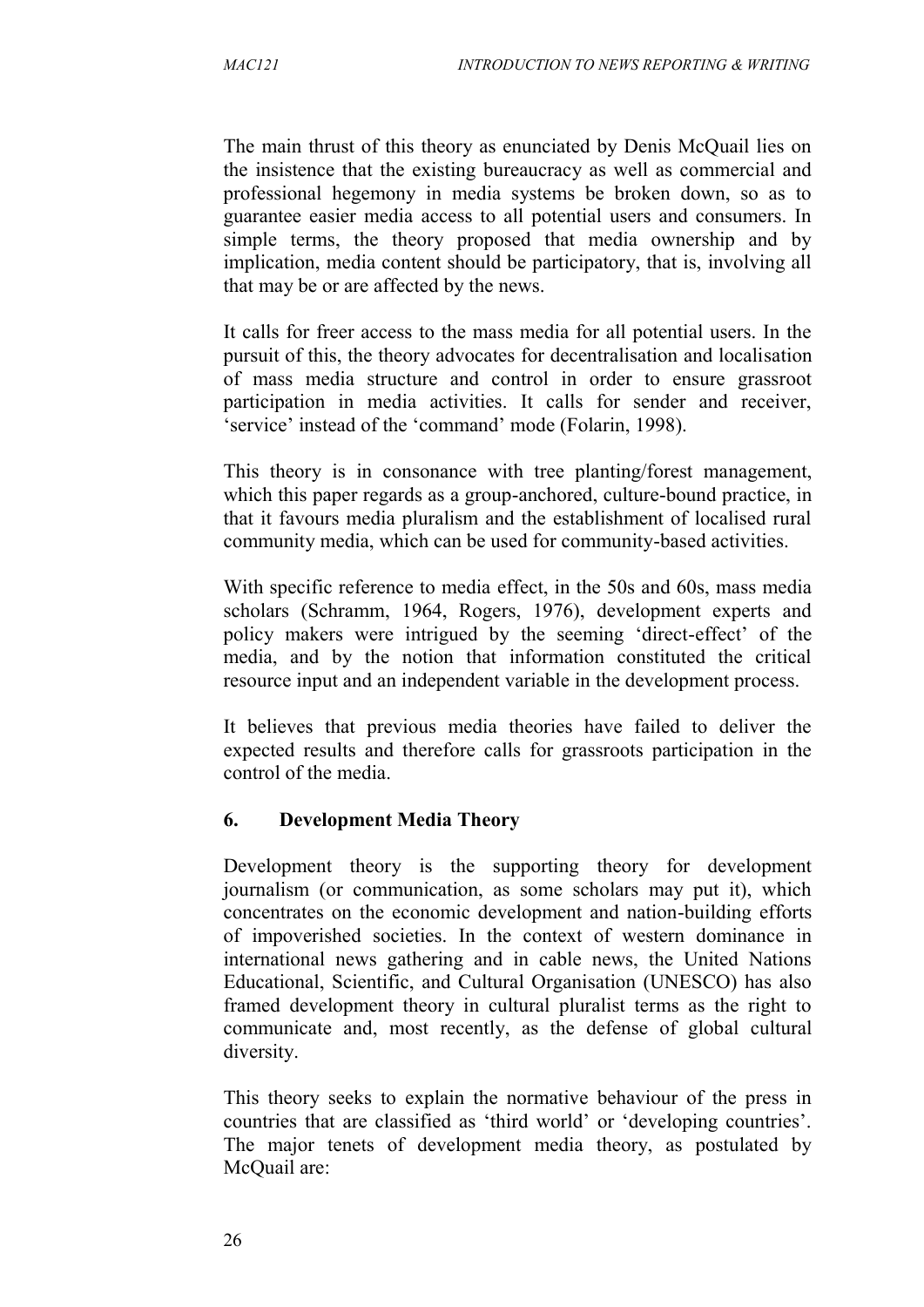Media must accept and carry out positive development tasks in line with naturally established policy.

Freedom of the media should be open to economic priorities and development needs of the society.

Media should give priority in their content to the national culture and language.

Journalists and other media workers have responsibilities as well as freedom in their information gathering and dissemination tasks.

In the interest of development, the state has a right to intervene in, or restrict media operation.

**7. Social Scientific Theory:** This consist of generalisations derived from systematic observation and objective analysis of mass media variables, employing methods associated with empirical research in the social sciences – experimentation, field surveys, content analysis, and so on. Because of their faithfulness to the Scientific Method as discussed earlier in this unit, they are usually very powerful and economical – or they are expected to be so. They are supposed to be testable and verifiable in other environments, employing identical or modified instruments and methods.

However, the rigour involved in arriving at social scientific theories does not mean that they are unchanging laws. Because they are subject to the Scientific Method, it means that they are subject to change as new facts emerge from repeated tests and analysis. Some of the theories that fall under the social scientific category include the models of communication such as:

- Shannon and Weaver Model (1949)
- Lasswell Model (19468)
- Westley-McLean Model
- De Fleur Model (1958)
- The Instinctive S-R theory
- The Post-Instinctive S-R theory
- The Individual Differences perspective
- The Social Categories perspective
- The Social Relations perspective
- The Two-Step Flow
- Perception studies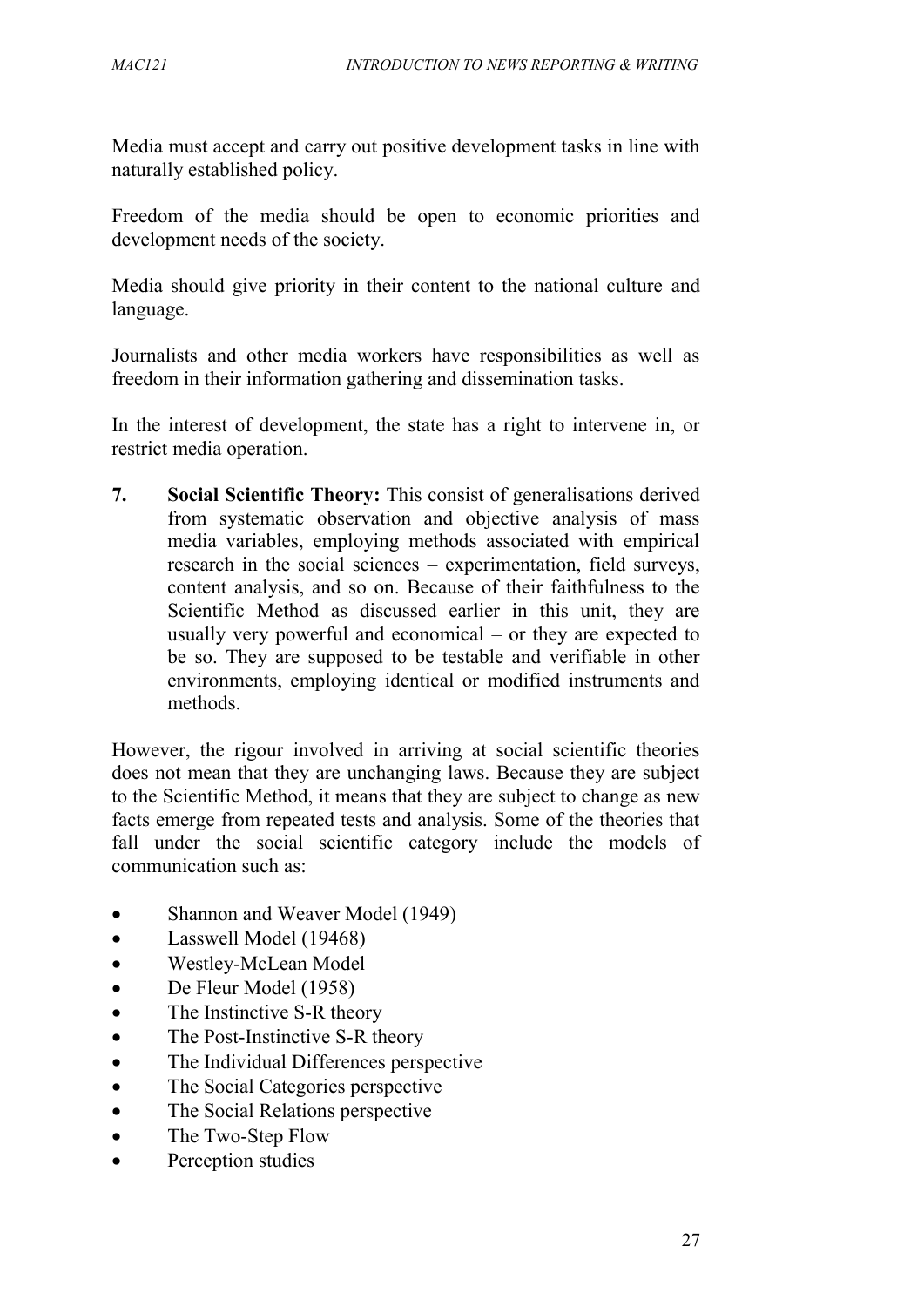- Selective exposure
- Selective attention
- Selective perception
- Selective retention
- Uses and gratification model
- Agenda setting theory
- Cultural norms
- Knowledge gaps theory
- Mainstreaming or synchronisation theory
- Spiral of silence theory

#### **8. Working Theory**

According to Denis McQuail, these groups of theories are called working theory because it consists mainly of guidelines, techniques, traditions and conventions that guide the work of media production. As these traditions, conventions, values and criteria endure through time, and especially as they are subjected to observation and analysis by scholars, they begin to take on the nature of a theory but, this time, a working theory.

#### **9. Commonsense Theory**

McQuail states that this encompasses the knowledge of media that people possess (by virtue of their experiences) as media consumers even though they may not have the scholastic expertise to crystallise these experiences into generalisations or theories. Commonsense theories however are not as 'common', they involve ideas on how the media works, but this time, from the experiences of media consumers. These experiences are studied and from them, valid generalisations made that are now understood as theories.

Folarin (1998) gives some examples of these theories to include:

- Gatekeeping theory
- Socialisation theories
- Environmental theory
- 'Hot' and 'Cool' media theory
- Reflective-projective theory
- Play theory
- The Hobby approach
- Social reform approach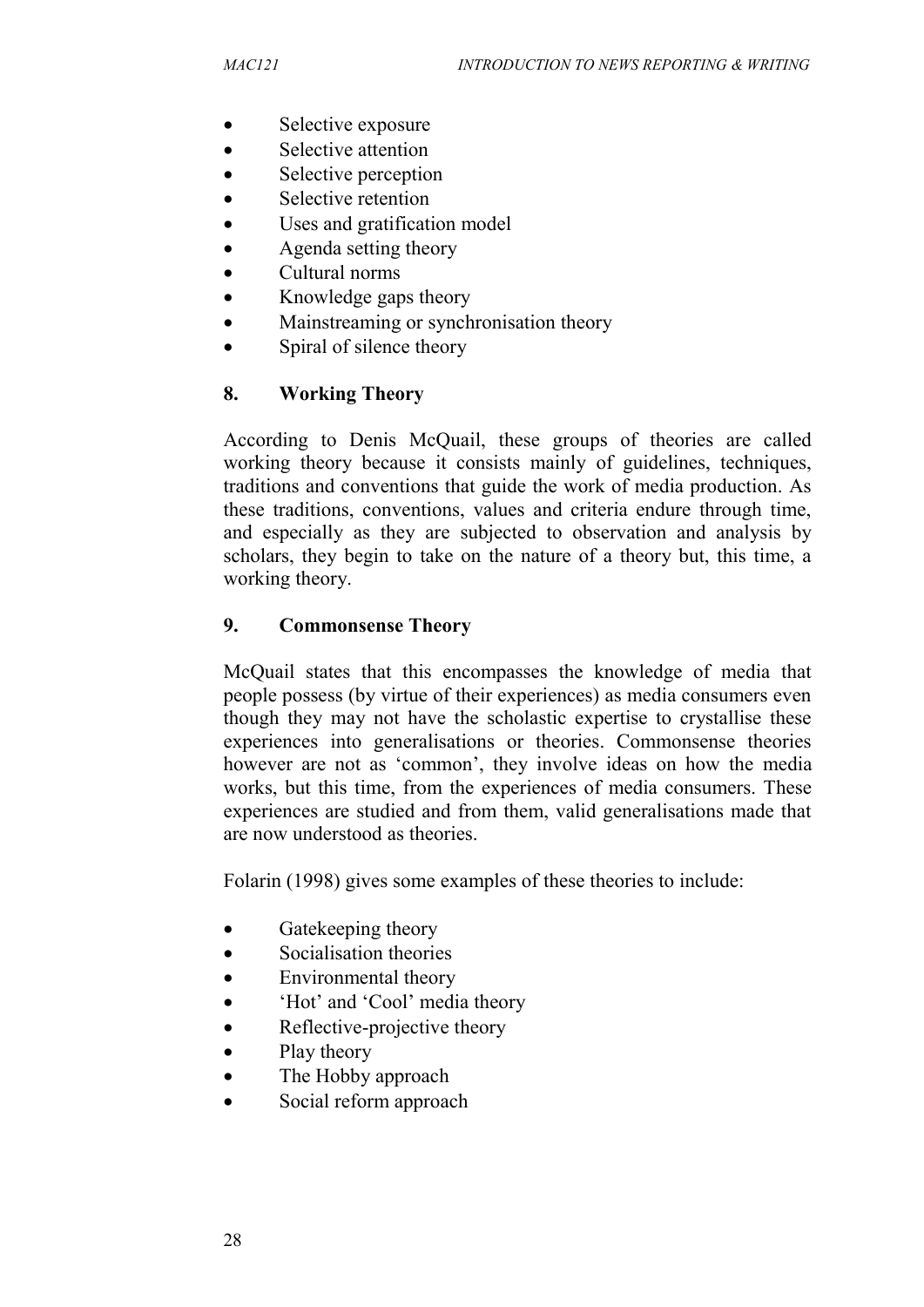### **SELF-ASSESSMENT EXERCISE**

- 1. List the four categories of general social theory recognised by Mc Quail.
- 2. Which of the theories (or a combination of) is operational in Nigeria?

## **4.0 CONCLUSION**

To a certain extent, the mass communication theory that operates in any society determines the degree of press freedom in that society. As a journalist, it is important for you to be abreast of the theories of the press so that you can be able to discern that particular theory or theories operating where you are working.

### **5.0 SUMMARY**

This unit has discussed in detail the normative theory. These include authoritarian theory, libertarian theory, Soviet-Communist theory and the social responsibility theory. Others are the Democratic participant and Development Media theory and the need for the reporter to be abreast with these theories.

## **6.0 TUTOR-MARKED ASSIGNMENT**

- 1. Compare and contrast the Authoritarian and Soviet-Communist Media Theories.
- 2. Define Development Media Theory
- 3. State two of the basic principles of the theories that you consider the most crucial.

## **7.0 REFERENCES/FURTHER READING**

- Folarin, B. (1998). *Theories of Mass Communication. An Introductory Text.* Ibadan: Sterling-Horden Publishers Nigeria Ltd pp 18-35.
- McQuail, D. (2000). *Mass Communication Theory* (4<sup>th</sup> edition). London: SAGE, pp 153-155.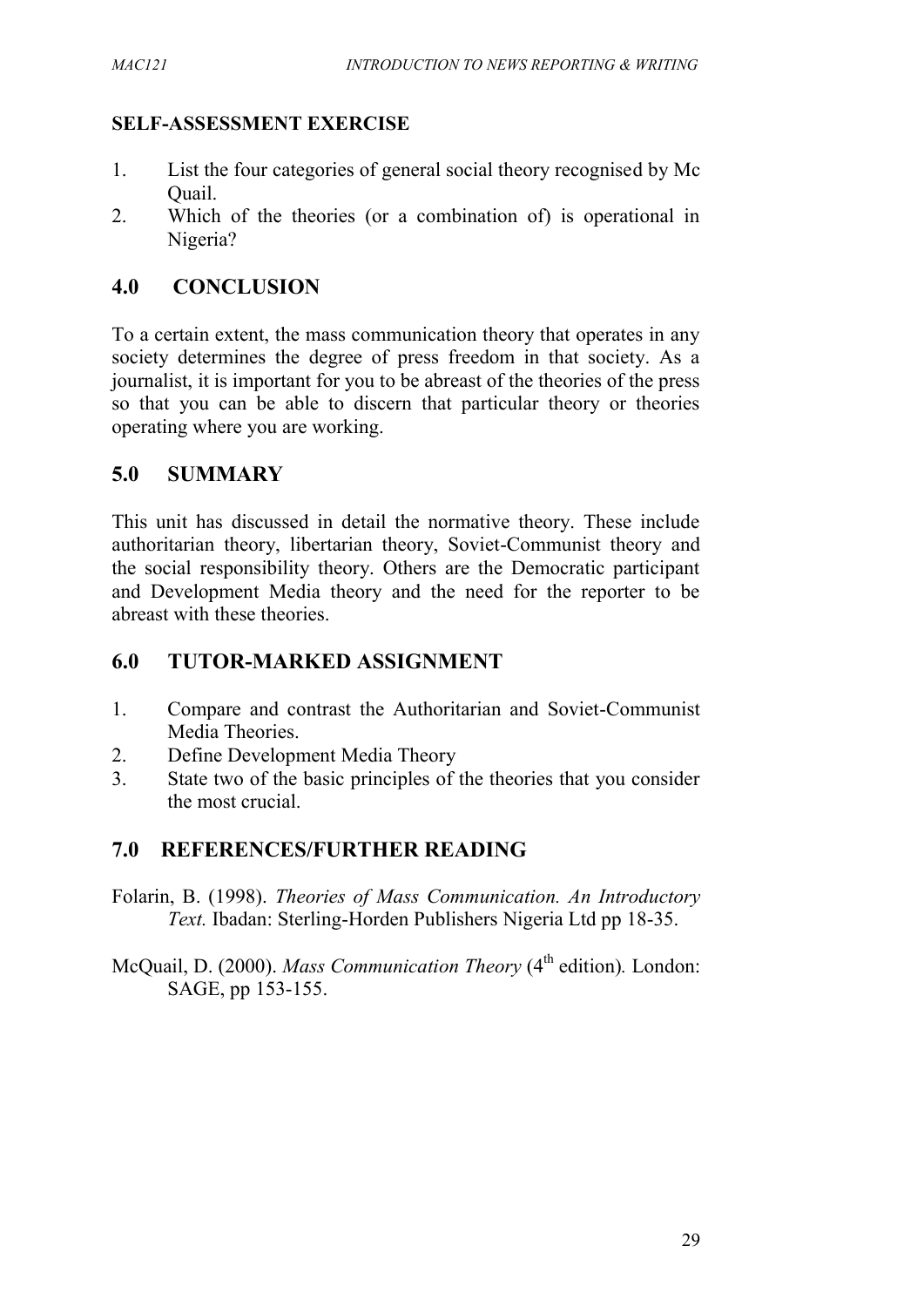### **MODULE 2 PRINT JOURNALISM**

- Unit 1 News and Components of News
- Unit 2 Writing for News Paper: The Lead
- Unit 3 The Body
- Unit 4 Covering Speeches, Meetings and News Conferences

#### **UNIT 1 NEWS AND COMPONENTS OF NEWS**

#### **CONTENTS**

- 1.0 Introduction
- 2.0 Objectives
- 3.0 Main Content
	- 3.1 What is News?
	- 3.2 Determinants of News
	- 3.3 Components of news
- 4.0 Conclusion
- 5.0 Summary
- 6.0 Tutor-Marked Assignment
- 7.0 References/Further Reading

### **1.0 INTRODUCTION**

As a reporter who hopes to live on news writing, your ability to recognise a newsworthy event marks the beginning to your stardom in your career. How do you define news and what are the criteria for identifying a newsworthy event? In this unit we will discuss the definition of news and how to recognise a newsworthy event.

#### **2.0 OBJECTIVES**

At the end of this unit, you should be able to:

- give your own definition of news
- identify the traditional criteria for judging the newsworthiness of an event
- explain the new trends in deciding the newsworthiness of an event
- explain the components of news story
- apply these components in writing your news story.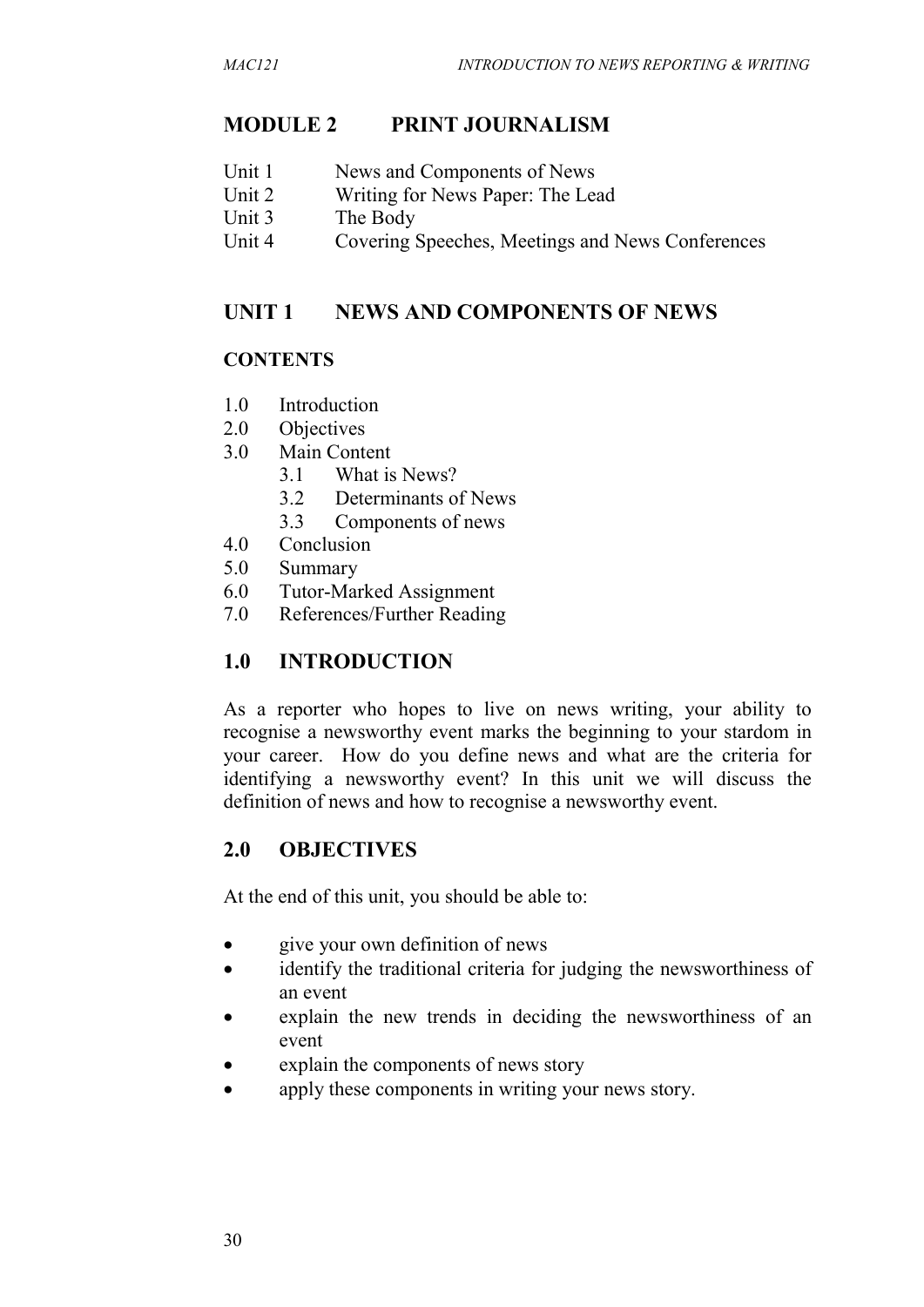## **3.0 MAIN CONTENT**

### **3.1 What is News?**

Suppose you had the task of planning a newspaper and you had before you ten reports which began in the following ways:

- The Prime Minister has announced the appointment of a new body to regulate company takeovers.
- Fifteen people have been killed in a battle in Congo.
- Bournemouth used 500 million cubic feet of gas last year.
- Maureen Johnson, aged 17, was sitting in her bath when she heard a hammering on the door. 'What's up?' She shouted. 'The house is on fire,' came the reply.
- The chief executive's exit has hit Toad shares.
- The main opposition party in Lagos State Peoples Democratic Party (PDP) said yesterday that the Government's new housing policy might not be good for the town.
- The chairmen of the Finance Committee and a 21-year-old shop girl have disappeared from their homes. Both have left letter to say they have gone together to Biarritz.
- A 50 year-old home career will meet the Duke of Edinburgh during his visit to Blank town next week.
- Three memorable goals enable Blank town United to reach the semi final of the FA Cup last night.
- Five hundred of the world's highest paid scientists have gathered in Oxford to discuss elementary particles.

How would you assess the news value of these reports? Which would you use and which would you reject?

This is normally an editor or chief sub-editor's task, but a reporter should also be able to recognise what is news for the newspaper; to spot which aspects of an assignment deserve prominence in writing the story; to understand why a particular event is being covered.

What is it that makes an event or a set of facts news–and what is it about one news idea that gives it a better rating than another? How do you assess news value?

Let us look again at the stories given above. You will notice, when you start to sort them that a lot depends on the type and readership of the paper you work for. If yours were a weekly, you would reject the Congo story and stress the local football club's success, the chairman's elopement and the home career story. Unless your weekly was very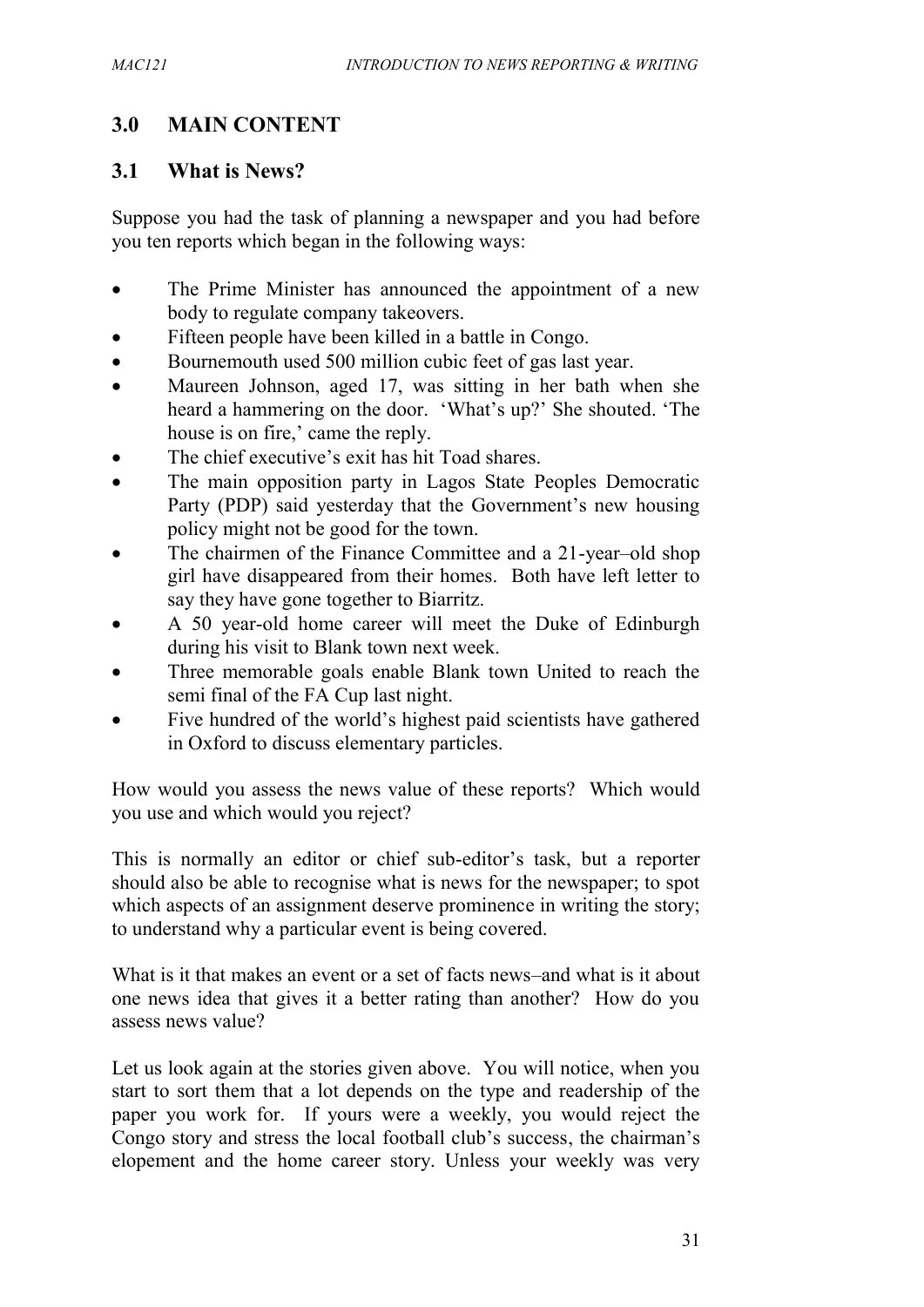sedate you would find a prominent position, too for Maureen Johnson's interrupted bath. A proportion of the non–football readers would identify with the Cup success, and many would go for the human interest in the elopement, the home career and the bath time story.

If you worked on a regional or national quality morning paper, your choice would be different. You would give prominence to the Government's plan to regulate takeover bids. It is an important move. You would get in a paragraph or two about the battle in Congo, or several paragraphs if you were writing for a well–informed readership. If the battle were part of a well–reported crisis you might give it a much bigger show.

A national tabloid might run the elopement story, particularly if it could get a picture of the girl. It might, on a slack day, use a few paragraphs on an inside page for Maureen Johnson's bath, but the home career's story would not rate sufficient interest outside the local area.

A provincial morning or evening paper would use these three reports prominently if they were within its circulation area. If they were not, the elopement story and may be the bath story could be given space on a page of national news.

The Oxford elementary particles debate would probably be given coverage in the more up market national papers and those circulating in Oxford and perhaps Cambridge. The Bournemouth gas report would rate a few paragraphs only in the Bournemouth paper.

The views of the opposition party would not arouse much enthusiasm among readers unless the story turned out to be more interesting than its opening. The Toad shares story was featured on several City pages. It could intrigue national papers. What on earth are toad shares?

#### **SELF-ASSESSMENT EXERCISE**

- 1. Ask 10 different people why they read newspapers? From their answers, give your own definition of news.
- 2. Compare your own definitions with the definition you have in this unit.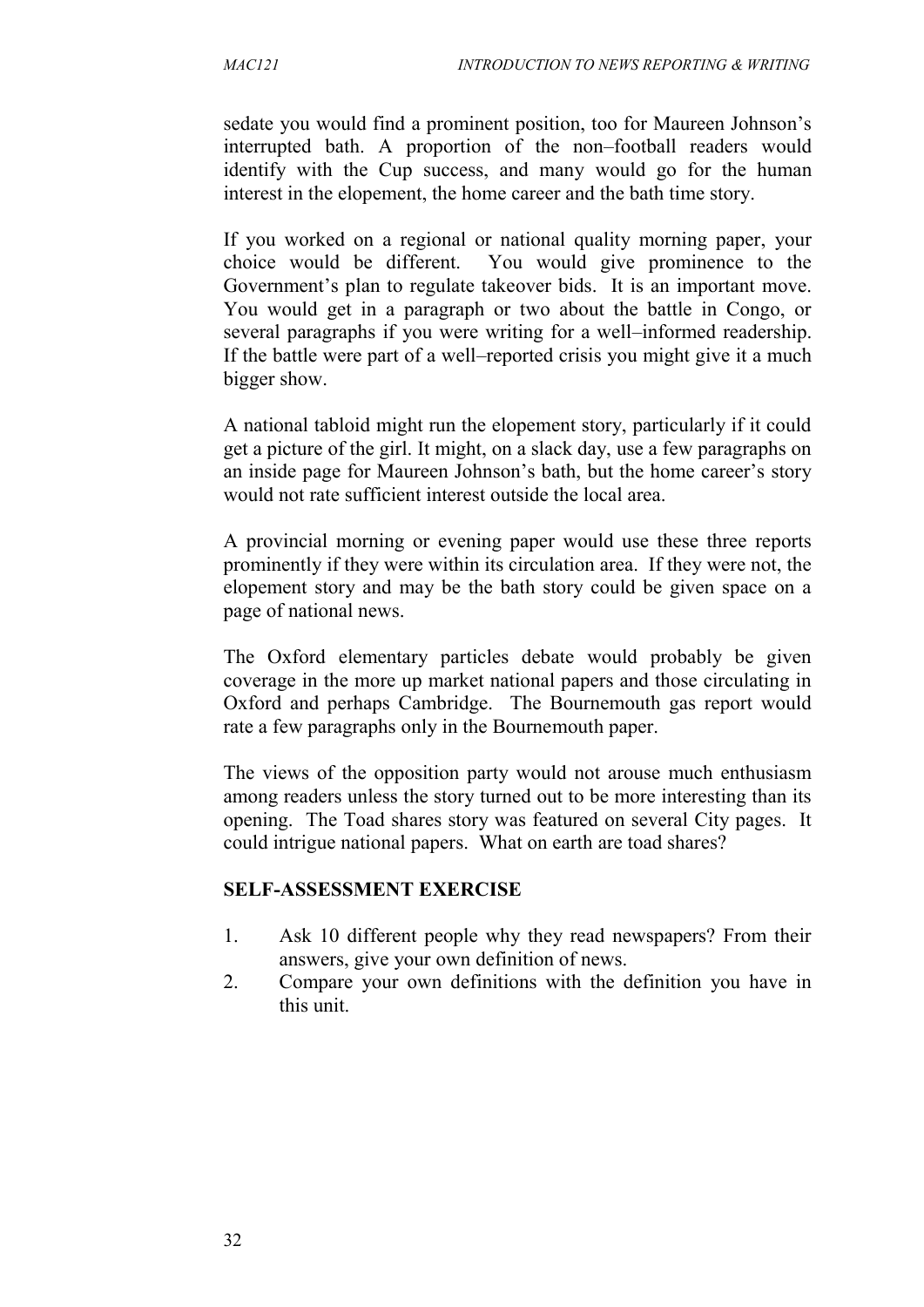#### **Assessing News Value**

We can learn two important things from this exercise.

- **a.** It is fairly easy to define what news is.
- **b.** It is less easy to assess its value, because we are talking about two different things.

All the ten stories we have looked at passed as news because it was the first time the information they contained was being put before the reader; they were saying something new. If what any of them was saying was not new then the story would not have been a news story, for newness is an essential quality of news.

The *Shorter Oxford Dictionary* has a useful definition for news: "Tidings; new information of recent events; new occurrences as a subject of report or talk.'

The term 'information' is important because it is the information or knowledge of an event rather than the event itself that news is concerned with. The event might already be known to the reader but not the new information that is being presented. A single event can go on generating news in this way for days and even weeks. A secret marriage can become news years afterwards because information about it has come to light.

Many writers in trying to define what news is have got bogged down in the qualities that news stories contain. 'News is people,' says Harold Evans, former editor of *The Times.* Well, it frequently does involve people, but it can also concern legislation or an archaeological discovery, or all sorts of things.

News should be surprising; it should be dramatic, "it should", said an American editor, "make people say 'Gee Whiz!' "All useful qualities if we can find them – and editors are crying out for such qualities in their papers' stories – but a story can still be news even if it lacks them.

The crux of the matter is that to merit its place in a newspaper, news should not only be news in an absolute sense of being new, it should also be the sort of news that the readers of the paper would likely want to read – and there is an almost infinite variety of newspapers and readerships. A story's news value is the value it has to the newspaper printing it. This is why such variable answers were possible to the question we asked about the ten examples at the beginning of this Unit (Harris and Spark, 2001).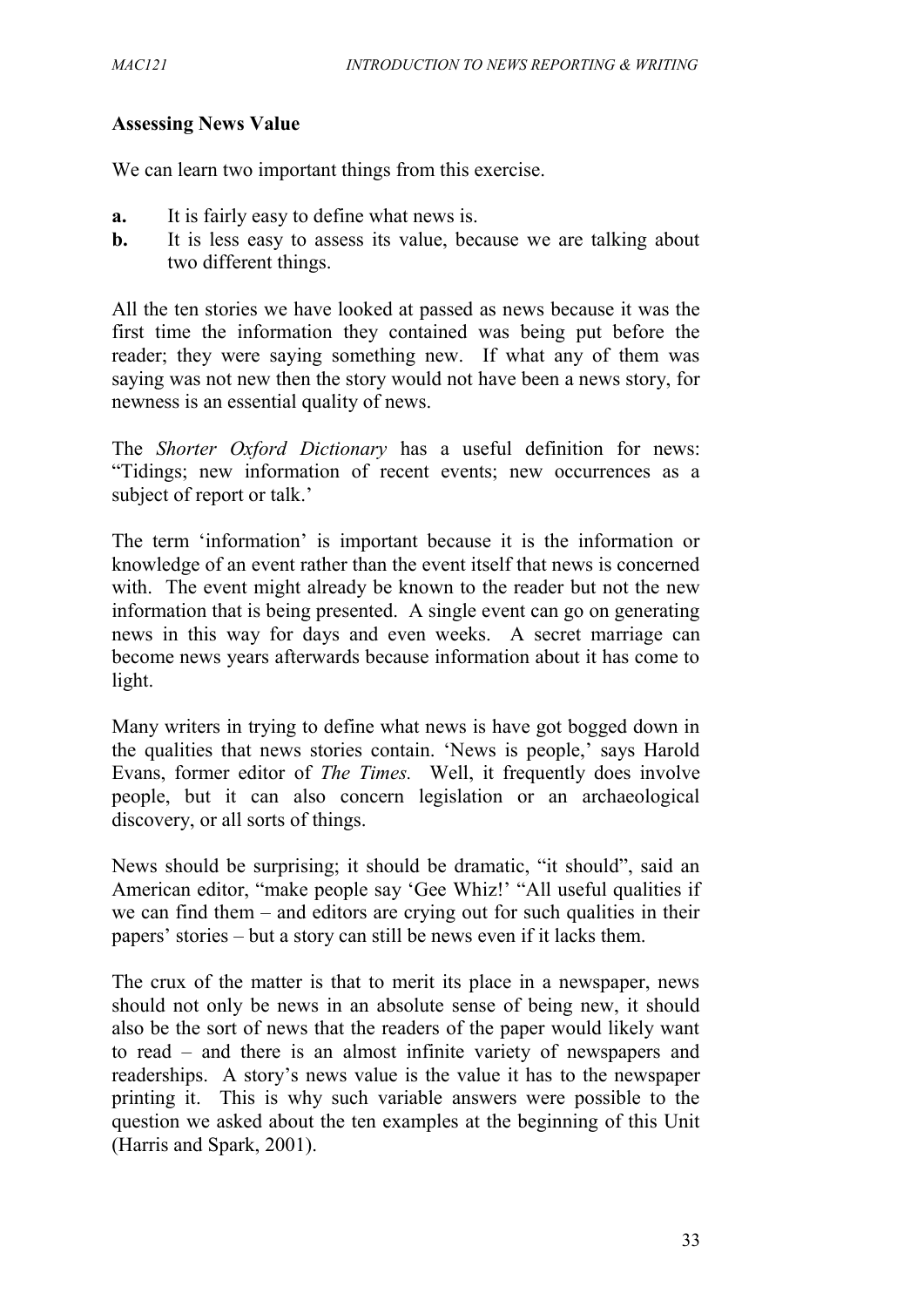## **3.2 Determinants of News**

As a reporter, your news judgement or ability to determine newsworthy events is very essential. There are several factors that determine whether or not information is newsworthy. Using either of these determinants as a benchmark for ascertaining which information to use is relative, but there are general guidelines. An event may make news because of one or a combination of the following:

- **a. Impact** This concerns the question 'what effect does it have?' News generally has impact if it affects a lot of people, which means that in making a decision as to what to report, generally opt for information that has the potential to affect a lot of people. For instance, a proposed income tax increase has the potential to affect a lot of people, hence this has impact.
- **b. Timeliness or Immediacy** This concerns the question 'Is it new?' Information generally has timeliness if it happened recently, that is, an event that has just happened is new and probably news. Timeless or immediacy refers to the currency of the news item. Nothing is as dead as yesterday's newspaper.
- **c. Prominence** Information possesses the quality of prominence if it involves a well-known person or organisation. This refers to the degree of importance of the personality involved in the news. A person may be prominent either because of his name or as a result of his achievements, contributions, or the position he/she occupies in the society (for instance, information about the President of Nigeria will generally be newsworthy). However, an unusual event involving the man-on-the street may make him prominent, e.g. the case of Clifford Orji accused of cannibalism.
- **d. Proximity** Information has proximity if it involves something that happened somewhere nearby. This refers to nearness to the news source. It is important to localise your news. Proximity can be geographic or psychological. "10 people killed in Lagos" is more newsworthy than 15 killed in Ghana. Also, report on the latest fashion in London will be of interest to a fashion designer despite its distance.
- **e. Conflict** Information has conflict if it involves some kind of disagreement between people. Whether they choose to admit it or not, everybody loves a confrontation. Therefore, if information generally reflects some form of confrontation, it is usually regarded as newsworthy.

For instance, good democracy involves more civil conflicts over the nature of public policy, which is why political news is usually in newspapers because of its conflict-inherent nature

**f. The Unusual** Events that deviate sharply from the expected; that departs considerably from the experience of everyday life make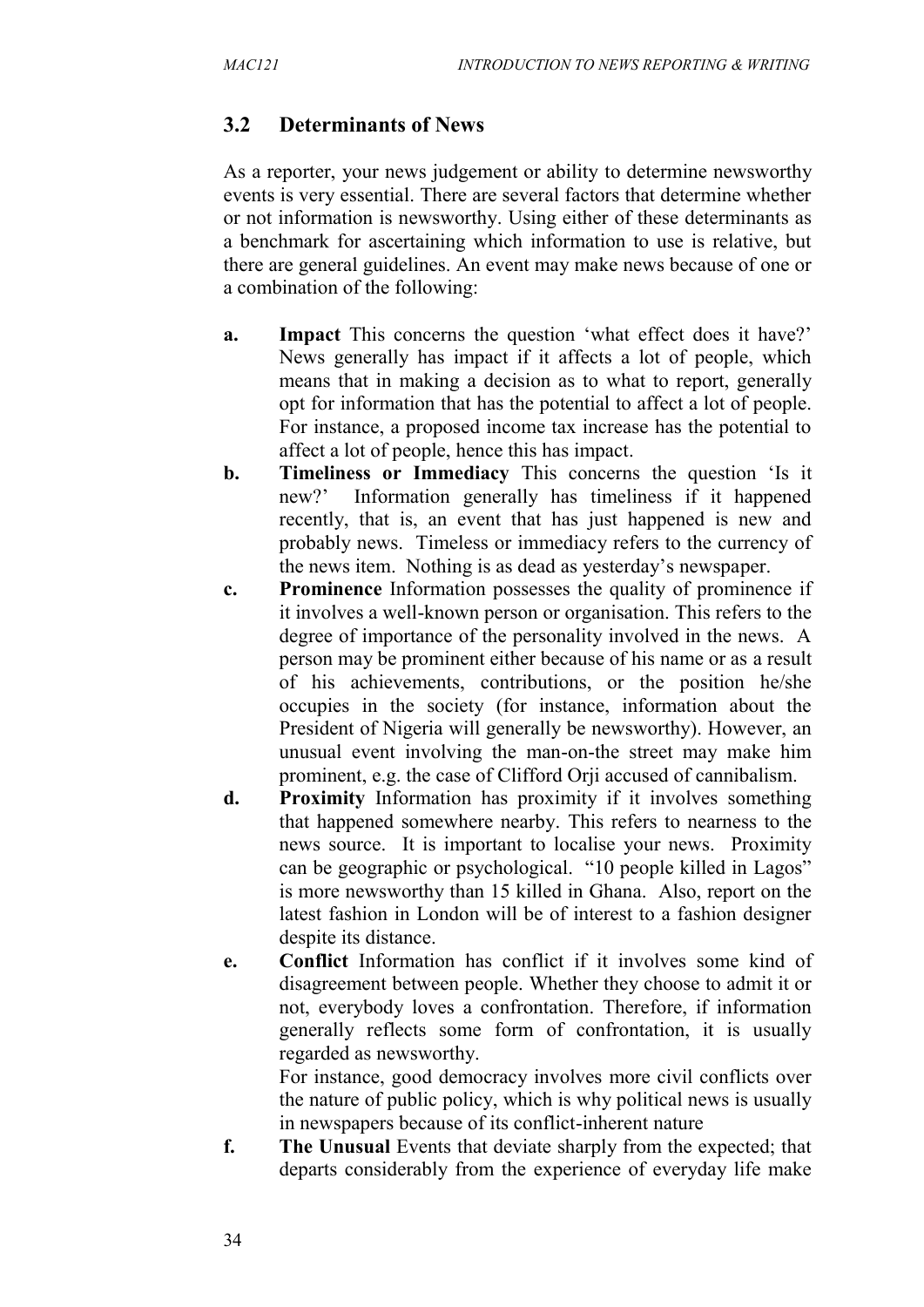news. Here, we are talking about the bizarre, the strange, and the wondrous.

- **g. Currency** Occasionally, a situation long simmering will suddenly emerge as the subject of discussion and attention. E.g. the matter of the Niger-Delta
- **h. Necessity** The seven previous categories of newsworthiness involve people, events, and situations that call out for coverage – meetings, speeches, accidents, deaths, games, and the like. The final category is of the journalist's making; that is the journalist has discovered something that is necessary to disclose. The situation or event, the person or the idea may or may not come under any of the previous seven categories of newsworthiness, or may meet one or more of those values. The essential element is that you, the journalist, consider the situation to be something everyone should know about and usually it is a situation that needs to be revealed or remedied.

While the definition of news varies among media people, there are some elements that are common to all conceptions of news. To be news, an event must be interesting to the public. Secondly and equally important, it must be new (to the public). Also, it is important to note that it is the telling or the reporting that makes an event a piece of news.

## **3.3 Components of a New Story**

These are also known as rudiments of the news story. These include:

**Accuracy** This is the quality or the state of the writer being precise, or exact in terms of name-calling and/or data presentation in the news.

Words correctly spelt the correct middle initial in names and the exact address of people in stories. Accuracy begins with the reporter's painstaking attention to every detail when gathering facts and information. Initials, spelling of names, correct addresses, exact quotes, precise number of deaths, should be checked and double-checked wit a source or a reference when there is doubt.

**Attribution** Attribution means crediting the story to a source. All information and statements, except the most obvious, must be attributed to the source of the material. For example, the police reported two people were killed when….

President Olusegun Obasanjo today urged….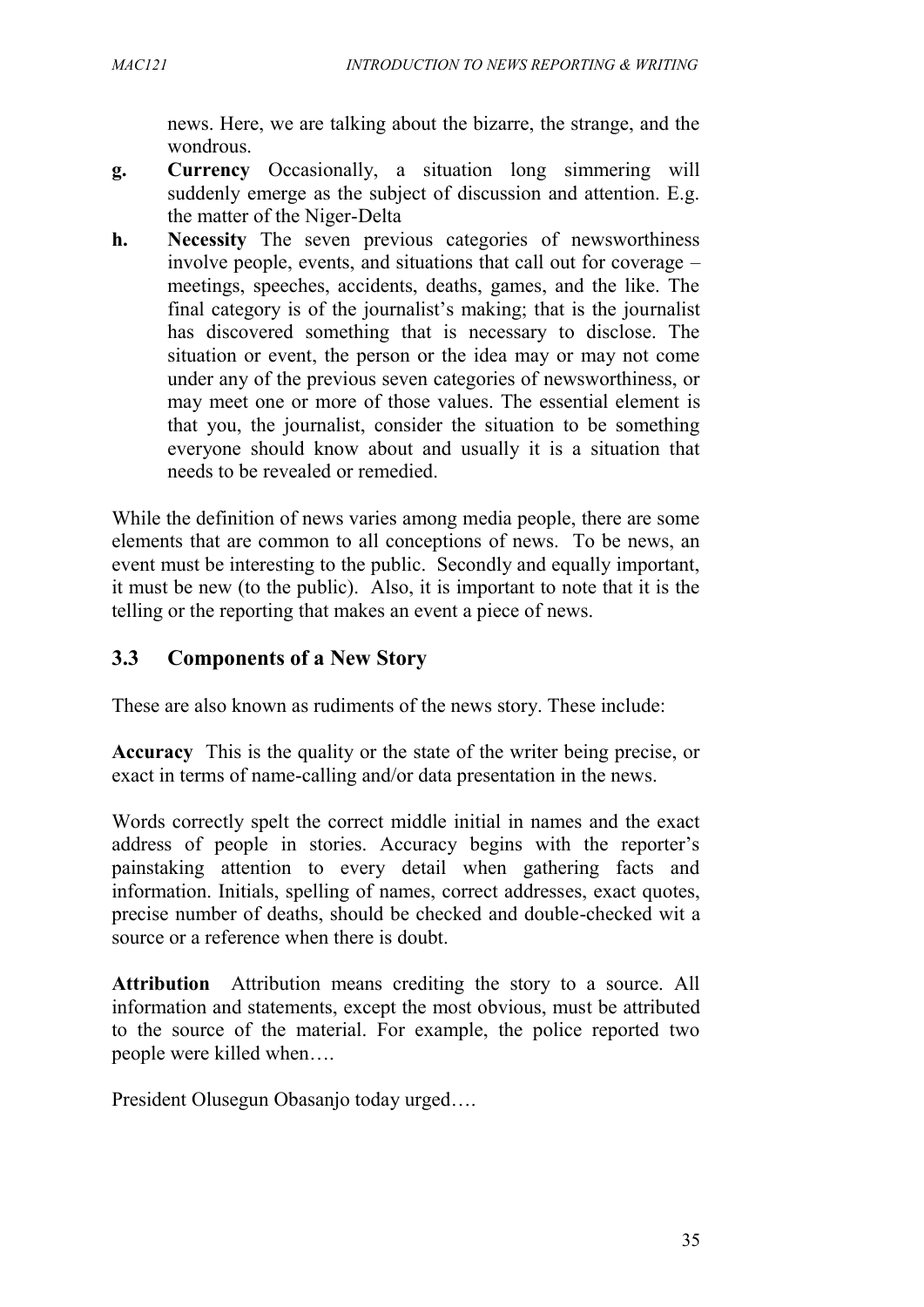However, no attribution is necessary for these assertions:

- "March 27 falls on a Monday" "Rain fell yesterday".
- These are obvious statements that could be verified. Attribution does not guarantee the truth of the statement rather it places the responsibility of the material with the source.

**Balance and Fairness** By balance, we mean that both sides in a controversy must be given their say. In a political campaign, all candidates should be given enough space and time to present their major points. In a debate, each speaker is entitled to reach the reader.

By fairness, we mean that all parties involved in the news are treated without favouritism. Fairness also involved the honest use of words. Words like admit, refuse, complain have varied meanings and should be used with caution.

**Brevity** News writing is the art of knowing what to leave out and condense. The subject-verb-object (S.V.O) structure helps to cut sentences to the bone. Use action verbs, avoid adverbs and adjectives.

**Clarity** Ability to write clear and interesting story is a valuable skill. Tax rates, budgets, etc, must be translated into everyday English. To do this, you need clear thinking. You need to understand the event before writing. Don't hide your ignorance. Clear thinking extends to the writing as well as to the subject matter.

**Human Interest** Readers like the human angles to a story. The human element catches the reader's interest; it should be given prominence in the story. Reporters must include people, their reactions, expectations, and concerns in their stories.

**Identification** This means identifying the people you are writing about so that readers and listeners can visualise, locate and identify these people. The standard identifying format is **Name; Age; Address**; **Occupation.** If a story quotes a source as an authority, it is also essential that the source is identified by title or background to give the person the credibility to speak on the subject on which he or she is being quoted.

**Newspoint** Every story must have a point, and must be made high in the story. The news point is also the main theme of the story. It provides the spine of the story.

No reporter should begin to write without knowing what the newspoint is. The newspoint is consciously decided upon by the reporter usually at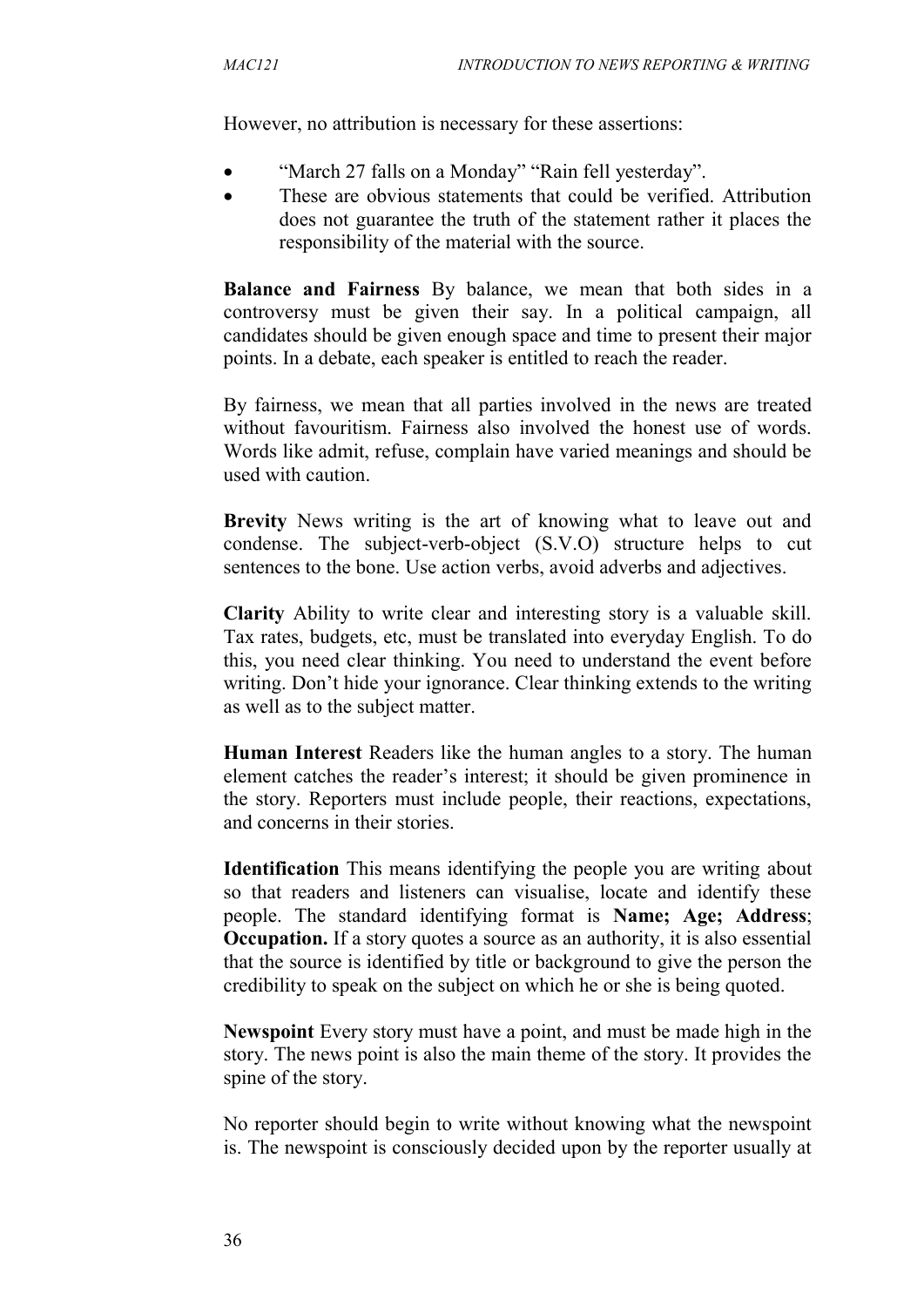the scene of the event being covered or while the person is being interviewed.

**Objectivity** Objective journalism attempts to present a complete report that is not coloured by the opinion of the reporter or the requirements of the prevailing government. Objectivity is not only as an impersonal 'balanced' style of news writing but also as representing the broader claim of journalism as an important third party, the one that speak for the general interest.

**Verification** When a reporter checks his or her information against some kind of objective source, we say that the material has been verified. Verification is important, as it is recognition of the need for truth. The essence of verifying or confirming material is to assure the reader or listener of the truth of the stories. Accuracy is important, but it is not enough. The fact without the truth is futile; indeed, the fact without the truth is false.

**Complete** Complete stories are written by reporters who articulate and answer the questions their readers, viewers and listeners will ask. For example:

- The temperature reached an all-time high yesterday at noon.
- While in college, she set records in 100 and 200 metre races.

You would expect:

- 1. The temperature hit 102 degrees, breaking the record of 98 degree set on April 10, 1999
- 2. Her times of 11.20 seconds in the 100 metre dash and 22.03 seconds in the 200 metre race remain standing at the college to this day

**Responsibility** Responsibility is not a visible part of a news story. It is an attitude that the reporter carries to the job. It encompasses all the components we have discussed in this unit. Responsibility is the reporter's commitment to the story, to journalism, and to the public.

Responsibility demands of the reporter that the story be accurate, complete, fair and balanced, that it be so clear anyone can understand it. Journalism is a moral enterprise; it is a calling that should be practiced with honesty and diligence within the limits of verifiable truth and scant time.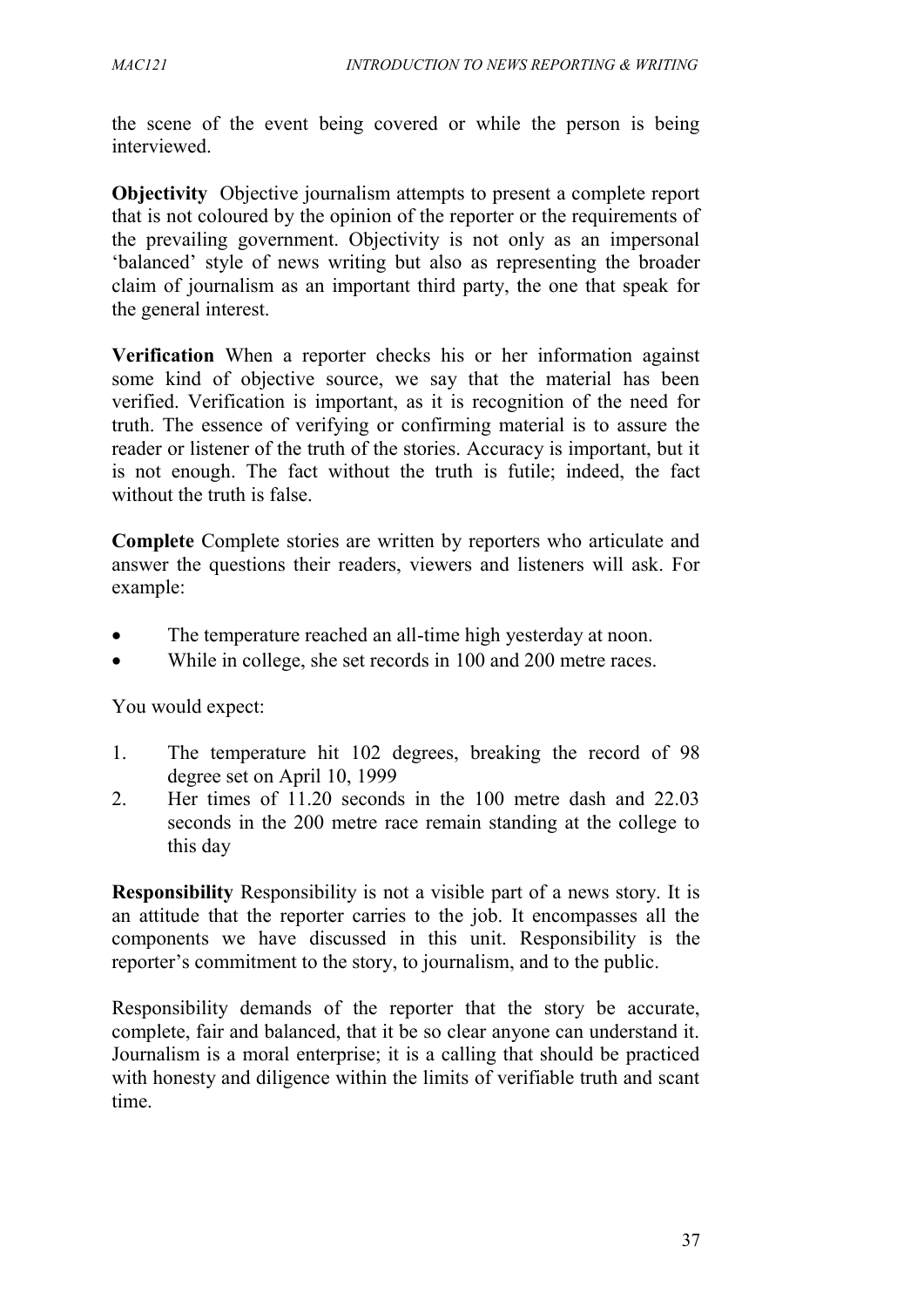### **4.0 CONCLUSION**

As a reporter, you need to look beyond the traditional criteria for judging the news value of an event. For some events that do not fall under those criteria may be newsworthy and yet not reported.

### **5.0 SUMMARY**

Traditionally, reporters and editors have always looked at the news worthiness of an event from the point of view of audience, consequence, impact, conflict, human interest, novelty, immediacy or Timeliness. However, the new trend in Journalism has shown that some events may still be newsworthy and not fall under the traditional criteria for news.

### **6.0 TUTOR-MARKED ASSIGNMENT**

- 1. What are the traditional criteria for judging the value of news?
- 2. Check the item with greater news value, all things being equal, in each of the following pairs:
- a. City Council met from 8pm to 10pm tonight
- b. City Council increases fine for illegal parking by N5000
- c. Drugstore robbed, N50, 000
- d. Shoe store robbed, N100 stolen, owner killed
- e. Car kills woman, hurries home for Christmas dinner
- f. Car kills woman hurrying to dentist's appointment
- g. Fifteen-year old boy criticises governor's politics
- h. Governor criticises 15-year old boy's politics
- i. Five cases of malaria reported here, no deaths
- j. Five die from malaria in India
- k. Two people found starved to death on Dec. 1
- l. Two people found starved to death on Dec. 25
- m. Seventy-eight year old woman raped
- 3. Twenty-eight year old woman raped:
- a. Eight year old found dead in collapsed building
- b. Uncle of eight year old found dead in collapsed building
- c. New progress on cancer treatment
- d. New progress on flu treatment
- e. Policewoman sues for sex discrimination
- f. Policeman sues for sex discrimination
- 4. List two important recent issues in Nigeria that have been given prominence by the press. Explain the reasons for your choice of the issues.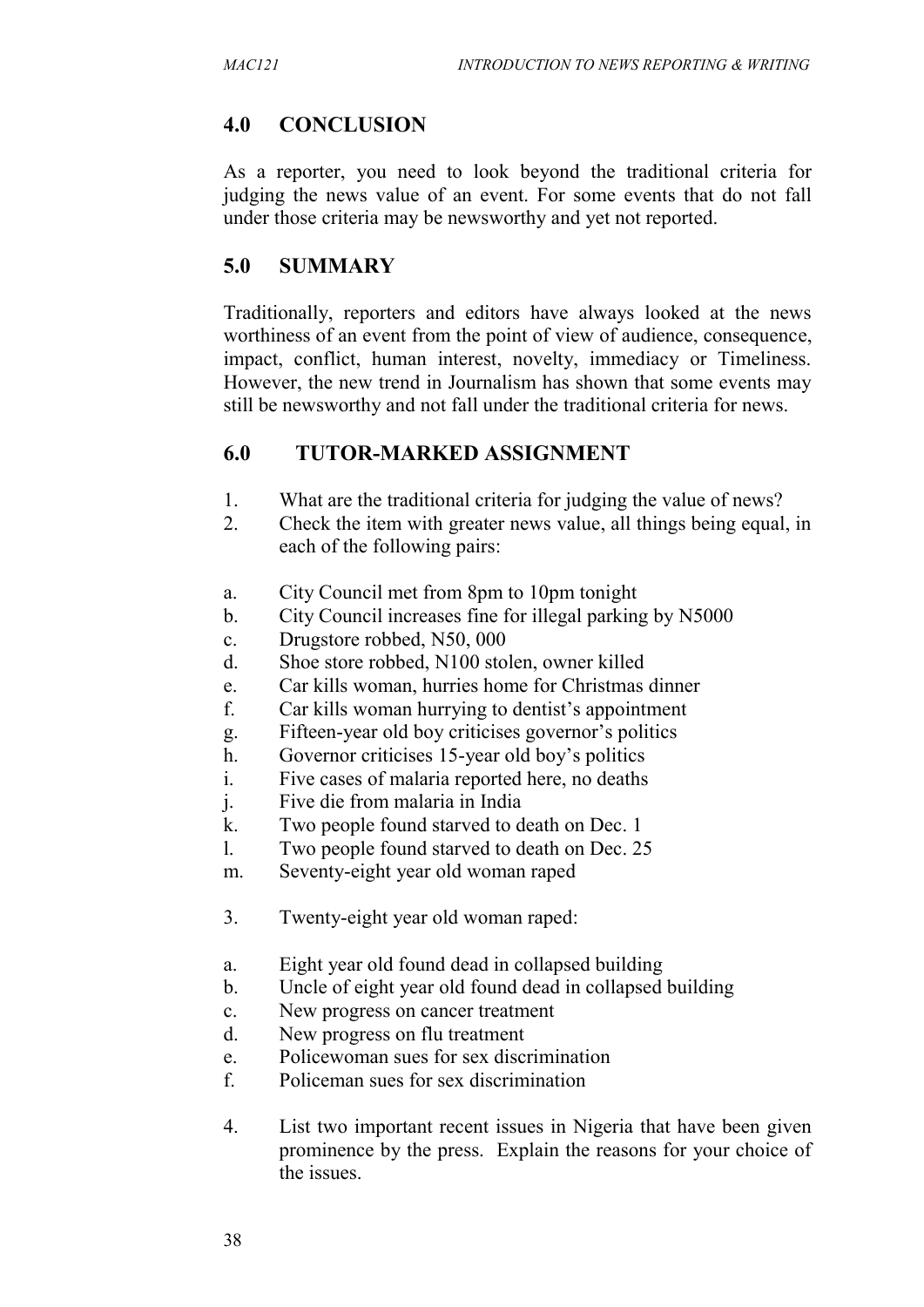- 5. Differentiate between attribution and identification
- 6. Name different ways of identifying the people you are writing about.

## **7.0 REFERENCES/FURTHER READING**

- Alao, D. (1992). *News Reporting.* Lagos: Unique Publications p. 23-24.
- Brooks, B. *et al* (1988). *News Reporting and Writing.* New York: St Martin's Press.
- Brooks, B. *et al* (1988). *News Reporting and Writing*. New York: St Martin's Press.
- Harris, G & S. D. (2001). *Practical Newspaper Reporting* (3<sup>rd</sup> ed.). Oxford: Focal press pp: 1-3.
- Mencher, M. (2000). *News Reporting and Writing* (8<sup>th</sup>ed.). Boston: McGraw-Hill. Pp. 38 – 59.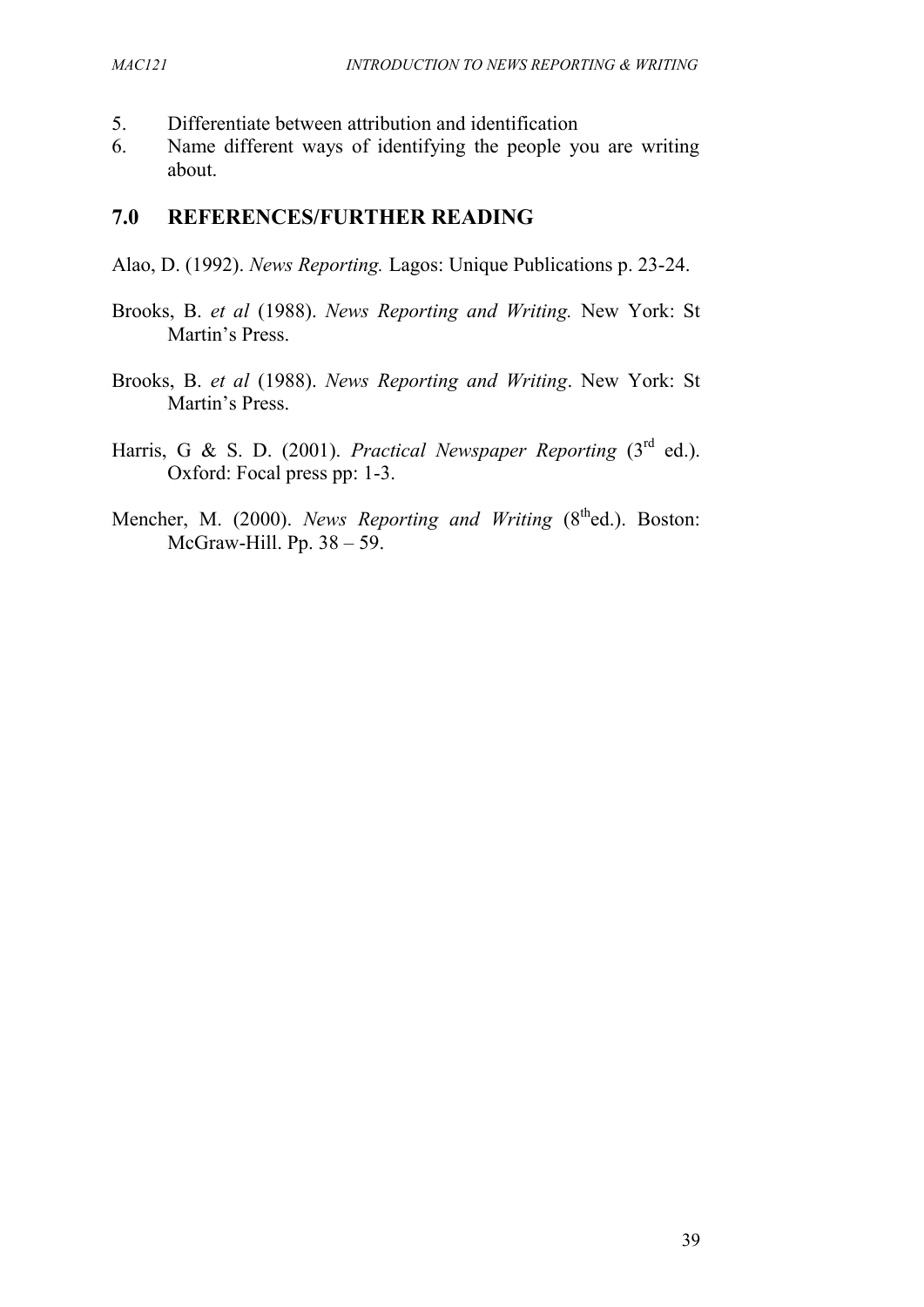## **UNIT 2 WRITING FOR NEWS PAPER: THE LEAD**

#### **CONTENTS**

- 1.0 Introduction
- 2.0 Objectives
- 3.0 Main Content
	- 3.1 Functions of the Lead
	- 3.2 Hints on Writing the Lead
- 4.0 Conclusion
- 5.0 Summary
- 6.0 Tutor-Marked Assignment
- 7.0 References/Further Reading

#### **1.0 INTRODUCTION**

The news story consists of two main parts, the lead and the body.

The lead or introduction is the beginning of the news story. It is usually the opening and a single paragraph. The body is the rest of the story.

Usually, the lead presents the highlights of a story; the body reinforces this information with additional facts and details.

### **2.0 OBJECTIVES**

At the end of this unit, you should be able to:

- identify the elements of a lead
- write a good lead.

### **3.0 MAIN CONTENT**

Usually news stories are written in the "Inverted pyramid" style, that is, they begin with the most important pieces of information in the story followed by additional facts arranged in descending order of importance. This contrasts with the normal style for narrative, which begins with introductory material and builds up to climax. The newspaper story starts with the climax.

#### **The Lead**

The lead or the intro is the most important paragraph in the story. It can either make the reader want to read the story to the end or turn off at the next available opportunity. This means that the intro must be sharp and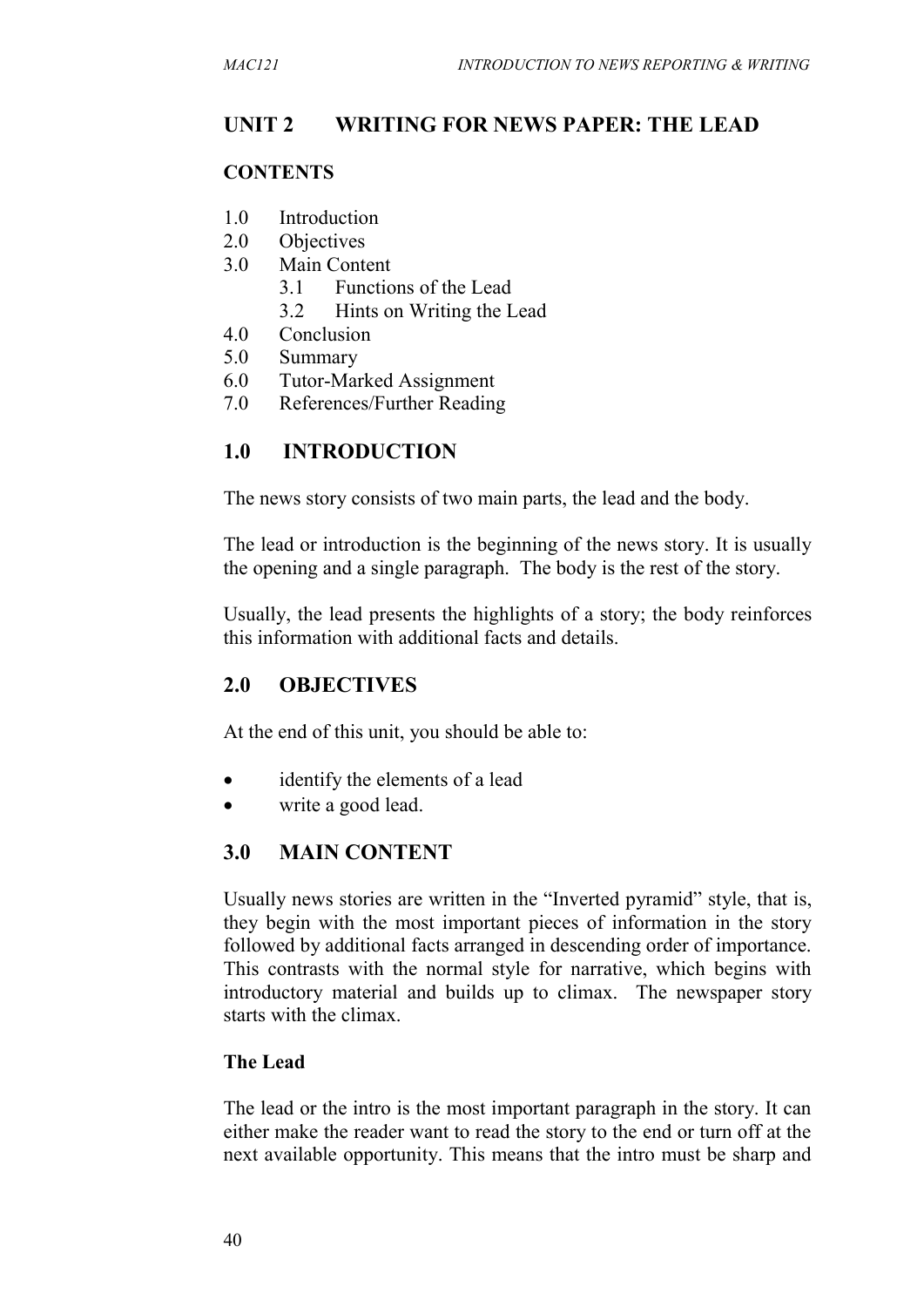interesting; brief but well written enough to ignite interest in the story. In order to achieve this, the following points are worthy of note:

- The intro should be direct, uncluttered ad unambiguous. Clear out any unwanted clutter such as needless detail, precise titles or attribution. These can come in succeeding paragraphs.
- The intro should be self-contained. It should be meaningful on its own and not dependent on the following paragraphs for exposition and explanation.
- Never start the intro with a subsidiary clause. This approach slows down the story by delaying the main point and thus, raising questions in the minds of the readers
- Never start the story with numbers in digits. Spell them out instead or find another way of introducing the numbers. A good way of doing this is using 'About'.
- Never start stories with official names of official bodies. Boring!!
- Except for effect, only rarely should you start the intro with quotes. Usually knowing who is saying what helps the story win over its readers, try as much as you can to start the story with the 'who' or 'what'.
- Avoid the 'it' type leads, except for extreme instances where the 'it' is the catch of the story.
- Do not be obsessed with the rules regarding the length of the lead.

## **3.1 Functions of the Lead**

The lead is used to:

- summarise the story
- provide answers to the questions, who, what, when, where, why and how?
- provide quick identification of persons, and events in the news story for the reader
- emphasise the most important element in the news story by placing that element in the first paragraph of the story.

## **3.2 Hints on Writing the Lead**

In writing the lead, you need to:

- discover the most important element of the story
- decide on what lead element to emphasise among the five Ws and H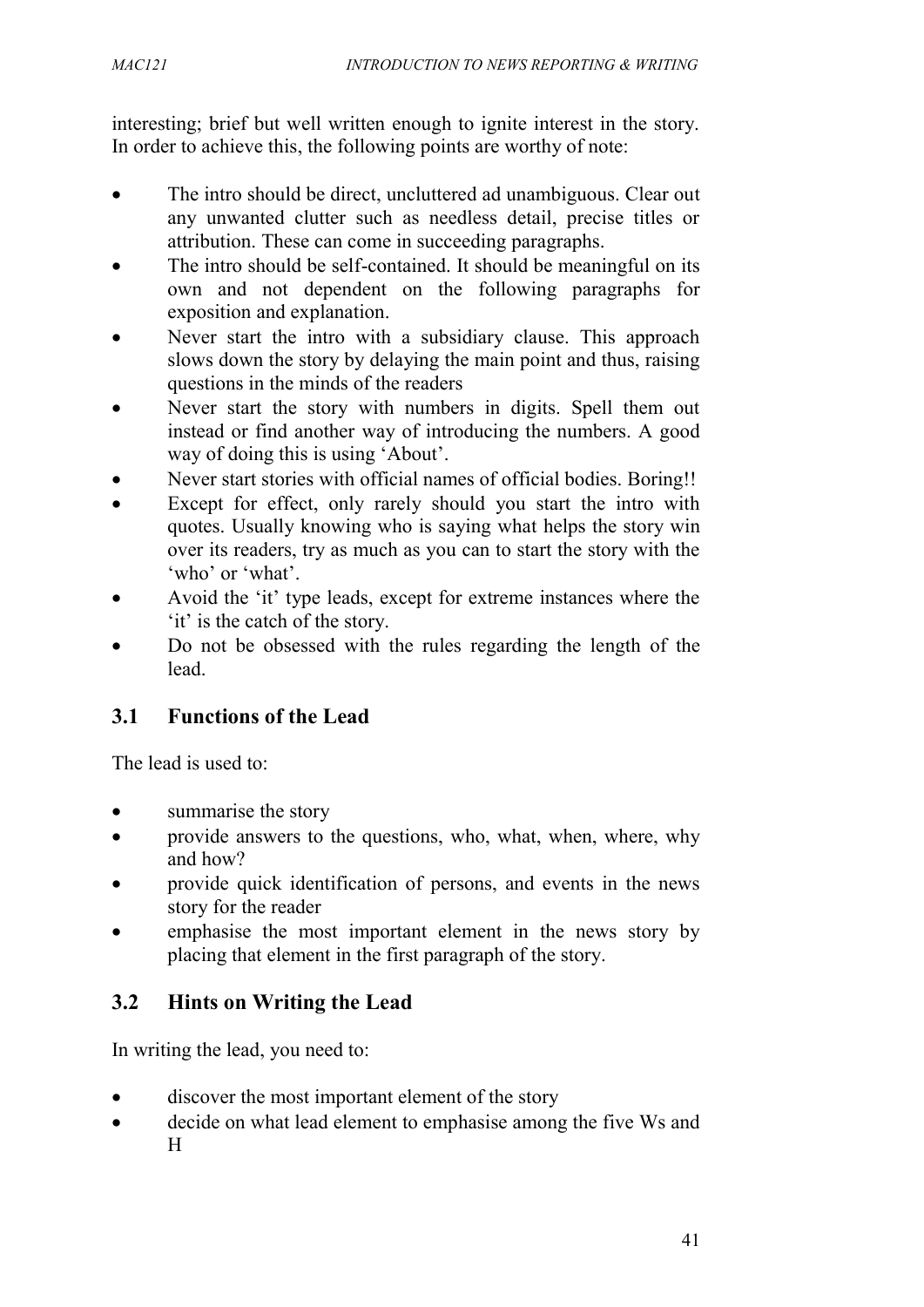- use a single element if you find out that one element stands out uniquely in the story
- use the structure of the subject verb predicate construction
- go straight to the point.

With the above points in mind, you can now start your lead with any of these elements of a lead: Who? What? Where? When? Why and How?

What: The collection of tolls on a road in the industrial town of Agbara in Ado–Odo /Ota Local Government Area of Ogun state has triggered off misunderstanding between a firm, Agbara Estates limited and motorists.

A mixture of relief and repressed anger was the feeling expressed by Nigerians yesterday at the late suspension of the indefinite strike called by Labour and Civil Society Coalition (LASCO) to protest fuel price. (New Age, Wed, Nov. 17).

Who Person, organisation, company and community; e.g President Olusegun Obasanjo has declared the Petroleum Trust Fund (PTF) unconstitutional.

Professor Wole Soyinka yesterday reiterated his call for a Sovereign National Conference to determine the corporate existence of Nigeria.

A 'Who' lead can also be used when a person is not widely known. What is featured in such a case is the person's occupation, sex, age and other distinguishing characteristics e.g. A 10 year old boy who ran into the side of a moving car is responding to treatment at a private hospital in Ikeja.

**Where** Places sometimes dominate the lead

National Stadium Surulere is the venue for this year's National day parade.

Abuja Conference Centre will today host the 2<sup>nd</sup> West African Children Festival

**When** A deadline, or the time of an event, sometimes presents a newsworthy angle to a story.

By next year, telephone users in Nigeria will smile, as the telephone network in the country would have undergone a dramatic change for the better.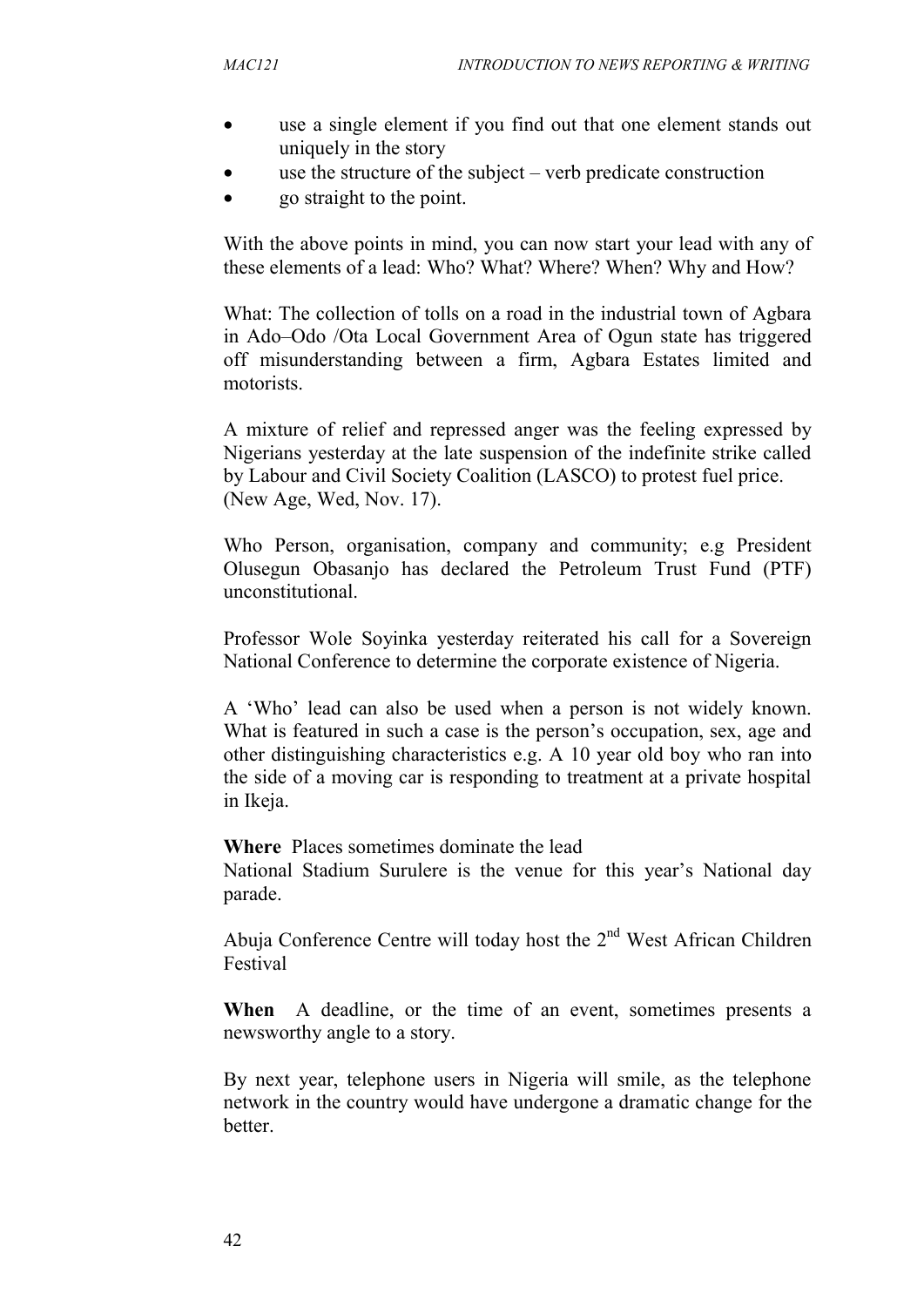Midnight tonight is the deadline for private car owners in Lagos to obtain their MOT test certificate, the Lagos City Council reminded car owners yesterday.

**Why** Once in a while, the news angle is the why of an event. The shortage of midwives has forced the Blue Cross Hospital Ogba to close its maternity ward.

**How** Somewhat less common are stories centered on the how to an event.

Trapped by the seat of his new car, a young accountant was burnt to death on a highway in Lagos last night.

A backward pass by Eagles' defender earned the Ethiopian junior team their only goal in yesterday's quarter–final played at Abeokuta.

**Note** Deciding which of the 5 Ws and H is best suited for a story lead is an exercise that gets easier only with time and experience. It is advisable for a beginner to look for the "Who" or the "What" angle. The reporter could then check his fact for any other angle that may be interesting or unusual enough to display the 'who or what'.

#### **Lead Writing Styles**

In addition to emphasising one or the other of the five Ws and the H in a story lead, reporters use several styles in structuring their leads. These include:

- direct lead
- delayed lead
- summary lead
- effects lead
- question lead
- auote lead and
- cartridge lead

#### **Types of Lead**

There is no rigidity as to the writing of news story lead. However, the flexibility should ensure that the lead contains an expression of the story's strongest element. It should be able to answer the question "what is it". There are several ways of writing the lead of a news story, but we will concentrate on some examples of lead writing. Authors differ on opinion as regards types of leads. For Alao (1992) some examples of leads are summary, figurative, oddity, question, dialogue, descriptive, bullet, and staccato. Sonaike (1987) lists the following: summary,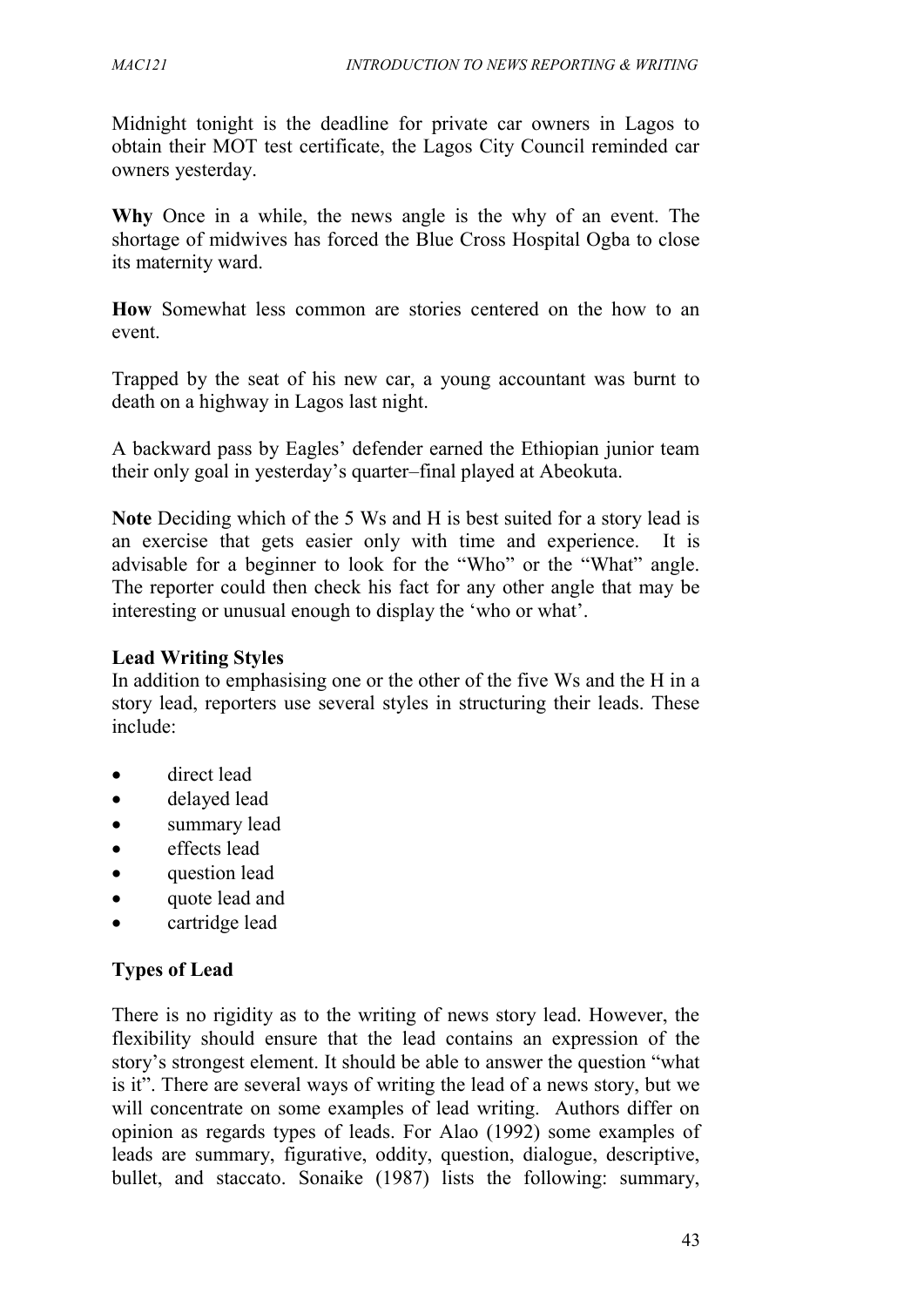effects, contrast, direct address, question, quote, cartridge, double feature, and shirt-tail leads.

In fact, writing a good lead involves the right combination of the 5W and H. However, to emphasise one or the other of the 5Ws and H, reporters use several means of structuring their leads. Some of the above-listed leads will be discussed based on the frequency of their usage:

**The summary lead** The summary lead consists of a summary statement that answers the what, who, when and where of an event. With a history dating back to the early days of telegraphy, the summary lead is still being used by newspapers today. Simply put, this lead summarises the whole story and gives details later. It is brief and deals only with the key points of the story.

**The figurative lead** This type of lead permits the extensive use of figures of speech or allows the use of words in the figurative sense rather than the literal sense. This lead is most times used in news feature writing

**The question lead** the question lead raises a question and answers it. A question lead is commonly used in explanatory or specialised writing such as news feature writing. The question sometimes answers itself if it is a rhetorical question. While the first paragraph poses the question, the second usually explains the question to the reader, listener or viewer.

**Quotation/quote lead** A quotation lead usually consists of a striking statement that could make the reader interested in the story. Because the quotation lead is easy to write, the general rule is to use it sparingly. It should be used only where the quotation is quite significant, and in cases where it could add drama to the story. Whenever a quotation lead is used, the explanation of such quotation should be made in the next paragraph.

**Descriptive lead** A descriptive lead is commonly used when a news story is describing a scene. It tries to put the reader/listener at the scene of the event in terms of sight, sound, smell and taste. It is very effective when a news story needs a description to stir up the reader/listener's mood such as the commentary of a football game.

**Bullet lead** The bullet lead is almost like a headline. It is usually a short sentence, but if deployed effectively, can be of great effect.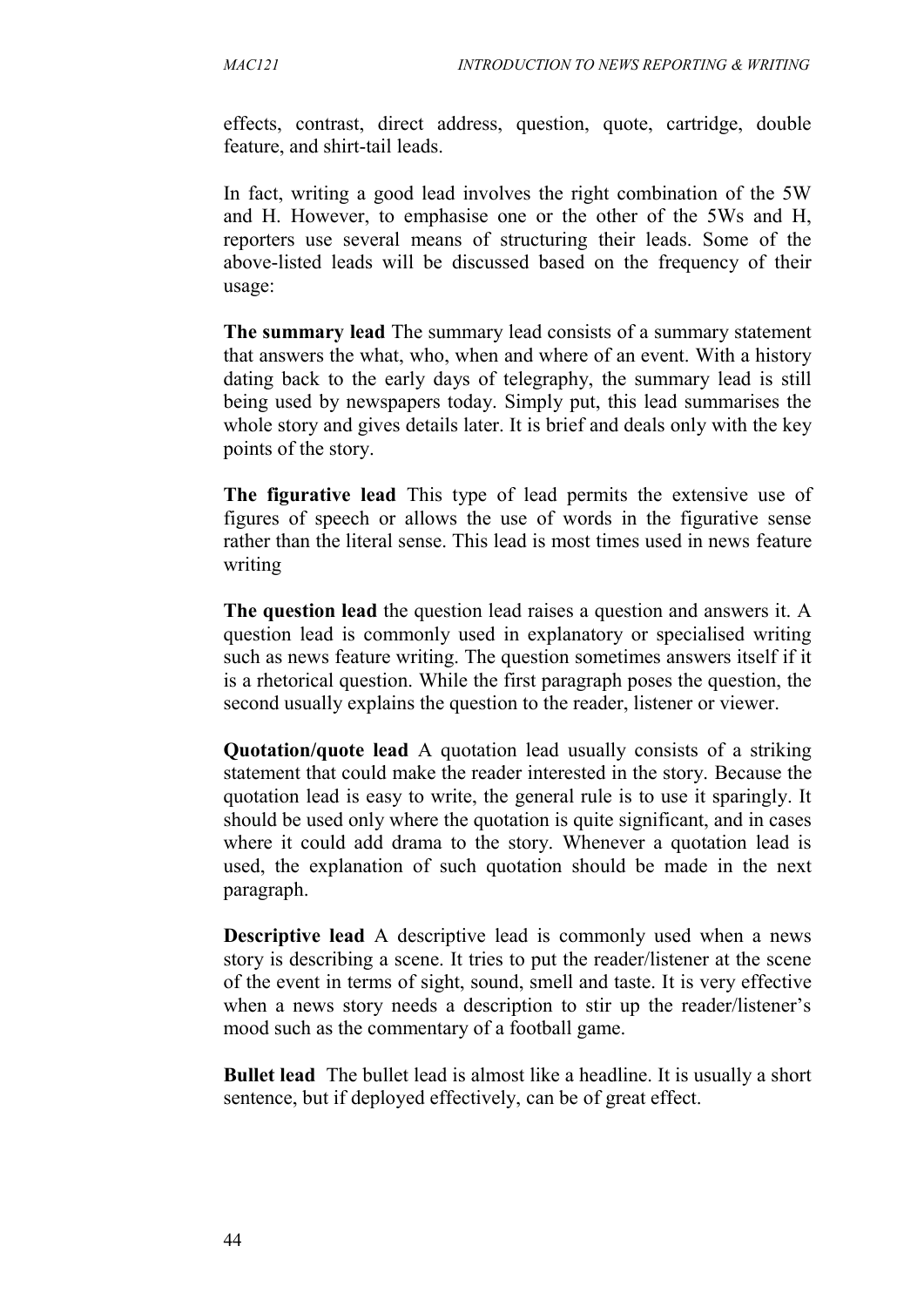**Effect lead** This focuses on the effect or consequences of an event. This lead is effective because few readers can resist being drawn into a story that suggests the impact on them of an event.

**Dialogue lead** Dialogue lead is useful as a break from the more routine method of beginning a story and can be very effective in getting the point of the story across. But unlike other types of lead, several paragraphs are used for the dialogue

**Contrast lead** The contrast lead utilises interesting contrasts of situations to improve the newsworthiness of events. It employs the antithetic to great effect. The contrast lead grips the reader by combining facts in a manner that generates surprise.

**Direct address lead** As the name implies, the direct address lead directs its statement squarely at the reader. With its informal, chatty approach, the direct address lead offers a refreshing alternative to the less personal style of the typical news lead. Its major feature is that it employs the term "you".

**Double feature lead** The beginning of a news story may unite two separate ideas into what is called a double-feature lead. Another version of this lead is the shirt-tail lead. Instead of compressing the two ideas into one paragraph, the shirt-tail lead separates the two ideas into two sentences to overcrowding.

However as a beginner you may not need to worry with writing in any of these styles as that would come with experience.

Therefore, the most important thing is how to write a good lead starting with any of the five Ws and H.

### **SELF-ASSESSMENT EXERCISE**

Look for the WHO, WHAT, WHY, WHERE and WHEN in newspapers of your choice. Cut the stories and indicate each element of the lead on the cuttings. Submit them for assessment.

### **4.0 CONCLUSION**

As the first paragraph that whets the appetite of your readers, the lead of your story is very important. It must give your readers the most high point of your story and must also be interesting.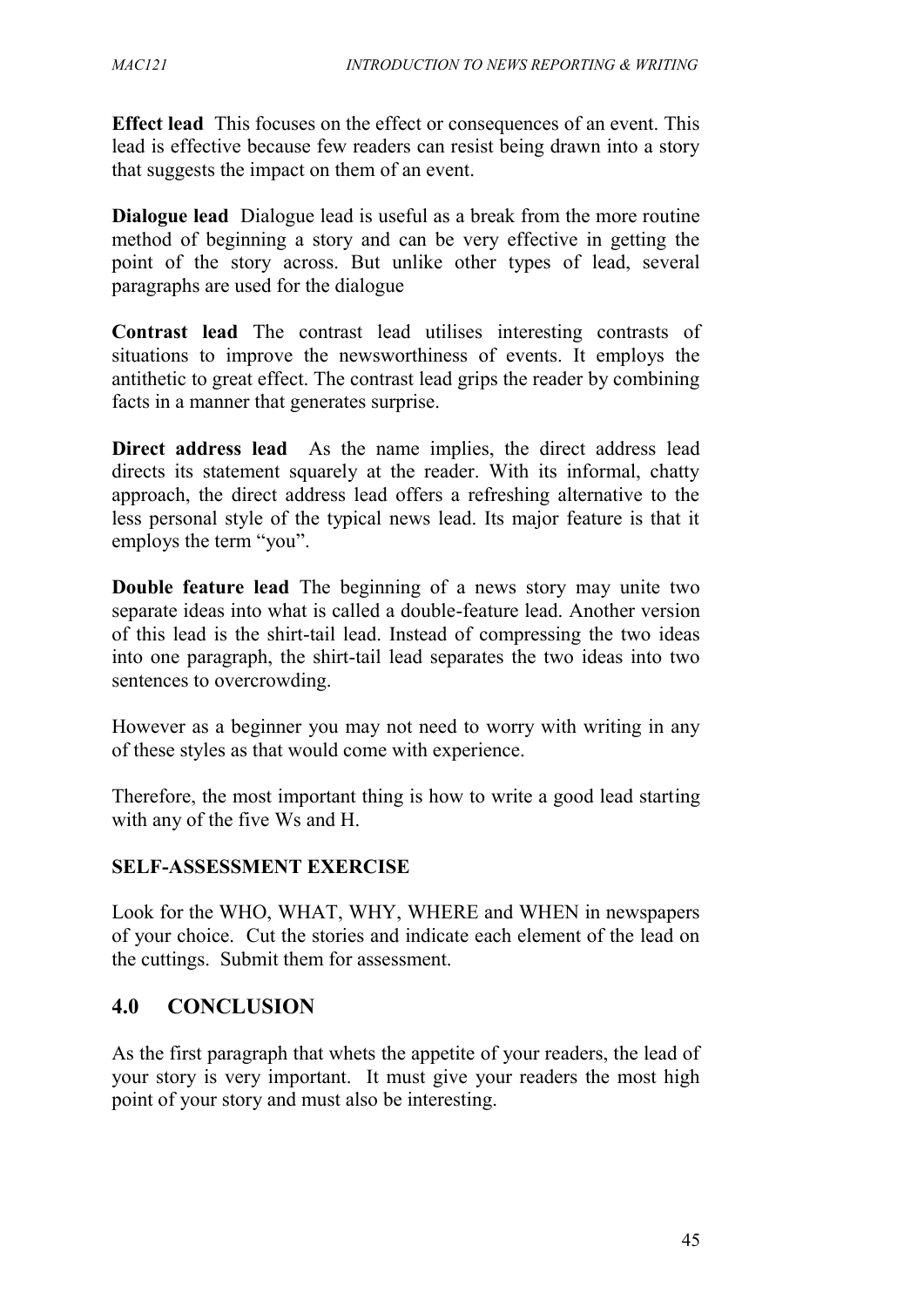# **7.0 SUMMARY**

This unit has highlighted the importance of the lead, hints on how to write the lead and examples of leads starting with each element of the lead.

## **8.0 TUTOR-MARKED ASSIGNMENT**

Re-write the following leads:

- i. UBN Merchant Bank Limited was established in 1995 when Union Bank of Nigeria Plc acquired controlling interests in Citi- Trust Merchant Bank Limited. The bank is today, a key player in the wholesale and investment banking sub-sector. As part of its current strategic re-positioning programme, UBN Merchant Bank Limited has changed its name to Union Merchant Bank Limited. The repositioning which started at the beginning of the year has occasioned changes not only to the bank's corporate identity, but also to its vision, mission, human resources, processes, information technology and overall strategic direction.
- ii. Recently, Ahmadu Bello University, Alumni Association, Lagos State Chapter held its general meeting at the VIP section of the National Arts Theatre, Iganmu, Lagos at the end of the meeting, a new set of executives were elected to run the affairs of the association for the next two years. These include Mr. Jimmy Atte (Chairman), Mr. Wale Akintade (Secretary-General), Mr. Isuwa Dogo (First Vice-Chairman), Mrs. Bilikidu Umar (Treasurer) and Ms. Damaris Maa'j (Financial Secretary).
- iii. The Group Managing Director/Chief Executive Director of Union Bank of Nigeria Plc, Mr. Godwin Ahabue Thompson has said that the bank would be willing to assist the governments of Edo and Delta states in their development efforts.
- iv. There was a fire outbreak yesterday. It broke out at the PENTAGON RESTAURANT, Ikoyi, at 11.35pm. There were an estimated 80 persons eating at the eating at the popular joint at the time. The restaurant's manager, Ms. Maureen Alero said the patrons left quietly and that none was injured. Firemen put out the conflagration in 25 minutes. The restaurant will re-open for business in a week's time. Damage was estimated at N2.5m.
- v. The Cross River State Command of the Nigeria Custom Service paid a courtesy call on the State Governor, Mr. Donald Duke, last week. The State Controller of Customs Service, Mr. David Ochoma, led a delegation of officers and men of the customs to the governor's office. He said that the Cross River State Command of the Nigeria Custom Service raked in about N490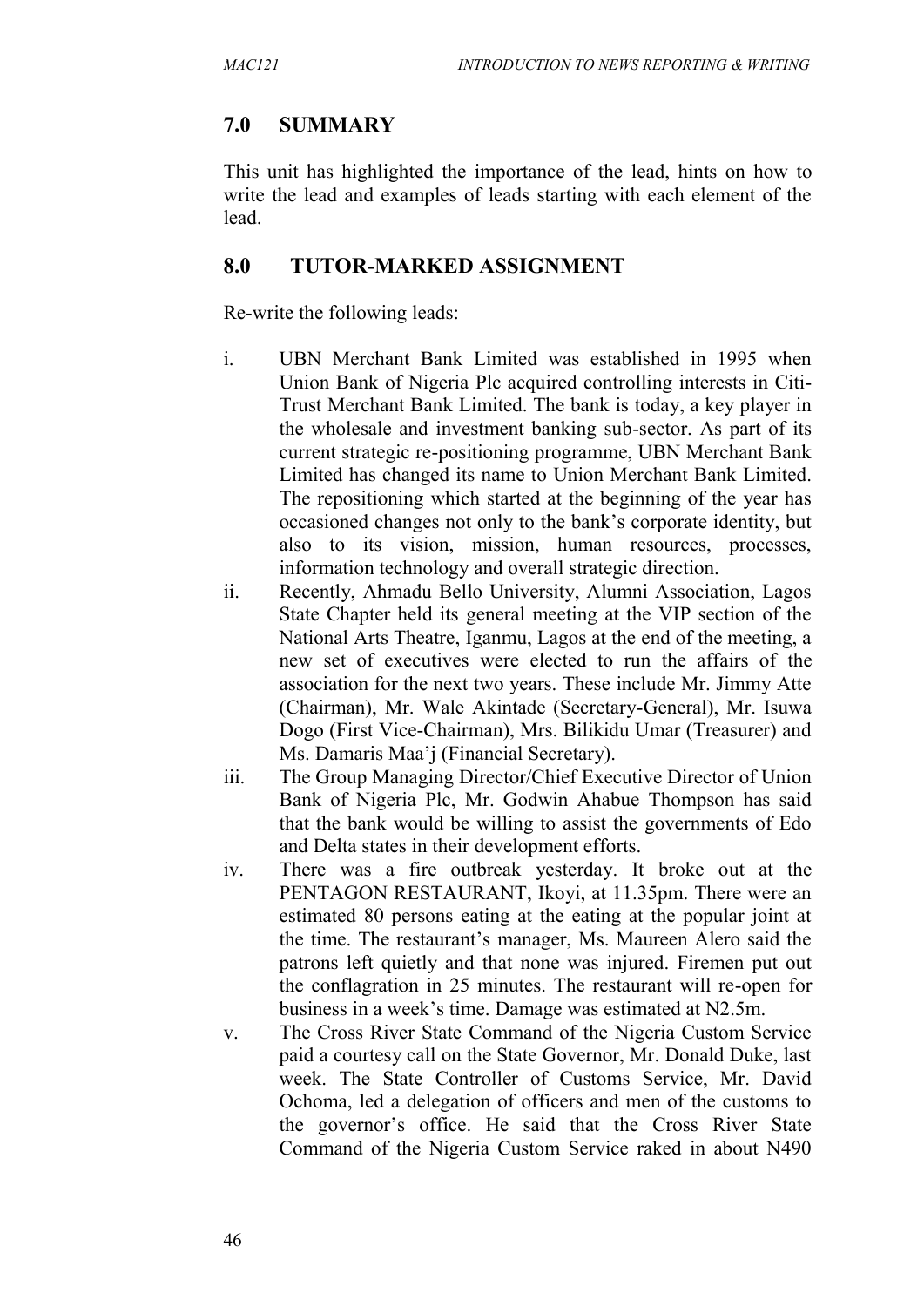million as revenue while seized goods worth N160, 000 were also recorded as at November last year.

### **7.0 REFERENCES/FURTHER READING**

- Akinfeleye, R. (1987). *Essentials of Modern African Journalism. A Premier* (2<sup>nd</sup> Ed.). Lagos: Miral Printing Press.
- Brian, B. *et al* (1988). *News Reporting and Writing.* New York: St Martin's Press.
- Mencher, M. (2003). *News Reporting and Writing* (9<sup>th</sup> ed.). New York: McGraw Hill.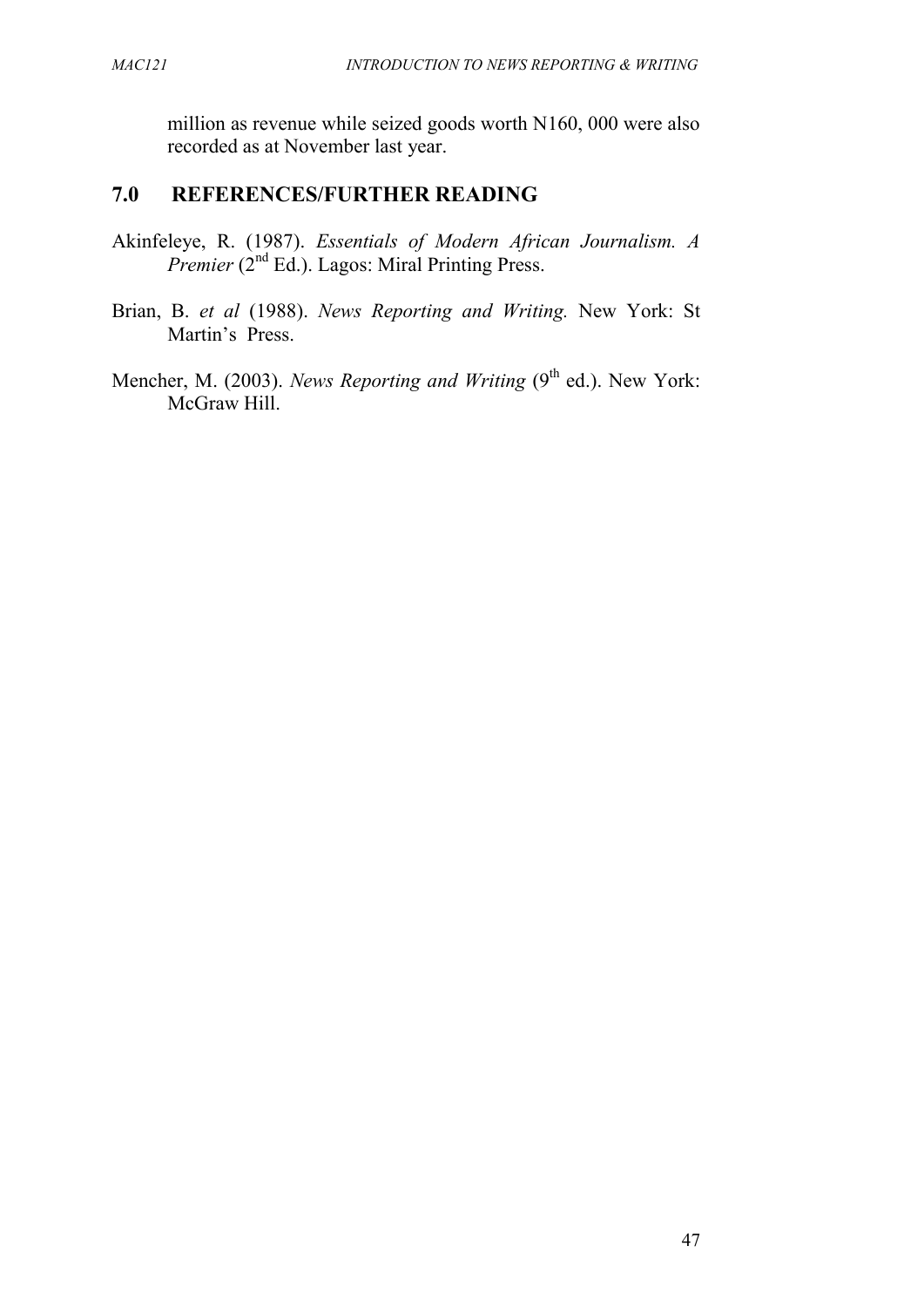## **UNIT 3 THE BODY**

#### **CONTENTS**

- 1.0 Introduction
- 2.0 Objectives
- 3.0 Main Content
	- 3.1 Transitional Devices
	- 3.2 Quotations
	- 3.3 Other Tips for Writing the Body
- 4.0 Conclusion
- 5.0 Summary
- 6.0 Tutor-Marked Assignment
- 7.0 References/Further Reading

### **1.0 INTRODUCTION**

News story has only two parts, the lead or introduction and the body. The body of a news story is that part that adds more information to the news story. How do you build up the body of your news story? What are the ingredients needed to build up the body? These are the focus of this unit.

### **2.0 OBJECTIVES**

At the end of this unit, you should be able to:

- generate a means of amplifying a news story
- deduce the proper use of transitional devices and quotes in building up a news story.

### **3.0 MAIN CONTENT**

The portion of a news story that follows the lead is called the "Body" and it normally presents facts in descending order of importance. Essentially, the body amplifies the story by providing additional information. This could be names, descriptions, quotations, conflicting viewpoints, explanations, background data and so forth. News stories end with their least important details–never with any type of conclusion. For example if two cars collide, injuring several peoples, an inverted pyramid story about the accident might contain the following sequence of paragraphs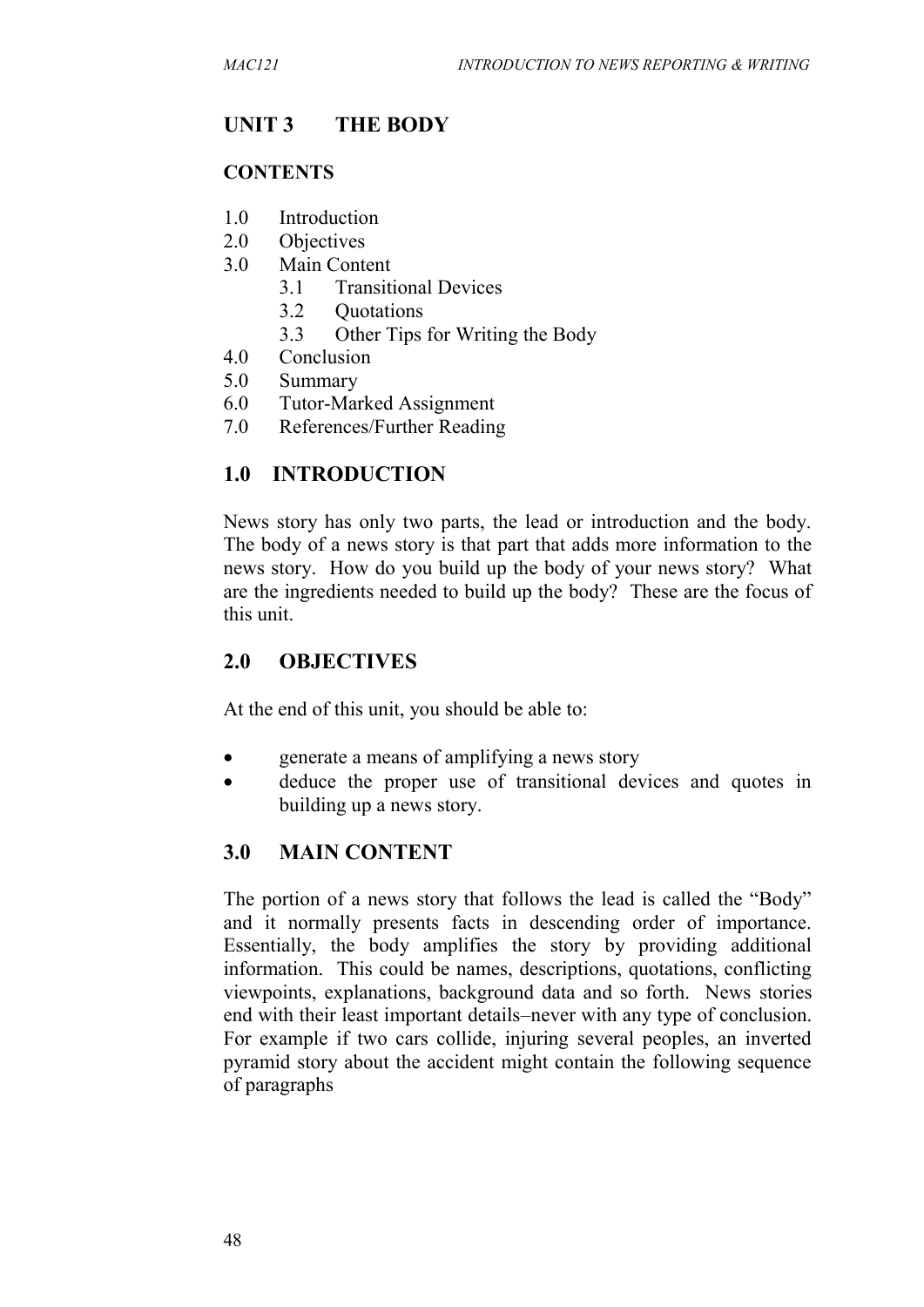

## **3.1 Transitional Devices**

Most news stories run into several paragraphs and, may develop several ideas and themes. Transitional words or phrases are used to achieve a smooth flow through the different themes. Thus, transitions help stories move in a smooth logical order from one field to the next.

Transitional devices that emphasise the time element in the different aspects of an event are among the most common. Here are a few: Earlier, Later, Next week, at the same time, Meanwhile, Soon after.

Equally common are transitional words and phrases that highlight the location angle: in the state capital, at their home, on main street, at another point nearby.

Some transitional words suggest the picture of an action. For example, turning to, suddenly, or grabbing his hand.

Some linkage words emphasise contrasts: E.g. however, conversely, but, nevertheless, in spite of, despite, on the other hand.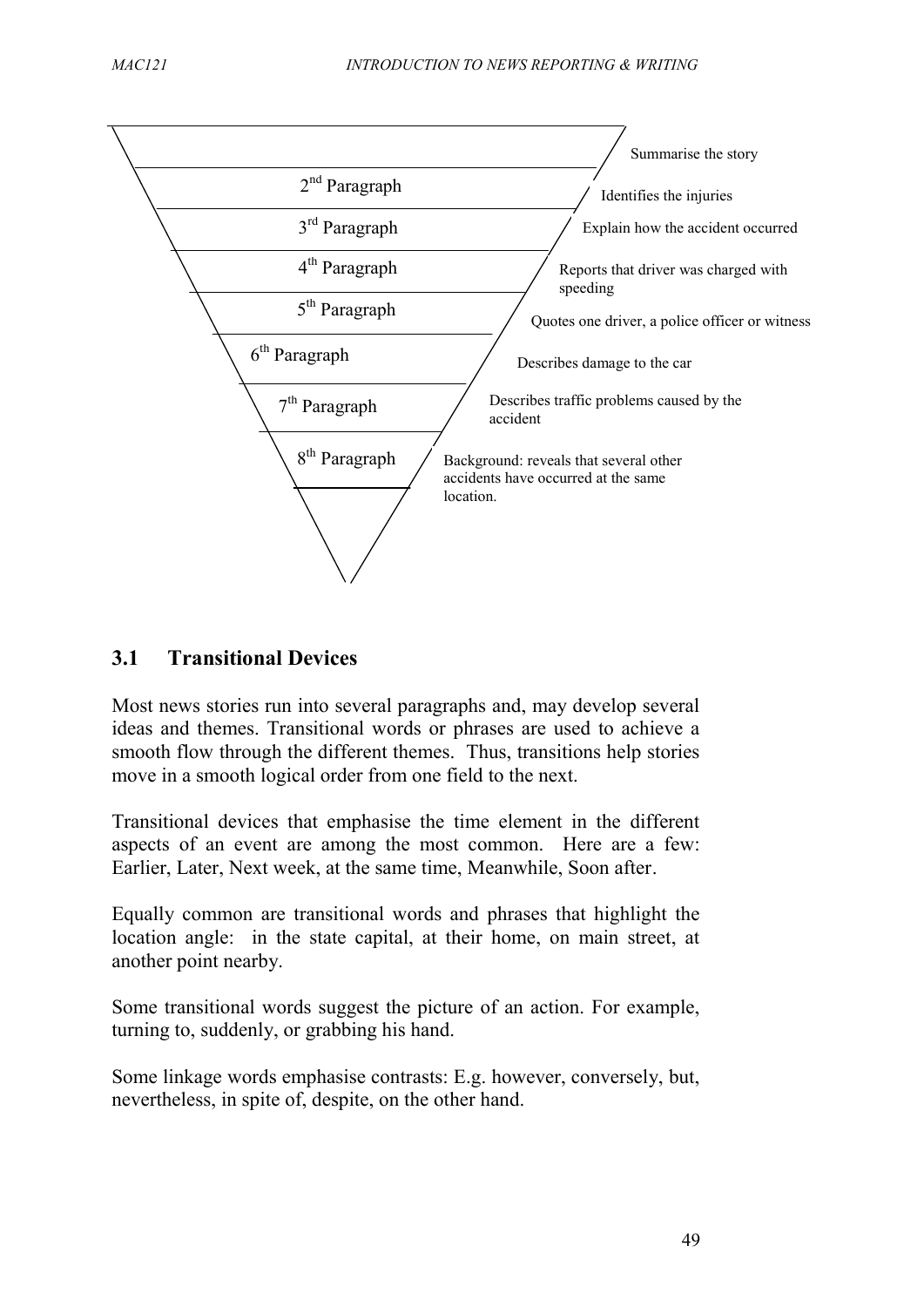Other kinds of devices for linking ideas or aspects of an idea include: for example, therefore, likewise, in addition to, namely, whereas, as a result of, etc.

### **3.2 Quotations**

Reporters get much information by listening to other persons, and they can convey such information to readers in the form of direct, partial or indirect quotations.

Indirect quotations do not use a source's words and consequently are not placed inside quotation marks; instead, reporters use their own words to summarise or "paraphrase" the source's remarks. Partial quotations use key phrase from a source's statement and quote them directly. Direct quotations present the source's exact words and consequently are placed entirely in quotation marks:

- **Indirect Quotation** Mrs. Ambrose said journalism students should deal with ideas, not mechanical techniques.
- **Partial Quotation** Mrs. Ambrose criticised the "trade school atmosphere" in journalism schools and said students should study ideas, not mechanical techniques.
- **Direct Quotation** Mrs. Ambrose said: "Journalism students should be dealing with ideas of a social, economic and political nature. There's too much of a trade school atmosphere in journalism schools today. One spends too much time on minor technical and mechanical things, like learning how to write headlines".

Reporters use indirect quotations when their sources have failed to state their idea effectively. By using indirect quotations, reporters can rephrase their sources' remarks, stating them more clearly and concisely. Reporters are free to emphasise the sources' most significant remarks and to reword or eliminate remarks that are unclear, irrelevant, wordy, libellous or otherwise unprintable.

Reporters use partial and direct quotations for statements that are important and interesting and that require no rewording. Direct quotations are particularly appropriate when sources say something controversial or state their ideas in an unusual or colourful manner. Quotations bring the sources alive reporting their opinions in their own words, with all their original flavour, emotion, colour and drama. Quotations give a sense that readers have talked directly with the sources.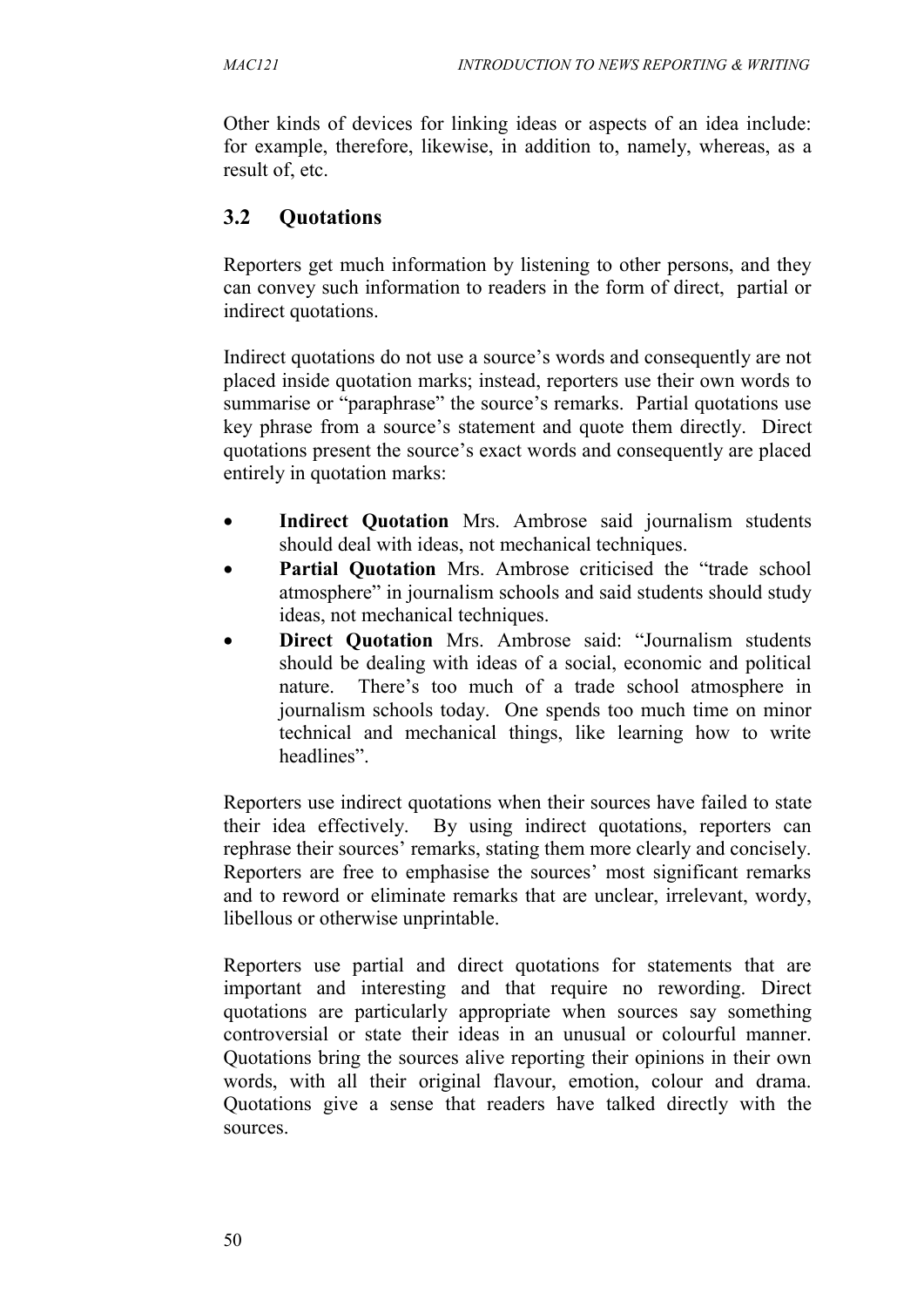## **3.3 Other Tips for Writing the Body**

In writing for newspapers, it is apt to note that newspapers are not literature, thus writing for newspapers is different from writing a novel or a short story. There are however, certain points of similarity: both require writing that is clear, easy to read, uses fresh language, stimulating and entertaining. To achieve this, different authors recommend different steps. It is however important to note that these steps are not sacrosanct. A good reporter/writer should be able to carve out his personal style and thus, make his job easier. The steps below are the basics:

 **Planning**: The most important part of writing is what happens inside your head between finishing the research and putting the first word down. This implies that before the story is 'birthed' in words, an outline must exist in your head; in other words, you must have a plan on what you will write and how, what part of the information will form part of your story and why, what style you will present the information in, etc. you must sort this part out in your mind before you begin to write. It is also helpful to jot down the outline in your mind so you do not forget but always note that good writing is a blend of the planned and the spontaneous – don't hesitate to make a few changes to the outline if the need arises.

Needless to say, planning is the all-important step. If done properly, your news story, feature, opinion article, etc will come off easier and more suited to the purpose for which it was written. More so, planning helps you achieve these important features of a good story fit for publication:

- **Clarity** Each story must be clear in thought, organisation, language and expression. This is important in newspaper writing because newspapers, more often than not, are read in uncomfortable environments; environments that are distracting and noisy, and the readers often have other demands on their time, hence they watch out for key points to guide them through the story. If they don't find them, they abandon the story. To achieve clarity, the following are important to note:
- a. Be clear in your mind before putting pen to paper (or fingers to keyboard, as the case is these days). It is easier if you have satisfied your mind as regards the direction of the story before you start writing.
- b. Be careful to include each stage in a narrative, each event in a sequence and each step in an argument. This makes it easier for progression in thought, and finally, clarity of expression.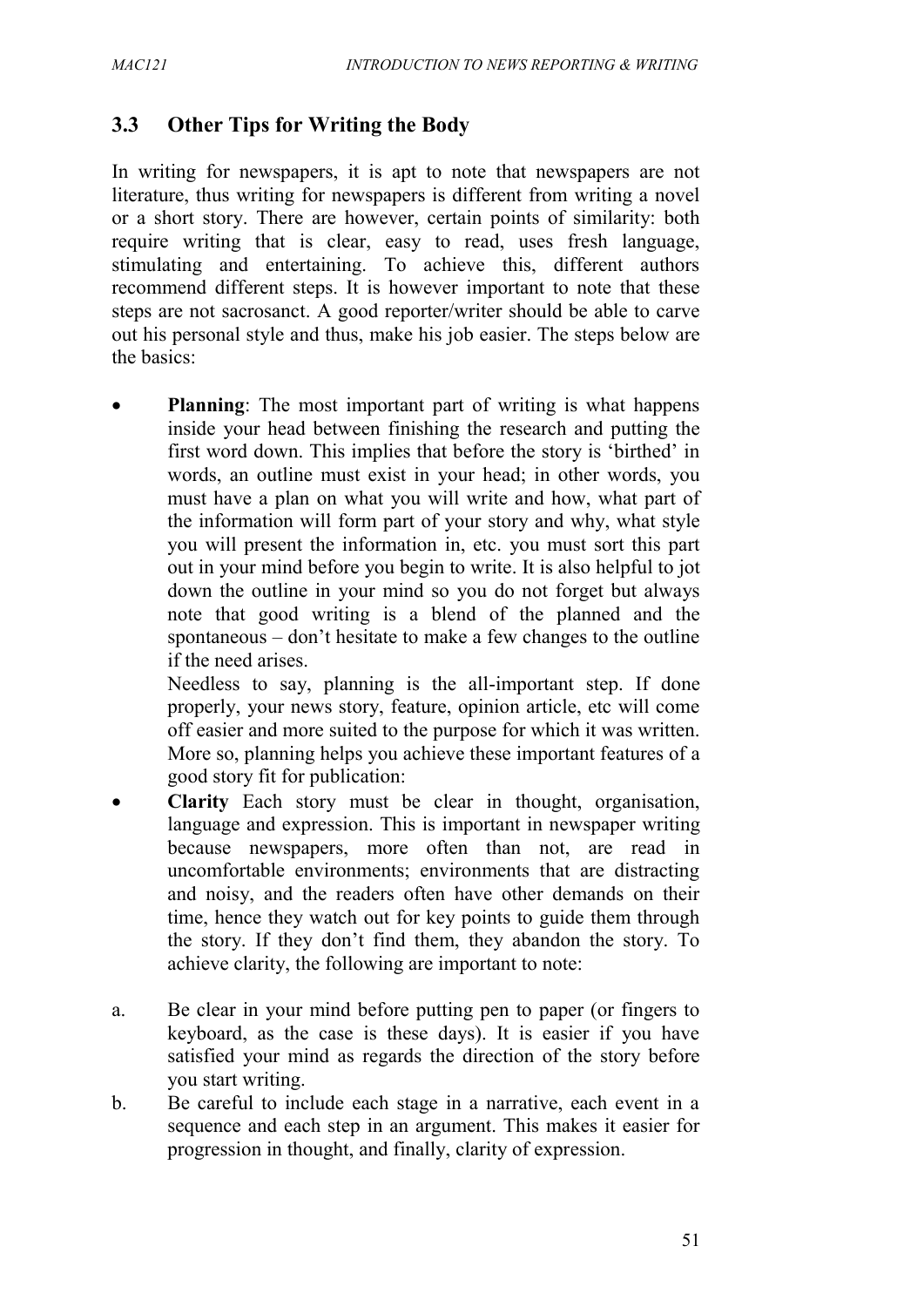- c. Don't assume that readers have special or prior knowledge. Avoid terms that they are not familiar with; try to provide as much information on the subject as possible without clutter. Avoid jargon.
- d. Ensure your sentences are totally clear. Try to make sentences as free from ambiguity as possible.
- e. Avoid tricky writing and tricky language. Do not attempt to impress the readers with pompous writing. Use words that are simple and easy to understand. However, in the bid to be simple, don't be too simple. It insults readers and leaves your article in bad taste.
- **Fresh language**: The object of a news story is to provide information, details, observations, insights, and the like that were up till the point of publication. It is therefore an unforgivable waste if this 'fresh' information is packaged in language that is stale, tired, worn-out and over-used. Writing that is guilty of this often leaves readers feeling that the newest materials has an old, familiar ring to it. To achieve freshness in your writing, please note the following:
- a. Regard each story as an individual new thing.
- b. Do not attempt to pigeon-hole a new story into already existing, "he said, she said" categories.
- c. Try as much as possible to write the story as if it is happening for the first time. This mentality can be helpful to achieving freshness.
- d. Avoid all clichés. This, no doubt, requires a good deal of self effort because clichés come easy. Identify all forms of clichés and remove them from your story and replace them with fresh substitutes.
- e. Avoid all automatic words. This is common with the use of adjectives in stories. For instance, describing a murder is rather automatic, and consequently, the impact that the word would have had on the story.
- f. Be careful with puns. Play on/with words has a way of making your story interesting, but they also have their downside. Usually, puns lose the interest effect they introduce into stories when they have been over-used and have become obvious.
- g. Work hard at creating new similes, metaphors and phrases. This might be difficult to achieve given the convention of newspaper writing, coupled with the knack of editors to keep things simple but it is worth attempting.
- h. Think hard about the real nature of what it is that you are trying to convey and find a phrase that relays that thought perfectly, or near-perfectly at worst.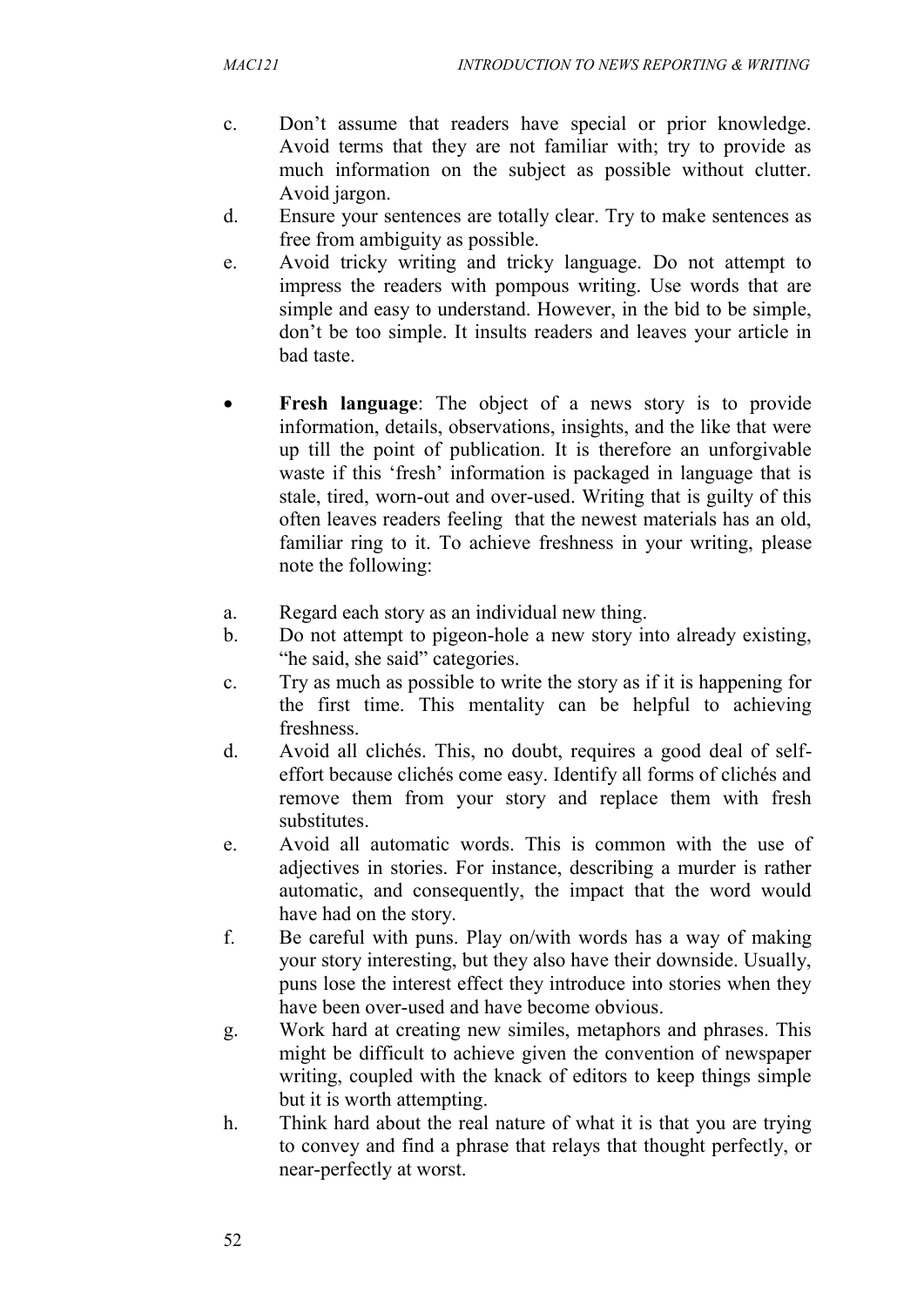- i. Beware of the fashionable word or phrase. Try as much as possible to avoid the 'in vogue' words.
- j. Use your own phrases and create your own 'vogue' vocabulary.
- **Honesty** There are situations in the journalistic process that compromises truth. Deadline pressures sometimes impedes the information collation and presentation process and to add to that, the 'need' to write a strong news story sometimes results in reporters writing stories with fact that are either far from the truth or a coloration of the truth. This must be avoided if the maxim 'news is sacrosanct' is to be strictly adhered to. Achieving honesty is sometimes difficult, but the following points could help:
- a. Write only what you know to be true. Expunge assumptions, suppositions, hearsay, or opinions from your story.
- b. All stories should be a conscious effort to be balanced and true to both the detail and the spirit of the material. Ensure that all sides to the story are fairly and accurately represented.
- c. Do not hype. Try not to make the story sound any better than it actually is. Hyping sometimes results in placing a value judgment. It is better to let the facts speak for themselves. It is also good to avoid hyping because it sometimes bears no relation to the language real people use.
- d. Beware of using simplistic, black-and-white headline language in stories.
- **Precision** Journalism is an enemy of imprecision. Stories should be written to answer questions in the readers' minds, not raise doubts. The best way to achieve precision is to answer correctly the 5Ws and 1H: what, who, where, when, why, and how? Other points to note include:
- a. In all cases, be particular. Use of abstraction only helps to confuse readers. So instead be specific with words, names, places, details, etc.
- b. Use known quantities rather than unknown ones.
- c. Be careful with using 'up to' and 'more than'.
- d. Do not use vague adjectives
- e. Avoid euphemisms.
- **Suitability** This involves ensuring that there is a match between the style, pace and tone of the story and its subject. It would kill the action of a story if when fast-paced, it is reported in passive voice. A few ways to ensure suitability in your news report include the following: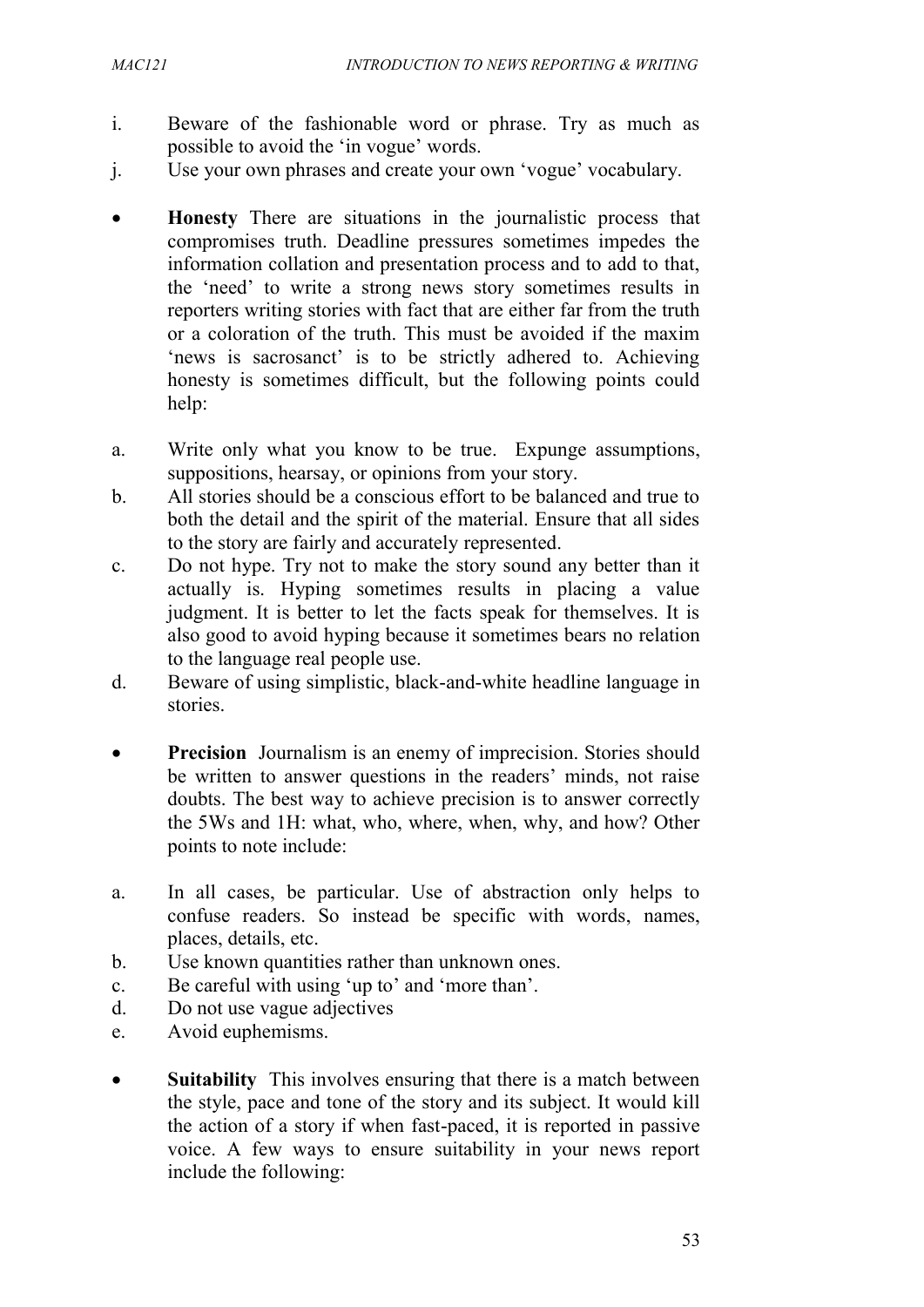- a. Stories of action and movement should be written with real pace. Use active verbs, direct sentences and sparse adjectives.
- b. If the events in the story are stark and horrific, resist the temptation to over-write. Present the information, no matter how important or extraordinary it may seem, and let them own the tag of 'extraordinary' or 'important' on their own.
- c. If the story deals with strong emotions, understate rather than overstate. This does not mean you should leave anything out, but avoid language that strains for effect.
- d. Beware of humour.
- **Efficiency** This means that as much as possible, few words should be used to tell the story. The following rules can help achieve efficiency in news writing:
- a. Make every phrase and sentence count. They must either convey fresh information or help the cause of the story. If they don't, then they should have no place in the story.
- b. Avoid wasteful constructions.
- c. Write without looking at your notes. First ensure that the story is clear in your head first before writing, and write from there. You can check your notes for corrections, etc.
- d. Be on the lookout for all obvious and silly remarks and remove them.
- e. Use the active, not passive voice.
- f. Use bullets and lists to itemise points in a story.
- g. Avoid meaningless modifiers
- h. Avoid tautology
- i. Do not use quotes to restate points already made in reported speech.
- j. Get to know the words that can be used instead of long phrases.

Finally, you have to be your fiercest critic. It is essential that you read back what you have written, look for flaws and correct them. In making revisions, answering the following questions can help:

- a. What am I trying to say?
- b. What words express it?
- c. What image or idiom will make it clearer?
- d. Is the image fresh enough to have an effect?
- e. Could I put it more simply?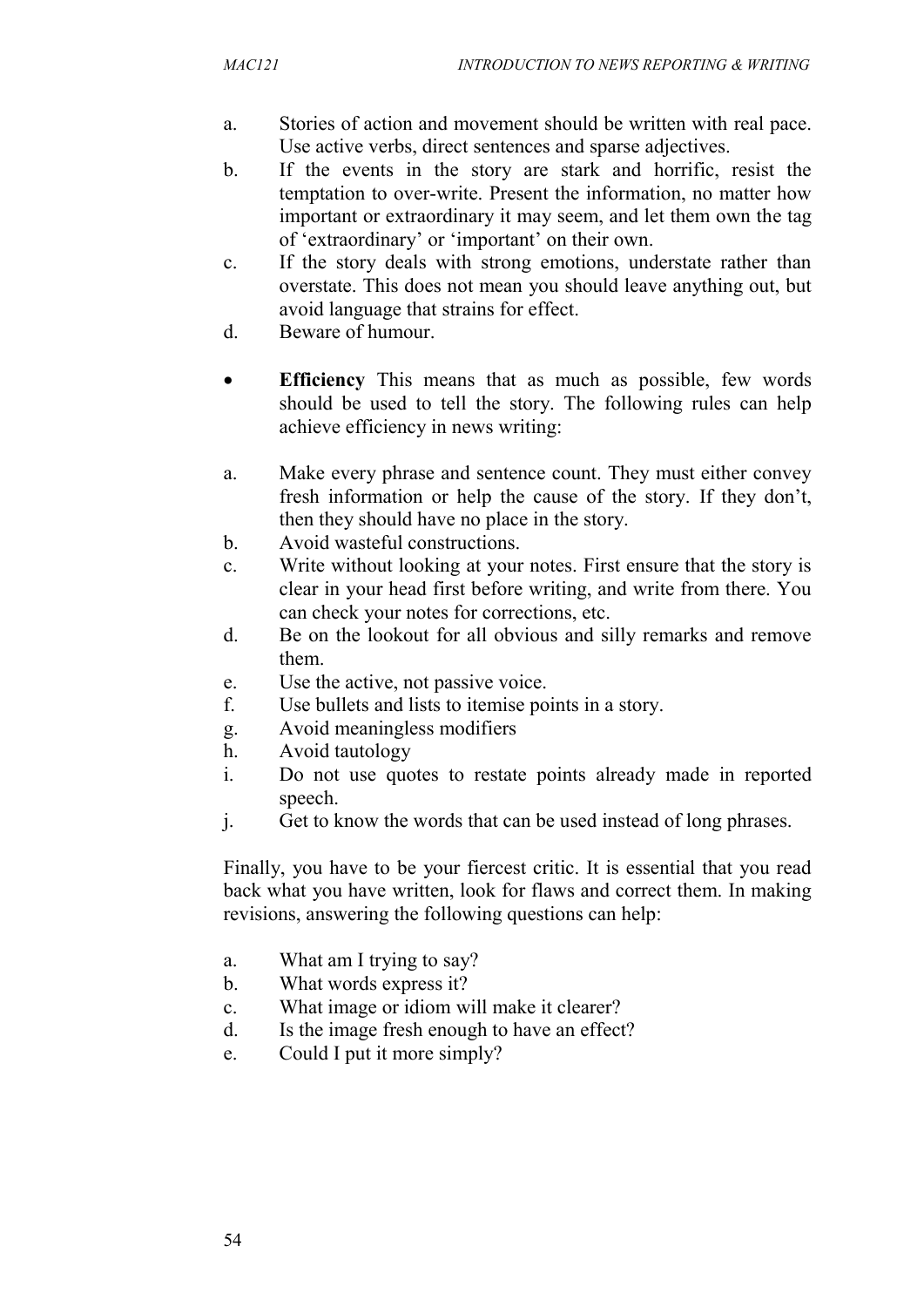#### **SELF-ASSESSMENT EXERCISE**

Look at the *Guardian* and *This Day* newspaper of today; examine the stories at the back page of each of the newspapers. Underline the transitional devices used in the lead stories.

### **4.0 CONCLUSION**

It is not enough for you to write a good lead. You need to know how to write the body of the story. And to achieve this, your knowledge of transitional devices, quotations is essential.

### **7.0 SUMMARY**

After writing your lead, details of the news story must be given in the body. This is done through Transitional devices and quotations. The quotations can be direct, indirect or partial. What is important is that they are essential elements needed to expatiate the lead of your story.

### **8.0 TUTOR-MARKED ASSIGNMENT**

- 1. Name at least five transitional devices that could be used to join one sentence to another.
- 2. Write a good news story from the following facts:
- a. A book entitled, "Courage and Conviction: New Nigeria, the first 20 years" was launched at Arewa House, Kaduna yesterday
- b. The occasion witnessed prominent Nigerians including two PDP stalwarts, Chief S. B. Awoniyi and former President, Alex Ekwueme
- c. The party stalwarts used the occasion to assess President Obasanjo's administration
- d. Among those who were physically present were the Etsu Nupe, Alhaji Sauda Ndayak, the Emir of Suleja, Alhaji Muhammed Amral, and the Dan-Iya Adamawa, Alhaji Adamu Bello, who also represented the Vice President, Alhaji Atiku Abubakar. Awoniyi, who was recently reinstated as a member of the party's Board of Trustees said that Obasanjo had 'shamefully' wasted two years – all in the name of 'learning processes'. He called on the press to be more vigilant than ever.
- e. Dr. Ekwueme said the administration was okay. He said that with the prolonged military rule, it was necessary that we all have to learn ropes. It is therefore too early to criticise the present civilian government. He urges the media to contribute their own quota towards achieving national integration by reporting accurately and objectively events as they unfold.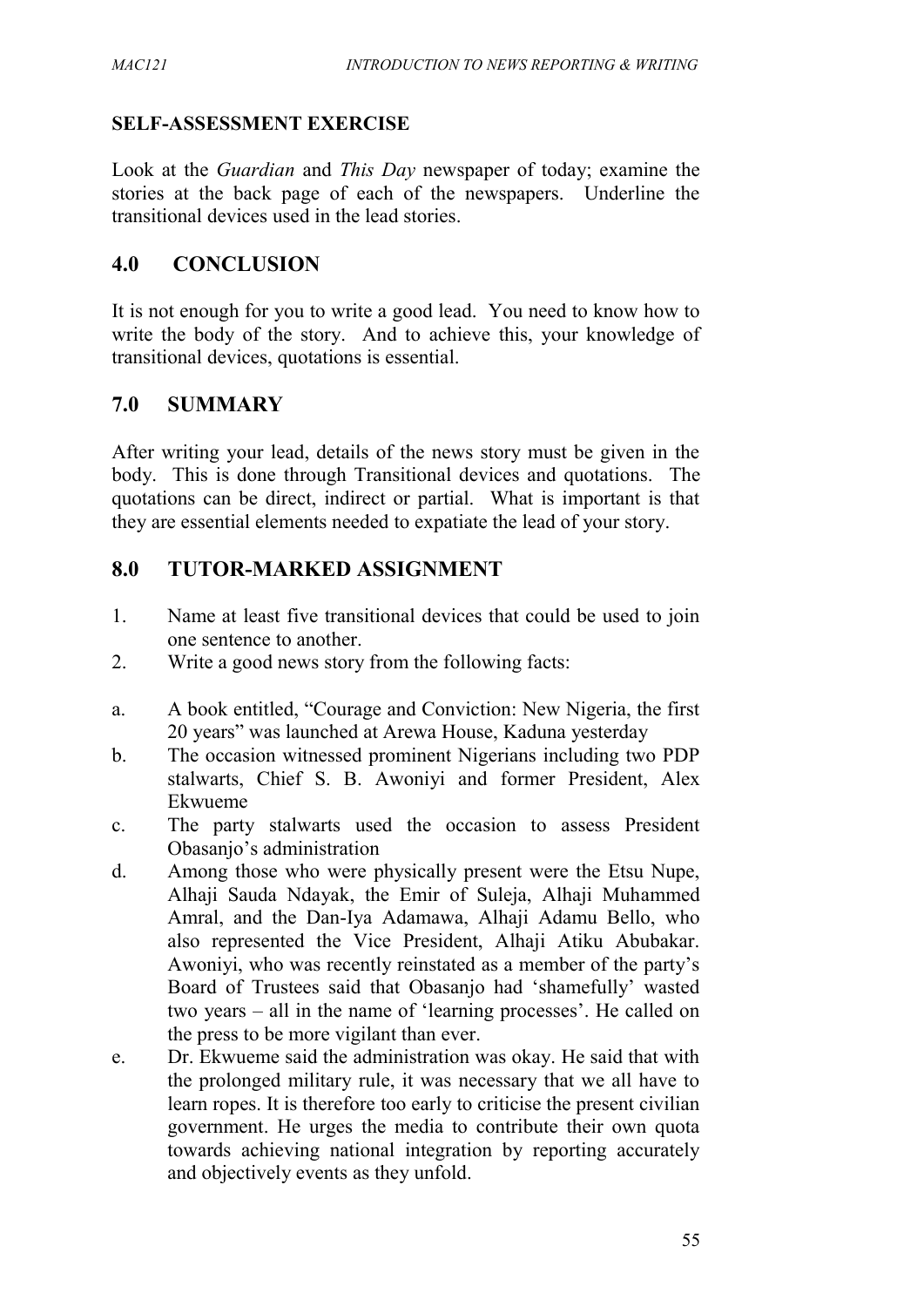#### **7.0 REFERENCES/FURTHER READING**

- Mencher, M. (2000). *News Reporting and Writing* (8<sup>th</sup>ed.). New York: McGraw-Hill.
- Randall, D. (2000). *The Universal Journalist* (2<sup>nd</sup>ed.). London: Plato Press.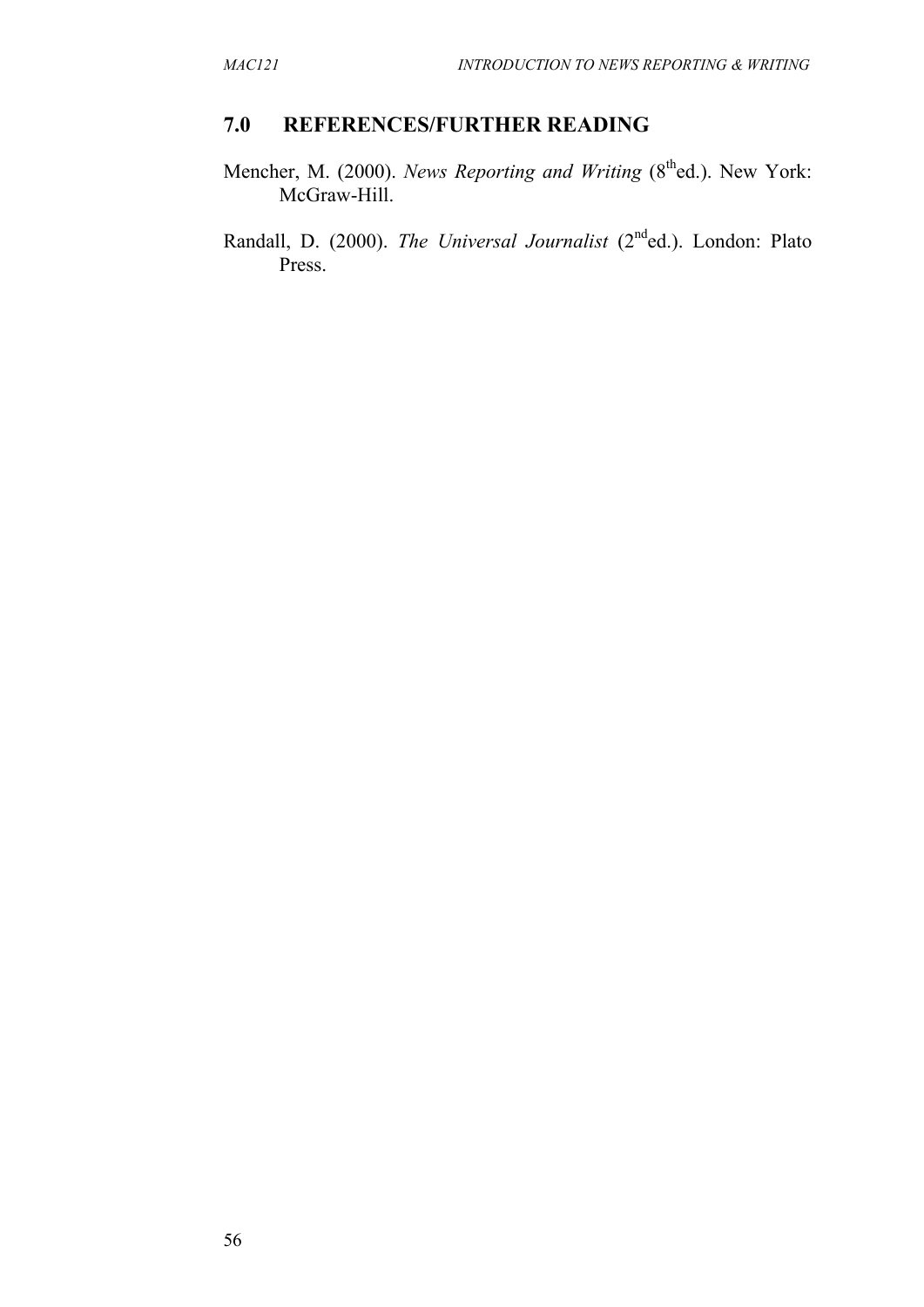## **UNIT 4 COVERING SPEECHES, MEETINGS AND NEWS CONFERENCES**

#### **CONTENTS**

- 1.0 Introduction
- 2.0 Objectives
- 3.0 Main Content
	- 3.1 Speeches
		- 3.1.1 Locate the Theme
	- 3.2 Meetings
	- 3.3 News Conferences
		- 3.3.1 Panel Discussions
		- 3.3.2 Conventions
- 4.0 Conclusion
- 5.0 Summary
- 6.0 Tutor-Marked Assignment
- 7.0 References/Further Reading

### **1.0 INTRODUCTION**

As a reporter, regular places of assignment like meetings, speeches, and conferences may be major sources of news. Therefore, this unit provides you the essential points you need to know in covering meetings, speeches, conferences, and symposia.

#### **2.0 OBJECTIVES**

At the end of this unit, you should be able to:

- write publishable news from meetings
- cover conferences

## **3.0 MAIN CONTENT**

#### **3.1 Speeches**

Speeches are not the most exciting stories a reporter covers, but they are major part of your day-to-day work as a journalist. In writing a story from a speech, you need to find out the following: what was said, who spoke, name and identification, the setting or circumstances of the speech and any unusual occurrence.

Any of these can provide the lead and the theme of the story, although most speech stories emphasise what was said.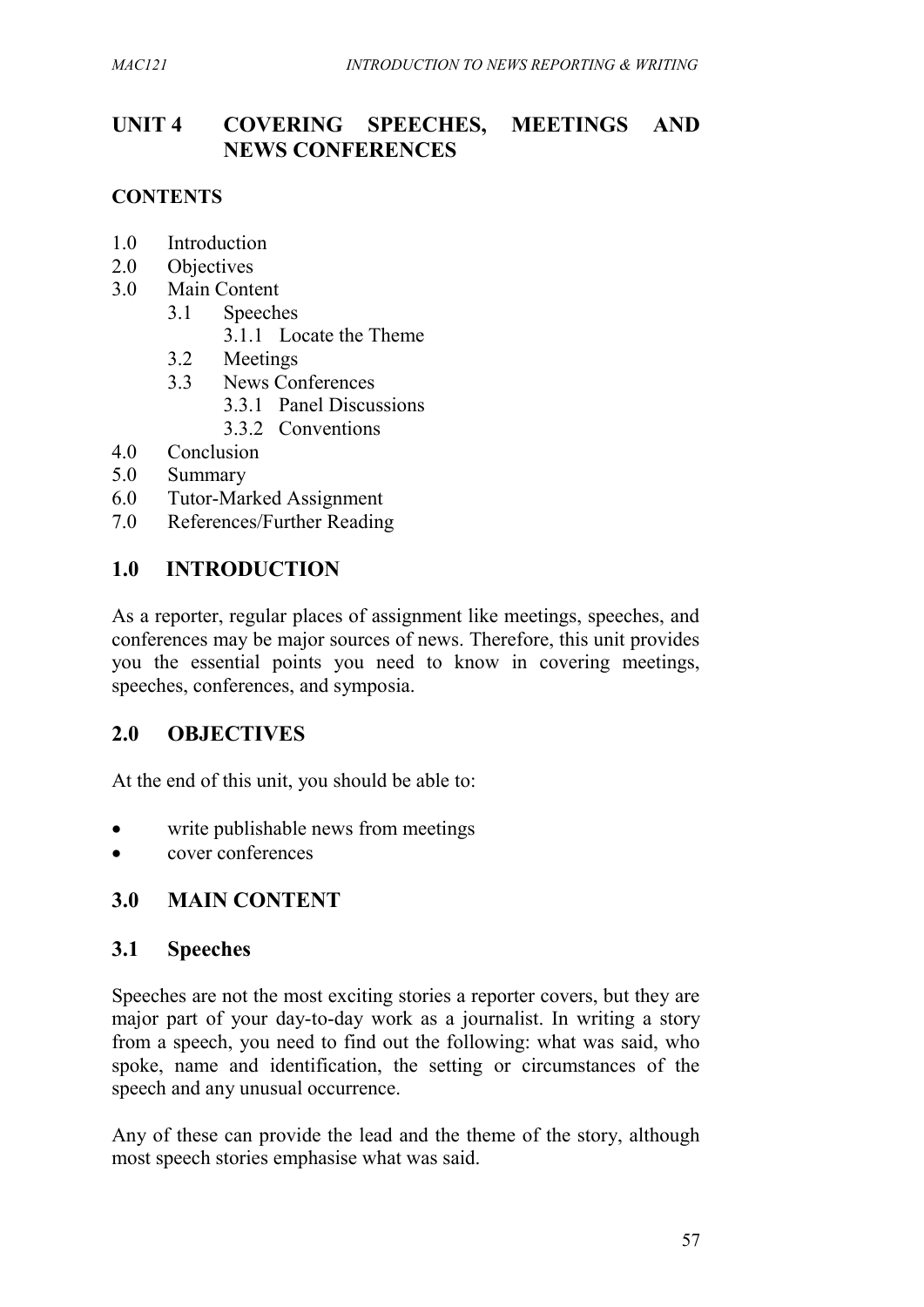### **3.1.1 Locate the Theme**

The most difficult task you face on speech is finding the theme. A tip off to the theme may be the title of the speech. Often, the speaker may pound the podium; raise their voice or suddenly slowing down the delivery to drive home their major points. Sometimes, the main point is in the summary at the end.

When you are not sure of the theme, try to interview the speaker after the talk. However, when combining material from a speech and an interview, you should tell the reader or listener where the information came from. Otherwise, those who attended the speech or heard it on radio or television will find the story puzzling.

Occasionally, you will find a lead in what the speaker considers the theme. Based on what you have been taught in news judgment, you should lead with what you consider the more important element but summarise high in the story what the speaker considers the major theme. A speech consists of spoken words and so must the story. Unless there is an incident during the talk that would make the circumstances and the setting the most newsworthy item, your story must emphasise what was said with ample quotations.

Other important points to note when writing a story from a speech are to always commit the following to mind:

- A speaker usually makes a point and follows its examples and supporting materials, then he/she moves on to another point, followed by illustrative materials and so on
- In doing so, the speaker moves toward a climax, which is usually at or near the end of the speech. The climax, however, is usually what can make the headline or lead in the story, so you must watch out for it. This however is not a hard-and-fast rule. The key point may be expressed within the speech, at the beginning or at the end.

Never report a speech chronologically, like the minutes of a meeting Avoid this sort of boring writing:

- "The speaker began by saying…"
- "Then she told the audience..."
- "Next, he pointed out..."

The speaker's full identification (name, place of residence or employment, position, and so on), can be included in the lead, or immediately follow the lead,. This identification should be as brief as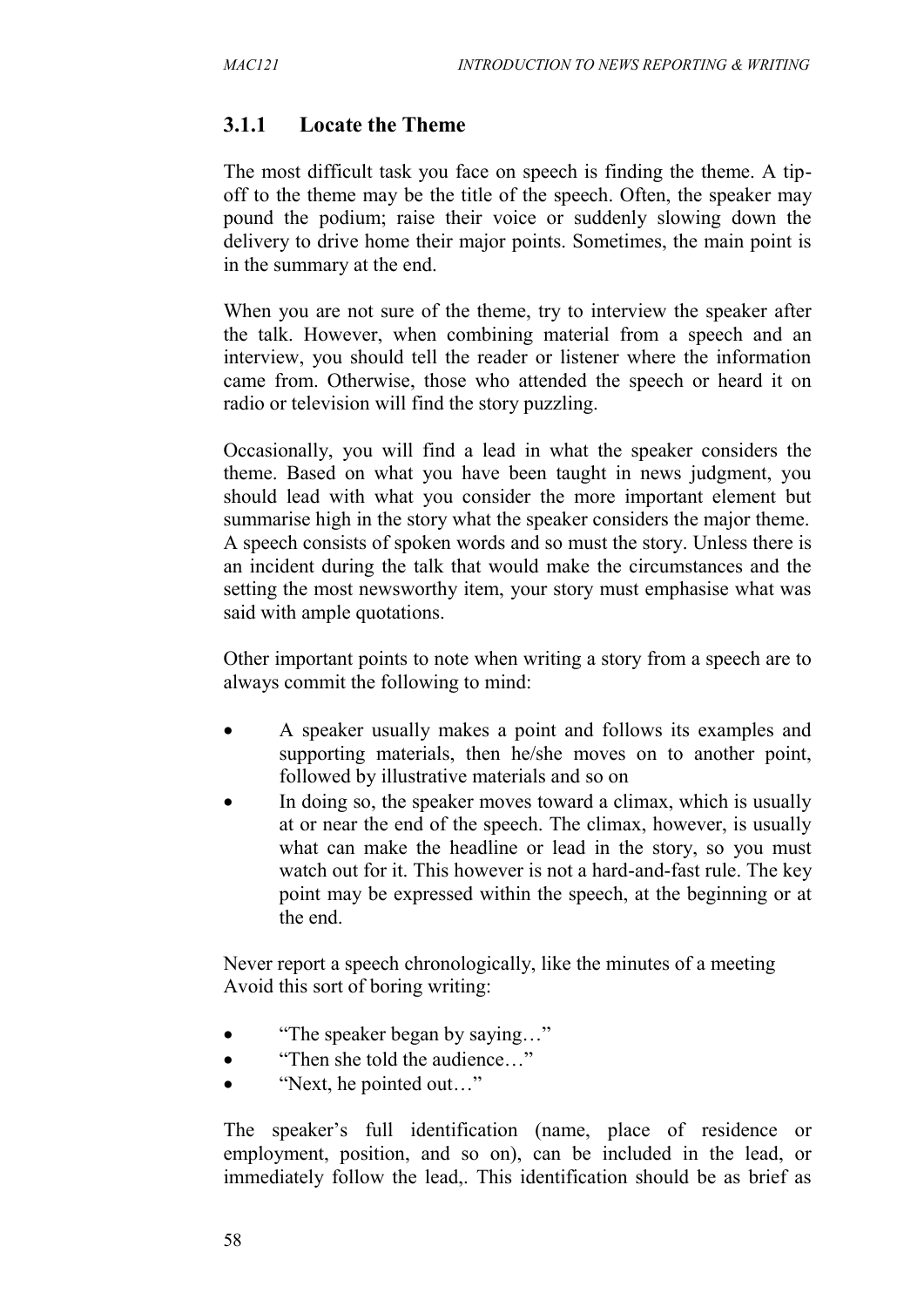clarity permits, yet as complete as possible. Giving the name or identity of the speaker especially when more than one speaker is named in the story is critical. Dropping in the name or identity is often enough to remind readers or viewers who are saying what and that statements being reported are not the reporter's opinion but are statements of the speaker being quoted. Be careful however not to over-attribute. You need not attribute everything if the attribution is obvious from the preceding paragraphs.

Present the story with fairness. It may be tempting to praise the speaker, especially if you agree with the person. Avoid it. Do not use adjectives that hint at how you feel (such as value-laden words like 'well-known' or 'prominent' or 'beautiful'). Just tell the story about what was said and let your audience draw its own conclusions.

Quote in accurate, the exact words. A quotation is that, statement of the speaker's exact words.

Things to guard against when writing from a speech are:

- Watch spelling of names. Names of speakers and guests sometimes have unusual spellings, so always ask for correct spellings. Do not assume. If you are not sure about the names, ask about the guest list or ask around.
- Avoid the use of trade names of firms, products, and other special usages
- Edit your own story. Catch the mistakes before someone else does. You are your own editor since you know what you mean.
- Write an appealing lead. Get the audience interested. However, be careful about leads that do not even summarise the main points of the speaker/speech.
- Pay attention to organisation. Generally, it is best to organise the story in an inverted pyramid fashion.
- Get the facts straight. Do not confuse the audience with contradiction. Check everything. Do not assume.
- Watch vagueness. Avoid using words that have unclear meanings in the context used. Say exactly what you mean.
- Write what is necessary. Watch stories that are particularly short. If a story is short, ask yourself if you have included sufficient explanation and detail to tell the story correctly. If it is a particularly long story, ask yourself if you have been wordy or redundant.
- Support all generalisations. Present direct quotations, soundbites, actualties, and paraphrases about the points the speaker made with direct quotations. If you said the speaker was hostile towards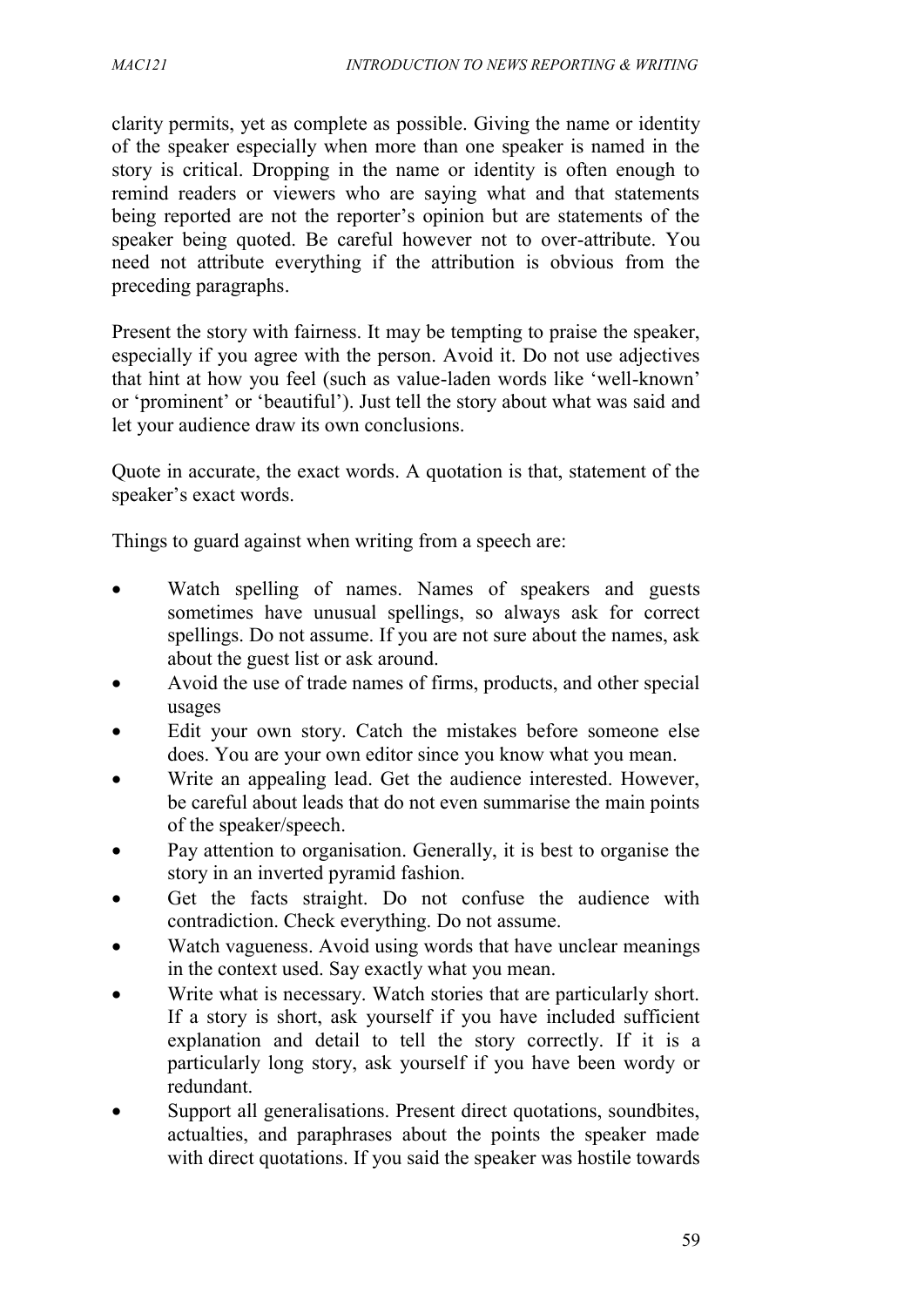the audience, quote him/her saying something to indicate that. It helps to drive home your point.

 Ask the speaker questions. If something said in the speech was muddled to you, then find the speaker afterward to ask. If you cannot find the speaker, ask someone else in an authoritative position to explain things to you.

#### **SELF-ASSESSMENT EXERCISE**

What are the major points you should bear in mind when writing story from a speech?

## **3.2 Meetings**

Meetings provide newspapers and broadcast stations with enormous amounts of stories. Public bodies such as school boards, city councils, legislatures, directors of corporations, shareholders and private groups conduct much of their business at open meetings.

To get good stories from meetings, you need to check the clips to get past stories on subjects the meeting will consider, obtain the agenda ahead of time, and write out questions for interviews. At the meeting, look for the offbeat and unusual and think about the people affected by a decision or policy. Let the following points guide you in writing the story:

- major business transacted
- voters' decisions
- adoption of policies; purpose, time and location of the meeting
- items on agenda
- length of session
- quotes from witnesses and experts
- unusual departures from agenda
- agenda for next session.

To be able to write a complete meeting story, Garrison (1990) points some time-tested tips to make things easier:

- Get oriented. When you get the assignment, find out what you can about the organisation that has called the meeting.
- Get to the point. What is the most important part of the meeting that will be important to the audience?
- Do your homework. Do some research in advance. Get the agenda for the meeting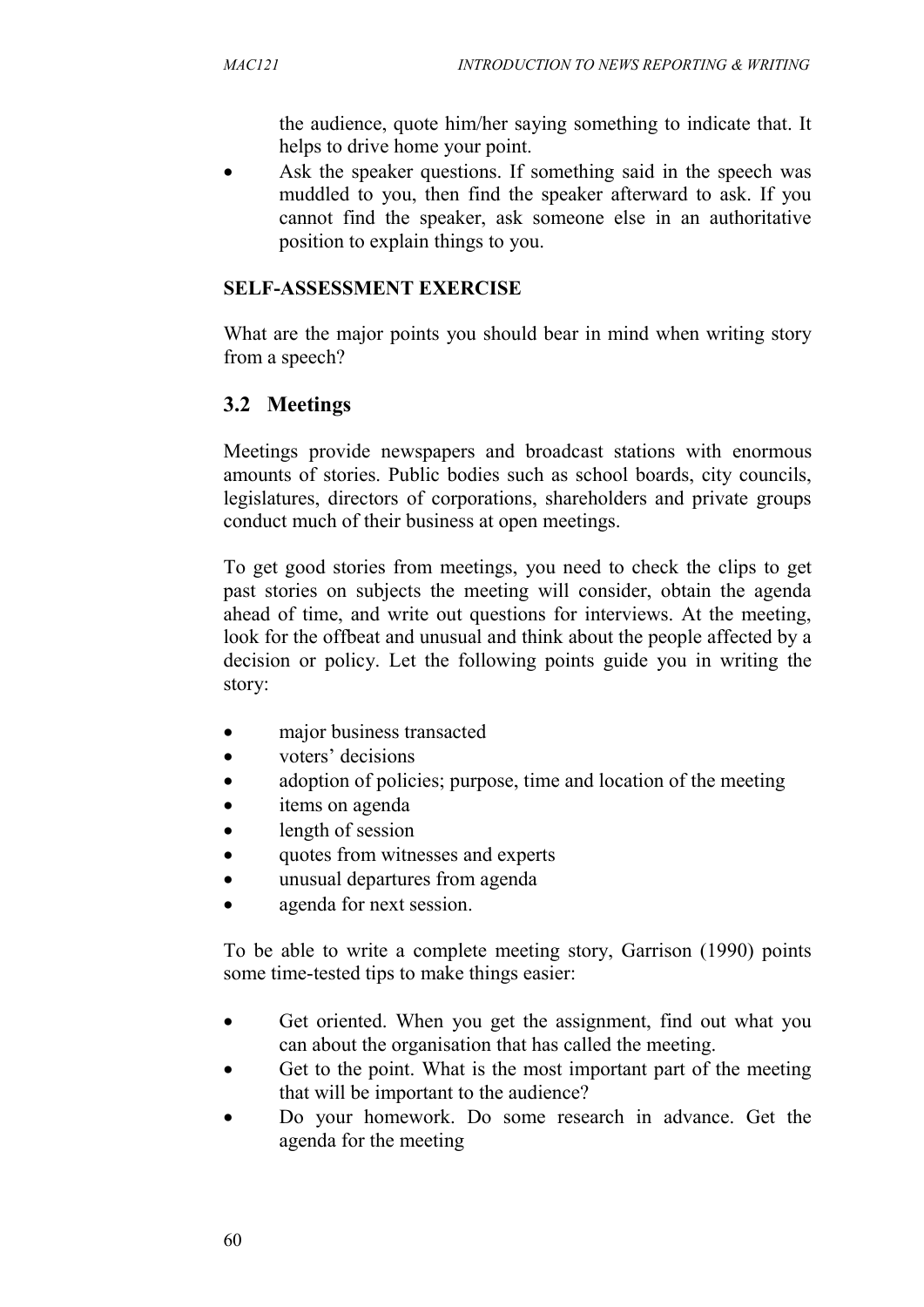- Get briefed. Some organisations will hold media briefing sessions in advance of a major meeting. Attend this if you can. At least, make some calls in advance to key individuals to get an idea of what may occur.
- Arrive early. After you know what to expect, go to the meeting with time to spare.
- Look around. Check for telephones, lights, sounds, etc
- Find official sources. The members of the organisation holding the meeting are your key sources. Be keen to catch for 'a few words' before, during or after the meeting.
- Find the real sources. Not every member of the organisation is competent enough to give you information, so find members or people outside the organisation that would provide information on the subject of the meeting.
- Take good notes. Do not rely on a tape. Make sure your notebook is handy and write down as much as possible.
- Listen for quotations and sound bites. A meeting story can be very dull, so try to liven it up with quotations and sound bites from debates and discussions during the meeting among the key players. Quotations will help your story get specific when you might be writing generalisations about what occurred.
- Focus on action. In the end, ensure that your story focuses on the action of the meeting.
- Decide how to write it. In writing your story, most meetings are best written in a summary style with the inverted pyramid structure
- Roundup approaches work.
- Don't forget contact numbers. You must try to get numbers of key contacts who you can call and get additional information.

## **3.3 News (Press) Conference**

It permits an individual, group or organisation to reach many reporters at one time with an announcement that will receive more attention than a press release because of the photo possibilities and the staging. It is an efficient and economical way for the media to obtain newsworthy materials. Usually the news conference has a prescribed form. A prepared statement is read or distributed to the reporters after which they ask questions.

Story from news conference must include name and identification of speaker, purpose, time and location, background and major point in statement as well as in question and answer period.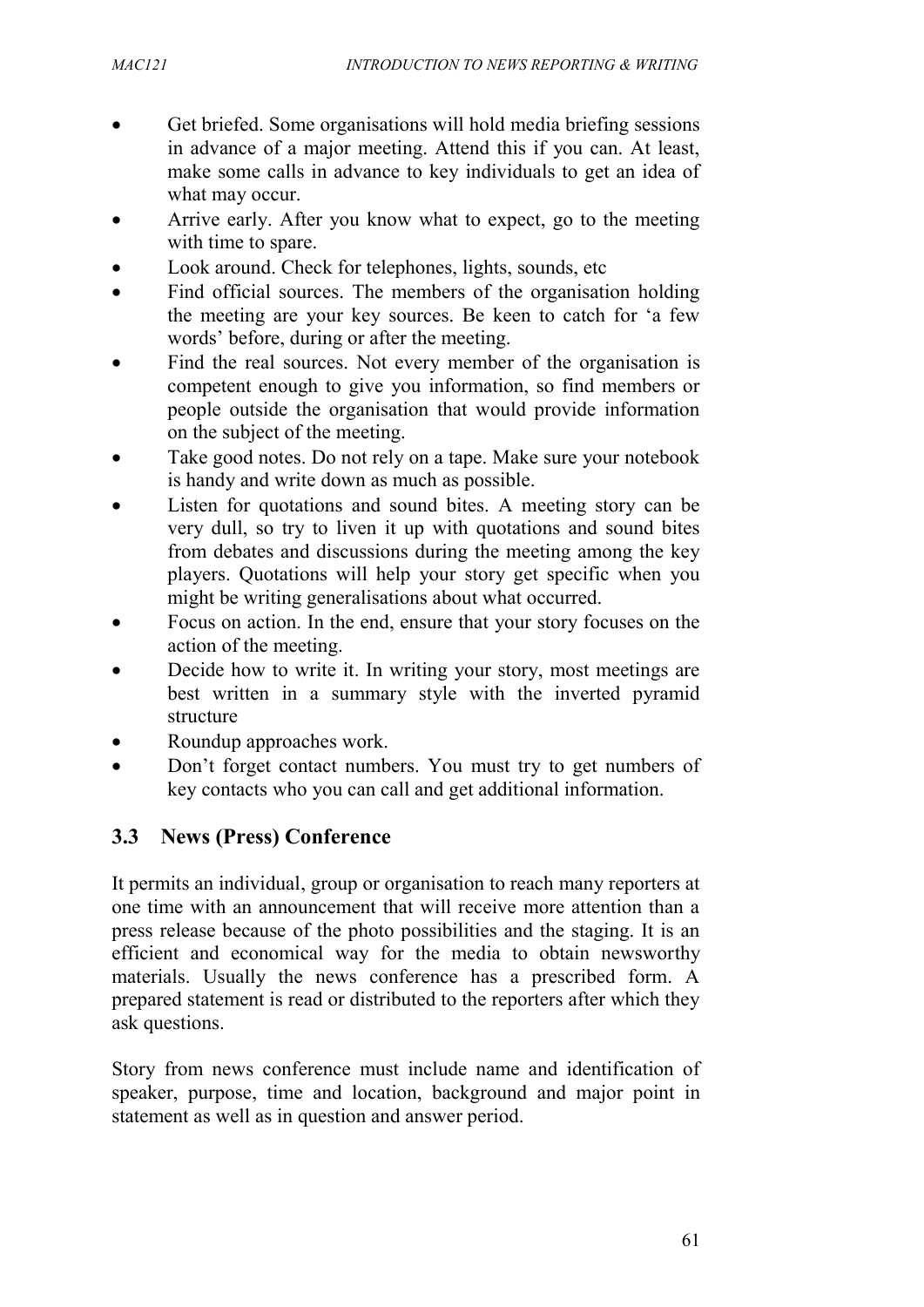There are some basic steps in covering the press (news) conference:

- Get there on time. It might not start on time some don't but you can't afford to risk missing an opening statement or announcement or get to meet the special guests before the event starts. There may be a shortage of press kits and handouts if the media turnout is large. You will learn from experience which organisations will start on time and which ones will not.
- Contact the right person once you get there. Find the organiser or press relations contact. If you do not know who is running things, ask.
- Allow time to set up. If you are working in radio or television, arrive in time to set up your equipment.
- Listen for the opening statement. A statement usually opens the press conference. It will probably contain the key news of the day. The person holding the conference may be introduced by an aide or press representative.
- Be ready to ask questions. When the formal statements are finished, you can ask questions for more information not covered in the statements. There may be a time limit on questioning and, depending on the number of reporters present; you may need to be selective in question asking.
- Be aggressive in questioning. You may not be called on if you are not aggressive. If there are not many reporters present, wait for your turn and you will get a chance. If it is crowded, you must attract attention – by standing, waving your hand, or even shouting.
- Wrap ups are important. Fill in the information gaps by asking questions at the end (either in the group or alone with the source if given the opportunity). You may find press aides to help you fill in holes if the primary source is not available.
- Leave yourself an out. In the event you must re-contact persons involved in calling the press conference, take down a phone number where you can call later in the day.
- Write the story. Usually press conference stories are written in one of three ways. The inverted pyramid remains most popular. Chronologically approaches are sometimes useful, but be careful not to bury key news if you use this plan. A third approach would integrate information from the press conference with additional information from other sources in roundup style organisation.
- Remember to exercise your news judgment. Keep in mind that you might not write anything from a press conference. Some are only for background purposes and some are purely emotional.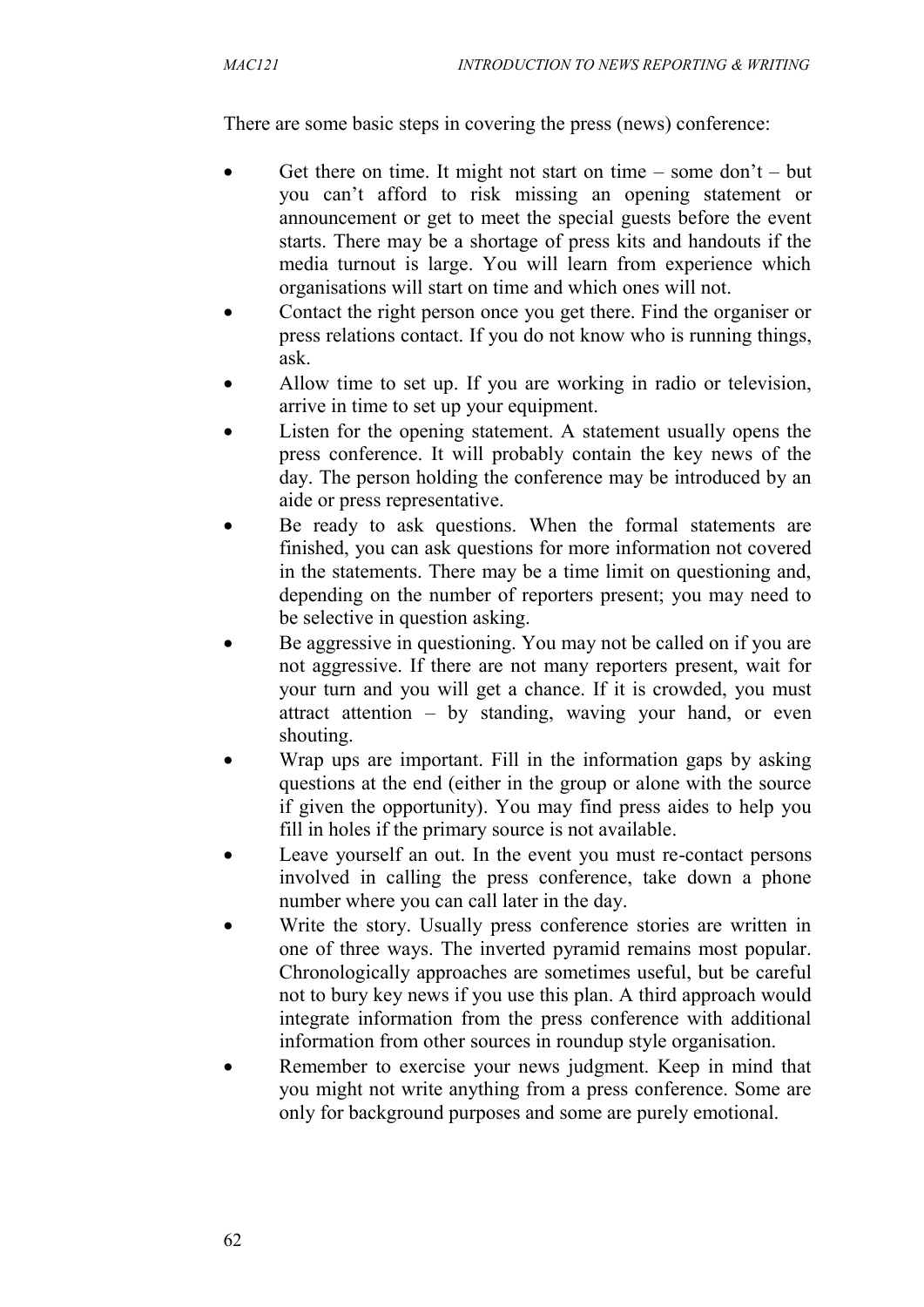## **3.3.1 Panel Discussions**

In symposia and panel discussions, the presence of several speakers can pose a problem. But experienced reporters usually make their way through the tide of talk by emphasising a thematic approach. They find a basic theme from which they write their stories. For example, four members of the local bar agreed that probation is no longer a useful means of coping with criminal offenders. Although the speakers disagreed on most matters at the symposium on "How to handle crime," they did agree….. When there is disagreement, it can be the theme of the story as long as it is newsworthy. After the theme is developed for a few paragraphs, each speaker is given his/her say. Obviously, the more newsworthy statements come first. When one speaker says something clearly more interesting and significant than what the others are discussing, the newsworthy statement is the lead rather than the general theme.

### **3.3.2 Conventions**

Conventions have always provided newspapers and broadcast media with a wide variety of stories and increasingly, they are becoming the focal point for major news breaks. Planners often schedule a particularly newsworthy speaker to attract the attention of news people as well as delegates. Speakers frequently use the convention platform to announce new scientific discoveries, plans for world peace, or formation of a new political party or pressure group, or even new policy directions of government.

Handling the stories generated by a large convention can be a major undertaking for any reporter. A big scale convention is in reality a series of meetings that offer the reporter a wide variety of features and frequently requires the writing of multiple new stories.

Many news organisations make special effort to 'cover all angles' of a large convention, frequently devoting more space to it than that warranted and this can be attributed to reasons including the fact that the delegates at the convention/seminar are potential buyers of the paper, and also that newspapers usually give coverage to such matters as a matter of civic spirit.

Seminars are like conventions, only that they are shorter in duration and more focused. They usually involve one speaker and deal with one or two themes. Successful convention and seminar stories have this sort of focus, but at the same time, they go beyond the special interests of the participants of the convention or seminar. Generally, these stories follow an outline that is applicable to individual programmes with more than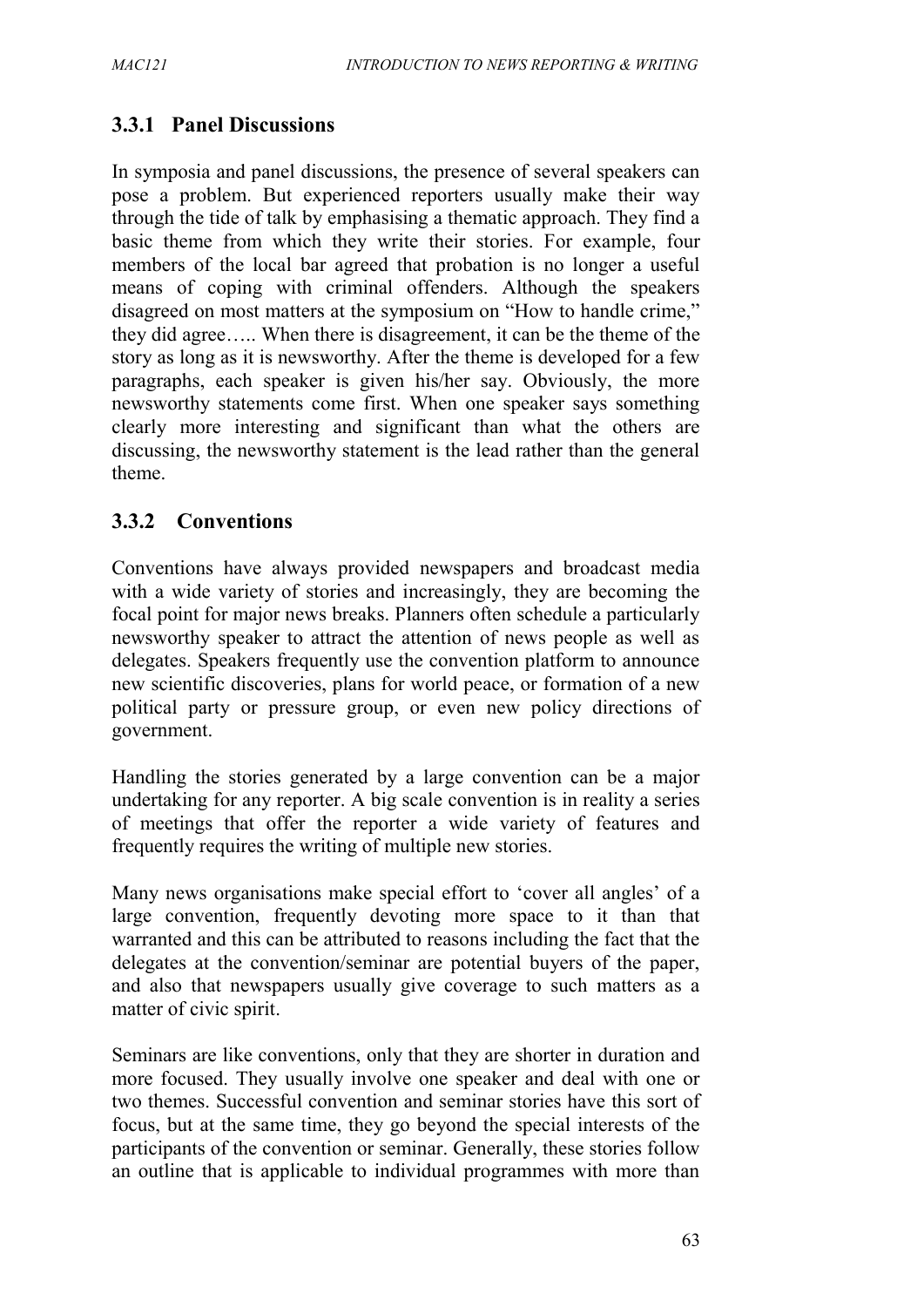one speaker and to conventions and seminars, with more than one speaker in a given time frame.

## **4.0 CONCLUSION**

In covering speeches, news conferences and panel discussions, you have to find out the subject, which can be indicated by the title. Determine the purpose and locate the main idea, gather the evidence which you will use to prove the point. This provides the body of the story. Remember that these stories are based on spoken words, therefore, your story which includes plenty of quotations.

# **5.0 SUMMARY**

In this unit, you have learnt about the essential tips in covering speeches, meetings, press conferences, and symposia. These include theme, purpose, background, the major point in statements, and the points of departure.

# **6.0 TUTOR-MARKED ASSIGNMENT**

Write a news story from the press release below:

- a. The Vice-Chancellor, Professor Tolu Odugbemi, *OON, NNOM, FAS* has once again made it clear that the government alone cannot fund tertiary education in the country. He therefore, urged universities in Nigeria to look inward and advance new strategies to generate funds. He stated this at a special meeting with Provost and Deans (new and outgoing) of the University held on Thursday, August 13, 2009 in the Conference Room of the Vice- Chancellor's Office.
- b. According to him, "These are difficult times that require ingenuity, the government alone cannot fund tertiary education. It is crucial to advance new strategies to look inwards in generating funds. No internationally acclaimed varsity relies on government for financial support and the case of UNILAG should not be different. For quite some time now, we have been pursuing ways of improving our internally generated funds and these require the commitment and support of every member of the University community."
- c. He said all hands must be on deck to ensure University of Lagos remains in the forefront of providing new and dynamic strategies that would reposition the country for growth and development. These strategies, he added, must be vibrant and have direct and positive impact on Nigerians.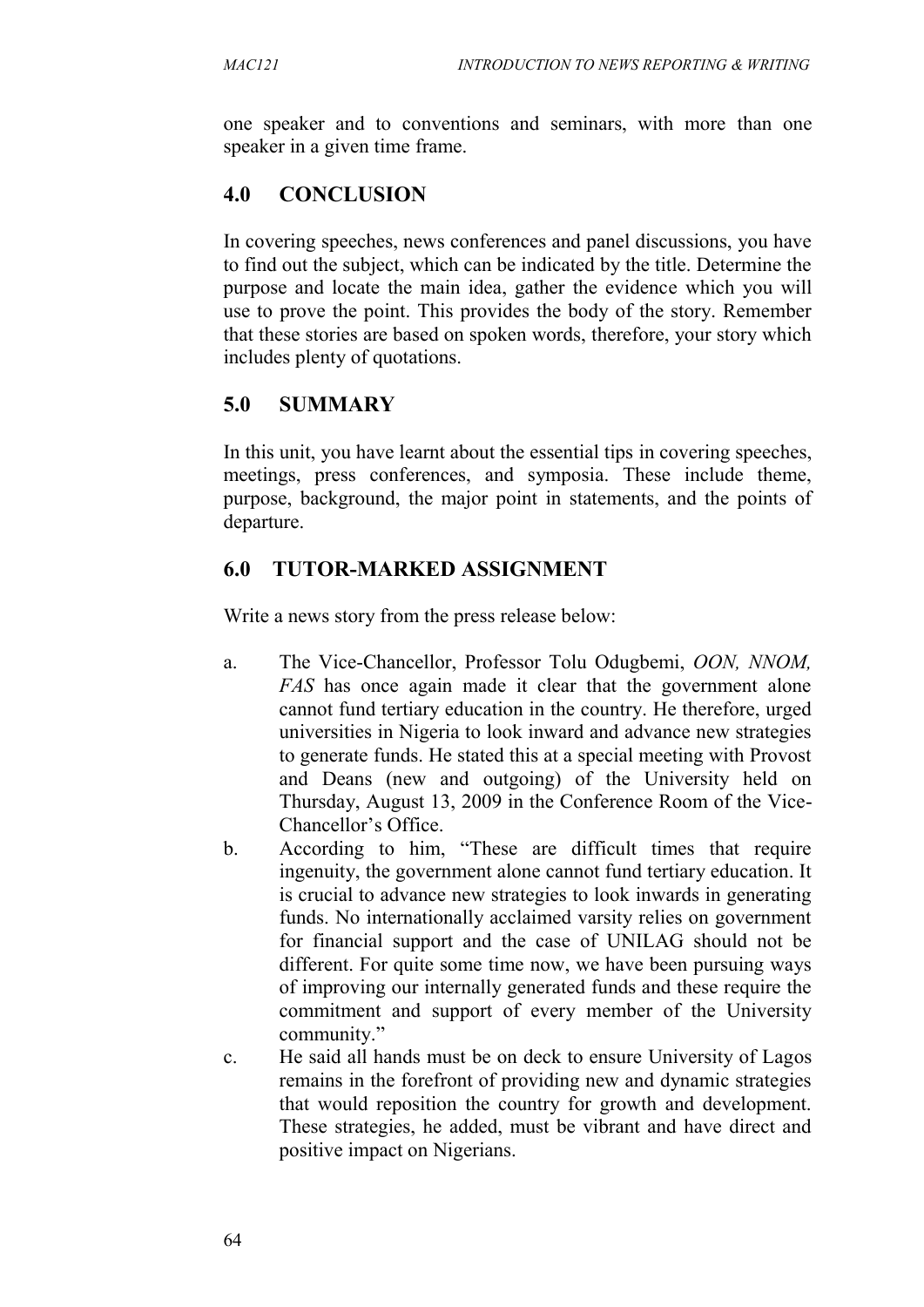- d. The Vice-Chancellor emphasised the need for the 2008/2009 session to be concluded in the academic timetable. In this way, the hard-earned integrity of the University is not compromised. He explained that this would ensure that all staff scheduled for exchange and research activities in foreign Universities could do so while the students can also conclude their programmes and move on with their lives.
- e. He commended the outgoing Deans for their unwavering support for his administration. He, however, urged them not to relent in their efforts but offer suggestions that would shore-up the University system. He identified several value-driven leadership points, which he advised the new Deans to embrace.
- f. According to him, anybody in the position of leadership must be accountable, honest, open and transparent, courageous, strong, stable, focused and selfless. Such an individual must have integrity, self-discipline, high sense of responsibility and be ready to speak and act for what is right even against the odds.
- g. The Vice-Chancellor emphasised that the University would follow the directive of the National Universities Commission of no work, no pay.

## **7.0 REFERENCES/FURTHER READING**

- Akinfeleye, R. (1987). *Essentials of Modern African Journalism. A Premier* (2<sup>nd</sup> Ed.). Lagos: Miral Printing Press.
- John, C. (1987). *News Agency Journalism.* Germany: Friedrich Ebert- Striftung.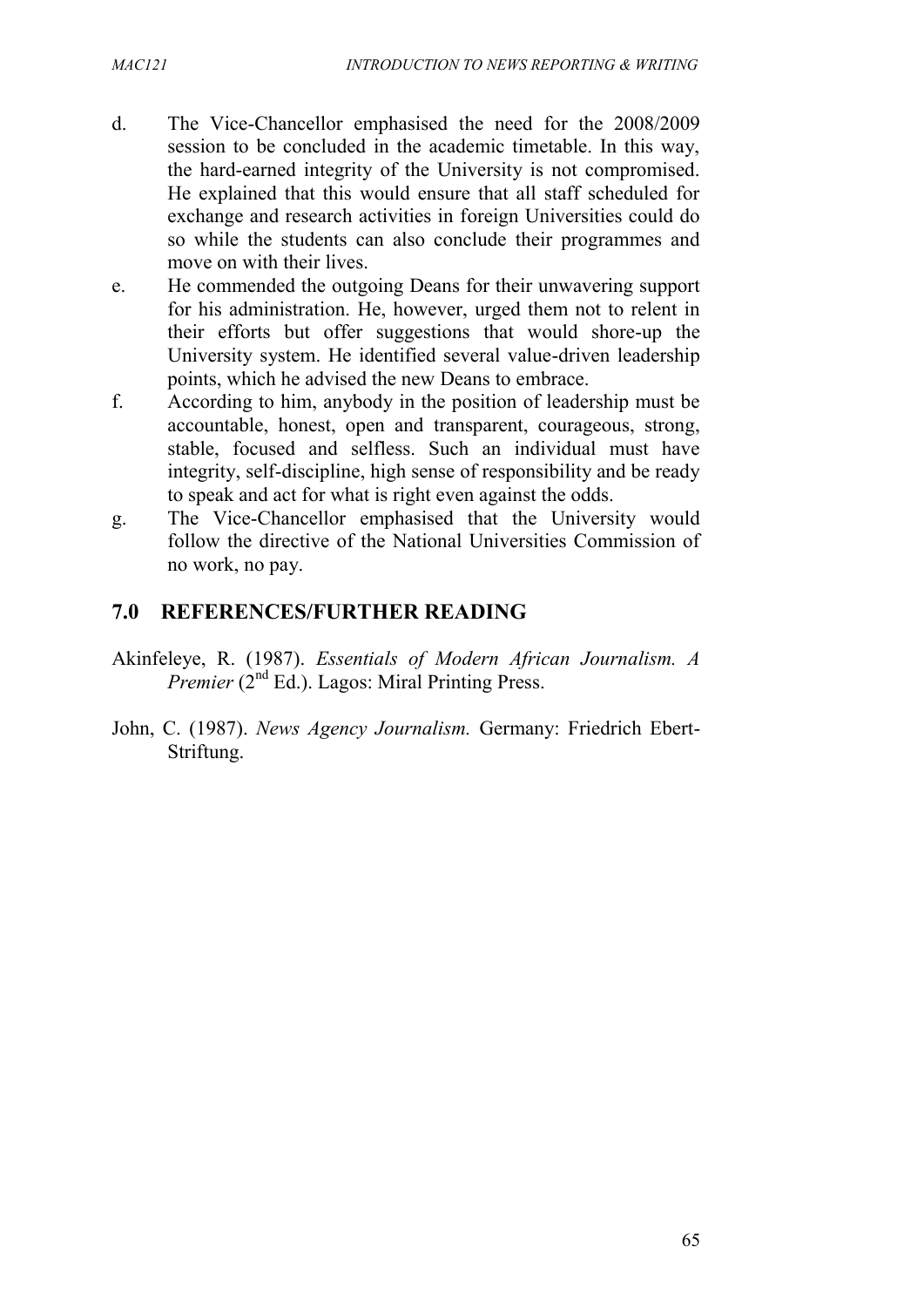### **MODULE 3 BROADCAST JOURNALISM**

| Unit 1 | <b>Broadcast Style Book</b> |  |
|--------|-----------------------------|--|
|--------|-----------------------------|--|

- Unit 2 Preparing Broadcast Copy
- Unit 3 Interviewing

### **UNIT 1 BROADCAST STYLE BOOK**

#### **CONTENTS**

- 1.0 Introduction
- 2.0 Objectives
- 3.0 Main Content
	- 3.1 Cliché
	- 3.2 Journalese
	- 3.3 Hyperbole
	- 3.4 Adjective
	- 3.5 Quotation
	- 3.6 Attribution
	- 3.7 Contentious Statement
	- 3.8 Immediacy
	- 3.9 Active
- 4.0 Conclusion
- 5.0 Summary
- 6.0 Tutor-Marked Assignment
- 7.0 References/Further Reading

#### **1.0 INTRODUCTION**

Broadcast copy differs considerably from newspaper copy. Some of the rules for copy preparation also differ from station to station. The point remains that there are some general guidelines applicable to all broadcast news writing. This unit therefore seeks to intimate you with the guidelines for writing a broadcast story.

#### **2.0 OBJECTIVES**

At the end of this unit, you should be able to:

- explain the guidelines for writing broadcast news
- identify and use the guidelines in your news stories.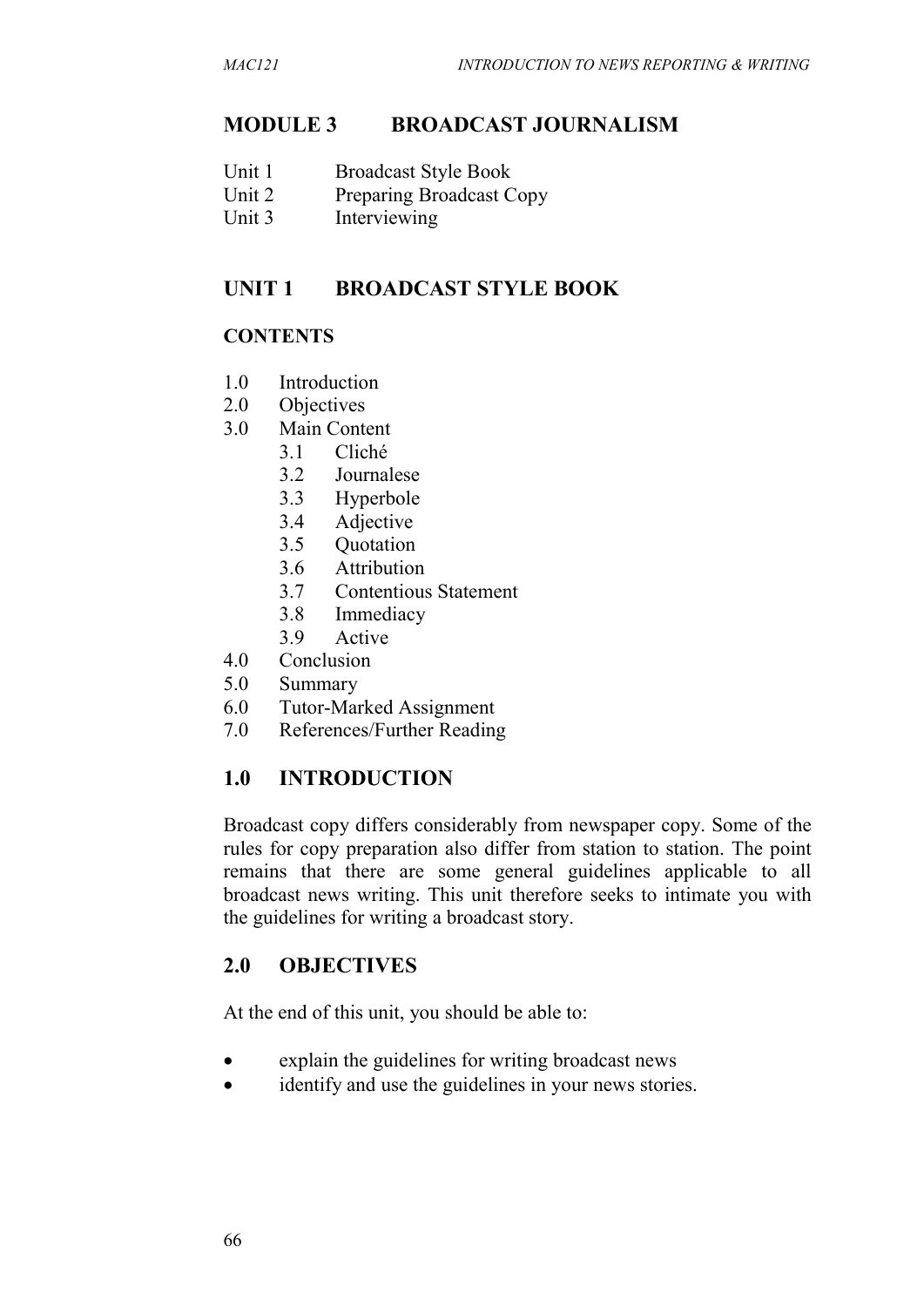## **3.0 MAIN CONTENT**

#### **Broadcast Style Book**

Good Style: 'If I had a donkey that wouldn't go, do you think I'd wallop him? Oh no I'd give him some corn and cry out whoa, Gee up, Neddy' Bad Style: 'If I had an ass that refuse: to proceed, Do you suppose that I should castigate him? No indeed. I should present him with some cereals and observe proceed; Continue, Edward: – HAROLD EVANS\*

Most broadcast organisations have a view about good style, and though they differ in detail, most would agree that good style is usually whatever makes good sense.

George Orwell wrote *Politics and the English Language* in 1946, but his advice still holds true today.

Never use a metaphor, simile or other figures of speech, which you are used to seeing in print.

Never use a long word where a short one will do.

If it is possible to cut out a word, always cut it out.

Never use the passive where you can use the active.

Never use a foreign phrase, scientific word or a jargon word if you can think of an everyday English equivalent.

Break any of the rules sooner than say anything outright barbarous.

#### **3.1 Cliché**

Eric Partridge, in his Dictionary of Clichés, defines a cliché as a phrase so hackneyed as to be knock-kneed and spavined. They not only fail to enliven dull copy, clichés make even the most significant item sound trite. If we accuse council tax payers of taking up cudgels against city hall whenever they write a letter of complaint, what are we to say the day owner-occupiers really do drive nails through wooden clubs and set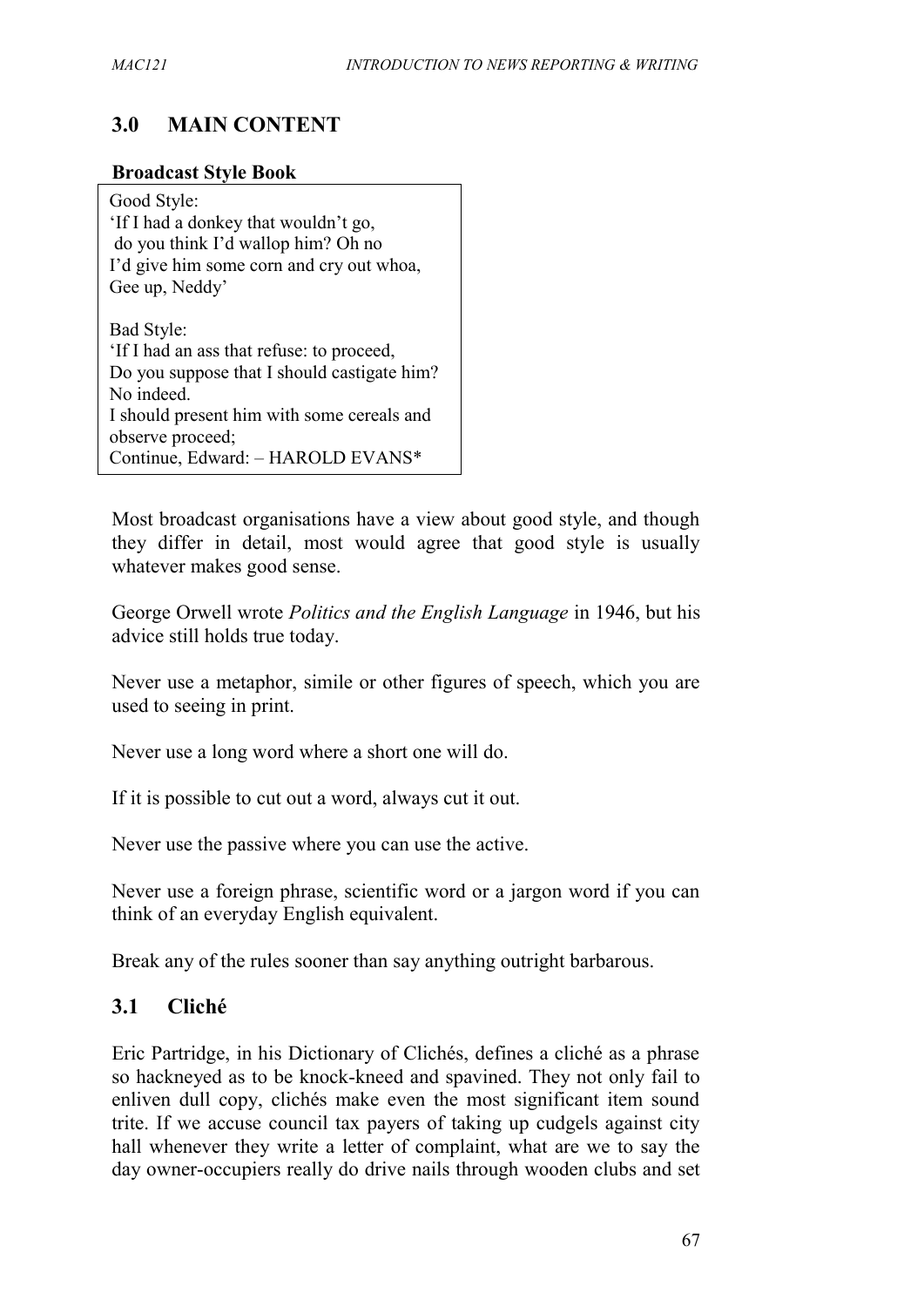about their elected representatives? What will be left to say when war is declared? Hyperbole and clichés are for hacks. This, then, is a dictionary for hacks:

| absolute farce        | got the message                       | painted grim picture   |
|-----------------------|---------------------------------------|------------------------|
| all-out-effort        | heated debate                         | picking up piece       |
| anybody's guess       | high ranking                          | pool of blood          |
| at this point in time | how does it feel?                     | probe                  |
| beat a hasty retreat  | in due course                         | put into perspective   |
| bid (for attempt)     | iron out the problem                  | quis (for question)    |
| bolt from the blue    | jobless youngsters                    | rushed to the scene    |
| brutal reminder       | last but not least                    | selling like hot cakes |
| calm before the storm | last minute decision                  | shot himself in the    |
|                       |                                       | foot                   |
| calm but tense        | leaps and bound                       | show of force          |
| chequered career      | leave<br>stone<br>no                  | sitting on the fence   |
|                       | unturned                              |                        |
| clampdown loud        | square peg in a round                 | daylight robbery       |
| and clear             | hole                                  | major<br>new           |
|                       |                                       | development/           |
|                       |                                       | desperate attempt/bid  |
|                       |                                       | up in arms             |
| stuck to his/her guns | marked contrast                       | dramatic               |
|                       |                                       | decision/vanished into |
|                       |                                       | thin air               |
| dug in their heels    | new move                              | mindless<br>vandals,   |
|                       |                                       | nipped in the bud      |
| virtual standstill    | effortless victory, over<br>and above | weighty matter         |
| fell on deaf ears     | whole new ball game                   | get under way          |
| writing on the wall   | given the green light                 |                        |

No doubt you will have your own favourites to add to the list. With technology making strides, it may soon be possible to program an elaborate lexicon of clichés into a computer, enter the type of story, say, *murder*, key in details such as the name of victim, and within a matter of seconds, we could be reading printouts of sparkling news copy, such as the following:

- 'Police are hunting a vicious killer following the brutal murder of (fill in name) in his opulent country house in the secluded backwater of (full in name) this morning.
- (fill in name)'s mutilated body was found lying in a pool of blood in the bedroom. A sawn off shotgun lay nearby. Police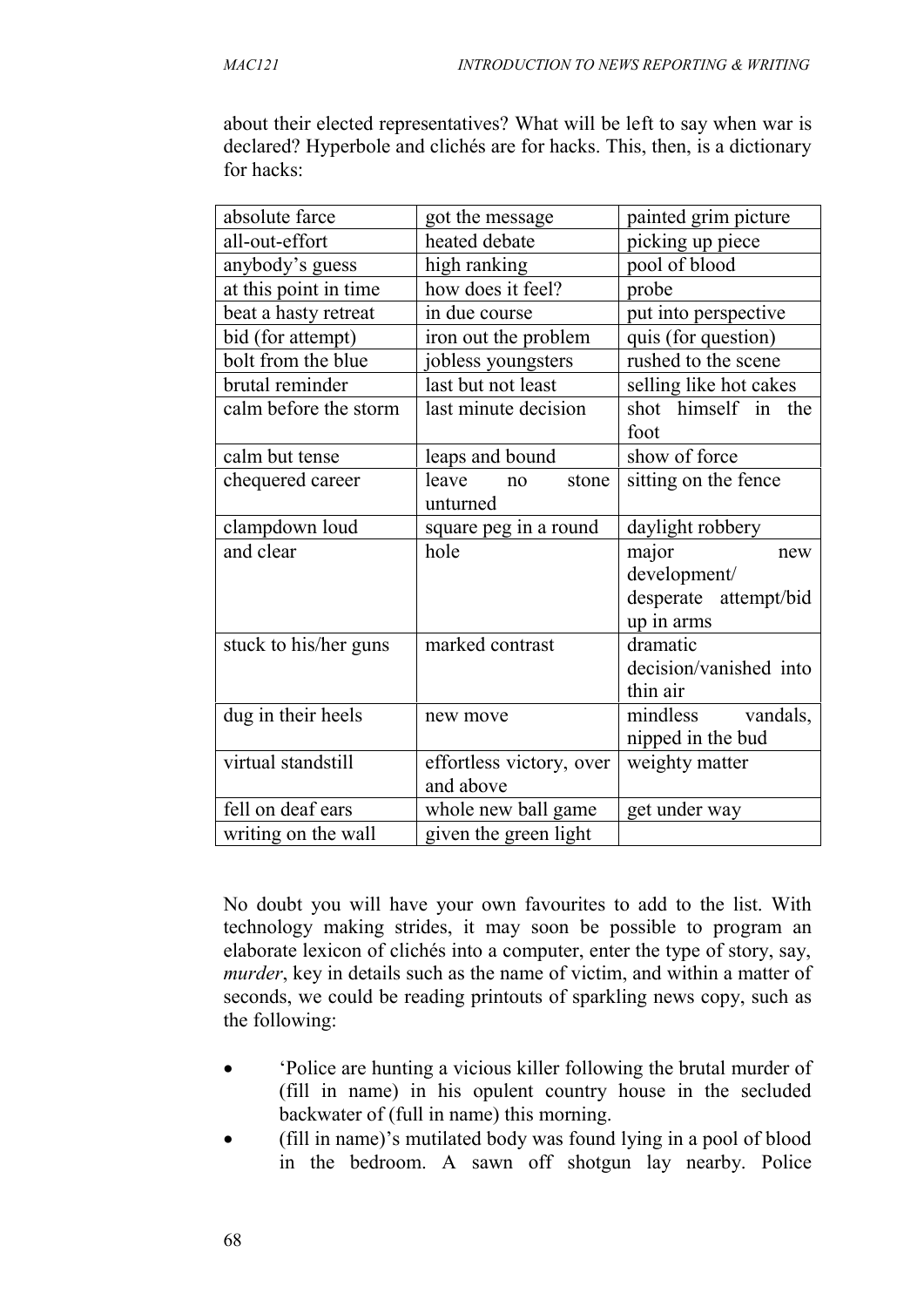discovered the corpse after a dawn raid on the mansion in the early hours of the morning following a tip from an underworld super grass.

- Detective Inspector (fill in name), who's leading the hunt said the killer had vanished into thin air. Police with tracker dogs were now combing woods, and pledged to leave no stone unturned until the butcher of (fill in name) had been brought to justice.
- '(fill in name) was described by stunned and grief-stricken neighbours as " pillar of society".
- '(fill in name)'s widow, shapely blonde (fill in name) told us how she felt...'

#### **3.2 Journalese**

Clichés owe much to journalese, described by writer John Leo as the native tongue of news gatherers and pundits. It is the language of the label and instant metaphor, drawing its inspiration from space-starved newspaper headlines to make pronouncement of stunning clarity over matters, which to everybody else appear decidedly muddled.

More disturbingly, an evening's sport of name calling, stone throwing and petty crimes against property by rival gangs of schoolboys in Northern Ireland (which is divided along sectarian, religious, tribal and political lines, and suffers the worst unemployment in the UK) becomes a fresh outbreak of violence between loyalists and republican supporters…

Clichés and journalese are devils disguised as angels. They lie in wait for the moment inspiration turns her back, before overpowering her, stealing her clothes and sneaking up on the reporter as a deadline approaches.

Hapless hacks are usually so intent on beating the clock that they fail to see through the disguise and welcome these saboteurs as saviours. So resigned are reporters to their infiltration and so dependent on their support that, even when their disguise wears thin through over-use, the two are often left to wreak their havoc unchecked. The alternative is to waste precious minutes attempting to revive Inspiration, who has an infuriating habit of succumbing whenever deadlines draw near.

Even books are written to deadlines, and it is not inconceivable that you may unmask the odd clichés within these pages. Feel free to strike the offender through with a biro and, if you find Inspiration at her post, make some suitable correction.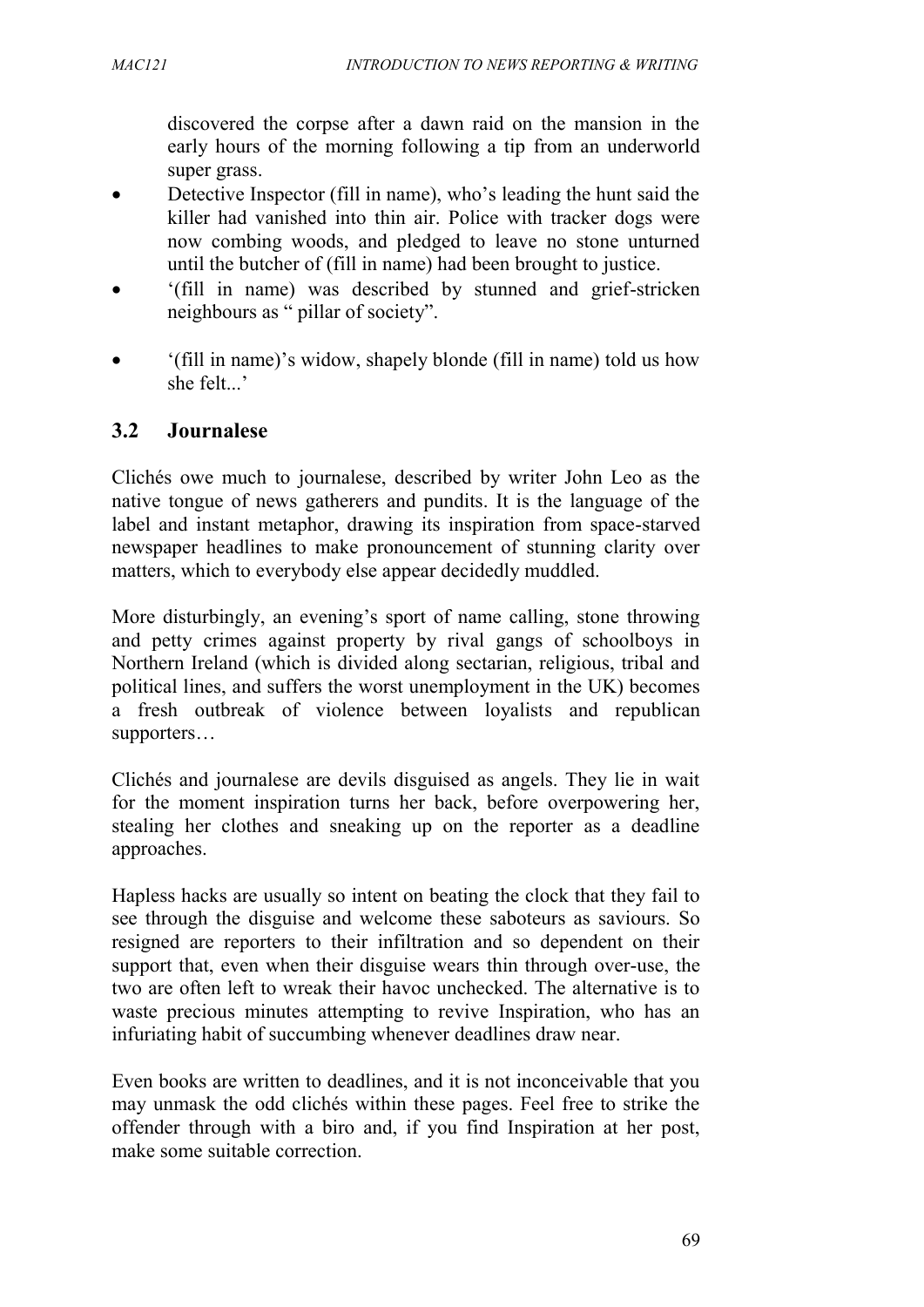# **3.3 Hyperbole**

Definition of hype

- 'Exaggerated statement not meant to be taken literally.' **–** Concise Oxford Dictionary.
- 'Headlines twice the size of the events.' John Galsworthy.

Another blood relation of journalese is hype. Hype can be found scattered throughout the media and in especially large concentrations wherever advertising copywriters gather.

Many journalists readily call on hype's assistance to lead support to a flaccid story on a quiet news day.

'Children's lives could be at risk if they swallow quantities of a lethal drug which has gone missing in Harare.'

**Translated** Somebody dropped their sleeping tablets on their way home from the shops.

'A man has been arrested in Perth after an appalling and unprovoked sex attack on a defenseless three year old girl.'

**But** All sex attacks are appalling:

- NO three year old girl is likely to provoke such an attack
- ALL small girls are defenseless.
- Hype of this order is unpleasant, distasteful and unnecessary. If the story can't stand up without it, it should not be run.

If the news is to remain a reliable source of factual information, hype should be kept within the confines of the commercial break.

## **3.4 Adjective**

How many adjectives you use will depend on your house style and whether the station's image is 'quality' or 'popular', Contrast the versions below:

- 'Firemen with oxy-acetylene cutters took three hours to free the body from the wreckage. They said it was one of the worse crashes they'd seen,'
- 'Firemen with oxy-acetylene cutters took three hours to free the mangled body from the shattered cab. They said horrific crashes was one of the worse they'd seen.'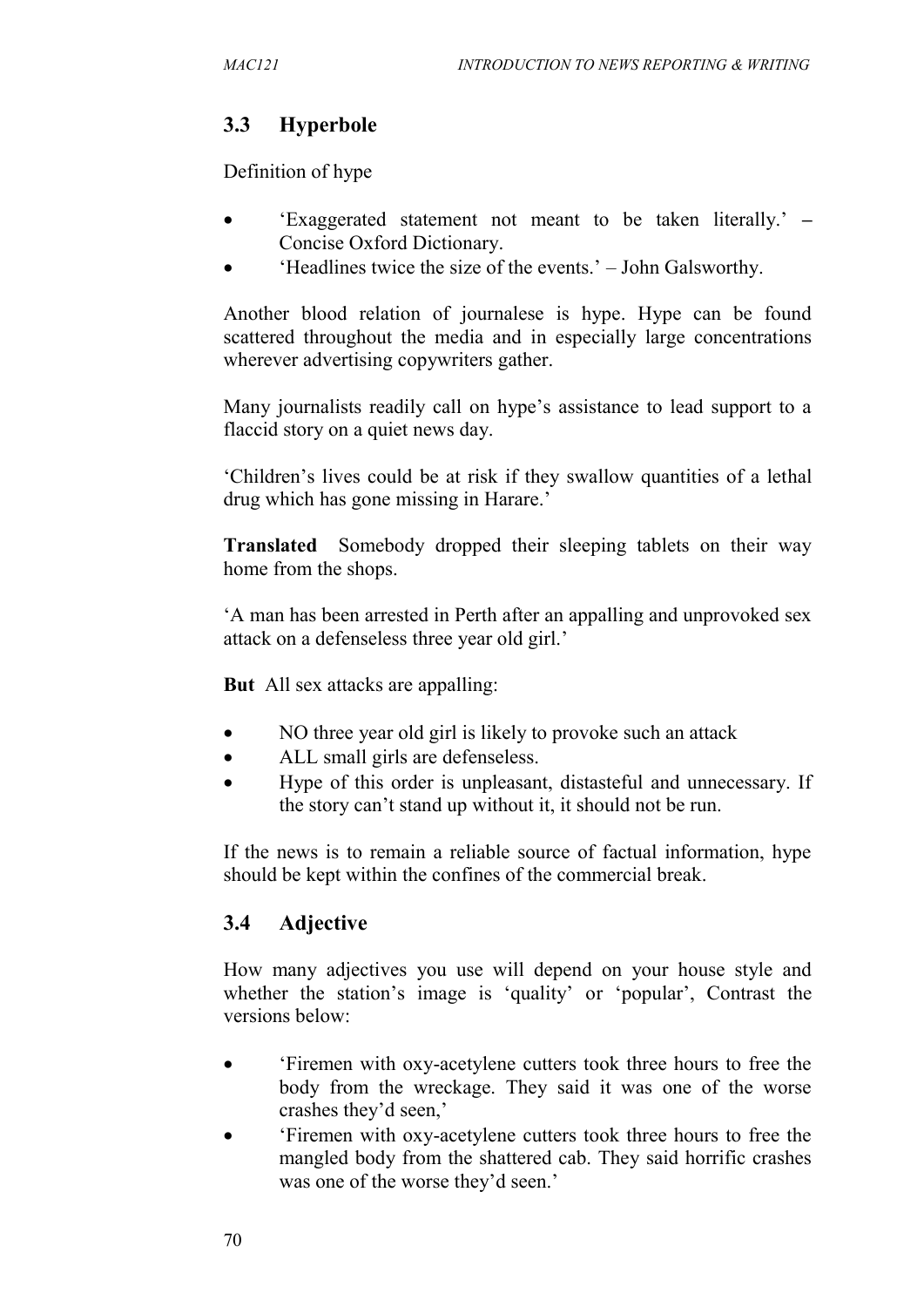Most stations would think twice about the tasteless 'mangled', Adjective add colour but too many make the piece sound like an extract from a lurid novel. Remove them all and the item can sound dull or bland. Handle with care.

## **3.5 Quotations**

A good quotation can add considerably to the flavour of a report, but there are hazards in using quotes in broadcasting.

In print, a quote is immediately obvious because of the quotation marks, but broadcast audiences cannot hear when a quote begins and ends, so they should be kept short and clearly attributed:

 'The Prime Minister rounded on the protesters, accusing them of behaving like a bunch of anarchists'.

## **3.6 Attribution**

Information should be attributed clearly to leave the audience in no doubt about who is speaking – remember, listeners can never refer back. This said, attribution can be overdone and badly clutter a copy.

The honourable Peter, Threeple junior Minister in the Department of health said today that an injection of 20 million pounds would be made available to improve wages in the National Health Service.

Not exactly an attention grabber, so the sentence should be turned around to put the facts before the attribution, and the attribution shortened to be still accurate, but much more manageable.

'A cash injection of 20 million pounds is to be made available to improve wages in the Health Service.'

'Health Minister Peter Threeple told the Commons today that the money…etc.

Stories should begin with a person's name only when that name is widely known. If the audience cannot immediately identify the person, this becomes a point of confusion at the start of a story.

To avoid cluttering an introduction it is sometimes necessary to choose between giving a person's name or title in the first line. If their name is better known than their job or organisation, then the name should be given before the title, and vice-versa.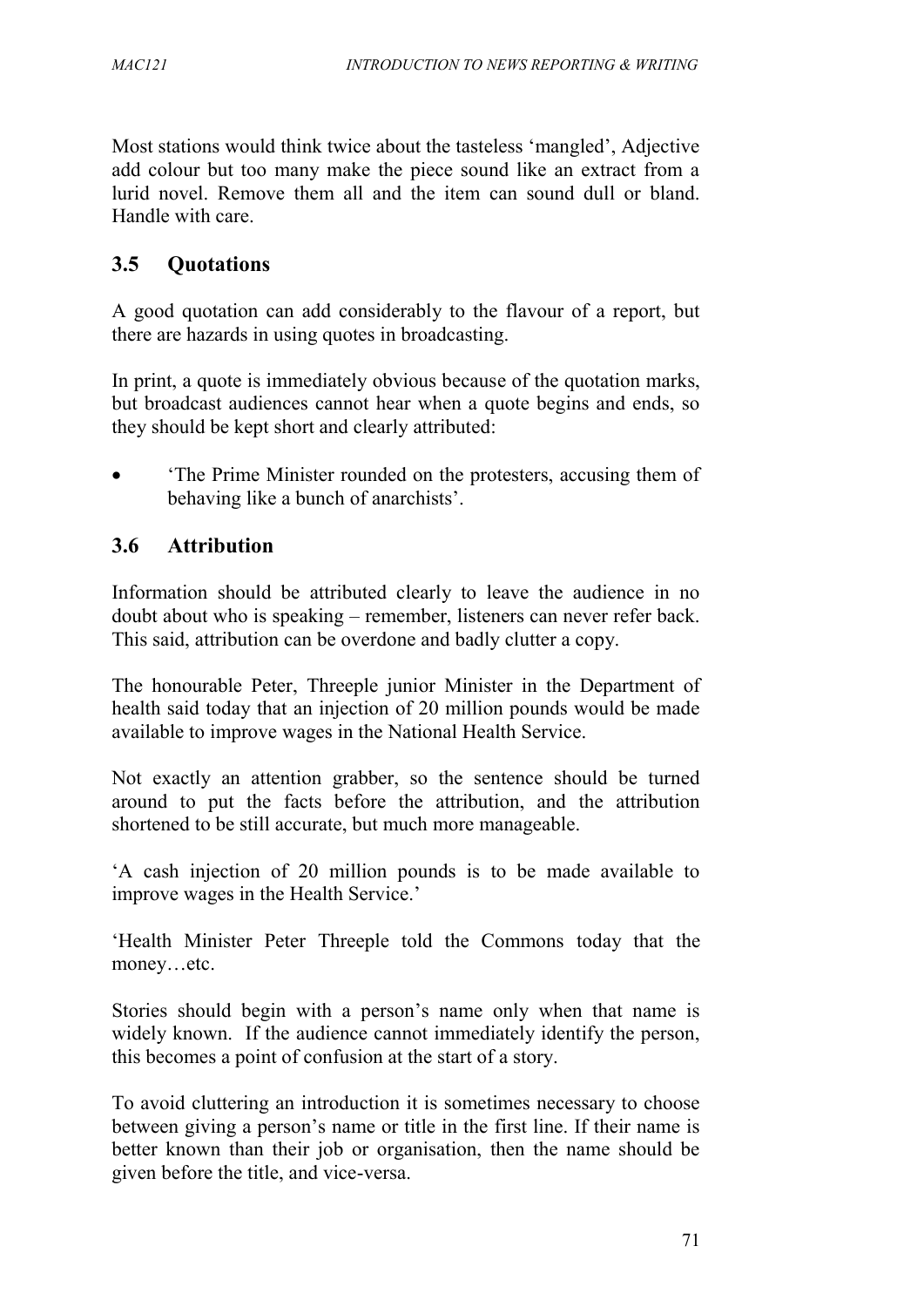'The governor of the Central Bank of Nigeria Prof. Soludo has called on the government to provide tax concessions to make Nigerian businesses more profitable.'

The art is to attribute a statement clearly without letting the attribution get in the way. Television has a major advantage over radio – interviewees can appear without a verbal introduction because their names and title can be displayed on the screen over the pictures.

#### **3.7 Contentious Statements**

When statements are controversial or contentious, the attribution has to be made clearly and cannot be held back until the second sentence:

 'America's unemployed are a shiftless, lazy bunch of spongers, who should be forced to sweep the streets until they find a decent job. 'So said governor Richman at a news conference today…'

This first sentence has turned a highly debatable assertion into a statement of fact, and the danger is that the audience may miss the attribution, which follows and identify the opinion with the newsreader. The station could lose a large section of its audience – the unemployed. The broadcaster must maintain impartiality by keeping a distance from such statements.

This problem is avoided by giving the attribution in the same sentence and signposting that we are dealing with opinions and not facts:

 'Governor Richman launched a scathing attack on America's unemployed today… calling them a shiftless, lazy bunch of spongers. And speaking at a news conference, he said they should be forced to sweep the streets until they could get themselves decent jobs.'

This gets the broadcaster off the hook and leaves Governor Richman dangling firmly on it.

*Claim* and *allege* are useful qualifications for suspect information and distance the newspaper enough to avoid sounding like a propaganda mouthpiece. *Claim* and *allege* should be avoided where no doubt is meant to be implied, and repetition of the word *'said'* can be avoided by using phrase like *'he added'* or *'pointed out'*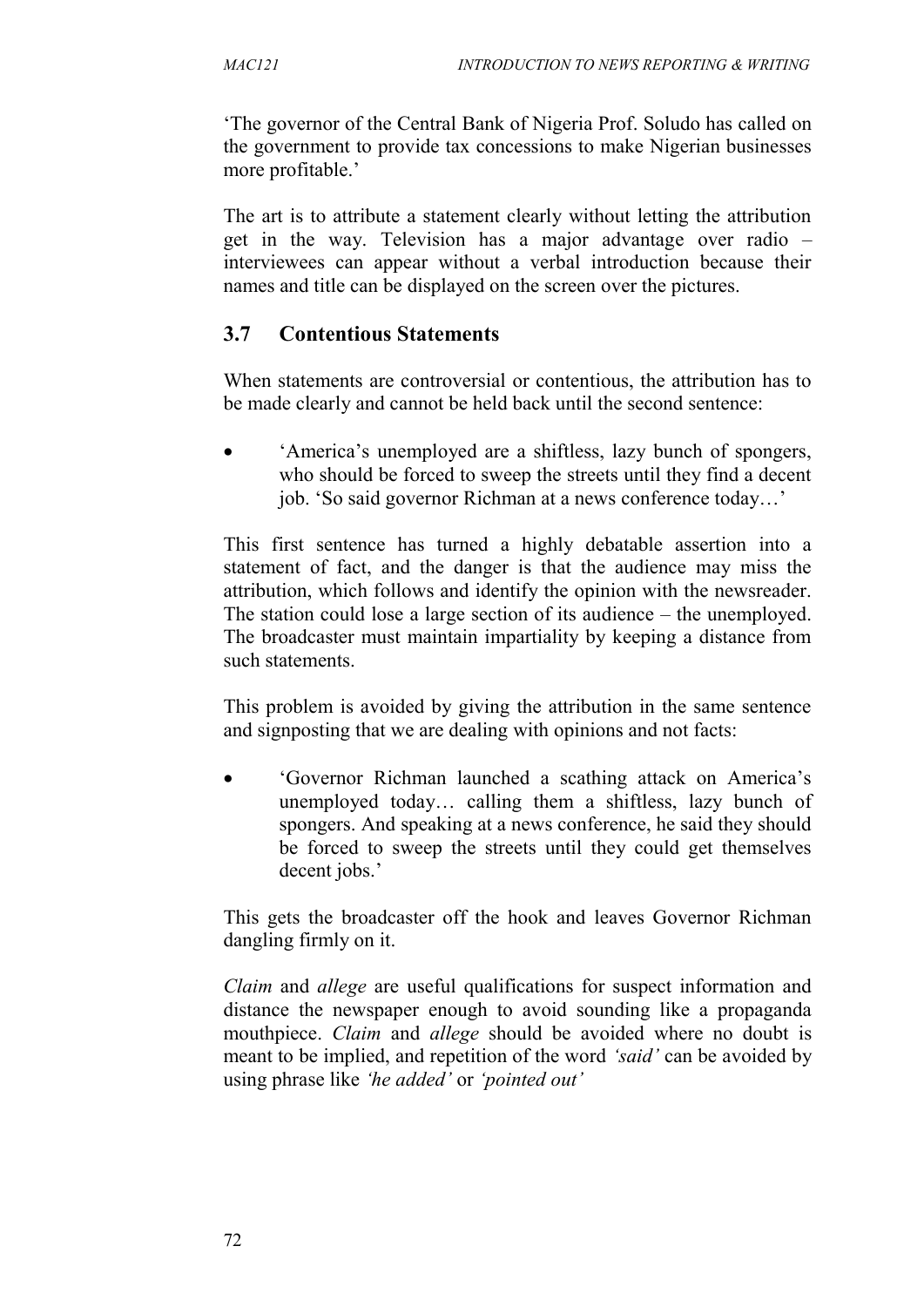### **3.8 Immediacy**

One of the great strengths of broadcast news is its immediacy. It has great advantage over newspaper when it comes to reacting quickly to changing events. The Cuban missile crisis in1962 when the world stood on the brink of nuclear wa,r has been accredited as the catalyst that caused the switch from papers to TV as the prime source of news.

Broadcasters are able to follow events as they unfold. Broadcasters understandably play to their strengths, and most newsrooms heighten the sense of immediacy in their copy by using the present or perfect tenses. For instance Today's bulletin might say:

 'Indian forces have shot dead a pro-Pakistan guerilla leader in Kashmir.' (perfect tense)

But the present tense is even more immediate:

 'Nigeria's Supreme Court is refusing to intervene in the election crisis which is delaying return to civilian rule'.

The word 'yesterday' is taboo in broadcasting. Nothing sounds more incongruous than a station with hourly bulletins giving a time reference, which harks back 24hours. If 'yesterday' or 'last night' has to be used, they should be kept out of the opening sentences and buried further down in the story.

Similarly, phrases such as *'this morning'*, *this afternoon' or 'this evening'* can date copy. So, for inclusion in the 6 o'clock news, the following story would have to be rewritten:

• "The United Nations warned this morning that planned talks between the government of Rwanda and Hutu rebels may be the last chance for peace…

The phrase, 'this morning' which would stand out like a sore thumb by the evening would be replaced with the words *'have'*, or *'have today'*. Some news editors detest the use of the word *'today'* arguing that all broadcasting is about what happened today, so the word is redundant and can be omitted.

Similarly, exact times, such as, *'at seven minutes past twelve'* should be rounded off to, *'just after mid-day'*, and specific time should be used only if they are essential to the story or heighten the immediacy of the coverage: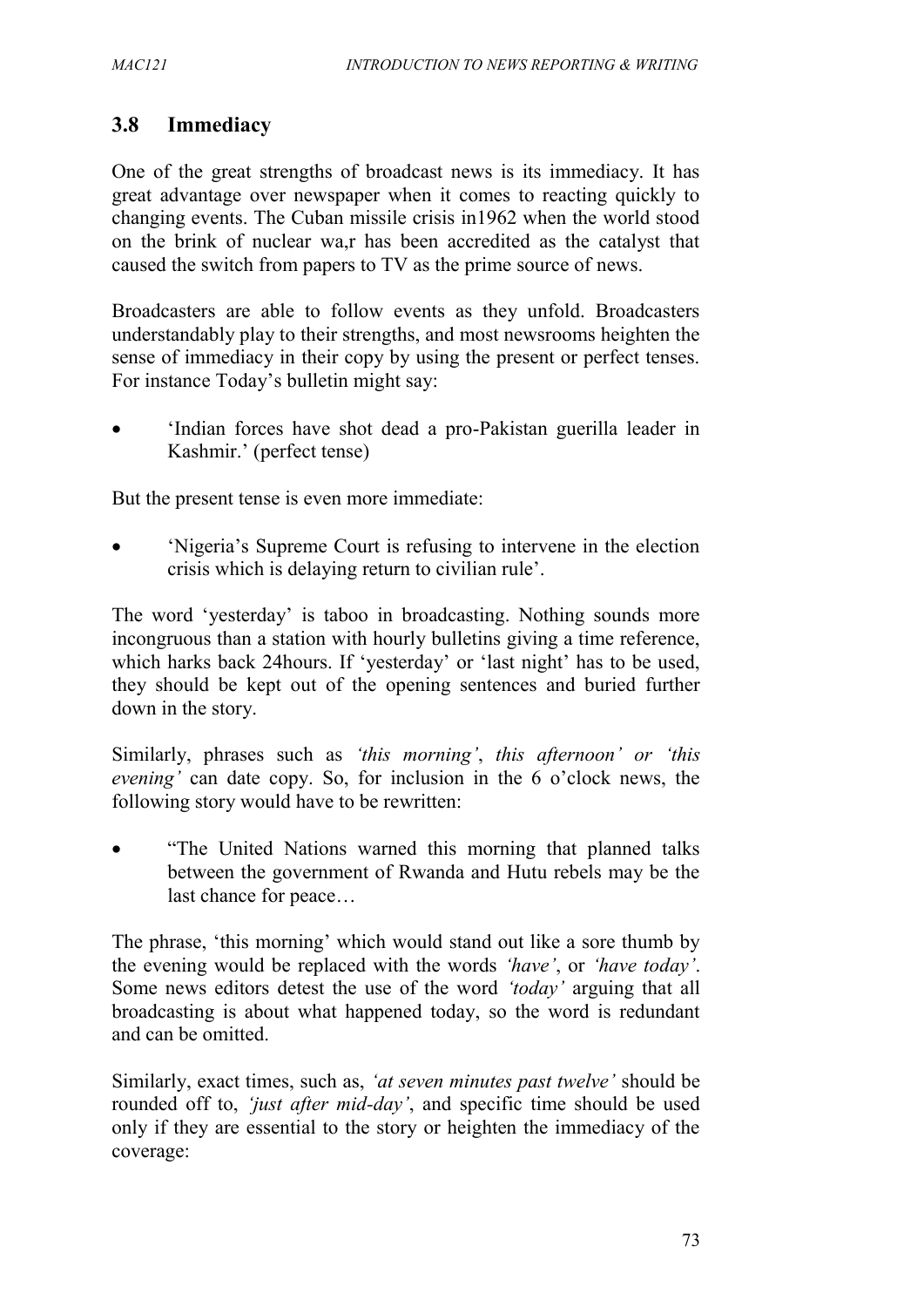'News just in… the President of Sri Lanka has been assassinated in a suicide bomb attack. The bomber struck within the past few minutes at the head of the Mayday parade in Colombo…'

For those listening in small hours of the morning, references to events *'last night'* can be confusing, and should be replaced with *'overnight'* or *'during the night'.*

## **3.9 Active**

News is about movement, change and action. Yet too often news writing is reduced to the passive voice – instead of actions that produce change, we hear of changes that have occurred as a result of actions.

'The car smashed into the brick wall', becomes the limp and soft centered, 'The brick wall was smashed into by the car'.

| The clock was run up by the $\vert$ The mouse ran up the clock |                      |
|----------------------------------------------------------------|----------------------|
| mouse                                                          |                      |
| One o'clock was struck                                         | The clock struck one |
| Down the mouse ran                                             | The mouse ran down   |

The passive version on the left could be said to be lacking something of the snap of the original. The active voice is tighter, crisper and more concrete.

#### **SELF-ASSESSMENT EXERCISE**

- 1. What do you understand by the term house style?
- 2. What are the main points highlighted in the house style of your organization?

## **4.0 CONCLUSION**

As a broadcast journalist, you should make the house style of your organisation a daily manna for you to be able to write good copy.

## **5.0 SUMMARY**

This unit has enumerated and explained some guidelines to bear in mind in writing for the broadcast media. These include the need to avoid clichés, how to use quotation, attribution, and active words so as to achieve a good copy.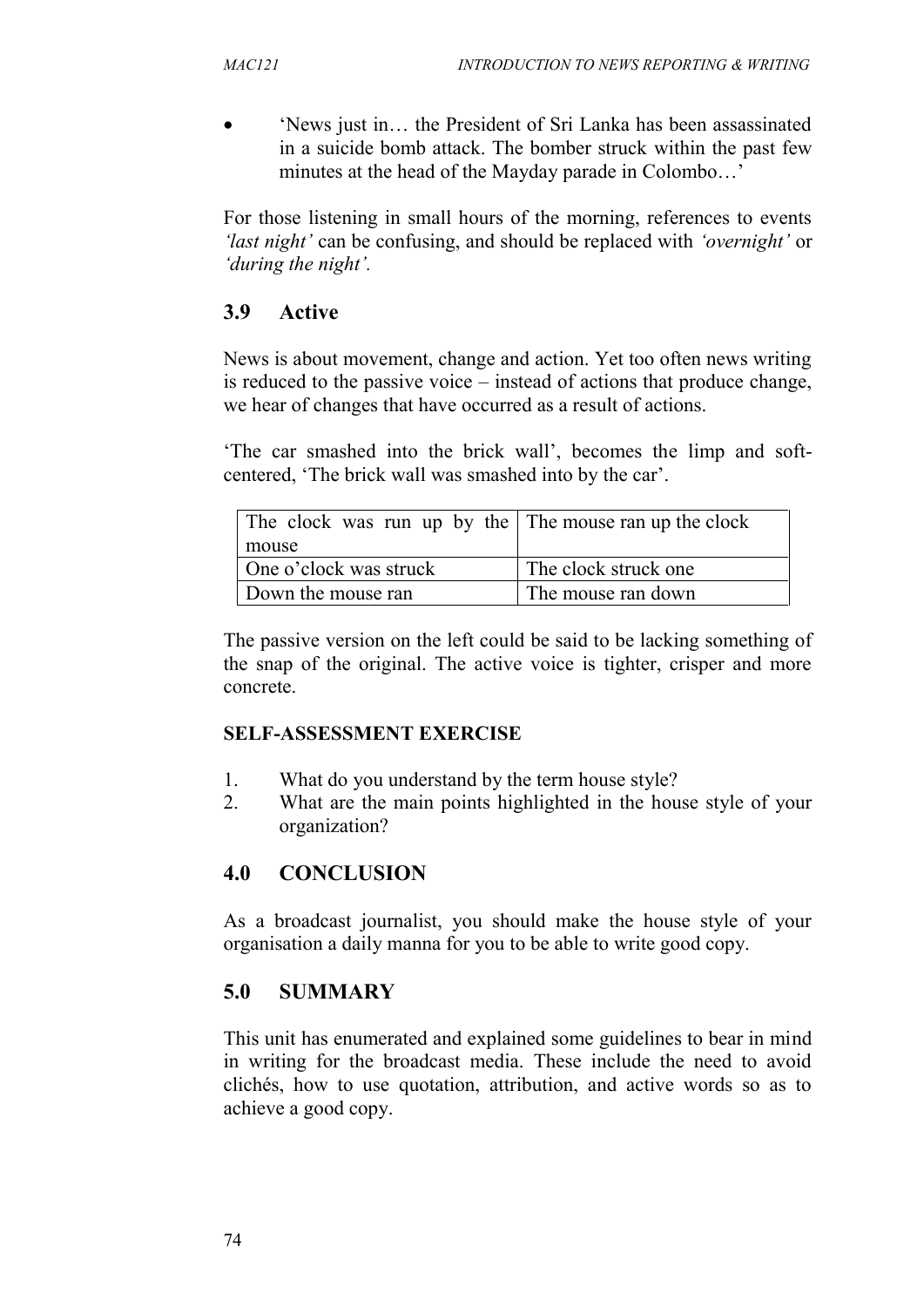### **6.0 TUTOR-MARKED ASSIGNMENT**

With your knowledge of the house style of your station, Interview the Chairman of your local government council and write the story following a broadcast house style.

## **7.0 REFERENCES/FURTHER READING**

Alao, D. (1992). *News Reporting.* Lagos: Unique Publications p. 23-24.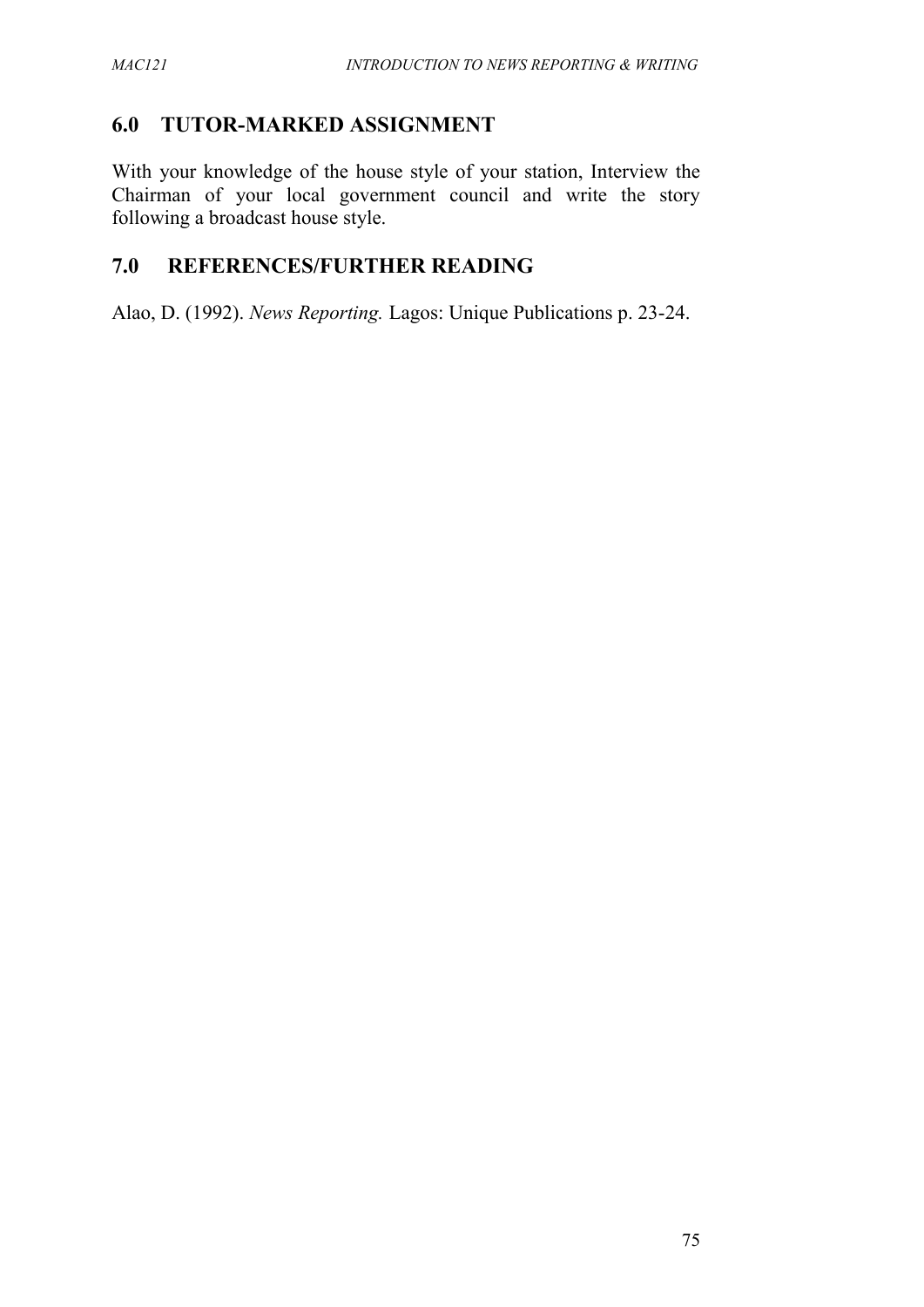## **UNIT 2 PREPARING BROADCAST COPY**

#### **CONTENTS**

- 1.0 Introduction
- 2.0 Objectives
- 3.0 Main Content
	- 3.1 Sample of Radio Copy
		- 3.1.1 Name and Titles
		- 3.1.2 Pronunciation
		- 3.1.3 Abbreviation
	- 3.2 Symbols and Numbers
	- 3.3 Quotations and Attributions
	- 3.4 Punctuation
	- 3.5 Correcting Copy
	- 3.6 Principles of Writing for the War
		- 3.6.1 Making it Sound
		- 3.6.2 Dull Copy
		- 3.6.3 Avoid the Negative
		- 3.6.4 Punctuate for Sound
- 4.0 Conclusion
- 5.0 Summary
- 6.0 Tutor-Marked Assignment
- 7.0 References/Further Reading

#### **1.0 INTRODUCTION**

Preparing copy to be read by a newscaster is different from preparing it for a newspaper. Your goal is to make the copy easy for the newscaster to read and easy for the audience to understand. Writing for the ear, which is synonymous with writing for the radio, is different from writing for the newspaper. For, radio has its own unique characteristics. It is a transient medium and the listeners cut across the spectrum and different strata of the society. To communicate with these divergent audiences, you need to understand certain basic principles. This unit focuses on the essential hints for making your copy readable and understandable

#### **2.0 OBJECTIVES**

At the end of this unit, you should be able to:

- write a readable and understandable copy for the broadcast media
- edit your copy for clarity
- explain the principles of writing good stories for radio
- apply the principles in your news writing.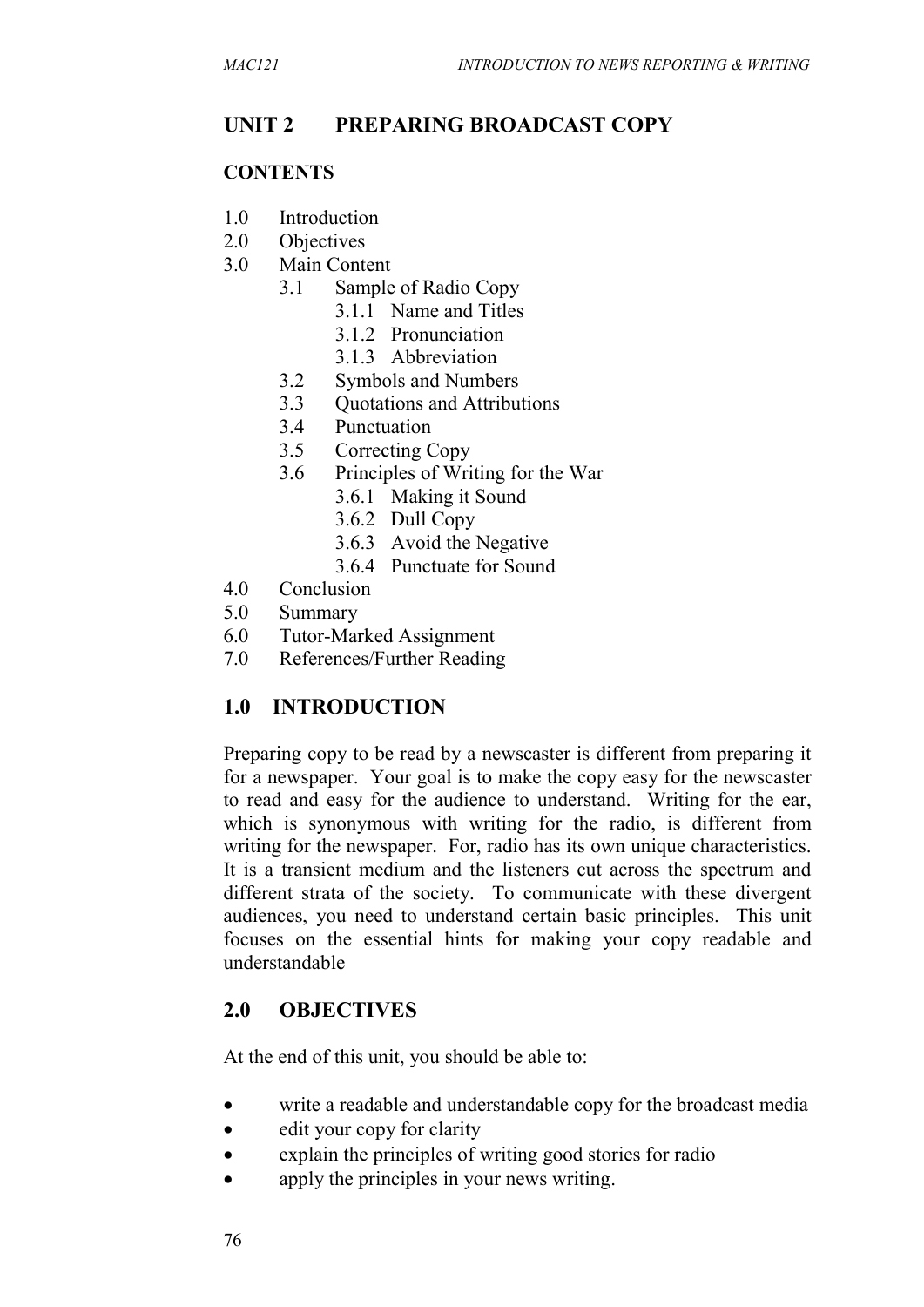# **3.0 MAIN CONTENT**

Broadcast news copy must be clean, readable and typed. Whether you use conventional typewriters or computer systems, you must be able to demonstrate reasonable typing speed and skills.

Typed characters are displayed in three basic sizes for the newscaster to see the words clearly and for copyediting. Single – spacing is too confining, triple – spacing is unnecessary for most broadcast copy applications. Therefore the copy should be written with the appropriate character and double spacing.

### **3.1 Sample of Radio Copy**

#### **Sample 1**

West Broadway

12- 30  $1 - 11 - 88$ 

#### **Flanagan**

Members of Citizens for the Preservation of West Broadway plan to gear up their petition drive again this weekend. The group began circulating petitions last weekend.

The petitions request the city council to repeal all previous ordinances and resolution on the widening of the west Broadway. Many residents of the West Broadway area complain that the proposed widening project will damage its residential nature.

Petition – drive coordinator Vera Hanson says the group is pleased with the show of support from residents all over Springfield… But it wouldn't know exactly how many signatures it has until next week.

#### **Key for sample 1**

"West Broadway" is the slug for the story " $12 - 30$ " is the time of the newscast " $1 - 11 - 88$ " is the date of the broadcast "Flanagan" is the name of the reporter

If a story goes more than one page, write 'MORE' in parentheses at the bottom of the page.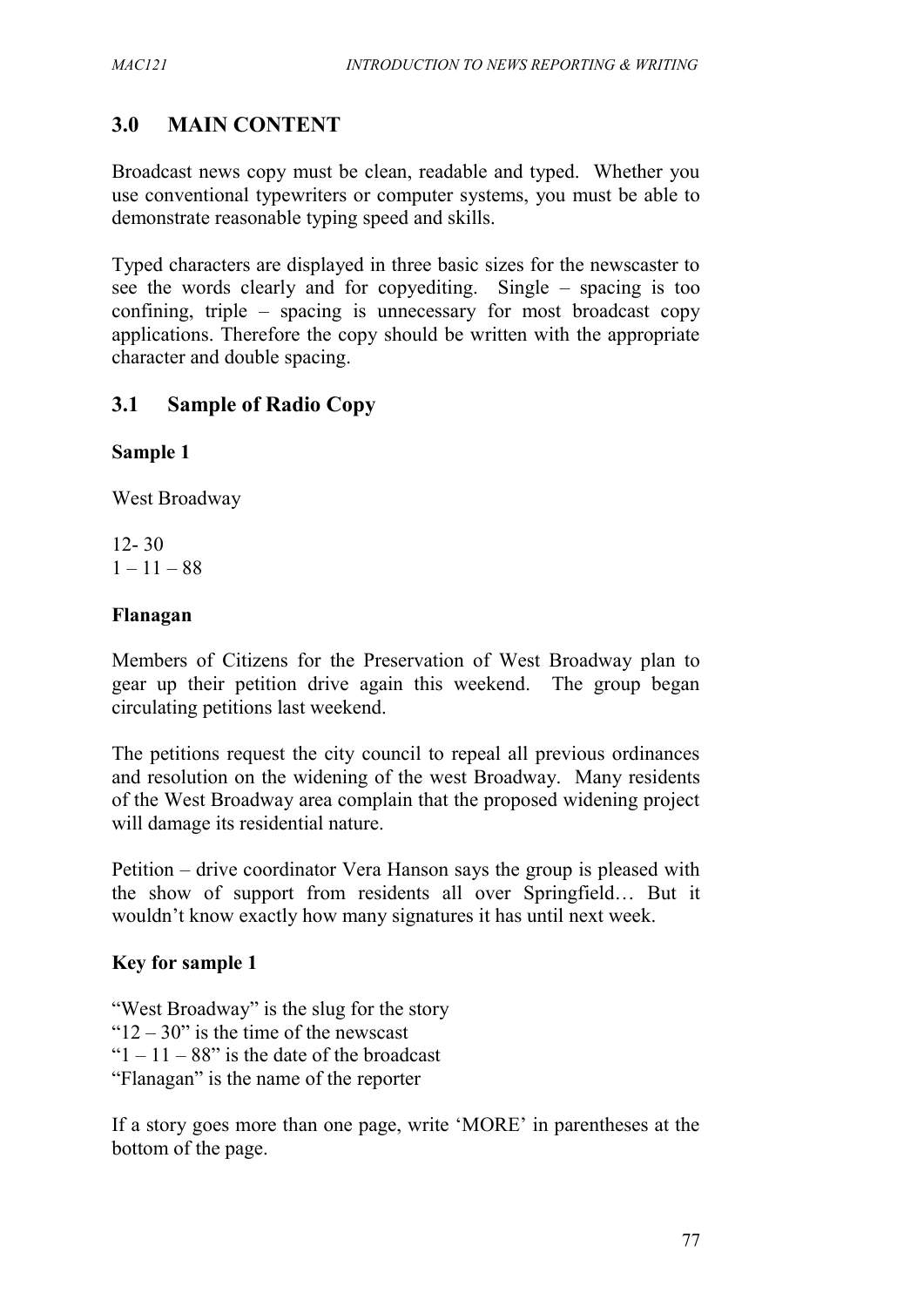Television copy is written on the right half of the page in a 40 – character line. Each line will average about six words, and the newscaster will average about 25 lines per minute. The left side of the copy is used for audio or video information. This information, which is not to be read by the newscaster, is usually typed in all caps. The copy that is read is generally upper and lower case. In television copy the stories are numbered, and each story is on a separate page. If a story goes more than one page, write "MORE" in parentheses at the bottom of the page.

#### **Sample 2**

 $\text{Six}$  6 – 17 art Jorgenson

A lesson in art and architecture paid off for some Buchanan High School Students today. Ribbons were the prices for entries in a sketch exhibit of scenery and buildings in the capital city area.

The Springfield art club sponsored the show and called in Springfield College art Professor Bill Ruess to judge the artwork.

Ruess says he was impressed by the students' skills, especially those who tried their hands at the different media for the first time.

MOC JORGENSON  $SOF: 27$ NAT SND UNDER VOICE OVER KEY: BUCHANAN HIGH SCHOOL  $0.00 - 0.5$ 

#### **Key For sample 2**

- $\bullet$  "six" is the time of the newscast
- "6-17" is the day of the broadcast
- "art" is the slug for the story"
- "forgenson" is the name of the reporter
- "MOC" means the person is live on camera with audio from this microphone
- "SOF:27" means there is sound on the film lasting 27 seconds
- "NAT SND UNDER" means the film sound should be kept at a low level
- "VOICEOVER" means the voice is from the anchor person in the studio speaking over the film that is being shown
- "KEY: BUCHANAN HIGH SCHOOL" indicates the title that should be shown over the film.
- "00-05"indicates that the title should be shown five seconds after the report of the news items begins.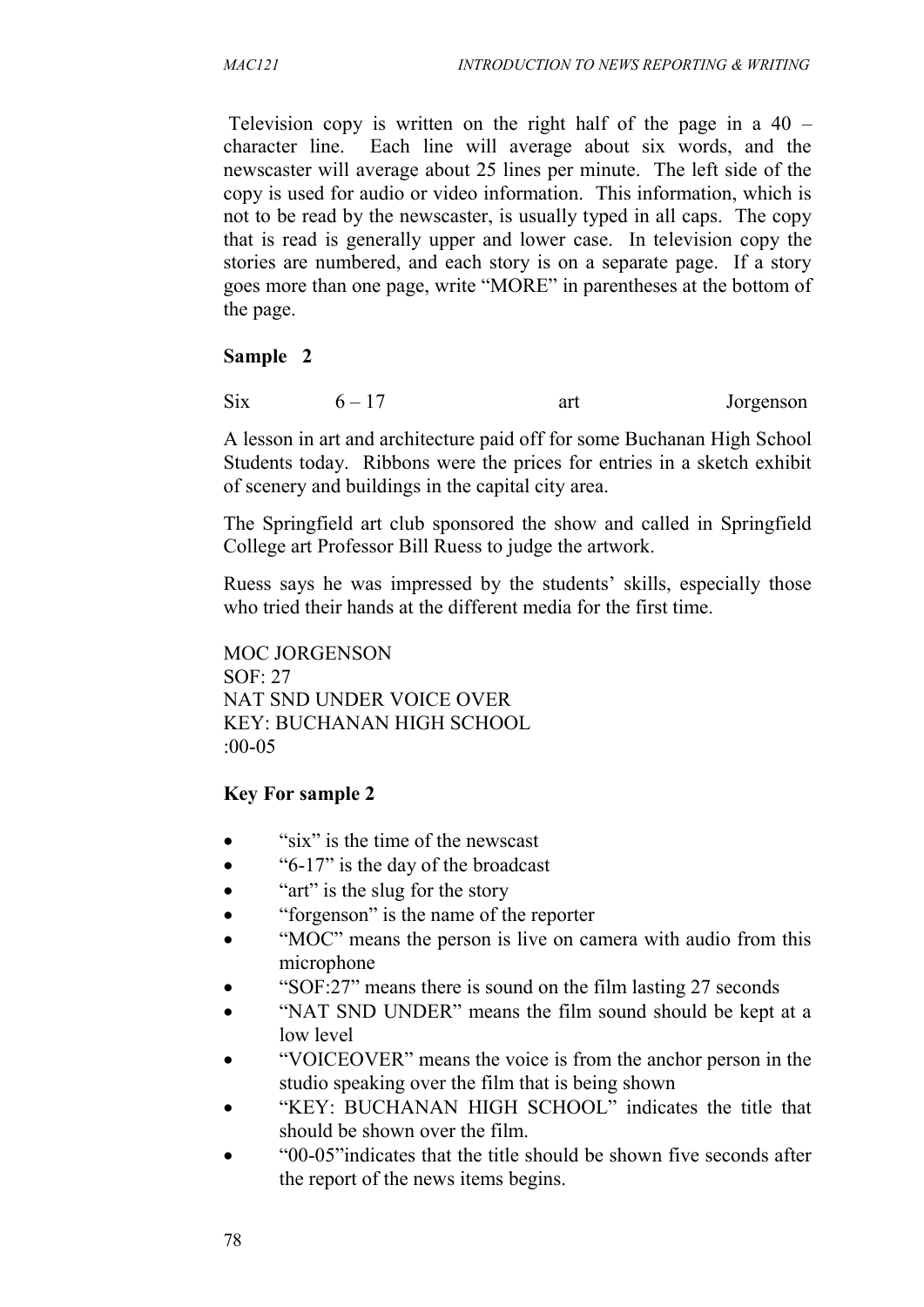Do not hyphenate words, and be sure to end a page with a complete sentence or, if possible, with a complete paragraph. If the next page should be missing in the middle of a broadcast, the newscaster can end, at least, with a complete sentence or paragraph.

At many stations copy is prepared for a video prompter, a mechanical or electronic device that projects the copy next to the lens so that newscasters can read it while appearing to look straight into lens. Copy for the video prompter is often typed down a column in the middle of page.

Date the first page to your script, and type your last name in the upper left – hand corner of every page. Stations vary regarding these directions. The local news director determines the slug and its placement for a story. Some directors insist that slug contain the time of the broadcast. If a story continues to a second page, write under the slug first add, or second add, or page 2, page 3, and so forth.

## **3.1.1 Name and Titles**

In broadcast style, unlike newspapers, well-known names, even on first reference, are not given in full. You may say Senator Proxmire of Wisconsin or Governor Galen of New Hampshire. Middle initials should not be used unless they are a natural part of someone's name (Joe E. Brown) or less they are necessary to distinguish two people with the same first and last names.

Title should always precede names so that listeners are better prepared to hear the name. When you use titles, the first name and middle initial may be omitted. For example, broadcasters would say Vice – President Bush and Secretary of State Schultz. Newspapers write out names like Thomas "Trip" O'Neill. In broadcast, use either the first name or the nickname, but not both.

## **3.1.2 Pronunciation**

The writer's job is to help the person who reads the news pronounce the names of people and places correctly. To do this, you should write out difficult names phonetically in parentheses. For example, many individuals' stations have handbooks of their own.

## **3.1 3 Abbreviations**

Generally, you should not use abbreviations in broadcast copy. It is easier to read a word written out than to read its abbreviation. Do not abbreviate the names of states, countries, months, days of the week or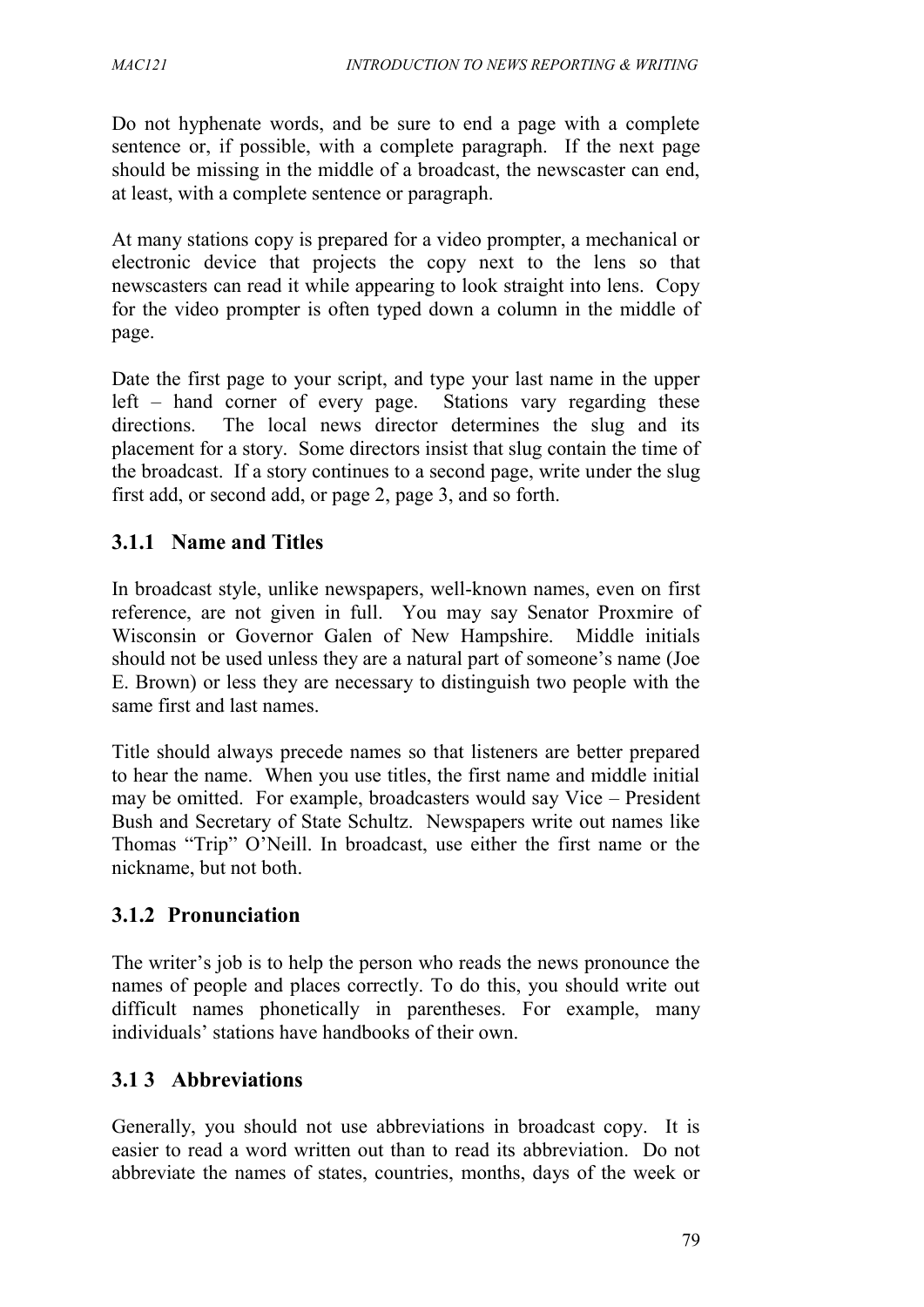military titles. There are exceptions, and when you use them, use hyphens instead of periods; because the final period in the abbreviation may be misread as the end of the sentences.

You may abbreviate US when used as an adjective, and the U-S-S-R; Dr., Mr., Mrs. And Ms, a:m and p:m., if initials are well known. You may use UN, F-B-I-. Hyphens are not used for acronyms such as NATO and ECOMOG which are pronounced as one word.

## **3.2 Symbols and Numbers**

Do not use symbols in broadcast copy because a broadcaster can read a word more easily than he or she can remember a symbol. Such symbols as the dollar sign  $(\hat{S})$  and the percent sign  $(\% )$  are never used. Don't even use the abbreviation for number (no).

'Number can be a problem for both the announcer and the listener. As in newspaper style, write out number one through nine. But write out eleven, too, because 11 might not be easily recognised as a number. Use figures for 10, and from 12 to 999. The eyes can easily take in a three – digit number, but write out the words thousand, million and billion. Hence, 3,800,000 become three million, 800 thousand. Write out fraction (two – and –  $a$  – half million dollars) and decimal points (three – point-two-percent).

Some stations have exceptions. Figures often are used when giving the time (3:20 a.m), sports scores and statistics (The score was five to two), market report (The Dow Jones industrial index was up 2-point-8 points) and addresses (30-0-2 Grand Street). In common speech no one would give an address as three thousand two.

Ordinarily, you may round off big numbers. Thus 48 - point - three percent should be written "near half". But don't say "more than one hundred" If 104 people died in an earthquake.

Use st, nd, rd, and th after dates: August  $1<sup>st</sup>$ , September  $21<sup>st</sup>$ , October  $3<sup>rd</sup>$ and November  $4<sup>th</sup>$ . Make the year easy to pronounce: June  $9<sup>th</sup>$ , 19-73.

## **3.3 Quotation and Attributions**

Most broadcast news writers rarely use quotation marks. Because it is different and awkward to indicate to the listeners which words are being quoted, use indirect quotes or a Para-phase instead.

If it is important that listeners know the exact words of quotation (as when the quoted words are startling, uncomplimentary or possible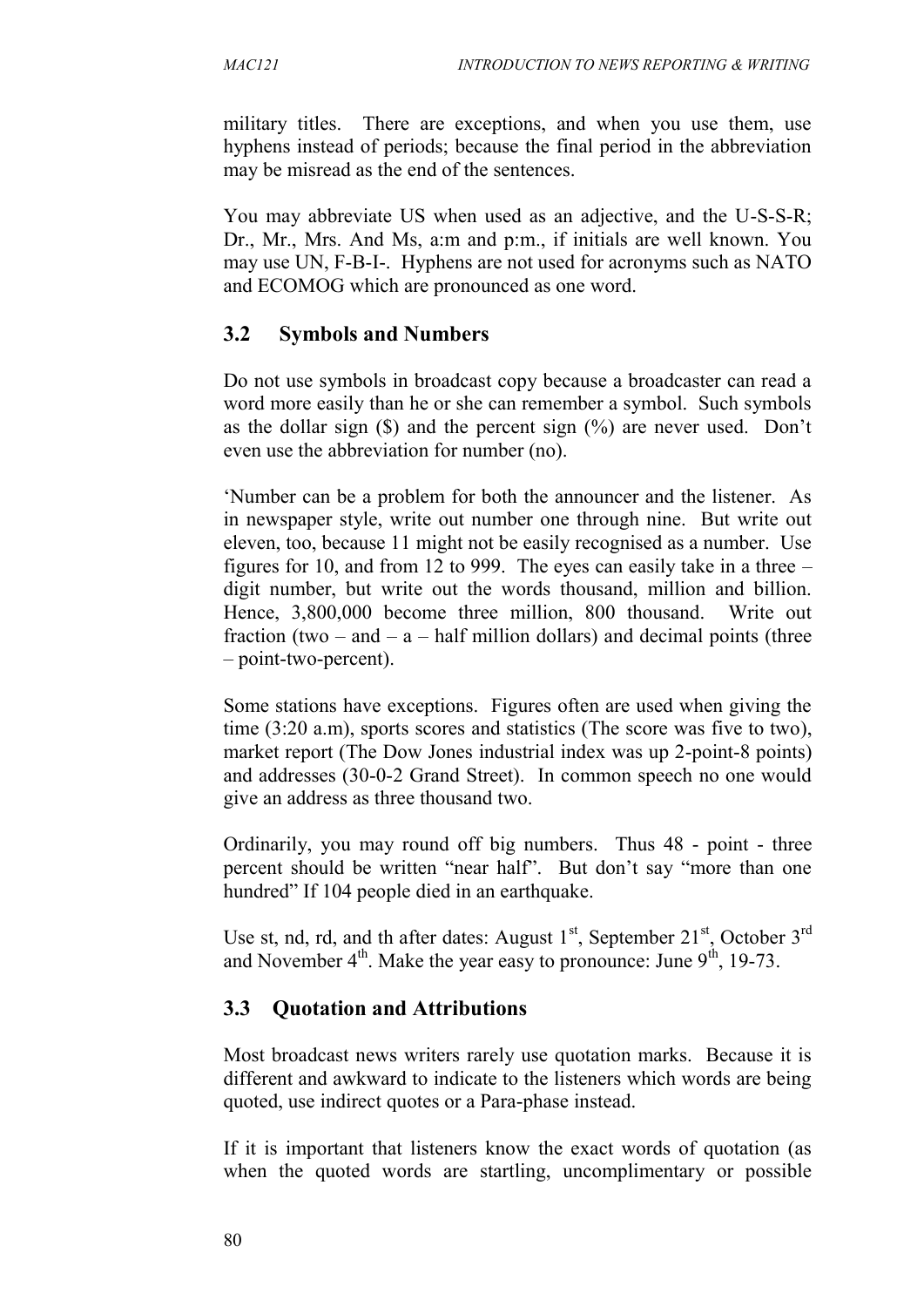libelous), the quote may be introduced by saying" in his own words," "with these words," "what she called" or "she put it this way". Most writers prefer to avoid the formal "quote" and unquote", though "quote" is used more than "unquote". Note the following example:

 In Smith's words, quote, "There is no way to undo the harm done".

If you must use a direct quotation, the attribution always should precede the quotation. Because listeners cannot see the quotation marks, they would have no way of knowing the words are a direct quote. If by chance the words were recognised as a quote, listeners would have no idea who is saying them. For the same reason, the attribution must always precede the indirect quote.

And if you must use a direct quotation, keep it short. If the quote is long and it is important to use it, you should use a tape of the person saying it. However, if you are compelled to use a quote of more than one sentence in your copy, break it up with phrases like, "Smith went on to say" or "and still quoting the senator".

### **3.4 Punctuation**

In broadcast copy, less punctuation is good. The one exception is the comma. Commas help the reader pause at appropriate places. Use commas, for example, after introductory phrases referring to time and place, as in the following.

In Paris, three Americans on holiday met their death today when their car overturned and caught fire.

Sometimes three periods are used in place of the comma. Period also take the place of the parenthesis and of the semicolon. They indicate a pause and are more easily visible. The same is true of the dash – typed as two hyphens. Note the dash in the following examples:

 'Government sources say a study due out today will show that the number of teen –agers who smoke is decreasing for the first time since 1968.'

The only punctuation marks you need are the period, comma, question mark, dash, hyphen and, rarely, quotation marks. To make the word easier to read, use the hyphen in some words, even when the dictionary does not have it: anti – discrimination, co-equal, non – aggression.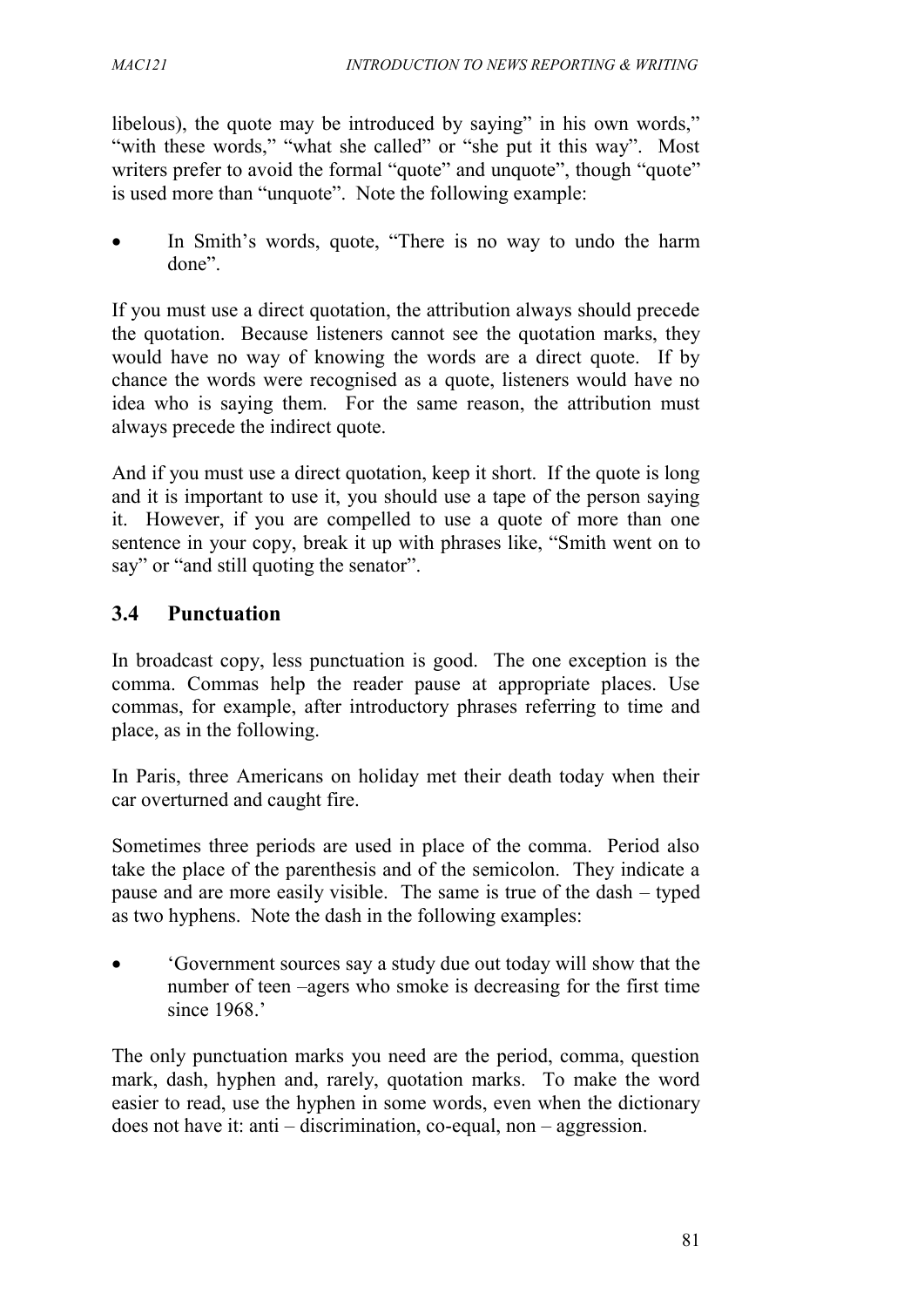# **3.5 Correcting Copy**

Do not use the copy – editing marks you learned for editing newspaper copy. If a word has an error in it, cross out the word and write the corrected word above it.

Once again, your function is to make the copy easier to read, avoid making the reader go up and down to find the right words in the following.

'The price of gold in London at afternoon fixing was 240 dollars'

Better to correct it this way:

• The price of gold in London at the afternoon fixing was 240 dollars'

And of course, always make your corrections neatly and clearly. Situations may vary in the writing style and in the preparation of copy. But if you learn what is presented here, you will be well–prepared. Differences will be small, and you will adapt to them easily.

### **3.6 Principles for Writing for the War**

There are five key principles you should always remember about any radio programme.

- $\bullet$  It is spoken
- It is immediate
- It is person to person
- It is heard only once
- It is sound only

#### **It is spoken**

It is not a written literature, it is TALK. So, be natural and use only words you know the meaning and which are in your spoken vocabulary. The following example may sound alright in a United Nations Assembly, but not on air.

**Not** The implementation of the environmental quality promotion and preservation project, which will be launched during the Fifth National Economic and Social Development Plan, will place emphasis on solutions to the problem of pollution, population migration and settlement, the deterioration of natural resources and the changes of ecology.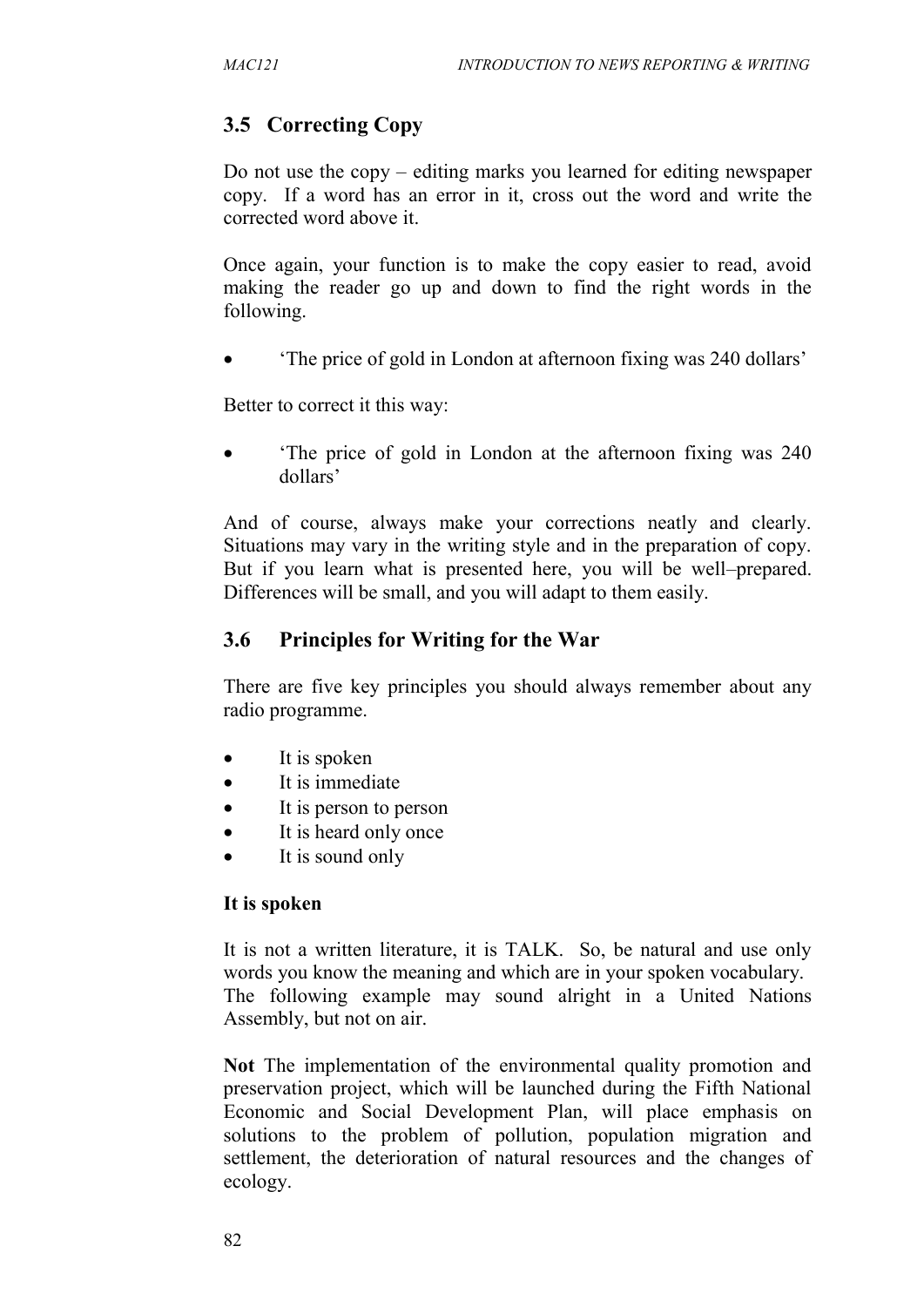**But** Government has plans to tackle the problems of environment pollution under the new Economic and Social Development Plan. A project to improve the quality of the environment is to be launched. It will try to find solutions to the problems of pollution, the migration of people from villages to cities and the increasing scarcity of natural resources.

- Use the spoken words of everyday speech.
- Don't be afraid to use the same word twice or three times, if it is the right word. The broadcast style must be natural, not invented.
- Not: The road is not motorable
- But: The road is blocked (or closed, impassable)
- Or: The road can't be used.

Contractions are common in conversation, but the person starting out to news for the broadcast often seems instinctively to avoid them. So use: that's, there's, he's, they're, don't, won't, isn't, aren't etc. But don't use contractions if you want to emphasise any words, particularly in the case of a strong negative emphasis.

Example: He said last night he will not resign.

# **It is Immediate**

Radio is the "now" – medium!

The greatest advantage of radio over newspapers is immediacy, and using the present tense can emphasise this. Wherever possible, use the present tense rather than reported speech. This newspaper style sounds strange on the air.

**Not** The Prime Minister said today the country's economy was booming.

**But** The Prime Minister says the country's economy is booming.

Things read on the radio should appear to the listener to be happening NOW. The present tense is a typical broadcast tense because it gives a sense of immediacy.

# **It is Person to Person**

Writing for radio is not great oratory, it must be informal, it's YOU and ME. There may be thousands of others listening at the same time, but each of them is listening on his own, or in a small group.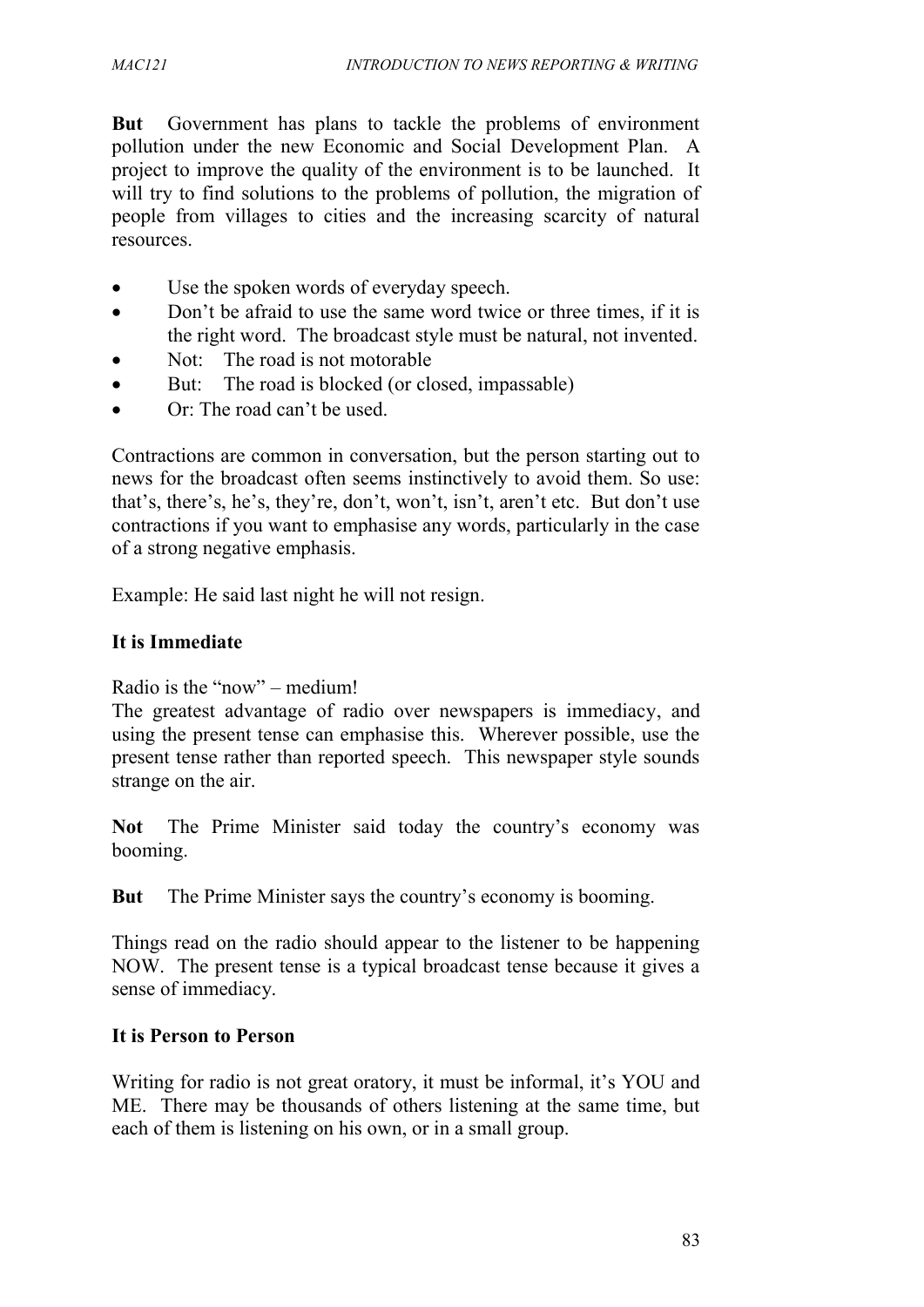However, in news programmes, the styles can be slightly more formal than ordinary conversation, yet certainly not as rigid as that of a newspaper. It must be easy to listen to without sounding casual.

Although radio must give news straight, remember that it is also an entertainment medium. Try not to be dull and too formal in your style. Try to avoid bureaucratic language.

But when it is necessary to use an unfamiliar word it should be explained in a short explanatory sentence.

Example: Writ of habeas Corpus, this means that the authorities must bring the suspect before the judge.

Radio must become a friend, whom the listener will believe. And when we broadcast, we should talk as to a friend.

#### **It is heard only once**

The broadcast, once made, is gone and the listener has no means of referring to what was said. If the audience has to think twice, to disentangle some cumbersome clause, what you say is lost forever.

#### **Clarity has top priority**

Use simple, declarative short sentences. When a sentence is too long, it can easily be split up into two or three simple sentences. Don't cram all the information in one sentence.

**Not** Nigeria and Ghana have both agreed on the desirability of expanding two-way trade and increasing participation in the economic development of Ghana under the fifth Five-Year Plan.

**But** Nigeria and Ghana want to expand trade. Nigeria will also participate, more in the economic development of Ghana under the fifth Five Year Plan.

#### **The Enemy is Confusion**

Leave out superfluous information. The problem of comprehension is not only a question of simple language. The idea that is conveyed in a news item must also be easily grasped. You have only one chance! A most useful technique is to put only one idea in one sentence.

**Not** Prices of white sugar and white refined sugar to be sold in the country are set at N7.00 and N8.00 a kilo respectively.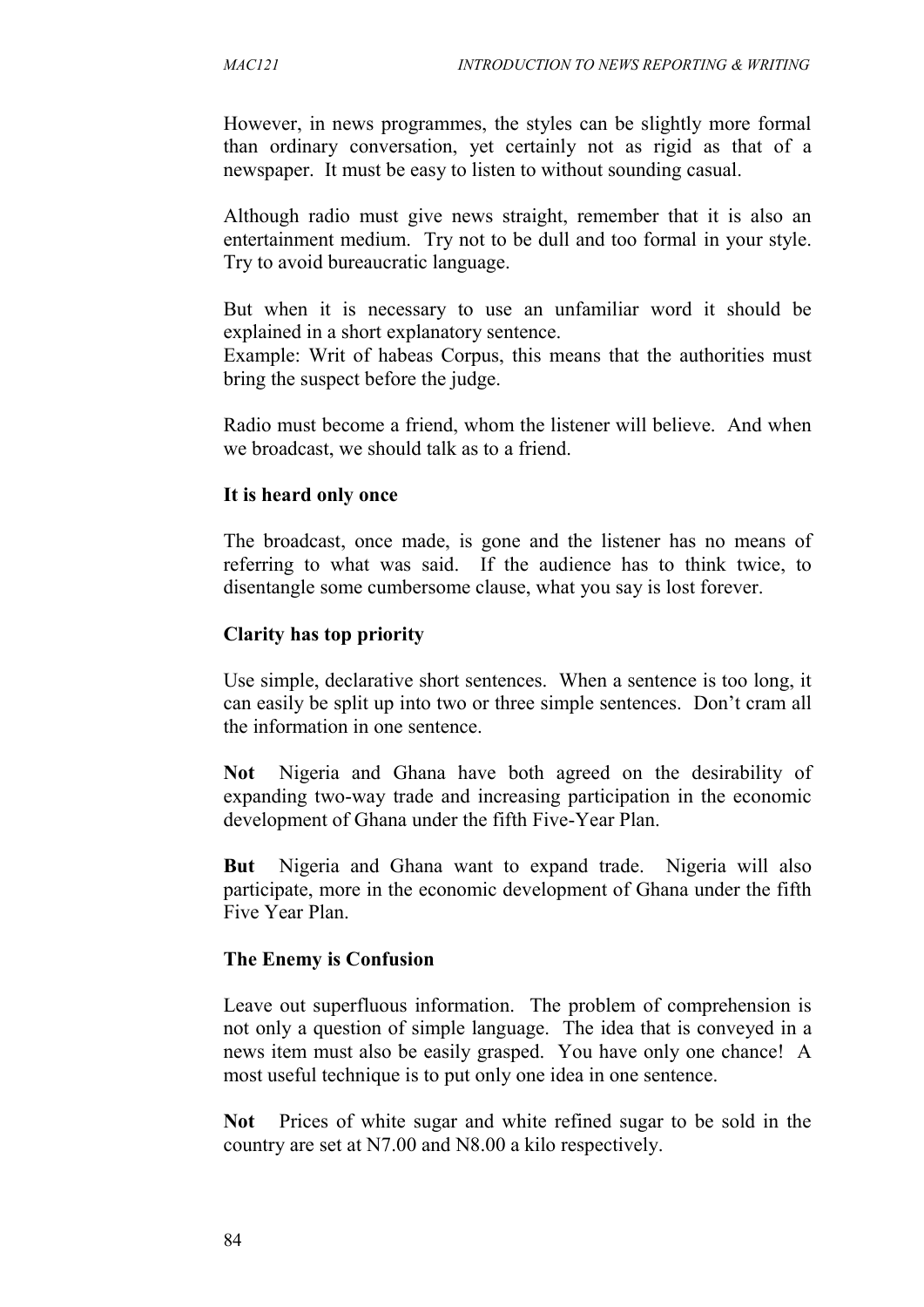**But** The price of white sugar is set at N7.00 a Kilo while refined sugar will be sold at N8.00 for a kilogram.

#### **It is Sound Only**

Words are the bridge between the news writer and the listener. Words are the tools of our trade.

Don't be vague or ambiguous. Use words that convey concrete images.

**Not** The official's points out that the annual elephant birth rate in Burma is usually lower than the death rate.

**But** Officials say that more elephants die each year than are born.

Be exact and concise. Explain complex and abstract concepts. If you can't avoid them.

**Not** He also said reciprocity will be the guiding rule in the implementation of the U.S – Philippines extradition treaty, aimed at curbing crimes that could create irritants to their bilateral relations.

**But** He also says both the Philippines and the United States will apply the same principles under the extradition treaty. The treaty aims at curbing crimes that could cause difficulties between the two countries.

Avoid sound clashes; they are distracting to the listener.

**Not** The building is built by a local builder

**But** A local company has built the house

Be careful with words that sound alike.

Examples: accepted – excepted retain – regain

This is also the case with figures (15-50, 19-90 etc)

**Not** Container handling through Apapa Port increased by more than 19 percent

**But** Container handling increased by about 20 percent

Punctuation is absolutely vital. When eyes see a mark on a page, the brain reacts in a certain way. A large percentage of reading is automatic. Therefore, if the newsreader's brain is suddenly confronted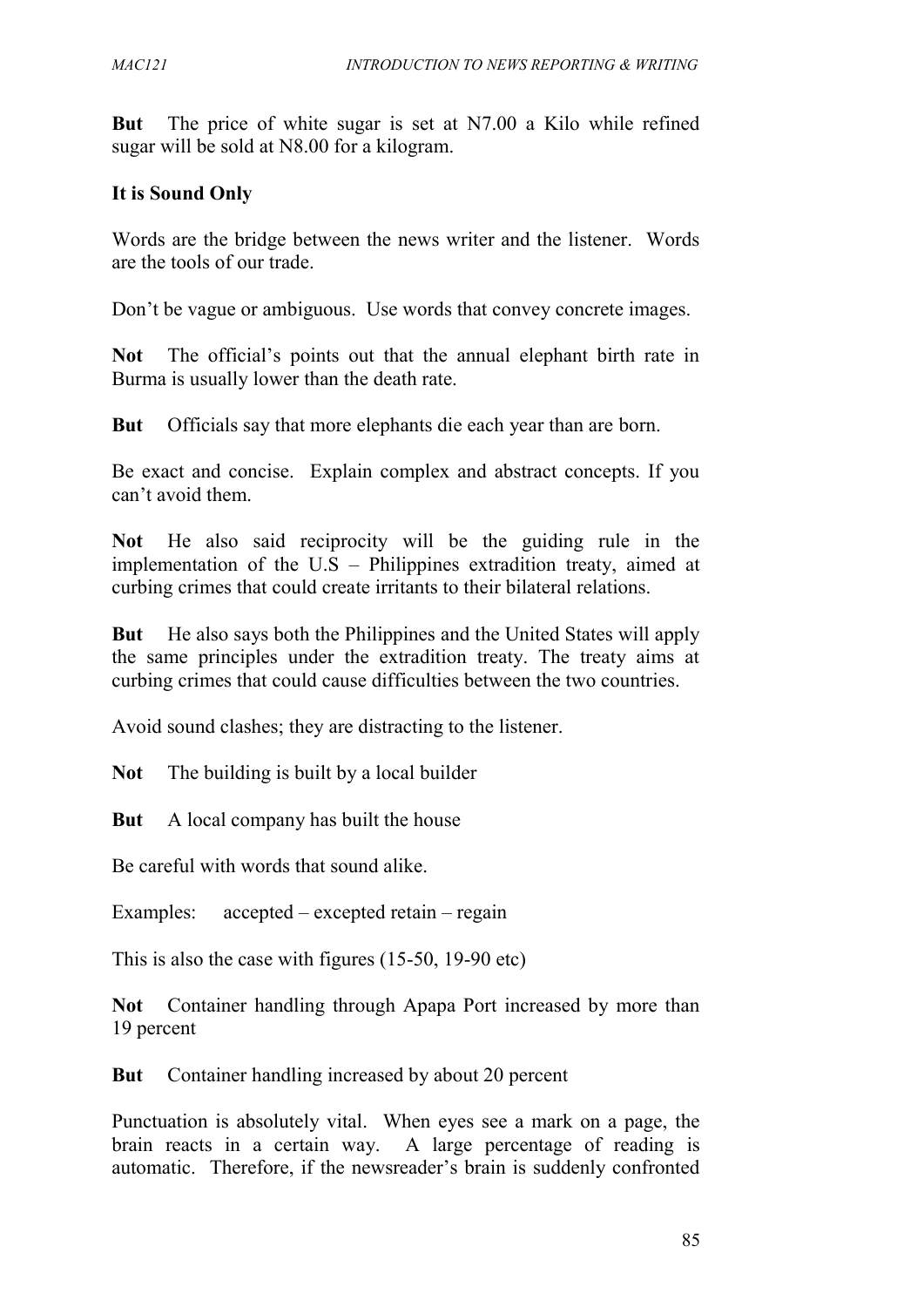with something unusual, it will cause some hesitation. No matter how momentary, the listener will notice the hesitation. So, remember that you are writing a script to be read aloud. Your punctuation must be correct. Newsreaders expect properly written material.

However, if a sentence is not properly written, punctuation won't be of much help, as this example shows:

 'The chairman of the association", said Mr. Khader, "is a liar". The listener will get the opposite impression of what you intended. In this case put the name of the speaker first

## **3.6.1 Making it Sound**

Dull Copy: This can hardly be read in a lively way. Crisp, lively copy comes only from an awareness of how to use words distinctly in a sparing, but telling way.

Verbs are the chief tools in spoken words. Think hard about verbs. They are the keystones of broadcast style.

**Example** A series of violent earth tremors shook a big area of the New Guinea Island this afternoon. In Rabaul, the town's main roads heaved and rippled when the main tremor struck shortly after four o'clock… Dozens of children playing on a beach jumped into the water to escape tons of rubble that swept down a hill and across the roads towards them.

Adjectives are not as much helpful as one might think in descriptive and narrative writing, they tend to slow the pace and obstruct good delivery and perception. In almost every case, adjectives or adverbs are unnecessary. This is particularly so for the vague adjectives (colourful, traditional, huge, vast, giant, massive, drastic…)

When possible, use verbs in the active voice because the active voice tells it better. Word order is often the key to movement in a sentence.

Active voice is subject-verb-object

**Not** Sales counters have been opened by the newspapers at a few important places in the city.

**But** *Newspapers* have opened sales counters at a few important places in the city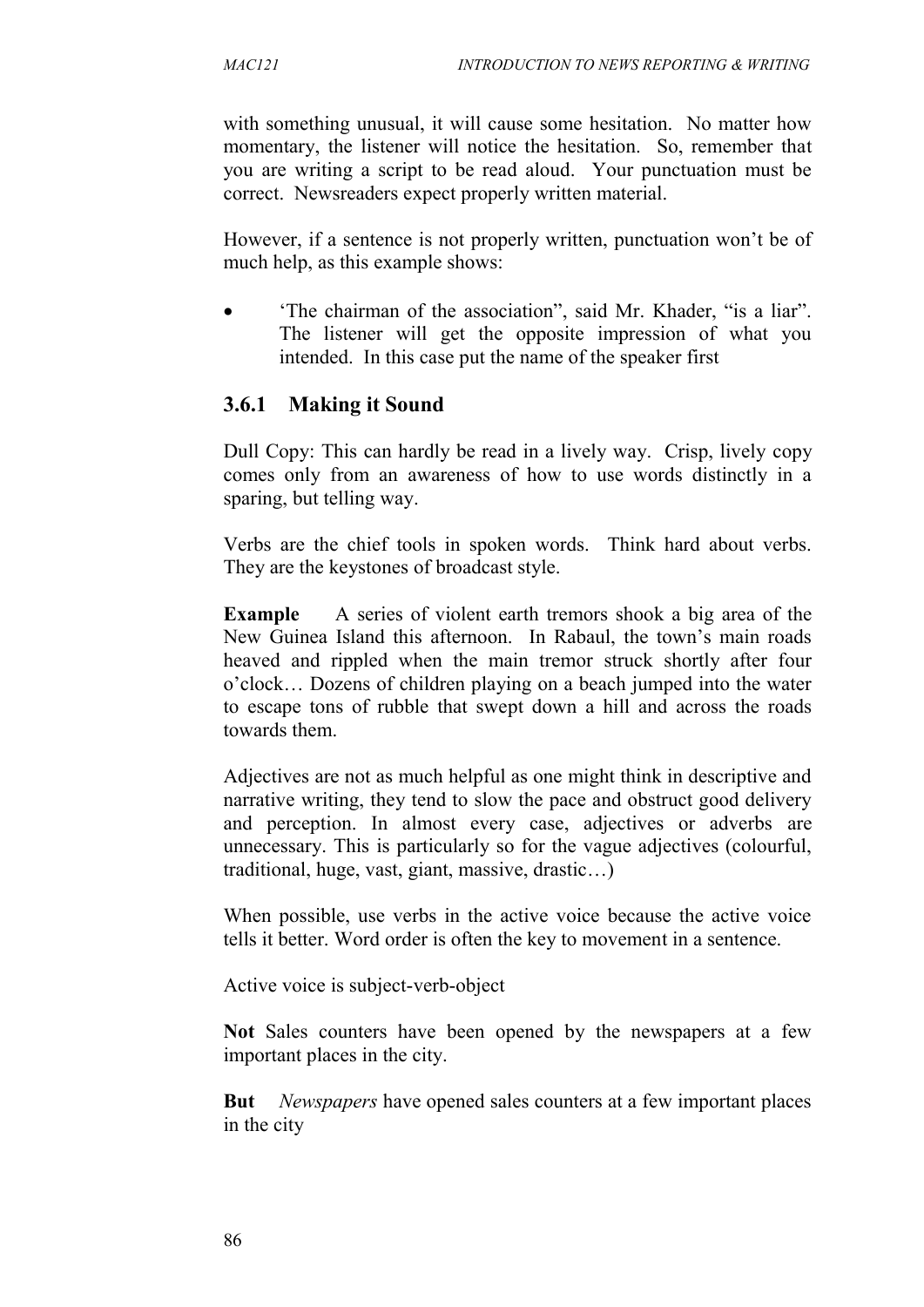Use the present tense Logical use of the present tense gives a tinge of freshness to news, makes it sound more immediate. Radio news must report what has just happened, what is happening and what is just about to happen. For this reason the present, the present perfect and the future are used more than in print journalism.

News writers can make good use of the present perfect tense, as in this example:

- The Burmese Navy has arrested a Thai trawler.
- The *"has"* gives more feeling of a continuing drama
- Using the past tense often sounds very silly.

**Not** The Minister said that the project was expected to be completed in 1985.

**But** The Minister expects the project will be completed in two years In reporting on statements, which refer to a view that is still held by the speaker, you can use the word *'says'* instead of *'said'.*

But remember the present tense must be applied wisely and logically.

**Not** Three people are dead today from weekend traffic accidents.

**But** Three people died in weekend accidents.

In dealing with future events, it is preferable to use "is to" rather than "will". But saying *"The Minister is to visit the flooded area tomorrow"* we are simple reporting his intension, rather than committing ourselves to a prediction of fact.

A mixture of tense is usual in conversational language, don't bother too much about certain grammatical rules that apply to written English.

Example: The F.A.O. Director said that new development project can easily be doubled if sufficient resources are available.

You can humanise stories and add vitality to news items by getting closer in paraphrase to the way people express themselves in everyday speech.

A lot of formal language can be simplified without misrepresenting the source.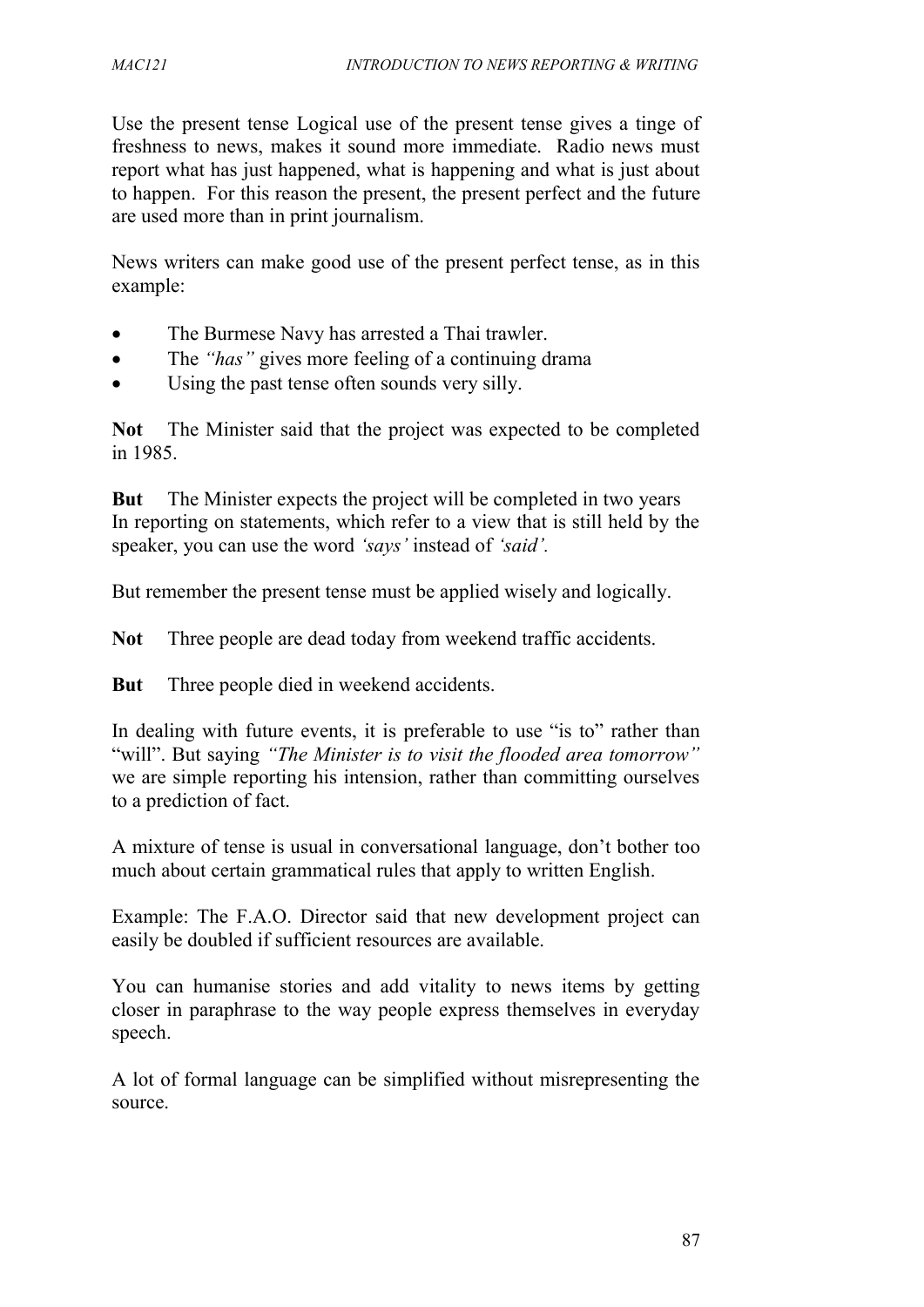**Not** The shortfall in the publication of books in Bahasa Malaysia against the increased rate of literacy in the language may frustrate government efforts to expand public library services, it was stated today.

**But** The Director of National Library says not enough books are being published in Bahasa Malaysia whereas more and more people are able to read national language. This may make government efforts to expand public library services, very difficult.

But in any case, avoid the reverse. This is the process, which turns a news contact's simple, straightforward remarks into formal sounding phrases. A road services spokesman who tells you that a lot of cars have been breaking down because of floods should not have his words elevated to *"a high incidence of vehicle malfunctions".* And a person who says he's fed up with a certain situation should not figure in the bulletin as *"expressed dissatisfaction".*

#### **Avoid the negative**

You can add colour to many stories by convention from the negative to the positive. It can be done frequently, especially in lead sentences.

**Not** The Ministry of agriculture has made it clear that fishermen are not prevented from catching prawns in in-shore areas by using tradition gear.

**But** Fishermen can still catch prawns along the coastline if they use traditional gear. The Ministry of agriculture has made it clear that….

#### **Punctuate for sound**

With rare exceptions the only punctuation marks you need in writing for radio are the full stop, the comma, the question mark and the dash.

Punctuation marks are for the newscaster, not for the listener. Therefore, use them only when they will help the announcer use his voice. It is useful for the announcer if you underline certain words for emphasis. Newsreaders rely on the writer to use punctuation correctly and intelligently.

#### **SELF-ASSESSMENT EXERCISE**

1. Go to a Television station in your locality, collect the news bulletin for the major news of the day and review the news items based on your knowledge of sound copy as explained in this unit.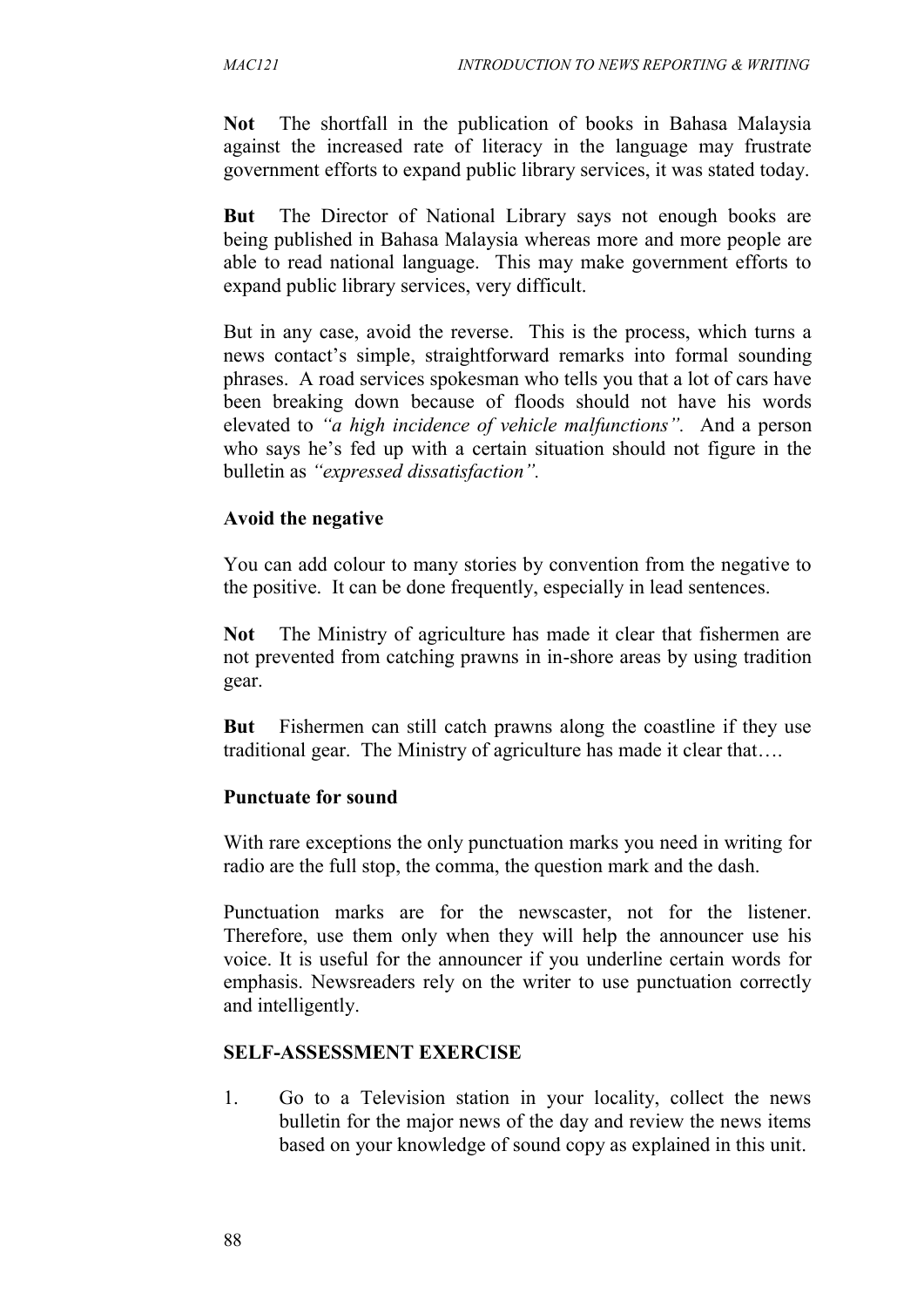- 2. Write one news story for Radio and another for T.V from this passage:
- a. The USAID Agreement Officer in Nigeria, Mr. Kenneth Luephang has said that more entrepreneurs would only be attracted to invest in rice industry if the production, processing and marketing of the commodity were made profitable.
- b. Luephang who stated this yesterday at the Rice Alliance field day and demonstration of the R-box technology at Gwako in the Federal Capital Territory (FCT), pointed out that to improve productivity rice cultivation in Nigeria, requires an increased access to important farm inputs like seeds, fertilisers, chemicals and the technical knowledge through extension.
- c. He said that improved productivity and profitability of the commodity would lead to the generation of employment and steady source of income, adding that it would also ensure peace in the society.
- d. "The Alliances will be needed to tackle these issue of poverty reduction through improved agricultural productivity and high income generation activities", he stressed. (Culled from *New Age* Oct., 5, P.5).

# **4.0 CONCLUSION**

As a reporter, the basic rules in writing for the mass media may be the same. The fact remains that there are certain things you can do while writing for newspaper which are not permissible in writing for the broadcast media. You need to be abreast of the house style of the organisation you are working for.

## **5.0 SUMMARY**

To a broadcast news story demand some technicalities that make it different from when you are writing news story for the print media. Special attention must be paid to the typing, pronunciation, names and titles, spellings, numbers, symbols, emphasis, attributions and acronyms. In addition, you should read out your story to yourself always remembering that writing for the radio is peculiar in that sense that radio news is spoken, immediate, person–to–person, it's heard only once and it is sound only. Knowing these principles will be a guide for you in writing good radio scripts. For your copy to be sound and lively you must use verbs preferably active verbs, appropriate tenses, you must also humanise your story and avoid the negative.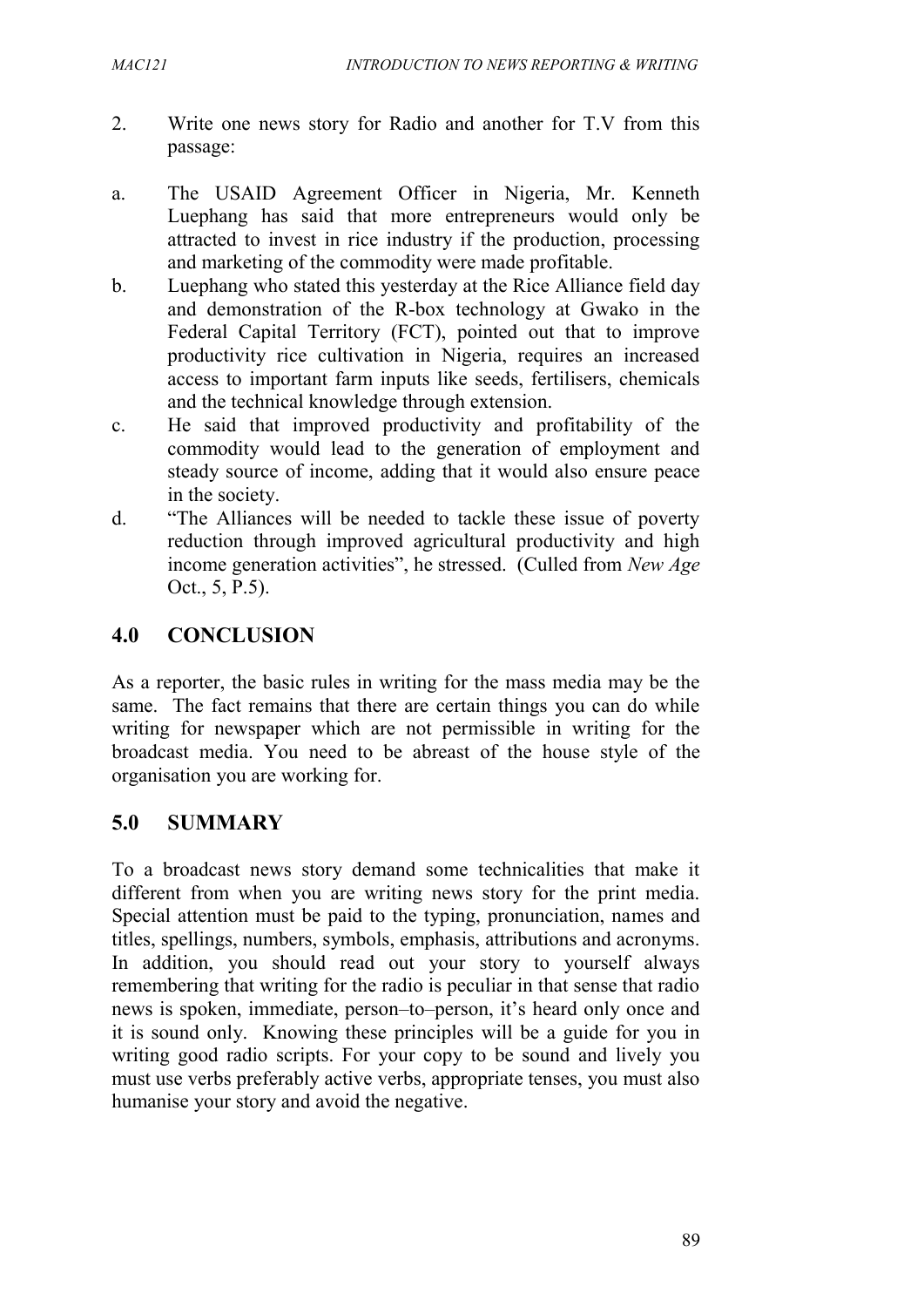#### **6.0 TUTOR-MARKED ASSIGNMENT**

1. Rewrite the following News.

SAN FRANCISCO (AP):

- a. Leaders of the University of California on Thursday voted to drop race-based admission following a tumultuous meeting in which Jesse Jackson and other demonstrators drove the panel from its meeting room.
- b. The 14-10 decision by the UC Board of Regents was a major victory for those working to roll back affirmative action programmes around the nation, including Republican Gov. Pete Wilson who has made that fight the key plank of his presidential campaign.
- c. "It means the beginning of the end of racial preferences", said Wilson who grabbed the national spotlight from his vantage point as presidents of the regents. "We believe without the use of the kind of preference that has been in place".
- d. Jackson said after the vote, "California casts either a long shadow or a long sun beam. This is a long time in California history."
- 2. Explain the five principles of a radio programme
- 3. Rewrite the front-page stories of two daily newspapers of your choice for radio. Attach the newspapers to your assignment.

#### **7.0 REFERENCES/FURTHER READING**

Brooks, B. *et al* (1988). *News Reporting and Writing.* New York: St Martin's Press pp. 429 – 435.

Mencher, M. (2000). *News Reporting and Writing* (9<sup>th</sup> ed). Boston.

Rich, C. (1999). *Writing and Reporting News; A Teaching Method* (3rd Edition) Boston: Wadsworth Published Company.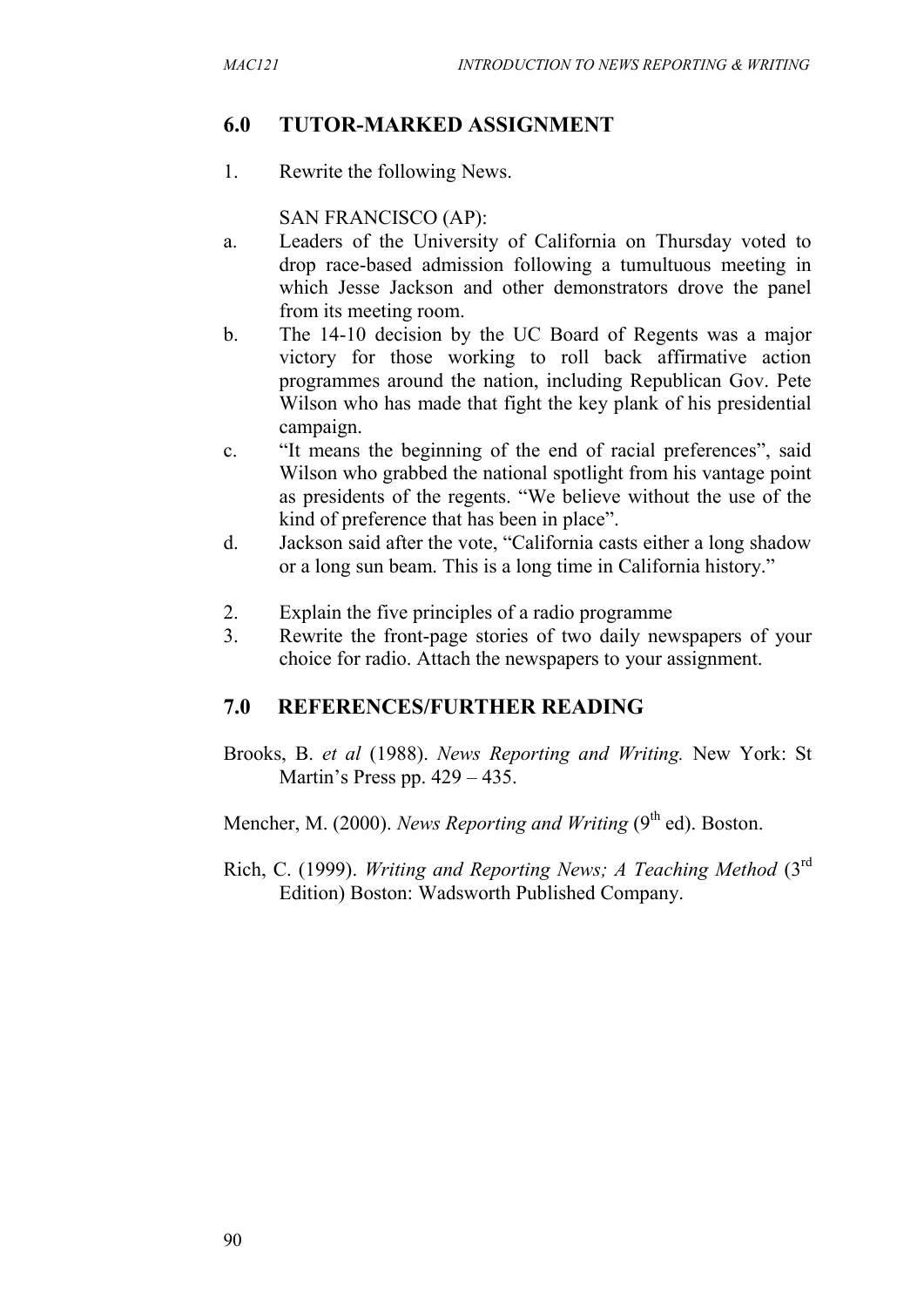# **UNIT 3 INTERVIEWING**

## **CONTENTS**

- 1.0 Introduction
- 2.0 Objectives
- 3.0 Main Content
	- 3.1 Types of Interviewing
		- 3.1.1 The Informative Interview
		- 3.1.2 The Interpretative Interview
		- 3.1.3 The Emotional Interview
	- 3.2 Interview Preparation
		- 3.2.1 Location
		- 3.2.2 Watch the Language
		- 3.2 3 Question Technique
- 3.3 After the interview
- 4.0 Conclusion
- 5.0 Summary
- 6.0 Tutor-Marked Assignment
- 7.0 References/Further Reading

# **1.0 INTRODUCTION**

Interview is an important source of news story. Every reporter should be knowledgeable in this art. You need to master the techniques and their application. This unit will prepare you to be good in the art of interviewing.

## **2.0 OBJECTIVES**

At the end of this unit, you should be able to:

- describe the types of interview
- explain various techniques for interviewing
- conduct an interview for your media house.

# **3.0 MAIN CONTENT**

## **3.1 Types of Interviewing**

Virtually all stories that feature on news pages or as news bulletins on the 6pm news are the product of interviews. This is borne from the fact that the reporter lives for the purpose of gathering information and one of the best ways by which he goes about this function is by asking questions – interviewing. He must interview eye witnesses to an accident to get the facts about what happened; he must interview experts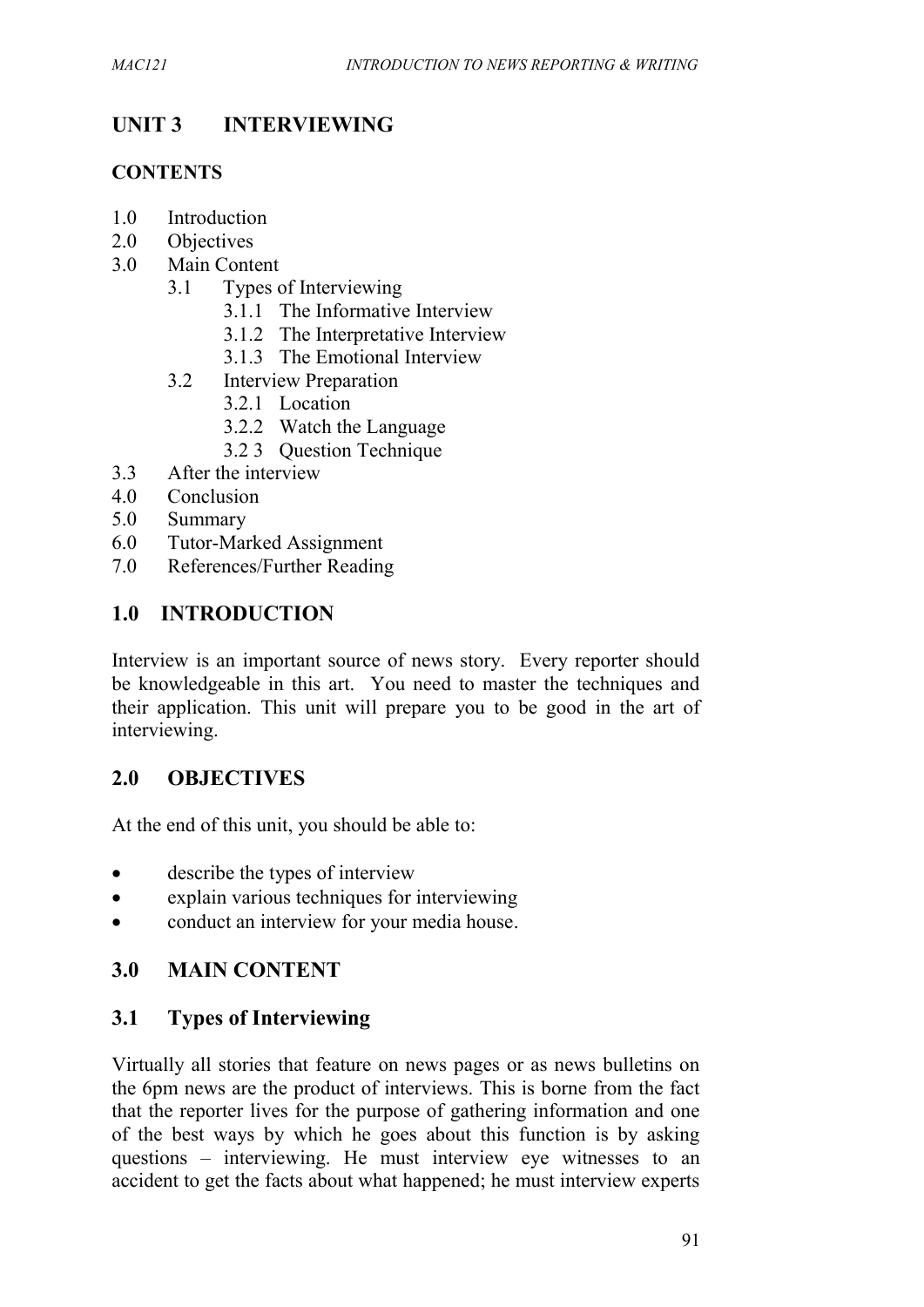if he wants a professional angle to a matter, etc. whichever way, if the reporter will thrive in his business, he must hone his question-asking skills because without knowing how to ask the right questions, a reporter cannot simply write a complete story.

Interviews directly related to an event or public issue are done to collect facts rather than to draw out the personalities of the persons involved. However, some interviews are conducted specifically to probe into the personalities of people, with the aim of making the person come alive on paper.

The purpose of an interview is to get usable audio. This audio may be live or recorded. If it is recorded – which is more likely, the end result could be 15 seconds or several minutes the cut itself could be used for a news bulletin or a package or a documentary. In spite of these varied uses, the principles of good interviewing are the same. But before you start, you should have a good idea of the type of interview you are about to do.

## **3.1.1 The Information Interview**

This is primarily to reveal facts or opinions. For example: 'how many ambulances are off the road because of a maintenance problem? 'Which way do you as a minister intend to vote in today's crucial local government election?'; 'Why weren't the main road in the country rehabilitated?

Note some of the words used above. The crucial words to use when asking questions are: *What, where, who, how, why, and when.* Questions starting with these words elicit answers other than just 'yes' or 'no', therefore making them much more useful for radio.

## **3.1.2 The Interpretive Interview**

The interpretive interview is quite different. The subject of the interview needs to interpret some facts, which are already known. The fact that interest rates are rising again; the financial expert can be asked what effect this will have on mortgage rates. You should still, though ask the question using the word 'what'.

## **3.1.3 The Emotional Interview**

The emotional interview is by far the trickiest type. Good reporting covers all shades and colours of human emotional experiences. Be conscious not to cause more harm to your subject during emotional interviews.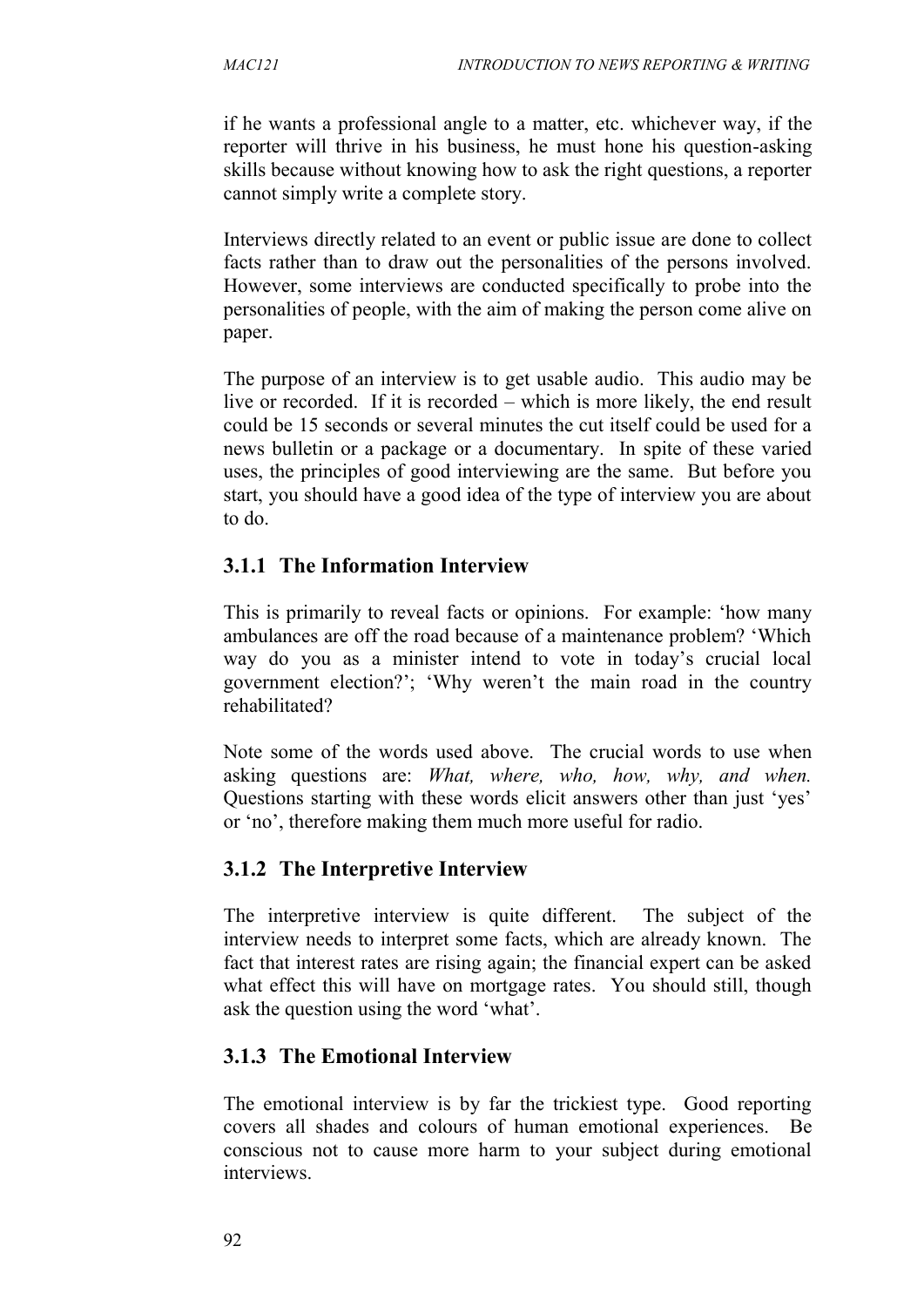## **3.2 Interview Preparation**

If you are to ask sensible questions, you must know something of the subject. That is not to say that you need to be an expert yourself, but a few minutes of research is important beforehand.

However, you may well get pushed into an interview without any chance to prepare whatsoever. In that case, use you interviewee as a research resource.

Let us say that you are about to interview a shop steward who is calling for a strike. You know little more than his name, his employer's name, and the union he represents. If you ask for an outright briefing before the interview, he may respect your honesty or he may feel contempt for your lack of knowledge, however unavoidable it may have been.

So start with a wide – ranging question: 'Why do you think that a strike is now inevitable? It is difficult to answer that question without giving a clue to the last offer from the employer! Now that you know the last offer was an extra 12%, you can go on to ask what would be acceptable and so on. The conversation has begun.

## **3.2.1 Location**

You may carry out an interview almost anywhere. Most are recorded, but even live interviews can be conducted in many places outside the traditional studio. When you go out on location, make the most of the opportunities, which may exist to include sound effects when these are relevant.

'What did you have for breakfast…?'

This question has gone into the lore of radio reporting. Newcomers – and some old hands think it helps to ask the interviewee about the first meal of the day, to get some recording level and get the conversation going. It is all rather artificial and is better avoided – especially after one famous politician answered: 'An interviewer'! It is much more practical to ask the interviewee for his name and job title. You can take some level on that and your recording is immediately tagged with crucial information. Do not rely on sticky paper labels alone; they can fall off at vital moments.

A chat before the interview is fine, assuming you have the time. It is perfectly acceptable for the interviewee to ask what, in general, the piece will be about, if that is not already obvious. You can do a little more discreet research at the same time. But do not let an interviewee insist on a list of questions in advance. You cannot let yourself be tied in this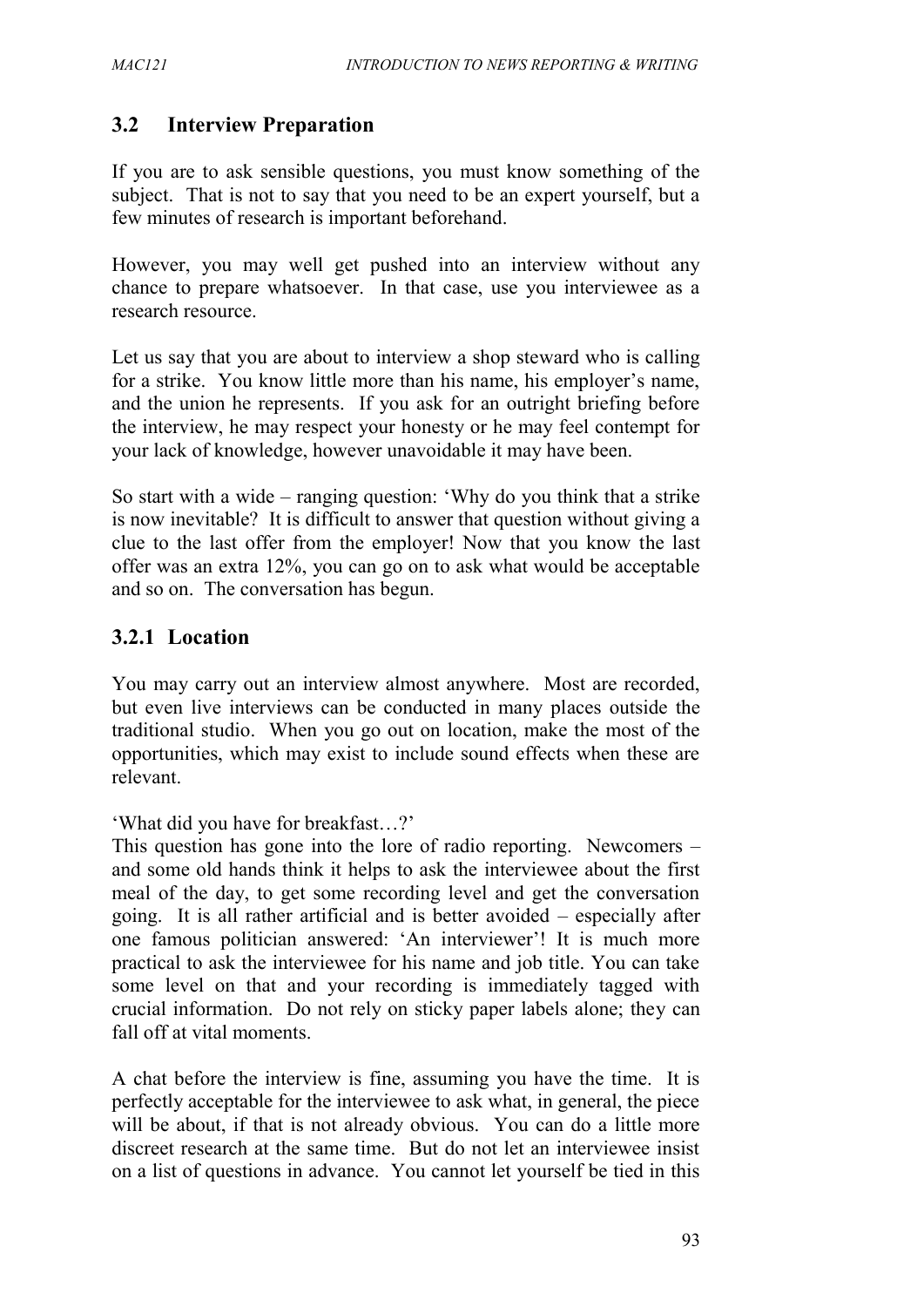way because, by agreeing to ask certain things, you are also agreeing not to raise other matters, which may become more interesting as the interview progresses.

## **3.2.2 Watch their Language**

Of course, everyone should use words acceptable for broadcasting. But there is another kind of language – the language of the body. The interviewee may inadvertently reveal a lot about his mental state by his posture. Folded arms may be a sign of defensiveness; wringing hands, crossed legs and tapping fingers may reveal various states of tension. Tapping fingers, by the way, must be stopped with a courteous request. Otherwise the recording will probably be spoilt by a most peculiar thumping sound.

## **3.2.3 Question Technique**

You encourage an interviewee to talk by asking question. That is your job. But do not be tempted into dominating the conversation-the listener wants to hear the voice of the interviewee rather than that of the interviewer. Below are a few general points.

- Listening to answers
- This is another good argument against prearranged questions. You must listen to what your subject has to say:
- Asking one thing at a time
- Make an effort not to ramble.

**REPORTER:** 'Would you say then, that bus drivers have had enough, that is, that they are saying they aren't paid enough, so that they might take action – er, actually go on strike?'.

Do not ask two or more questions in one.

**REPORTER:** 'Is it true that treating the roads cost the country more than thirty thousand pounds last winter and that you had to use salt as well as grit?'

Do not start quoting alternatives –then stop in mid-sentence:

**REPORTER:** 'Are you recommending to victims that they go to the police or the council or the Citizen's Advice Bureau or …?'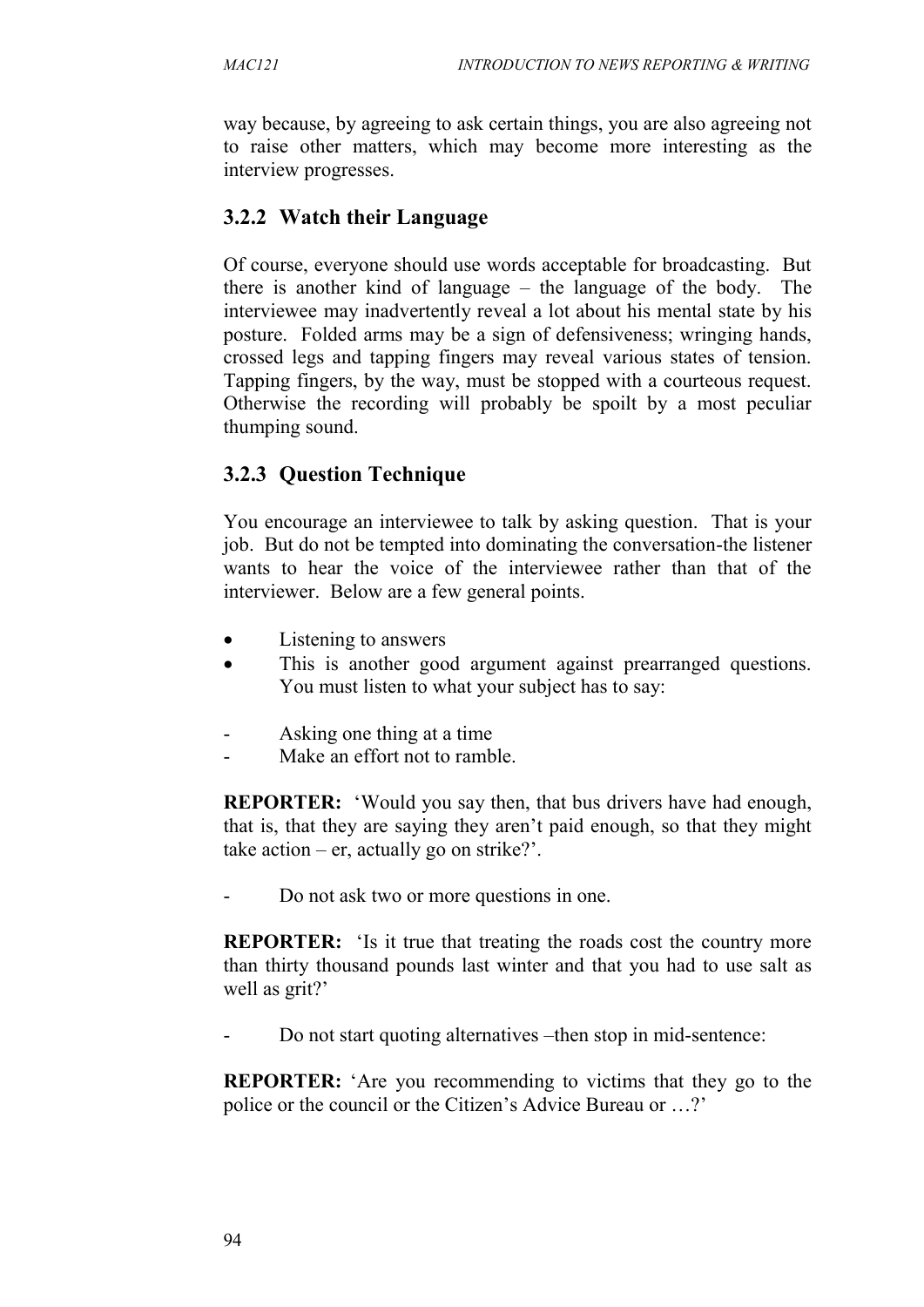Try not to interrupt, unless your subject is never going to stop until you intervene. Interruptions often sound untidy, and they are very difficult to edit sensibly into a short clip.

If you are in any doubt about suitable questions, remember the basics: *What, where, who, how, why, and when.* For example: 'What happened?'; 'Where's the accident?'; 'Who's involved?'; 'How many people have been hurt?'; 'Why did the coach overturn?'; 'When will the road be clear?':.

### **Eye Contact**

Encourage your subject with eye contact; it is friendly up to a point, but glance elsewhere now and then, otherwise it becomes aggressive. Use nods of the head to show that you are listening and understanding. Do not say 'yes.' or 'I see…' and other audible means of encouragement we use in conversation.

### **Leading Questions**

These questions encourage certain answers and they are useful up to a point. Beware also that they are not necessarily 'closed' type questions, which could lead to a 'yes' or 'no' answer: 'So would you say that mothers must take extra care?' 'You must be very angry about the decision?'. Do not overdo these questions, as you are in danger of putting words into your subject's mouth.

#### **Cliché Questions**

Think about your question technique. Each question you ask should serve a specific purpose. Do not fall into 'knee-jerk' interviewing habits:

**REPORTER:** (to sobbing woman); 'How do you feel?'

## **3.3 After the Interview**

Do not go on longer than is reasonably necessary. Remember that you have got to listen to it all back afterwards. If you want a 30 – second clip, 15 minutes is too much to put on tape. Five should be plenty and 10 more than ample. If you are after a clip and you hear what you want during the recording, wind up as soon as you can. There is no point in going on in the hope of something better.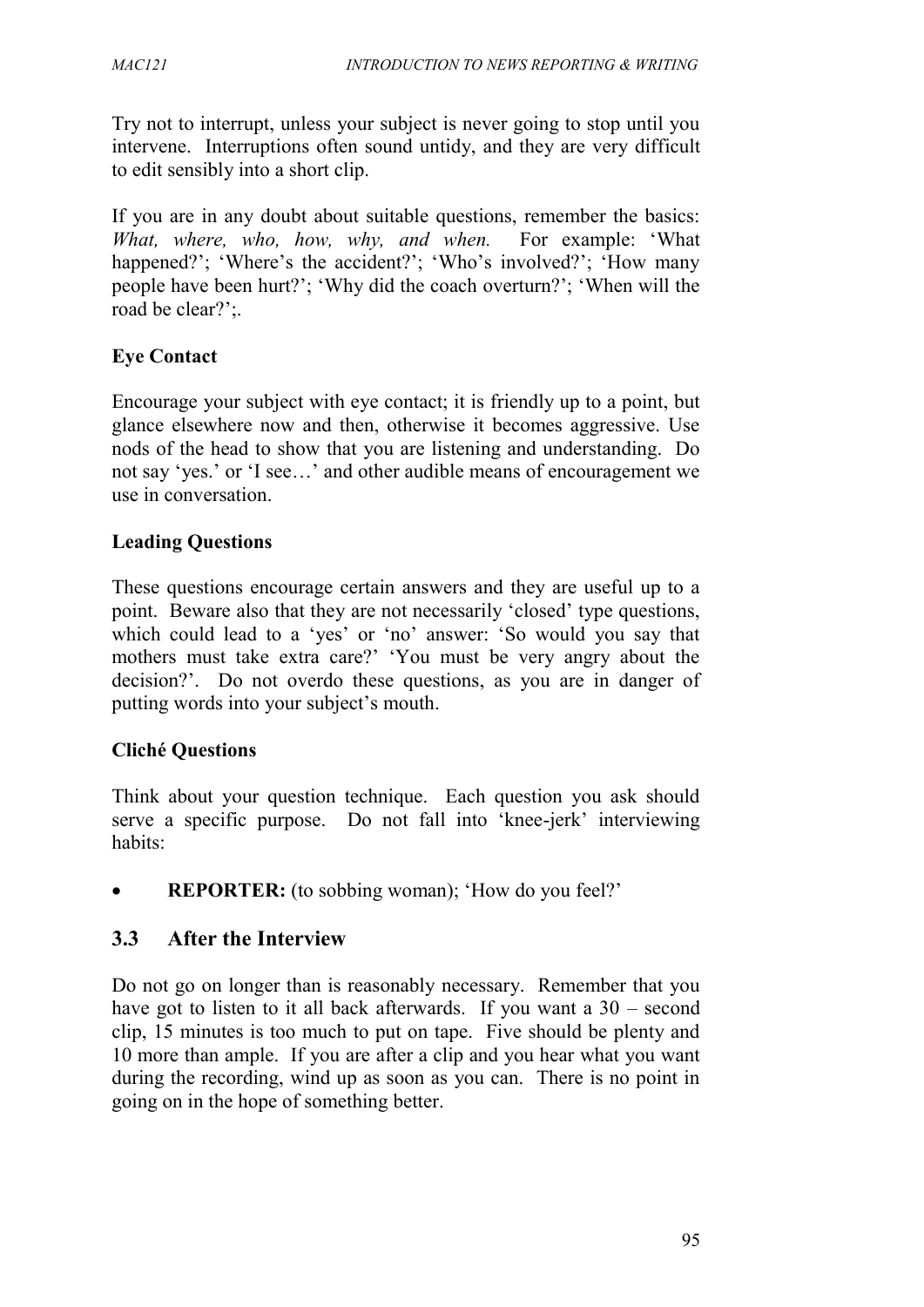#### **Thanks**

Remember to thank your subject. It is good public relations, as well as common courtesy, and you might need to talk to that person again in the future.

#### **Problems with conducting the interview**

Special problems can arise during interviews. The most common form are off-the-record comments by the subject, sources who so not want to be identified in print, and requests by the interviewee to read the story before it is printed. Before agreeing to any of these requests, you should know your media organisation's operational philosophy as well as laws bordering on confidentiality of sources and shield laws (if available).

This is particularly important because some sources would not want to be named and this often causes a credibility problem because as studies have shown, readers usually find it hard to believe stories that lack attributable sources. They sometimes think that the reporter cooked up the story to meet up with deadline pressures.

#### **SELF-ASSESSMENT EXERCISE**

- 1. Pick someone on radio or television that you think is a good interviewer. Tape a live interview of reporter and write down the questions.
- 2. Go to a university and interview an expert in any field of your choice. Write a news story from the interview.

#### **Interview Story Forms**

In the personal interview, the reporter finds that a variety of approaches will apply, depending on the person interviewed and what is said. But all interview stories have one thing in common: many direct quotes. A reporter can make use of the quote-summary-quote form in the body of the story, and in that regard, the interview story is somewhat similar to the speech story. The lead can be a summary, an outstanding feature, a quote or an anecdote, or, to set the scene, it can be descriptive. The lead, of course, can contain the substance of the interview, but if that is not the case, by all means, somewhere early in the story, the importance of the interview must be established.

Another story form that can be used to present interviews is the 'question-and-answer' structure whereby the reporter simply writes a short introduction similar to an editor's note and then reproduces the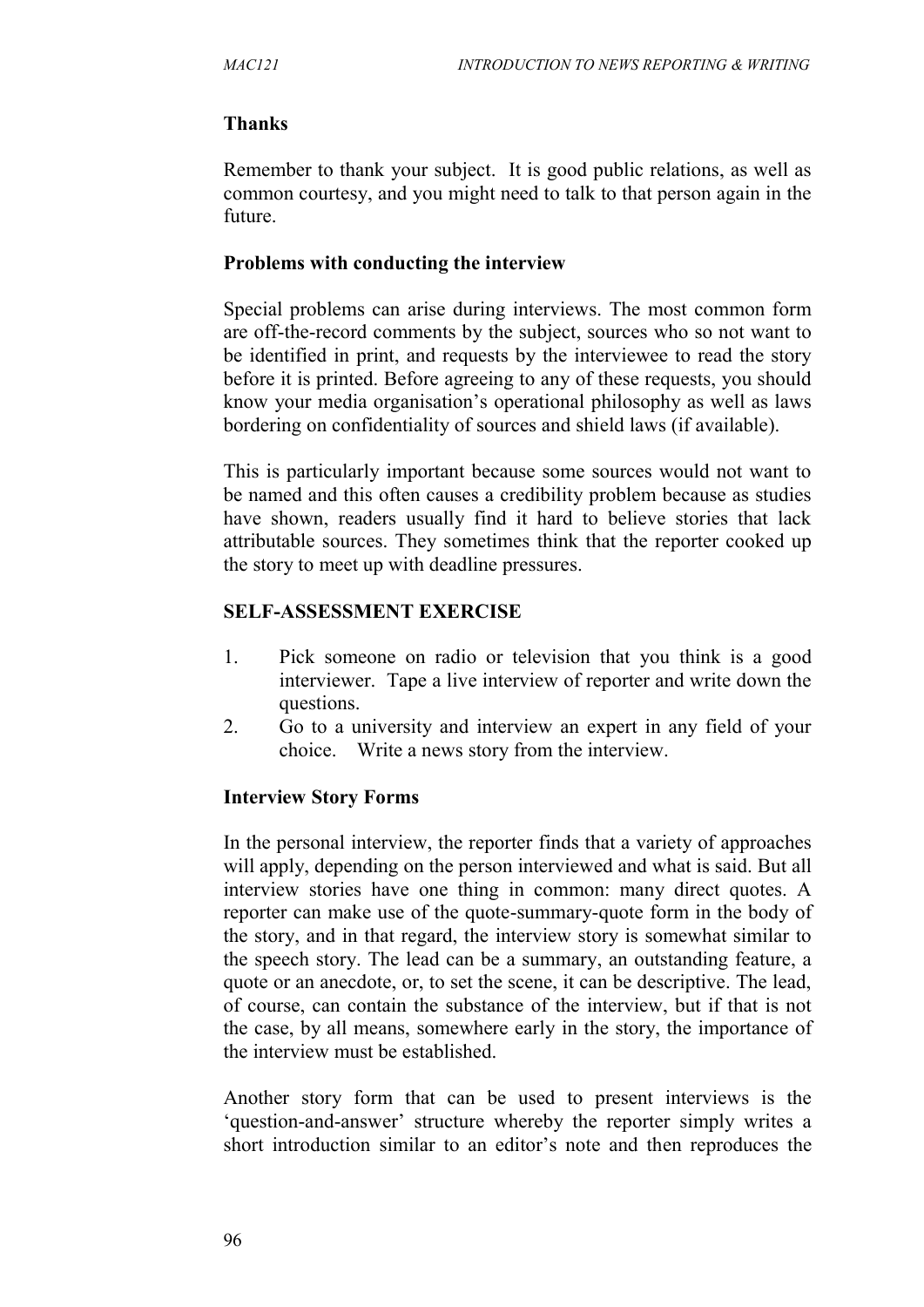questions and the interviewee's answers. This form however is losing its popularity due to the fact that it consumes huge amounts of space.

## **4.0 CONCLUSION**

Interview is an important source of news for you as a reporter. However it is not a job for every reporter. Rather, it is an art reserved for those who can apply the techniques. Thus, you need to master the techniques of interviewing before embarking on one.

## **5.0 SUMMARY**

The following types of interview are common in journalism; Informational interview, interpretive interview, and emotional interview. Besides, you need to know about the subject of interview. Also, watch your language, ask one thing at a time, listen to answers but control the interview.

## **6.0 TUTOR-MARKED ASSIGNMENT**

- 1. Plan an interview with the President of your college or university. Decide the central reason why you want the interview. It could be that there is some issue currently facing the university that you will want to ask about. If no such issue exists, you may want to talk to the President about what it is like to be president – duties, responsibilities, daily schedule, and so on.
- 2. Or you may want to do a personality profile on the president, asking about family, friends, recreation, and so on.

## **7.0 REFERENCES/FURTHER READING**

Stovall, J. G. (2006). *Writing for the Mass Media* (8<sup>th</sup> Ed.). San Francisco: Pearson Education Inc. p.109.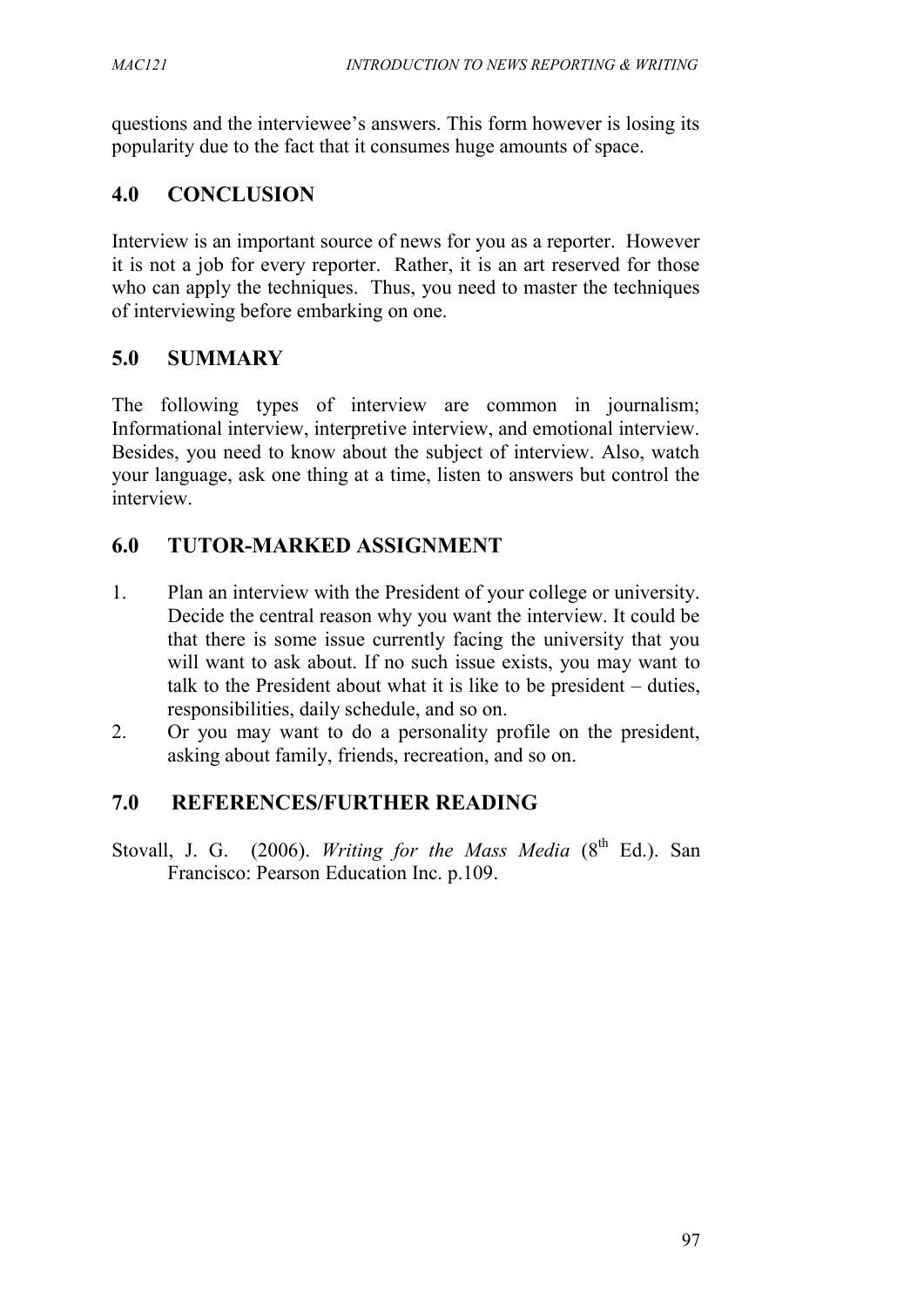### **MODULE 4 ONLINE JOURNALISM**

- Unit 2 Computer-Assisted Journalism
- Unit 3 Legal Pitfalls on the Internet

## **UNIT 1 WHAT IS THE NET?**

### **CONTENTS**

- 1.0 Introduction
- 2.0 Objectives
- 3.0 Main Content
	- 3.1 What is the Net?
		- 3.1.1 History of the Net
		- 3.1.2 Uses of the Net
	- 3.2 Internet Capacity
	- 3.3 Characteristics of the Web
- 4.0 Conclusion
- 5.0 Summary
- 6.0 Tutor-Marked Assignment
- 7.0 References/Further Reading

## **1.0 INTRODUCTION**

The world has known three revolutions in the keeping, presenting, communicating and accessing of information. These are the emergence of the written word thousands of years ago, the other was the invention of printing hundreds of years ago, and the third is still ongoing. It is, of course, the Internet – the means for anyone in the planet to display information that can instantly be read by anyone else (Randall 2002).This unit takes a look at what Internet is and its advantages, as well as some of the characteristics of the Web as a unique medium of communication has which distinguish it from both the print and broadcast medium.

## **2.0 OBJECTIVES**

At the end of this unit, you should be able to:

- explain what the Internet is
- tell the history of the Internet
- discuss the advantages of the Internet
- outline the characteristics of the Web.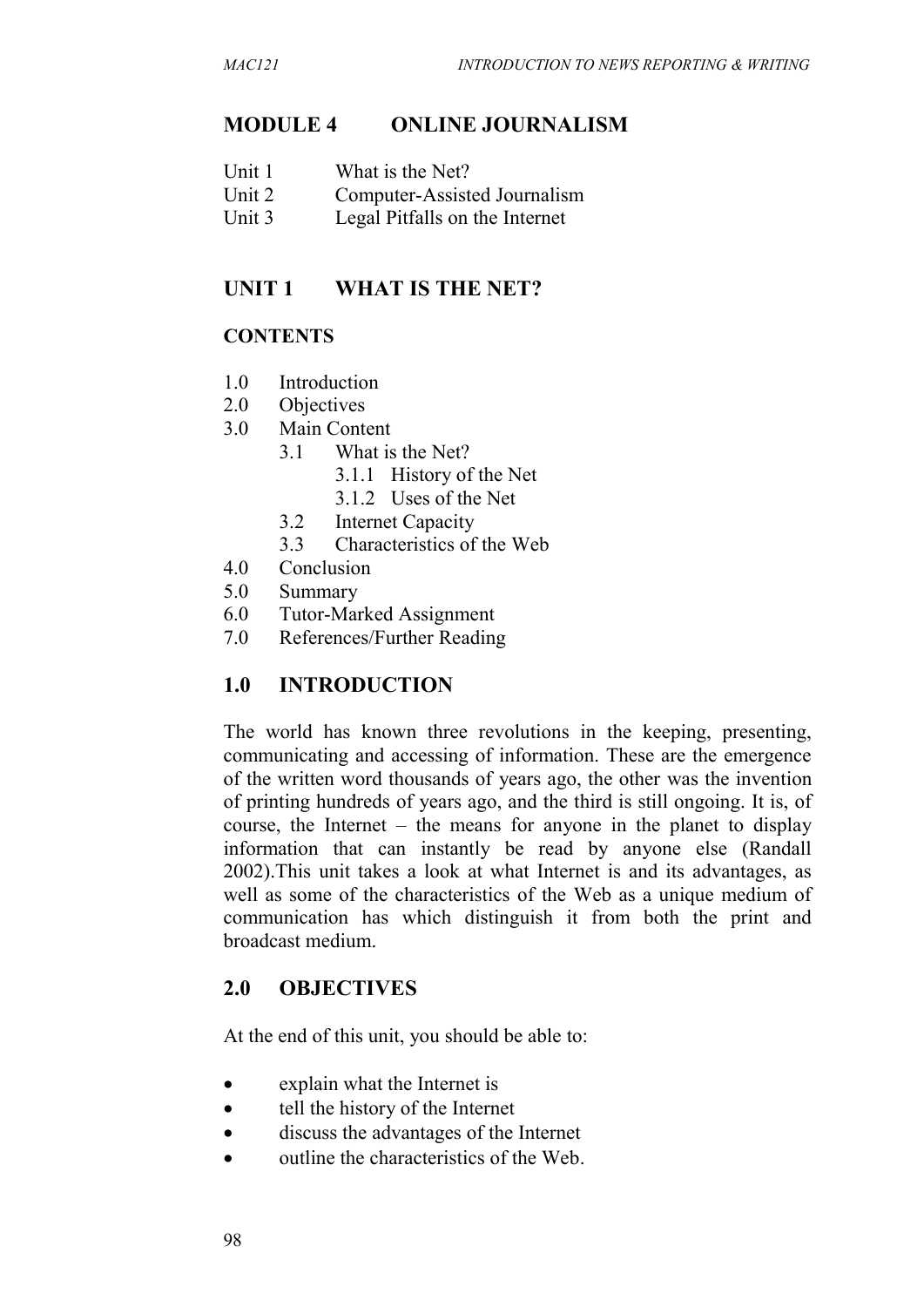## **3.0 MAIN CONTENT**

## **3.1 What is the Net?**

The Internet – also known as the Net is the world's largest computer network. 'What is a network?" You may ask. Even if you already know, you may want to read the next couple of paragraph" to make sure that we're speaking the same language.

A computer network is basically a cluster of independent computer hooked together somehow. In concept, it's sort of like a radio or TV network that connects a bunch of radio or TV stations so that they can share the latest episode of a programme.

Don't take the analogy too far. TV networks send the same information to all the stations at the same time (it's called broadcast networking); in computer networks, each particular message is usually routed to a particular computer. Unlike TV networks, computer networks are invariably two-way; when computer A sends a message to computer B, B can send a reply back to A.

Some computer networks consist of a central computer and a bunch of remote stations that reports to it (a central airline- reservation computer, for example, with thousands of screens and keyboards in airports and travel agencies). Others, including the Internet, are more egalitarian and permit any computer on the network to communicate with any other.

The Internet isn't really one network  $-$  it's a network of networks, all freely exchanging information. The networks range from the big and formal (such as the corporate networks at BHP, Westpac and Qantas) to the small and informal (such as the one in your back bedroom, with a couple of old PCs bought through the Trading Post) and everything in between. College and university networks have long been part of the internet, and now high schools and elementary schools are joining up. In the past year or two, Internet usage has been increasing at a pace equivalent to that of television in the early 50s; the Net now has an estimated 40 million computers and something like 150 million users, growing at 40 to 50 percent per year.

## **3.1.1 History of the Internet**

The precursor of the internet was the Advanced Research Project Administration (ARPANET), a project funded by the US Department of Defense (DOD) in 1969, both as an experiment in reliable networking and to link DOD and military research contractors, including the large number of universities doing military-funded research (ARPA stands for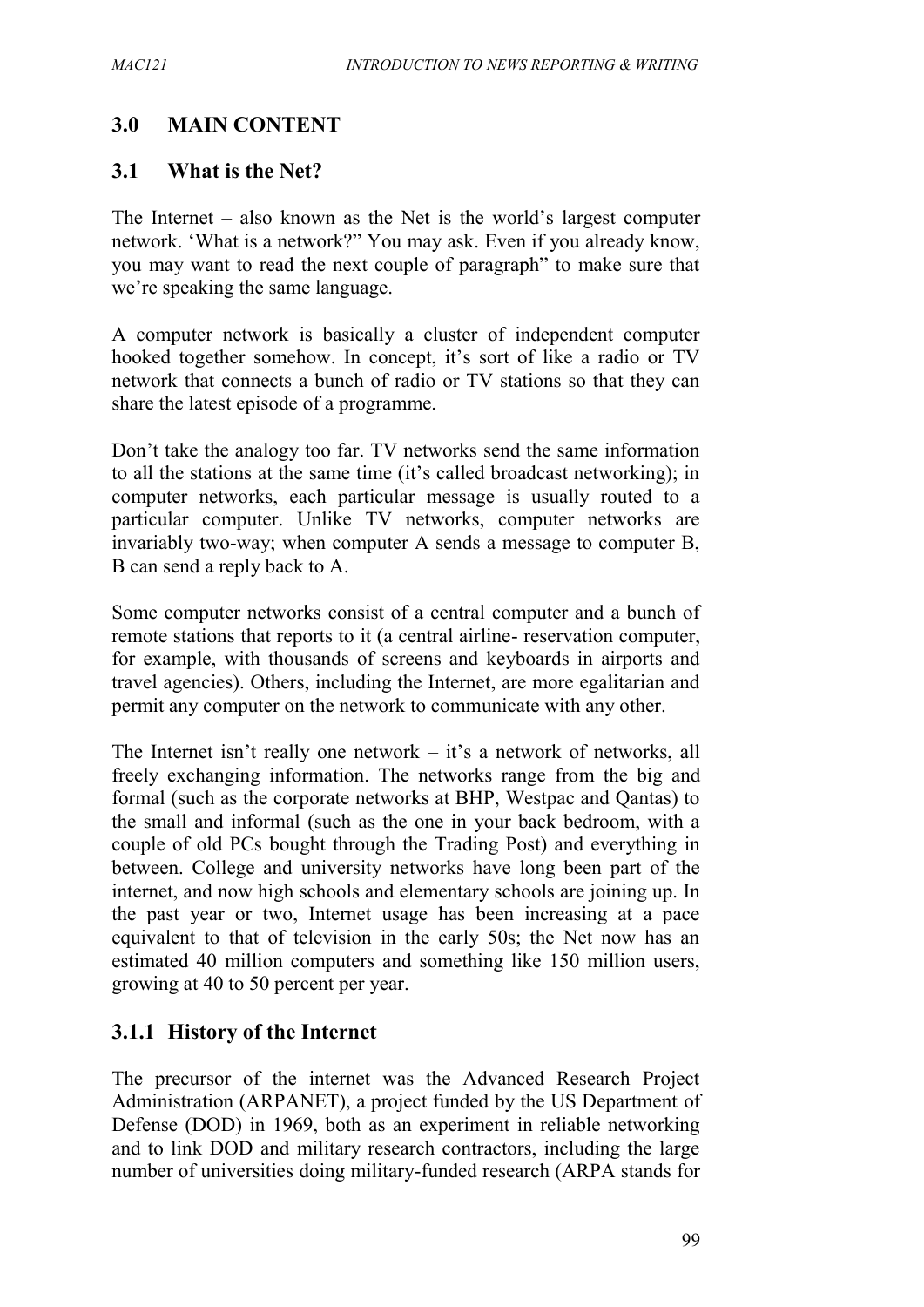Advanced Research Projects Administration, the branch of the DOD in charge of handing out grant money. Although the ARPANET started small, connecting four universities in the west of the USA, it quickly grew to span the entire US.

In the early 1980s, the ARPANET grew into the early Internet, a group of interlinked networks connecting many educational and research sites funded by the National Science Foundation (NSF), along with the original military ones. Pioneers at Melbourne University established Australia's first links and the extended the network when they graduated. This network was taken over by a consortium of universities and the Commonwealth Scientific and Industrial Research Organisation (CSIRO) called the Australian Academic Research Network (AARNET). By 1990, it was clear that the Internet was here to stay and, in the USA, the government encouraged the commercially run networks that comprises today's Internet. In Australia, connect. Com (now owned by AAPT) had established the first Commercial Internet Company and by 1994 there were about twenty companies providing Internet access. The whole network went commercial in 1995 with Telstra taking over from the AARNET.

It is relatively new step in Nigeria, yet many people have embarked on the use of the Internet.

## **3.1.2 Uses of the Net**

Here are some of the ways the Internet is being used:

- **Finding people** If you've lost track of your childhood friend, now's your chance to find him or her anywhere in the world.
- **Finding businesses, product, and services** New yellow page directory services enable you to search by the type of company you're looking for. People are shopping for that hard-to-find, special gift item. A friend told us of her search for an ear pendant that led her to a company in Alaska that had just what she was looking for.
- **Research** Law firms are realising that a great deal of information that formerly paid hundreds of dollars to find from commercial services can be found for almost nothing when they go directly to the Net, including unemployment statistics, to help assess property values. Genetics researchers and other scientists download up-to-date research results from around the world. Businesses and potential businesses research their competition over the Net.
- **Education** Schoolteachers coordinate projects with classrooms all over the globe. University students and their families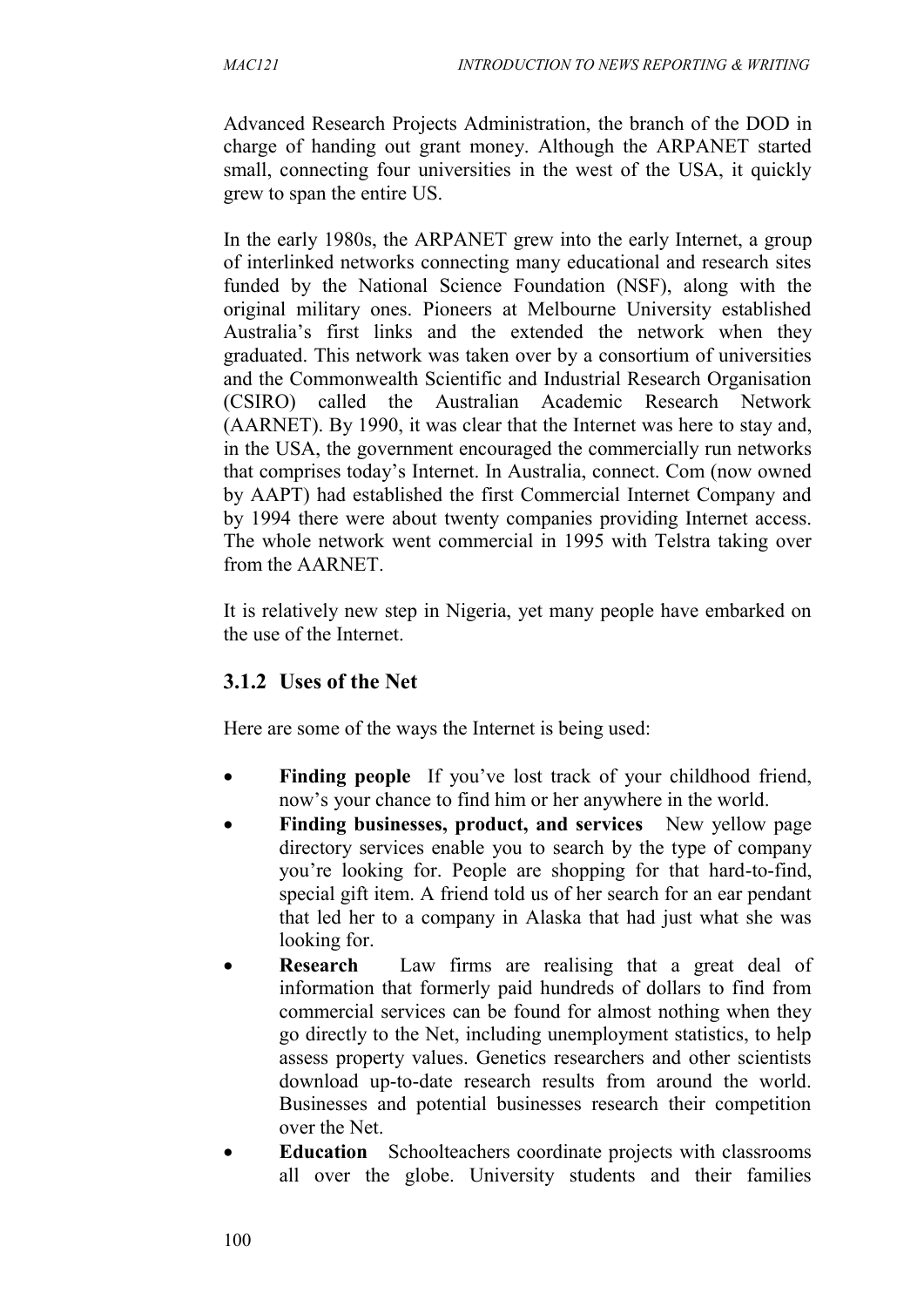exchange e-mails and keep down the cost of phone calls. Students do research from their home computers. The latest encyclopedias are online.

- **Travel** Cities, towns, states and countries are using the Web to put up (post) tourist and event information. Travellers find weather information, maps, transportation schedules, and tickets and museum hours online.
- **Marketing and sales** software companies are selling software and providing updates via the Net. (The folks making money from the manufacture of floppy disks are looking for new products. Most software distribution is moving to the Net). Companies are selling products over the Net. Online bookstores and music stores enable people to browse online, choose titles, and pay for stuff over the net.
- **Love** People are finding romance on the Net. Singles ads and matchmaking sites vie for users.
- **Healing** Patients and doctors keep up-to-date with the latest medical findings, share treatment experience, and give one another support around medical problems. Some practitioners even exchange e-mail directly with their patients.
- **Investing** People do financial research, buy stock, and invest money. Some companies trade their own shares online. Investors are finding new ventures, and new ventures are finding capital.
- **Organising events** Conference and trade-show organisers are finding that the best way to disseminate information, call for papers and do registration is to do it on the Web. Information can be updated regularly, and paper and shipping costs are dramatically reduced. Registering online saves the cost of on-site registration staff and the hassle of on-site registration lines.
- **Nonprofits** Churches, NGOs and other community organisations put up pages, telling about themselves and inviting prospects and clients

# **3.2 Internet Capability**

The Internet is a new communications technology that is affecting our lives on a scale as significant as the telephone and television. Some people believe that when it comes to disseminating information, the Internet is the most significant invention after the printing press. If you use the telephone, write letters, read a newspaper or magazine, or do business or any kind of research, the Internet can radically alter your entire world view.

When people talk about the Internet today, they usually talk about what they can do, what they have found, and whom they have met on the Net. The Internet's capabilities are so expansive that we don't have room to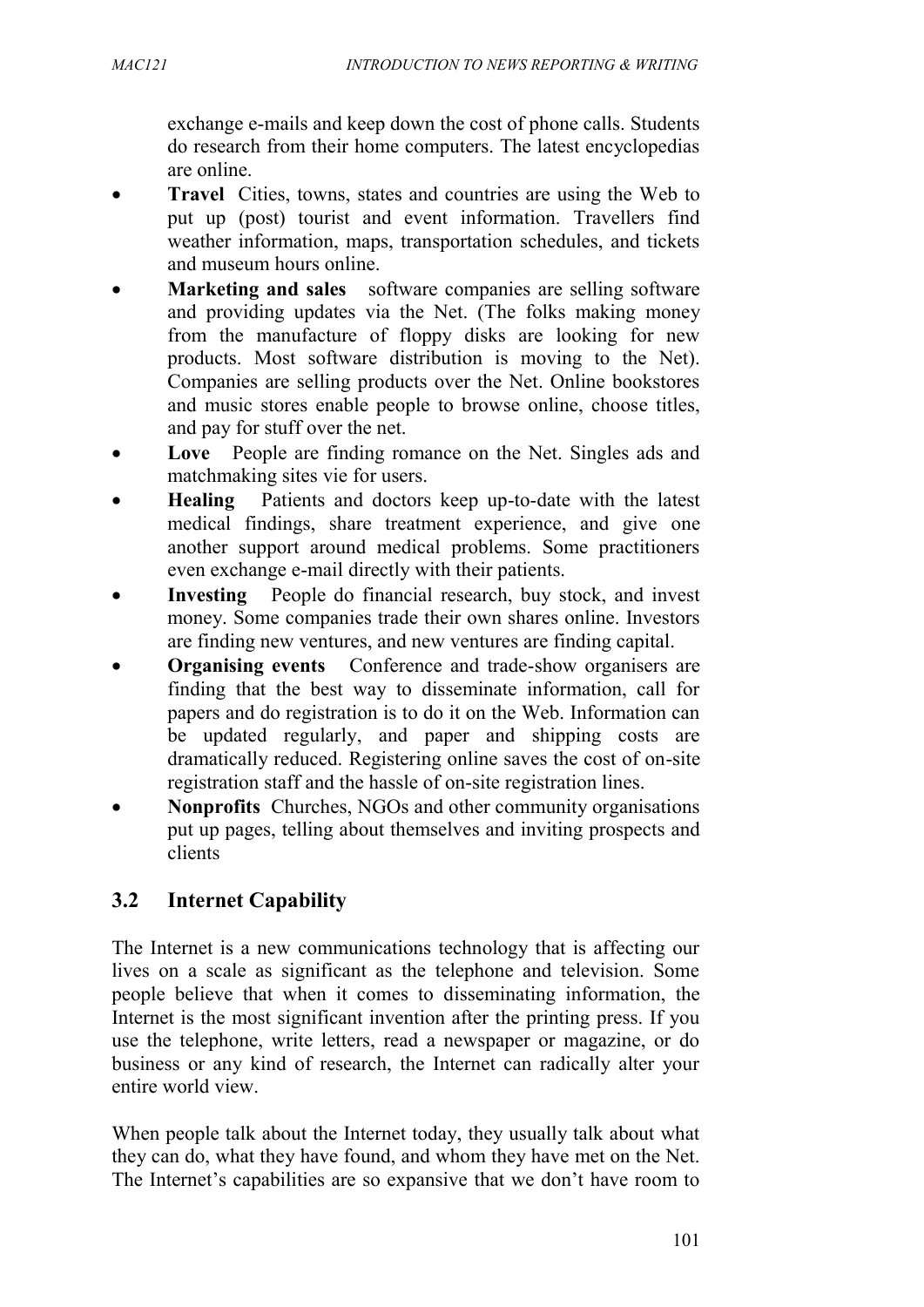give a complete list in this chapter (indeed, it would fill several books larger than this one), but here's a quick summary:

- **Electronic mail (e-mail)** This service is certainly the most widely used – you can exchange e-mail with millions of people all over the world. People use e-mail for anything for which they might use paper mail, faxes, special delivery of documents, or the telephone: gossip, recipes, rumours, love letters – you name it. (We hear that some people even use if for stuff related to work). Electronic mailing lists enable you to join in-group discussions with people who have similar interests and to meet people over the Net. Mail servers (programs that respond to e-mail messages automatically) let you retrieve all sorts of information.
- **The World Wide Web** When people talk these days about surfing the Net, they often mean checking out sites on the (buzzword alert) multimedia hyper linked database that spans the globe. The Web, unlike earlier Net services, combines text, pictures, sound and even animation and lets you move around with a click of the computer mouse. New Web sites (sets of Web pages) are growing faster than ever, with new sites appearing every minute. In 1993, the Internet had 130 Web sites. Today, it has many millions, and statistics indicate that the number is doubling every few months.

The software used to navigate the Web is known as a browser. The most popular browsers today are Netscape Navigator and Microsoft Internet Explorer along with some other less popular but worthy competitors.

- **Chatting** People are talking to people all over the globe about almost everything under the sun. They enter chat rooms with several other people or one special person. They use one of the chat facilities provided by the major service providers- America Online, MSN and CompuServe all have them or Internet Relay Chat, a chat facility available to almost anyone on the Internet.
- **Information retrieval** Many computers have files of information that are free for the taking. The files range from the Australian High Court decision (www. austllii.edu.au) and library card catalogues to the text of old books, digitised pictures (nearly all of them suitable for family audiences), and an enormous variety of software, from games to operating systems.

Special tools known as search engines, directories, and indices help you find information on the Net. Lots of people are trying to create the fastest, smartest search engine and the most complete Net index.

 **Electronic Commerce** This term is just a fancy word for buying and selling stuff over the Net. It seems that everybody is doing it, and now that softwares are available to make the process of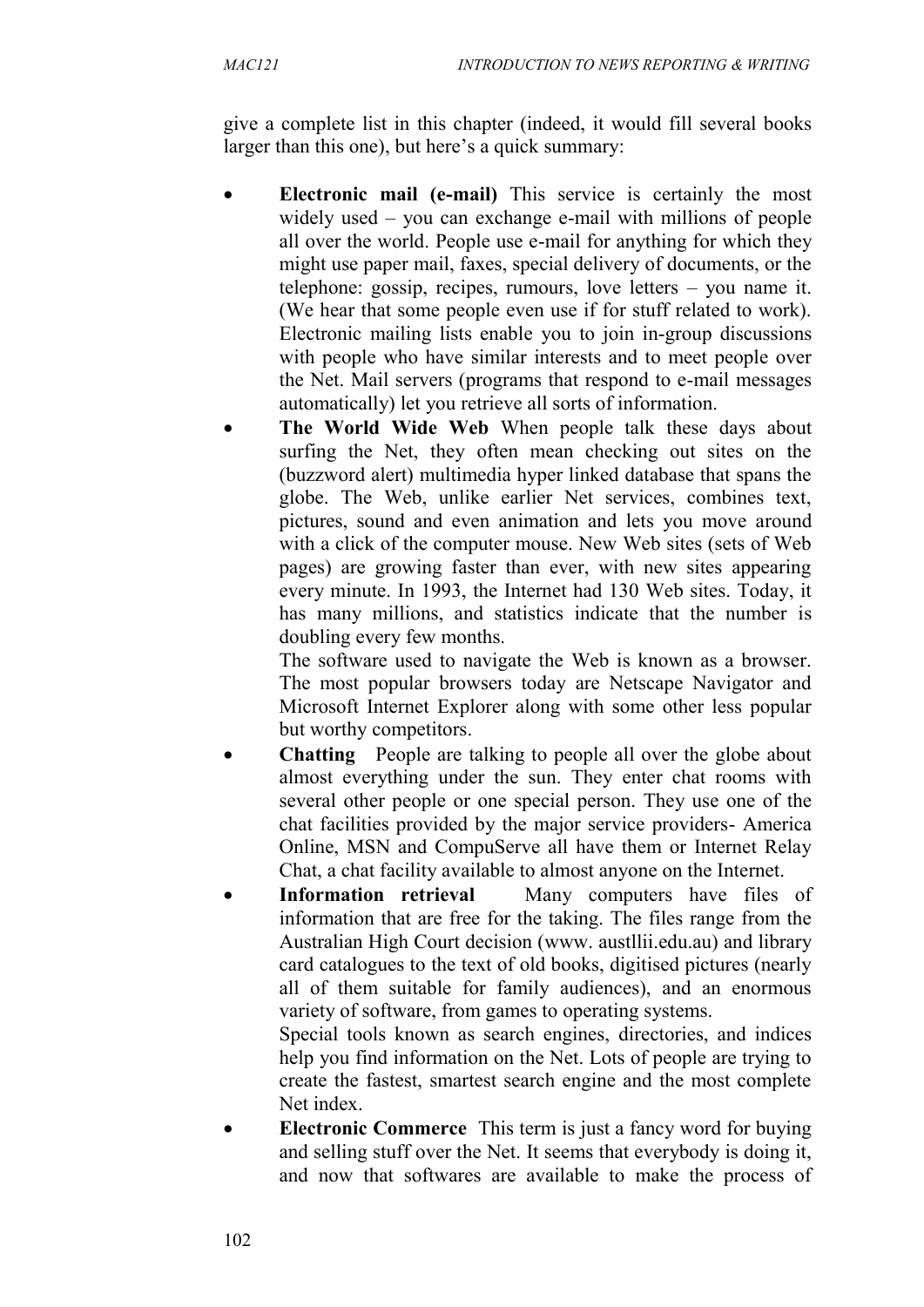sending your credit card number over the Net safe and secure. You can buy anything from books to stock in microbreweries.

- **Intranets** I guess you know this. Businesses have figured out that this Internet stuff is really useful. They're using e-mail and Web technologies on their own internal networks and calling them intranet. After companies, some quickly cut in to the idea that they could use this same stuff to work with their customers and suppliers and other offices with which they have business relationships.
- **Games and Gossip** All types of multi-use games can easily absorb your waking hours and an alarming number of what would otherwise be your sleeping hours. Multi user games allow you to challenge other players from all over the world. In a MUD (Multi-user Dimension of Multi-User dungeon) you take on characters and play a role. In games like network 'Doom' you play arcade-style games, with other players on the network playing in the same space.

## **3.3 Characteristics of the Web**

The World Wide Web continues to grow and change – and to have profound influence on our lives. More websites go online every day, and many people use the medium. The Web has altered the way we trade stocks, the way we do our banking, the way people shop, the way many people get their music, and the way we get news.

The Web is like broadcasting and newspapers, but it is also something quite different. Although it shares many characteristics of other media, it has qualities that make it unique. Those qualities are immediacy, flexibility, permanency, capacity, and interactivity

#### **Immediacy**

It is much easier and less time-consuming to 'broadcast' or 'publish' on the Web than in the traditional broadcasting or print media. Certainly, broadcasters can go on the air quickly when the news occurs. But what they broadcast may have little substance, or they may be reduced to showing live camera shots in which nothing is happening. In less frenetic times, broadcasters spent a great deal of time and effort in preparing materials for their shows.

The publishing process for the print media involves several unavoidable steps. Whatever is being published must be in printable form, it must be duplicated by some machine (a photocopier, printer, or printing press), and then it must be distributed to an audience.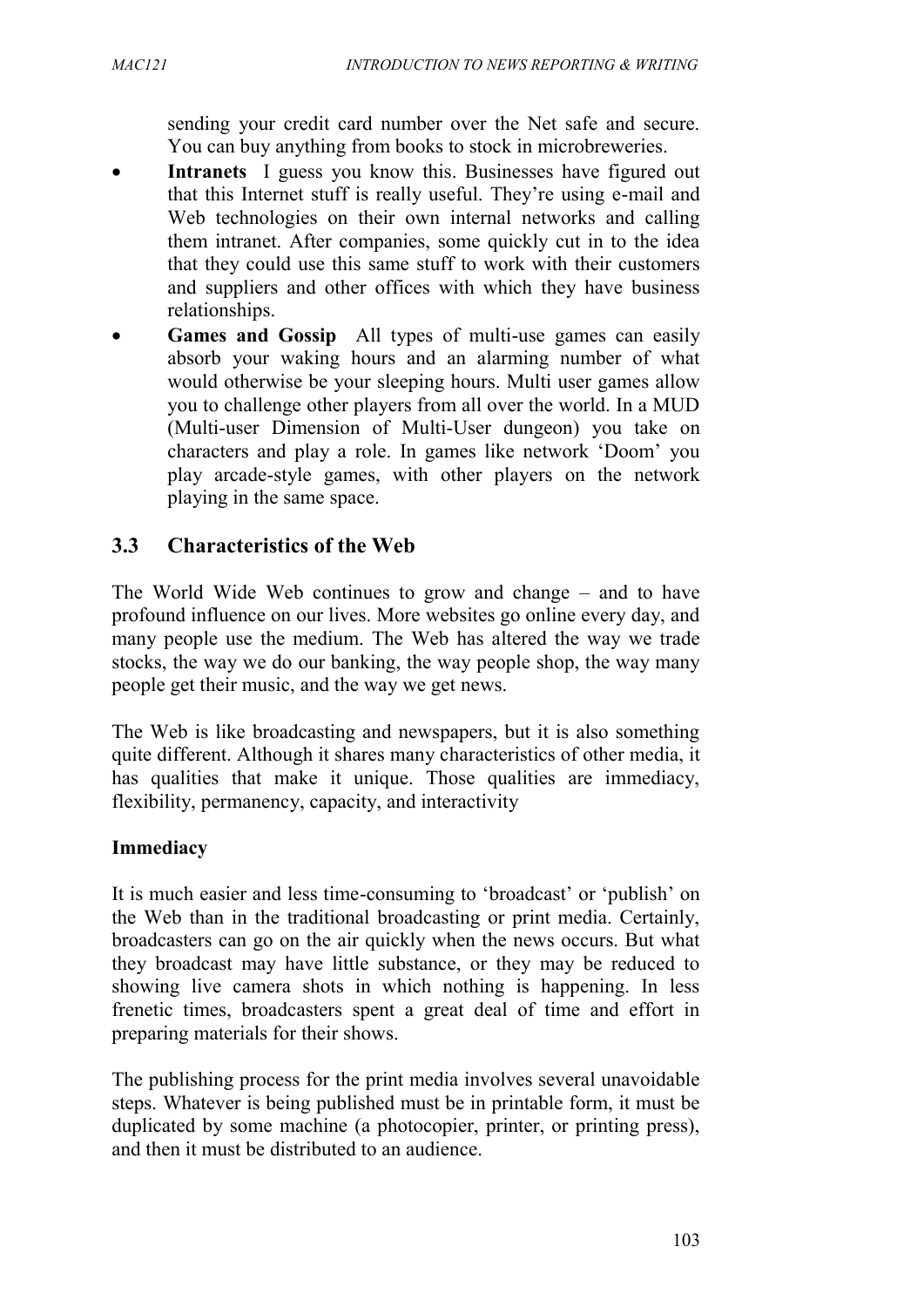With the Web, once information is available in some form, it can be loaded onto a website within a few seconds. The president could go on television to declare war and before the statement was finished, it could be on the Web, and reactions to it could be coming in. the Web does not require the personnel or equipment that broadcasting needs, and it does not have the distribution problems of print.

### **Flexibility**

The Web can handle a wide variety of formats for presenting information. It can stimulate print with words, sentences, and paragraphs. It can show still pictures and video. It can play sound recordings. The Web journalist works in a multimedia environment and, along with other decisions he or she must make, has to choose the format that is best suited for the information.

In addition, the Web is fostering new forms of information presentation. The audio photo gallery is one simple example. The format marries a series of pictures to an audio recording of commentary from the photographer. Such a format was not possible in the world of print, but it is now being used extensively by some news organisations such as the New York *Times*.

### **Permanency**

Unless we turn our videotape recorders on every time we turn on the television, there is little about broadcasting that is permanent for the user. We certainly cannot (unless we happen to be taping) go back to watch again a story by Dan Rather or part of a *Friends* episode. Once these are broadcast, they are gone.

Although we can reread stories in newspapers and magazines, we are unlikely to save every publication we get. Lack of storage space would quickly overwhelm us if we tried (not to mention the tag of 'eccentric' that our neighbours would hang on us). Printed materials are certainly more lasting than broadcasting, but their life and usefulness are limited. With the Web, however, material can remain in place and accessible as long as the Web server and electronic storage space exist. Although many websites, particularly news websites, change their content every day, the previous day's stories, pictures, graphics, video, and sound can remain available as long as the webmaster wishes. Even when the server ceases to exist, material can be stored in a variety of ways so that it can be accessible to users.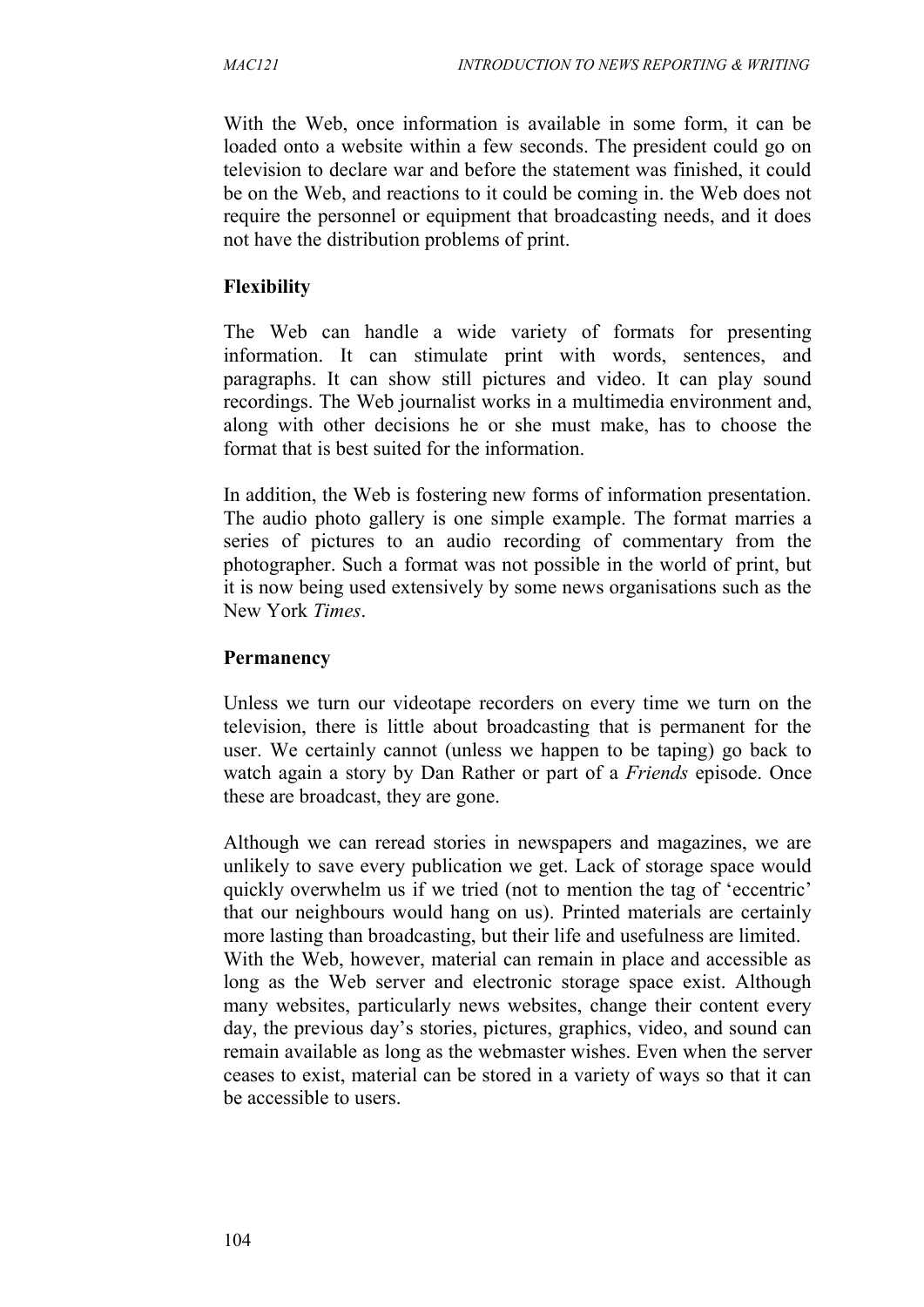## **Capacity**

Most news organisation produce more than they can show or print. Broadcasting is limited by time. Print media are limited by space. The Web races past these problems with its ability to keep and show huge amounts of text and image material.

Not only can a news website present a story about an event, but it can also offer pictures, video, audio, graphics, and ancilliary text. It can even set up a forum so that visitors can react to the event, see the reactions of others, and carry out discussions about these reactions. Professional communicators are now faced with the problem of figuring out the best way to present the material they have; rather than to choose what material to present.

Then there is storage. We have already alluded to what your neighbours might say if you kept too many newspapers and magazines around the place. This is a problem of capacity. You are probably running out of room in your house, apartment, or dorm room. So is the Library of Congress and almost every other library in the world. No one has enough physical space to store copies of all the books, newspapers, magazines, audiotapes, pictures and other materials that are being produced.

The Web and other technological advances have alleviated the space problem by enhancing our ability to store more in smaller spaces and by centralising information so that it is available from one location to people anywhere in the world. You no longer have to keep a copy of Shakespeare's plays and poems on your bookshelf. You can access them from any number of websites in just a few seconds.

#### **Interactivity**

Broadcasting in its traditional forms has a low level of interactivity with its listeners and viewers. People can change television or radio stations and the sound volume with the ease of using a dial or a button, but they have no control over what they receive from those stations. Nor is there any mechanism to offer feedback to the stations.

Newspapers, magazines, and other printed media are highly interactive in at least one sense. Readers can select what they will read and look and what they won't. Choosing, however, can be slow and cumbersome. And in doing so, readers do not communicate directly with the media they are using or with the people who have produced the material.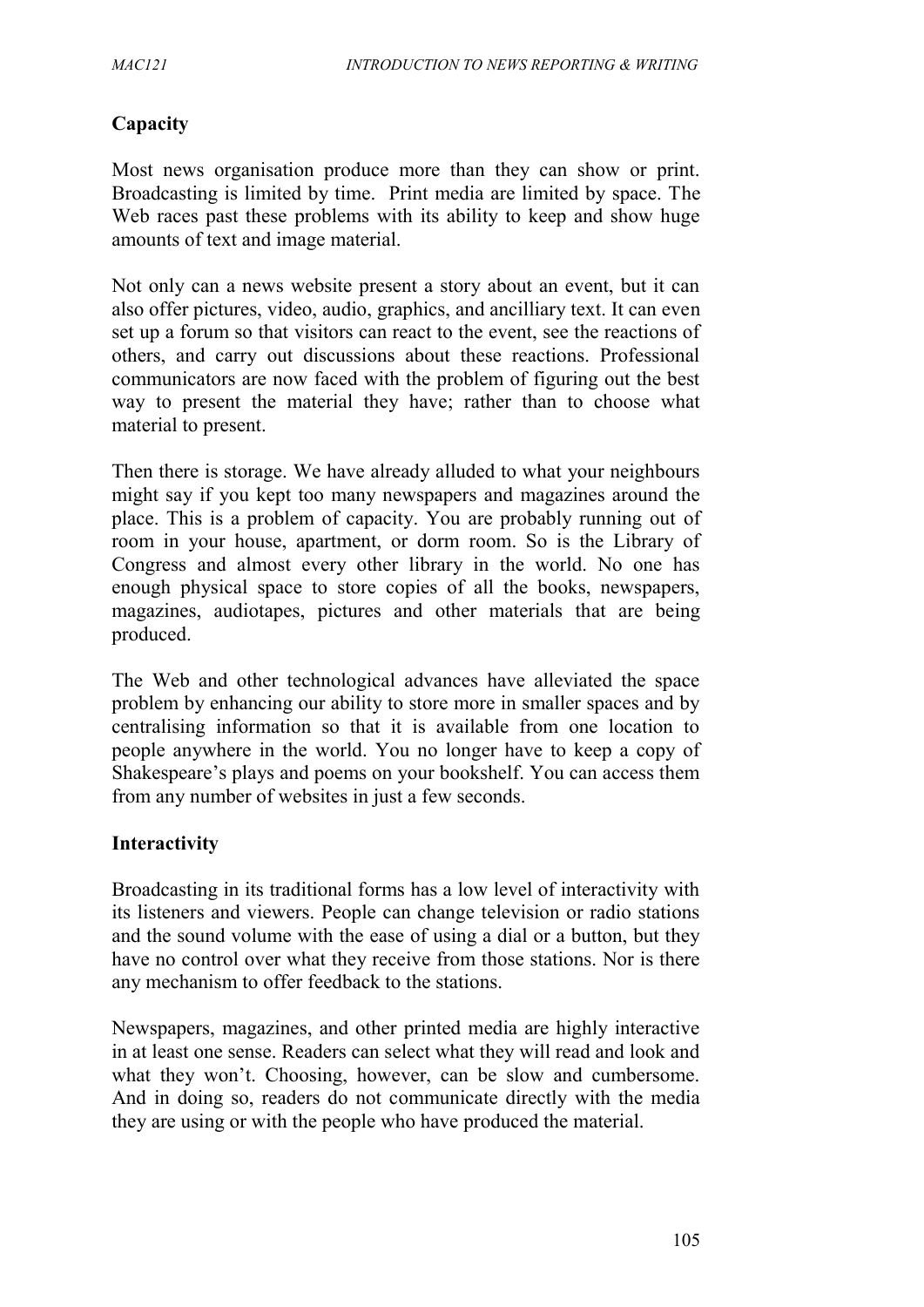The technology of the Web offers a level of interactivity between producers and consumers that go far beyond what other media are capable of. The wide variety of material on a site can offer visitors many more choices than they would get if they were reading a magazine or a newspaper. Linking to other material on other sites is another way in which visitors can interact with what they are seeing.

Visitors can choose the parts of the website they want to see, and producers can track those choices. Software can record 'hits' for various pages within a site, and they can show site managers the sequence of those hits and the amount of time visitors spend on a page.

Visitors can communicate directly through email or other means set up by the producers. They can send producers their money, as many commercial sites hope they will do. And they can communicate with other visitors to share thoughts and reactions about what is on the site. With all these characteristics and differences, the Web remains a medium of words, images and sounds – especially sounds. The Web requires people who understand the language and are skilled in using it.

#### **SELF-ASSESSMENT EXERCISE 1**

Name five characteristics of the Web.

#### **Characteristics of Writing for the Web**

All the characteristics of good writing – accuracy, efficiency, clarity, and precision – come into play in writing for the Web. Despite its seemingly infinite capacity for information, the Web is not a medium in which words can be taken lightly or wasted. Users are often in a hurry, and websites seek to achieve maximum speed in serving them. That said, the following are some of the characteristics of writing for the Web that have emerged as important within the medium.

#### **Efficiency**

Students who are new to writing for the mass media probably struggle more with one of its major characteristics – efficiency – than with any other. To write efficiently, using the fewer words to present the most information is not the type of writing that most students have been taught in English grammar and literature classes. To write less and say more is a more difficult skill to develop. Writing efficiently is time consuming because it involves editing and rewriting. Most of us use too many words when we put together our first drafts and those drafts need to be edited and rewritten.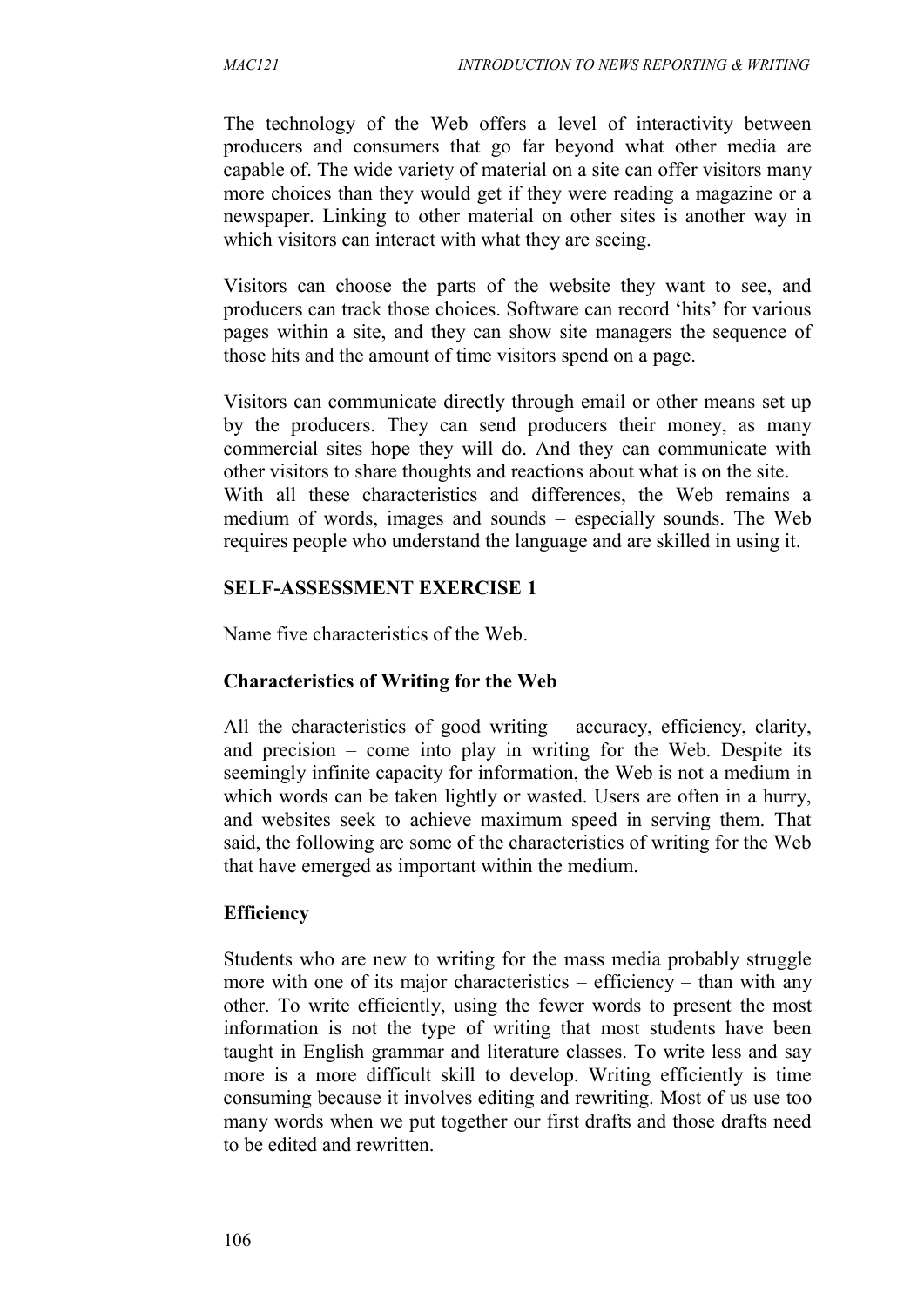The Web demands efficient writing, but it goes further because of the forms and structures of writing that are most common to the Web. Writers should remember that readers do not want to waste time – and will not waste time. The Web offers many points at which information can be obtained. Readers will gravitate to those points where information can be gained most efficiently.

#### **Simplicity**

Reading a computer screen is usually more difficult than reading something in a printed form. It requires a different posture and more intensive focusing of the eyes. A writer cannot alleviate these physical demands, but he or she can make it easier on the reader by using the simplest, most straightforward language possible.

Writing simply is one of the continuing themes of writing for the mass media. Writers need to get past their English-theme habits and mentality and work towards producing the simplest, most unadorned prose possible. The task is not easy. Figuring out simple language takes a great deal of thought and effort. On the Web, that effort is a particular necessity.

#### **Tone**

Writers should write in a tone that is appropriate for their information and the context of their writing and one that meets readers' expectation. The Web requires writing that is formal at certain times and informal at other times. A straightforward news story will have a formal tone because the writer is trying to present information, and readers expect to receive it without the opinions or attitudes of the writer.

Some forms of writing for the Web invite a more casual tone. Some websites allow writers to take such a tone in wiring summaries because the opinions and attitudes of the writer can be entertaining and can help to sell a story to the readers. Weblogs may alo be casual in tone, as if the writer were talking one-on-one with the reader. Still, with most audiences, the Web is not a place where anything goes and any language is appropriate. A writer needs to understand when more informality is appropriate and expected and what the limits of that informality are.

#### **SELF-ASSESSMENT EXERCISE 2**

Visit the Net and send a mail to a friend in another country on latest political developments in Nigeria. Also, attempt a download of more information on the history of the Internet using any of the common search engines e.g. Yahoo, goggle, etc.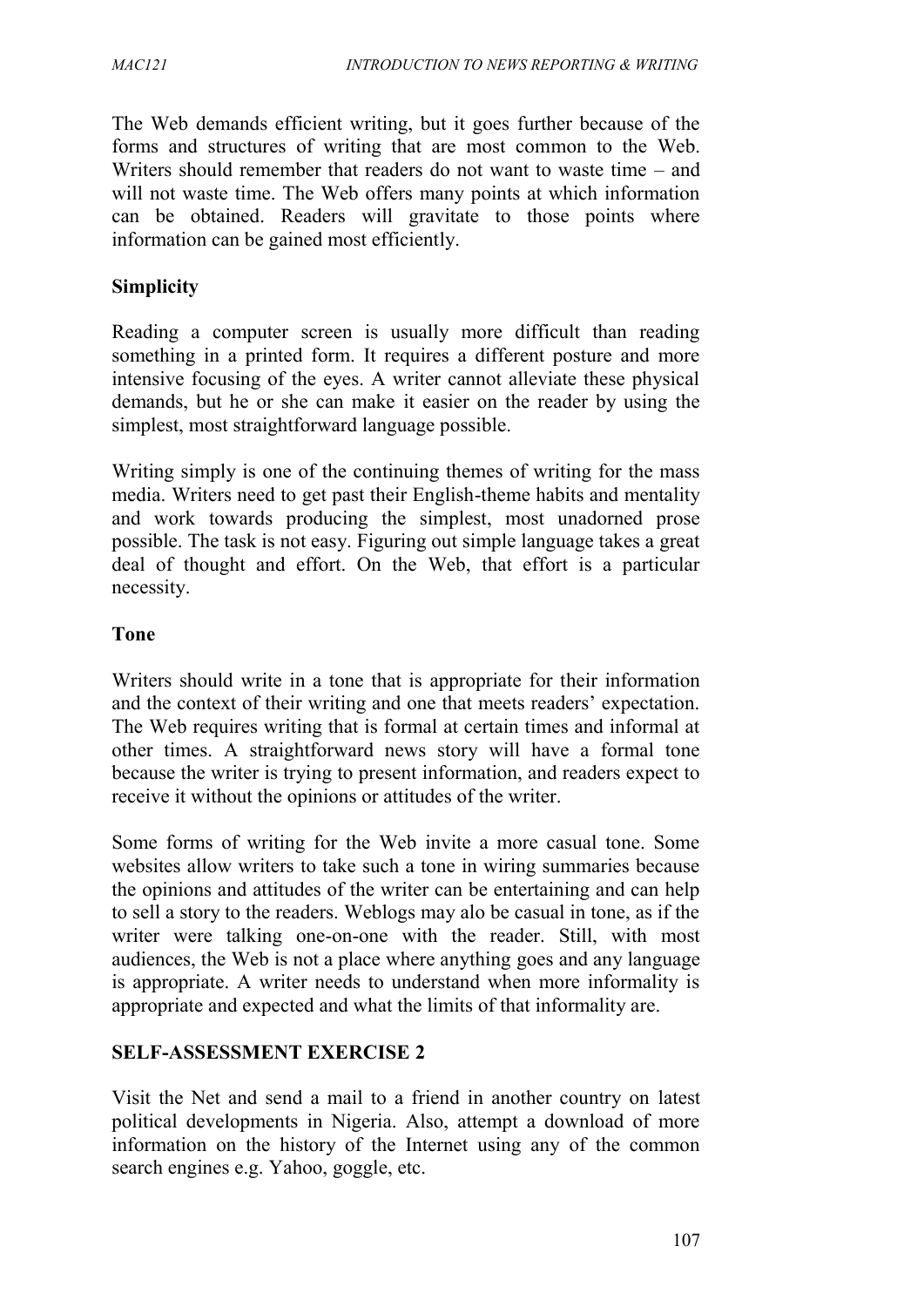### **4.0 CONCLUSION**

With the advent of the Net, the world has witnessed an unprecedented revolution that has touched every area of our lives. Notwithstanding the perceived negative effects that might be associated with it, we should all work together to preserve this legacy and try to improve on it.

Today, it has made unprecedented change in the way we communicate. It can be used for electronic mail (e-mail), chatting, Intranets, games and gossip, information retrieval, electronic commerce etc. In the area of research you can use it to access vast amounts of information not otherwise readily available.

The Web is increasingly becoming a medium of mass communication that is being widely used, especially in the transmission of information. This unit has attempted to show the distinguishing features of the Web which separates it from broadcasting or print journalism mechanisms.

### **5.0 SUMMARY**

This unit has highlighted the meaning of Internet, its history, importance and functions to the society. The increased use of the Internet as a medium of communication has seen its usefulness for information dissemination become more pronounced in recent times. As much as the traditional media of mass communication, that is, television, radio, newspapers/magazines, have not done badly in terms of breaking news, the Web, which possesses characteristics of traditional media, has some features of its own which makes it stand in a different class from these traditional media

#### **6.0 TUTOR-MARKED ASSIGNMENT**

- 1. Briefly explain the history of the Internet.
- 2. What are the uses of the Internet.
- 3. What are the characteristics of Web writing?

#### **7.0 REFERENCES/FURTHER READING**

Houston, B. (1999). *Computer Assisted Reporting. A Practical Guide* (2nd Ed.)*.* New York: Bedford/ St. Martin's.

Randall, D. (2000). *The Universal Journalist* (2nd ed.) London: Pluto Press.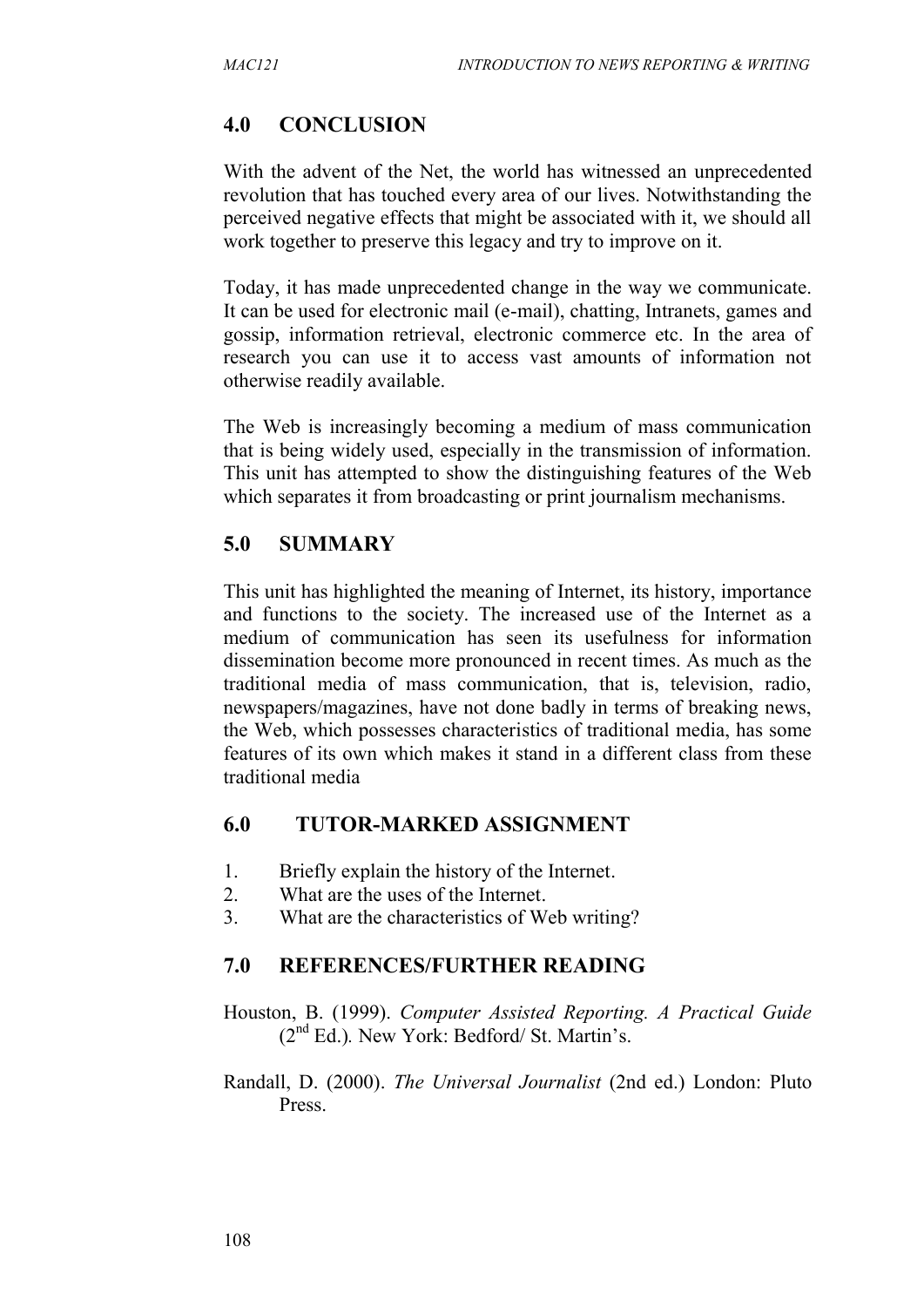# **UNIT 2 COMPUTER-ASSISTED JOURNALISM**

## **CONTENTS**

- 1.0 Introduction
- 2.0 Objectives
- 3.0 Main Content
	- 3.1 What is Computer-Assisted Journalism (Reporting)?
	- 3.2 The Case for Using Computer in Journalism
- 4.0 Conclusion
- 5.0 Summary
- 6.0 Tutor-Marked Assignment
- 7.0 References/Further Reading

# **1.0 INTRODUCTION**

The use of computer in newsgathering is one of the latest developments in information technology. This facilitates the job of the reporter and affords him access to vast information just with a click on an icon.

In this age of high tech journalism, any journalist who does not know how to use the computer could find himself in the back number.

This unit takes a look at what Computer Assisted Journalism means and its role in modern day journalism

## **2.0 OBJECTIVES**

At the end of this unit, you should be able to:

- explain what computer assisted journalism means
- discuss the relevance of the computer to a journalist.

## **3.0 MAIN CONTENT**

## **3.1 What is Computer-Assisted Journalism (Reporting)**

Computer-assisted reporting is the use of computers to gather and analyze the data necessary to write news stories. The spread of computers, software and the Internet is changing how reporters work. Reporters now routinely collect information in databases, analyze public records with spreadsheets and statistical programs, study political and demographic change with geographic information system mapping, conduct interviews by e-mail, and research background for articles on the Web.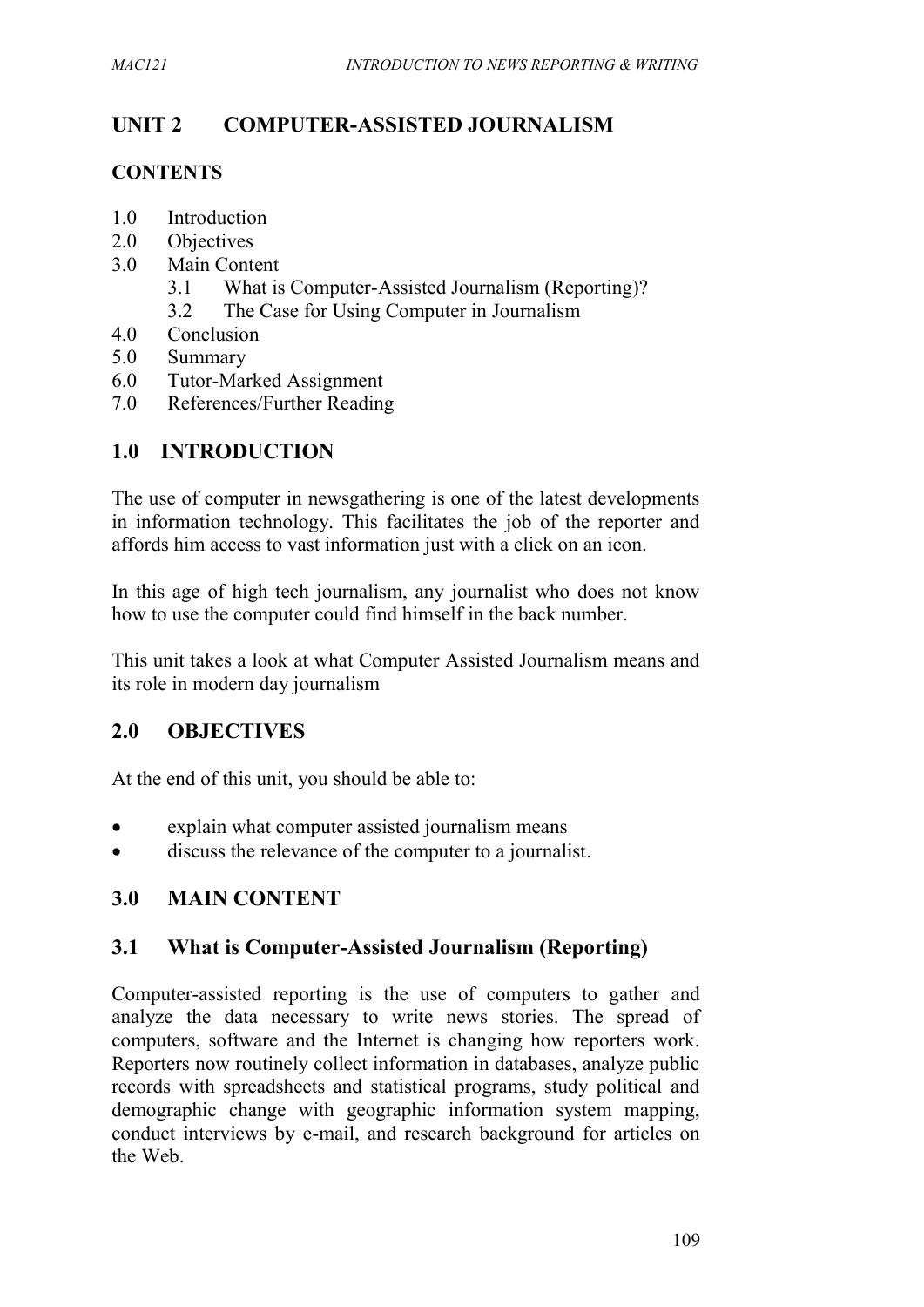Collectively this has become known as computer-assisted reporting, or CAR. It is closely tied to "precision" or "analytic" journalism, which refer specifically to the use of techniques of the social sciences and other disciplines by journalists.

CAR's greatest growth has been in recent years, coinciding with the adoption of computers for everyday use. Its roots, however, go back decades. One researcher argues the "age of computer-assisted reporting" began in 1952, when CBS television used a UNIVAC I computer to analyze returns from the U.S. presidential election. One of the earliest examples came in 1967, after riots in Detroit, when Philip Meyer of the Detroit Free Press used a mainframe computer to show that people who had attended college were equally likely to have rioted as were high school dropouts.

Since the 1950's, computer-assisted developed to the point that databases became central to the journalist's work by the 1980's. In his book, Precision Journalism, the first edition of which was written in 1969, Philip Meyer argues that a journalist must make use of databases and surveys, both computer-assisted. In the 2002 edition, he goes even further and states that "a journalist has to be a database manager".

The techniques expanded from polling and surveying to a new opportunity for journalists: using the computer to analyze huge volumes of government records. The first example of this type may have been Clarence Jones of The Miami Herald, who in 1969 worked with a computer to find patterns in the criminal justice system. Other notable early practitioners included David Burnham of The New York Times, who in 1972 used a computer to expose discrepancies in crime rates reported by the police; Elliot Jaspin of The Providence Journal, who in 1986 matched databases to expose school bus drivers with bad driving histories and criminal records; and Bill Dedman of The Atlanta Journal- Constitution, who received the Pulitzer Prize for his 1988 investigation, The Color of Money, which dealt with mortgage lending discrimination and redlining in middle-income black neighbourhoods.

In the last 15 years, journalism organisations such as the National Institute for Computer-Assisted Reporting (NICAR, a program of Investigative Reporters and Editors) and the Danish International Centre for Analytical Reporting (DICAR), have been created solely to promote the use of CAR in newsgathering. Many other organisations, such as the Society of Professional Journalists, the Canadian Association of Journalists and the University of King's College in Halifax, Nova Scotia, offer CAR training or workshops. Journalists have also created mailing lists to share ideas about CAR, including NICAR-L, CARR-L and JAGIS-L.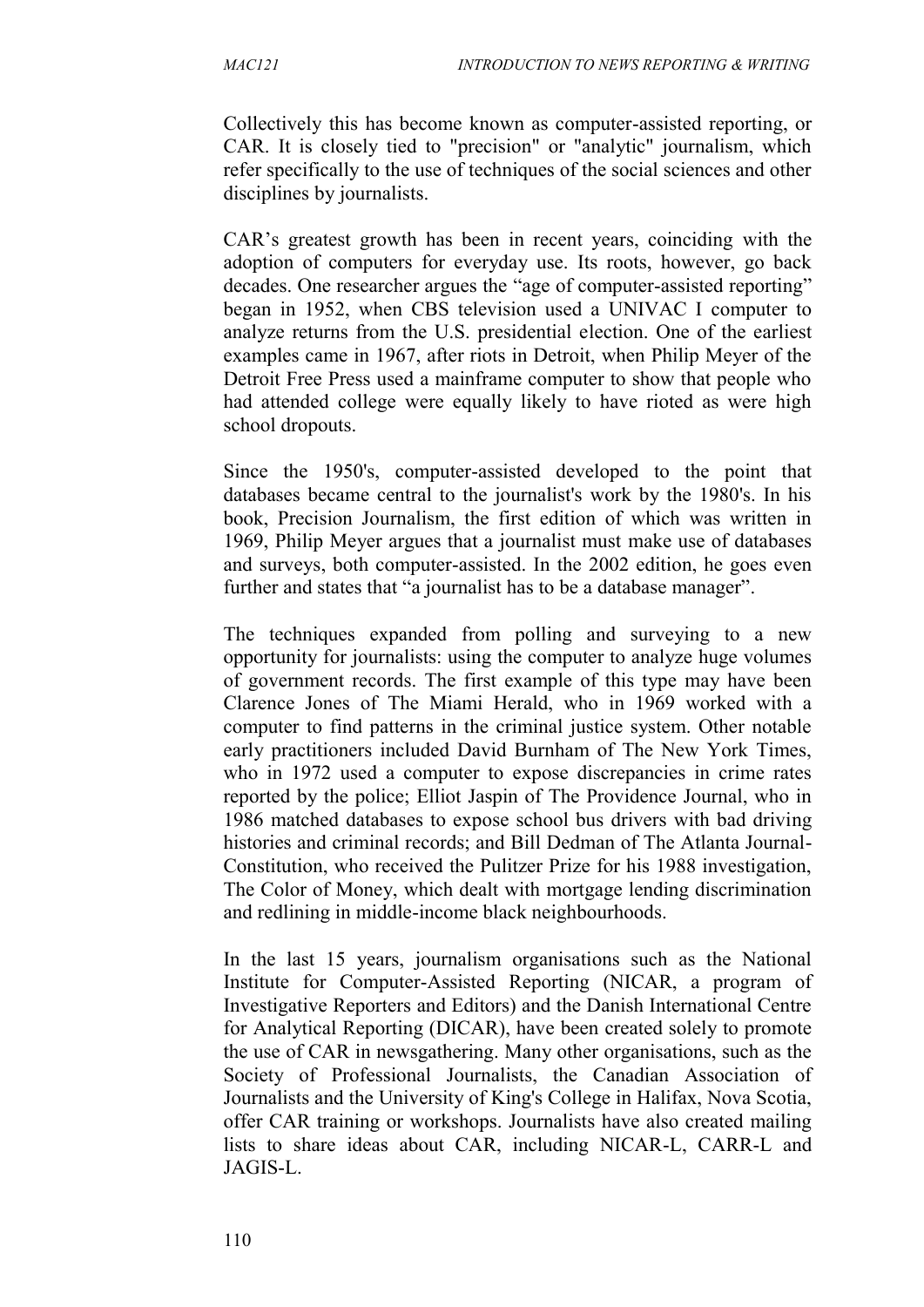In 2001, computers had reached a critical mass in American newsrooms in terms of general computer use, online research, non-specialist content searching, and daily frequency of online use.

This shows that computers and computer-assisted reporting have become ubiquitous in most Western news organisations. Using computers and databases is even, according to some, part of the definition of a journalist. Therefore, database journalism as a form of computer-assisted reporting has, by the beginning of the 21st century, come to merge with journalism.

The development of the internet brought about a redefinition of database journalism. It is now considered as "supplying databases with raw material - articles, photos and other content - by using medium-agnostic publishing systems and then making it available for different devices."

The first projects in this new database journalism were probably my Society in the UK, launched in 2004 and Adrian Holovaty's ChicagoCrime.org in the US, released in 2005. Adrian Holovaty then wrote what is now considered the manifesto of database journalism in September, 2006. In this article, Holovaty writes that most material collected by journalists is "structured information: the type of information that can be sliced-and-diced, in an automated fashion, by computers". For him, database journalism is opposed to traditional journalism. When the latter puts the story as the finality, database journalism stores facts in databases and publishes them according to ongoing editorial needs.

2007 saw a rapid development in database journalism. Interactive maps have become a central feature of database journalism, often supported by mashups. A December, 2007, investigation by The Washington Post (Fixing DC's schools) aggregates dozens of data items about over 135 schools, possessed in several ways, whether on a map, individually or through articles.

The importance of database journalism can be assessed by the Knight News Challenge's awarding \$1,100,000 to Adrian Holovaty's Every block project, which aims at gathering and presenting as much data as possible in 11 American cities. The Pulitzer prize received by the St. Petersburg Times' Politifact in April, 2009, has been considered as a Color of Money moment by Aron Pilhofer, head of the New-York Times technology team, hinting that database journalism has been accepted by the trade and will develop, much like CAR did in the early 1990's.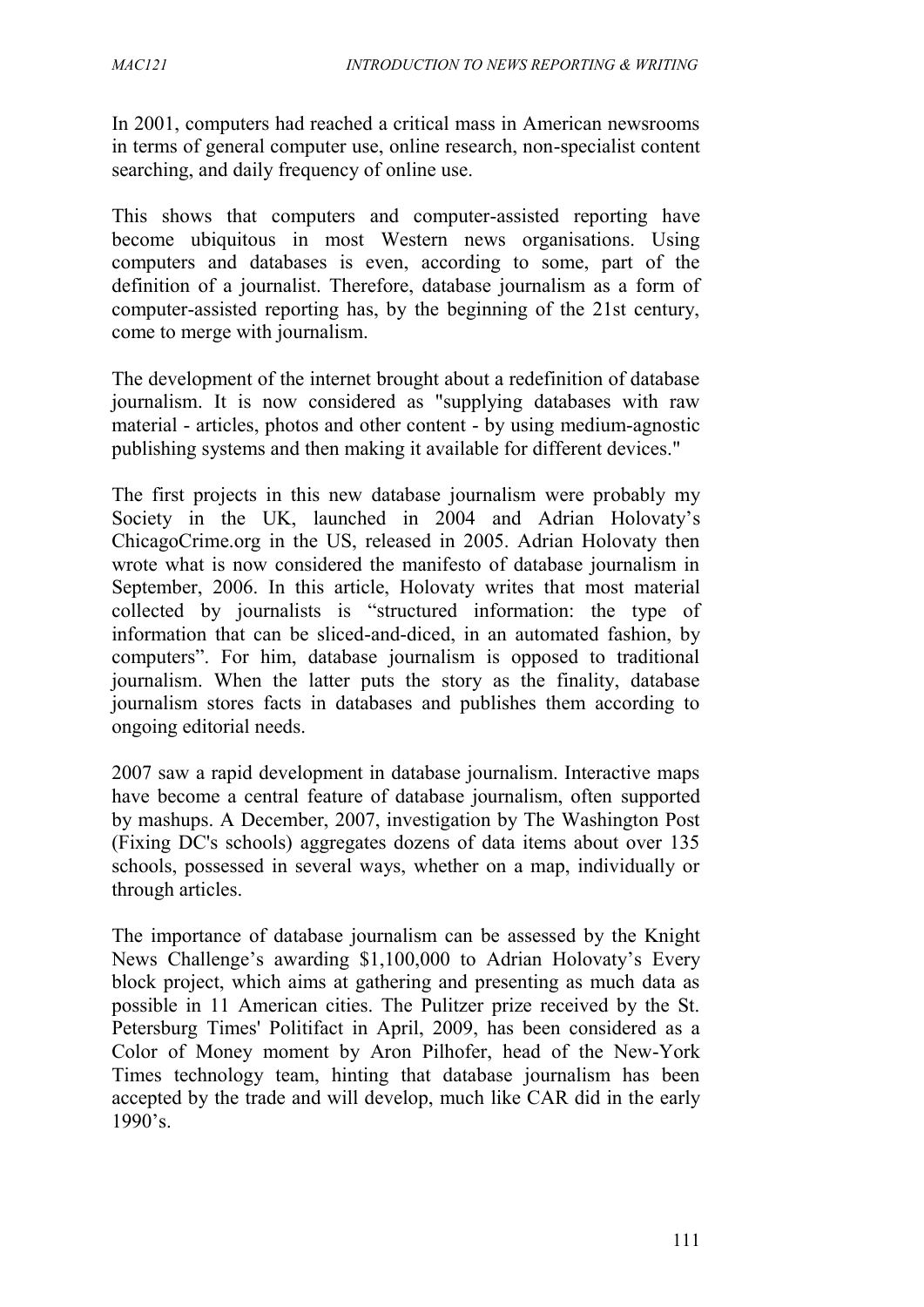### **3.1.2 The Case for Using Computer in Journalism**

You are looking into the early release of convicts from state prisons because of overcrowding. A good source had told you that many convicts released into a so-called supervised home release programme are never supervised at all. In fact, the system loses track of the convicts until they are arrested again.

Prison officials say they don't know if that's true, but they say you can look at individual inmate records if you want to.

Here's the catch: there are 20,000 records. Prison officials are counting on you having to look at 20,000 sheets of paper. They believe you will give up on the story because it will take you and other reporter's months to go through all the records. At best, they think you will develop some anecdotal evidence they can easily refute.

But you have an answer. You say you will take the records not on paper but on a computer tape. After a series of meetings, the officials agree to give you the computer tape with the information you need. You pick up the tape in the morning and transfer the information to your personal computer in the afternoon.

By the next morning, using store-bought software, you have determined that more than 1,000 convicts walked away from the programme in the past year. Over the next few days, you check through the records and gather more details. You recheck your information, conduct interviews, and write the story. A week later, you run a front page story that presents a systematic look at a programme gone wrong (Houston: 1999).

The above Scenario depicts an example of the relevance of computer assisted journalism. That is, the use of computers not only to write stories but to do far-reaching research through online database; to gather large numbers of records from analysis to launch stories from a higher level and with deeper context than ever before.

It must however be noted that computer assisted journalism does not replace proven journalistic practices, it only compliments and elevates them.

Without computers, newspapers would have to live people to fill all those positions eliminated in the computer revolution. Besides, computers make it possible for reporters to cover stories with greater ease.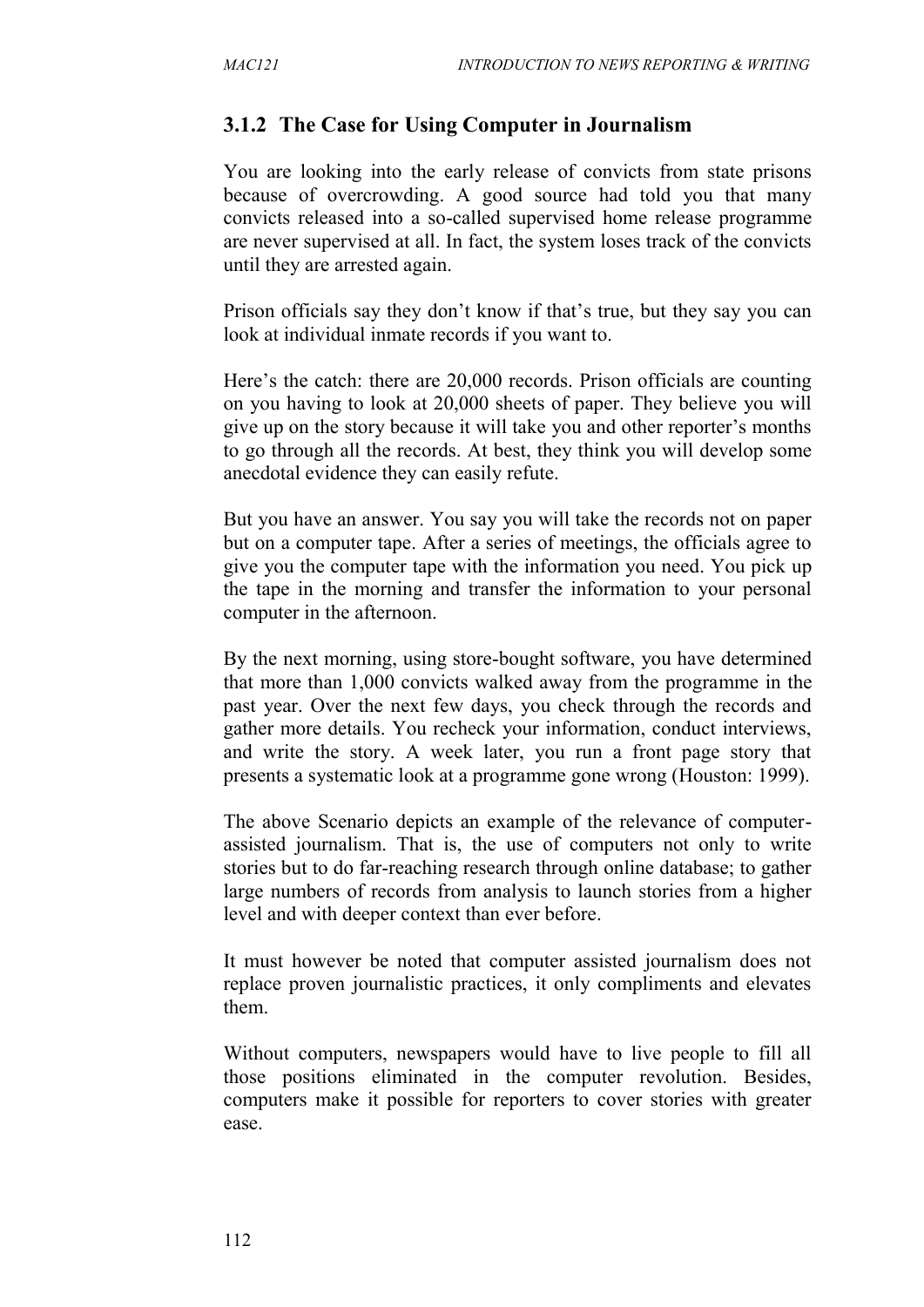## **SELF-ASSESSMENT EXERCISE**

- 1. What do you understand by Computer Assisted Journalism (CAJ)?
- 2. What are the advantages of Computer Assisted Journalism (CAJ) over old methods of Practicing Journalism?

## **4.0 CONCLUSION**

Today's best reporters and editors have learned that computers can help at almost any phase of the reporting and editing process. They see computers as essential tools of the journalist's trade. Therefore, today's journalists must learn to use computers. In order to gain from the several benefits they offer.

## **5.0 SUMMARY**

The Computer for journalists today has become a veritable tool in gathering and dissemination of information. It has helped the journalist to access vast information in a Jiffy and also helped the editor to verify, edit and publish stories of note worthy with less effort.

## **6.0 TUTOR-MARKED ASSIGNMENT**

Expatiate on the need for Computer Assisted Journalism in this millennium.

## **7.0 REFERENCES/FURTHER READING**

Houston, B. (1999). *Computer Assisted Reporting. A Practical Guide* (2nd ed). New York: Bedford St. Martin's.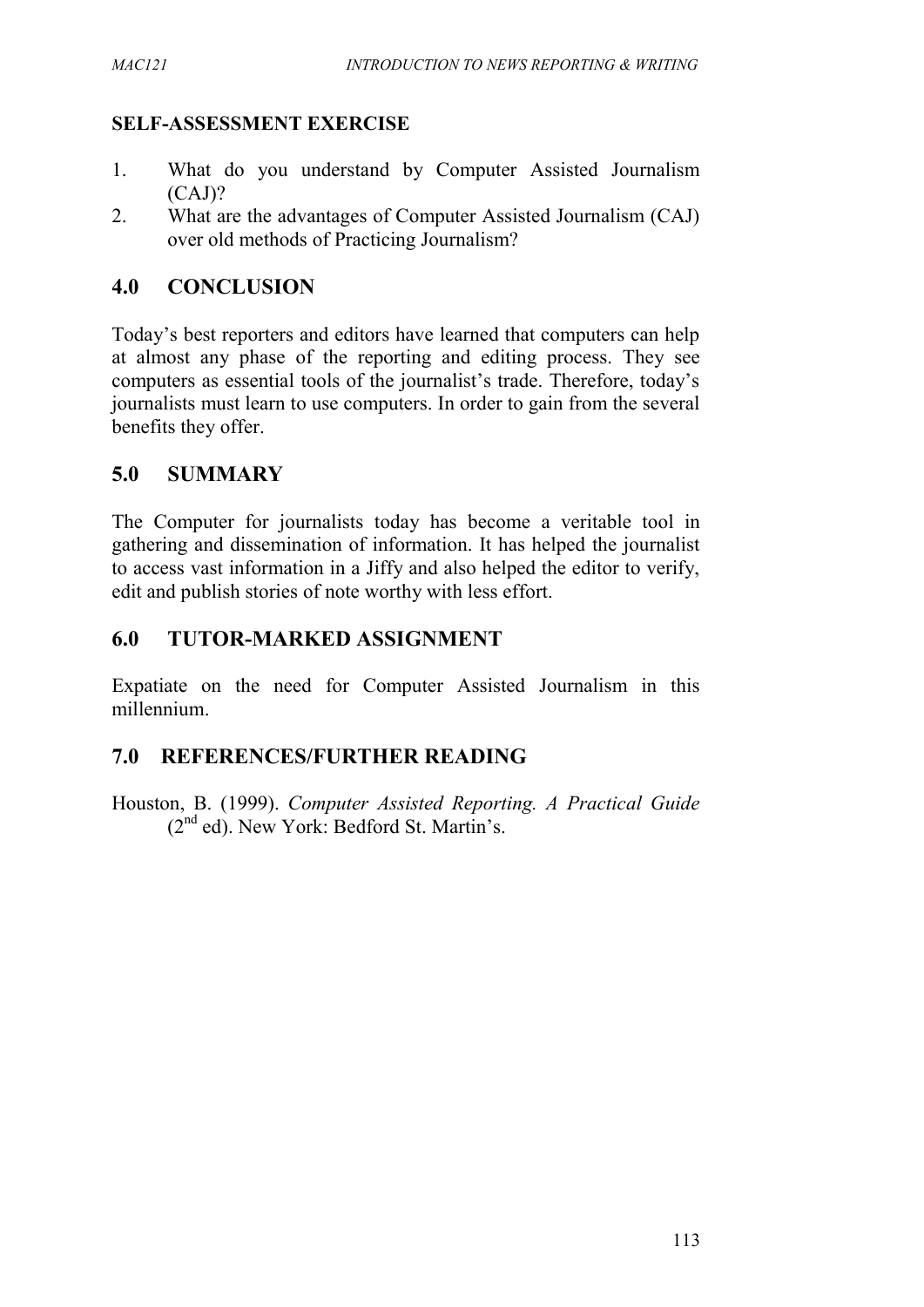## **UNIT 3 LEGAL PITFALLS ON THE INTERNET**

#### **CONTENTS**

- 1.0 Introduction
- 2.0 Objectives
- 3.0 Main Content
	- 3.1 Defamation
	- 3.2 Privacy
	- 3.3 Contempt
	- 3.4 Copyright
- 4.0 Conclusion
- 5.0 Summary
- 6.0 Tutor-Marked Assignment
- 7.0 References/Further Reading

## **1.0 INTRODUCTION**

The Internet as a tool for reporting is not without some pitfalls. In this unit, you will learn about a few of the legal potholes you may encounter on the information highway, and how to avoid them. These include defamation, privacy, contempt of court and copyright.

#### **2.0 OBJECTIVES**

At the end of this unit, you should be able to:

- identify the legal problems arising from the use of the Internet
- explain how to avoid the identified legal problems.

## **3.0 MAIN CONTENT**

### **3.1 Defamation**

The tort of defamation is designed to protect a person's reputation from unjustified attack through publication.

At a common law, a person has an action for defamation if he or she can establish the following three things.

- 1. The statement has a tendency to injure the reputation of the person, by exposing him or her to hatred, contempt or ridicule, or reducing the person in the estimation of right thinking members of society, or make that person to be shunned or avoided without moral blame.
- 2. If the statement was published and
- 3. That the person defamed could be identified from the statement.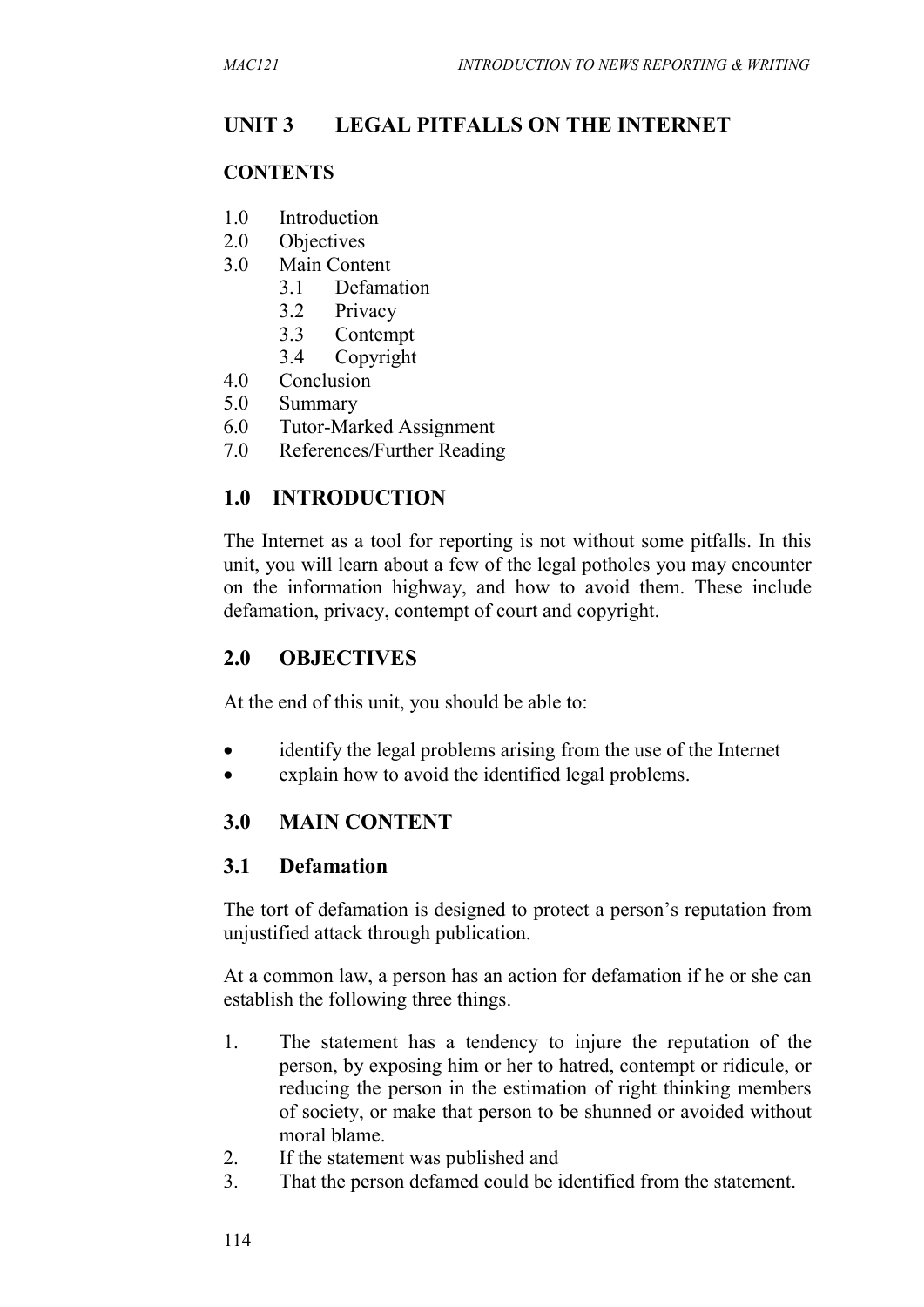The publisher, who (subject to the innocent disseminator defense) is anyone who has taken part in the publication of the material, will be liable for the defamatory statement unless one of the defenses is successful in court.

The defenses include: Truth, Fair comment, Qualified Privilege, Consent and other statutory defenses. The publisher has the burden of proving one of the defenses.

An action arises for each defamatory publication and publication occurs each time material is seen, read or heard by a third party. Therefore, there can be multiple, simultaneous publications which give rise to an action in defamation. This poses a problem as to which law should be applied and where proceedings can be instituted.

The law of defamation applies to Internet publications. This issue was settled by the Supreme Court of Western Australia in *Rindos v. Hardwick*. From this case it can be concluded that the court will treat online publications as libel and not slander and that the content provider (the person who posts the information on the Internet) is liable for publication of information.

However, this case did not consider the liability of other people in the publication line, such as the Internet Service Provider (ISP). Germane to this question is the application of the innocent disseminator defense: Is the ISP a primary publisher or merely a vehicle by which people can access information, that is, an innocent disseminator?

The innocent disseminator defense recognises that it is unjust to hold liable for defamation, a person who is merely disseminating information. A person is regarded as a mere disseminator of information if they can establish three things – that they had no actual knowledge of the defamatory nature of the publication; second, that they had no implied knowledge of the defamatory nature of the publication; third, that the lack of knowledge was not due to negligence.

However, this lack of liability for ISPs has its downside, particularly were users can post information anonymously. It creates an environment where inaccurate information can be distributed to the public, with virtually no recourse. If you are using the Internet for research, be mindful of the need to verify the information you want to use. Failure to do this could have wide reaching consequences and it may bar you from relying on some of the defamation defenses such as the new political communication privilege.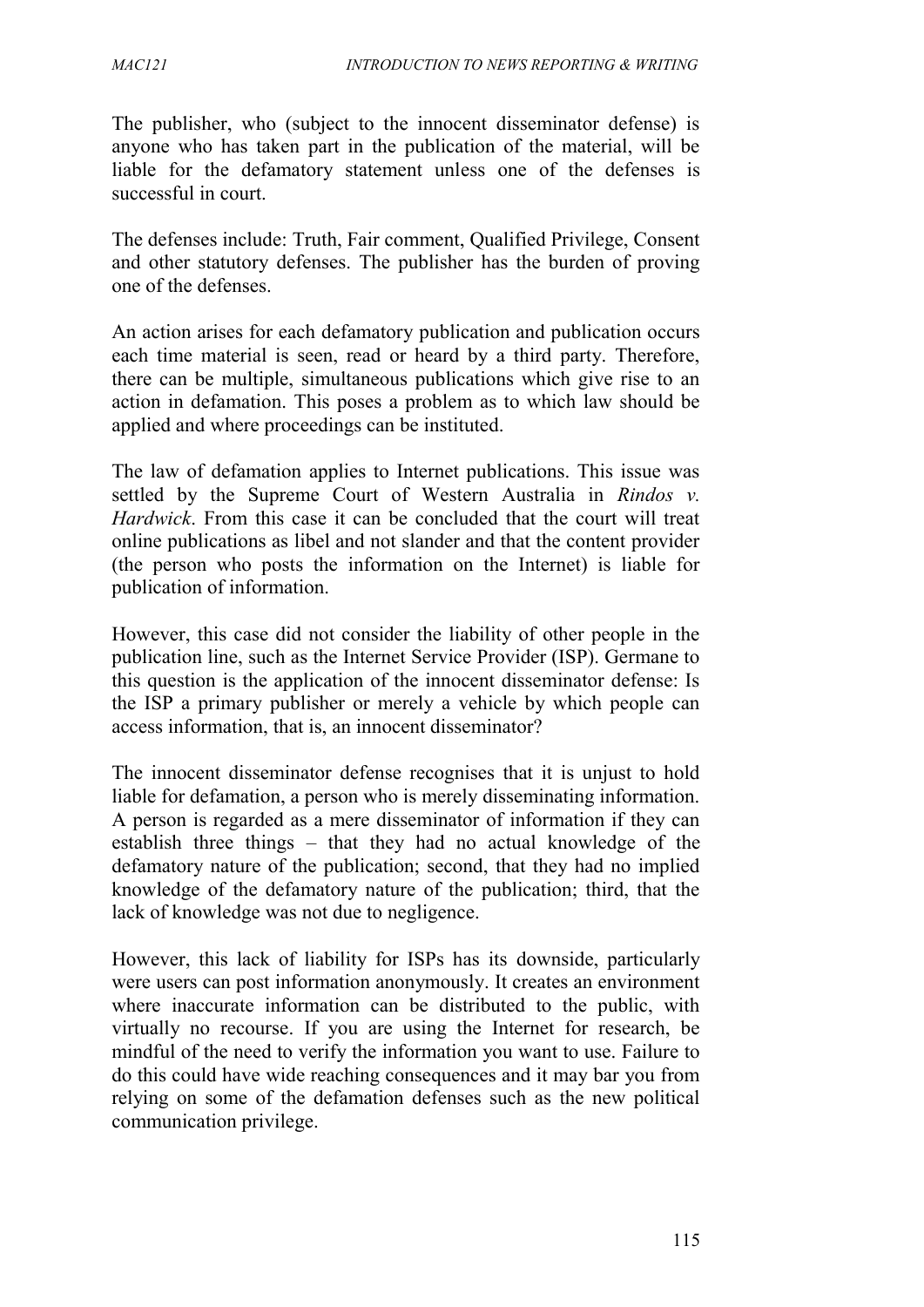Another problem facing people publishing on the Internet (which includes people who repeat statements made by someone else) is the increasing problem of unintentional defamations. The intention of the publisher is irrelevant to liability. Under the existing law, people have been held liable for defaming someone of whom they have no knowledge.

Thus, there are major uncertainties associated with the application of defamation law to Internet publication and research. Be mindful of these gray areas when using the Internet to disseminate or collect information.

## **3.2 Privacy**

The right of privacy is the right to be left alone. This is protection from invasion by newspapers, television, radio, magazines, books, pictures and motion pictures advertising and even wiretapping.

The major problem confronting journalists is, knowing what constitutes an invasion of privacy. Most journalists know they should not enter a person's property without permission. However, what about accessing confidential information, which has accidentally been put on the Internet, or accessing a site, which has password access only, that contains confidential information? Should journalists use this information? The mode of access does not alter a legal and ethical obligation. In fact, the ease of access to the Internet may place even greater burdens on the reporter to check the accuracy and source of information.

Privacy is not an absolute value. There are other interests that compete, the most significant of which is free speech". There is a need to balance an individual's need for privacy against the public interest in free speech. In 1995 Privacy Commissioner Kevin O'Conner identified professional's standards as the most effective way of protecting information privacy within industry. 'while technology is always opening up new ways of communicating, the behavioural and ethical standards to which we adhere should, in my view, govern the technical not the other way around)" (O'Conner 1).

The lack of certainty, the diverse laws which regulate this issue and the lack of consistency in the self-regulatory body's interpretation of what constitutes a breach of Privacy pose major problems for journalists. The ease of accessing information via the Internet adds to the confusion for journalists.

Enforcement of censorship laws to regulate the type of information that can be stored and accessed via the Internet, raise a number of privacy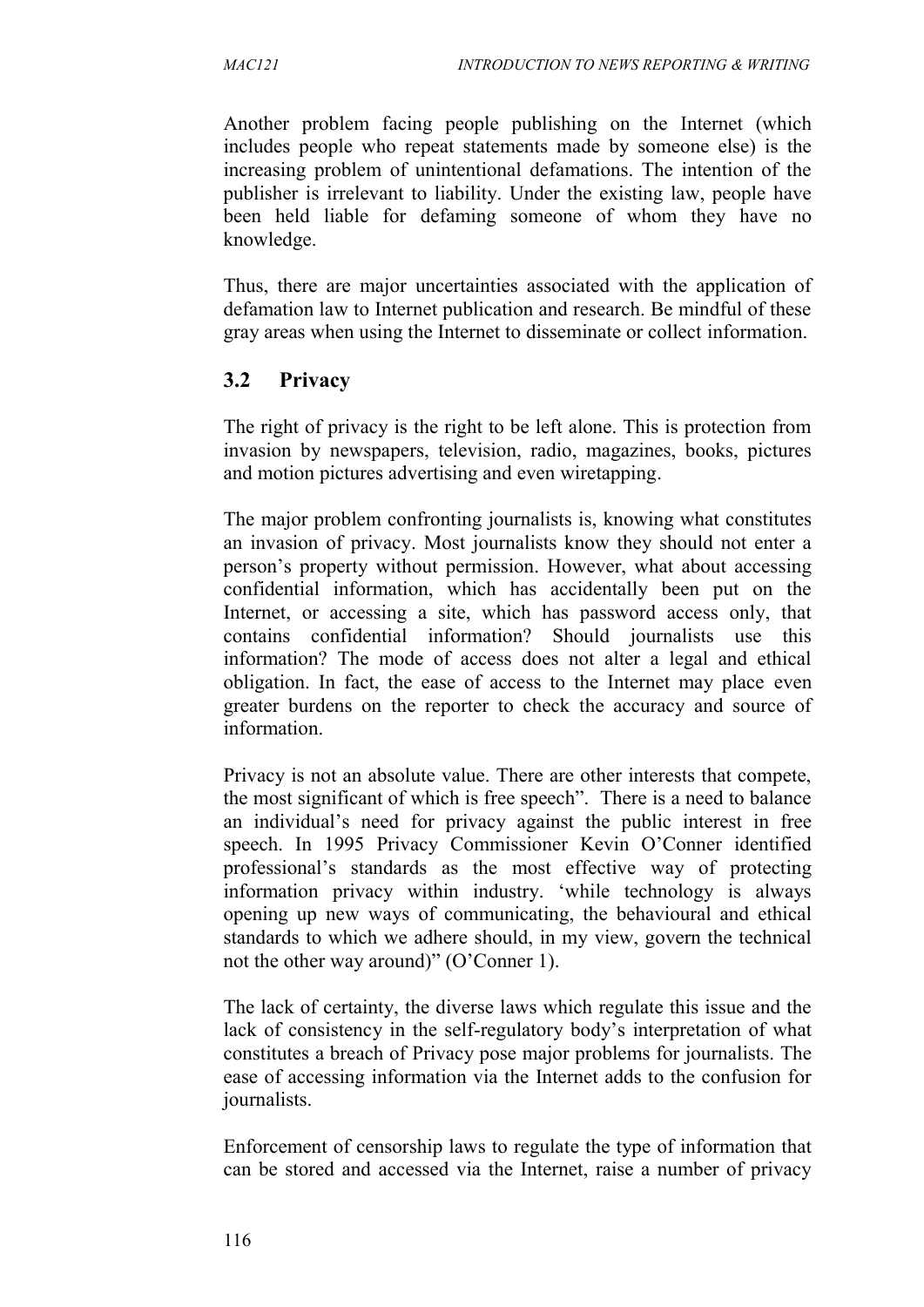issues. Remember that protection of privacy involves a balancing of the individual's rights against public interest.

## **3.3 Contempt**

Contempt of court can take many forms, but the one that most concerns us here is connected to subjudice publication. This is publication of material when a court action is pending. The general rule is that the crime of subjudice contempt can be committed by publishing material which has a clear tendency to interfere with the course of justice. For this to occur there must be a real possibility that such a publication actually could prejudice the administration of justice *(A-G for NSW v TCN Channel Nine* P/L 1991, 379).

There are two major issues regarding subjudice contempt and Internet publications:

- What constitutes a publication for the purposes of the contempt rules?
- Who is liable for an "offending" publication?

In *Attorney General (NSW) v TCN Channel Nine*, the court found that in contempt actions "publication has a meaning different from its meaning in the law of defamation, and it appears to be generally accepted that a private communication to a single individual would not ordinarily be regarded as publication" (378). But the court warned that "a statement made to journalists or broadcasters does not fall into the category… the circumstance that a statement is published by being communicated to someone who would be likely in the ordinary course to broadcast it also has an important bearing upon the question of the tendency of publication to influence members of the public" \*(378-79). From this, it can be concluded that publication for contempt purposes means more than material being seen, read or heard by a third person.

Given that for the purposes of defamation *(Rindos v Hardwick)*, internet communications are regarded as publications. Internet communications other than personal e-mail are likely to be regarded as "publications" for the purposes of the contempt laws. However, if a personal e-mail were sent to a journalist, then this would be taken into account when the court considered the likely tendency of the publication.

However, the internet poses another problem because of the likelihood of information posted on the internet being accessed by journalists. It is arguable that people using the internet should be aware of the possible general broadcast of information and the possibilities of a journalist accessing information, which is not directly forwarded to him or her.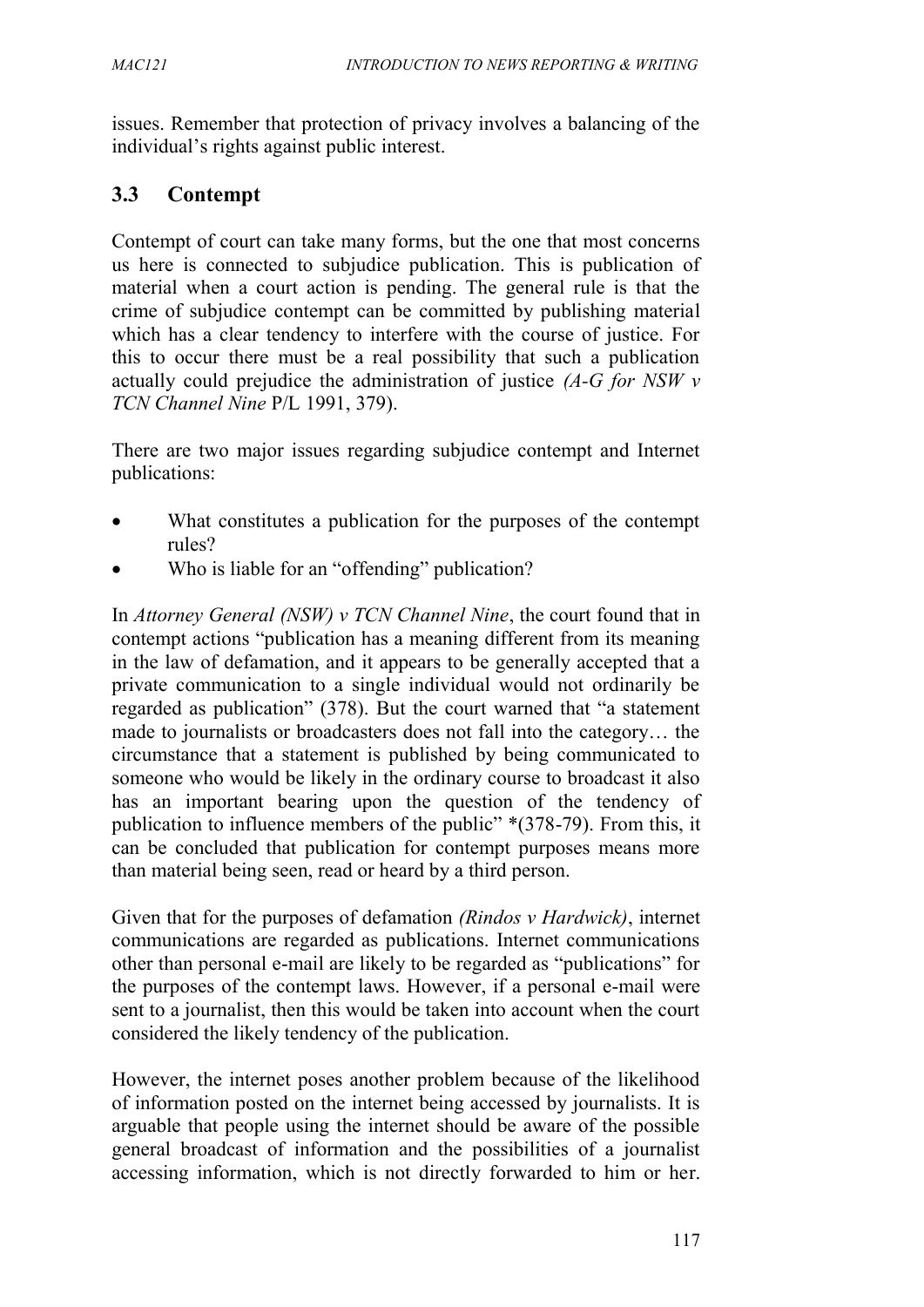Therefore, internet publications would be in contempt of court if the "clear tendency of the publication is, as a matter of practical reality, to interfere with the due course of justice". (*A-G for NSWS v TCN Channel Nine* P/L 379*)*

You should be aware that contempt laws are not uniform. In some countries such as Australia, each state has its own, which is set out in both statute and common law. Journalists who are reporting court should familiarise themselves with specific legislations, which apply in their states and countries.

Who is liable? *In A-G for NSW v TCN Channel Nine,* the court acknowledged that the entire publication line, including editors, proprietors, printers, the content provider and the distributor are liable for publication of "offending" material. And it was found in *Director of Publication Prosecution v Wran* that the original communicator of the information may be in contempt in addition to the broadcaster of the information.

Would ISPs be liable for material posted on the Internet? Given that everyone in the entire publication line is liable for publications and the intention required by the court to establish the crime of contempt is an intention to publish and not an intention to interfere with the administration of justice, it is probable that ISPs would be included in the liability line where "offending" material is published on the Internet. It can be concluded that:

- Internet communications, other than personal e-mail sent to individuals other than journalists or broadcasters, would constitute a publication for the purposes of the law of contempt.
- If material published on the internet has the tendency to interfere with the course of justice, it could be held in contempt.
- Everyone in the publication line, including ISPS, could be liable for the publication.

## **SELF-ASSESSMENT EXERCISE**

Briefly explain how materials published on the Internet can lead to contempt of court?

# **3.4 Copyright**

Copyright is a group of rights under the federal Copyright Act 1968 that protect the creators of original works from unauthorised reproduction, publication, performance, broadcast or adaptation, According to Lindsay, (Armstrong, Lindsay, Watterson, 73). Copyright is automatic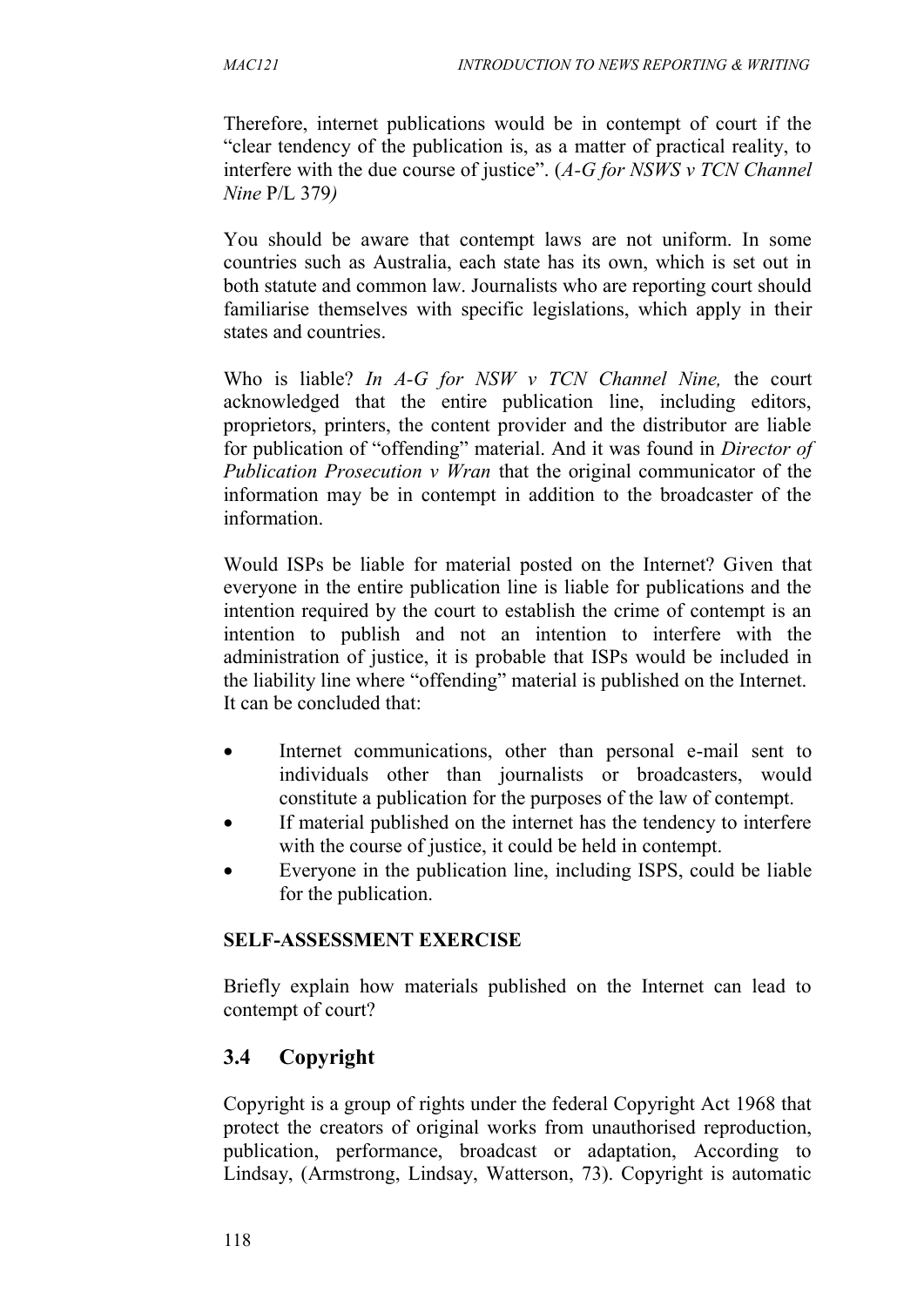on the creation of an original work. It is infringed if a person reproduces, publishes, performs, broadcasts or adapts an original work without the permission of the copyright owner. The author/creator usually owns copyright, however any of the rights set out in the Copyright Act can be assigned to others.

In Nigeria, copyright Degree 1988 regulates copyright in the country. The provisions are similar with those in others parts of the world. However, Richardson says copyright will be around for a long time. Heerey J bases her optimism, in part, on a Federal Court decision in *Trumpet Software Pty Ltd v OzEmail Pty Ltd*. She claims the Trumpet Software case established "that Australian Courts are prepared to treat the use of material published on the Internet in the same ways as other publications and uses as far as the principles of Copyright Act are concerned" (Centre for Media, Communications and Information Technology Law, Research paper 1, 13).

Thus, it can be concluded that the Copyright Act apply to Internet publications. The ease of copyright and disseminating information does not impinge on the exclusive rights of the copyright holder. However, there are some questions over the future applications of copyright laws, because of the ease with which people can avoid the application of those laws. Therefore, the owners of copyright may need to look to alternative ways of protecting their rights, such as contractual arrangements or codes of practice for Internet users.

A major problem with the application of copyright laws is identifying infringements. ISPs are likely to be the target of owners of copyright seeking to enforce their rights, according to solicitor Jason Macarthur. He says they "may be liable for authorising the distribution of material to or from the service, without the permission of the copyright owner" (Macarthur, 11). The key to the situation lies in the definition of the word "authorise." Macarthur says the High Court has held that its meaning in the Copyright Act is "to sanction, approve or countenance" but "it will be a defense to establish that reasonable steps were taken in the circumstances to avoid the infringement" (Macarthur 11).

Macarthur added "A person will not be liable for authorising an infringement of copyright unless they had some power to prevent it; a specific act of infringement occurred; and the person was aware of the possibility of the infringement (even if they were not aware of the actual infringement that occurred)" (Macarthur, 11).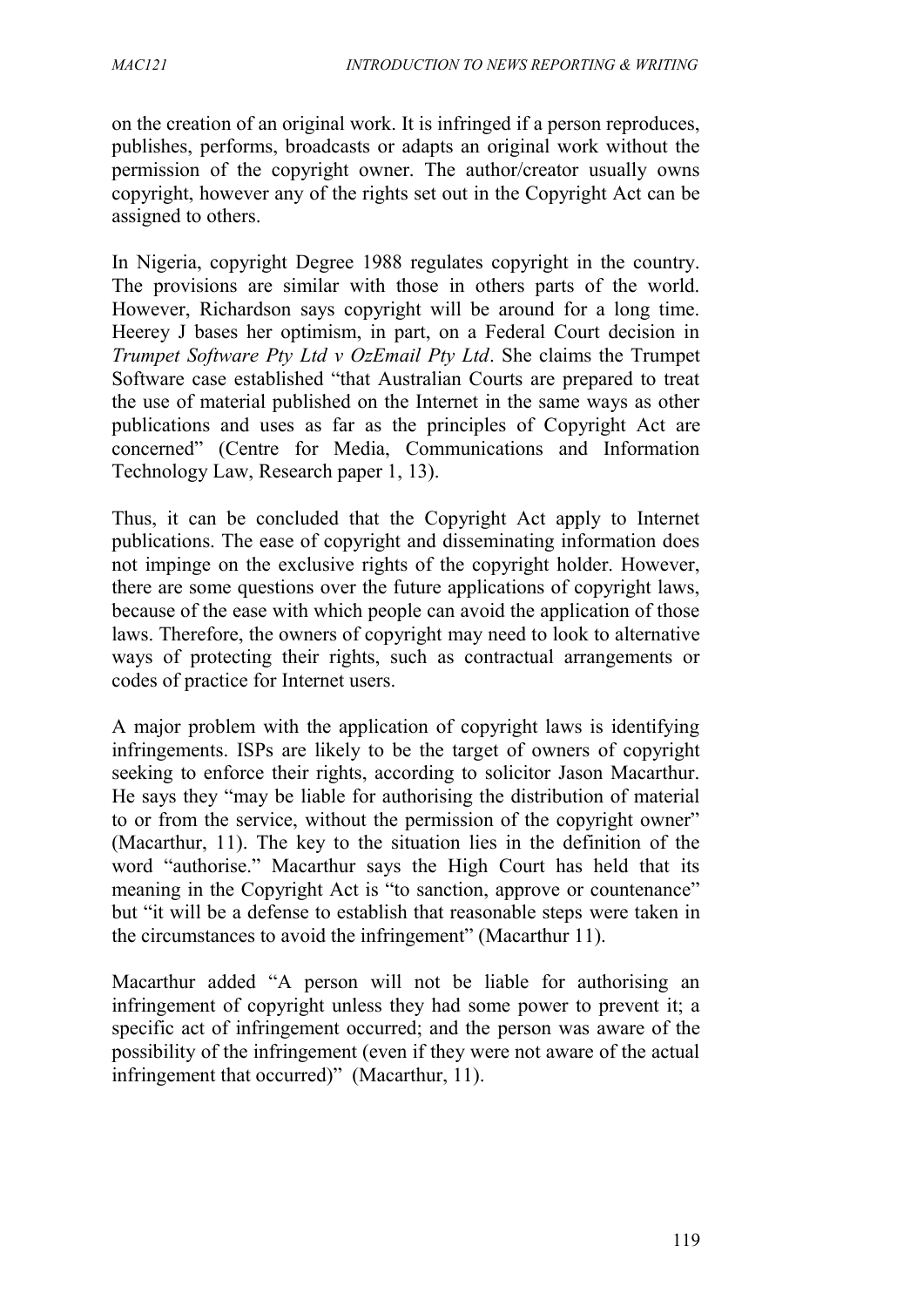## **4.0 CONCLUSION**

As can be seen, addressing the problems posed by the new information technology age will not be easy. However, if journalists are aware of some of the "potholes" they may encounter along the way, at least they can brace themselves for the bumpy ride. To ensure a "smoother" ride journalistic should follow these guidelines:

- Check the accuracy of information posted on the Internet. Check the source of information and ensure you have a right to use it.
- Be mindful of the "layers" of liability. Do not just think as a user. Internet use exposes you to "layers of liability".
- Be aware that the legal definition of publication is not dependent on where material originates. The people who access the information define it. Therefore "publishers" are exposed to liability in multiple jurisdictions.
- Ensure your publication complies with the legal and ethical requirements of the jurisdiction in which the material is likely to be accessed by readers.
- Seek legal advice

# **5.0 SUMMARY**

Copyright law recognises that writers and auditors should enjoy the right of ownership in their creation. The Internet has been a major revolution in the area of communication. You must however be aware that the use of the Internet is not without some legal implications, these include contempt, privacy, copyright and defamation.

## **6.0 TUTOR-MARKED ASSIGNMENT**

A young Journalist wants to explore the Internet for research, advice him on the legal problems he should beware of.

## **7.0 REFERENCES/FURTHER READING**

Osinbajo, Y. & Fogam, K. (1991) *Nigeria Mass Media Law*. Lagos: Gravites Publications & Ltd.

Pember, D. (2003/2004). *Mass Media Law.* Boston: McGraw Hill.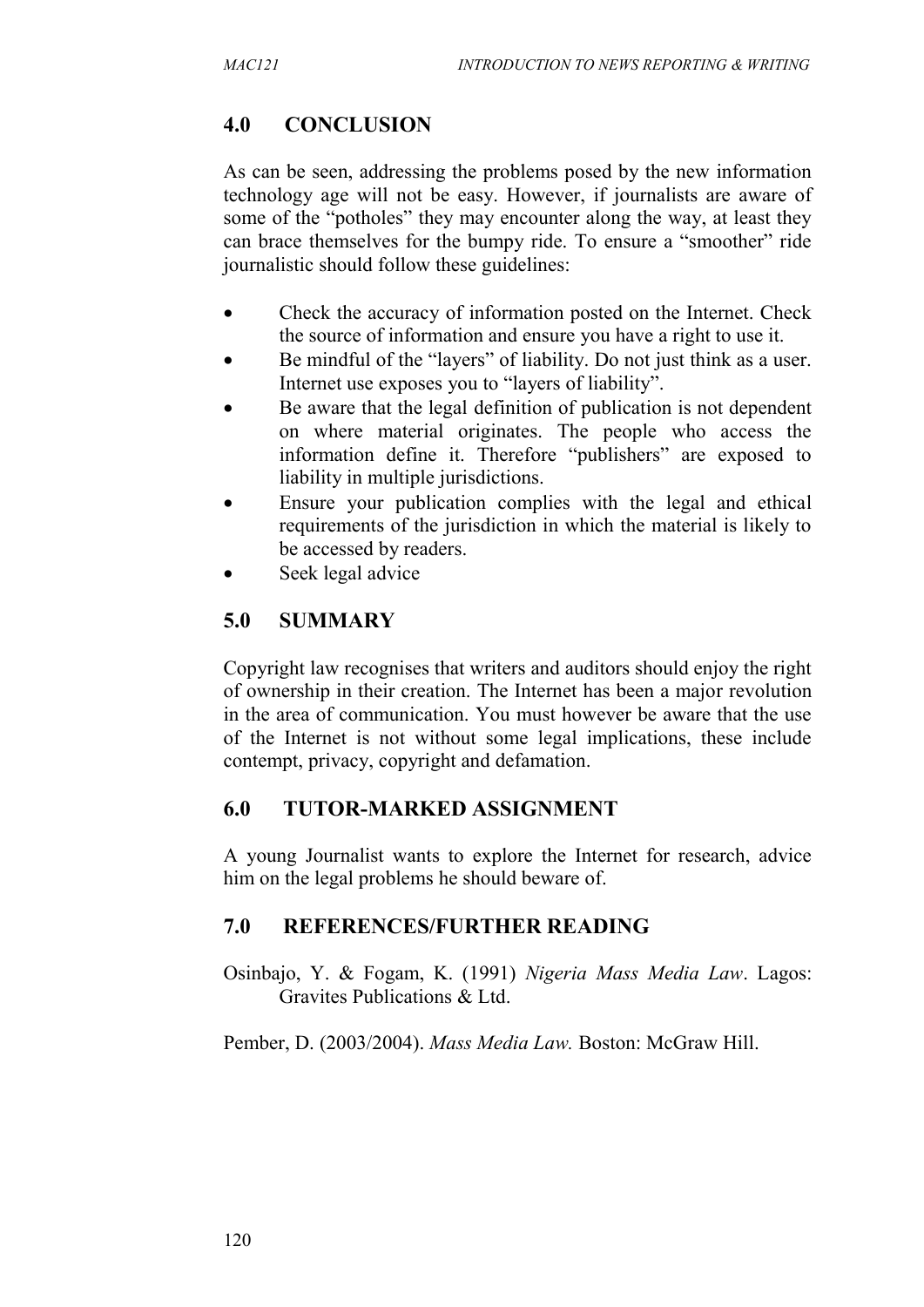## **MODULE 5 THE JOURNALIST AND THE LAW**

- Unit 1 Regulation and Press Freedom
- Unit 2 Disclosure of Source of Information
- Unit 3 Contempt of Court

## **UNIT 1 REGULATION AND PRESS FREEDOM**

## **CONTENTS**

- 1.0 Introduction
- 2.0 Objectives
- 3.0 Main Content
	- 3.1 The Meaning of Press Freedom?
	- 3.2 Constitutional Guarantees
	- 3.3 Limits to Freedom of the Press
- 4.0 Conclusion
- 5.0 Summary
- 6.0 Tutor-Marked Assignment
- 7.0 References/Further Reading

## **1.0 INTRODUCTION**

As a journalist, you need to know the basis of your freedom. As such, this unit will take a look at the freedom of expression, press freedom as enunciated by international laws and conventions and of course the Nigerian constitution. For any student of the mass media law in Nigeria, the history of the regulation of the mass media would be a subject of interest. For, over the years, government intervention in the control of the mass media had impacted on the growth and development of the media either negatively or positively. Therefore, this unit also takes a cursory look at the various legislations that have affected the practice of journalism in Nigeria from the colonial day.

## **2.0 OBJECTIVES**

At the end of this unit, you should be able to:

- define press freedom
- differentiate between the freedom of expression and press freedom
- recognise the limitation of your freedom as a journalist working in Nigeria.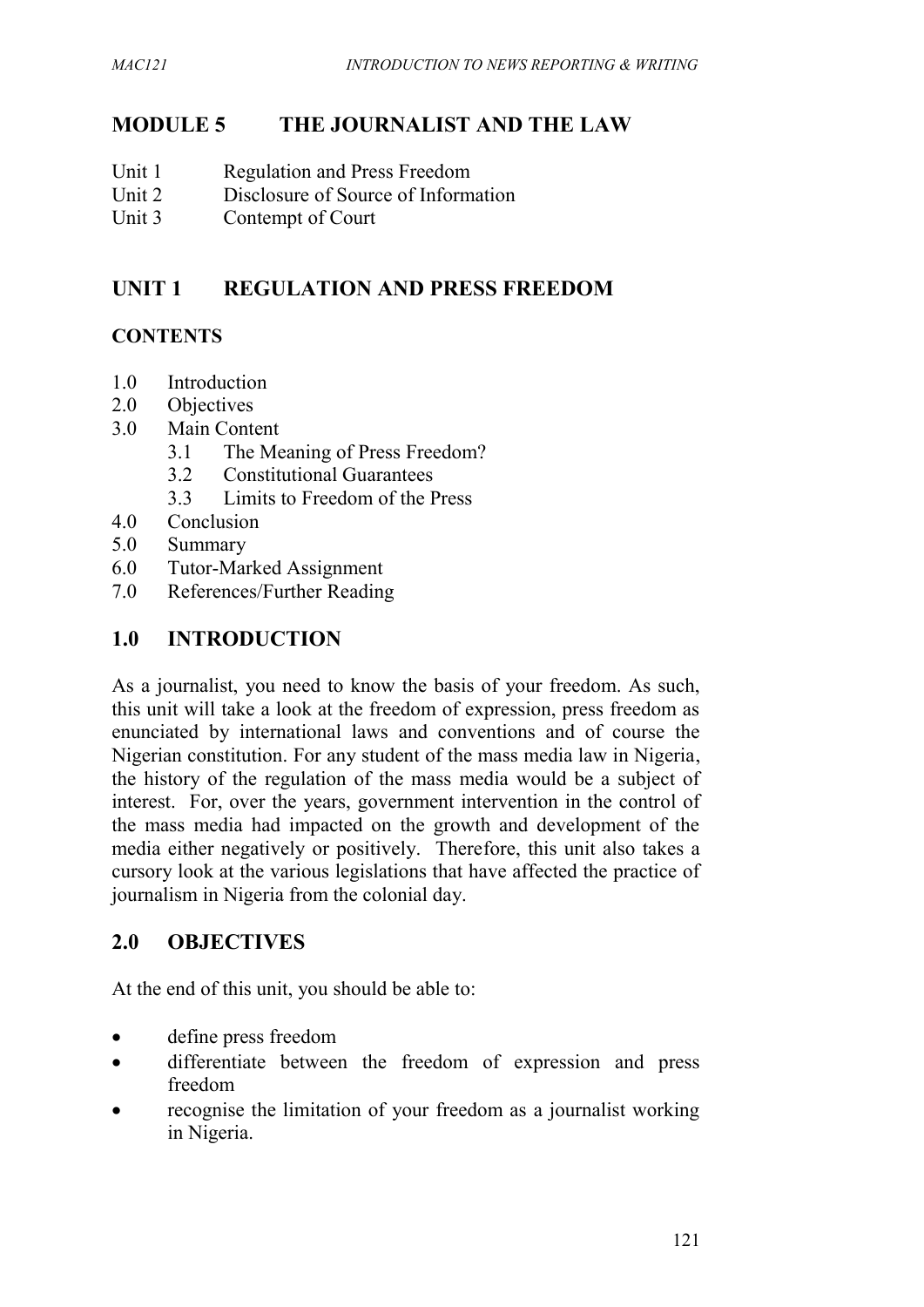## **3.0 MAIN CONTENT**

### **3.1 The Meaning of Press Freedom?**

Encarta (2009) defines press freedom as the immunity of the communications media—including newspapers, books, magazines, radio, and television—from government control or censorship. Freedom of the press is regarded as fundamental to individual rights. Without free media, a free society and democratic self-government would not be possible. By recognising the right to dissent, democratic governments encourage peaceful and orderly social and political change.

When the first Congress of the United States met in 1789, its main order of business was the adoption of the Bill of Rights, the first ten amendments to the Constitution of the United States. The 1st Amendment provides that "Congress shall make no law…abridging the freedom of speech, or the press" (see Speech, Freedom of). Although intended as a guarantee limiting the federal government, its reach was extended by the 14th Amendment (1868) to protect the press from abridgment by the states. In its constitutional sense, the term press has been interpreted by the U.S. Supreme Court to encompass not only newspapers, but also books, magazines, and other printed matter as well as motion pictures.

Liberty or freedom of expression: This means laying no previous or prior censorship on publications. Every person has the right to lay what sentiments, facts, information or publication he has before the public. To forbid this right is to destroy freedom of expression and the press.

Where a person publishes what is unlawful, criminal, defamatory or mischievous, he must face the consequences of his publication.

"Liberty of the press consists in laying no previous restrain upon publication and not in freedom from censureship for criminal matters published. Every man has the undoubted right to lay what sentiment he pleases before the public… to forbid that is to destroy the freedom of the press- but if he publishes what is illegal or mischievous he must face the consequences of his own temerity" (Osinbajo and Fogam 1991)

In a nutshell, the liberty of the press is a right with a responsibility. The freedom of expression which Ray Ekpu (1998) regarded as the grand mother of all freedom has been given an important place in virtually all international and national charters of human rights.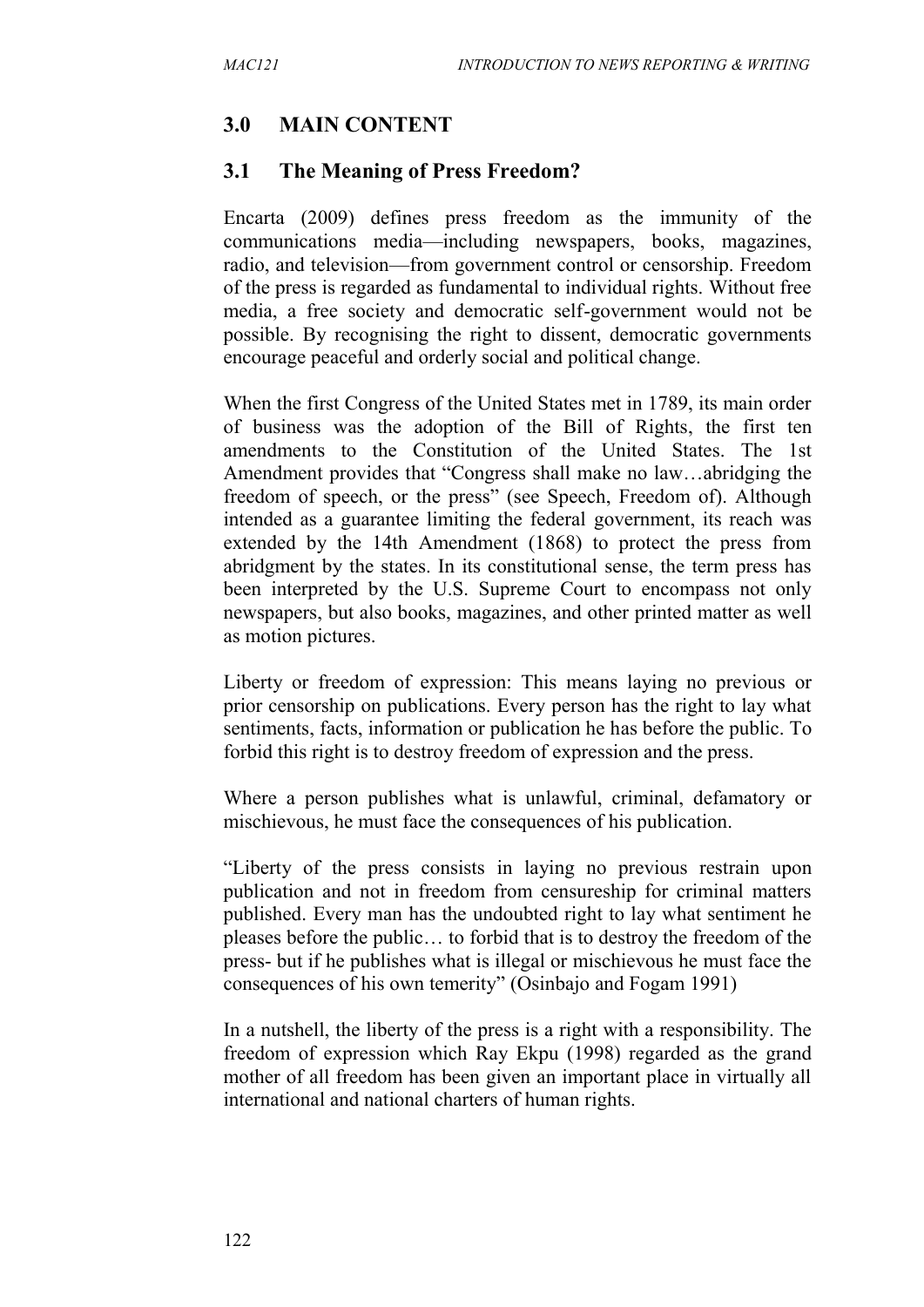For instance, Article  $19^{\circ}$  of the Universal Declaration of Human Right States that:

 Everyone has the right to freedom of opinion and expression; this right includes freedom to hold opinions without interference and to seek, receive. And impart information and ideas through any media regardless of frontier.

Article 19 (1) of the international Convention on Civil and Political Right says that "Everyone shall have the Right to hold opinion without interference." the African charter on Human and peoples' Right

Article 9 says "Every individual shall have the right to express and disseminate his opinions within the law.

In most countries of the world including Nigeria, freedom of expression has always been given a significant place.

## **3.2 Constitutional Guarantees**

The first amendment to the American constitution says, "Congress shall make no law to abrogate the freedom of the press". In Nigeria, the concept of the liberty of the press is embodies in section 39 (1) of the 1999 constitution which says "Every person shall be entitled to freedom of expression, including freedom to hold opinion and to receive and impart ideas and information".

Osinbajo & Fogam (1991) mentioned some justification for a free press as follows:

- a. First, that the institution of a free press- i.e., a press that is independent, and free of censorship is an essential element of every free state and modern democracy.
- b. Second, it is held that it is the function and indeed, the duty of the press to keep the citizens of a country informed of the different opinions which are being expressed, so that the citizens can make the political decision which a democracy demands of them.

Also, it has been held that the security of constitutional government lies in effecting peaceful change based on the worthiness and appeal of opposing programmes and ideas presented to the public by the competitor for political power. Besides, it is widely considered that freedom of the press is essential to the individual's own development and realisation.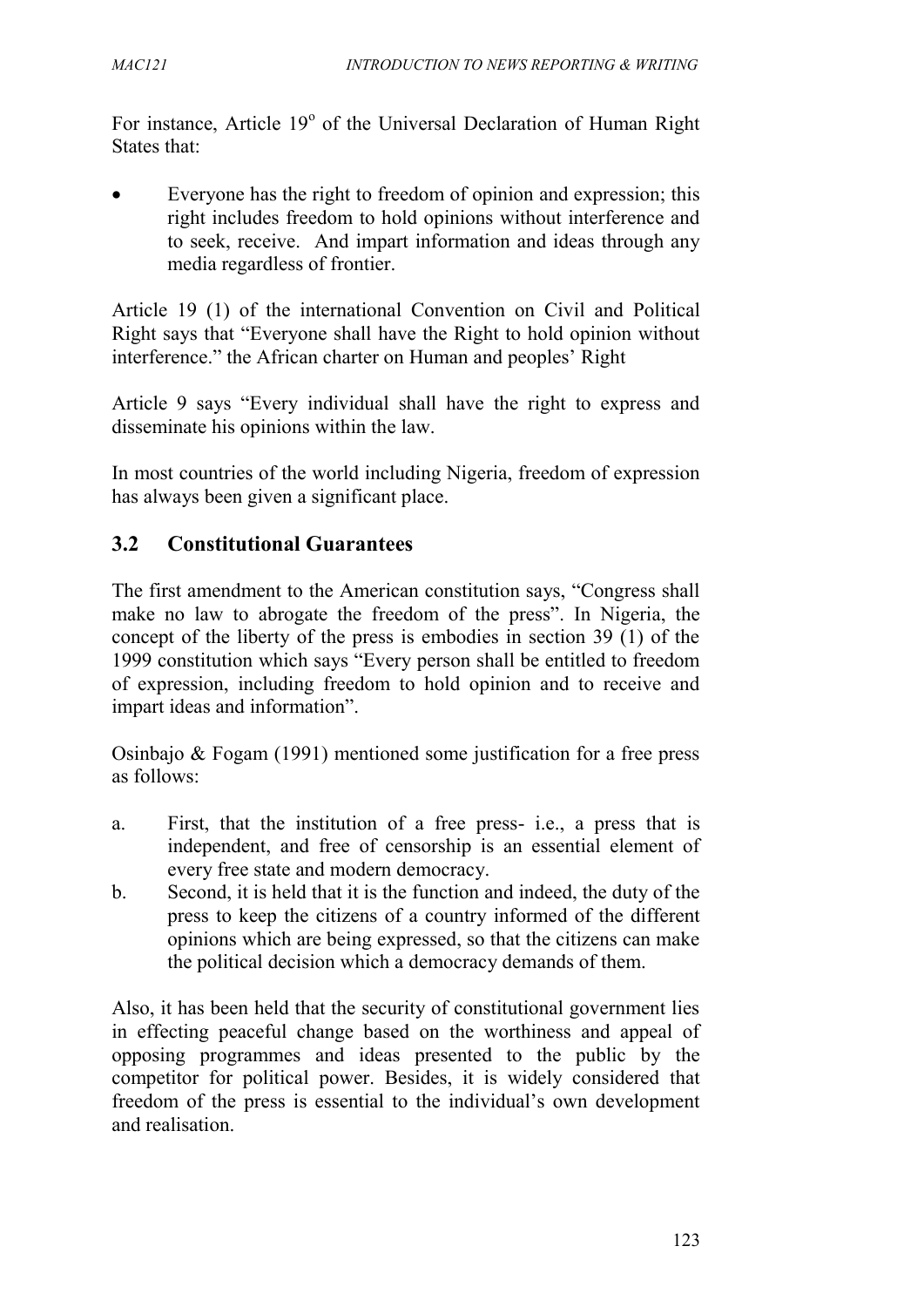It must however be pointed out that the freedom of expression clause as stated in Nigerian constitution does not specifically mention media practitioners. Rather, it says "every person", which presupposes that every members of the society has a right to write and to print as they will and gather news for any publication without interference.

## **SELF-ASSESSMENT EXERCISE 1**

- 1. What do you understand by freedom of expression?
- 2. Is freedom of expression synonymous with the freedom of the press?

## **3.3 Limits to Freedom of the Press**

Freedom of the press, however, is not absolute. The principle has long been established that the press may not be used in circumstances that would create a "clear and present danger" of bringing about serious consequences to some significant interest that the government has a right or duty to protect.

There is no absolute freedom anywhere, even in the freest societies of the world. For the freedom or right of one person or the press to publish should not destroy the right of another man or the right of society to exist and be safe from the effect of wrongful, harmful, defamatory or mischievous publications. Therefore, the press has freedom and equal responsibility that goes with that freedom. It has a right and a duty. For every right or freedom that is claimed or enjoyed there is a corresponding duty.

In the words of Denning L. J:

 To our way of thinking it is elementary that each man should be able to inquire and seek after truth until he has found it. Everyone in the land should be free to think his own thoughts, to have his own opinion and give voice to them, in public or in private, so long as he does not speak ill of his neighbour, and free also to criticise the Government or any party or group of people, so long as he does not incite anyone to violence.

In short, while the press wants absolute and unhindered freedom, the freedom has to be limited in the overall interest of everyone in society including the press by:

- The Constitution
- The Legislature
- The Courts; and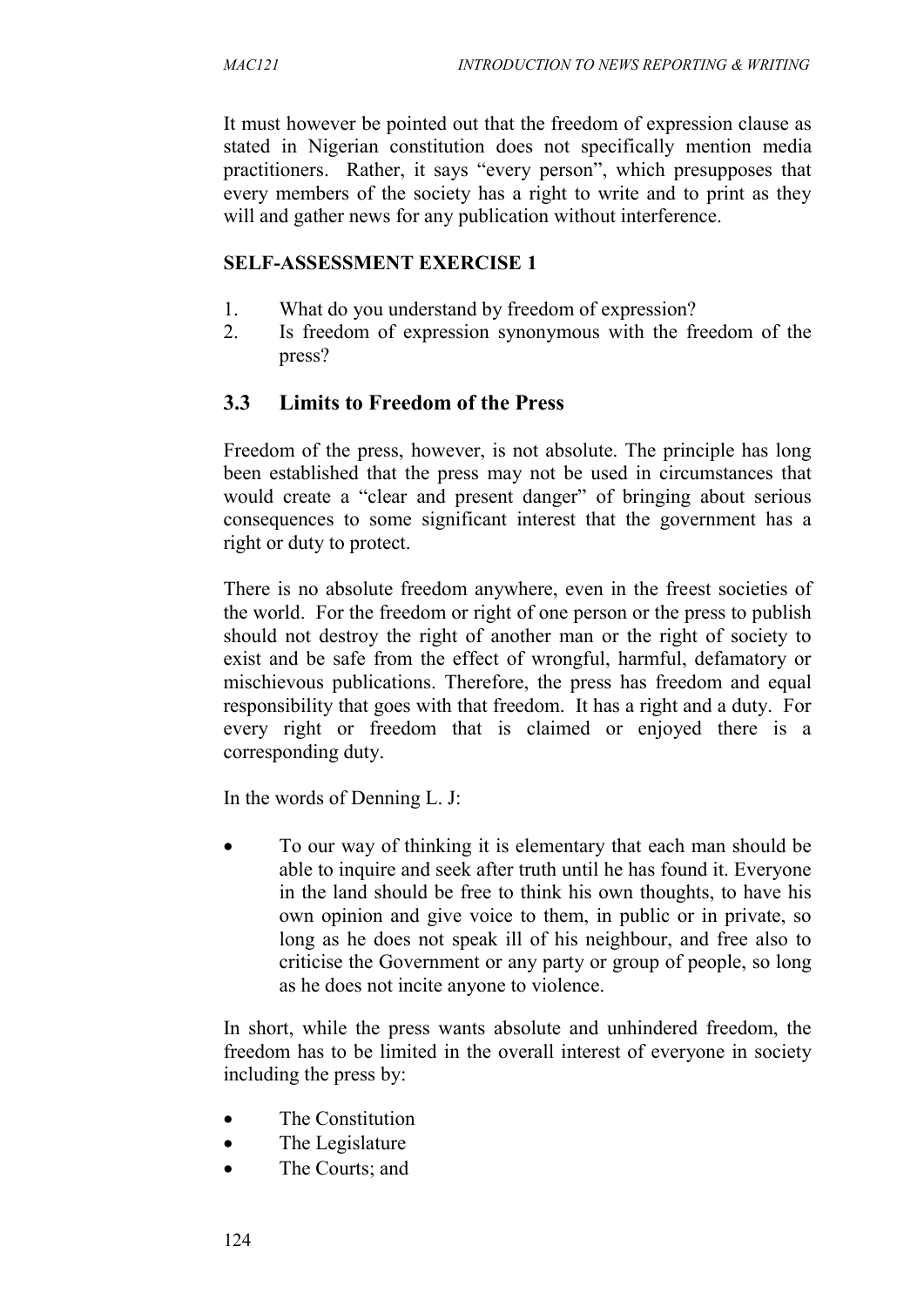### **The Government**

While guaranteeing freedom of expression of the press, the constitution imposes limitations. For example: The 1999 constitution makes freedom of expression subject to any law that is reasonably justifiable in democratic society.

Section 39 (3). Says:

- Nothing in this section shall invalidate any law that is reasonably justifiable in a democratic society.
- For the purpose of preventing the disclosure of information received in confidence, maintaining the authority and independence of courts or regulating telephony, wireless broadcasting, television or the exhibition of cinematograph films; or
- Imposing restrictions upon persons holding office under the Government of the Federal or of a state, members of the Nigerian Police Force or other government security services established by law.

Section 45(1) provides:

- "Nothing in Section 37, 38, 40 and 41 of this Constitution shall invalidate any law that is reasonably justifiable in a democratic society.
- In the interest of defense, Public safety, public order, public morality; public health or for the purpose of protection of the rights and freedom of other persons.

In pursuance of this constitutional provision, for the protection of the public and private individuals legislatures in Nigeria are therefore free and have been able to pass laws in the following areas:

- Contempt of court and contempt of parliament
- Disclosure or publication of official secrets including defence and security information
- Publication of obscene and harmful literature and materials
- Sedition and seditious publication
- Defamation and the regulation of telephony, wireless broadcasting, television or the exhibition of cinematography films.

Another important limit on the freedom of press is the law of libel, involving the defamation of a person, false accusations, or exposure of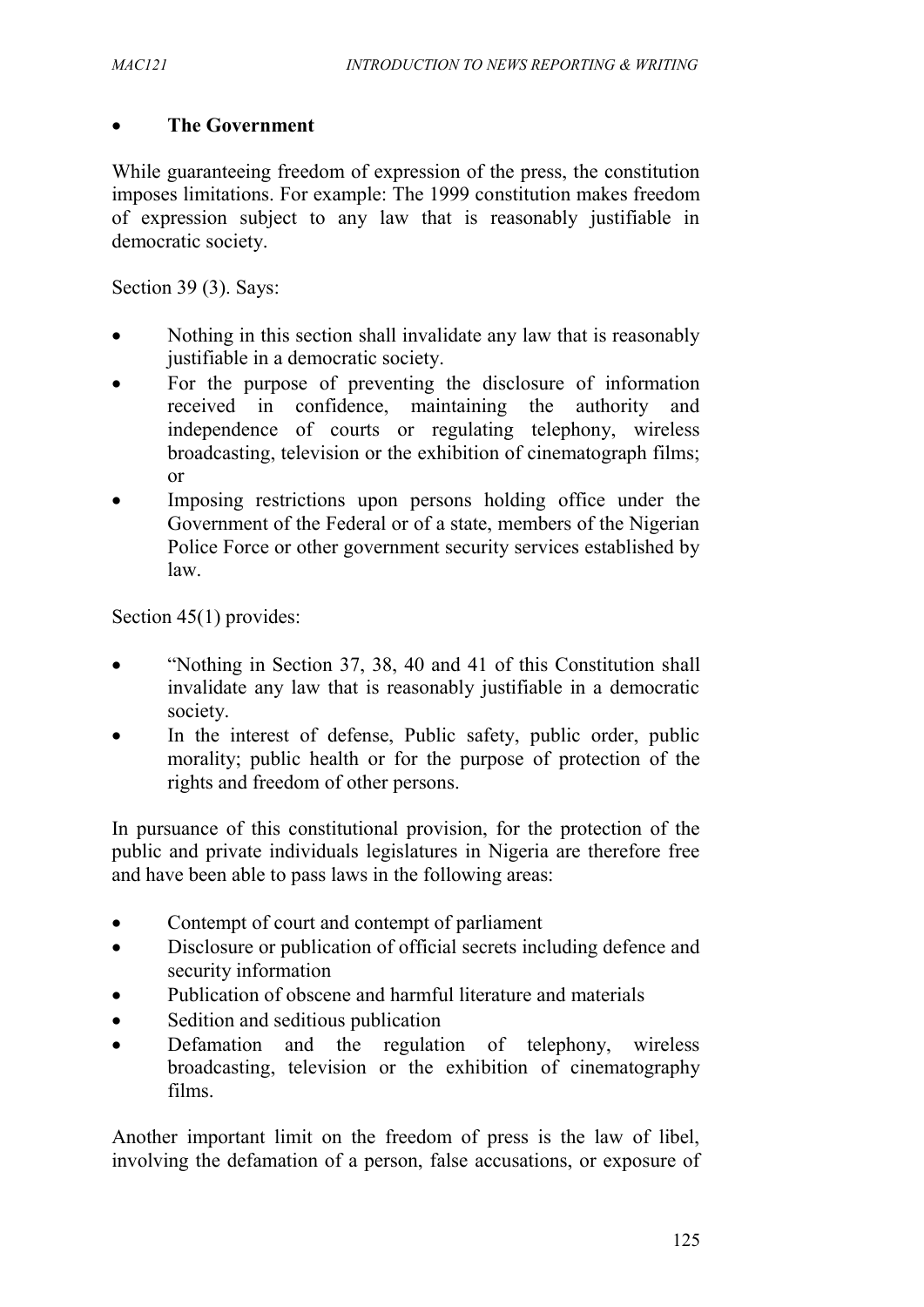someone to hatred, ridicule, or pecuniary loss. In 1964 the Supreme Court of the United States weighed the libel law against the interests protected by the 1st Amendment. The Court held that a public figure who sues a newspaper for libel can recover damages only if the person can prove that the statement printed was made with actual malice, that is, "with knowledge that it was false or with reckless disregard of whether it was false or not." Subsequent court cases have extended this principle for the further protection of a free press.

Until about the mid-20th century, the law of obscenity was also a substantial limitation on freedom of the press. Today this exception, like the law of libel, has been narrowed so as to exclude from the constitutional guarantee only so-called hard-core pornography.

However, the press have not exactly been able to practice in a 'free' environment in Nigeria due to the presence of some media (restricting) laws present in the statute books.

#### **Definition**

Media Laws are laws that regulate the operation of mass media of communication

### **History**

The history of media laws in Nigeria dates back to the colonial times. As a result of the growing oppositions of nationalist newspapers to British Colonial rule, the first comprehensive law to regulate the activities of the newspapers (Newspaper Ordinance of 1903) was promulgated. It made provisions for the regulation of newspaper publications in southern Nigeria. Among the provisions of the 1903 ordinance was that the newspaper proprietors were required to deposit a sworn affidavit with the registrar of the Supreme Court, giving details of the correct title or name of the newspaper, the address of the place of production, and name and address of the printer, publisher, or proprietor.

The Seditious Offences Ordinance (1909) the Criminal Code (1916) were also introduced. However, the colonial government, not satisfied with the level of control of the media introduced the Amended Newspaper Ordinance of (1917) and the press Regulation Ordinance (1933).

Uche (1987) observed that there was hardly any substantial addition other than certain technical changes in terminologies and names; otherwise, the Newspaper Ordinance of 1917 retained all the major provisions of the earlier ordinance of 1903.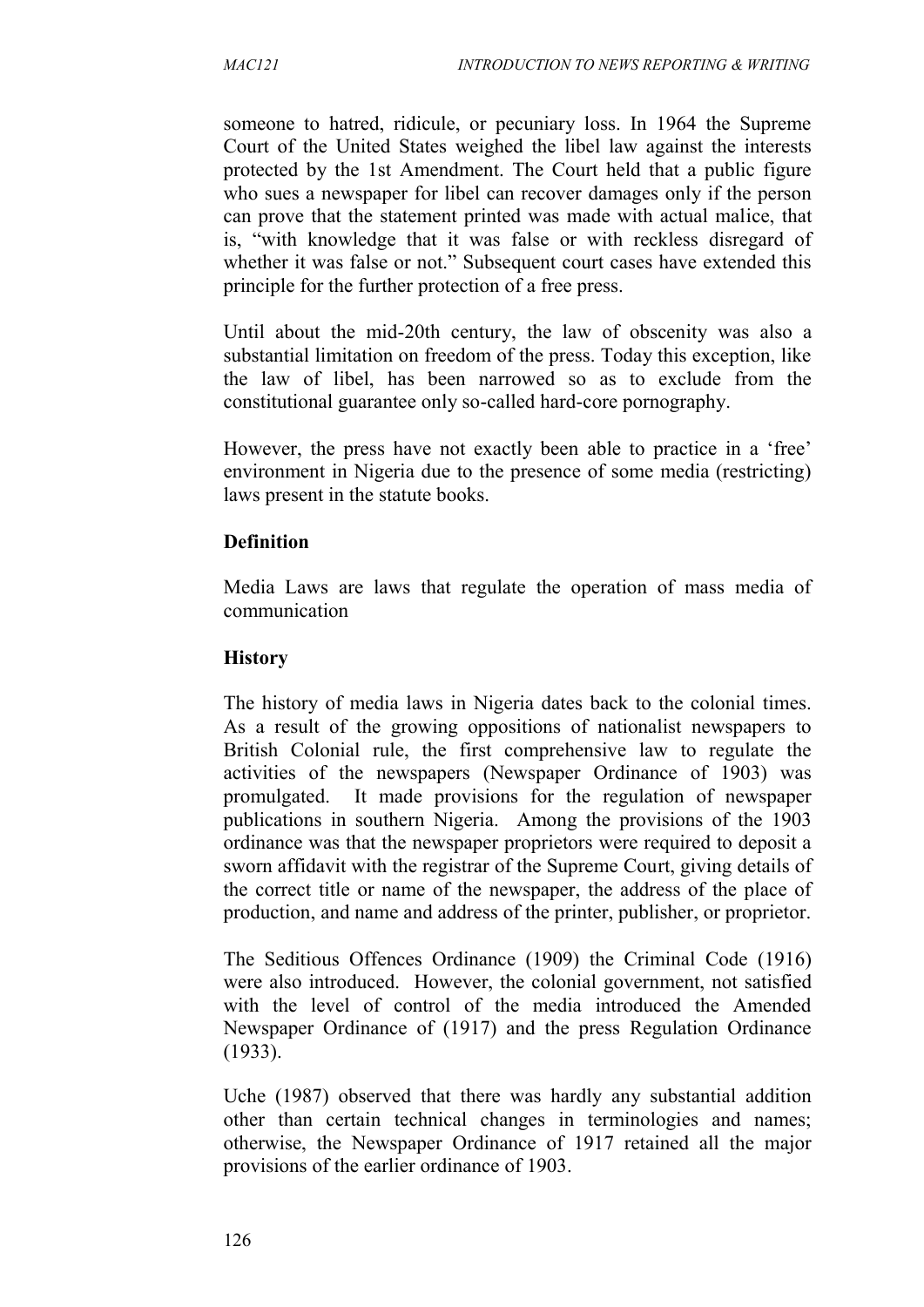In 1948, another amendment to the newspaper ordinance was introduced. Its main feature was that any person who wished to start a newspaper "pays an equivalent sum in cash to the government as a deposit to free him from the necessity of providing a bond.

### **Newspapers Amendment Act, 1964**

This was the most controversial media law passed immediately after independence. Part of the controversy generated by the Act was section 4 (1) which says that, 'Any person who authorises for publication, publishes, reproduces or circulates for sale in a newspaper any statement, rumour or report knowing or having reason to believe that such statement, rumour or report is false shall be guilty of an offence and liable on conviction to a fine of two hundred pounds or to imprisonment for a term of one year.

It shall be no defense to a charge under this section that he did not know or did not have reason to believe that the statement, rumour or report was false unless he proves that, prior to publication, he took reasonable measures to verify the accuracy of such, statement, rumour or report.

The Act was condemned and it generated much debate among journalists. Nationalists equally condemned it. The law was passed by our own countrymen and women who had just taken over the reign of power from colonial masters. Newspaper proprietors and editors feared that once they fell out with any politician, government official or the government, they could be charged with peddling a rumour through their newspapers. This, they believed would be an indirect way of caging the press.

For simplicity, the many laws and decree inhibiting the freedom of expression in Nigeria, including freedom to hold opinions and to receive and impart ideas and information, have been documented by Momoh (1996) to include the following:

#### **A. As at independence in 1960**

- The Newspaper Act, 1917
- Press Registration Act, 1933
- The Criminal Act and schedules thereto insofar as it deals with
- Sedition: sections 50 and 51 [ss 416 & 417 of Penal Code (PC)]
- Injurious falsehood: section 59 (section 418 Penal code)
- Criminal Defamation: sections 373 379 (ss 392-392 Penal Code)
- Power to prohibit important of publication: section 58
- Seditious publication against foreign heads of state: section 60
- Contempt of court: Section 6 Criminal Code Act and section 133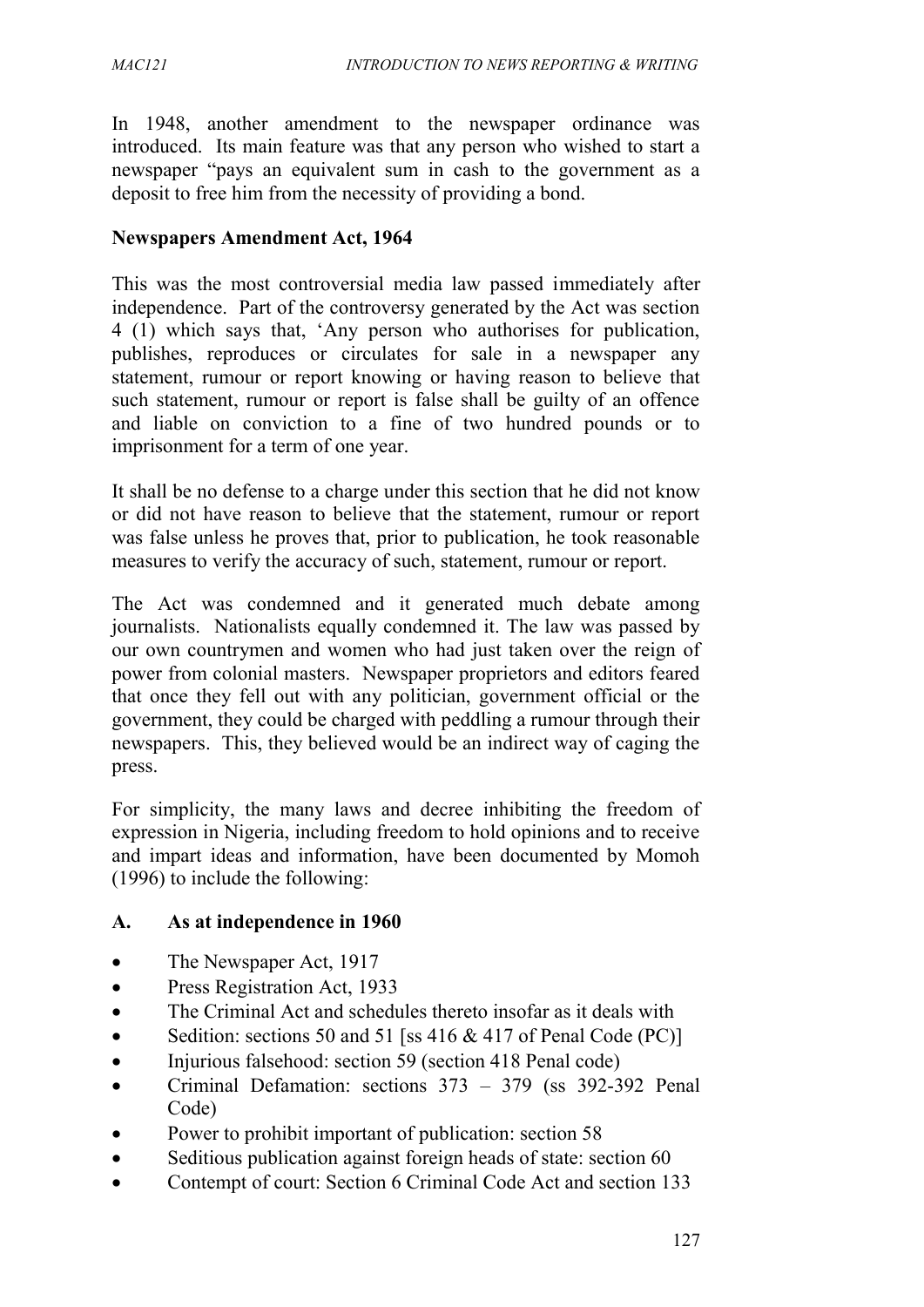### **B. Between 1960 and the Coup d'etat of 1966**

- Children and Young persons (Harmful Publication) Act 1961
- Defamation Act 1961
- Emergency Powers Act 1961
- Seditious Meetings Act 1961
- Obscene Publication Act 1961
- Official Secrets Act 1962
- Newspaper (Amendment) Act 1966

### **C. Between 1966 and 1979**

- Circulation of Newspaper Decree No. 2, 1966
- The Defamatory and Offensive Publication Decree No. 44, 1966
- Newspaper Prohibition of Circulation Decree No. 17 1967
- Public Officers (Protection against false Accusation) Decree No. 11. 1976
- Newspaper (prohibition of circulation and Validation) Decree No. 12. 1978
- Nigerian Press Council Decree 31, 1978
- Daily Times of Nigeria (Transfer of Certain Shares) Decree No. 101, 1979.

#### **D. From 1979 to return of the Military in Dec.1983**

• The 1979 Constitution in addition to the Criminal Code and Penal Code were in operation.

### **E. From December 31, 1983 when the military returned to power till date**

- Constitution (Suspension and Modification) Decree No. 1, 1984
- State security (Detention of persons) Decree 2, 1984
- Public Officers (Protection Against False Accusation) Decree No. 4, 1984
- The Federal Military Government (Supremacy and enforcement of powers Decree No. 13, 1984).
- Constitution (Suspension and Modification) Decree 107, 1993: This decree reverted Nigeria to the operation of the 1979 constitution. It however, suspended those parts of the constitution that asserted its supremacy.
- The state security (Detention of persons and Amendment No.2) Decree No. 14 of 1994 prohibited courts from ordering the production of persons detained under the decree. In order words,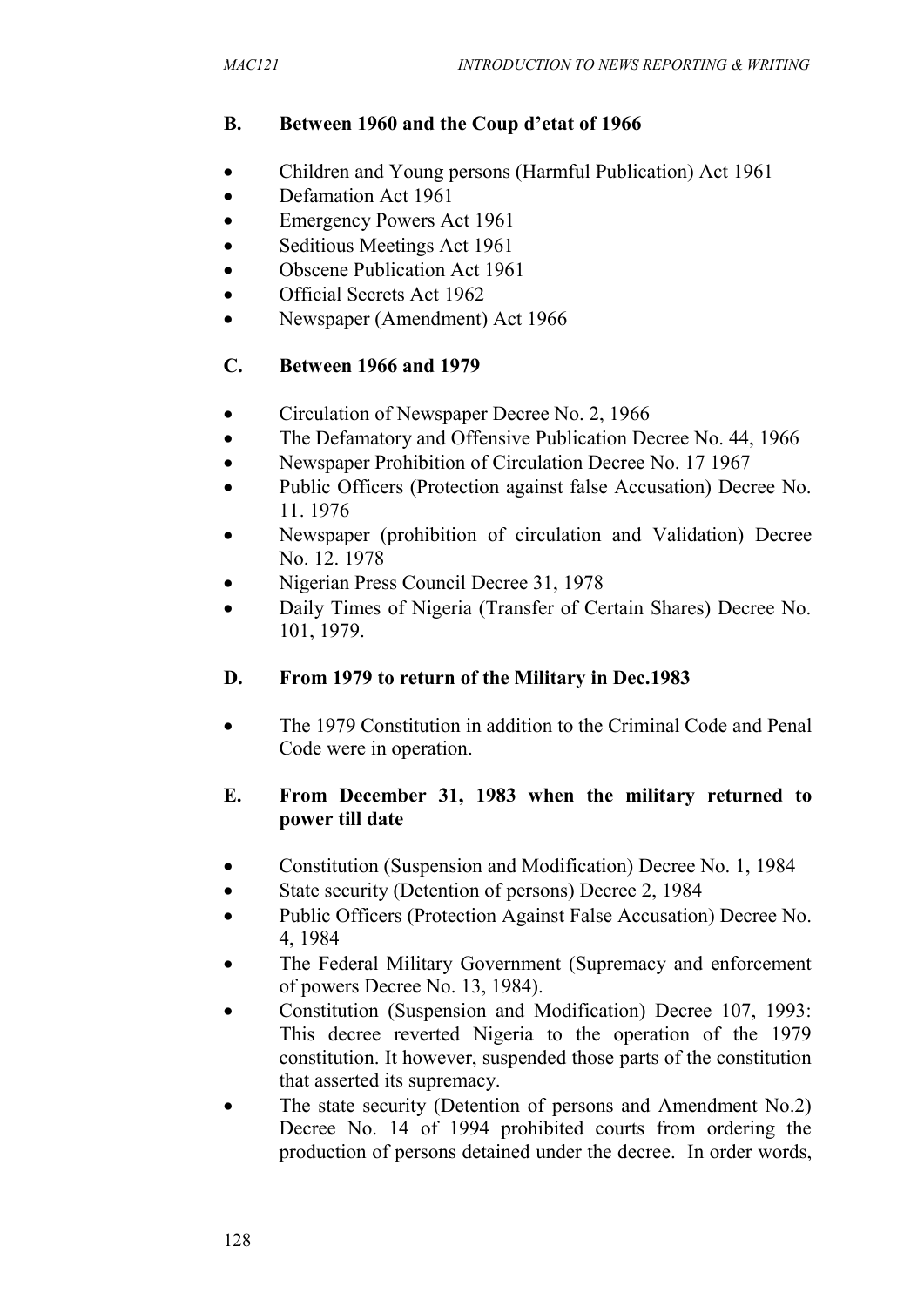anyone could be detained, even for expressing his opinion on an issue that is of interest to the generality of the public.

• Newspapers Registration Decree No. 43 of 1993 and the Newspapers Prohibition and Prevention from Circulation, Decree No. 48 of 1993. The latter was repealed on the assumption of office by General Abacha in November 1993 and the former is in the cooler as a result of the decision of the Federal Government not to pursue an appeal from a High Court of Lagos State and declared the Registration Decree illegal.

### **SELF-ASSESSMENT EXERCISES 2**

- 1. What are the major provisions of the Newspaper Ordinance of 1903?
- 2. In what ways will public officers (Protection Against False Accusation) affect your job as a journalist?

# **4.0 CONCLUSION**

The freedom of expression and freedom of the press given by the constitution are not without limits or warnings. It is important for every media practitioner to know that there is a limit to his or her freedom of expression so as not to run foul of the law.

# **5.0 SUMMARY**

The freedom of expression and freedom of the press are so important that virtually all-international and national charters of human rights recognise them. Besides, most countries of the world including Nigeria have enshrined them in their constitutions. However, it must be noted that the freedom is not limited to journalists alone, also the freedom is not without restriction from the constitution, from government, courts and legislations. Also, over the years, both the colonial and indigenous governments of Nigeria have tried in one way or the other to regulate the mass media through pronouncements that directly or indirectly affect the practice of journalism in Nigeria. Though, some of these laws are rarely applied, you should be aware of them since they are still in the statute book.

# **6.0 TUTOR-MARKED ASSIGNMENT**

- 1. Name and explain the various ways of curtailing the freedom of the press.
- 2. What are the merits and demerits of regulating the activities of the mass media?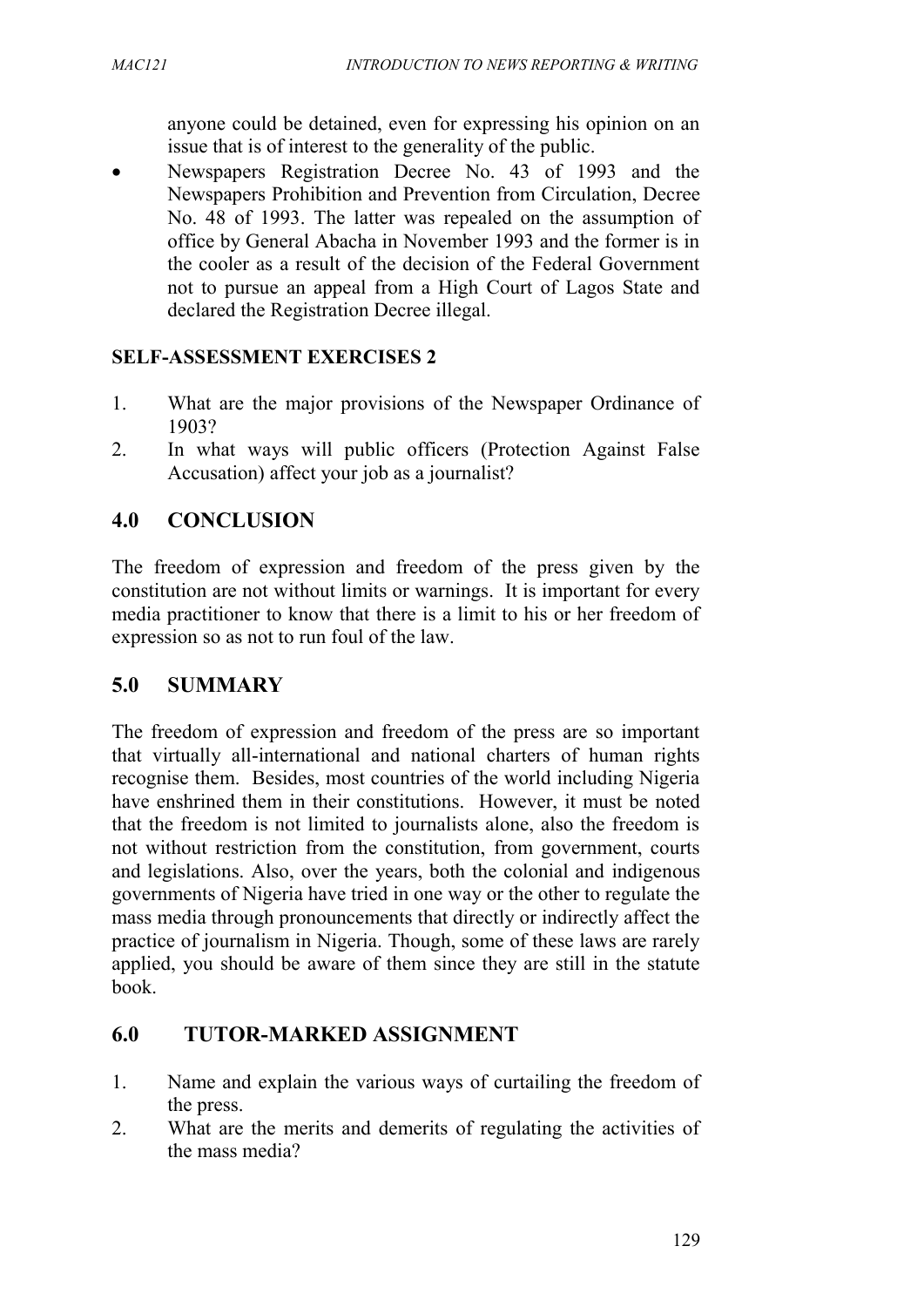#### **7.0 REFERENCES/FURTHER READING**

1999 Constitution of the Federal Republic of Nigeria (Section 39).

- Akinfeleye, R. & Innocent, O. (Eds.). (2003). *Issues in Nigeria Media History,* 1900-2000 A.D. Lagos: Malthouse Press Ltd.
- Epku, R. (1988). The Media and Democracy in Nigeria; being excerpts from a paper delivered at a workshop on 1995 constitution organised in 1998 by Civil Liberty Organisation, CLO, Constitutional Right Project, CRP and the National Human Rights Commission in Abuja NHRC.
- Momoh, T. & Godwin O. (eds) (1996). *The Press in Nigeria.* Lagos: Press. Council.
- Osinbajo, Y. & Fogam, K. (1991). *Nigeria Mass Media Law*. Lagos: Gravitas Publishing & Ltd.
- Uche, L. U. (1986). *Mass Media People and Politics in Nigeria*. New Delhi: Concept.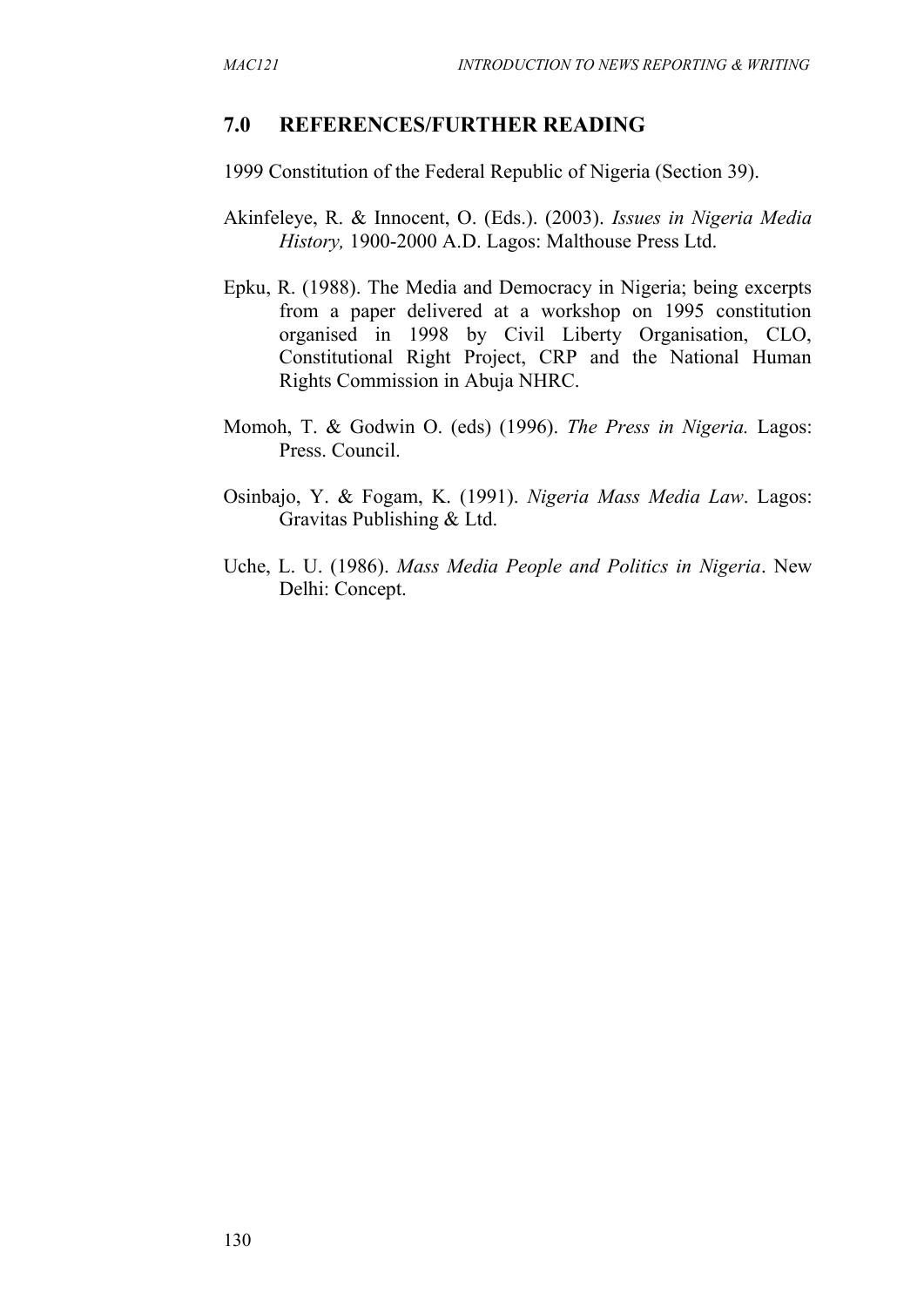# **UNIT 2 DISCLOSURE OF SOURCE OF INFORMATION**

### **CONTENTS**

- 1.0 Introduction
- 2.0 Objectives
- 3.0 Main Content
	- 3.1 Journalists and Sources
- 4.0 Conclusion
- 5.0 Summary
- 6.0 Tutor-Marked Assignment
- 7.0 References/Further Reading

# **1.0 INTRODUCTION**

One of the ethical requirements of the job of a reporter is the confidentiality of his/her source of information. As a journalist or editor or a person charged to court on account of a particular publication can you be compelled to disclose the source of your information? This issue will be examined against the background of decided cases and constitutional provisions.

# **2.0 OBJECTIVES**

At the end of this unit, you should be able to:

- explain the constitutional provisions on the disclosure of your source of information
- cite relevant cases related to disclose of source of information.

# **3.0 MAIN CONTENT**

### **3.1 Journalists and Sources**

The business of journalism involves two parties: the reporters and the news sources. The relationship that these parties have is mutually beneficial: the newsmaker usually needs his information to be published, while the reporter needs the information that the news source can give him if he wants to keep his job. However, in the process of gathering information from news sources, some might hesitate in divulging information due to the sensitive nature of such information.

Suffice it to say, for almost as long as reporters have written news, they have used confidential sources, and reporters routinely promise to protect the identity of these sources. This cannot be unrelated to the fact that reporters depend on confidential sources for some of their best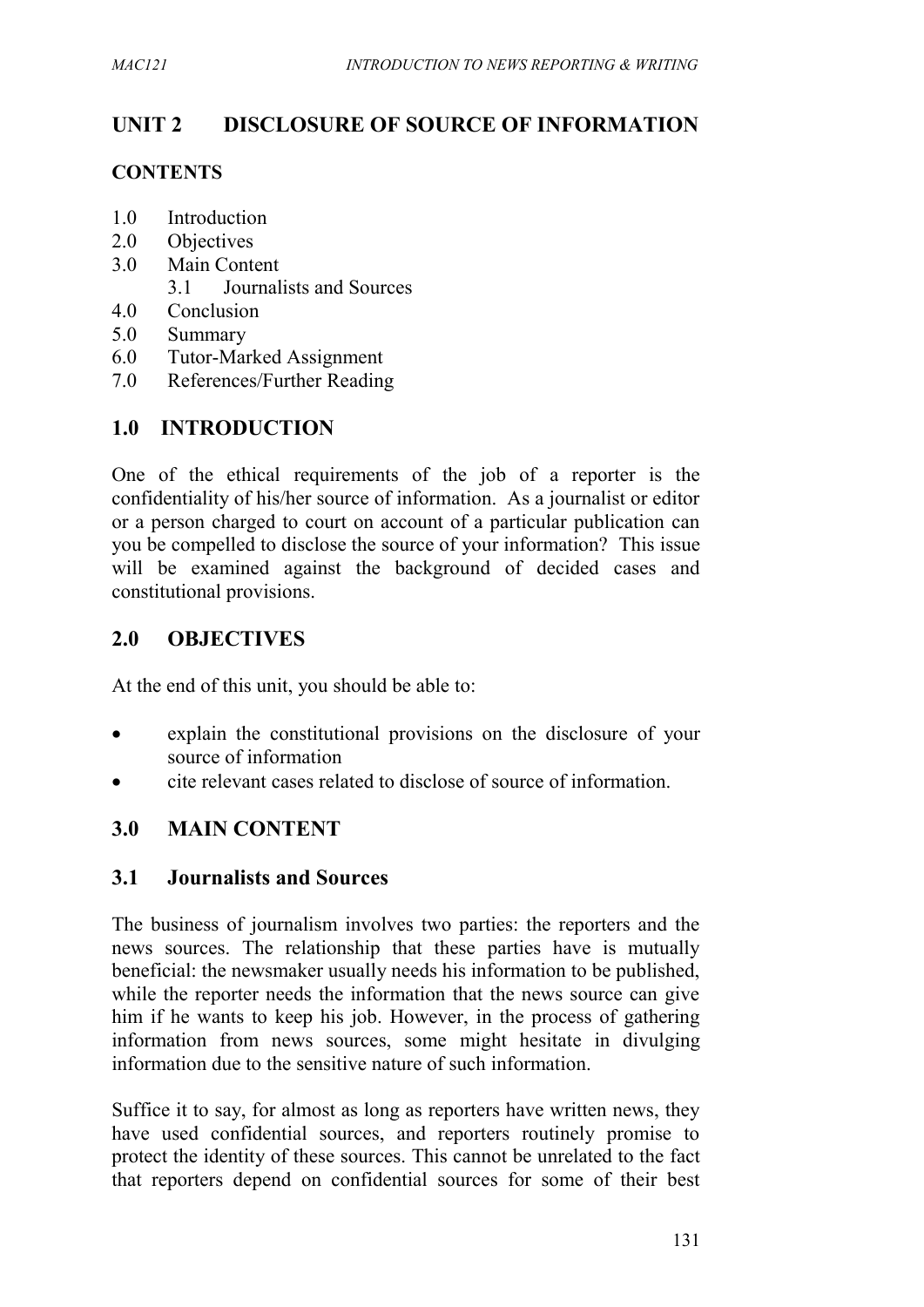stories, and the sources will provide information only if they know their identities is safe.

It is a cardinal rule of journalism that the identity of the source remains confidential, given the fact that people who speak to reporters on this basis are frequently breaking some duty of confidence that they themselves owe to a third party e.g. an employer, it is not surprising that the journalistic principle of protection of sources clashes from time to time with different priorities of tribunals and courts of law. This happens when sometimes law enforcement officials, grand juries, courts, legislative bodies or administrative agencies demand the names of a reporter's confidential sources or other information the reporter wants to protect. The lawyers or judges want this information because they think it is relevant to some civil or criminal cases (because sometimes this is the reason why the source was secretive in the first instance). In such cases, reporters may be forced to appear before such tribunals to testify and may be directed to come with notes, photographs, tapes, etc that contain this sensitive information. This creates a clash of interest.

The outcome of such clashes has varied according to the circumstance of each case, but courts have been known to take a hard line. In 1963 the Tribunal of Inquiry looking into the case of Vassal the admiralty spy ordered three journalists to reveal the sources of stories they had written at a very early state in the scandal which accurately identified the traitor. The argument of the tribunal was that knowing how the journalists got their information would assist it in discovering how security could be tightened. All three refused and two of them went to prison for contempt, the third reporter escaped such drastic punishment only because his source came forward voluntarily. Attorney General V Mullholland and Foster (1963) and Attorney General V. Clough (1963) cited by (Tom Crone 1995).

In the case against Mullholland, Lord Denning identified the interest of justice as being the primary consideration in deciding whether to order disclosure. "The judge will not direct him to answer unless it is not only relevant but also a proper and indeed necessary question in the course of justice".

In Clough's case Lord Parker cited 'the interest of the state as being the dominant consideration'.

Thus, one can say that the court is not frivolous in asking journalists to disclose the source of their information.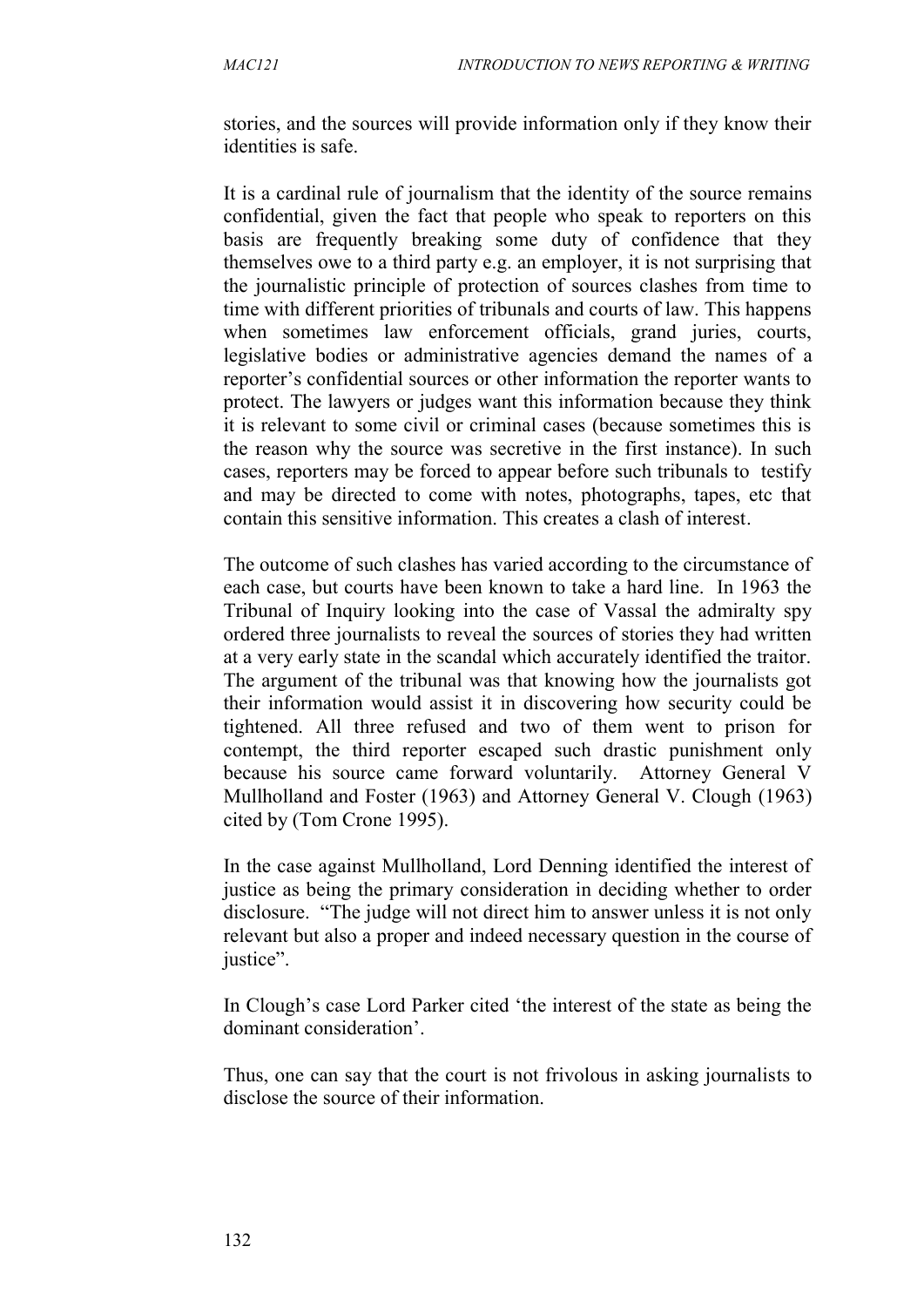In British Steel Corporation V Granada Television Ltd. Lord Denning held as follows:

- The public has a right of access to information which is of public concern and of which the public ought to know. The newspapers are the agents, so to speak of the public to collect that information and to tell the public of it.
- In support of this right of access, the newspapers should not in general be compelled neither by means of discovery before trial nor by question or cross – examination at the trial nor by subpoena. The reason is because, if they were compelled to disclose their sources, they would soon be bereft of information which they ought to have. Their sources would dry up. Wrongdoing would not be disclosed. Charlatans would not be exposed. Unfairness would go unremedied. Misdeeds in the corridors of power, in companies or in government departments would never be known. Investigative journalism has proved itself as a valuable adjunct of the freedom of the press (Yakubu, 1999).

It is now necessary to consider the position in Nigeria. In *Tony Momoh v. Senate of the National Assembly & Ors,* Tony Momoh, the editor of the *Daily Times* newspaper was summoned by the Senate to give the details of a publication in the 'GRAPEVINE' column of the *Daily Times* of  $4<sup>th</sup>$  February, 1980 about Senators and their act in lobbying for contracts from the executive arm of government. The editor challenged the summons on the ground that it was a violation of his right to freedom of expression guaranteed by the Constitution. The court, in delivering its judgment, recognised the purport of section 36(1) as that which guarantees freedom to hold opinions, and to receive and import ideas and information. Section 36(2) was also taken to include newspaper publication in this context. In construing the application of section 36 of the 1979 Constitution to the issue before it, Ademola Johnson Ag. C. J. held that it is a common knowledge that those who express their opinions, or impart ideas and information through the medium of a newspaper or any other medium for the dissemination of information enjoy by customary law and convention a degree of confidentiality. How else is a dissemination of information to operate if those who supply him with such information are not assured of protection from identification and or disclosure?'

The court concluded thus:

 Without straining words it appears clear that any attempt to force a person as the applicant who disseminates information through the medium of a newspaper to disclose the source of information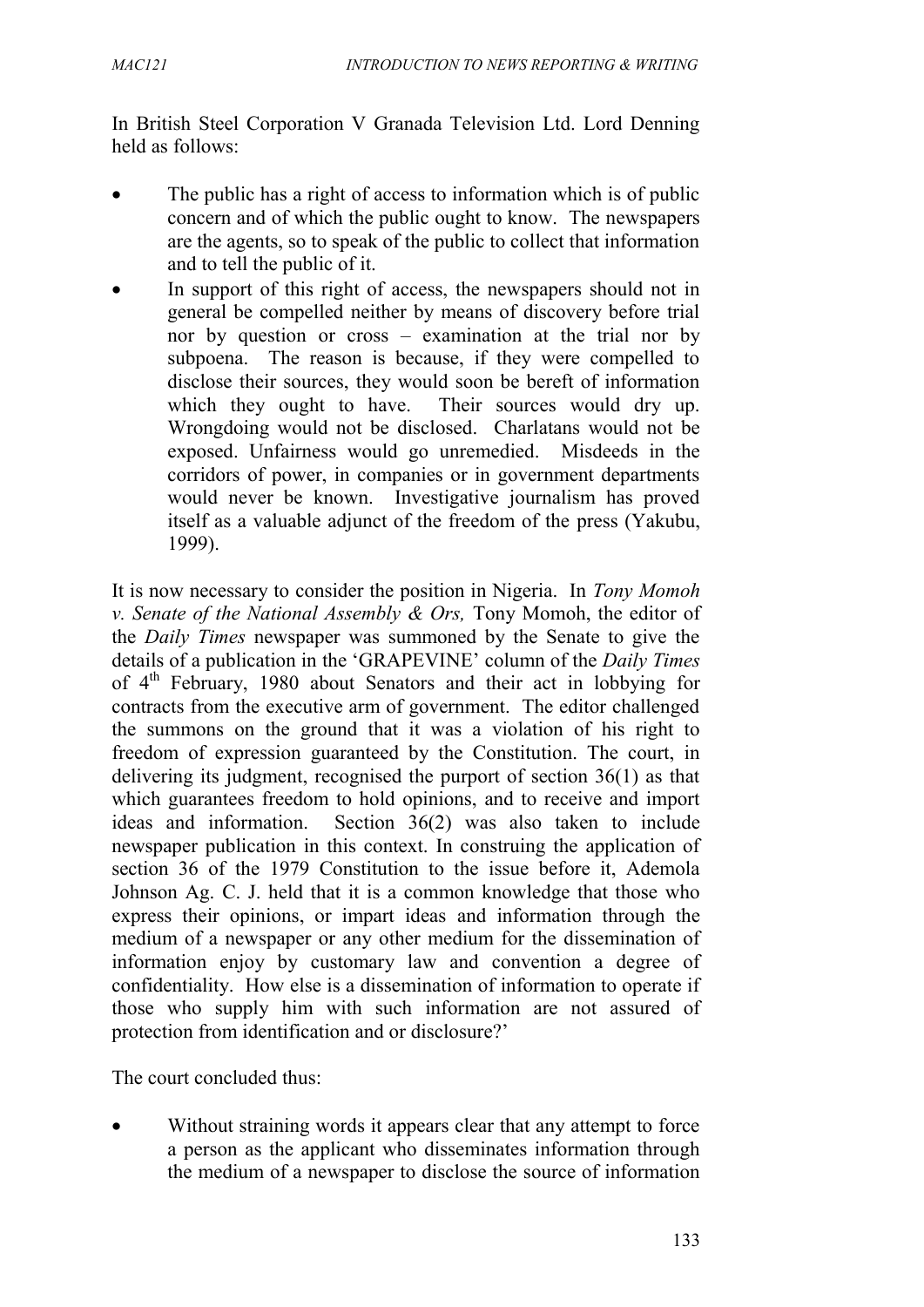apparently given in confidence is an interference with the freedom of expression without interference' granted by section 36(1)

It should be pointed out that the court did not consider the implication of section 41 vis-a-vis section 36 of the 1979 Constitution in the case of *Tony Momoh v The Senate of the National Assembly*. This issue, among others, was considered in Innocent Adikwu (Editor, *Sunday Punch Newspaper*) & Ors. V. Federal House of Representatives of National Assembly  $& Ors.$  The applicants were journalists – The first applicant was an editor of the *Sunday Punch*. They received letters of invitation from the Committee of the House of Representatives of the National Assembly to appear at diverse dates to testify on the information contained in the publication of *Sunday Punch* titled: 'Fraud – Legislators Claim Salaries and Allowances for Fictitious Staff" of 5<sup>th</sup> April, 1981.' They applied under the fundamental rights (Enforcement Procedure) Rules 1979 to enforce their Fundamental Rights complaining that the action of the House of Representatives amounted to an interference with their constitutional rights under section 36 of the 1979 Constitution. Balogun A. L. A. L. J., held *inter alia:*

 "It must be remembered at all times that a free press is one of the pillars of freedom in this country as indeed in any democratic society. A free press report is a matter of general public importance, and cannot, in law be under an obligation, save in exceptional circumstances to disclose the identity of the persons who supply it with the information appearing in its report. Section 36 of the constitution which guarantees freedom of speech and expression (and press freedom) provides a constitutional protection of free flow of information. In respect of the press, the editor's or reporter's constitutional right to a confidential relationship with his source stems from that constitutional guarantee. It is the basic concern that underlines the constitutional guarantee of freedom of speech and expression. If this right does not exist or is not protected by the courts when contravened or when there is a likelihood of its being contravened, the press's sources of information would dry up and the public would be deprived of being informed of many matters of great public importance. This must not be allowed to happen in a free and democratic society. In a country with a written constitution which establishes a constitutional structure involving a tripartite allocation of power to the legislation, the executive and the Judiciary as coordinate organs of government, the judiciary as the guardian of the fundamental law of the land has the role of passing on the validity of the exercise of powers by the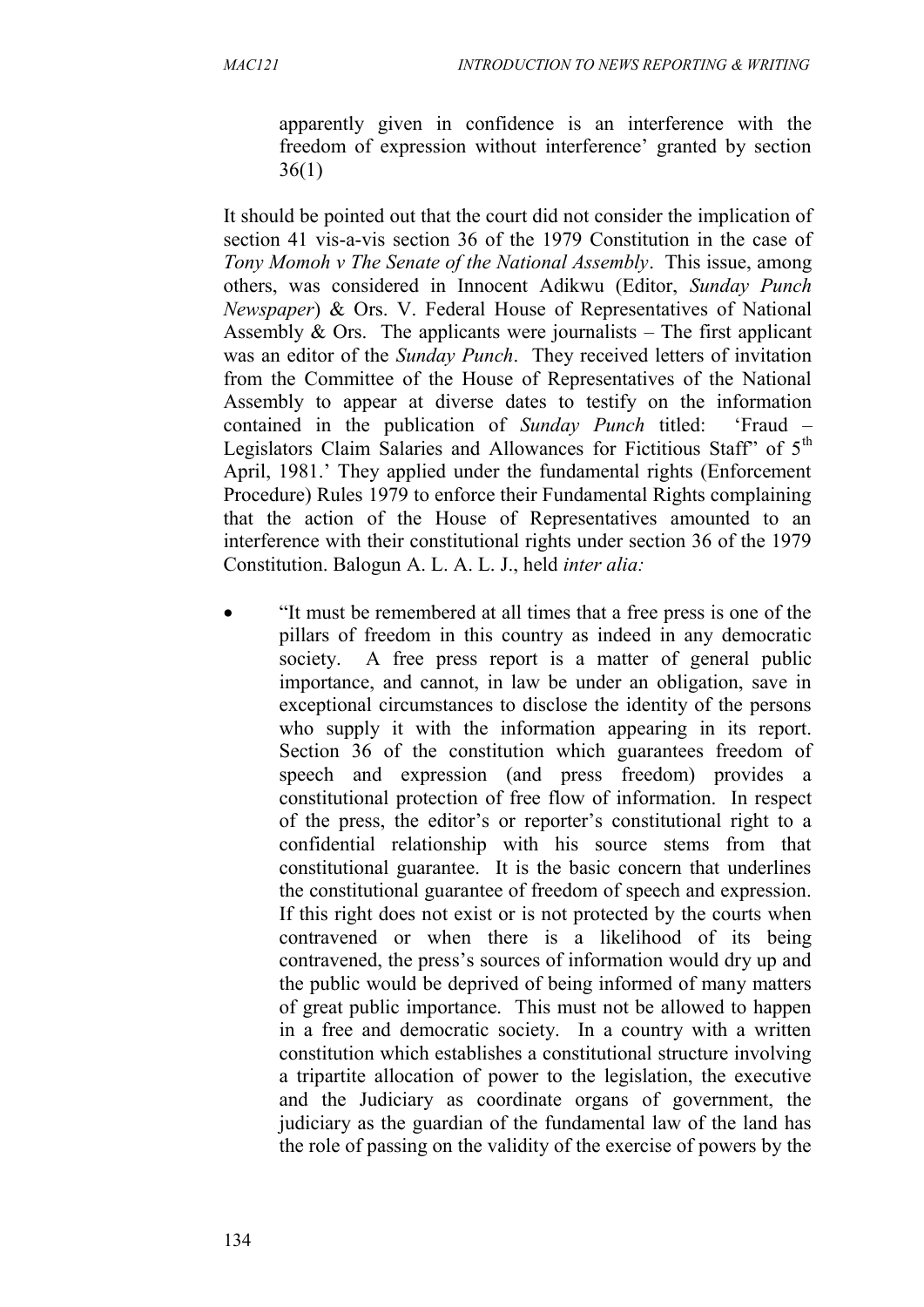Legislative and Executive and to require them to observe the Constitution of the land'.

In relation to the extent of recognition of freedom of expression and the press guaranteed by Section 36 of the 1979 Constitution, the court held that this section is subject to the "built in limitations and exceptions to that section which restricts fundamental right of freedom of speech, ideas and expression".

The court then concluded:

 In my view, it seems clear that the circumstances of this case are neither grave nor exceptional, and therefore do not fall within the permissible limitations of freedoms provided for under chapter IV of the Constitution in the built-in exception or limitations or otherwise.

It could therefore be concluded that the constitution recognises freedom of expression and the press. No one can take away these rights except as recognised by the built–in provisions in Chapter IV of the said Constitution. To say this however, is not to close one's eyes to the reality of the position under the Military. This is because the constitutional provision in relation to freedom of expression and the press may be curtailed or indeed taken away by a decree. For example, a person may be imprisoned for non-disclosure of his source of information under Decree 2 or as it happened in respect of Decree 4 of 1984 when it was in existence.

It is beyond doubt that freedom of expression and the press should not be toyed with. In a democratic setting one can be sure or assured of the recognition of freedom of expression and the press and the protection of the editor or the good spirited individual who decides to give the public the benefit of knowing what is happening in government or in respect of an issue of public importance, relevance and interest. Except this is done, reporter's constitutional right to a confidential relationship with his source of information will be a mirage. Much as the constitutional provision relating to freedom of expression and the press is hallowed, one must not forget to note the cautionary words of Denning M. R. in *British Steel Corporation V Granada Television Ltd*. That:

• In order to be deserving of freedom, the press must show itself worthy of it. A free press must be a responsible press. The power of the press is great. It must not abuse its power. If a newspaper should act irresponsible, then it forfeits its claim to protect its sources of information." In relation to Nigeria therefore, it could be asserted that the law recognises the right of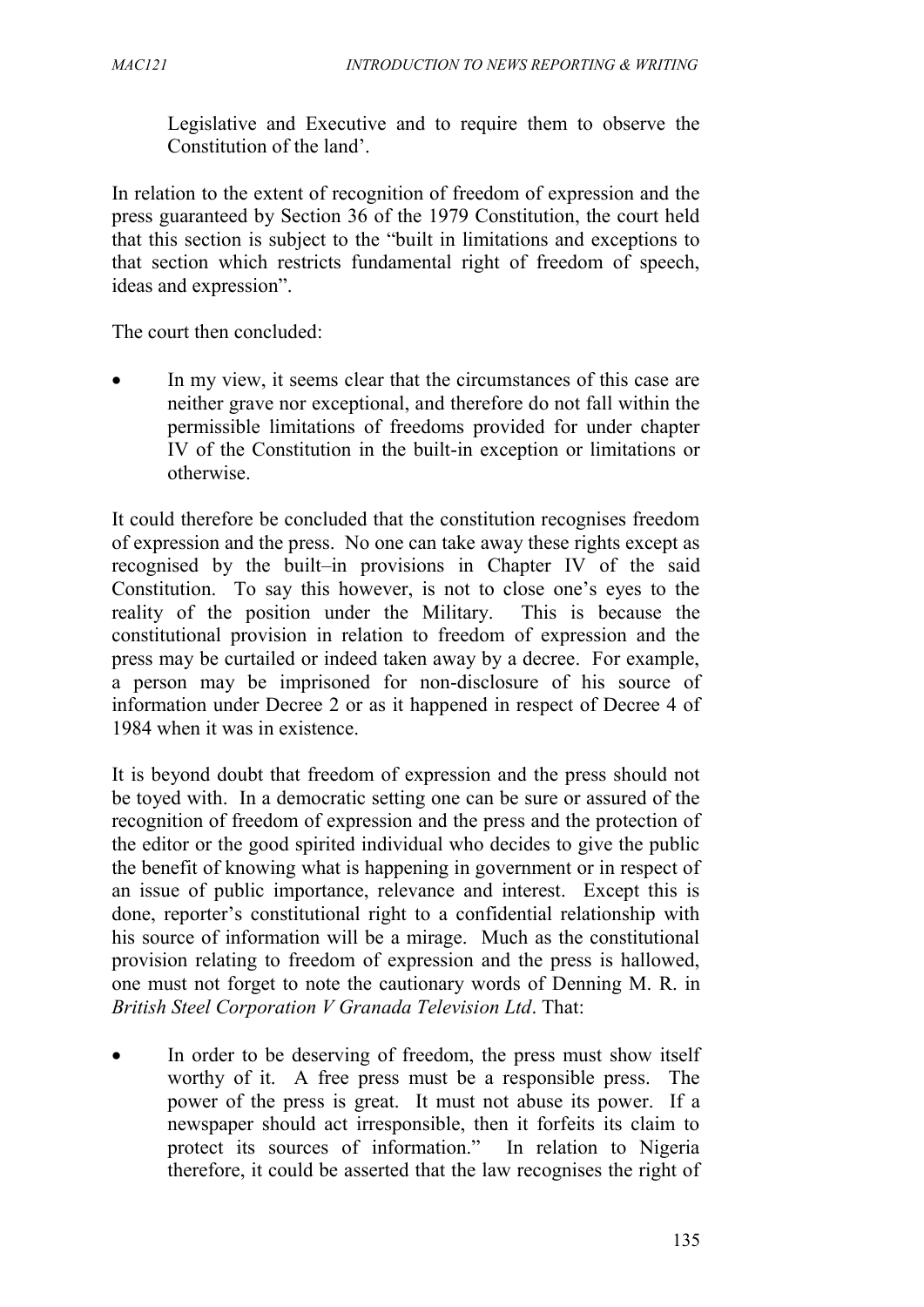the journalist to protect or refuse to disclose his source of information except as curtailed by relevant provisions of the law dealing with defense, public safety, public order, public morality or public health or for the purpose of protecting the rights and freedom of other persons.

The extent to which the courts recognise this privilege varies from place to place and from time to time, but the norm is that reporters are allowed to protect confidential sources except when the information is essential to a case, can be obtained in no other way, and would serve a compelling governmental interest. Courts generally have held that this privilege does not apply to non-confidential sources. Shield laws exists in some countries to protect journalists from divulging their sources of information but this law is oft disregarded in situations where the government feels that withholding such information will impede the judicial process.

### **Shield Laws**

The Shield Law protects a "publisher, editor, reporter, or other person connected with or employed upon a newspaper, magazine, or other periodical publication, or by a press association or wire service" and a "radio or television news reporter or other person connected with or employed by a radio or television station." The Shield Law also likely applies to stringers, freelancers, and perhaps authors.

### **What Information is protected?**

- The source of any information: There need be no assurance or expectation of confidentiality.
- Unpublished information: Specific information obtained during newsgathering but not disclosed to the public. This includes all notes, outlines, photographs, tapes or other data of whatever sort.
- It also includes news gatherer's eyewitness observations in a public place. It applies even to published information which was based upon or related to unpublished information.
- Protects only information obtained during newsgathering

### **What It Protects From**

The Shield Law only protects a journalist from being adjudged in contempt by a judicial, legislative, or administrative body, or any other body having the power to issue subpoenas, for the failure to comply with a subpoena. The Shield Law does not protect the journalist from other legal sanctions. Thus the Shield Law generally does not apply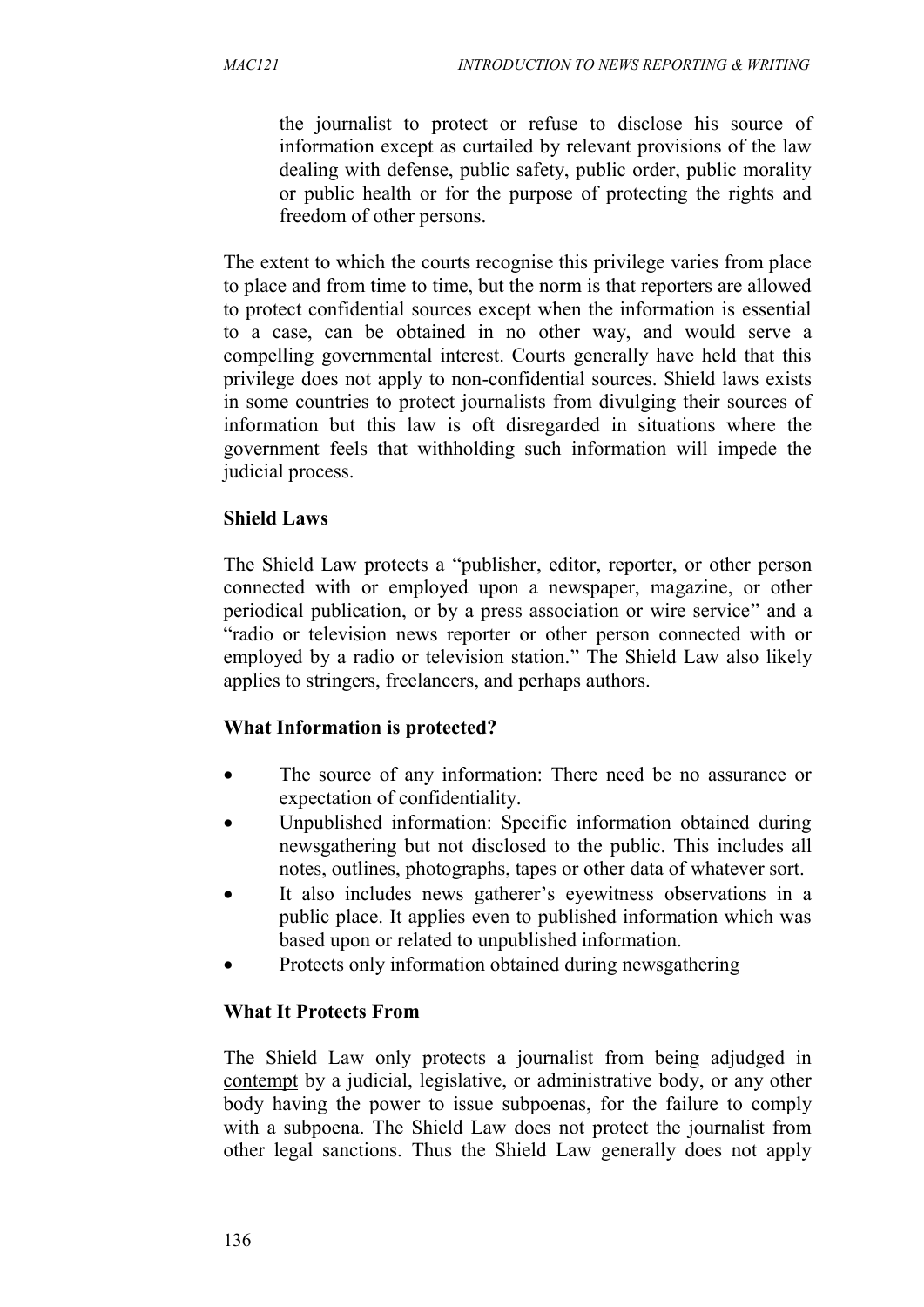when the journalist or news organisation is a party to a lawsuit and other sanctions are available.

In this situation, a journalist may be subject to contempt for not disclosing information if:

- 1. The defendant demonstrates a reasonable possibility that the information with materially assist the defense; and
- 2. The defendant's fair trial rights outweigh the journalist's rights. In deciding this, a court will consider the following:
- a. The degree of importance of the information to the defendant
- b. Whether the information is otherwise available from another source and the defendant has attempted to obtain it.
- c. If testifying would hinder the newsgathering ability of the reporter
- d. If the information is confidential or sensitive

If the court does order disclosure of the information, it must:

- 1. Give the reporter five days notice before a contempt citation will be issued
- 2. Issue a written order

Disclosure of information under these conditions does not constitute a waiver of the right to assert the Shield Law for the same information in the future.

However, there are no shield laws in force in Nigeria as yet. Journalists rely on the freedom of expression provision in the 1999 constitution. Even the proposed Freedom of Information Bill or the Press Council Bill has no such provisions.

### **SELF-ASSESSMENT EXERCISE**

How would you defend yourself if you were asked to disclose your source of information in the court?

# **4.0 CONCLUSION**

From the foregoing discussion, it is obvious that as a journalist, there is a constitutional provision to rely upon against failure to disclose your sources of information. And from the reviewed cases, judges are not frivolous in asking journalists to disclose their sources of information.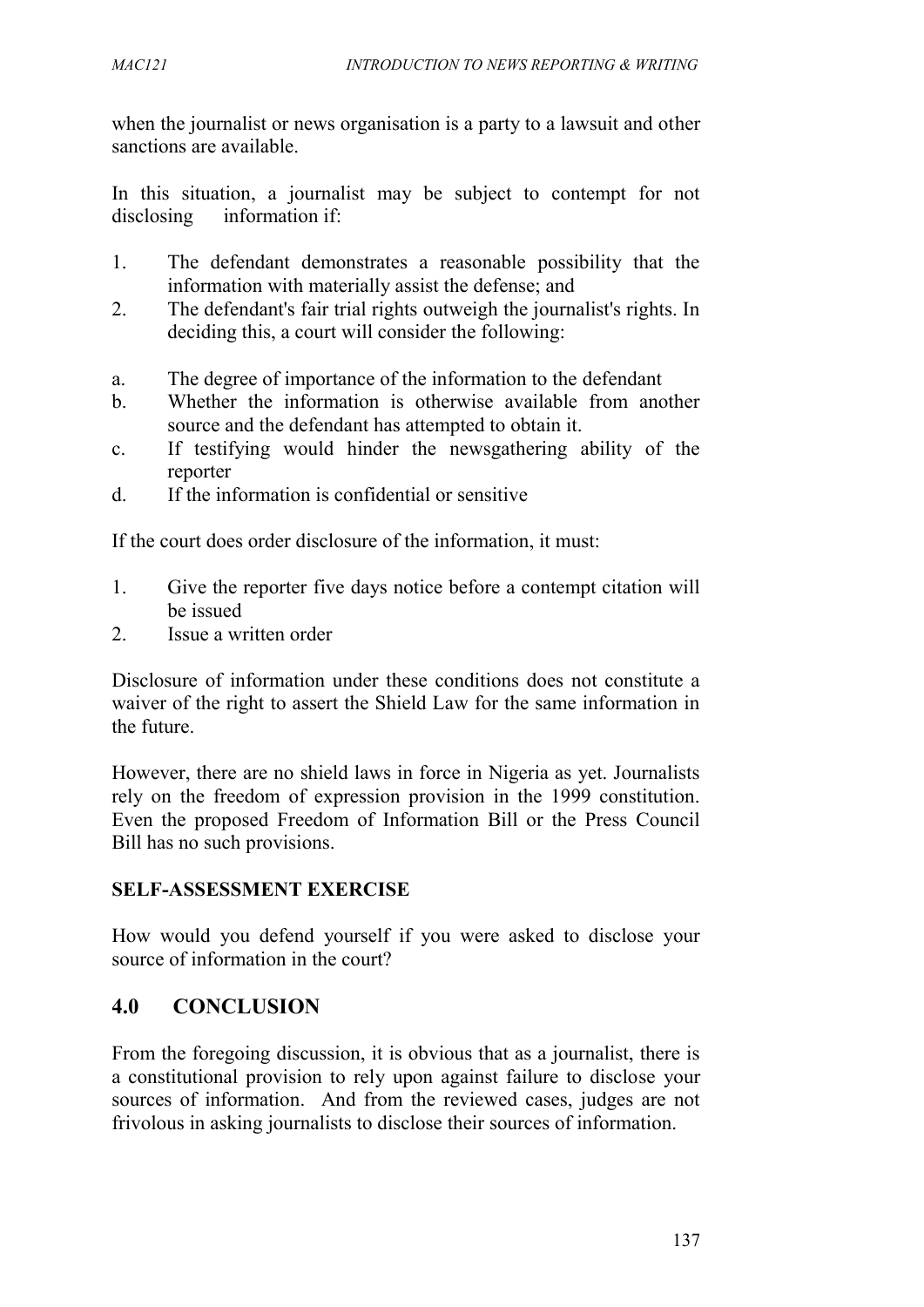# **5.0 SUMMARY**

This unit has shown that it is a cardinal rule in journalism to refuse to divulge your sources of information. For, if you divulge your sources of information, you will soon be bereft of information, your sources will dry up and the public will be derived of information.

However, you should not be unmindful of what obtains in military regime whereby you can be penalised through decree for your failure to disclose the sources of your information.

# **6.0 TUTOR-MARKED ASSIGNMENT**

Briefly explain the reasons why a journalist should not disclose his source or sources of information.

# **7.0 REFERENCES/FURTHER READING**

Crone, T. (1995). *Law and the Media*. An everyday Guide from Professionals (3<sup>rd</sup> ed.) Great Britain: Focal Press.

Yakubu, A. (1999). *Press Law in Nigeria*. Lagos: Malthouse Press Ltd.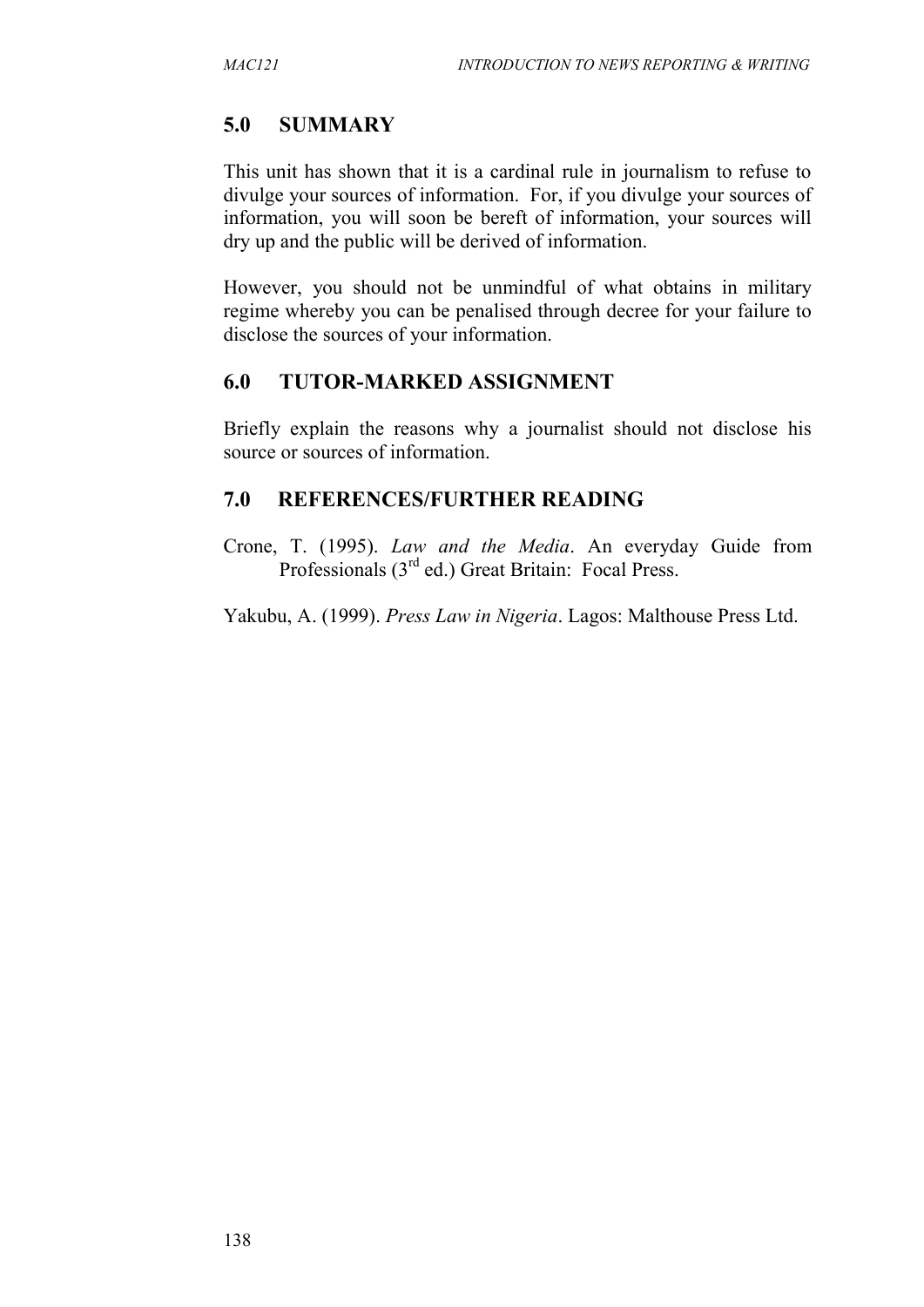# **UNIT 3 CONTEMPT OF COURT**

### **CONTENTS**

- 1.0 Introduction
- 2.0 Objectives
- 3.0 Main Content
	- 3.1 Contempt of Court as Related to the Mass Media
	- 3.2 Defenses
	- 3.3 Appeal Against Conviction
- 4.0 Conclusion
- 5.0 Summary
- 6.0 Tutor-Marked Assignment
- 7.0 References/Further Reading

# **1.0 INTRODUCTION**

One of the grey areas for journalists covering the judiciary beat is contempt of court. What constitutes contempt of court? How can journalists avoid being charged for contempt of court and what are the defences available to them if they are charged for contempt? These are some of the issues to be discussed in this unit.

## **2.0 OBJECTIVES**

At the end of this unit, you should be able to:

- define contempt of court
- explain defences against contempt of court.

### **3.0 MAIN CONTENT**

### **3.1 Contempt Of Court as Related To the Mass Media**

Contempt of court is anything that is likely to bring the activities of the court, the process of the court into disrespect or ridicule.

Contempt of court is usually divided into criminal and civil contempt. Civil Contempt: This occurs when a court's order or directive is disobeyed. It is also called "contempt in the face of the court."

The second form called Criminal contempt, "consist of any acts or words which obstruct or tend to obstruct or interfere with the administration of justice" (Osinbajo & Fogam 1991).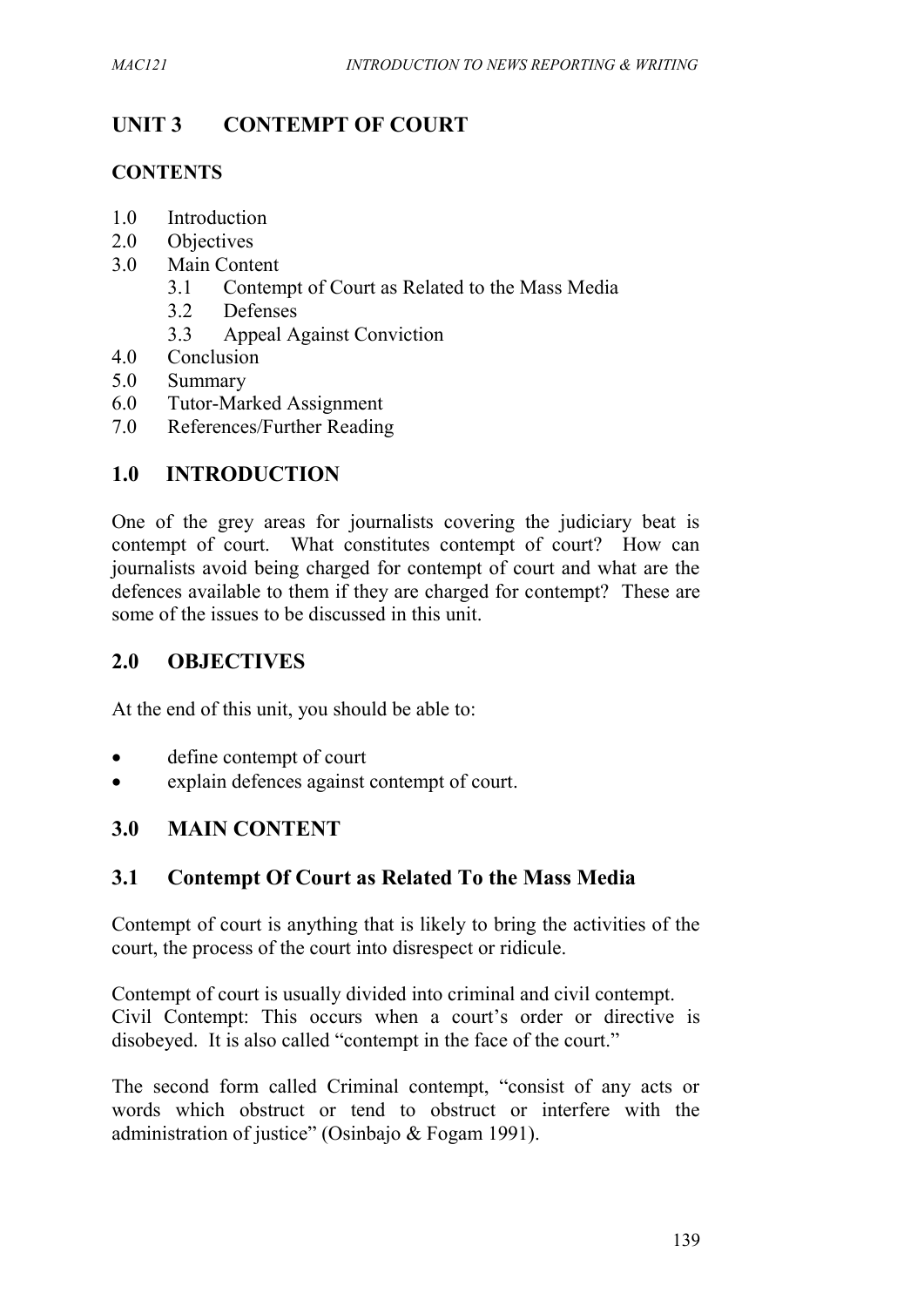Criminal contempt is the conduct committed in the presence of the court; it may consist of disorderly behaviour, disrespect, or disobedience of a judge's orders. Examples of criminal contempt committed during a trial are an attorney's persistence in pursuing a line of questioning that the judge has ruled improper and the refusal of a witness to answer a question despite the judge's direction. Criminal contempt may also include disorderly acts occurring sufficiently near the courtroom (for example, in the corridors or on the courthouse steps) to interfere with court proceedings. Criminal contempt may be summarily punished by the court through the imposition of a fine or imprisonment or both; to prevent abuse of this power, however, the laws of some jurisdictions permit appeals from findings of criminal contempt.

Civil contempt of court is the disobedience of a court order designed to grant relief to a party to a lawsuit. Such orders, often called decrees, stem from the equitable powers of courts. Common examples of equitable decrees are the injunction and the order for the payment of alimony. Civil contempt's are punished by fine or imprisonment as a result of proceedings brought by the aggrieved party, for example, by a person who has not received overdue alimony payments.

Both criminal and civil contempt of court may be purged in many cases by obeying the order of the court or by apologising for the misconduct. The person in contempt is often held in jail until the contempt is purged.

The distinction between civil and criminal contempt commonly is not made in regard to legislative bodies. Contempt of the legislature usually signifies either a person's refusal to obey a subpoena ordering him or her to attend and give testimony at a hearing conducted by a legislature, or the refusal, without lawful excuse, to answer a proper question at such a hearing. When contempt supposedly has occurred, the legislative house may vote a contempt citation, and the public prosecutor may then bring the alleged offender before a criminal court for trial.

Contempt of court is also classified as:

- 1. Contempt in facie curiae, that is, contempt in the face of the court or direct contempt
- 2. Contempt ex facie curiae that is contempt outside the face of the court or indirect contempt

Direct contempt (contempt in facie) includes the following:

a. Words or acts done in the court or in the precincts of the court which obstructs or interferes with the due administration of justice or are calculated to do so, such as gross or irregular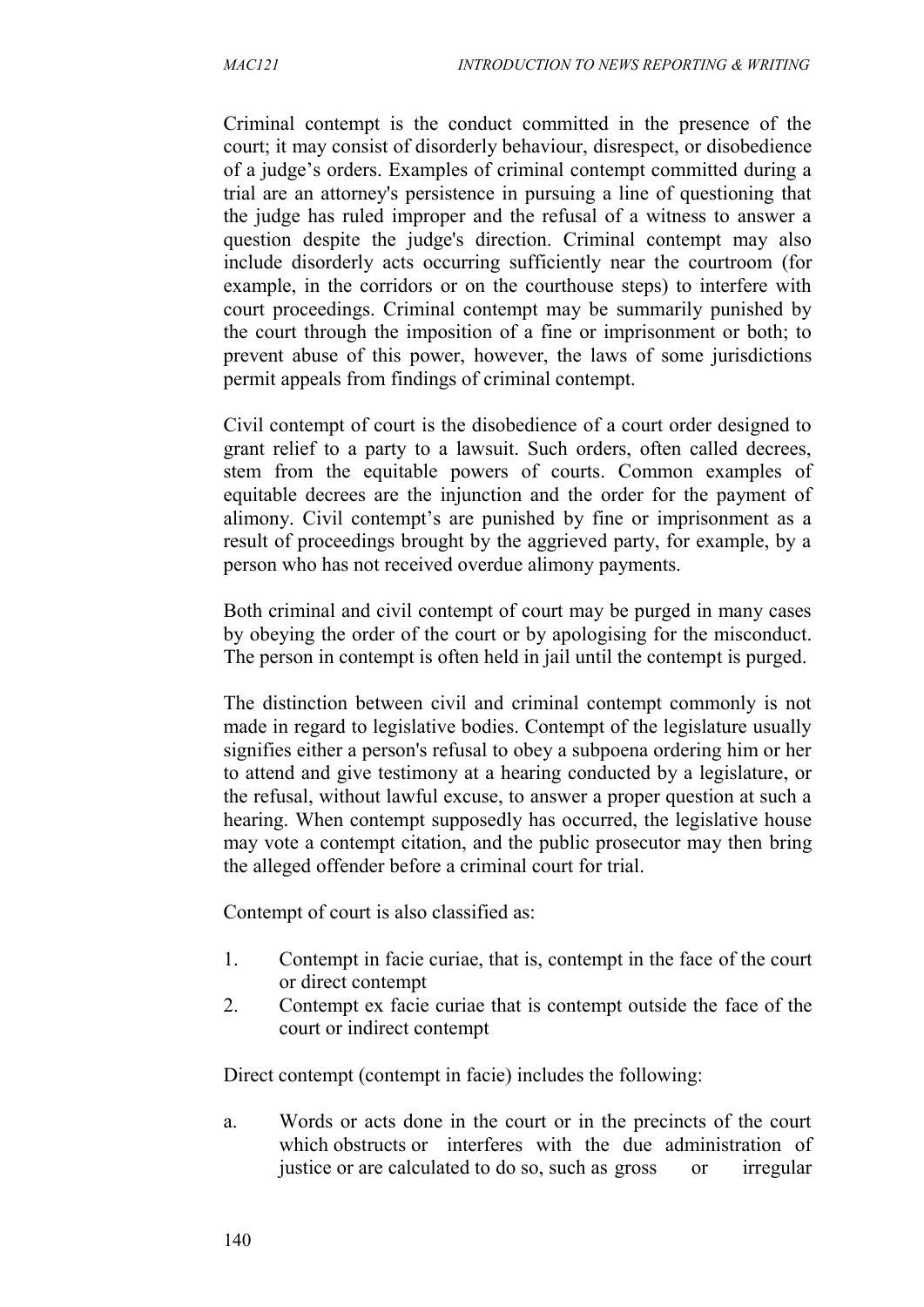behaviour in the court room or near the court room, disruption of proceedings by demonstration, physical attack or insult on the judge or other court officials in the face of court, that is, with the personal knowledge of the judge, that is, with the judge viewing or hearing same

- b. Taking photos in the court room or its environs. This activity with the flashing of bulbs and the associated noise often disrupts court proceedings and amounts to interference with the course of justice. Failure to surrender film when so demanded is contempt of court.
- c. Refusal by a witness (a reporter) to appear in courts when ordered, or to refuse to be sworn, testify, or answer a lawful question which the court requires him to answer is contempt of court.

Indirect contempt, on the other hand, is contempt which is committed away from the face of the court room or its precincts. Examples of this type of contempt, just like others, are inexhaustible and its list is not closed. It includes any act, words or misconduct done outside the court that interferes or is intended to interfere with the fair or smooth administration of justice. The following are examples of contempt ex facie curiae:

- 1. Any act which interferes with, pervert or hinders the administration
- 2. Publications which interfere with the administration of justice, such as:
- a. Publication of a false and inaccurate report of court proceedings
- b. Publications that discredits court or judge
- 3. Any publication that is likely to prejudice the fair trial or conduct of criminal or civil proceedings

The mass media can run afoul of the law of contempt in the following ways:

**a. Scandalising the court** The dignity of the court may be offended if a report published is such that the public may be influenced to cast derision or ridicule at the court or at the judge or magistrate's personality. To become contempt, however, the publication must be such that it tends to incite misgivings as to the integrity, propriety and impartiality of the members of the court acting as a body. If by such publication the faith of the public in the judicial system is so shaken that litigants are deterred from placing complete reliance on the administration, it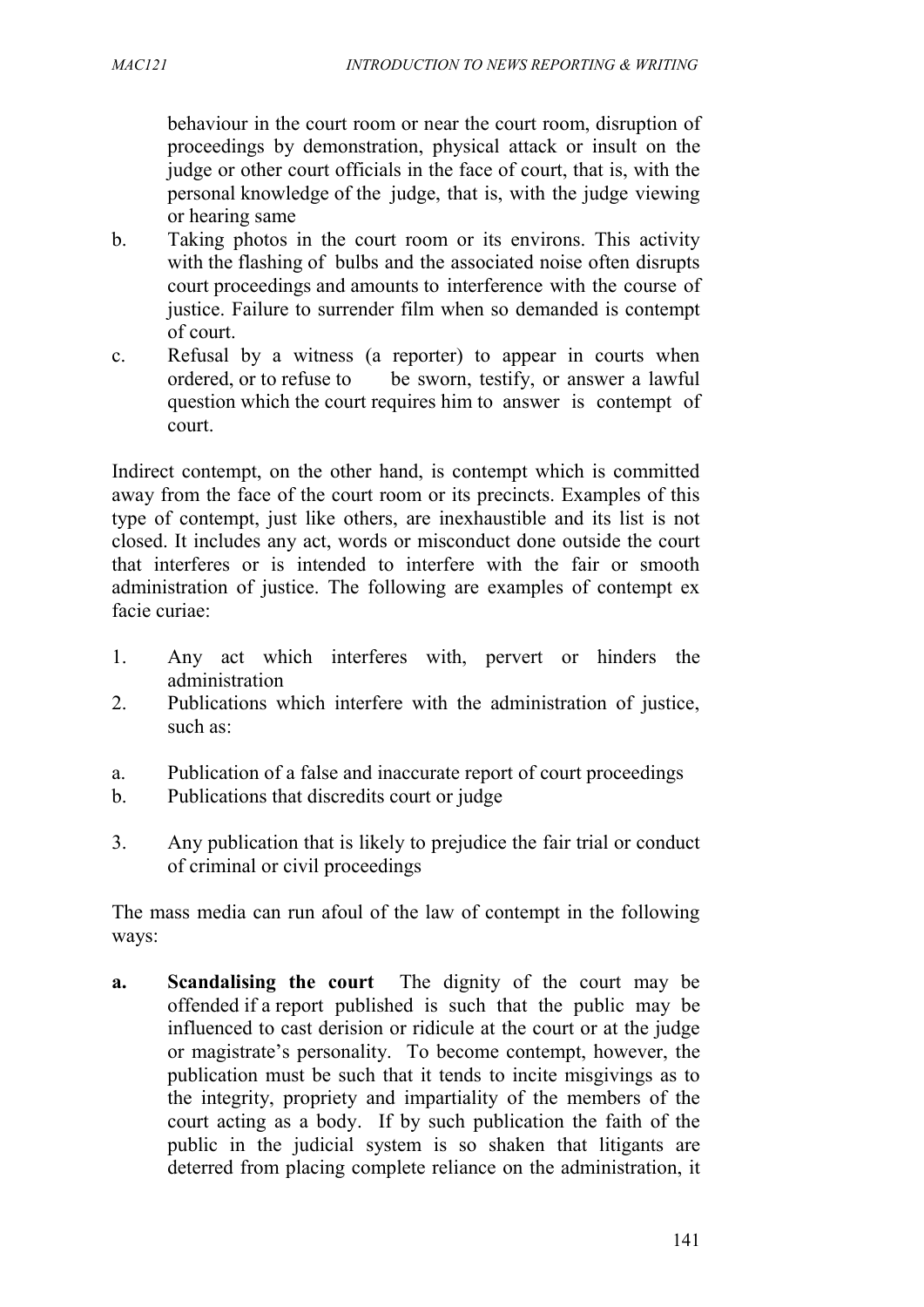is a serious contempt. Comments which tend to lower the court's authority are the chief sources of such contempt. If the court's proceedings are misrepresented, leading to a lowering of the court's dignity it may also be contempt.

- **b. Prejudicing a fair trial** Most attachments and motions for contempt involving the Press arise out of this category. A publication which has a tendency to prejudice the course of justice is contemptuous. The intents with which such a report is written or published have little bearing on the matter in general, although it will be seen later that there are exceptions. The decisive factor in most instances is the tendency of the matter published to prejudice a fair trial.
- **c. Interfering with proceedings** This section includes insulting, assaulting or willfully obstructing a judge, witness, juror, litigant, lawyer or court officer during a court proceeding, or on the way to or from the court. It also applies to anyone who willfully misbehaves in court or willfully interrupts the court. Anyone who shows disrespect for the court either by this words or by his actions is similarly guilty of contempt.

Failure to obey court order: A judge may rule that no photos may be taken in the courtroom, or order reporters not to publish stories about certain aspects of a case. If these orders are disobeyed, a contempt citation may result.

Refusal of a journalist to disclose the identity of a source or to testify in court may lead to a contempt of court. It must however, be noted that the court is not unmindful of the claim by journalists not to disclose their sources of information as we have seen in *Tony Momoh vs. Senate*.

Contempt is provided for under different sections of our law – the criminal code, constitution and under the common law. The two distinct approaches to dealing with the issue of contempt is due to the different procedures provided under the relevant sections of the law.

Section.133 of the criminal code approach requires type of contempt to be tried before a different to be tried before a different court from that where the alleged offence occurs and further requires a format charge, plea, trial and verdict. Whereas, the mode adopted under S.6 of the criminal code, assumes the inherent jurisdiction of the court in common law to punish summarily.

One hitch in this approach which has been overlooked by the Nigerian Judges and the Supreme Court alike is that English Common Law confers this power only upon Superior Courts of record; the Nigerian case law approach gives this power to the lower and higher courts alike.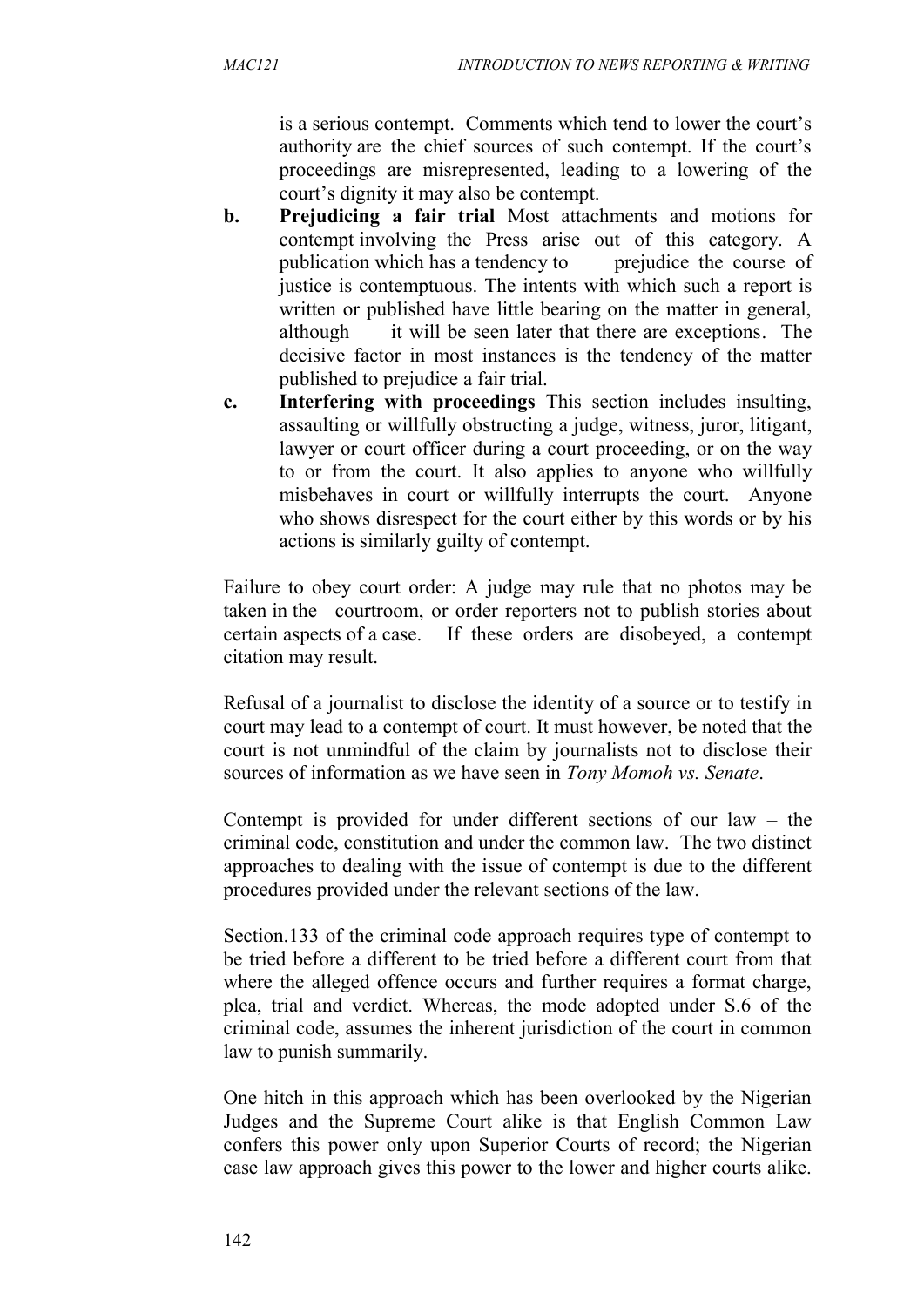So in practice both the High Courts and Magistrate Courts can summarily punish for contempt.

There is need for journalists to be very careful in dealing with contempt and this is for the following reasons:

- a. The law of contempt is wide
- b. The power of the judge is great in respect of it
- c. The powers of court to punish is capable of being abused especially in the punishment of contempt in the face of court, and
- d. Summary punishment of contempt in the face of the court allows a magistrate or judge to be a judge in his own case contrary to the rules of natural justice and the fair hearing provisions of the Constitution, which provides for an impartial court or tribunal

The Supreme Court has therefore from time to time cautioned in several court cases, that the power of court to punish for contempt should be used with discretion. In other words, the power to punish for contempt should be used by court sparingly, for instance, only in cases that clearly deserve sanction and not in every case where contempt is alleged.

# **3.2 Defenses**

A journalist that is charged for contempt may plead any of the following defenses:

- The conduct or behaviour complained of does not amount to contempt of court in law.
- The court will pardon alleged contempt if the conduct is unintentional and purged by sincere apology and credible explanation.
- The acts or omission were from an honest an reasonable mistaken belief
- The Acts/ omissions were due to a misconception of the law thereby flouting a court's orders.

For example in the case of a publisher of a newspaper, the acts or omission were done without his knowledge or approval and not communicated to him.

# **3.3 Appeal Against Conviction**

Generally where there is no formal charge i.e. in cases of summary conviction there is no right of appeal. However, in certain parts of Eastern Nigeria, there is now a general right of appeal against summary interment for contempt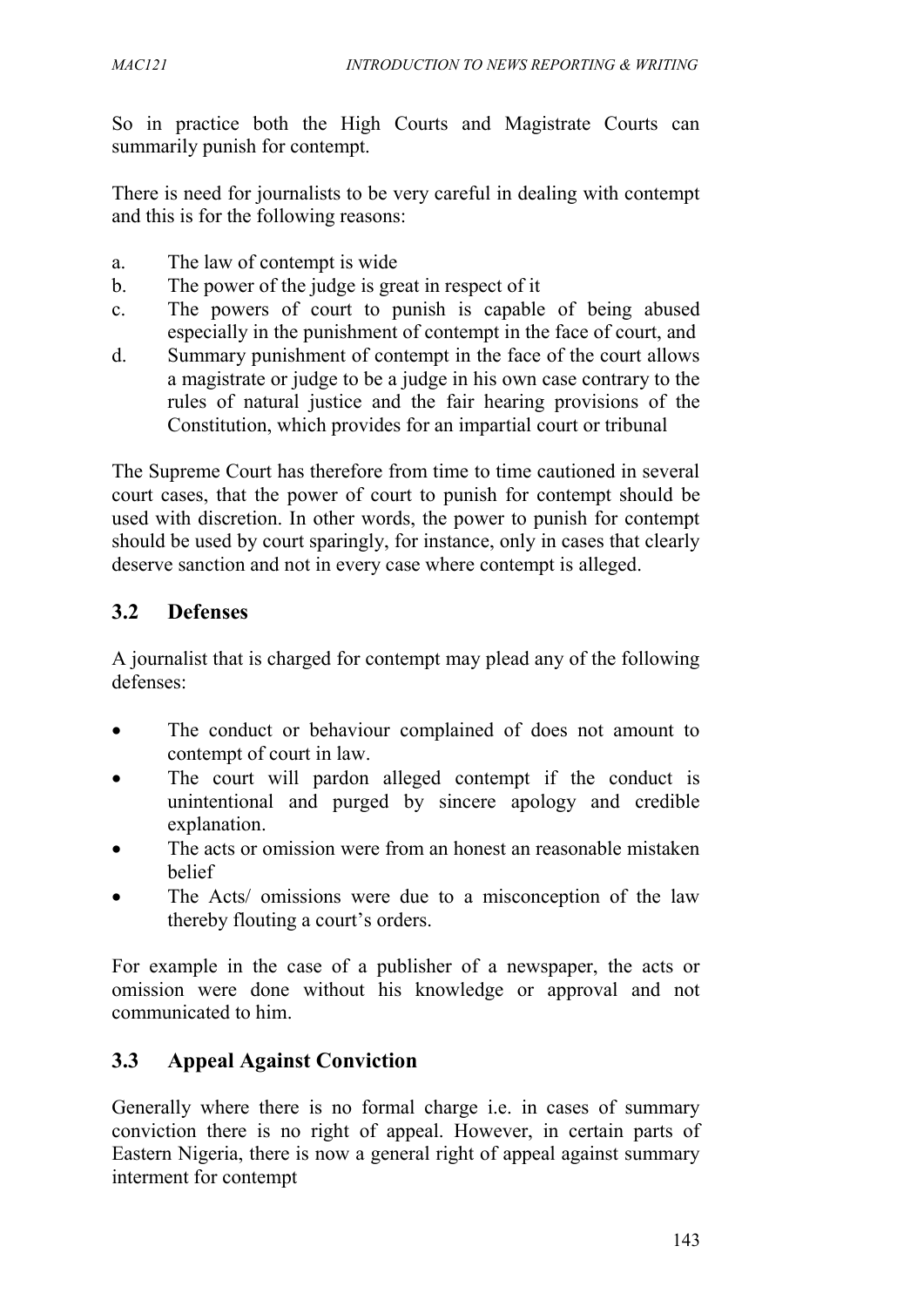### **SELF-ASSESSMENT EXERCISE**

- 1. Differentiate between civil and criminal contempt.
- 2. Explain four ways in which a journalist can commit contempt of court.

### **4.0 CONCLUSION**

The court system would cease to operate as it does if people had a choice of whether or not to obey a court order. Without the power to coerce behaviour, judges would be unable to discharge their duties and responsibilities, and courts would become mere boards of arbitration that issue advisory opinions.

# **5.0 SUMMARY**

The power of a judge to punish for contempt of court is a remnant of the power of English royalty. Today, courts have broad powers to punish persons who offend the court, interfere with legal proceedings, or disobey court orders. Contempt is used both to protect the rights of private persons who are litigating matters in the courts and to punish a wrong committed against the court itself.

### **6.0 TUTOR-MARKED ASSIGNMENT**

Enumerate the various defences open to a journalist who is accused of contempt of court.

### **7.0 REFERENCES/FURTHER READING**

Osinbajo,Y. & Fogam, K. (1991). *Nigeria Mass Media Law*. Lagos: Gravitas Publishers & Ltd.

Pember, D. (2003/2004). *Mass Media Law.* Boston: McGraw Hill.

Yakubu, A. (1999). Press Law in Nigeria. Lagos: Malthouse Press Ltd.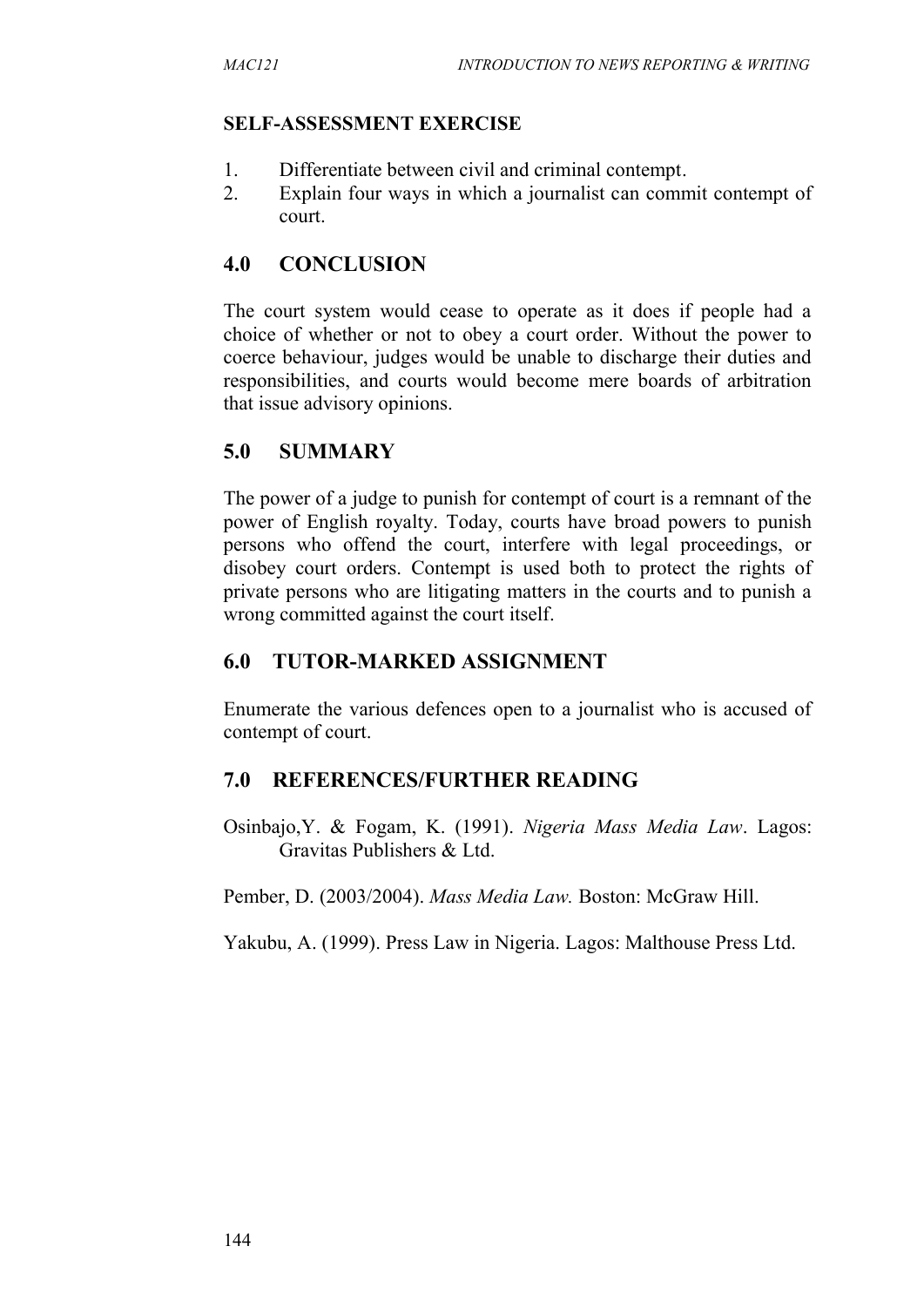# **MODULE 6 THE ETHICAL JOURNALIST**

- Unit 1 Ethics and Journalism
- Unit 2 Codes of Journalistic Ethics
- Unit 3 Ethical Issues and Enforcement of Ethics in Nigerian Journalism

# **UNIT 1 ETHICS AND JOURNALISM**

### **CONTENTS**

- 1.0 Introduction
- 2.0 Objectives
- 3.0 Main Content
	- 3.1 Concept of Ethics
	- 3.2 Origin of Ethics
	- 3.3 Theories of Ethics
	- 3.4 Ethics in Journalism
- 4.0 Conclusion
- 5.0 Summary
- 6.0 Tutor-Marked Assignment
- 7.0 References/Further Reading

# **1.0 INTRODUCTION**

One of the distinguishing features of man is that he is endowed with free will from creation. He is therefore free to act in whichever way he desires. However, as a social being, he is expected to align his values with that of the society where he operates. As such, ethical codes are designed to align his actions to the relevant norms in the society. Thus, even when you have the free will to act in whatever way that suits you, there are certain sets of norms that are expected to guide you in whatever action you want to choose.

# **2.0 OBJECTIVES**

At the end of this unit, you should be able to:

- define ethics
- trace the origin of ethics.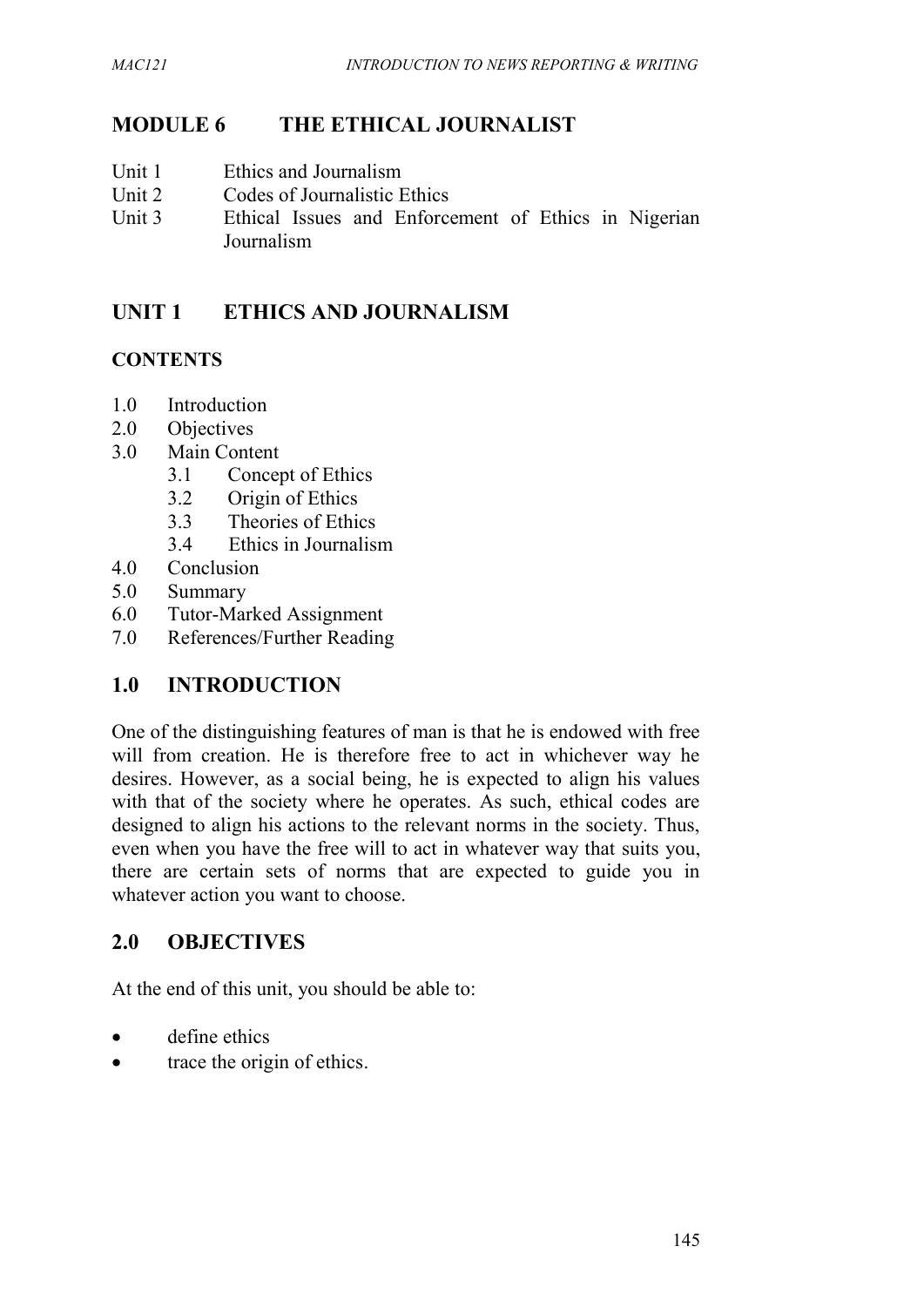# **3.0 MAIN CONTENT**

### **3.1 Concept of Ethics**

There are certain human actions that are not regulated by law. These activities that are not regulated by law come under ethics.

Merrill, (1982), defines ethics as the branch of philosophy which aids in determining what is right to do. That is, ethics is a study of right conduct. Its ultimate concern is how to provide moral principles or norms for action, Ethics could therefore be termed a normative science of conduct. Because of its concern with such concepts as virtue and vice, right and wrong; and good and bad; responsible and irresponsible action; a study of ethics is a study of rules and guidelines deigned to regulate human actions while making moral decisions.

Ethics (Greek ethika, from ethos, "character," "custom"), principles or standards of human conduct, sometimes called morals (Latin mores, "customs"), and, by extension, the study of such principles, sometimes called moral philosophy. This article is concerned with ethics chiefly in the latter sense and is confined to that of Western civilisation, although every culture has developed an ethic of its own.

Ethics, as a branch of philosophy is considered a normative science, because it is concerned with norms of human conduct, as distinguished from the formal sciences, such as mathematics and logic, and the empirical sciences, such as chemistry and physics. The empirical social sciences, however, including psychology, impinge to some extent on the concerns of ethics in that they study social behavior. For example, the social sciences frequently attempt to determine the relation of particular ethical principles to social behavior and to investigate the cultural conditions that contribute to the formation of such principles.

#### **SELF-ASSESSMENT EXERCISE 1**

Define ethics.

#### **3.2 Origin of Ethics**

The concept of ethics dates back to the beginning of human existence (Okunna, 1997). For some philosophers, it must have been in existence in more primitive forms long before it came to be documented in written records. For as long as people have been living together in groups, the moral regulation of behavior has been necessary to the group's well being. Although the morals were formalised and made into arbitrary standards of conduct, they developed, sometimes irrationally, after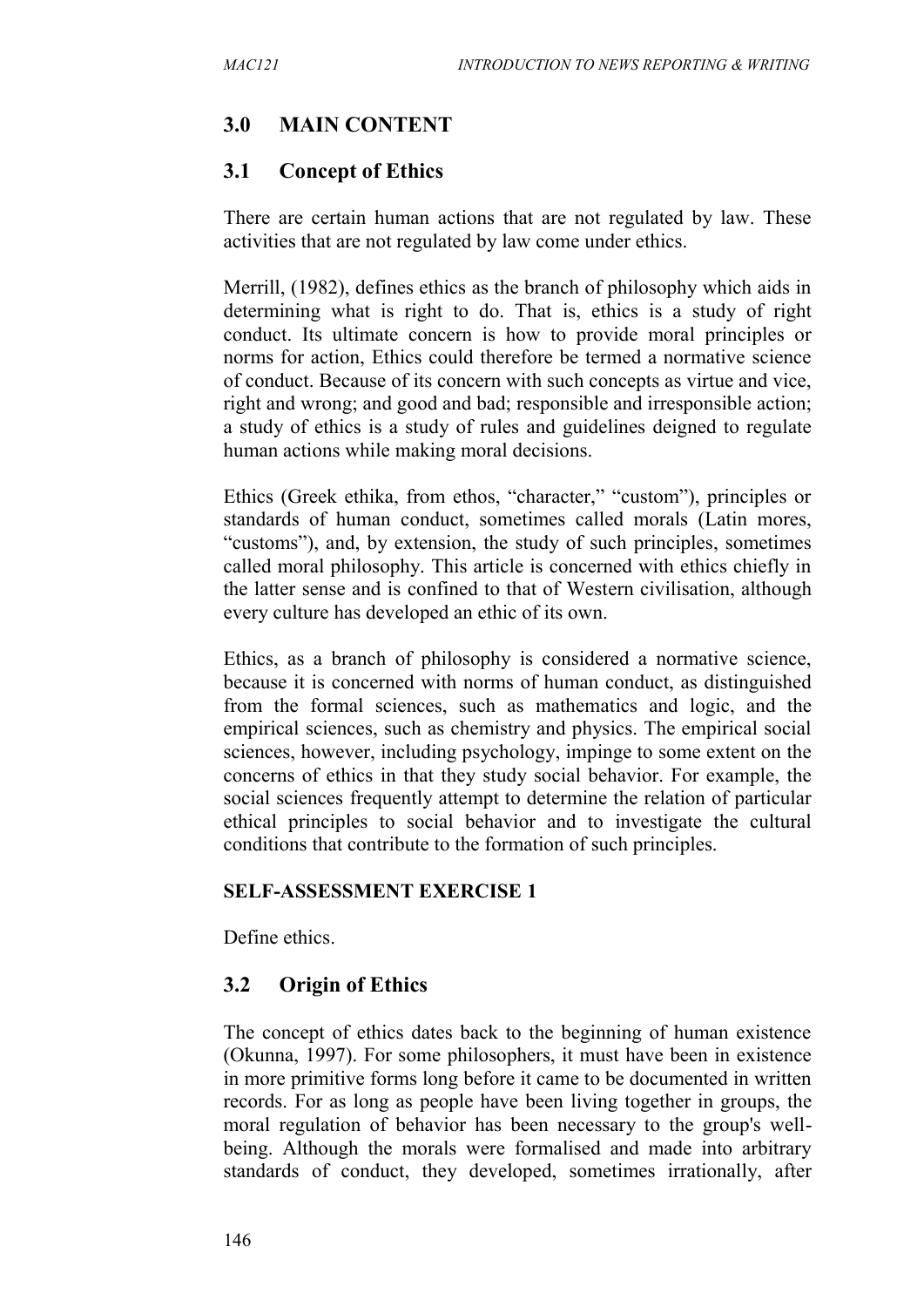religious taboos were violated, or out of chance behavior that became habit and then custom, or from laws imposed by chiefs to prevent disharmony in their tribes. Even the great ancient Egyptian and Sumerian civilisations developed no systematised ethics; maxims and precepts set down by secular leaders, such as Ptahhotep, mingled with a strict religion that affected the behavior of every Egyptian. In ancient China the maxims of Confucius were accepted as a moral code. The Greek philosophers, beginning about the 6th century BC, theorised intensively about moral behavior, which led to the further development of philosophical ethics.

The role of ethics has been what it is today, that is, prescribing rules for moral behaviour. Okunna traces the origin of ethics to:

### **The idea of "The Good" Morality and Human Nature**

The idea of the good presupposes that God created human being in such a way that they are able to distinguish what is good from what is bad. He therefore prefers good things to bad ones and expects others to behave in like manner.

Since ethics is associated with man, you need to understand certain characteristics that enable him to be ethical. These include:

#### **Rationality of human beings**

Unlike the lower animals, which act on instincts, human beings are rational and reasonable. They are therefore expected to behave ethically and suppress their instincts.

#### **Human beings and social animals**

Man finds fulfillment and happiness when he relates with others. Thus, a person acts ethically or morally only when he relates or identifies in principles with all mankind.

### **Feeling**

Your ability to feel and empathise with others makes it possible for you to behave ethically and live in harmony with them.

### **Learning**

This is an important characteristic of men. He has the ability to learn especially from experience.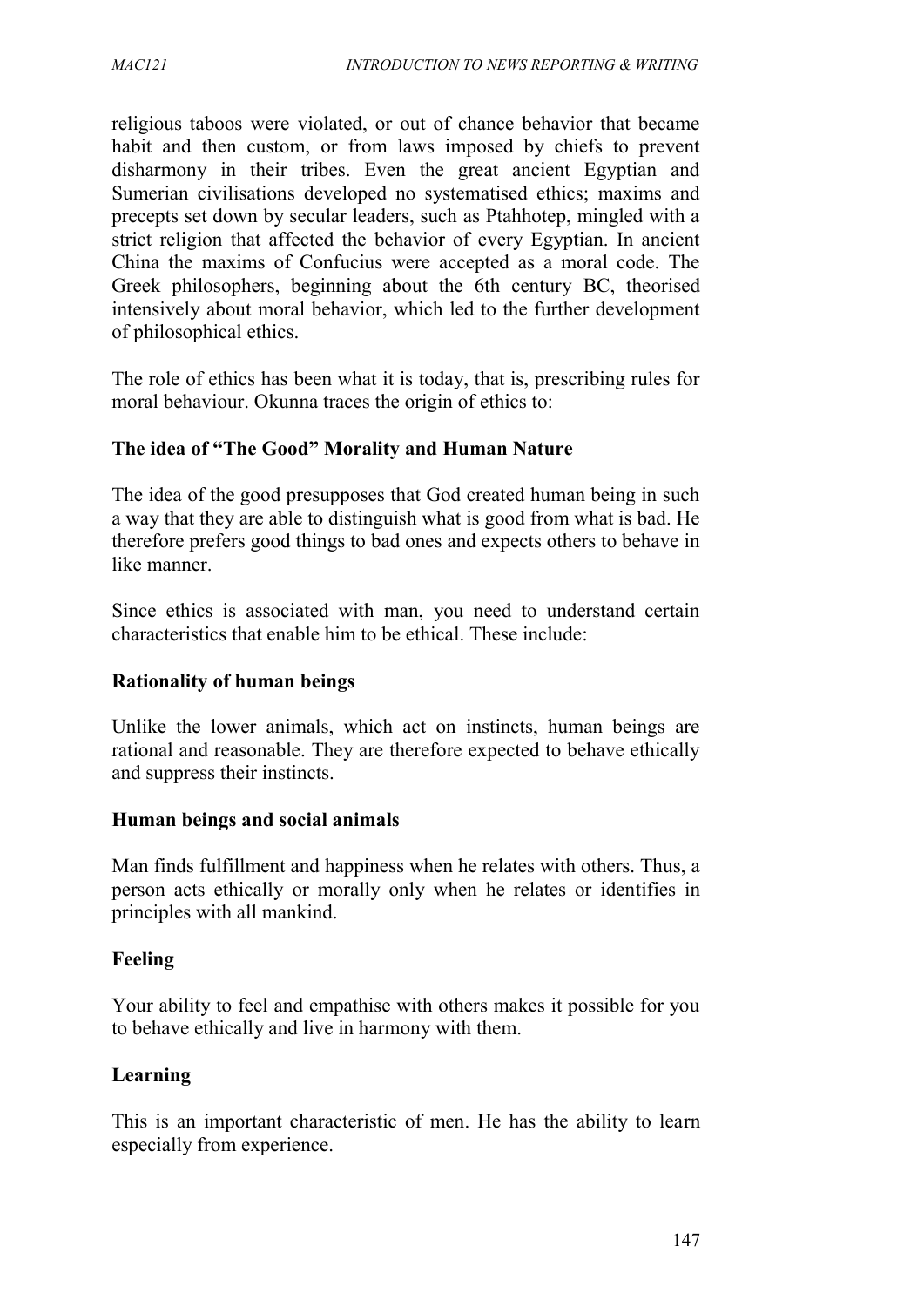### **3.3 Theories of Ethics**

Since a theory has been defined as a way of explaining the ordering and occurrence of various events, as well as a way of making sense out of a disturbing situation, there is the need to understand ethics. Thus Okunna (1997) provides that ethical theories help to understand ethics and explain them as "principles put forward to explain, describe, prescribe or predict human behaviour". She explains further that theories of ethics are descriptive in the sense that they tell the nature of ethics in general and because they stipulate how people should behave in situations involving ethical considerations, they can also be said to be prescriptive; and they are also predictive to the extent that they can indicate how people will act under certain situations.

Theories of ethics involve the dominant theories and others.

#### **Dominant ethical Theories**

Over the centuries, a broad range of ethical theories has been developed. However, the three dominant theoretical approaches to making ethical judgments are: teleological, deontological and situational.

**Teleological theory** The teleological theory of ethics according to Okunna (1997) maintains that it is the result or consequence of actions that determine the rightness or wrongness of such actions. Hence, teleological ethics is called consequence ethics or consequentialism. By consequence, Ogunade (1996) explains that the good that is produced determines the morality of the action.

Thus, teleologists believe that we should compare and contrast the positive and the negative results of our intended action before embarking on it. If the bad consequences outweigh the good, then the proposed action should be abandoned and it should be considered morally wrong. Should the good consequences outweigh the bad ones however; the proposed action can be considered as morally permissible.

**Deontological theory** The deontological theory of ethics, as explained by Okunna (1997) is based on the philosophy that judging an action as morally right and wrong should not depend on the consequences of the action; rather, the qualities of the actions should be the yardstick.

One of the best deontologists, Immanuel Kant, as pointed out my Merrill (1982) contends that an action is justified if the intentions of the doer are good, regardless of the consequences that ensue from the action. Hence, an action can be judged moral if it is based on the good intention of the doer, regardless of the consequence.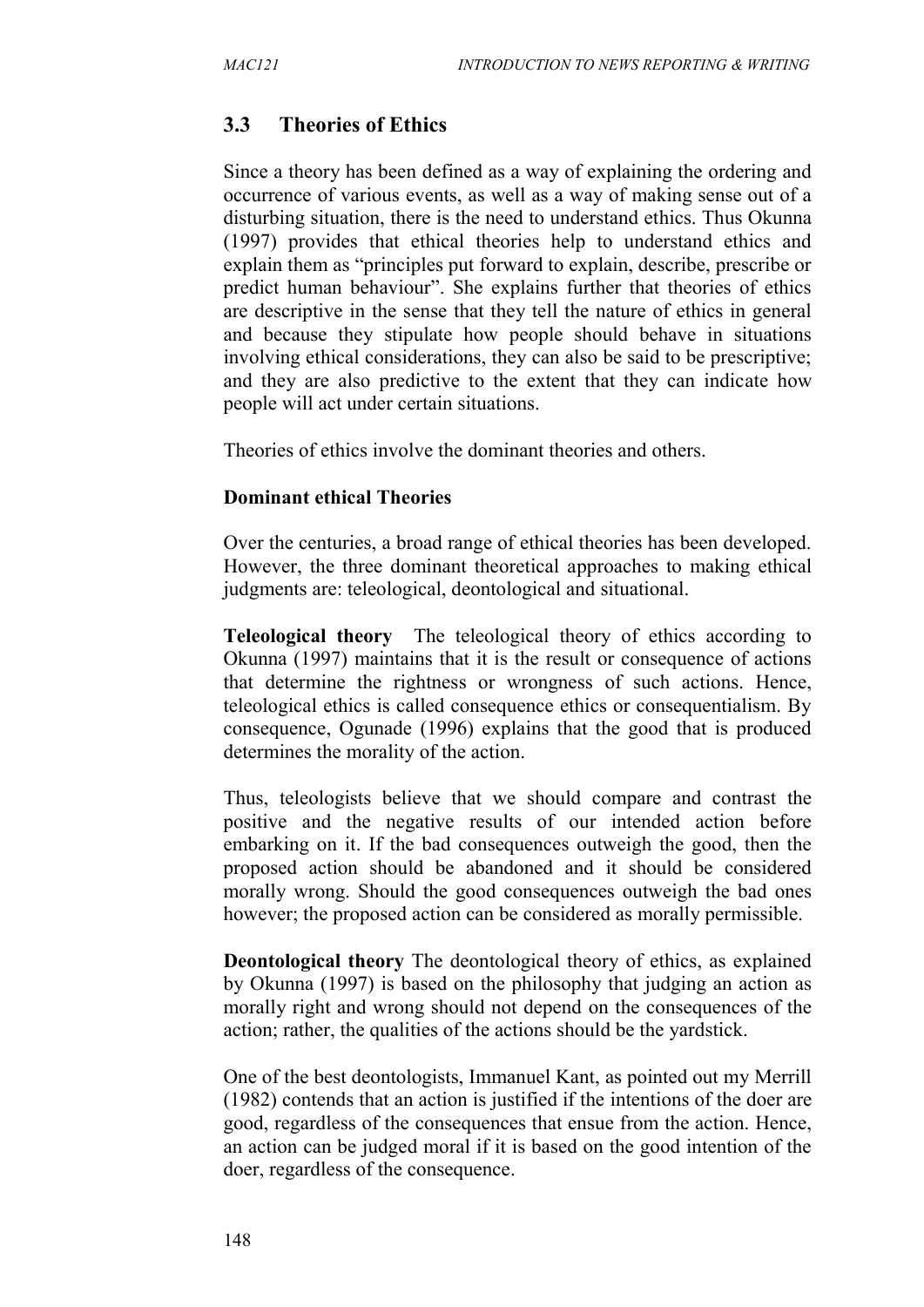Relating this to journalism, Okunna says that the deontologist in journalism recognises that certain actions, like sycophancy and acceptance of 'brown envelopes' are intrinsically wrong whether the consequences of such actions are beneficial or not.

Simply put, the deontologist believes that "a person is acting ethically if he would be willing to see his rule applied by everyone who is in a similar situation".

**Situational ethics** Situational ethics is based on desires of the human nature which compromise moral principles or set them aside in a situation. In essence, the situational ethics as observed by Ogunade (1997) considers the rightness or wrongness of an action in relation to the particular situation in which the doer of the action finds himself or herself. The argument behind this theory of ethics is that morally correct principles or standards could be compromised or set aside in particular situation. For the situationist, ethical decision making should depend on the context or situation, it should aim at contextual appropriateness, the fitting rather than the good or the right. Therefore, if a lady takes to prostitution because she is from a poor family, situationists may not frown at it. However, this would be relegating ethics to relativism which is not acceptable to a number of philosophers.

In addition to the dominant theories, there are a number of other ethical theories, there are a number of other theories which moral philosophers consider to be more or less, variant forms of one another with close relationship to the dominant theories. Like teleological and deontological theories, these other theories appear in pairs as thesis and antithesis of one another. They include absolutist and relativist; objectivist and subjectivist; legalistic and antinomian theories.

**Absolutist and relativist theories** Absolutist theory of ethics is based on the universality of ethics. That is, a right action should be right in all places, at all times and in all circumstances (Okunna, 1997:19). The relativist theory, on the other hand, say what is good or bad depends on the context in which the action was made. The assumption of the relativist is that people differ in culture and moral values and these should be used in judging the morality of their actions.

**Objectivist and subjectivist theories** Objectivist theory holds that ethics is rational rather than emotional and ethical standards are objective in the sense of being formed outside the person. To the objectivist journalism who is confronted with an ethical issue in mass communication, he or she believes that the right action must be taken by all concerned irrespective of how they individually feel about the action.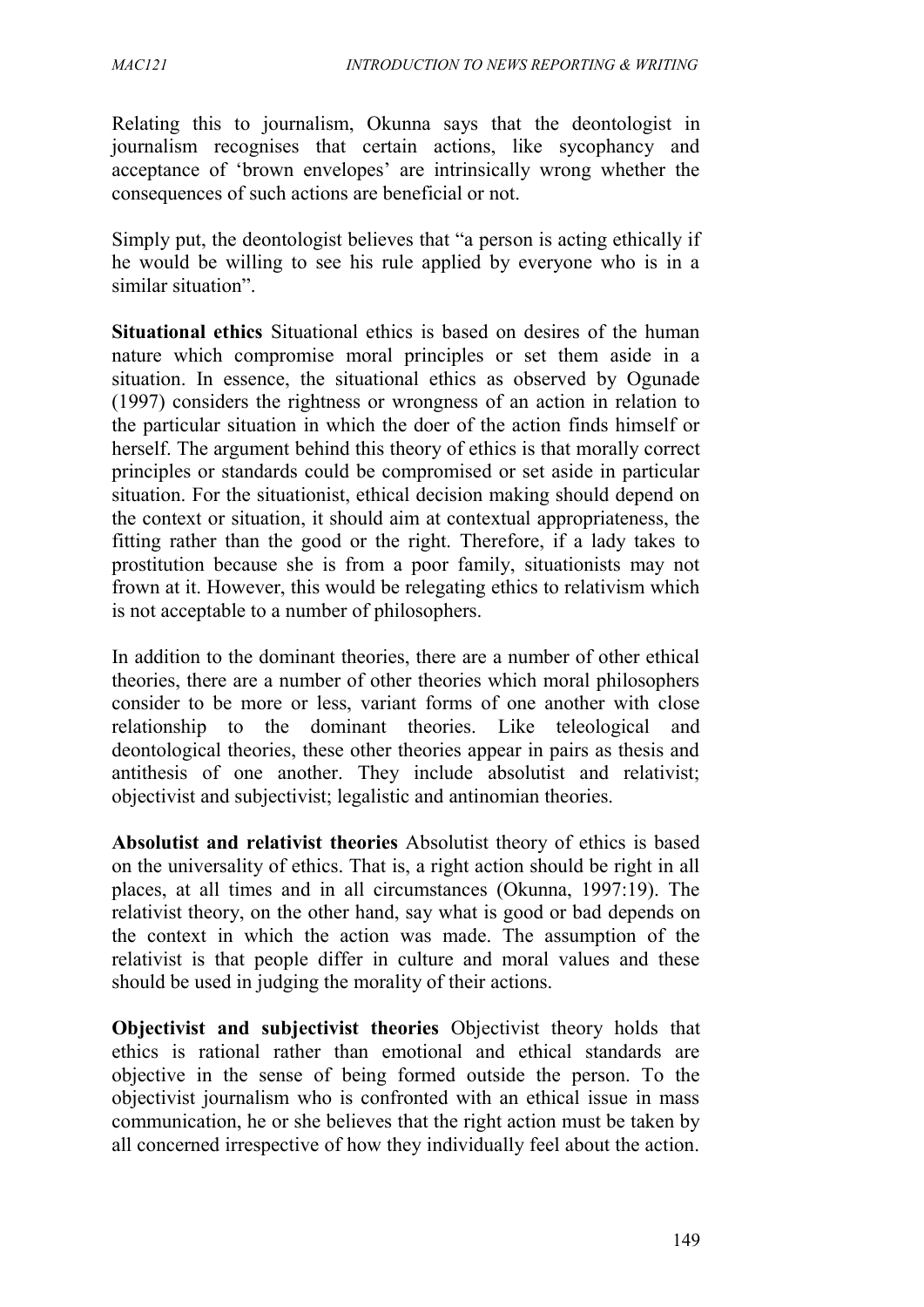This is the basis of objectivism in ethics, and the link between it and ethical absolutism.

On the other hand, the subjectivist theory preaches the relativity of moral behaviour depending on the feelings and emotions of the person making the moral decision.

**Legalistic and antinomian theories** To be properly understood, it should be noted that these theories are in certain respects, similar to the above discussed theories.

**Legalistic Theory:** Legalistic or code ethics is really an objective and absolute system of ethics. It is rigid, uncompromising and based on accepted principles which tradition and society have ratified as serving the common good.

**Antinomian Theory:** This is at variance with legalistic theory and is a situation of no ethics at all. That is, the antinomian journalist acts according to his whims and caprices. Hence, antinomian theory is closely related to subjectivist ethical theory.

In summary, it will be apt to note that the tendency to behave in one way or the other is not without theoretical basis, the theories being the teleological, deontological, and situational theories, as well as the absolutist, relativist, objectivist, subjectivist, legalistic, and antinomian theories.

# **3.4 Ethics in Journalism**

The earliest signs of ethics in journalism were noticed at the turn of the twentieth century when there was a reaction to the excesses of the freedom of the Libertarian press system. This abuse led to calls for a free but responsible press. The social responsibility theory believes that:

- Certain obligations to society should be accepted and fulfilled by the press.
- These obligations are mainly to be fulfilled through setting high professional standards of trust, accuracy, objectivity, balance and in formativeness.
- In the discharge of their duties, the media should be selfregulating within the framework of law and established institutions.
- The society and public have a right to expect high standards of performance from the media, and intervention can be justified to secure the public good since journalists should be accountable to society.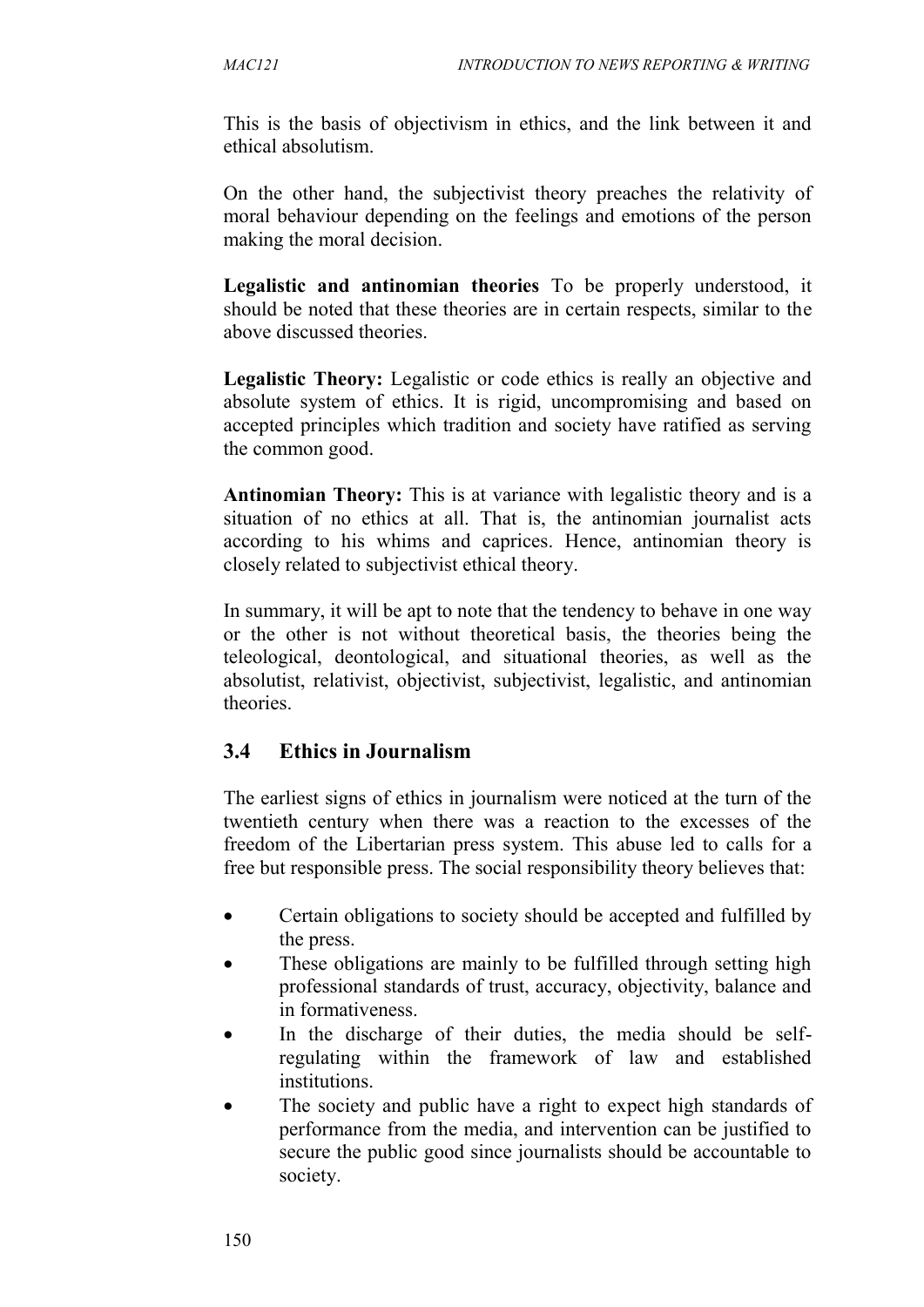- The theory holds to ensure high ethical standard that the press must be controlled by itself or by the government. Thus, Merrill (1982) describes journalistic ethics as a branch of philosophy, which aids journalists in determining what is right to do. It is ultimately concerned with providing moral principles or norms for journalistic actions. To understand the full meaning of ethics in journalism, Okunna (1997) asks:
- What standards should journalists adhere to in the practice of their profession?
- What is good journalism and what is bad journalism?
- What should the journalist do in a particular situation?
- What should journalism do for its practitioners, its audience and the society?
- Judged from the above questions, the purpose of ethnics in Mass Communication is to assist journalist to be more moral professionals. Journalistic ethics will stipulate rules, norms and principles that would guide the journalists in making moral decisions. Merrill (1982), describes journalistic ethics as a branch of philosophy, which aids journalist in determining what is right to do. It is ultimately concerned with providing moral principles or norms for journalistic actions.

To understand the full meaning of ethics in journalism, Okunna, (1997) asks:

- What standard should journalists adhere to in the practice of their profession?
- What is good journalism and what is bad journalism?
- What should the journalist do in a particular situation?
- What should journalism do for its practitioners, its audience and the society?

Judged from the above questions, the purpose of ethics in Mass Communication is to assist journalist to be more moral professionals.

Journalistic ethics will stipulate rules, guidelines, norms and principles that would guide the journalist in making moral decisions.

### **SELF-ASSESSMENT EXERCISE 2**

Briefly describe the basis of journalistic ethics.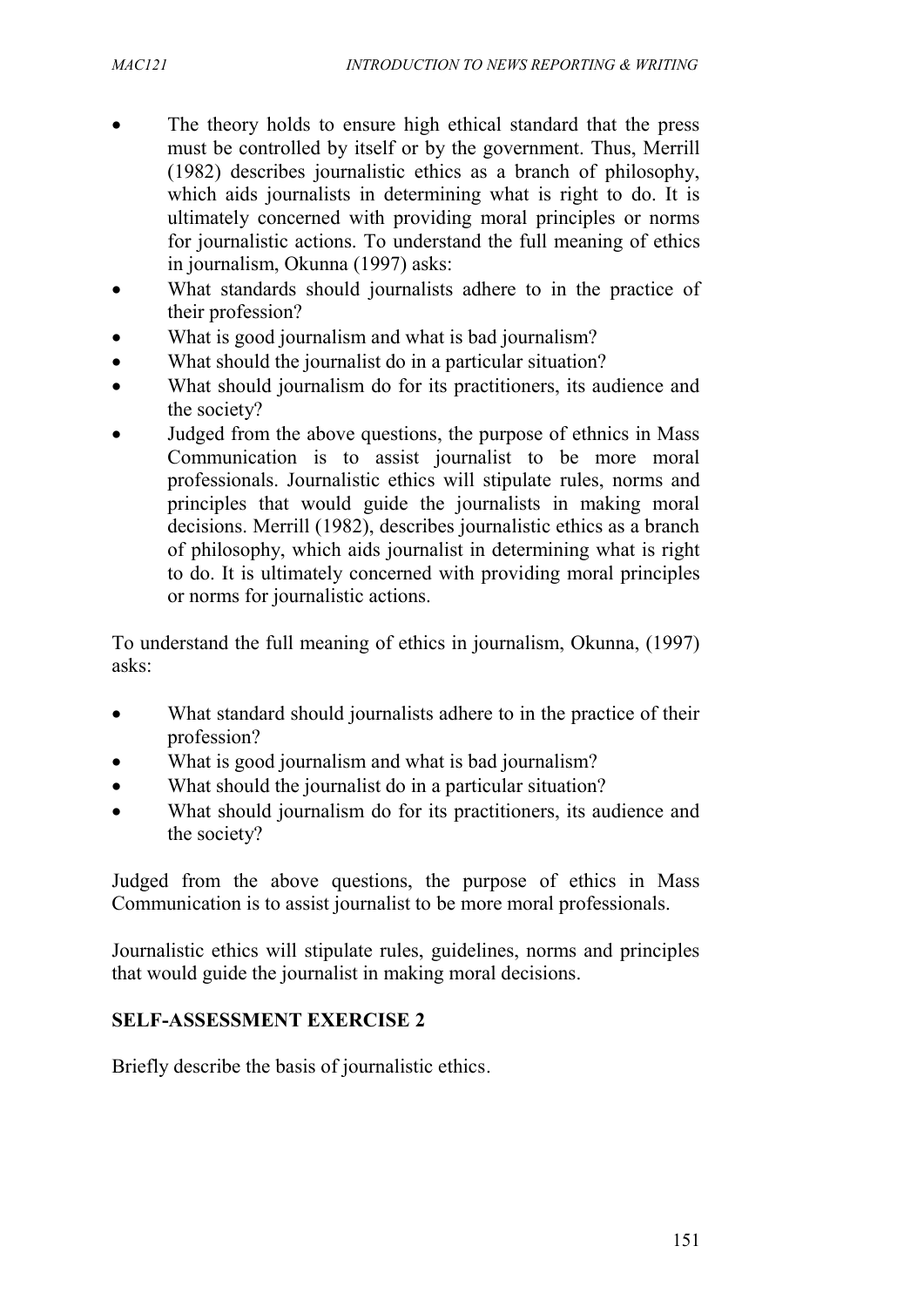### **4.0 CONCLUSION**

For a proper understanding of the importance of ethics in journalism, you need to understand what ethics mean and the origin of ethics. Looking at the basis for the introduction of ethics to journalism, that is, the observed excesses of the freedom of the press in the 20th century, one cannot but support the need for ethics in Mass Communication. For, it behaves media practitioners to be accountable to the society in which they operate.

#### **5.0 SUMMARY**

This unit has been able to acquaint you with the meaning of ethics, the origin of ethics and the essential characteristics of human beings which enables them to be ethical when they are confronted with moral problems. The excesses of the Libertarian theory had necessitated the need for the society to demand a high moral standard from journalists.

This moral standard was to be set by journalists themselves so as to make them sensitive to every action they take in the search for the truth. Thus, like any other profession, journalism is guided by ethics, which enable them to be more responsible in exercising their freedom on what to report and what not to report.

#### **6.0 TUTOR-MARKED ASSIGNMENT**

- 1. Discuss the origin of ethics?
- 2. List and explain the characteristics of human beings that enable them to be ethical.
- 3. Mention and explain the dominant theories of ethics.

#### **7.0 REFERENCES/FURTHER READING**

- Merrill, C. J. (1982). Ethics and Journalism "in Merrill *et al* (ed.) *Ethics and the Press; Readings in Mass Media Morality.* New York: Hasting House Publishers.
- Okunna, S. (1997). *Ethics of Mass Communication.* Enugu: New Generations Books pp 49 – 55.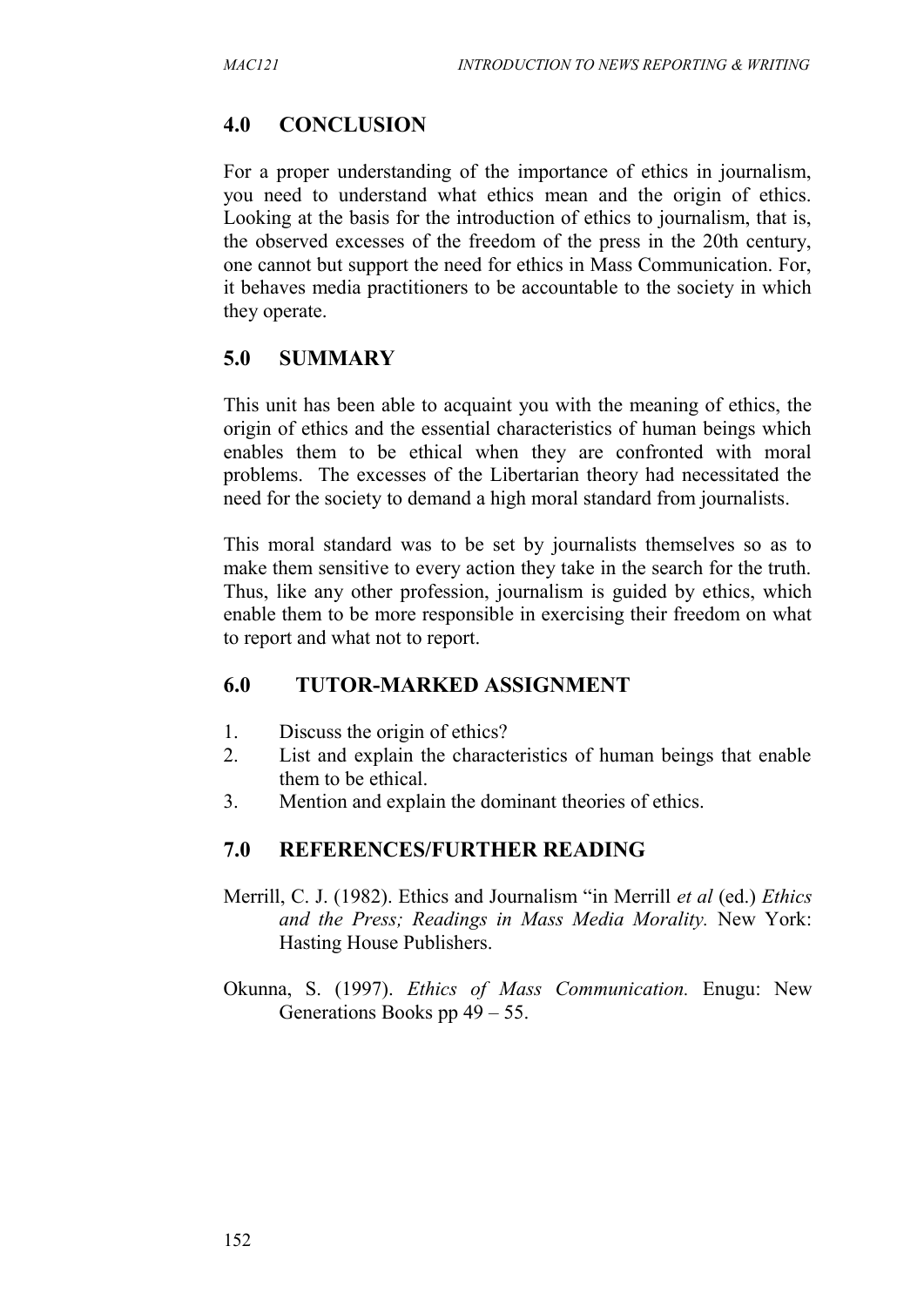# **UNIT 2 CODES OF JOURNALISTIC ETHICS**

### **CONTENTS**

- 1.0 Introduction
- 2.0 Objectives
- 3.0 Main Content
	- 3.1 National Codes
	- 3.2 Institutional Codes
	- 3.3 Code of Ethics for Nigerian Journalists
- 4.0 Conclusion
- 5.0 Summary
- 6.0 Tutor-Marked Assignment
- 7.0 References/Further Reading

# **1.0 INTRODUCTION**

Having established the fact that journalism, like any other profession is not without some ethics guiding the conducts of its practitioners, it is essential to focus on the codes of ethics for journalists especially in Nigeria.

### **2.0 OBJECTIVES**

At the end of this unit, you should be able to:

- define journalistic codes of ethics
- explain the code of ethics for Nigerian journalists.

### **3.0 MAIN CONTENT**

### **3.1 National Codes**

Codes of journalistic ethics can be defined as rules and norms which are prepared and adopted by journalists to regulate the conduct of their profession. Professional ethical norms first began to be codified in the early 1920<sup>s</sup> and at present much code exists in some ninety countries in all regions of the world. These codes of journalistic ethics are in different categories. We have the International code of ethics, Regional code of ethics and National code of ethics.

For many years, there was not in existence any one international code of ethics guiding journalists in all nations of the world as they practice their profession. This was not a surprising development considering the fact that we live in a world which holds varying views as to how the roles of the journalist. This situation was further corroborated by the MacBride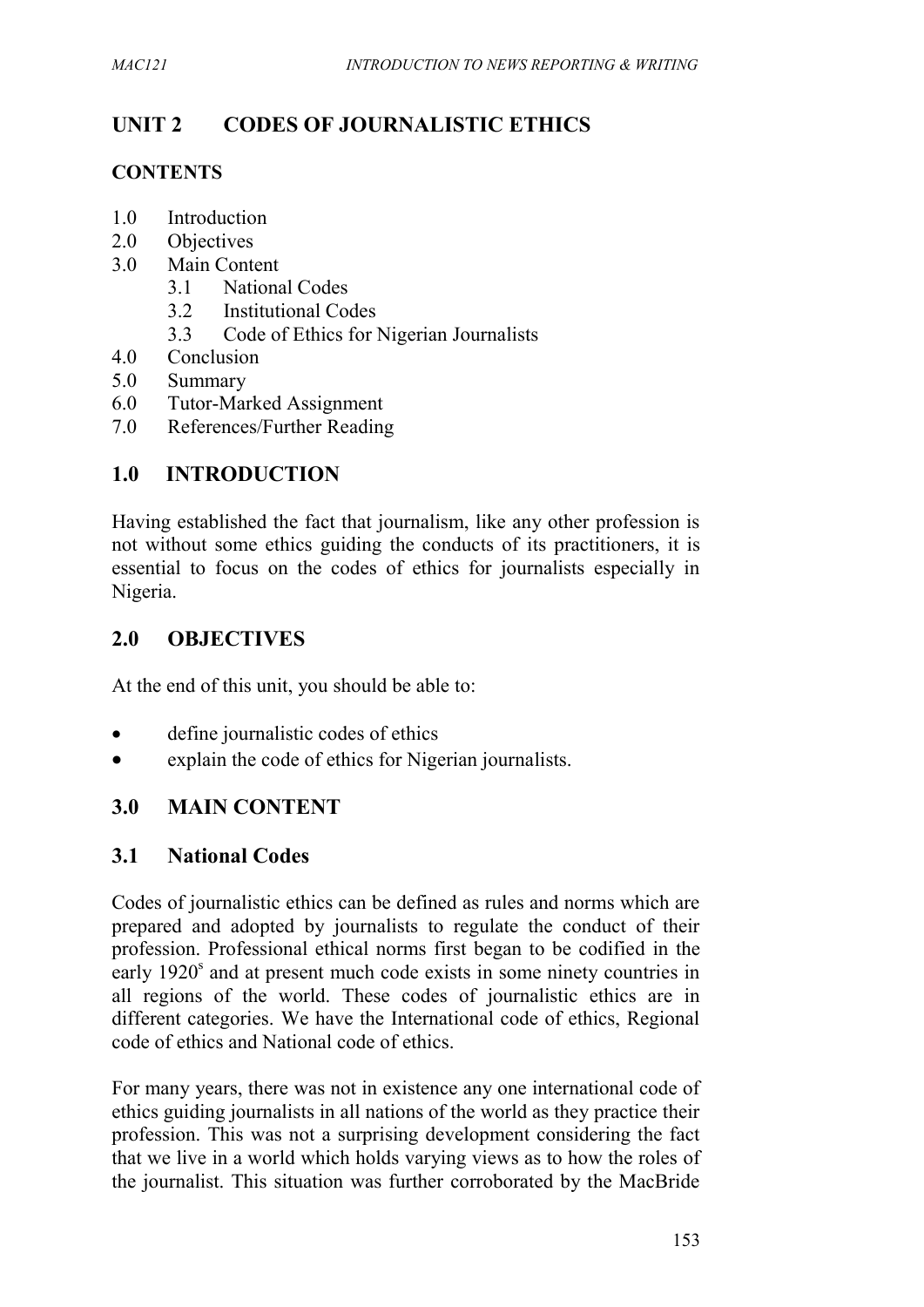Commission report which noted that "diversity of values likely to affect an International Code would make it impossible to formulate".

That notwithstanding, the issue of formulating an international code was first discussed in the United Nations between 1950 and 1952 when a draft International Code of Ethics for Information Personnel was prepared by the UN Sib-Committee on Freedom of Information and the Press. The 1954 UN General Assembly however did not take any action on the draft thus stagnating it for almost three decades until eventually, between 1978 and 1983, several consultative meetings of international and regional journalistic organisations culminated in November 1983, in the emergence of the International Principles of Professional Ethics in Journalism. These principles were prepared as an international common ground and as a source of inspiration for national and regional codes of ethics. The consultative fora were held under the auspices of UNESCO in consort with the following journalistic organisations: International Organisation of Journalists (IOJ), International Federation of Journalists (IFJ), International Catholic Union of the Press, Latin American Federation of Journalists, Latin American Federation of Press Workers, Federation of Arab Journalists, Union of African Journalists and Confederation of ASEAN Journalists.

The International Code of Ethics comprises of the following ten principles:

- People's right to know
- People and individuals have the right to acquire an objective picture of reality by means of accurate, comprehensive information as well as to express themselves freely through the various media of culture and communication.

#### **The Journalist's dedication to objective reality**

The foremost task of the journalist is to serve the people's right to true and authentic information through an honest dedication to objective reality whereby facts are reported conscientiously in their proper context, pointing out their essential connections and without causing distortions, with the deployment of the creative capacity of the journalist, so that the public is provided with adequate material to facilitate the formation of an accurate and comprehensive picture of the world in which the origins, nature and essence of events, processes, and state of affairs are understood as objective reality.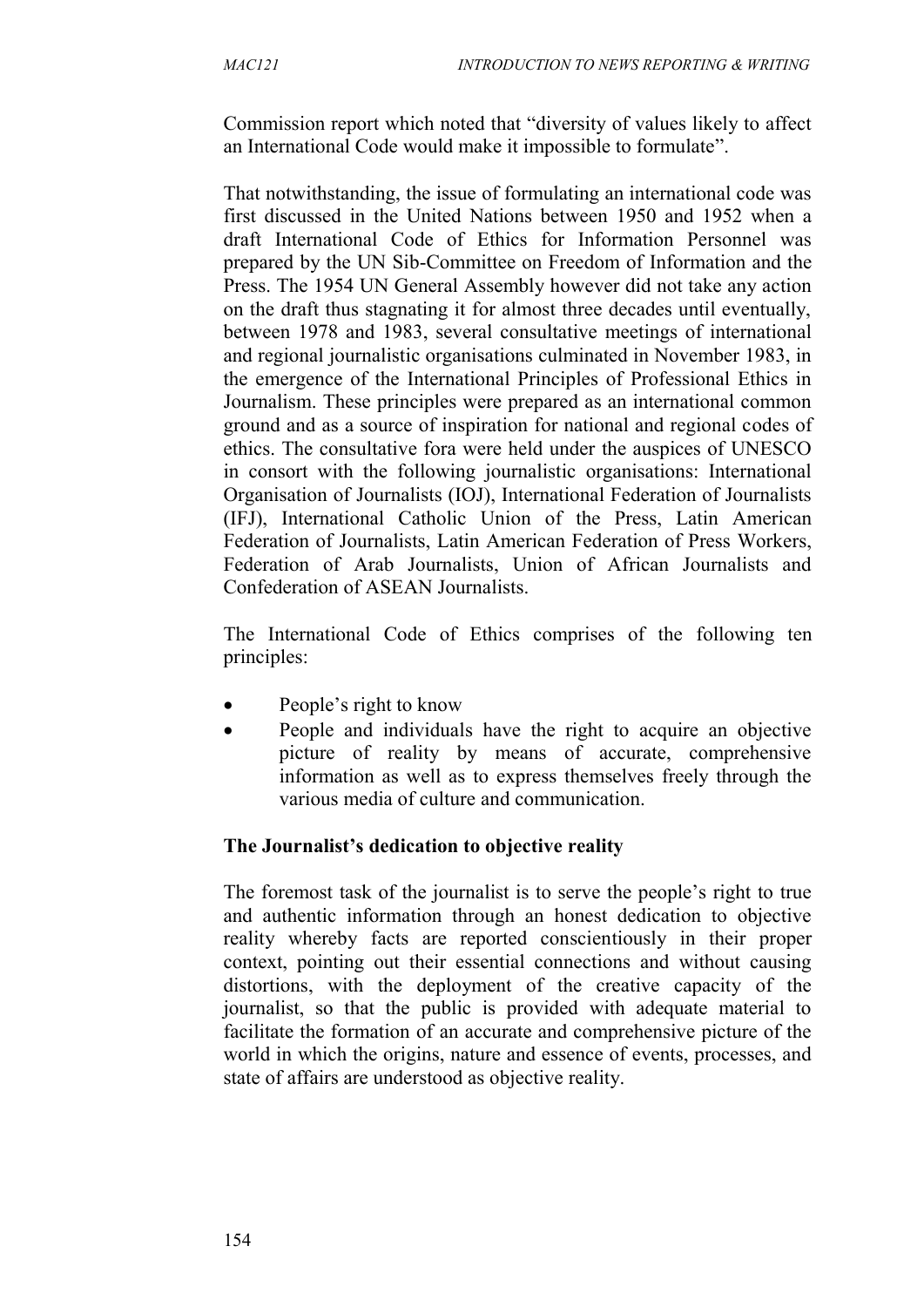### **The Journalist's Social Responsibility**

Information n journalism is understood as a social good and not as a commodity, which means that the journalist shares responsibility for the information transmitted and is thus accountable not only to those controlling the media but ultimately to the public at large. Social responsibility requires that he or she act under all circumstances in conformity with a personal ethical consciousness.

### **The Journalist's Professional Integrity**

The social role of the journalist demands that the profession maintain high standards of integrity, including the journalist's right to refrain from working against his/her conviction or from disclosing sources of information as well as the right to participate in the decision-making of the medium in which he/she is employed. The integrity of the profession does not permit the journalist to accept any form of bribe or the journalist to promote any private interest contrary to the general welfare. Likewise, it belongs to professional ethics to respect intellectual property and in particular to refrain from plagiarism.

#### **Public Access and Participation**

The nature of the profession demands that the journalist promote access by the public to information of the public in the media, including the right of correction or rectification and the right of reply.

### **Respect for Privacy and Human Dignity**

An integral part of the professional standards of the journalist is respect for the right of the individual to privacy and human dignity, in conformity with the provisions of international and national laws concerning protection of the rights and the reputation of others, prohibiting libel, calumny, slander and defamation.

#### **Respect for Public Interest**

The professional standards of the journalist prescribe due respect for the national community, its democratic institutions and public morals.

#### **Respect for Universal Values and Diversity of Culture**

A true journalist stands for the universal values of humanism, above all peace, democracy, human rights, social progress and national liberation, while respecting the distinctive character, value and dignity of each culture, as well as the right of people freely to choose and develop its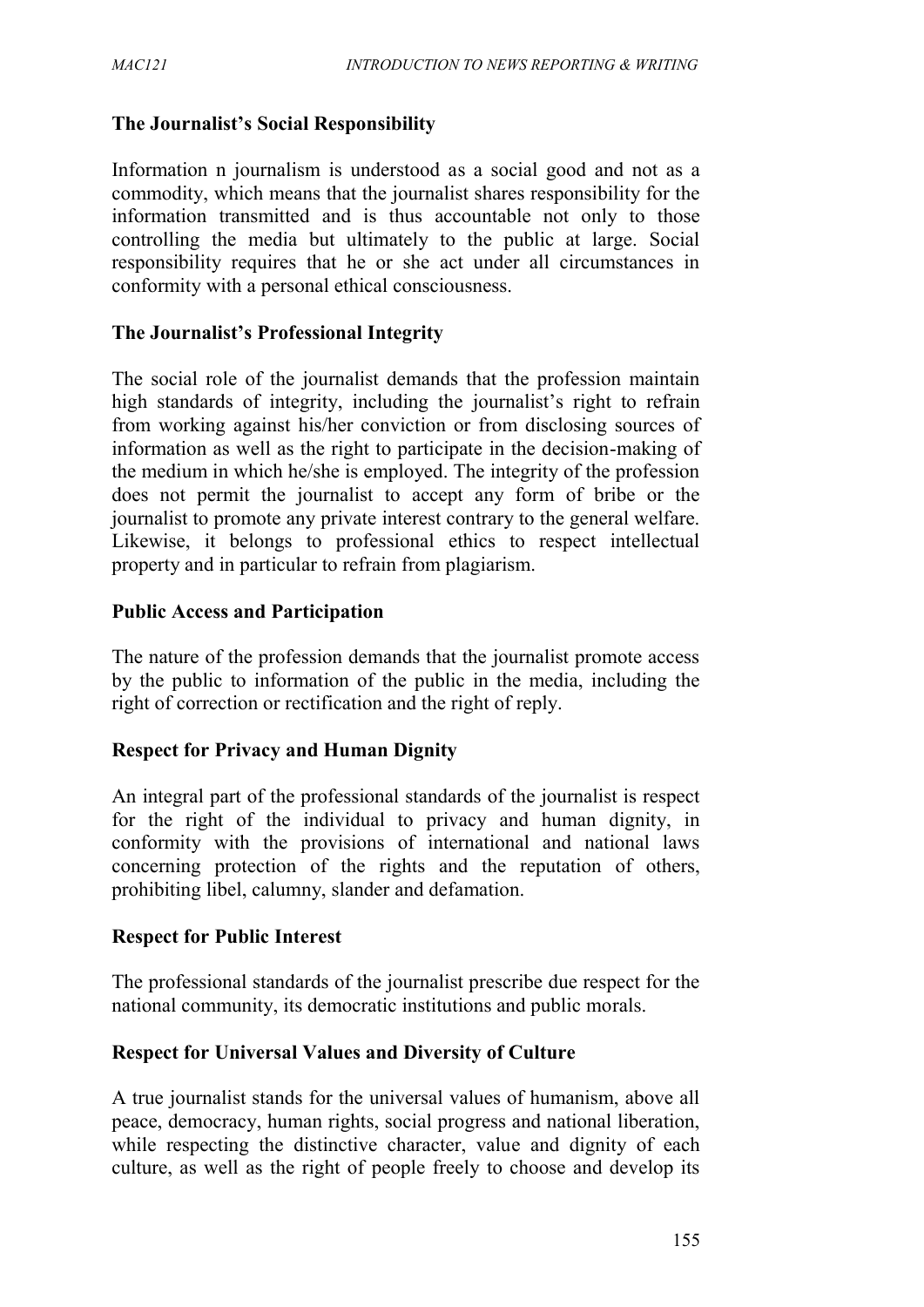political, social, economic and cultural systems. Thus, the journalist participates actively in the democratic betterment of society and contributes through dialogue to a climate of confidence in international relations conducive to peace and justice everywhere, to détente, disarmament, and national development. It belongs to the ethics of the profession that the journalist be aware of relevant provisions contained in international conventions, declarations and resolutions

#### **Elimination of War and other great evils confronting humanity**

The ethical commitment to the universal values of humanism calls for the journalist to abstain from aany justification for, or incitement to, wara od aggression and the arms race, especially in nuclear weapons, and all other forms of violence, hatred or discrimination, especially racism and apartheid, oppression by tyrannical regimes, colonialism and neo-colonialism, as well as other great evils which affect humanity such as poverty, malnutrition and diseases.

#### **Promotion of a New World Information and Communication Order**

The journalist operates in the contemporary, witnessing a movement towards new international relations in general and a new world information order in particular. This new order, understood as an integral part of the New International Economic Order, is aimed at the de-colonialisation and democratisation of information and communication, both nationally and internationally, on the basis of peaceful co-existence among people and with full respect for their cultural identity. The journalist has a special obligation to promote the process of democratisation of international relations in the field of information, in particular, safeguarding and fostering people and friendly and friendly relations among states and peoples.

Every country has different codes of ethics that govern the different Mass Media Print, broadcast and the cinema.

In Nigeria, the code of conduct of the Nigeria Press Organisation (NPO) is the umbrella code for journalists in the country. However, it must be noted that practitioners in different media and media-related professions also have different codes of ethics to guide their professional practice. These include the code of ethics of the Nigerian Institute of Public Relations (NIPR) and the code of the Association of Advertising Practitioners of Nigeria (AAPN). The Nigeria Broadcasting Commission (NBC) also has a code of conduct for broadcasting.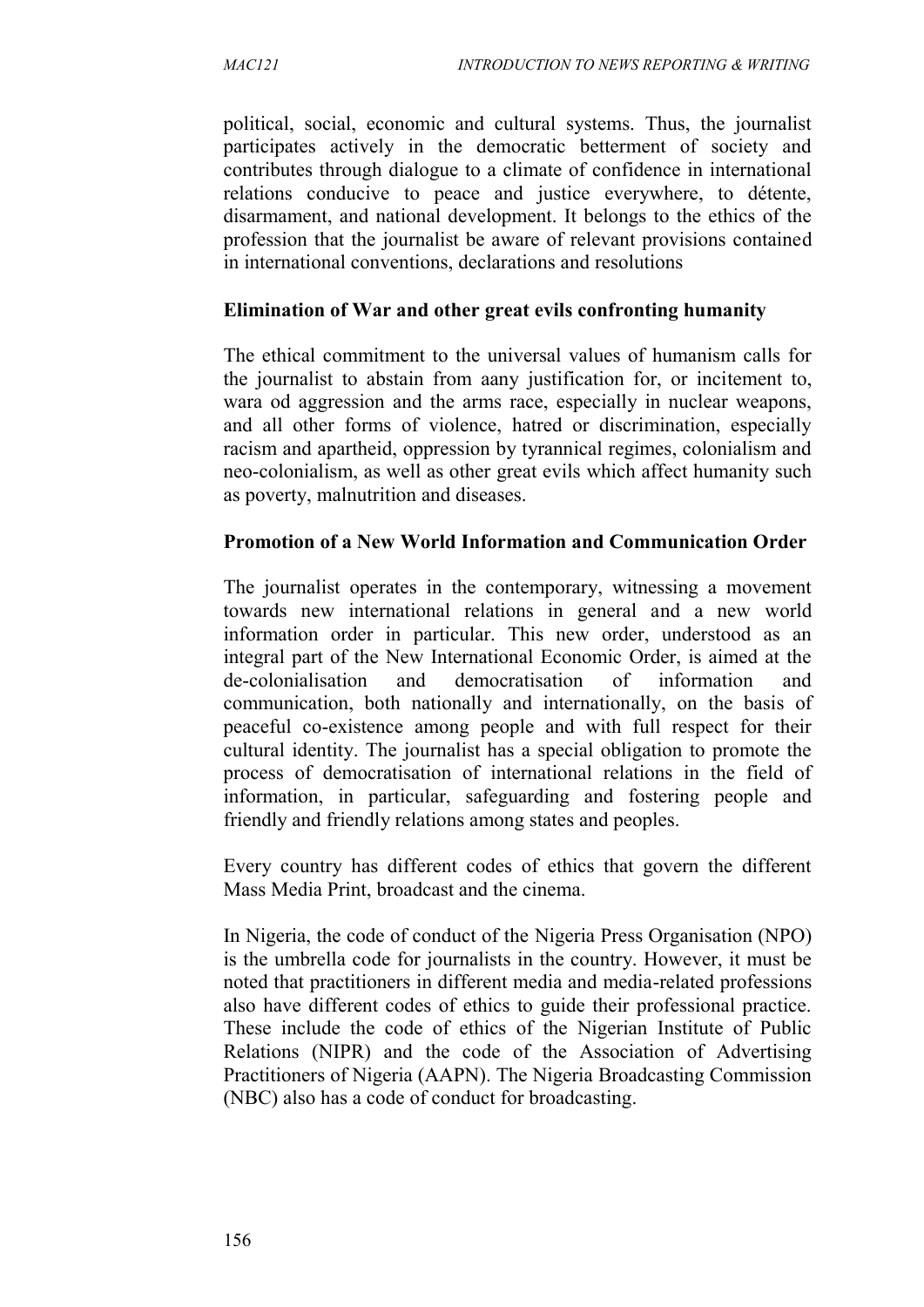# **3.2 Institutional Codes**

Different media organisations have their own policies regarding the conduct of employees. These codes are often comprehensive and deal with such diverse matters as the acceptance of gifts and other gratuities from outside sources, conflict of interests, the use of offensive, or indecent materials, the publication of rape victims' names, the staging of news events, the use of deceptive news gathering techniques, and the identification of sources. There are usually similar policies regarding advertising content, particularly in matters of decency and taste.

Although these codes often reflect an organisation's commitment to certain standards of conduct, they are sometimes criticised for failing to provide guidance for the myriad of ethical dilemmas that confront media practitioners under the pressure of time deadlines.

Nevertheless, such codes are helpful in orientation of new employees to the ethical values of the organisation and can also be used as a neutral standard to which both sides can appeal in an ethical dispute.

The violation of the codes may earn employee sanction from the organisation. Also, each violation, particularly if ignored by media executives erodes the integrity of the published ethical guidelines.

#### **SELF-ASSESSMENT EXERCISE**

Highlight the different codes of journalistic ethics.

### **3.3 Code of Ethics for Nigerian Journalists**

In Nigeria, code of ethics for journalists was first established and adopted by the Nigeria Press Organisation (NPO) in 1979. This code later paved way for a new one because the old one was deficient in many areas.

The new code, which is a collective effort of Nigeria journalists, represented by the Nigeria Press Organisation (NPO) and the Nigerian Press Council (NPC), is expected to interpret the code while acting as a judicator when any of the provisions of the code is breached.

The code contains the following:

#### **a. Editorial Independence**

Decisions concerning the content of news should be the responsibility of a professional journalist.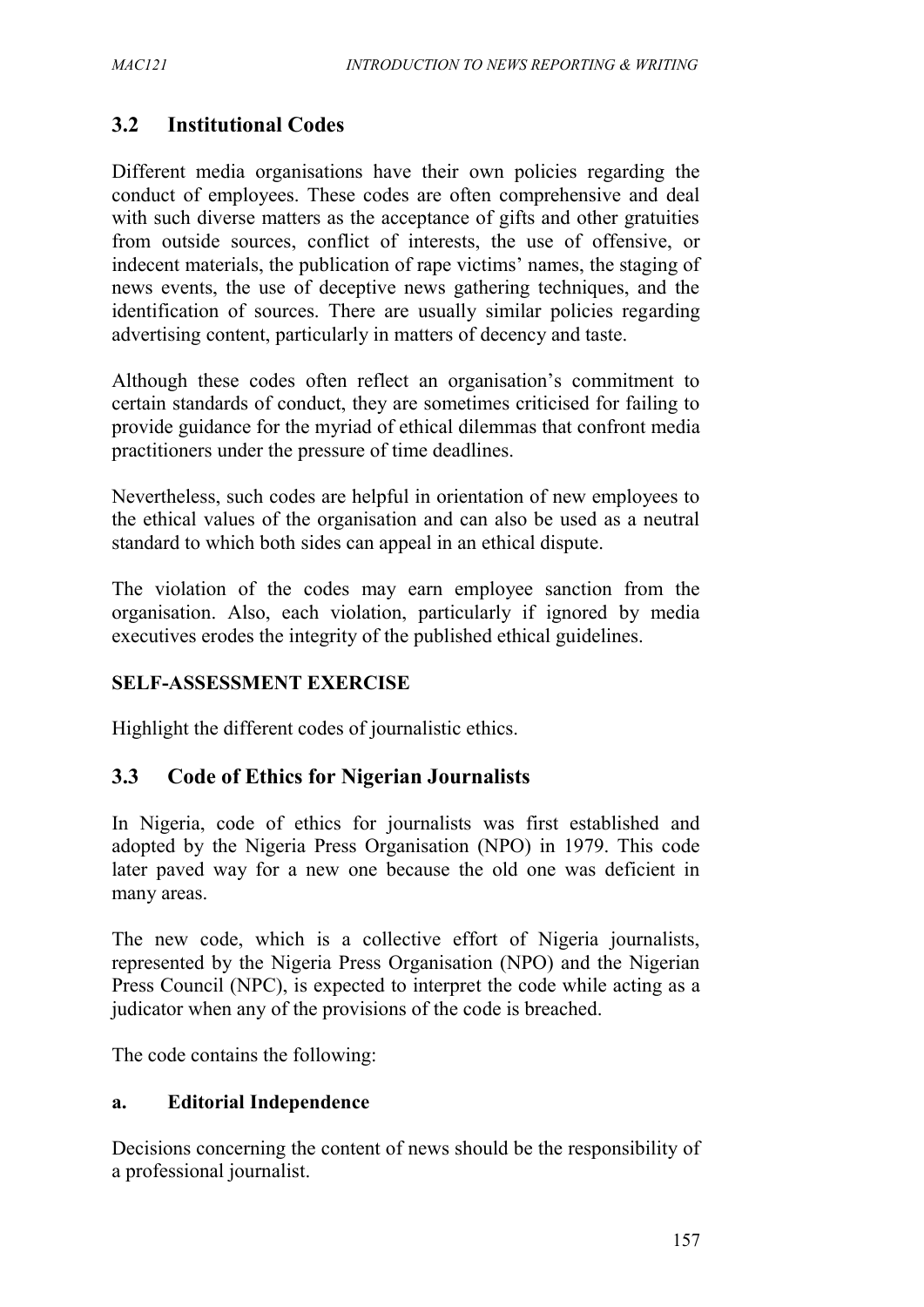### **b. Accuracy and Fairness**

The public has a right to know. Factual, accurate, balanced and fair reporting is the ultimate objective of good journalism and the basis of earning public trust and confidence.

A journalist should refrain from publishing inaccurate and misleading information. Where such information has been inadvertently published, prompt correction should be made. A journalist must hold the right of reply as a cardinal rule of practice.

In the course of his duties, a journalist should strive to separate facts from conjecture and comment.

### **c. Privacy**

As a general rule, a journalist should respect the privacy of individuals and their families unless it affects public interest.

Information on the private life of an individual or his family should only be published if it impinges on public interest.

Publishing of such information about an individual as mentioned above should be deemed justifiable only if it is directed at:

- exposing crime or serious misdemeanour;
- exposing anti-social conduct;
- protecting public health, morality and safety;
- preventing the public from being misled by some statement or action of the individual concerned.

#### **d. Privilege/Non-Disclosure**

A journalist should observe the universally accepted principle of confidentiality and should not disclose the source of information obtained in confidence.

A journalist should not reach an agreement with a source of information obtained as "off-the-record" or as "background information."

#### **e. Decency**

A journalist should dress and comport himself in a manner that conforms to public taste.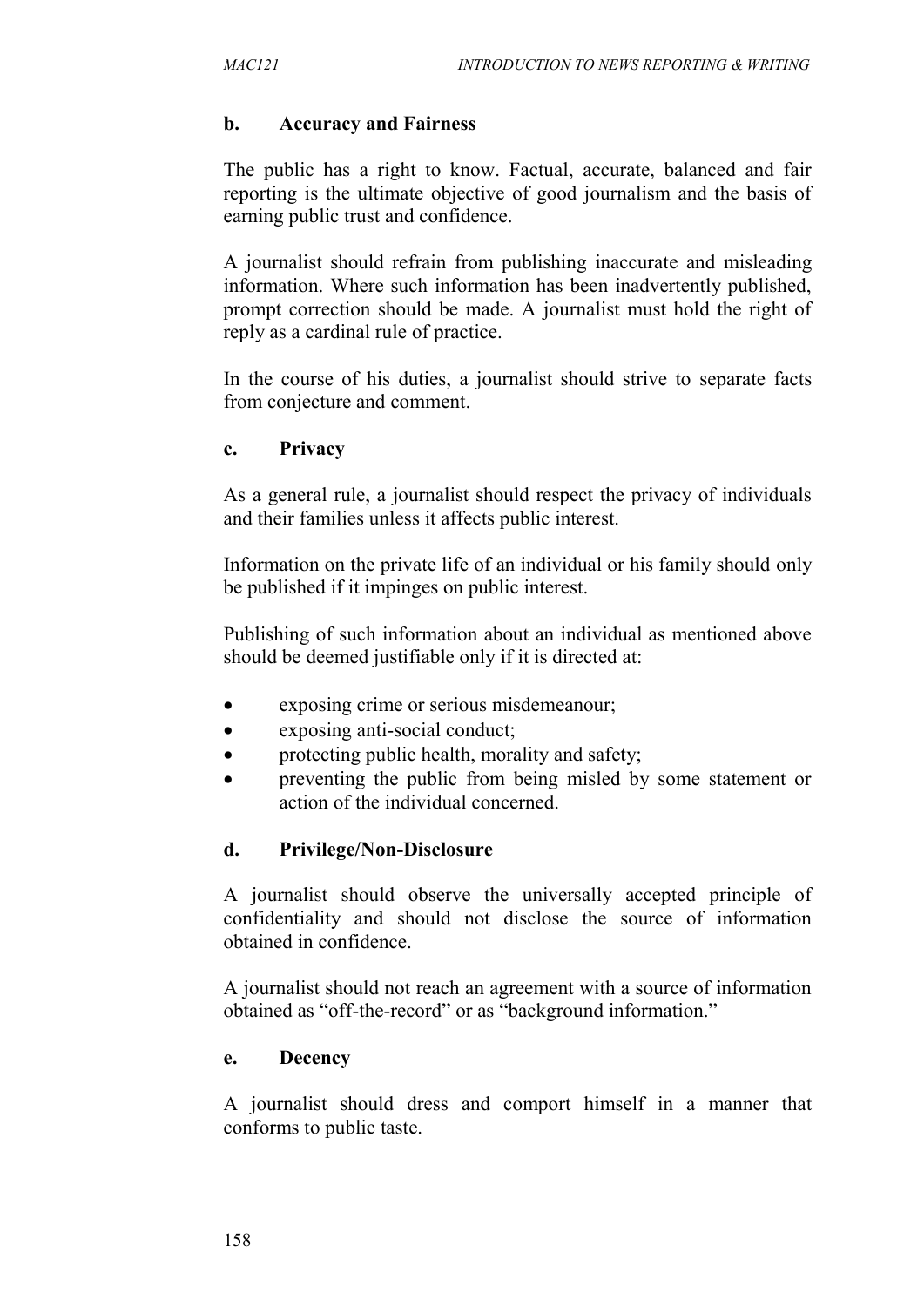Journalist should refrain from using offensive, abusive or vulgar languages.

A journalist should not present lurid details, either in words or picture, of violence, sexual acts, and abhorrent or horrid scenes.

In a case involving personal grief or shock, enquiries should be carried out and approaches made with sympathy and discretion.

Unless it is in the furtherance of the public's right to know, a journalist should generally avoid identifying relatives or friends of persons convicted or accused of crime.

### **f. Discrimination**

A journalist should refrain from making pejorative reference to a person's ethnic group, religion, sex, or to any physical or mental illness or handicap.

### **g. Reward and Gratification**

A journalist should neither solicit nor accept bribe, gratification or patronage to suppress or publish information.

To demand payment for the publication of news is inimical to the notion of news as a fair, accurate, unbiased and factual report of an event.

#### **h. Violence**

A journalist should not present or report acts of violence, armed robberies, terrorist activities or vulgar display of wealth in a manner that glorifies such acts in the eyes of public.

#### **i. Children and Minors**

A journalist should not identify, either by name or picture, or interview children under the age of 16 who are involved in cases concerning sexual offences, crimes and rituals or witchcraft either as victims, witnesses or defendants.

#### **j. Access to Information**

A journalist should strive to employ open and honest means in the gathering of information.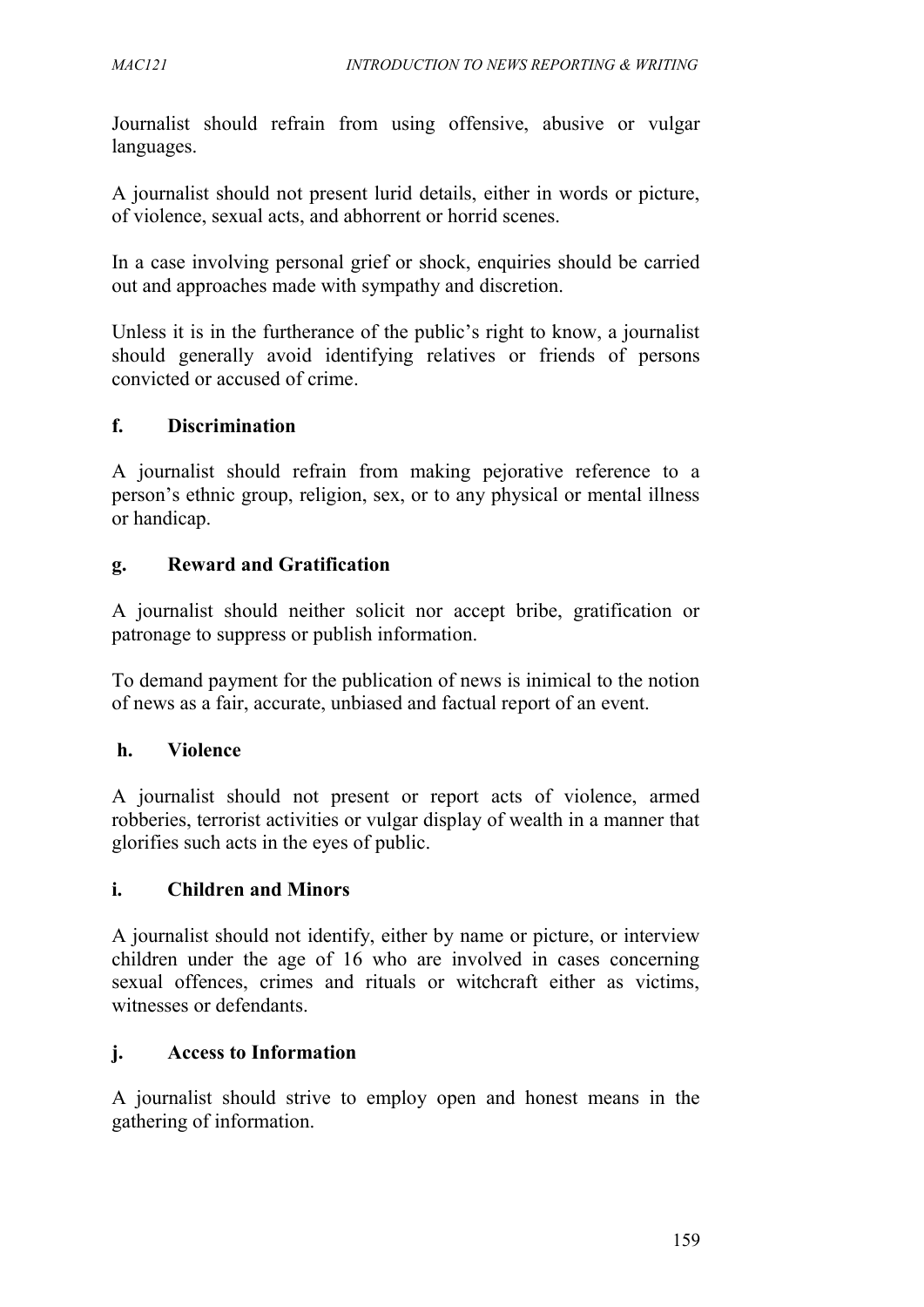Exceptional methods may be employed only when the public interest is at stake.

### **k. Public Interest**

A journalist should strive to enhance national unity and public good.

### **l. Social Responsibility**

A journalist should promote universal principles of human rights, democracy, justice, equity, peace and international understanding.

#### **m. Plagiarism**

A journalist should not copy, (whole or in part), other people's work without attribution and/or consent.

### **n. Copyright**

Where a journalist reproduces a work, be it in print, broadcast, artwork or design, proper acknowledgement should be accorded the author.

A journalist should abide by all rules of copyrighting established by national and international laws and conventions.

#### **o. Press Freedom and Responsibility**

A journalist should strive at all times to enhance press freedom and responsibility.

### **4.0 CONCLUSION**

At whatever level you want to practice as a journalist, whether international, regional or national, there are rules and regulations to guide you in the conduct of your profession.

The most important thing for you is to be abreast with the codes of ethics of your profession in order to be a sound journalist that would command the respect of your audience and your employer.

### **5.0 SUMMARY**

Since 1920, journalists like any other professionals have had rules and regulations enacted by journalists themselves to guide the conduct of their profession.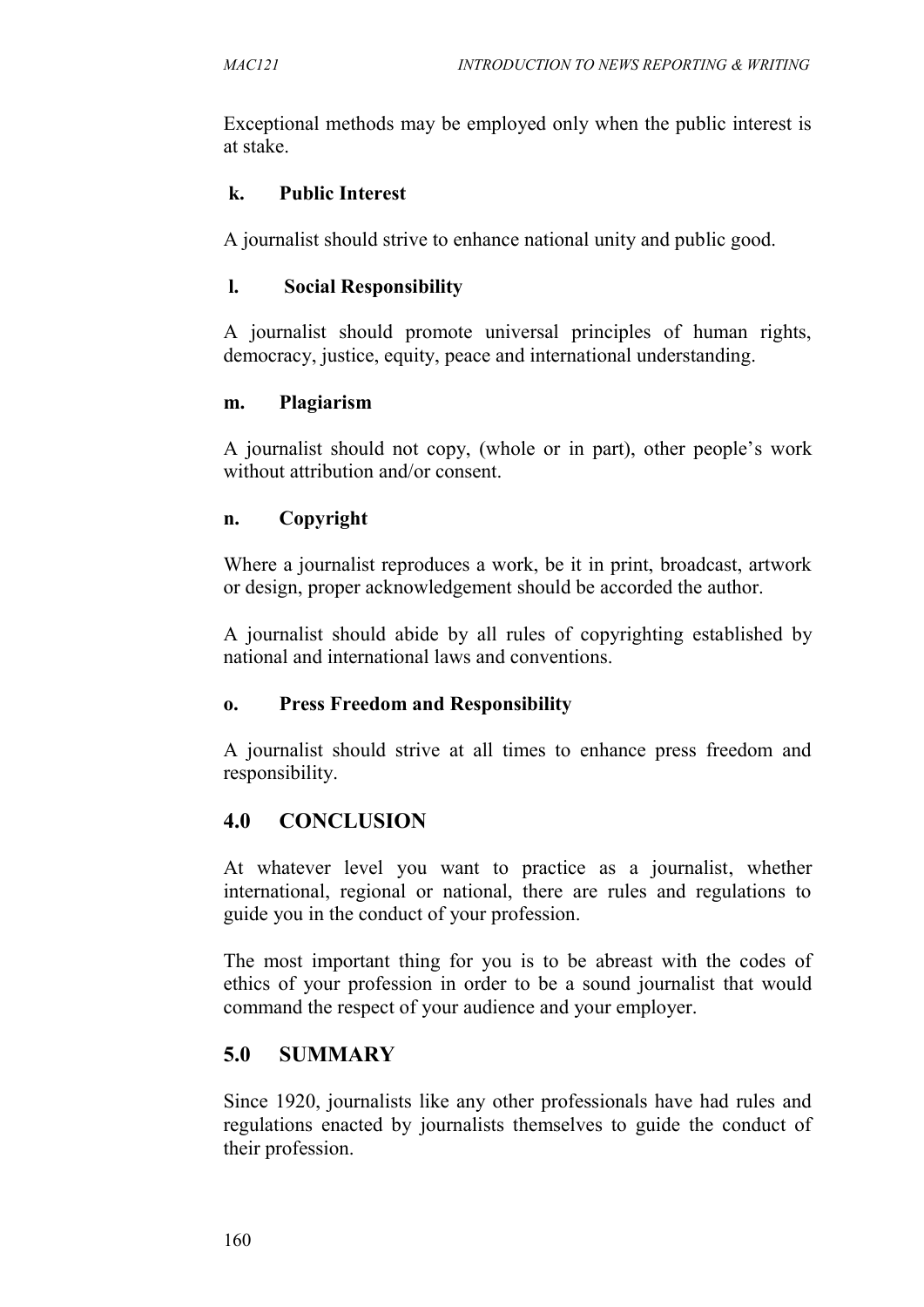These are the international codes of ethics and National codes. In Nigeria, besides the code of ethics for practitioners in specific areas of specialisation such as advertising, public relations, the Nigeria Press Organisation which is the umbrella body for journalists, editor and proprietors of newspapers and magazines ratified the code of ethics for all journalists which contain 15 injunctions or declarations.

# **6.0 TUTOR-MARKED ASSIGNMENT**

- 1. Elaborate on the need for ethics in journalism.
- 2. Trace the history of the code of ethics for Nigerian journalists and highlight the issues raised in the code.

# **7.0 REFERENCES/FURTHER READING**

Nigeria Press Organisation (1998). *Code of Ethics for Nigerian Journalists*. Lagos: NPC.

NPC Decree No 60 of 1999.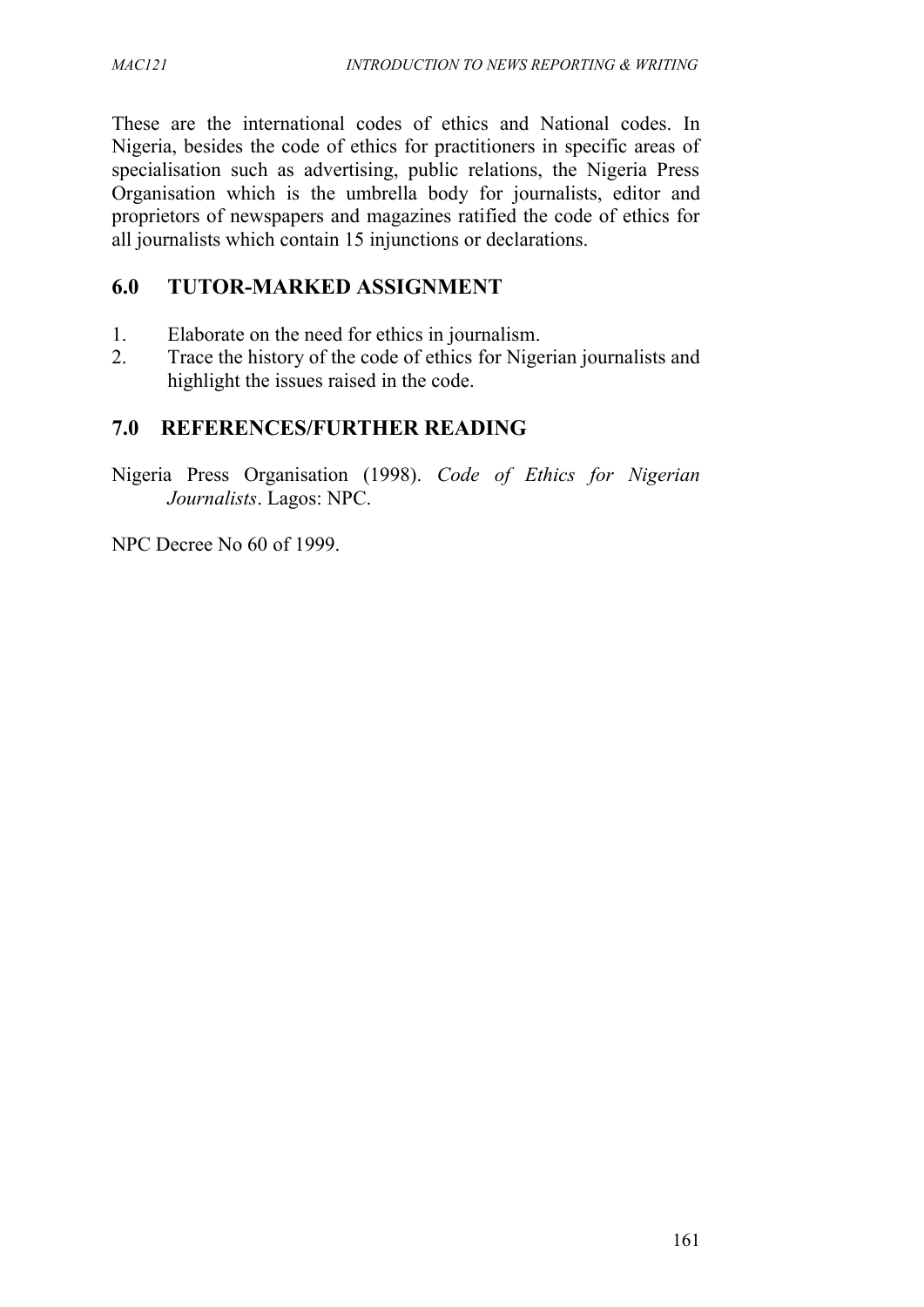# **UNIT 3 ETHICAL ISSUES AND ENFORCEMENT OF ETHICS IN NIGERIAN JOURNALISM**

#### **CONTENTS**

- 1.0 Introduction
- 2.0 Objectives
- 3.0 Main Content
	- 3.1 Ethical Issues
		- 3.1.1 Sycophancy
		- 3.2.2 Character Assassination
		- 3.1.3 Pressure
		- 3.1.4 Aghanistanism
		- 3.1.5 Bribery
		- 3.1.6 Sensationalism
		- 3.1.7 Moonlighting
		- 3.1.8 Self-Censorship
		- 3.1.9 Advertorial
	- 3.2 Deception
		- 3.2.1 Fakery
		- 3.2.2 Freebies
		- 3.2.3 Invasion of Privacy
		- 3.2.4 Chequebook Journalism
		- 3.2.5 Misrepresentation
	- 3.3 Enforcement of Code of Ethics
- 4.0 Conclusion
- 5.0 Summary
- 6.0 Tutor-Marked Assignment
- 7.0 References/Further Reading

### **1.0 INTRODUCTION**

Despite the introduction of code of ethics for Nigerian journalists and the setting up of the Nigerian Press Council, there are other ethical issues, which are part of the overall problems in the society. And journalists being part of the society may fall victim to them, except a conscious efforts is made to avoid them. These ethical issues include sycophancy, character assassination, pressure, Afghanistanism, bribery, moonlighting, sensationalism, self-censorship, plagiarism and advertorial.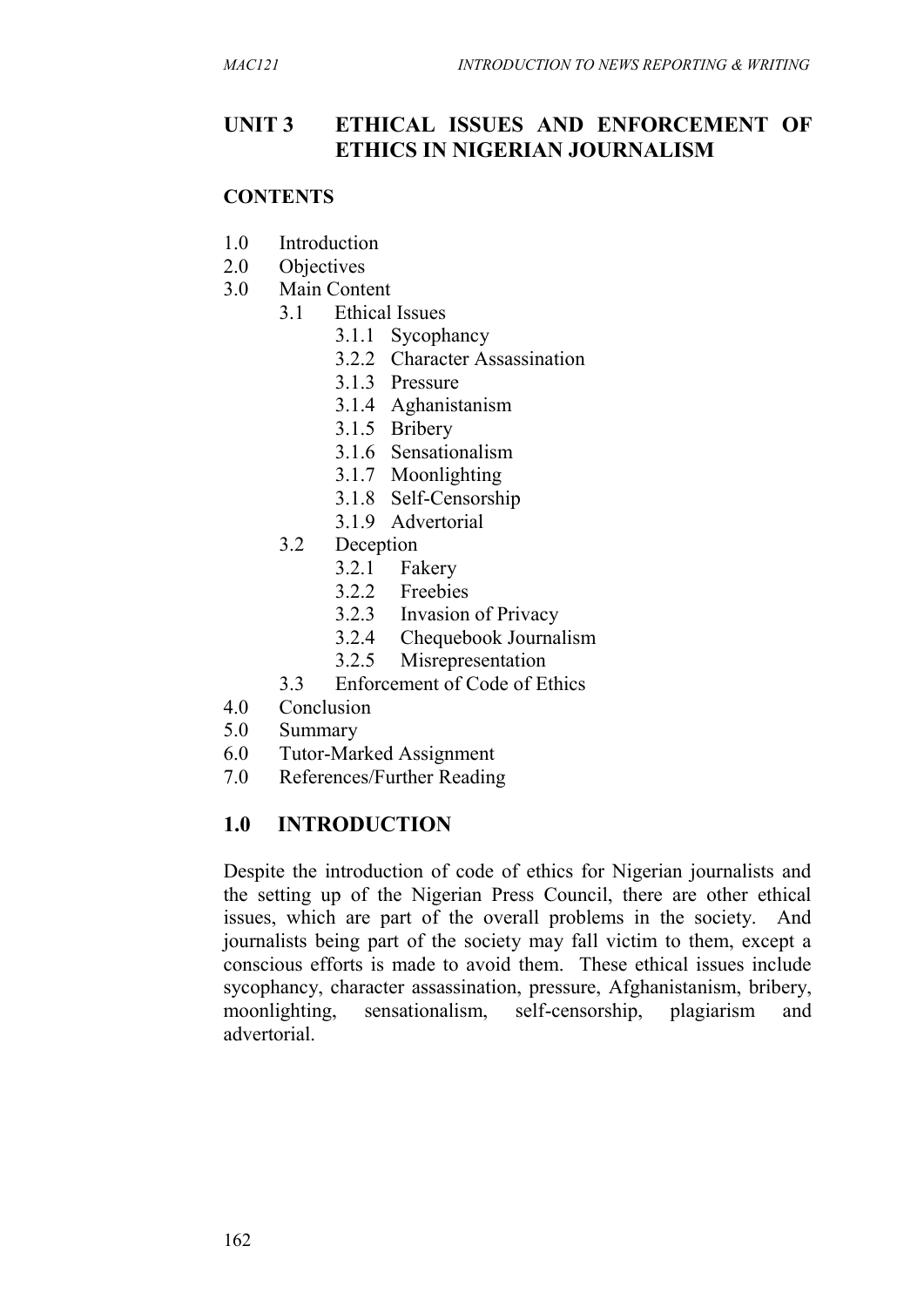### **2.0 OBJECTIVES**

At the end of this unit, you should be able to:

- explain some ethical problems militating against sound journalism practice
- discuss the effect of such problems on Journalism.

### **3.0 MAIN CONTENT**

### **3.1 Ethical Issues**

One of the attributes of a good reporter is a keen nose for news. He/she should be able to identify news worthy event or issue and go for it. Not only that, he should be able to go after it and gather the information with professional precision. In doing this, the reporter is expected to abide by the ethics of the journalistic profession. He/she is expected to be honest, thorough and fair. Unfortunately, in most African and developing countries where there is free circulation of newspapers, a lot of ethical issues in the coverage of news events have been recorded. It is alleged (and in most cases, noticed) that they are lopsided in their news coverage. They either all the time carry between  $80 - 100$  percent news of events in urban areas to the neglect of rural occurrences, or pretend to be serving 'all interests' whereas not one percent of rural interest is represented. In Nigeria for instance, it is estimated that about 70 percent of the populace live in rural areas, yet only about one or one and a half percent coverage is accorded them daily. The newspapers rarely get to the rural areas.

The reason behind this lopsidedness has been traced to a number of ethical crisis factors.

### **3.1.1 Sycophancy**

A sycophant is a "person who tries to win favour by flattering rich or powerful people (Okunna, 1997). Such excessive and insincere praise is a common ethical problem in journalism.

The sycophant journalist flatters political leaders, wealthy citizens and owners of media houses who are employers and have formidable powers over journalists. This is more glaring in the political sphere. Majority of the mass media in Nigeria, as in other Third World countries, are owned by the government and as a result the media more often than not are praise singing the activities of government officials and government policies.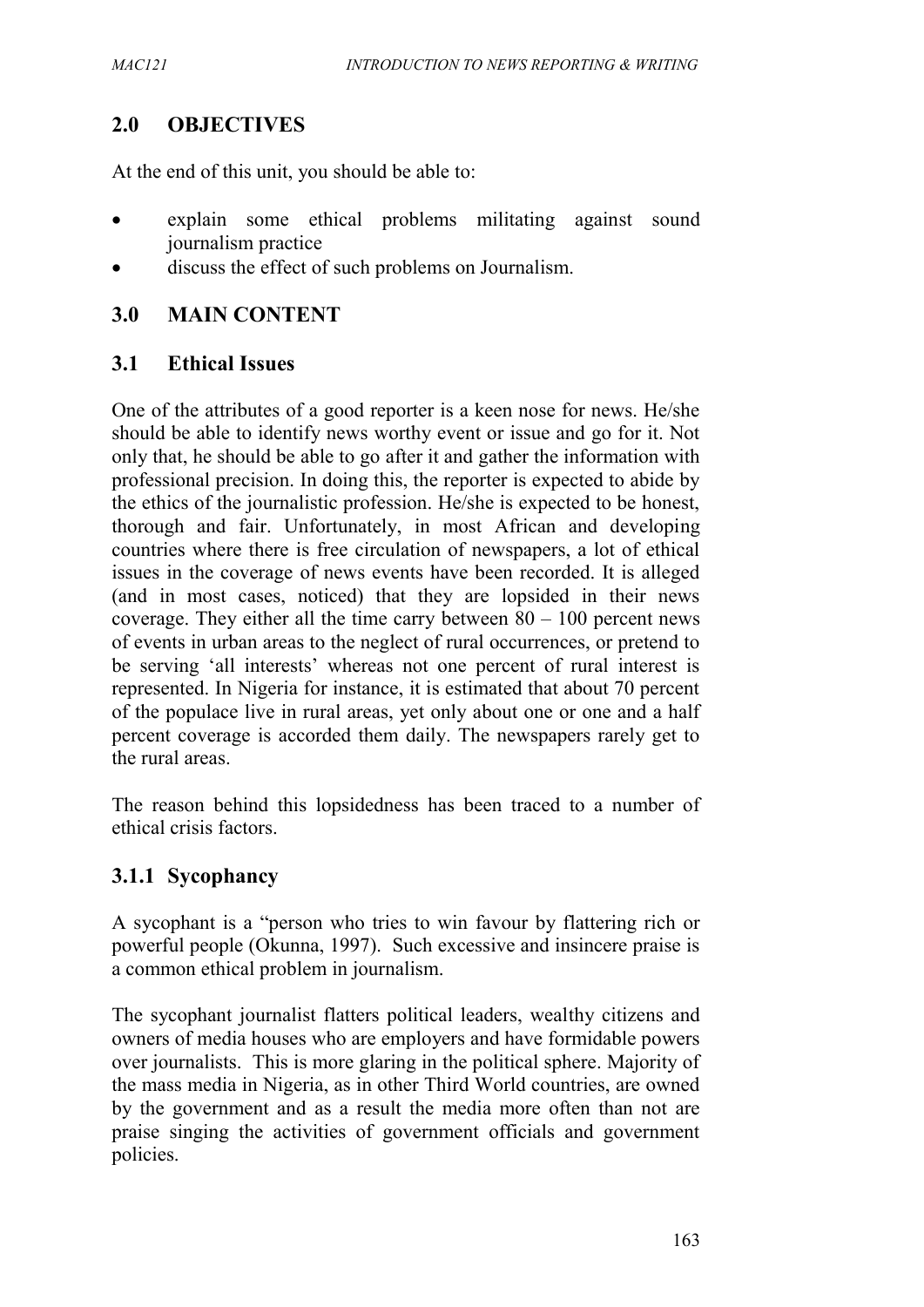During elections, sycophancy leads to the abuse of the power of the mass media, as unethical journalists use the media to confer status and legitimacy on their favourite politicians, even when they lack legitimacy and do not deserve the praise heaped upon them.

Writing on 126 years of the Nigerian press in Newswatch special edition of October, 1985, Olatunji Dare noted that "between 1979 and 1983, many a journalist sold his souls and his craft to the highest political bidder or indeed to anyone who put up the bid". Without exception, he observed, "government owned newspapers became organs of whatever political party seemed likely to control the state in which they were published or the centre".

Cases of sycophancy by Nigerian journalists again became glaring in the present political dispensation, to the extent that the Nigerian Broadcasting Commission (NBC) on May 29, 2001 had to warn ten erring broadcasting stations to desist from "furthering the political views of the owner state government to the detriment of opposition views, thereby mortgaging public trust as well as confidence of citizenry (Media Rights monitor: 2001). This practice denies the public the correct information, which is the duty of the journalist to give them.

### **3.1.2 Character Assassination**

Closely related to sycophancy is the ethical problem of character assassination. While flattering favoured prominent and powerful people, the sycophant journalist could indulge in vilifying the opponents of such people.

An example of character assassination was late Ohonbamu's accusation of the former Head of State, late Murtala Muhammed of corruption and acquisition of ill-gotten wealth.

Ohonbamu, a Senior lecturer in Law at the University of Lagos and also the publisher of African Spark magazine published the allegation in his magazine. He was charged to court and towards the end of the trial he pleaded guilty. He was verbally reprimanded and set free (Uche: 1989).

When the press makes statements that damage a person's reputation, the press is guilty of character assassination. Whereas there is no legal punishment for sycophancy, character assassination is both unethical and illegal; a journalist could face court action for defamation or damaging somebody's reputation.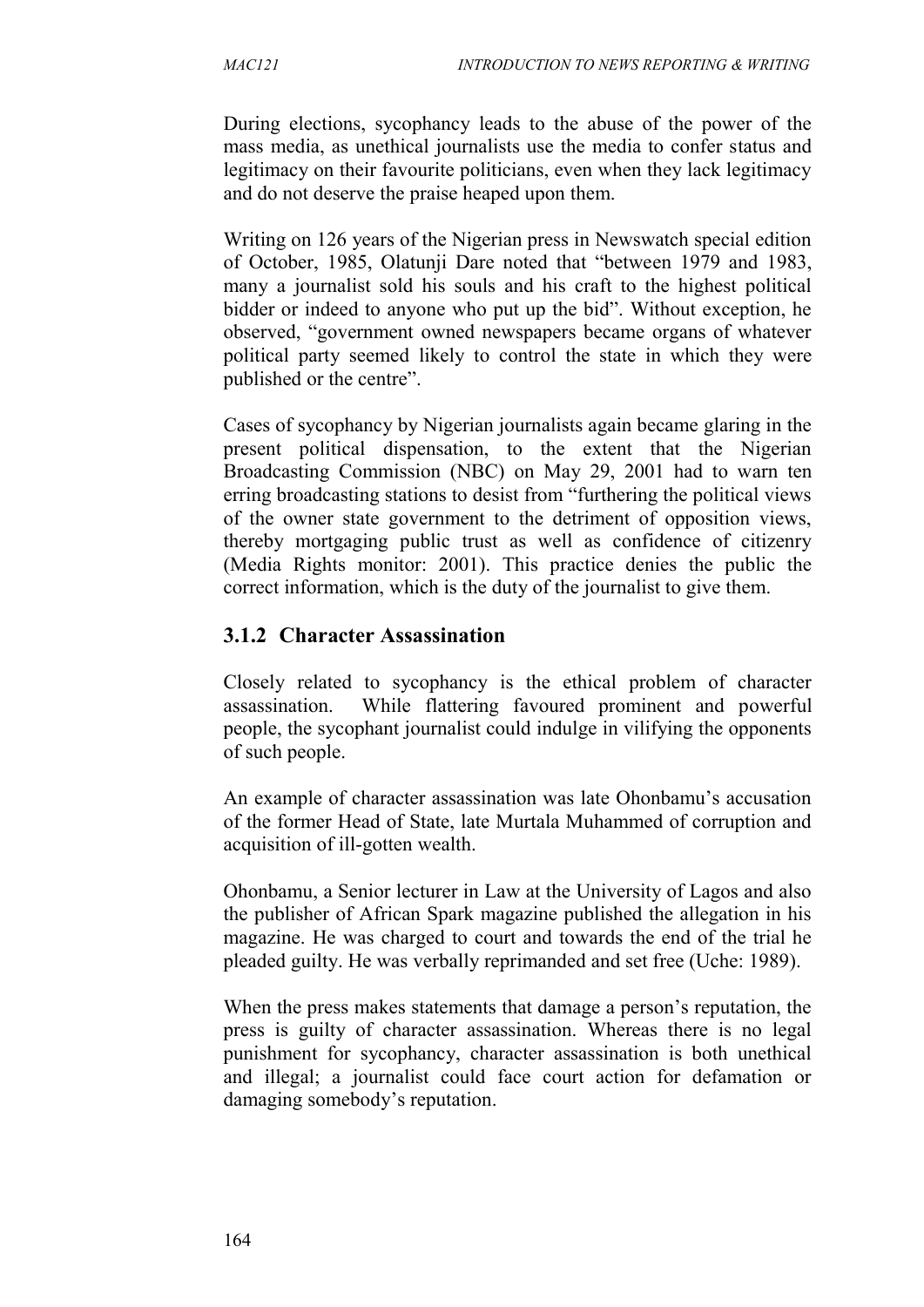## **3.1.3 Pressure**

Pressure is any force or influence, which causes a journalist to feel strongly compelled to act in a manner desirable to the source of such force or influence. This can be internal or external. Internal pressure emanates from within the organisation in which the journalist works.

The publishers of a newspaper, for instance, could pressurise an editor to write an editorial in a particular way, or even request the editor to publish a canned editorial written by the publisher or his surrogate. External pressure, on the other hand, comes from the wider community or society. These range from advertisers, politicians, or even friends and families of journalists can constitute sources of this type of pressure.

Pressure can cause a journalist to be irresponsible or unethical if the source of the pressure compels the journalist to carry out actions that are contrary to a journalist's ethical principles.

# **3.1.4 Afghanistanism**

This is the practice of writing about far–away issues while shying away from tackling the problems at home, it originally applied to editorial writing, but has come to be applied to all forms of journalistic writing. Afghanistanism can be as a result of fear or lack of courage. Since charity should begin at home, if the mass media shy away from tackling serious local or national problems by pre-occupying themselves with harmless discussions of issues which are largely irrelevant to a majority of their audience, then the journalists who work in these media are irresponsible and unethical, failing in their duty which the society expects them to perform with courage and dedication.

# **3.1.5 Bribery**

In journalism, the ethical problem of materialism is manifested in the form of bribery and acceptance of gifts. Ogunade, (1997) observes that journalists for performing their normal duties of disseminating information usually accept money and other non-monetary gifts. These might compromise the integrity of journalists and media organisations.

In Nigeria, the commonest type of bribe in journalism is the so-called 'Brown envelope' which is a monetary bribe handed out to an unethical journalist to pressurise him or her into doing what the giver wants. Once accepted, monetary bribes and other gifts tie the hands of journalist who then become incapable of being objectives in reporting events and issues involving people who give the gifts.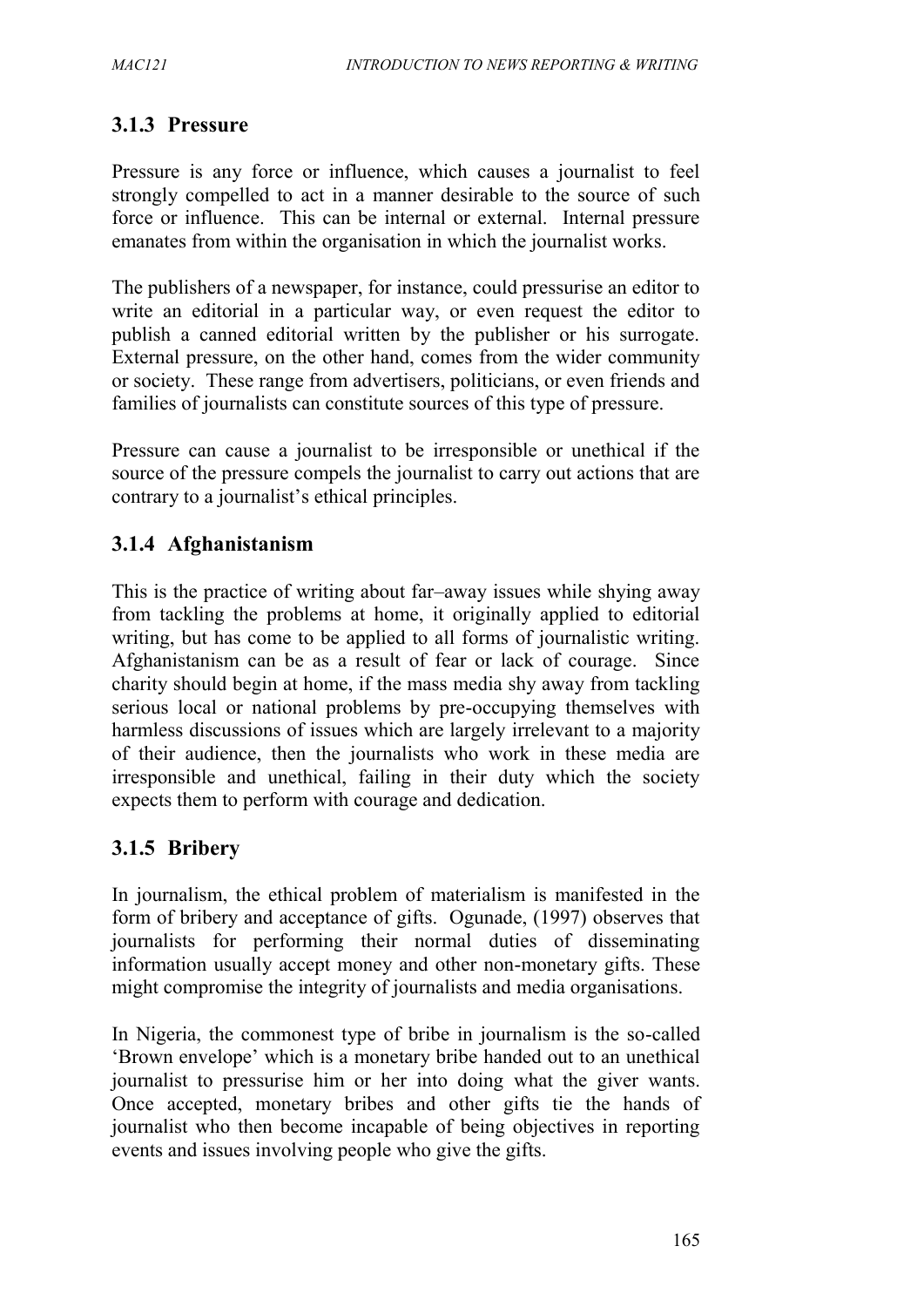Objectivity is thus the first casualty in reporting when journalists succumb to the evils of materialism as they attempt to please people whose bribes they have accepted.

## **3.1.6 Sensationalism**

When a newspaper or any other mass medium presents news in a way designed to arouse a quick and excited reaction, it is said to be guilty of sensationalism. This type of reaction is evoked when a newspaper, for instance, seizes on the most sordid disgusting aspect to play up in its news story. Some newspapers and soft sell magazines deliberately encourage this practice and thrive on it in Nigeria.

# **3.1.7 Moonlighting**

To make ends meet, journalists sometimes take two jobs, by working for competing employers. Moonlighting is the act of holding two difference jobs simultaneously and being paid for both. This creates room for conflict of interest and divided loyalty, which constitute fertile grounds for unethical behaviour by journalists.

Again, objectivity is usually one casualty of this type of situation. Suppose a moonlighting journalist is required to write a negative story about his or her second employer, such a journalist may not have the courage to carry out this assignment objectively and responsibly. Considering that objectivity and responsibility occupy a central position in journalistic performance, journalists who lack these two virtues could be considered as having been weighed in the balance and found wanting.

### **SELF-ASSESSMENT EXERCISE**

Compare and contrast sycophancy and character assassination.

# **3.1.8 Self –Censorship**

This is a socially irresponsibility and unprofessional act. It is a situation whereby a journalist believes that writing or publishing certain stories would be offensive to his or her employer or the government of the day and therefore refuses to write or publish the story; even without external pressure not to do so.

# **3.1.9 Advertorial**

This is the practice of failing to differentiate and separate advertisements from editorial matters. It is unethical to pass an advert material for editorial.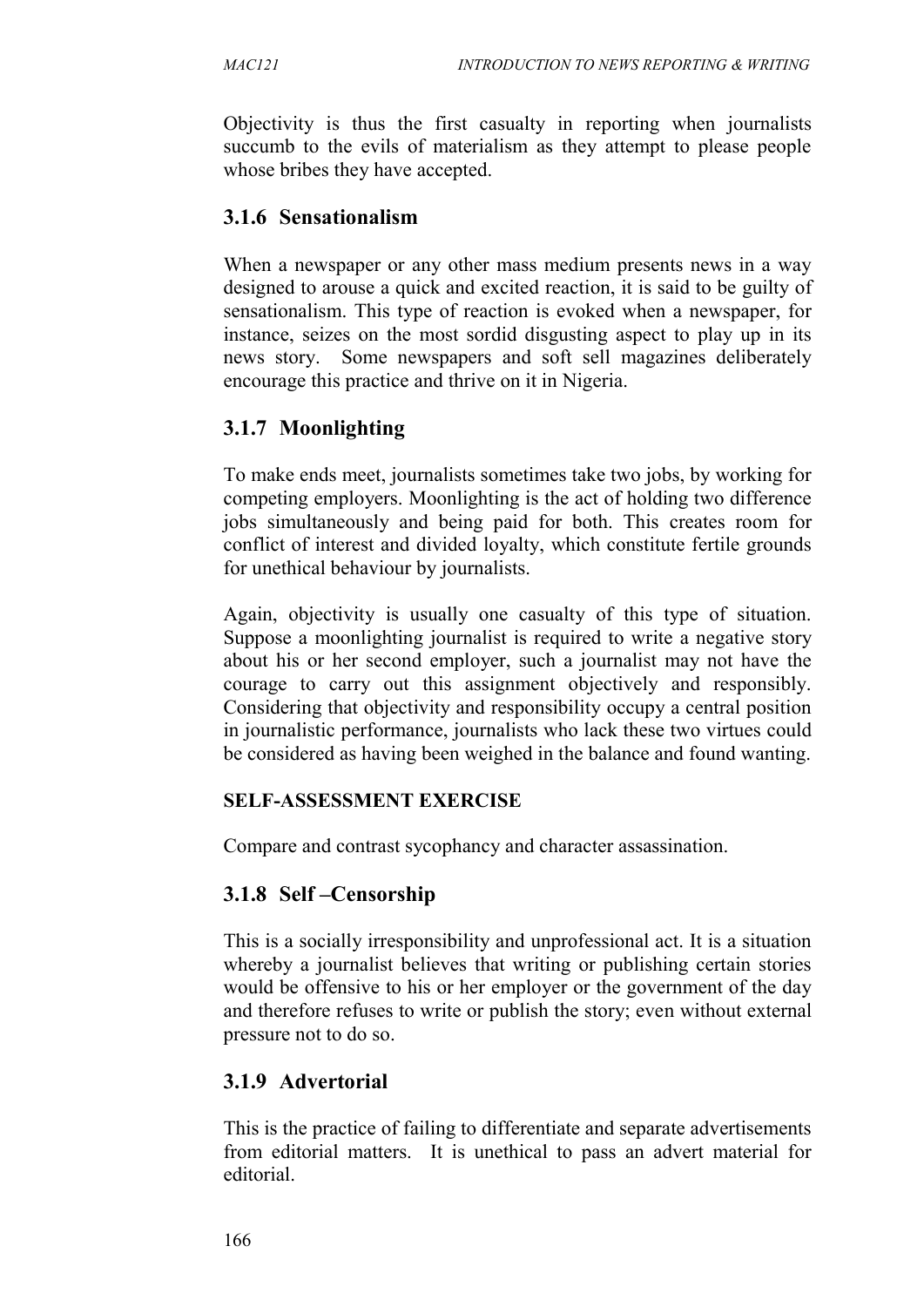# **3.2 Deception**

Deception covers a wide range of practices, but at its heart is not being truthful with someone in order to get a news story. Some journalists practice deceit when they mis-represent themselves, go undercover or use a hidden camera or tape recorders. For example, consumer reporters commonly do this when they are doing price comparison. The absolutists would say no to this method, however others would argue that there is nothing wrong if the method is used to get information so as to correct an abuse.

# **3.2.1 Fakery**

As observed by Ogunade (1986) one of major ethical issues confronting the media is fakery-the publishing of false stories. According to him, only the thoroughly unethical and unprofessional editor or reporter would knowingly publish falsehood as Lawrence Akapa (Top News) and Bop Opene (prime people) did. Of course, both men paid the price as the Nigerian Union of Journalists promptly rose to the occasion, and nipped in the bud the dangerous development by blacklisting the erring newsmen. Also, according to The Press a publication of the NPC, several complaints of false stories have been received and adjudicated by the council.

### **3.2.2 Freebies**

Gifts given, either directly or indirectly, to reporters, editors and sub editors, may be responsible for some of the unethical journalistic practices that have been levelled against the press. Most news makers are too keen on getting their pictures and their stories on the pages of the newspapers and usually 'recruit' reporters through gifts. This usually creates a conflict of interest, especially when the news maker is doing something wrong which must be reported. All reporters owe it a duty to shun these practices; even those not all reporters find freebies reprehensible. Nothing can compromise the sincerity of the press and those who run them than gifts, free travel and other special treatments.

# **3.2.3 Invasion of Privacy**

As has been aptly observed by Anton Checkhov, no one ever intends his personal life to be an open book. However, reporters, in their bid to gather stories for the newspaper or the newscast, tend to go overboard and forget the line that separates personal private affairs and information that falls within the ambits of the public's right to know. Those whose personal lives have been affected by this deeply resent it. In the quest to make money, newspapers show no moral compunction and sensitivity to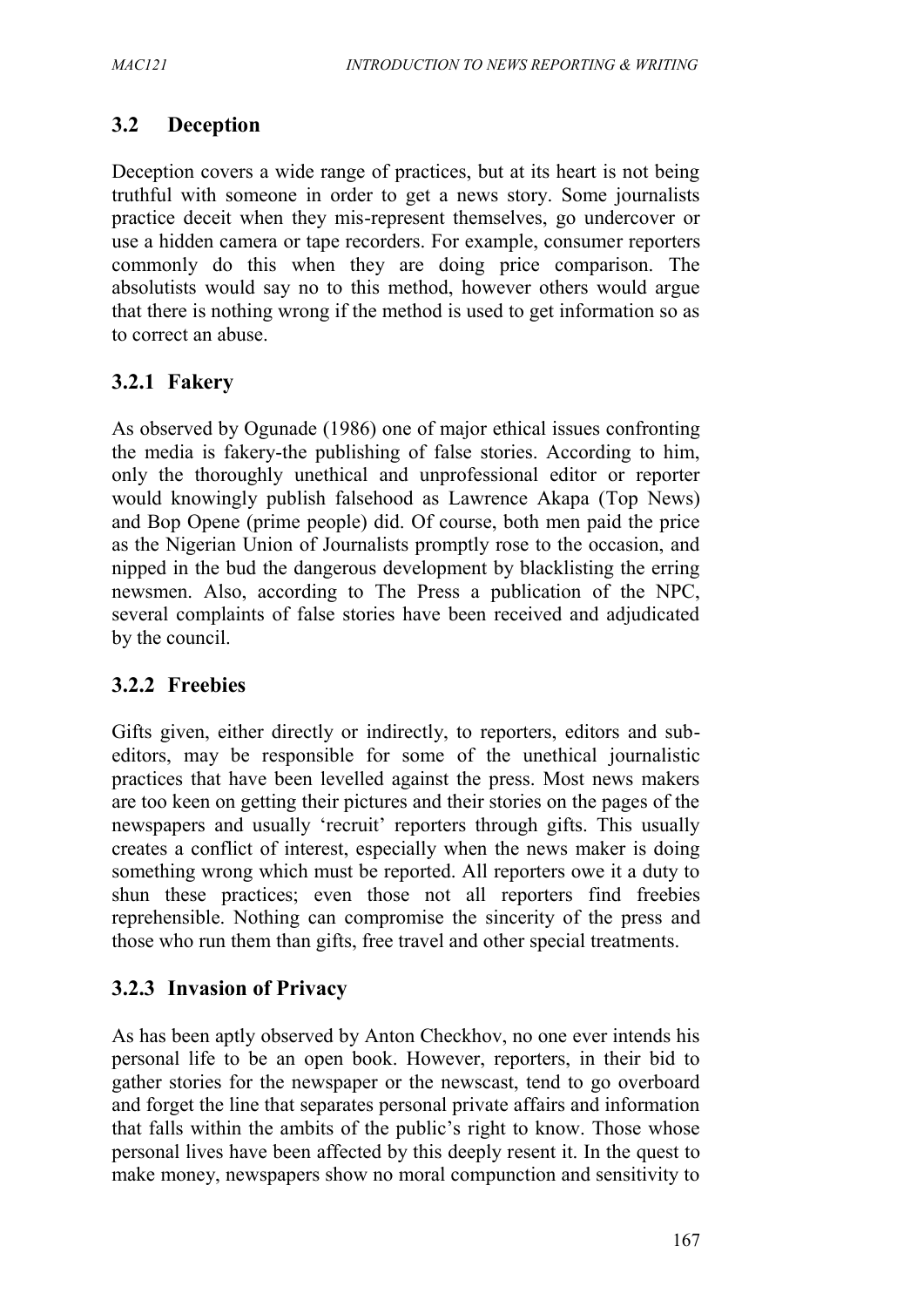the agony of parents who's deformed new born child is photographed in a hospital or private clinic and the picture published without their consent. Even though it is the responsibility of reporters to present information to the public, they must be conscious of the fact that some information are best left private because it would hurt the lives of the persons who get reported.

# **3.2.4 Chequebook Journalism**

Chequebook journalism is commonly defined as the payment of money to a newsmaker for the privilege of quoting that newsmaker. Opinions are mixed on the ethical considerations involved with such an act. Some who have paid the price have reaped major career benefits, but sometimes, because of competition, this act can be undertaken rashly and this may have ethical consequences.

# **3.2.5 Misrepresentation**

This is another serious ethical problem. It can be as innocent as not identifying yourself and letting your source assume you are just another member of the public (as consumer reporters commonly do when they are doing price comparisons). It can also be as serious misrepresenting yourself to a source as a police officer, a customer or some other official who questions are more likely to be answered than those of a reporter. If you want to establish trust with your sources, you have to be absolutely straight and not pretend to be someone else.

It is unethical to steal or receive stolen information. Also, blackmailing a source to obtain information is also unethical.

# **3.3 Enforcement of Code of Ethics**

Unlike law which has the machinery of state to ensure its enforcement, ethics does not have that privilege. A code of professional ethics is a set of laws – a table of do's and don'ts. Like all laws, they are meant to be obeyed by those for whom they are made. However, since ethics are voluntary, there is no hard-and-fast means by which their observance can be enforced. This means that though there is a large body of ethics, the breach of them does not constitute a crime under any law but they are vital to the proper and efficient exercise of the profession, and consequently, the society. This leaves open a gap for unethical practices which if unchecked, can affect the reputation of the profession.

This creates the need for strict enforcement of the code of ethics. Jakande (1989) observed that the enforcement of professional ethics in journalism can be effected by the professional bodies, media houses and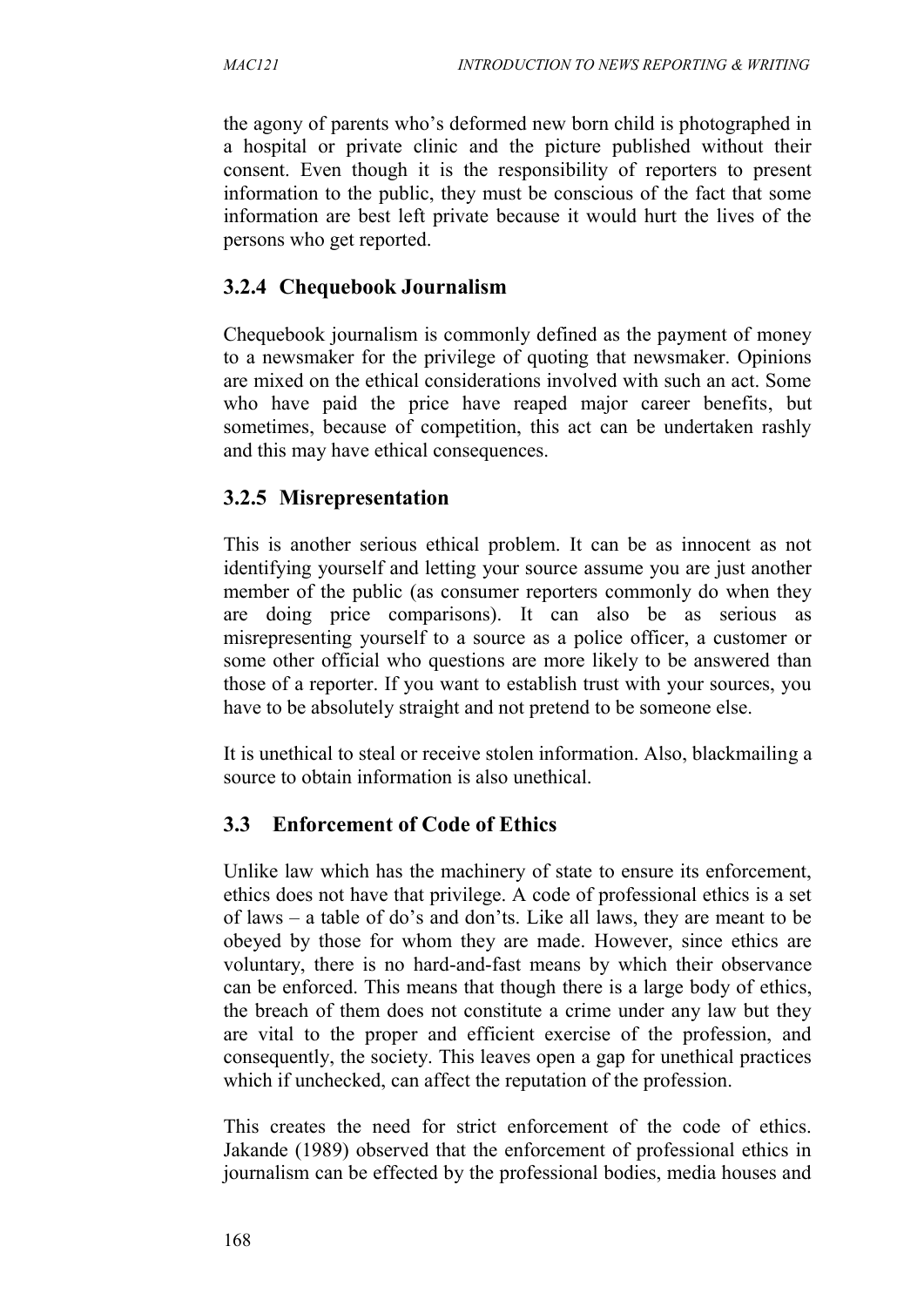the public. Besides, the role of the press council cannot be over emphasised.

Professional bodies act to check unethical practices in the capacity that journalists belong to these bodies and are bound by their rules and regulations; rules and regulations which would have been designed in sync with the code of ethics. By signing up as members, journalists agree to abide by the rules of the Union and subject themselves to punishments meted by the Union in the event of a breach. Punishments from the profession body may range from reprimands in minor cases to expulsion in severe cases; a situation that could negatively affect the career chances of the erring journalist. This would make him/her think deeply before engaging in any unethical practices.

Media houses also act as a conscience for the enforcement of the code of ethics. This is because these journalists work for a media house and the media houses can, as a condition for employment, enforce a strict adherence to the code of ethics.

The third enforcement agency is the public. The journalist writes to the public, and the organisation can only survive on the back of public patronage. If there is a flagrant breach (in part or whole) of the code of ethics, this could lead to a loss in confidence and subsequently, patronage and this could jeopardise the journalists' career.

In Nigeria, the task of ensuring best practices in the journalistic profession among its practitioners is the Nigerian Press Council (NPC). The Nigerian Press Council is an autonomous body set up by Decree No of 1992 and amended by Decree No 60 of 1990 to promote high professional standards for the Nigerian Press, and to deal with complaints emanating from members of the public about the conduct of the journalists in their professional capacity or complaints from press about the conduct of persons or organisations towards the press.

The NPC decree provides it with a wide range of responsibilities to wit:

- Enquire into complaints about the press and the conduct of any person or organisation towards the press.
- Research into contemporary press development and engage in updating press documentation.
- Review development likely to restrict the flow of information and advice on means aimed at remedying such development.
- Ensure the protection of the rights and privileges of journalists in the lawful performance of their professional duties and
- Foster the achievement and maintenance of high professional standards by the Nigerian press.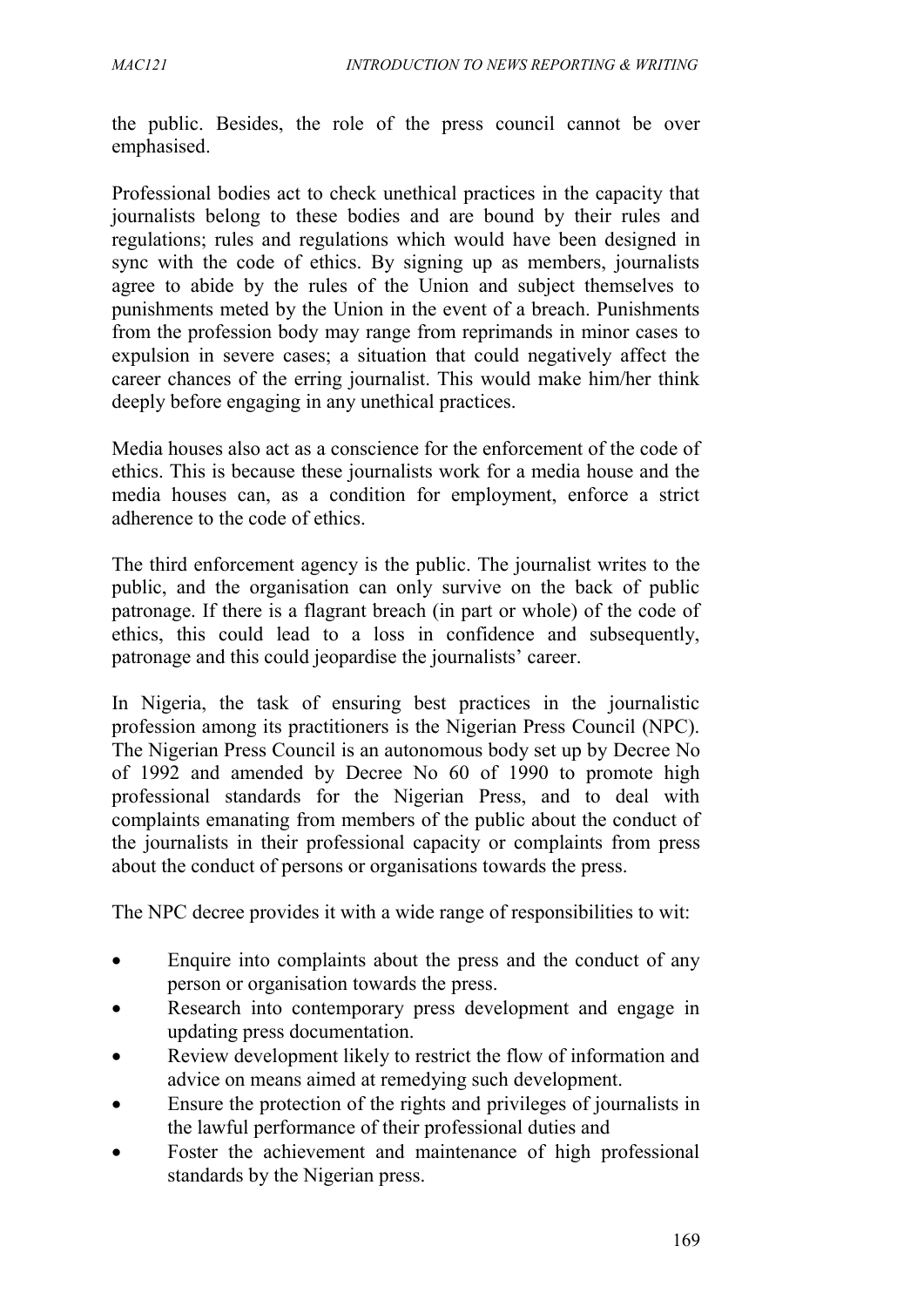In the submission on the limitations of the Nigerian Press Council, Bako (2000) believes that the decrees establishing the Nigerian press council have not met the acceptable standards of self-regulatory mechanism, pointing out that such provisions impede on press freedom as enshrined in the 1999 constitution and other international human rights instrument.

## **4.0 CONCLUSION**

In the performance of your duty as a journalist, you may mistakenly be a victim of some of the mentioned ethical problems. It is therefore your duty to be abreast of the problems and guide against them.

# **5.0 SUMMARY**

This unit has highlighted some of the ethical problems facing journalism in Nigeria. These includes character assassination, pressure, Afghanistanism, bribery, moonlighting, self-censorship and advertorial, among others.

# **6.0 TUTOR-MARKED ASSIGNMENT**

Identify some ethical issues in Nigeria Journalism and suggest likely causes of the problems and their solutions.

# **7.0 REFERENCES/FURTHER READING**

- Ogunade, D. (1996). "The Press Responsibility and professionalism" *in Constitutional Rights Journal.* Lagos: CRD. 49 – 55.
- Okunna, S. (1997). *Ethics of Mass Communication.* Enugu: New Generations Books pp 49 – 55.
- Randall, D. (2000). *The Universal Journalist* (2<sup>nd</sup> ed.). London: Pluto Press.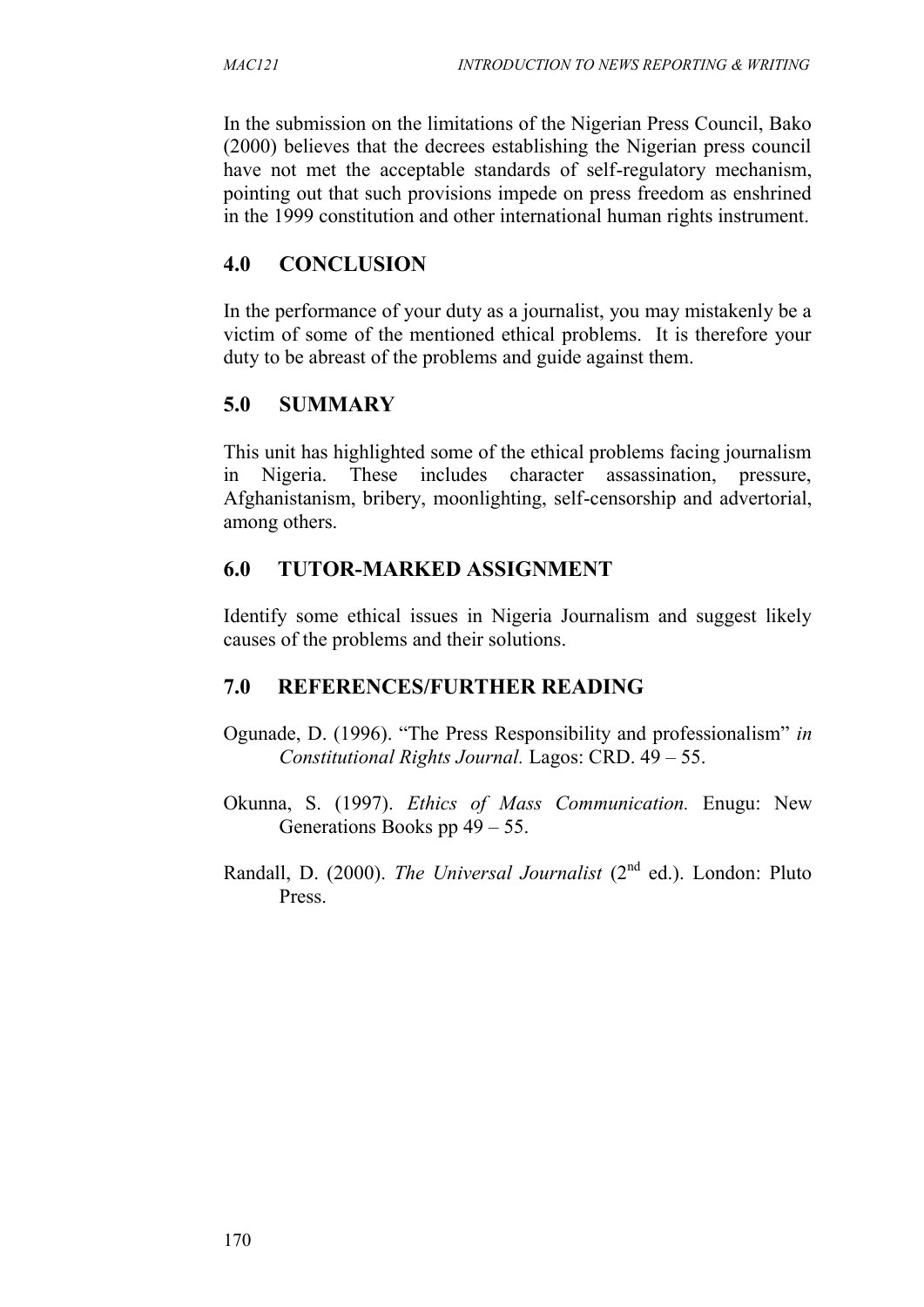# **MODULE 7 WRITING FOR ADVERTISING AND PUBLIC RELATIONS**

Unit 1 Writing Advert Copy Unit 2 Public Relations Writing

# **UNIT 1 WRITING ADVERT COPY**

## **CONTENTS**

- 1.0 Introduction
- 2.0 Objectives
- 3.0 Main Content
	- 3.1 Advert Copy Writing
	- 3.2 Tips for Writing Advert Copy
- 4.0 Conclusion
- 5.0 Summary
- 6.0 Tutor-Marked Assignment
- 7.0 References/Further Reading

## **1.0 INTRODUCTION**

Advertising copy writing is a different form of writing, apart from the other kinds of writing for the mass media (newspaper writing, broadcast media writing, etc) earlier treated in this course. Its purpose is to persuade and motivate. Despite the inherent differences, the precepts of good writing that is synonymous with other forms of media writing are prominent features of advertising copy writing – accuracy, clarity, efficiency, and precision. This unit will put you through the process of advert copy writing and provide important tips that will help the beginner on his way to becoming an astute advert copy writer.

### **2.0 OBJECTIVES**

At the end of this unit, you should be able to:

- differentiate between advert copy writing and other forms of media writing
- describe the process of advert copy writing.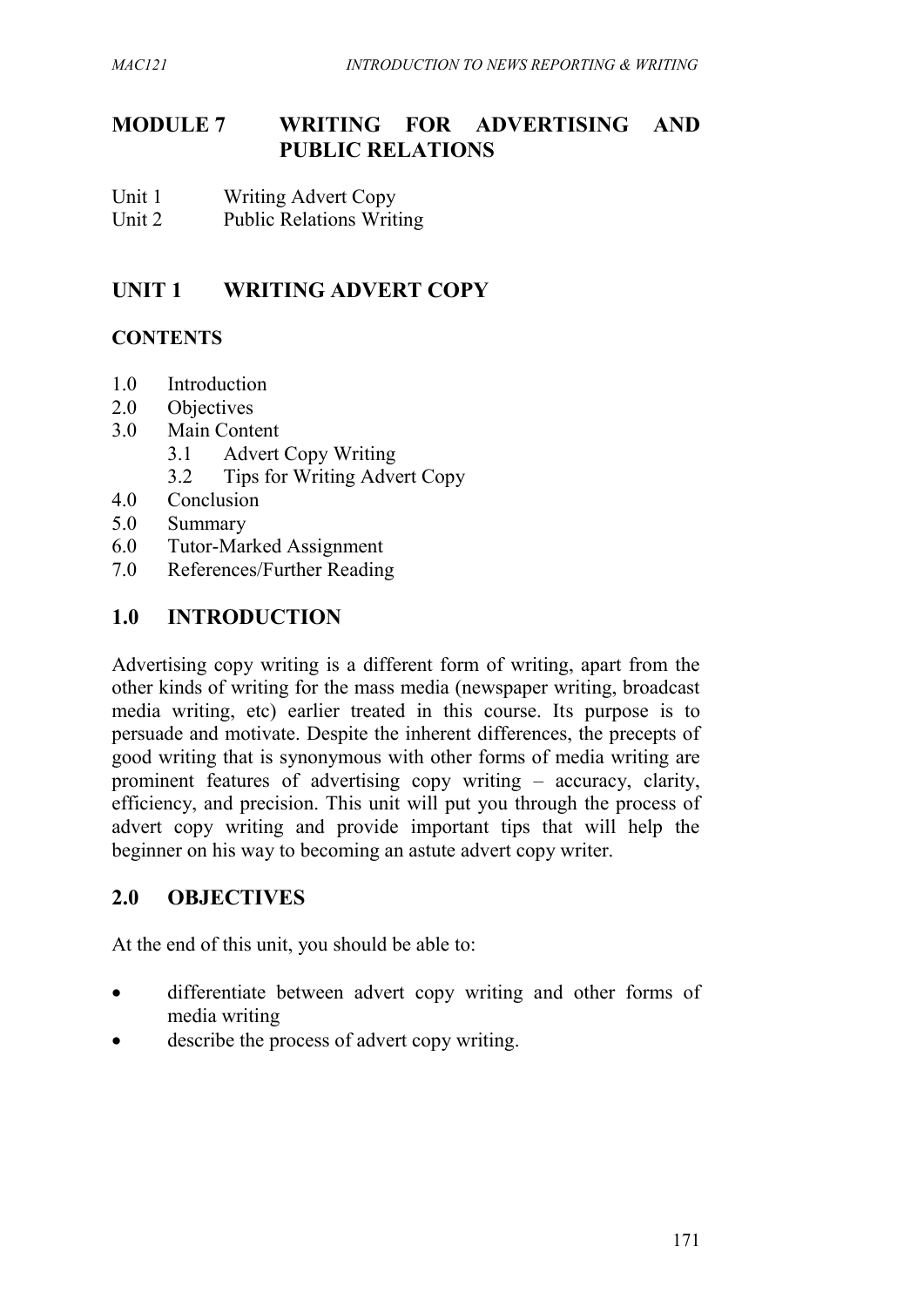### **3.0 MAIN CONTENT**

#### **3.1 Advert Copy Writing**

Advertising is based on the assumption that words have the power to produce a change – a change in thinking, attitudes, beliefs, and ultimately, behaviour. Advertising that does not accomplish this change or aid in accomplishing it is worthless. The process of advert copy writing is in many ways the same as the process of writing news. The copywriter must process information and put it in an acceptable form for its medium. Like the newswriter, the advertising copy writer must conduct research before he/she starts to write. He must understand the product or service he/she is trying to sell and with this at the back of his/her mind, must decide which information is strong enough to use and what should be left out. The copywriter must choose the words and structure for the copy that best fit the product, media, and purpose for the advertising. The copywriter, also like the news writer, is subject to many editors – not the least of whom is the client who is paying for the advertising and whose ideas about advertising may differ radically from those of the copywriter.

Since the aim of advertising is to persuade and motivate, this implies that the advertising copywriter must in the practice of his profession exhibit creativity; an ability to use words to influence and motivate a change in pre-dispositions, opinions, attitudes and behaviours. Thus, in some respects, the process of advertising copywriting involves a bit more creativity than the process of newswriting. This is because highly innovative approaches for adverts are often effective, especially when products have established and well-rooted competition and when the purpose of the advert is to gain consumer attention. This is not to say that because the advertising copy writer has the complete license to write what they want when they want. This is because a copywriter must take copy through a variety of approval stages, a process that demands a great deal of research and discipline. The creative process is a part of the process of producing copy, but it is only a part.

Two universally accepted axioms are that an ad must be simple, and it must look and sound as if it's worth paying attention to. And obviously, it must be complete -- it must contain all the information you want to convey. These axioms -- if indeed they are axioms -- spring from the fact that few ads are successful when these rules are ignored. Beyond that, clarity is essential. No matter how an ad is written it must be understood and easy to read.

The artistry of advertising lies in the ability to manipulate symbols and ideas in order to inform and persuade people. As in any art form, there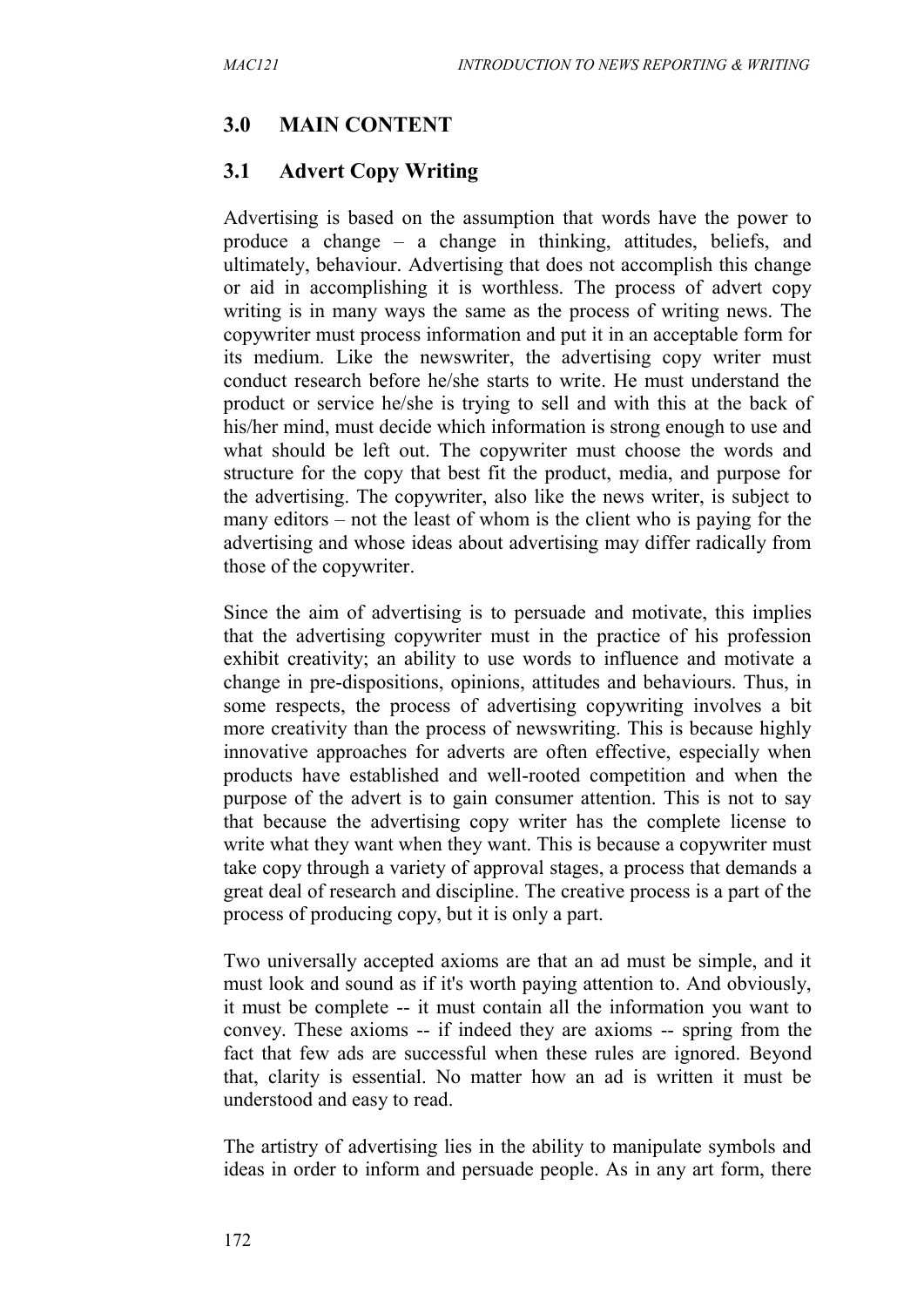are no rules that can guide you in doing this, except to list those factors that seem to work most consistently. And yet, remember, some of the most successful ads are those that violate the rules.

It should be grammatical, despite the fact that there are many examples of successful advertising that are clearly ungrammatical. A breach of grammatical rules, however, should be deliberate, and designed to serve a specific purpose. The rules of grammar are not arbitrary, nor are they engraved in stone. But the purpose of the rules of grammar is consistency, understanding and clarity. Unless there is a conscious reason to do otherwise, copy should be grammatically sound. Writing is not the manipulation of words -- it's the expression of ideas. Words, grammar and punctuation, are merely the tools and devices we use to express ideas most clearly. To think of copy as a configuration of words is the same as thinking of a symphony as a configuration of notes.

### **The Limits of Copywriting**

The limits of copywriting are essentially those of the medium. You cannot write 10 minutes of copy for a 30-second radio spot. The mechanics of writing for one medium are too infrequently translatable into another medium. You can't put 50 words of copy on a billboard alongside a high speed highway and expect the message to be read.

And yet there are times when originality, imagination, and skill dictate that all rules be violated. Fifty or 100 words on that billboard may be just the ticket if the headline is something like, "There are not enough words to describe ... " and you don't really expect people to read the text.

#### **Elements of a Good Copy**

An advert copy that includes at least the following elements might be expected to be good:

- **Attention** In the clamor and clutter of sight and sound, and the competition for the reader's eye, ear, and heart, it's imperative that you compete successfully for attention. There should be some element in the ad -- whether it's the headline or the illustration or the layout -- that attracts the eye or ear and arouses sufficient interest to warrant attention to the message. And the copy itself must sustain that attention.
- **Promise of Benefit** Something in the ad should promise the reader or the listener some benefit that will accrue from accepting the ad's premises.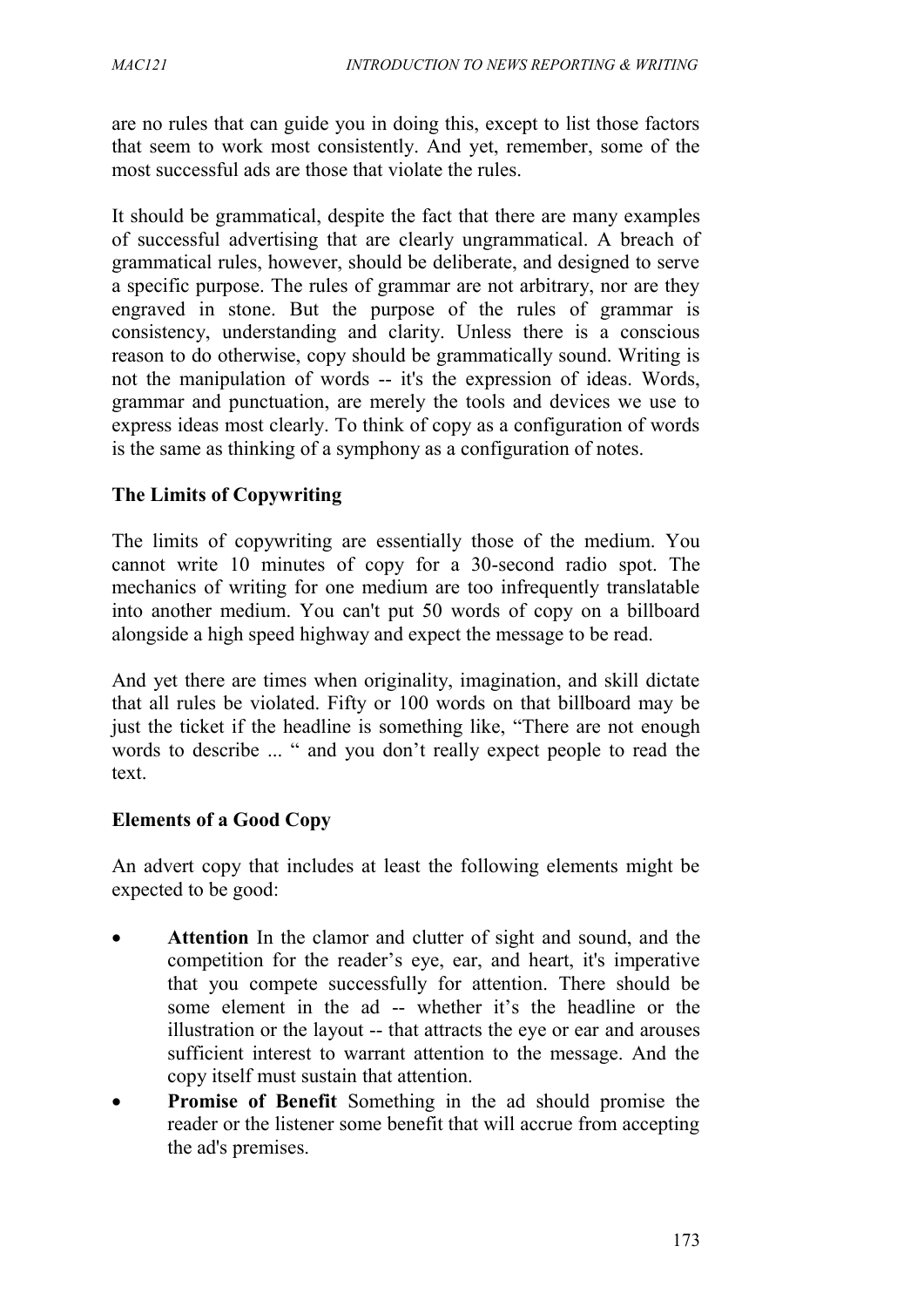- **Credibility** The premises of the ad must be believable. (On the other hand, do you really believe that Exxon put a tiger in your tank? But it sold a lot of gas.)
- **Persuasiveness** The ad should be persuasive. It should sell or generate the need for the service you offer, and project your service as superior. (On the other hand, what do those Nike shoe ads say that persuade you? But they sell a lot of athletic shoes.)
- **Interest** Once you've captured the reader's attention you've got to say or show something to sustain interest, or the message will not be heard.
- **Desire** The ad must generate a desire to accept what you have to say about what you have to offer; to want to do business with you.
- **Action** The ultimate aim of an ad is to generate action on the part of the reader or listener; to cause the reader to want to do something that you want him or her to do, such as buy your service, or, in the case of professional services marketing, it might be to either generate an inquiry or accept a selling situation. On the other hand, just getting a reader to think about you in a specific way is an action, too. That's what institutional advertising is about.

### **The Advert Copy Writing Process**

The process of writing advertising copy begins with a recognition that all humans have certain needs and desires. Effective advertising appeals to these needs and desires in a way that makes people act positively to a product or an idea. We live in a consumer-oriented society in which the list of needs and desires is a fairly long one. The first step in producing advertising copy is to examine some of the needs and desires of people in a general. Advertising scholars try to fit these needs and desires within the context of the Maslow hierarchy of needs but some of these needs, according to Stovall (2006) include the following:

- Food and drink
- Shelter, security and comfort
- Sex, intimacy and social contact
- Independence, privacy, self-fulfillment, and power
- **Stimulation**
- **Acquisition**

Before we can delve into discussing the how, do's and don'ts of copy writing, we have established that effective copy is a product of research. Some of the information that research is embarked upon to provide include information on: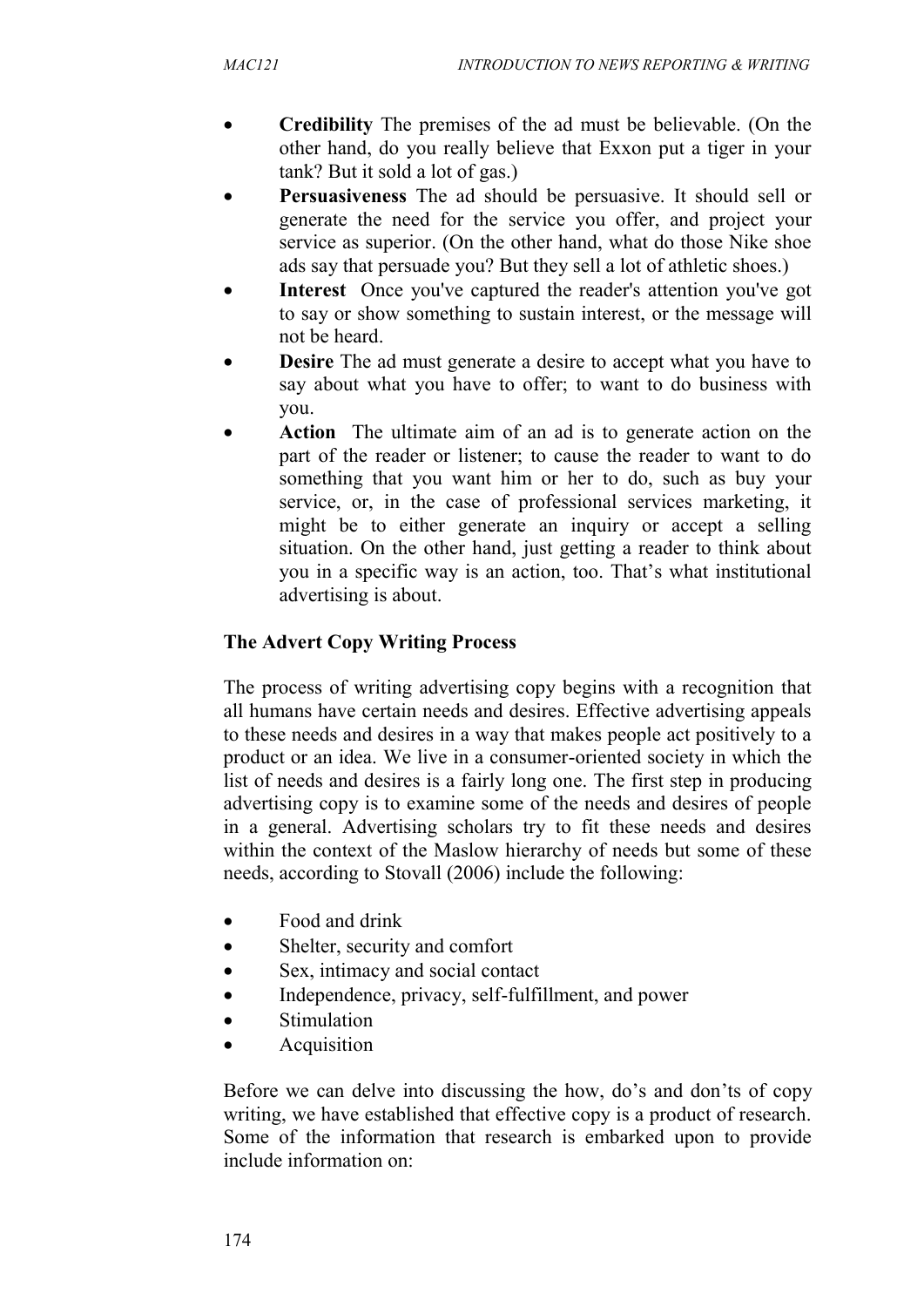- The audience
- Demographics (age, sex, income, marital status, education, etc)
- Psychographics (Attitudes, beliefs, perceptions, etc)
- The product
- What the product does
- Physical characteristics of the product
- History of the product
- Makers of the product
- The advertising situation
- The competition

#### **Copy Structure**

The purpose of a headline is to attract attention and to bring the reader to the ad. A headline that offers nothing to the reader in terms of either benefit or interest may effectively mask the cleverest ad, and one that's offering the most useful service. The text should spring from the headline, and follow through the promise it offers. It should explain and clarify the facts and claims. It should be a logical progression of ideas, covering all of the points you mean to cover, even if it's done only with an illustration.

Copy can appeal to the intellect and reason, or it can appeal to the emotions, or it can do both. The text of an ad designed to cause action should lead naturally to a call for action. What precisely do you want your reader to do? Call now? File for future reference? Send in a coupon? Send for a brochure? Remember something? Experienced copywriters know that the call for action works. It's not so much that when readers are told to do something they do it. It's that when they're not told to do something they're less likely to do it.

The copy usually ends with a logo and a signature for identification and impression, and sometimes also a slogan.

#### **The Copy Platform**

Before writing the copy, it helps to have a clear idea of which information is gathered for use and how. This problem is one that most copywriters encounter. This dilemma is usually solved by the copy platform. The professional copywriter usually develops a concept, sometimes called the copy platform, which is a clear statement of the copy objectives, focus, and approach. This is an attempt to articulate, as clearly and as simply as possible, what the copy shall say and how it shall say it. Shall it be extensive or brief? What tone shall it take? Shall it be breezy and light, or formal? What message shall it try to convey? What is the rationale behind the approach?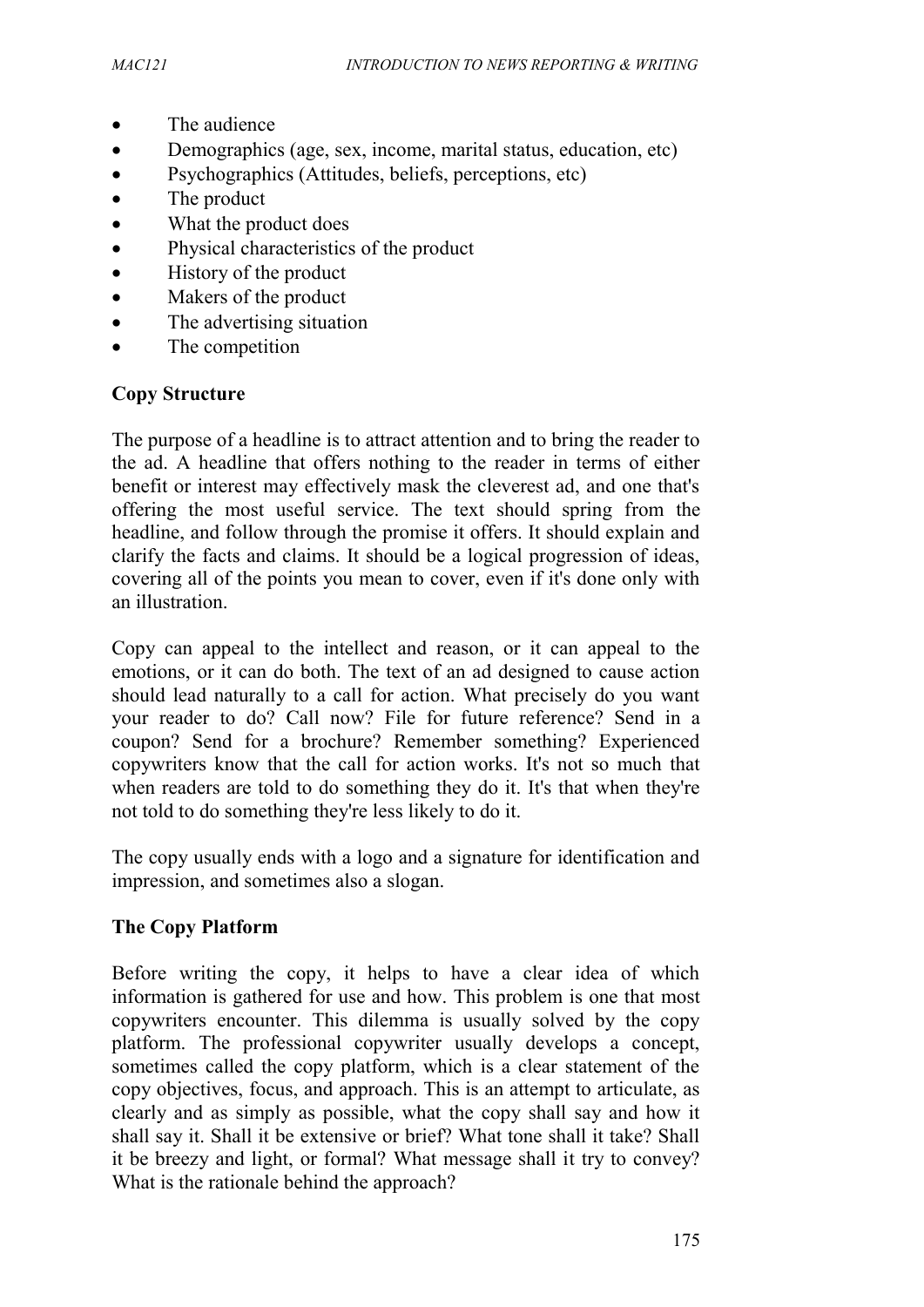The purpose of this copy platform, whether it's specifically articulated on paper or merely understood in the copywriter's mind, is to serve as a guide to actually writing the copy. Many copywriters use it to present to their clients for a clear understanding of how the ad will come out.

#### **SELF-ASSESSMENT EXERCISE**

What particular role does the copy platform play in the advert copy writing process?

# **3.2 Tips for Writing Advert Copy**

There are several tips from several professional and seasoned copywriters as to how to go about effective copy writing. In this section, different tips from different professionals will be provided. The goal is to give you insight on important points to note when you are saddled with the responsibility of writing copy for adverts. These guidelines are not cast in stone; they however provide a pathway of some sorts for the beginner copywriter.

To write a compelling copy, the following points are worthy of note:

- Know your audience. The first aspect in any kind of writing is to know the audience. One doesn't write about the molecular make up of heat and cold to a kindergarten class. But, a recipe for Kool-Aid pops can talk about the same process in a different language.
- Know your topic. As a copy writer, sometimes it's necessary to write about topics that are unfamiliar. If you don't know your topic – find out! Research skills are critical. If the search conducted is internet-based, access as many different sites as possible, then take the most interesting or informative sections of the information found and re-create fresh copy from what has been learned. Be extremely careful not to copy word for word. This is plagiarism. (Play-ja-ris-m)

Determine the goal of the writing. Do the words your writing want to compel the reader to buy a certain product? Or does the copy want to compel the reader to lean toward a political party? Whatever it is, the writer must know the outcome of the writing and create an attraction toward it

Attract the reader through features. The writer must know what the key features are about the product or idea about which he or she is writing. Does the toothpaste you're writing about create the whitest teeth on the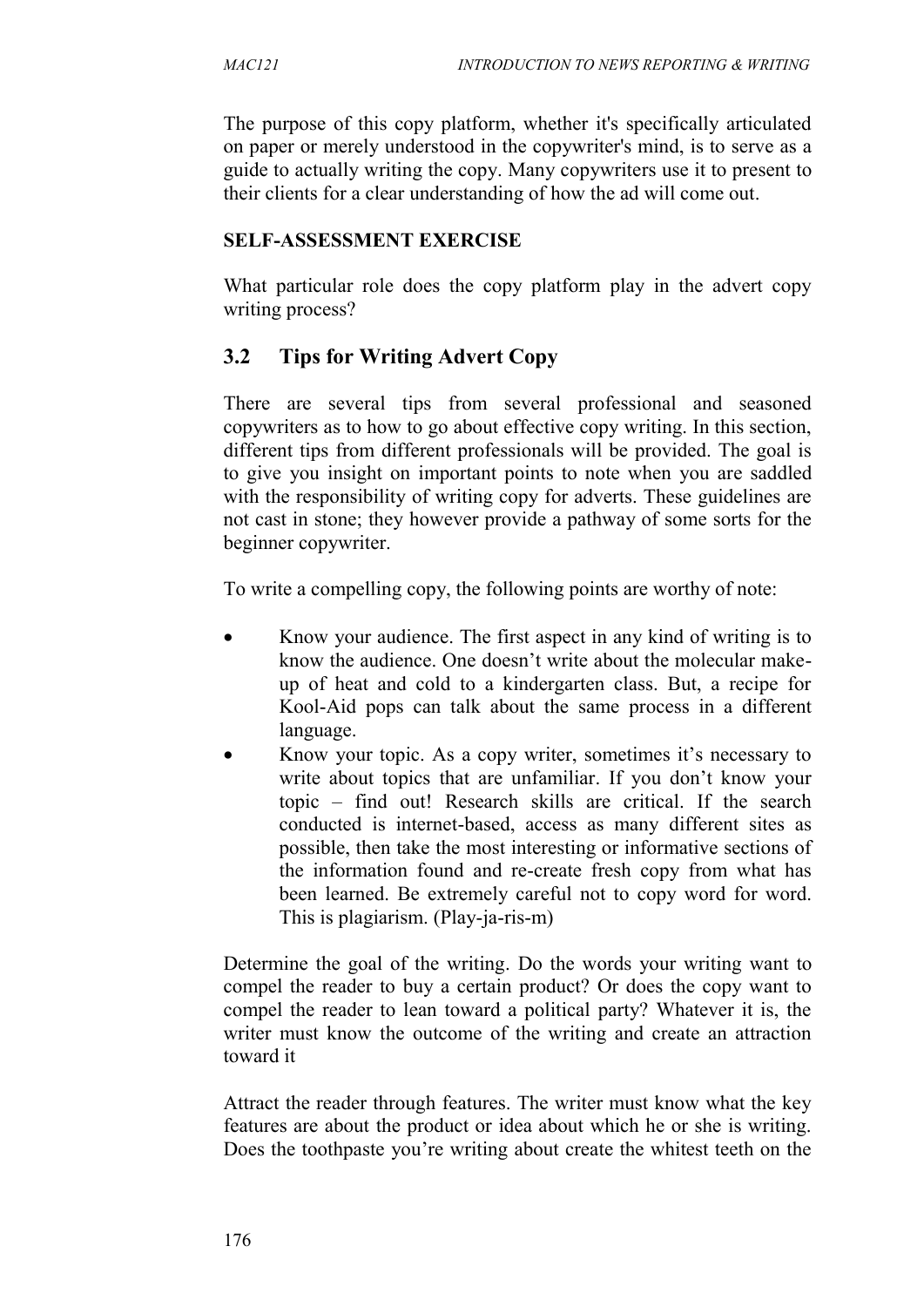planet? Then write about that. Find the greatest feature or the element that sets the product apart from other products like it and focus on it.

Make an offer. Once you've determined your goal, figured out the feature(s), it's time to make a reasonable offer for the product. The besttasting, most smile-whitening toothpaste is just \$1 for a limited time. Or maybe it's buy one get one free – or if the consumer's smile isn't whiter in 3 weeks they get their money back.

Letter (2009) provides the following tips:

- **Talk to the reader, the listener, or the viewer.** Don't announce, don't preach. And don't get carried away by words and lose sight of the message.
- **Write short sentences, with easy and familiar words.** You want the reader or listener to do the least possible work to get your message. Even when you're talking to very bright people, communication is of the essence, not language manipulation.
- **Don't waste words.** Whether you use three or a thousand words make sure each is exactly the one you need. Make sure each word is exactly the right one to convey your meaning.
- **Try to avoid being formal.** You're talking to people as people. You're not writing an insurance contract for lawyers. An ad is information and persuasion.
- **Use the present tense and the active voice.** ("All professional copywriters have extensive experience in preparing material," rather than" ... extensive experience in the preparation of material."). If you do want a formal style it should be deliberate, and you should have a clear idea of why you are using it.
- **Punctuate correctly**. Punctuate to help the reader, and not merely to follow specific rules. The less punctuation the better, within the bounds of clarity, but don't be afraid to use it if it helps the flow of an idea. Don't be afraid to use contractions and personal pronouns, just as you would in chatting informally with a prospect. After all, that's what you're trying to accomplish in your ad.
- **Watch out for clichés**. They turn some people off. More significantly, people don't hear them as they pass mindlessly off the tongue without bothering to visit the mind, and the point you're trying to make is lost unless you're doing it deliberately. Try to use bright, cheerful language that keeps the reader alert and maintains attention. To be enthusiastic and exciting is to be well along on the way to being interesting.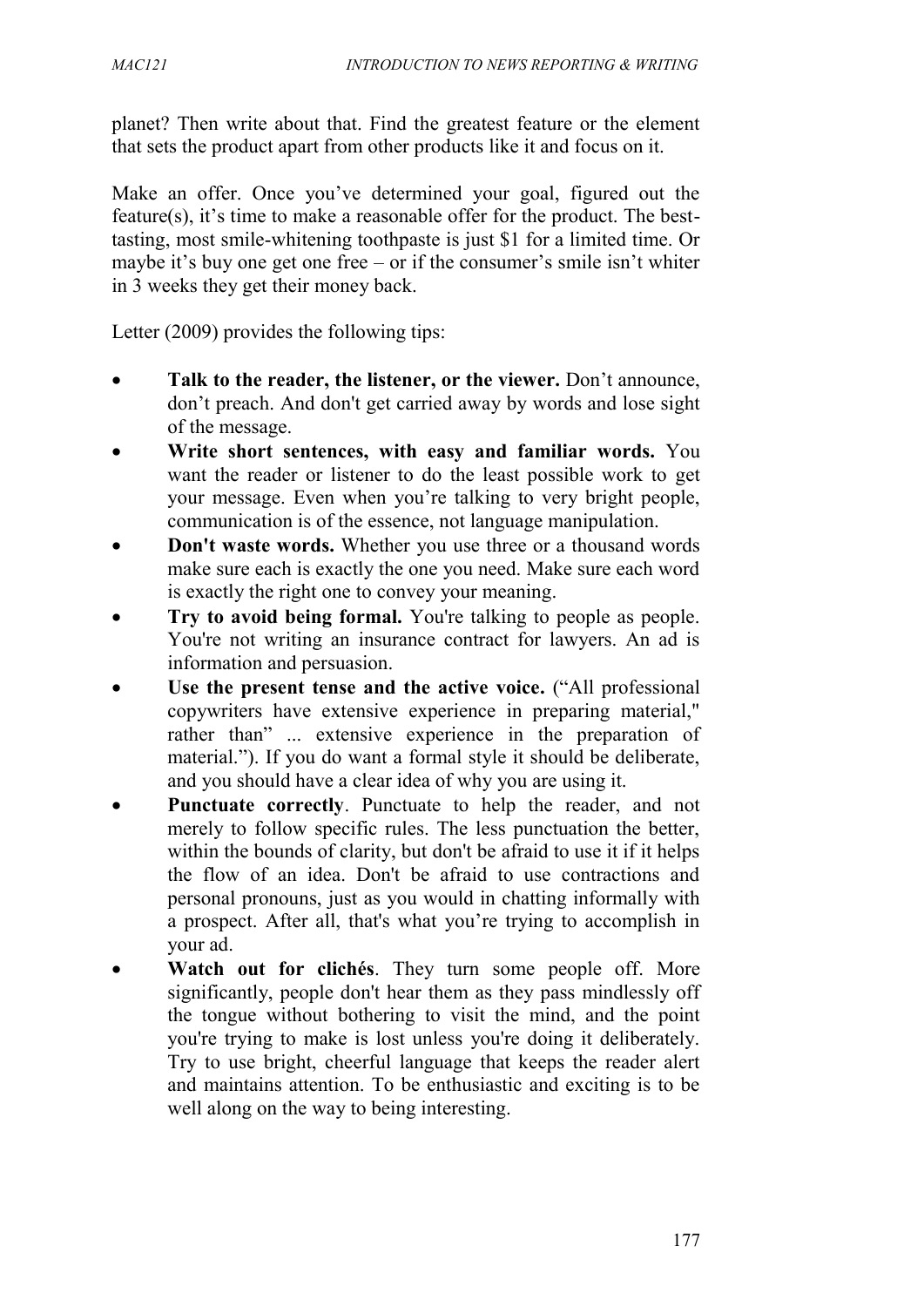For Copp (2009), good advert copy can be achieved by adhering to the following guidelines:

- **Use Other Ads for Inspiration.** If you are new to writing ad copy a great way to get inspiration and find ideas is to look at other ads. Read through as many ads as you can find for both similar and unrelated products. Some of the ads will immediately catch your attention-these will leave you wanting to know more or make you interested in the product or service they are advertising. Write down all of the similar traits in the ads that you find compelling as well as the traits of the ads that did not inspire you or make a good impression. You will then have a list of strategies and ideas you can use to make your ads more compelling and some ideas of what you should avoid.
- **Determine Your Goal.** Before you start writing your ad, decide what you want your ad to accomplish. Not all ads are designed to sell a product and some ads are very vague and never clearly state their purpose. After you decide the purpose of your ad you will be able write an ad that compels readers to take your desired course of action.
- **Reveal the Benefits of Your Product or Service.** Effective ads usually contain specific reasons why a product is beneficial or how it will help to solve a problem. Make a list of all of the benefits that your product offers and all the positive features before you write your ad. These aspects should be the focus of your ad because most readers will want to know how purchasing your product will benefit them. Be as specific as possible with this information, including descriptions, statistics, and concrete evidence if it is available.
- **Make Your Product or Service Stand Out Among Competitors.** If your product or business has a lot of competition or highly successful competition, your ad may also benefit from highlighting the positive differences between your product and the competition. Mentioning your competition outright is not always a good idea, but comparing your product's superior features to other features common amongst your competition will give readers a reason to make a purchase.
- **Appeal to Your Target Audience.** The last and perhaps most important aspect of writing ad copy is to identify and appeal to your target audience. Before you write your ad, decide exactly what types of people are likely to buy your product or be interested in your web site. You can then write an ad that appeals to the emotions and impulses of this demographic, which will more successful than an ad written for a generic audience. You should also include any perks or incentives that your customer will receive after taking action such as free services or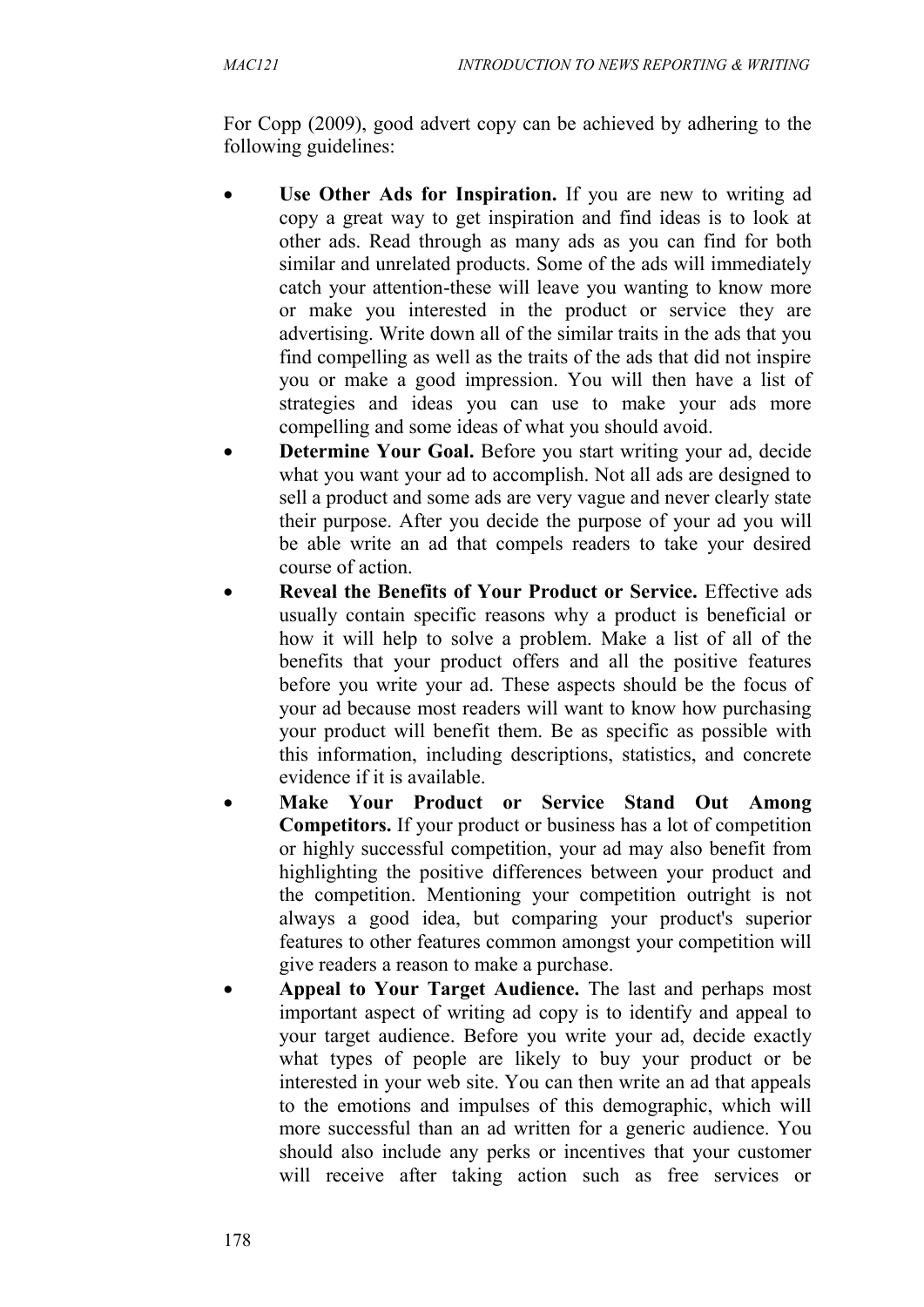information, support, or consulting. If you are selling a product, stating your return policy and other information that will instill confidence in your buyers is also beneficial.

Quinn (2003) adds the following:

- 1. First and foremost, be as concise as possible. Keep sentences short, saving the academics for industry and trade writing. Try to write just enough to make your point, leaving the audience interested in or willing to buy the product.
- 2. Try to empathise with your audience. By putting yourself in their shoes, you can write copy with an eye towards their needs and desires. Don't concentrate on jargon they may not understand; write more about the benefits of the product and how it will make your target audience's lives better. Consumers value their time and money, and stressing how reading your ad will save them either of these commodities will greatly improve your chances of finding a new customer or client.
- 3. Avoid clichés. A cliché in advertising can act like a disease, crippling the impact of the ad. They aren't appreciated by the savvy consumer who views them as a cheap trick that only detracts from the effectiveness of the advertisement's message.
- 4. Along the same line, don't "stuff" the wording with lyrical prose that adds nothing to the content of the ad. Consumers today want to know the benefits of a product right away, and draping the ad in fancy wording or poetry will only bore them and cause them to look elsewhere. Whether you're writing copy for your own business or someone else's, your goal should be to entice the reader with the product, not impress them with your writing ability. The latter may briefly catch the audience's eye, but it won't interest them in what's being sold.
- 5. One small but important step many copywriters sometimes forget to do is proofread the ad. Even tiny mistakes in spelling or grammar can be glaring, leaving the consumer to wonder if the company really knows what it's talking about or if they actually care about what they're selling. A simple proofreading when you're finished writing can save you from a massive headache later on.

# **4.0 CONCLUSION**

Writing advertising copy calls for a high degree of intelligence, hardwork, creativity, resourcefulness and competitiveness by the copywriter. It is not a job that everyone can do, but it is one that is rewarding for those who are successful at it. To be successful at it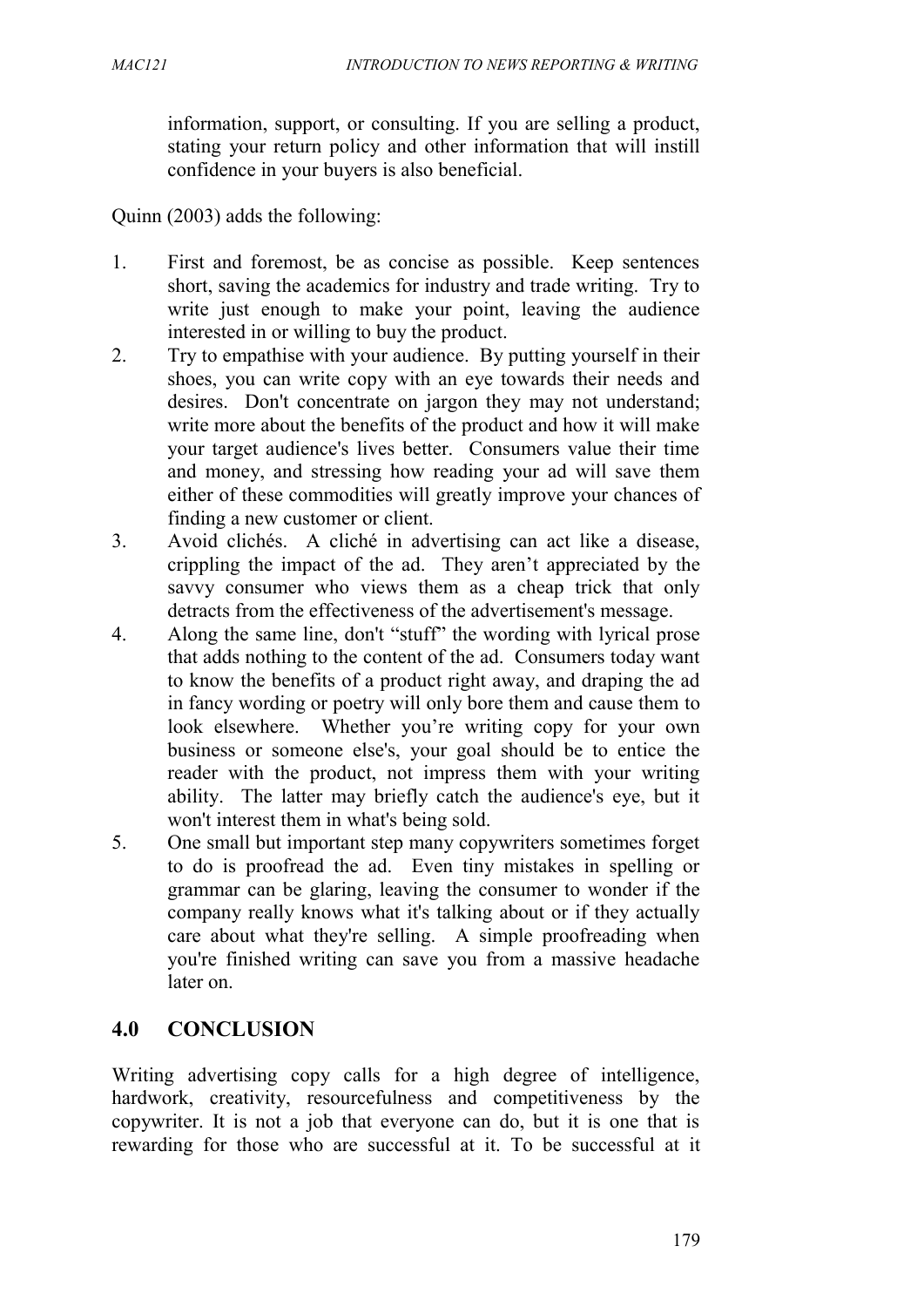though requires that the copy writer adhere to certain rules and regulations.

## **5.0 SUMMARY**

Advertising is a challenging and rewarding professional venture. The fact that it involves attempting to change perception, opinion and attitude and motivating action makes it imperative that any attempt at it must be creatively persuading. This unit has attempted to provide a few guidelines as to how the starter copywriter can achieve this.

### **6.0 TUTOR-MARKED ASSIGNMENT**

- 1. Mention and explain the tips for copy writing provided by Copp (2003).
- 2. List the information that research provides for the copy writer

### **7.0 REFERENCES/FURTHER READING**

- Copp, M (2003) "Five Tips for Writing Ad Copy That Sells" available at http://EzineArticles.com/?expert=Melinda\_Copp, retrieved on 12/12/2009
- Letter, M (2009). "WRITE THE AD, I PRAY YOU" available at http://www.marcusletter.com/writead.htm, retrieved on 10/12/2009
- Quinn, S (2003) "Five Basic Tips for Writing Advertising Copy" available at and retrieved from http://www.associatedcontent.com/article/60659/five basic tips for writing advertising  $pg2.html$ ?cat=3, retrieved on  $12/12/2009$
- Stovall, J. G. (2006). *Writing for the Mass Media* (8th Ed.) San Francisco: Pearson Education Inc.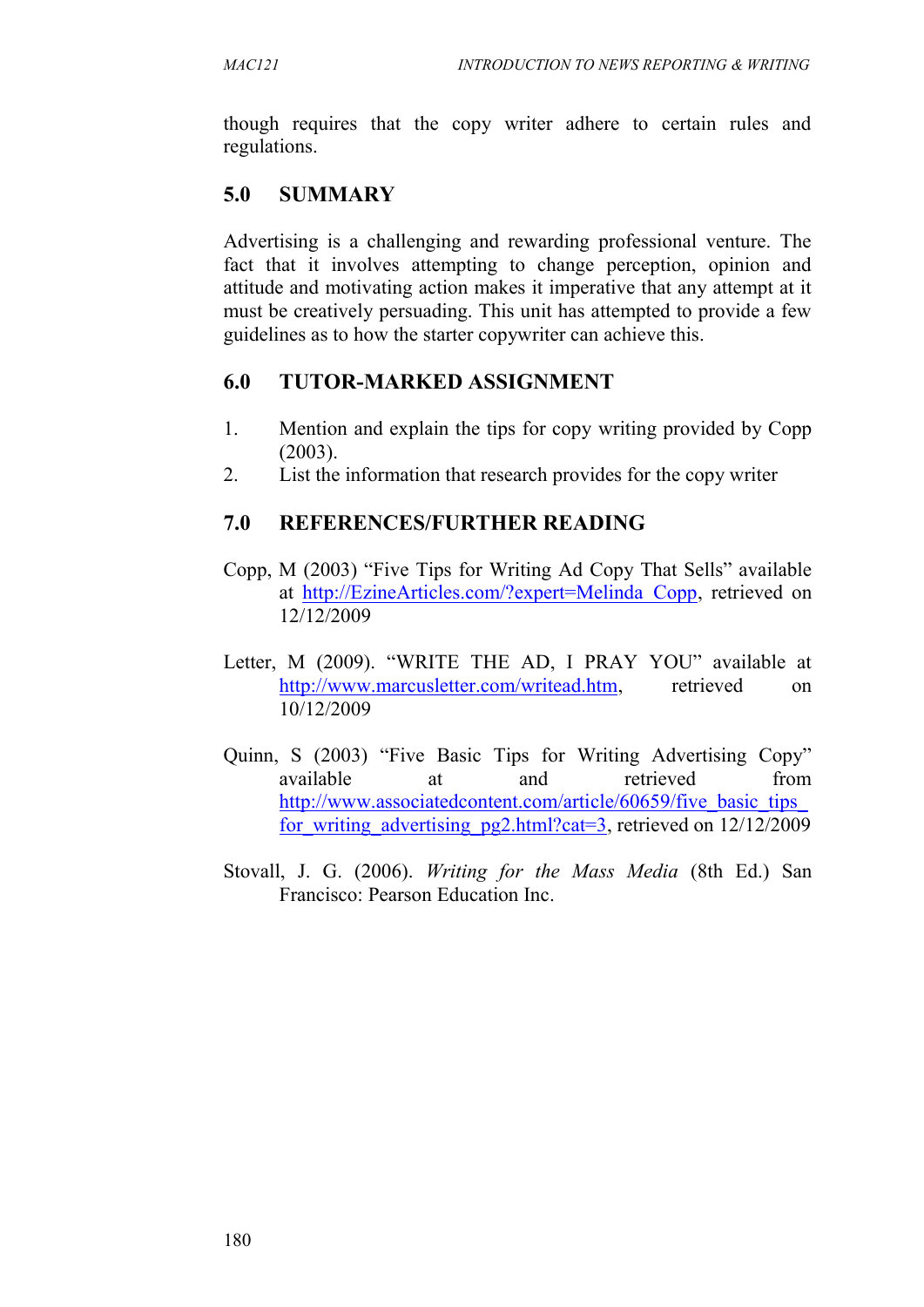# **UNIT 2 PUBLIC RELATIONS WRITING**

### **CONTENTS**

- 1.0 Introduction
- 2.0 Objectives
- 3.0 Main Content
	- 3.1 Public Relations
		- 3.1.1 Tools for Public Relations (Press Release, Newsletters)
		- 3.1.2 Tips for Writing Press Releases
- 4.0 Conclusion
- 5.0 Summary
- 6.0 Tutor-Marked Assignment
- 7.0 References/Further Reading

# **1.0 INTRODUCTION**

Public Relations (PR) is a management function that helps organisations to communicate and relate appropriately with the community in which they operate. The objective of public relations is to ensure that the community understands and empathises with the organisation. This means any attempt at writing for public relations must be targeted and designed in such a way as to achieve this aim. This unit is designed to provide the beginner with insight into the world of public relations and the different tools available to the PR writer.

### **2.0 OBJECTIVES**

At the end of this unit, you should be able to:

- mention the qualities of public relations writing
- state the different tools of public relations
- write a press releases.

# **3.0 MAIN CONTENT**

### **3.1 Public Relations**

The British Institute of Public Relations (BIPR) defined public relations as a planned, deliberate and sustained effort to establish and maintain mutual understanding between an organisation and its publics. PR is all about communication and much of this interaction is in the written form, including the initial pitch and the resulting coverage. Therefore, the ability to clearly and concisely articulate your thoughts in writing is particularly important. There is an art to writing for public relations that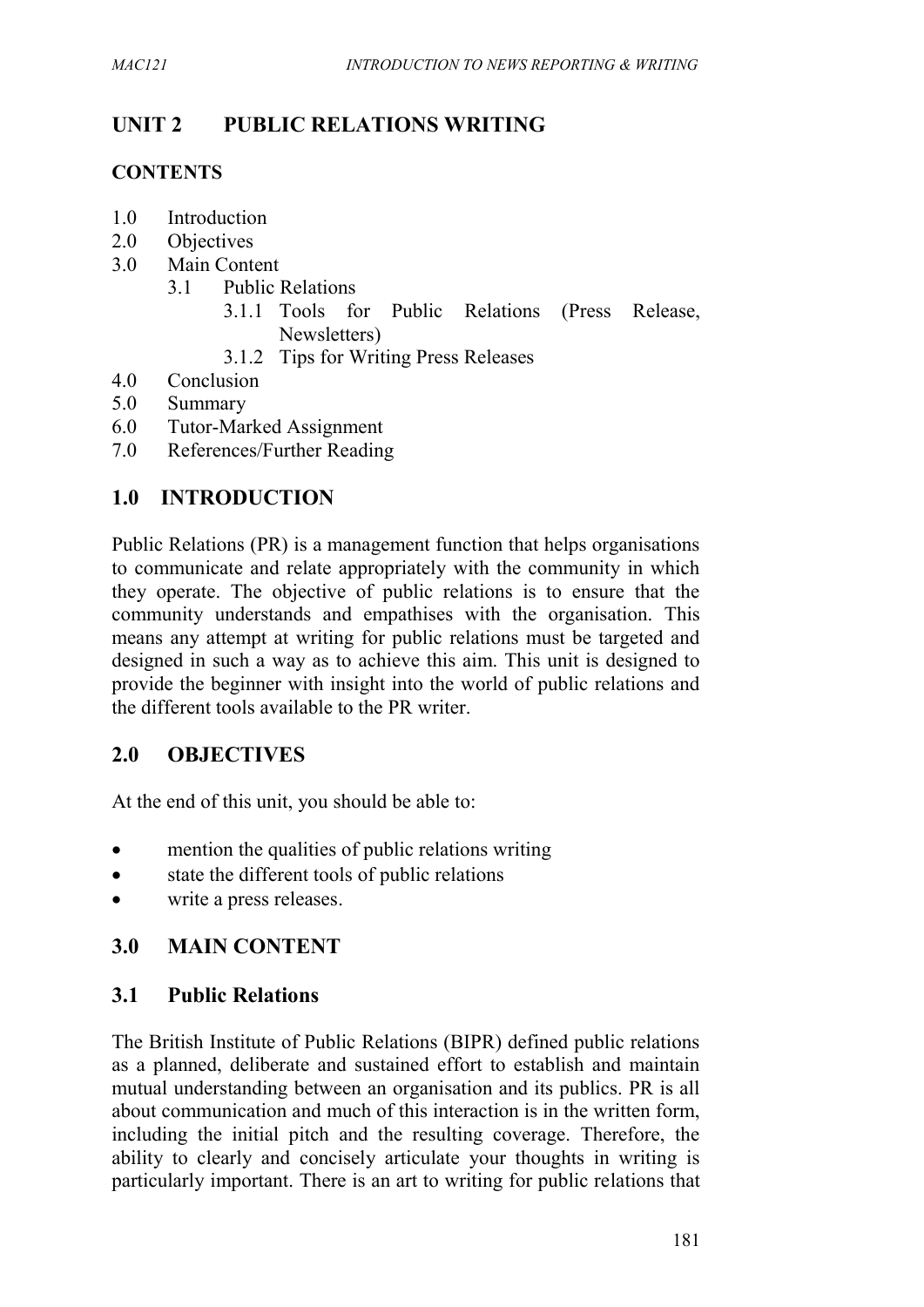comes with experience and prolonged media relations. With so many press releases and pitches going across the desks of reporters on any given day, it takes a lot to stand out and get noticed.

A successful PR campaign is brought about by careful messaging and well thought-out strategy. Emails and press releases must be drafted in order to reflect this messaging. These pieces are often part of the make or-break point that determines the likelihood of a resulting story and therefore must contain succinct, interesting writing. Writing for PR entails attracting the audience, selling the idea of your client, and giving them an interesting news hook.

#### **Key terms and concepts**

The following are some key terms and concepts about public relations and public relations writing that the student should understand as he or she works through this chapter:

- **Publics** The PR writers must think in terms of "publics," the groups to whom he or she may be directing a communication.
- **Four-step process of public relations** These four steps include planning, research, communication, and evaluation. Any public relations campaign, large or small, involves these four steps to some degree. In some organisations, this is an elaborate process, while in others the process is fairly informal, but it occurs no matter where the campaign is taking place.
- **News release** The good news release is essentially a good news story in a public relations suit.
- **Intents and purposes** Like the advertising copywriter, the PR writer must have a good idea what the writing he or she produces is supposed to do. The intent of the writing must be firmly in mind as the writer begins the project. Otherwise, the writing will be inefficient and ineffective. Intents and purposes are discussed in some detail in the "Letters" section of the chapter, but they apply to other parts of it as well.

#### **Key functions of the public relations practitioner**

As a professional in the field of public relations, the variety of activities that one engages in is enormous. On the other hand, that variety requires that you be skilled in many areas and be able to deal with many differing and sometimes conflicting assignments. Some of the expected functions of the PR practitioner include:

 **Handle communication with the external publics of the organisation.** These publics include the government, regulatory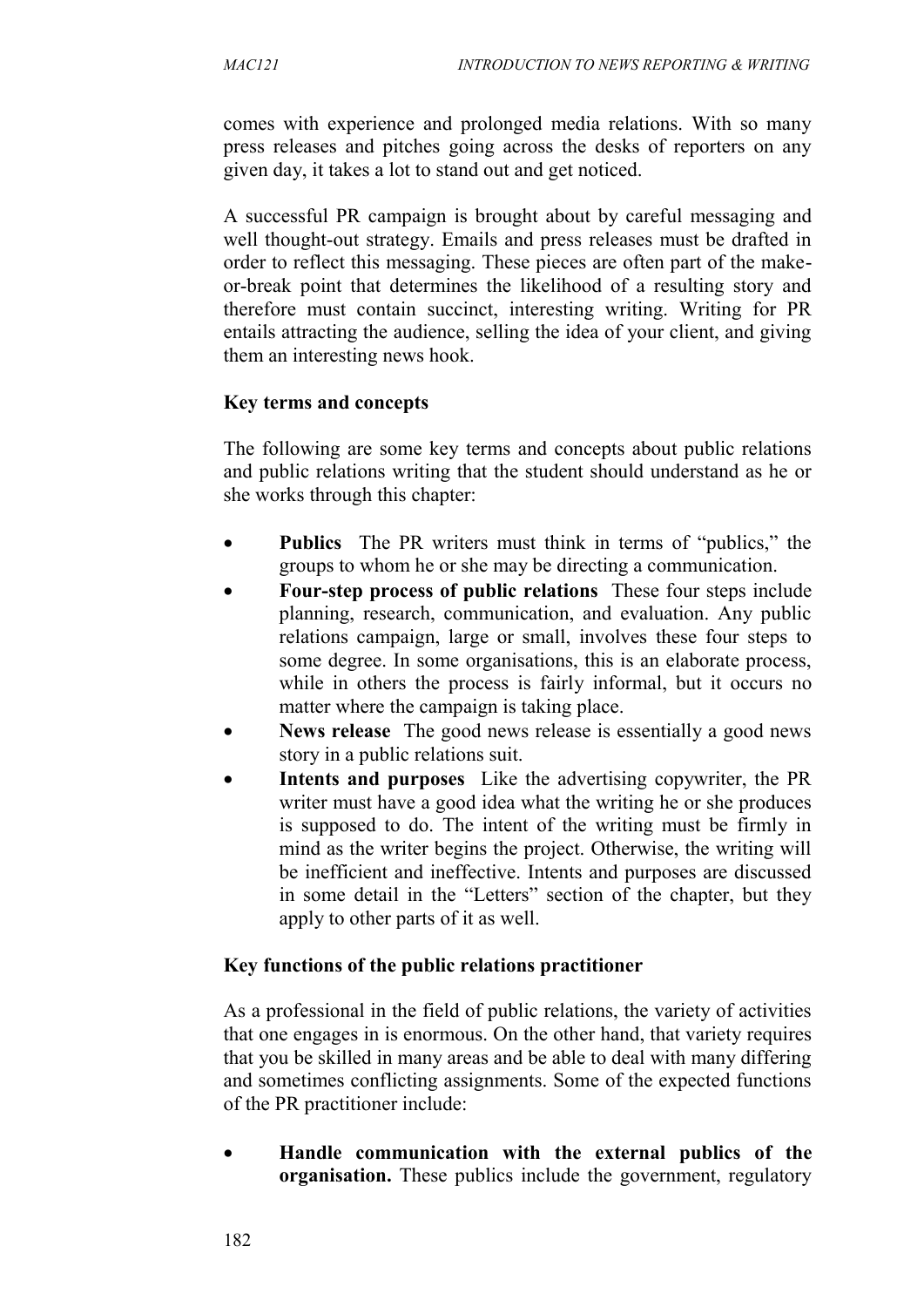agencies, buyers/users of the product/service offered by the organisation, members of the news media on whom the organisation depends to distribute its information, and the public at large. These ones can be reached through advertorials, press releases, publicity stunts, etc

- **Handle communication with the internal publics of the organisation.** This group of people includes employees, shareholders, independent contractors and suppliers, etc.
- **Counsel management and other organisation employees on how best to deal with important publics.** The point of PR practice is to achieve best practice on the part of the organisation, and mutual understanding from its publics. The PR practitioner can advise the organisation on the different ways to achieve best practice.
- **Work with the news media to get information about the organisation.** This is perhaps the most important function of the PR practitioner – media relations or liaison. This involves gathering information from the organisation and giving to the media for distribution, or setting up meetings between the media and news sources within the organisation, or advising the organisation's hierarchy on media relations.
- **Help to produce public functions and events.** Events are one of the means by which an organisation can get media mileage. It is the responsibility of the PR practitioner to organise events and special functions that would help put the organisation in the news for good reasons.
- **Research**: PR activities and plans start and end with research. The PR practitioner must find out everything possible about their client, the problems or opportunities being faced, and the public's that need to be addressed. This process of information may be simple or complex, but it is necessary for effective practice.
- **Planning**: PR is a strategic and deliberate activity. This means that it is planned and designed to achieve set objectives. A good PR plan would help the organisation know what public they need to communicate with and how best to do so. Planning involves setting measurable impact and output objectives of the various communications with the organisation's publics.
- **Communication**: This is perhaps the most important function of the PR practitioner. According to Stovall (2006), it involves putting information into the proper form.
- **Evaluation**: This involves measuring the extent to which the objective of the PR activity has been achieved.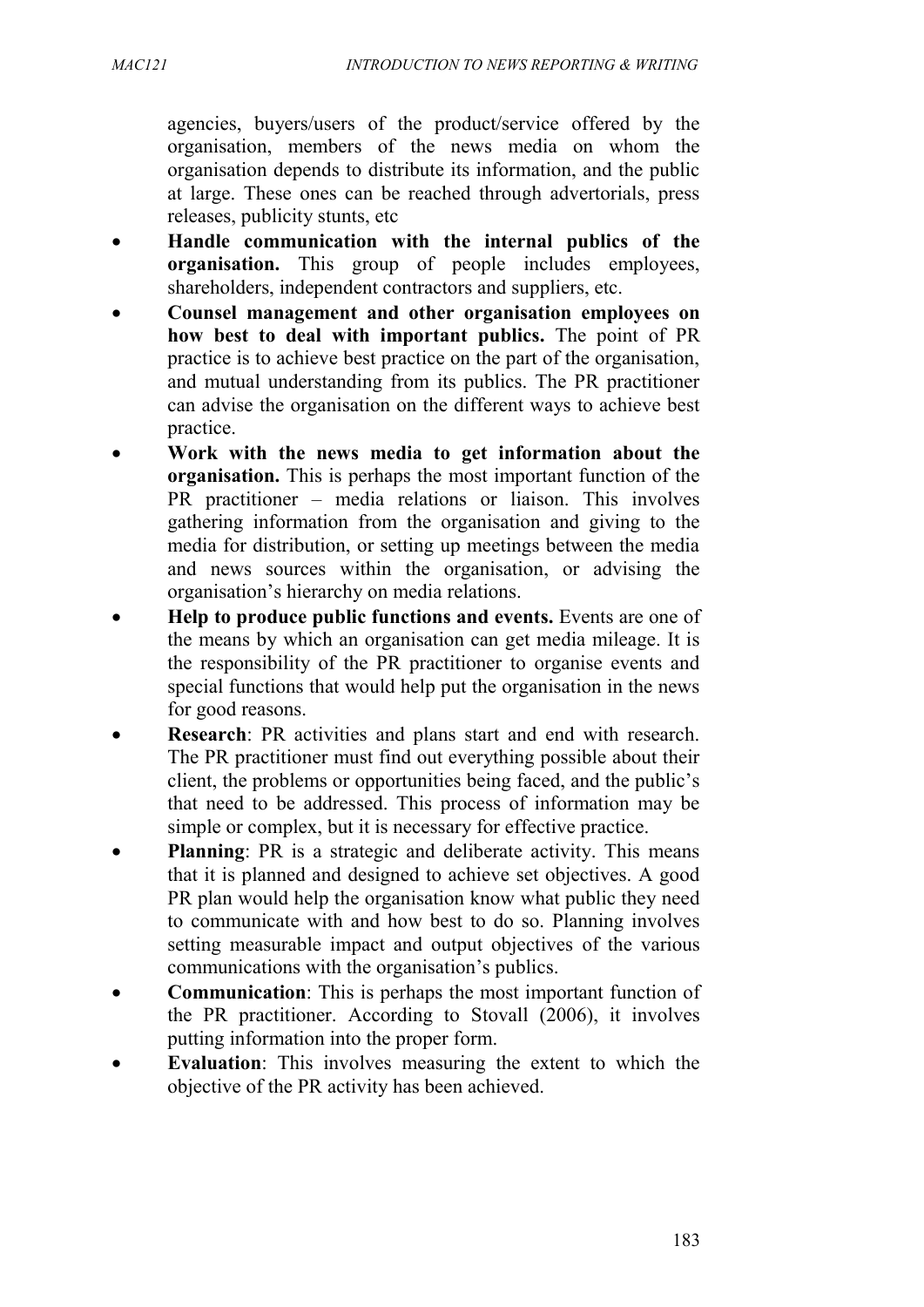# **3.1.1 Tools of Public Relations**

There are different tools available to the public relations practitioner that helps him ply his trade. Jefkins (1988) identifies some of these tools to include:

- **Advertorials**
- Press luncheons
- Press Releases
- Press Conferences
- Special Events
- Exhibitions
- Facility Visit
- Annual General meeting
- Product launch
- Corporate Social Responsibility (CSR)

### **SELF-ASSESSMENT EXERCISE**

- 1. List five tools of modern-day
- a. Public Relations practice.
- b. Public Relations Writing
- 2. Public relations practitioners do a lot of writing. They are responsible for the production of informational materials (some of which have been identified above) and thus, are expected to be wordsmiths.
- 3. Gathering information and structuring it for specific formats is the basic process for all writing. Public relations writing and news writing are sometimes the same. But the differences between public relations writing and news writing are primarily differences created by the intent inherent in public relations writing. A public relations writer must bear in mind a complex set of purposes and interests while producing any piece of copy for any particular publication; must understand that his work is targeted to specific audiences; and must justify his work by ensuring that it fulfills its purpose.
- 4. Essential to every PR writing is the understanding of the purpose of the communication and the public for the communication. This implies research and an ability to write and use language effectively.
- 5. It is perhaps apt at this juncture to highlight that the press has a love-hate relationship with P.R, at once needing them to find stories and at the same time loathing trying to get past the spin. If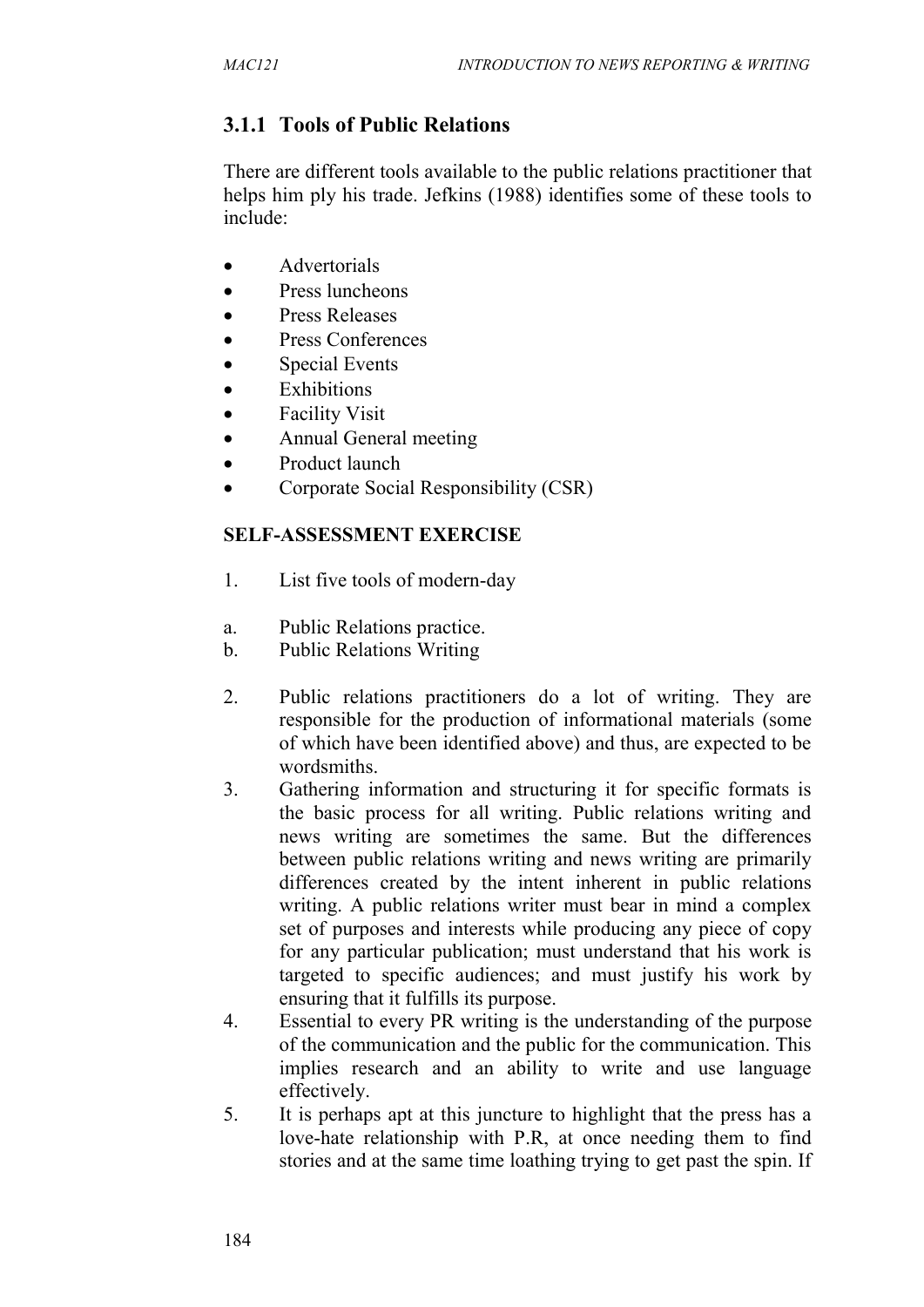you present information in a clear, interesting, and concise manner with attention to news value, then you are far more likely to get the coverage you want from a media organisation.

## **3.1.2 Tips for Writing the Press Release**

The most common - and yet misunderstood - tool of public relations is the press release (also called news release). It is one of the best ways to get a little publicity for the organisation. The press release is a written summary of your announcement that is disseminated to a targeted audience. Most media organisations that provide news (local television, radio, and newspaper) do not have the staff to go out and dig up every single thing that is going on in town. So if you have something that you want people to know about, you need to alert the media yourself. And this is just what a press release is for. Typically, a press release is designed to inform the media of your message. This document should be written to appeal to newsroom editors and show producers, so keep flowery language to a minimum and the key, newsy details foremost.

Also, writing a news release guarantees you nothing. News outlets literally receive hundreds of news releases daily and most are never read. Be eye-catching, but avoid clichés, to stand out from the crowd. Polish your writing and, if possible, take a class in news writing. Watch the news and see what makes good news.

#### **To determine if something is news, ask the following questions**

Is it important? Will your press release alert the media to something that will affect the daily lives of its audience? For example, if you are working with a department of transportation, you may want to let residents know that a significant section of highway may be closed for repairs. The power company may need to let customers know that there will be a significant rate increase or a hospital may want to let everyone know that a nursing strike has ended.

Is it current or timely? News always needed to be current, but especially now that we live in a 24-hour news cycle. If you need to make an announcement, do it while the story is fresh.

Is it local? Also called proximity in journalism studies, the news in Lagos is probably not going to report on a story affecting people in Kaduna

**Prominence**: Does it involve well-known people? If your organisation has partnered with a celebrity or prominent public figure, your news quotient just went up.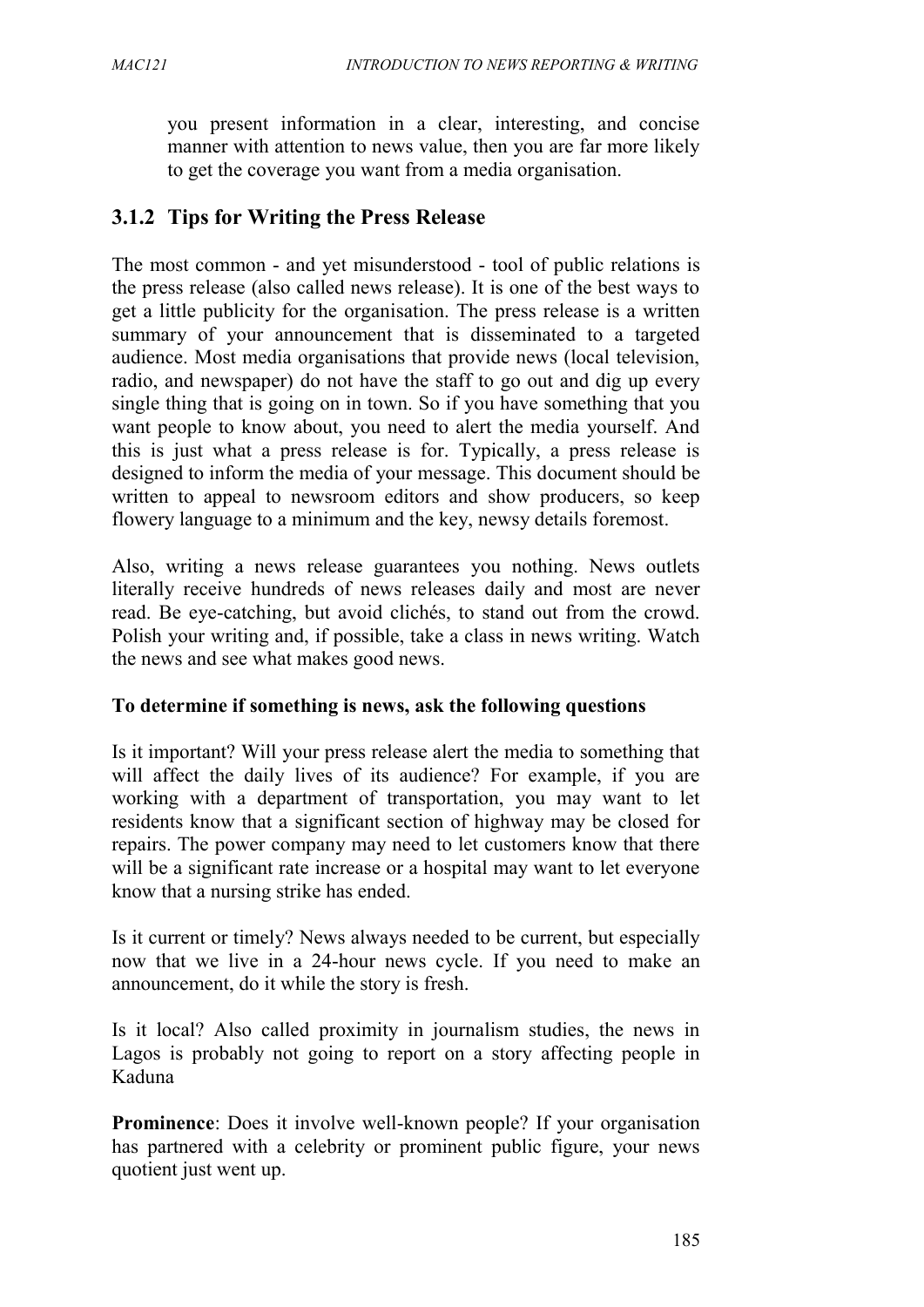Is there conflict? Everyone loves a bit of drama . . . especially in the media. Capitalise on today's sensational news culture and don't be afraid of invoking a bit of controversy - especially if you're in a position to help control the story.

Are you providing an update on a current news story? The news loves of a follow-up on popular stories.

Does it invoke emotions? Think children and pets. People love stories about children and pets. They also love stories that just plain tick you off. Think about the stories that pull on your heart or touch a nerve. Is your story one of these?

Make sure your news release falls into at least one category before you send it out. The more categories it falls into, the greater probability you'll get the word out. Remember, the key word in news release is news. By following these basic principles, not only will it help your public relations efforts go smoothly, but it will help you develop a reputation within the news media of being a solid source of great content.

One of three things will happen when you submit a press release: it will be discarded, the organisation will send someone to follow up, or the release will be run in the paper (either edited or as is). The key to avoiding the first fate is to write an effective press release that is mindful of news values and what an editor (even radio and television news organisations employ editors) would deem important. Here are a few things to keep in mind as you write your press releases.

- 1. Show news value. The fact that you are having a grand opening will probably earn you a place in the business notes, if your community has them, but it is usually not considered "real" news. You have to show why your store is new, timely, or applicable to the generality of lives. Will you be selling an innovative product? Are you the first in your community to offer a particular service? These are things that spark interest and warrant an actually news brief, or even a reported story.
- 2. Writing in a journalistic style. The typical journalist writes in what is known as an "inverted pyramid." The most important information goes first. So if you are selling an innovative product, start out with that detail to grab the attention of the editor. You get the basic information out first, and the details go at the end. Information about your company is one of those details that belong toward the end.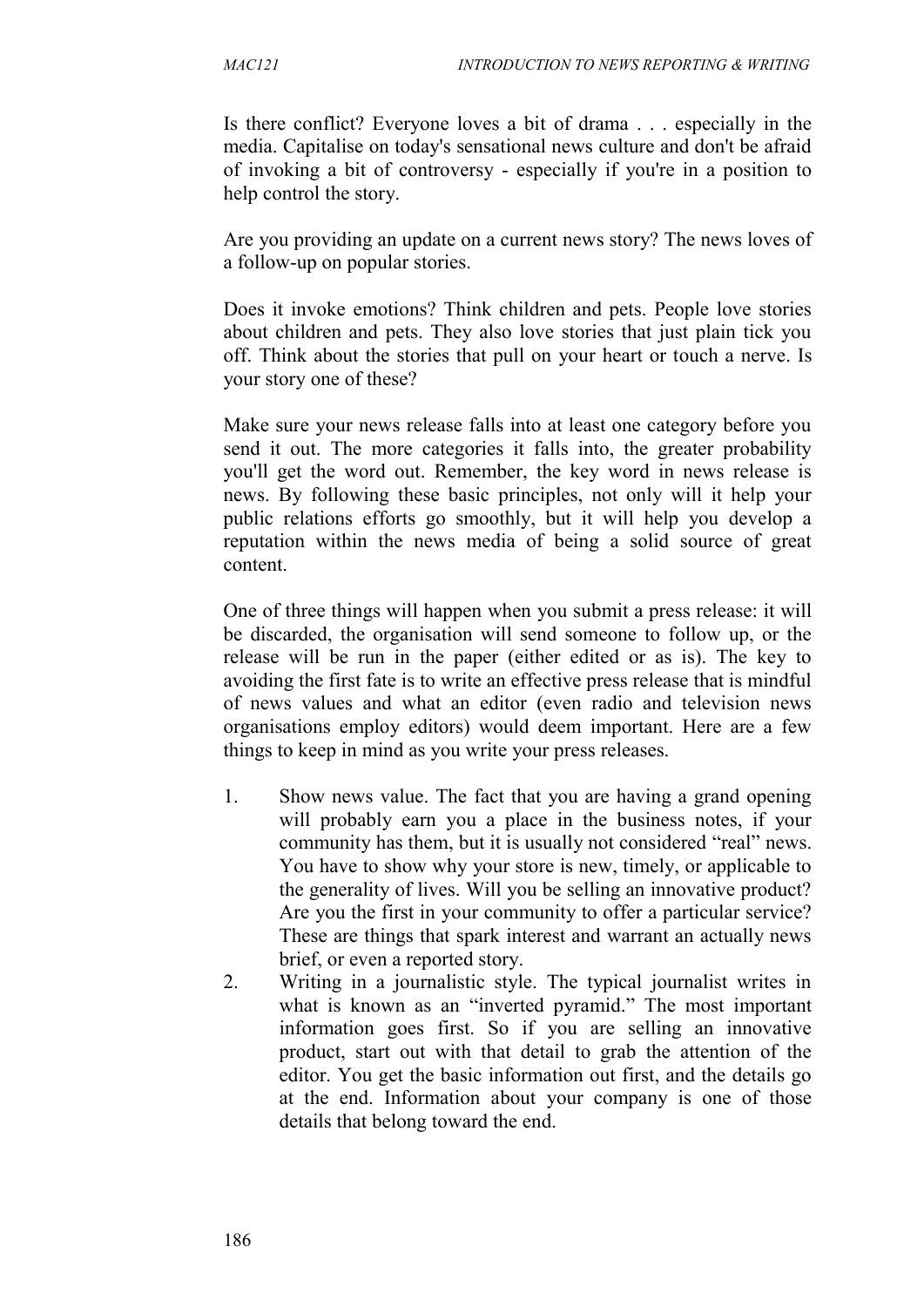- 3. Avoid being too "salesy." While you are writing a press release, and the editor expects that you are not going to give the other side of the story, try not to be too overt in plugging your company. If you focus more on the objective and practical reasons that your product or company is worth covering, and do so with brevity (keep a press release to a page in length), you are more likely to be taken seriously.
- 4. Provide people that the media can talk to. In addition to having contact information displayed in the header of your press release, it never hurts to include a quote from a manager, owner, or even an employee or customer. Just make sure that you quote someone who is willing to comment, so that if the news organisation wants further details, they have a name, other than the P.R. contact, to start with. Having a quote means that your story can be used "that is" to plug a small hole that the editor might need to fill.

### **Final tips**

Make sure to put contact information at the top of your press release including name, phone number (cell phone number as well, in case a reporter on deadline is trying to reach you) and email address. If you put your contact information at the bottom of the release and it's a two-pager and the two pages somehow get separated, you might be losing out on a valuable opportunity.

Indicate "For Immediate Release" at the top of your release unless it is embargoed. That way, media know they can begin using the information right away.

If you don't have company letterhead, make sure to include your logo on your press release along with your company address, phone number and Web site.

At the end of your release, don't forget to indicate there is no more information to be provided in the release by using an end mark, typically, three pound signs (###) centred on the page after your copy.

### **4.0 CONCLUSION**

Public relations work is mostly writing. Public relations writing requires a versatility on the part of the writer that is demanded in a few other jobs. This implies that it involves intelligence, skill and hard work.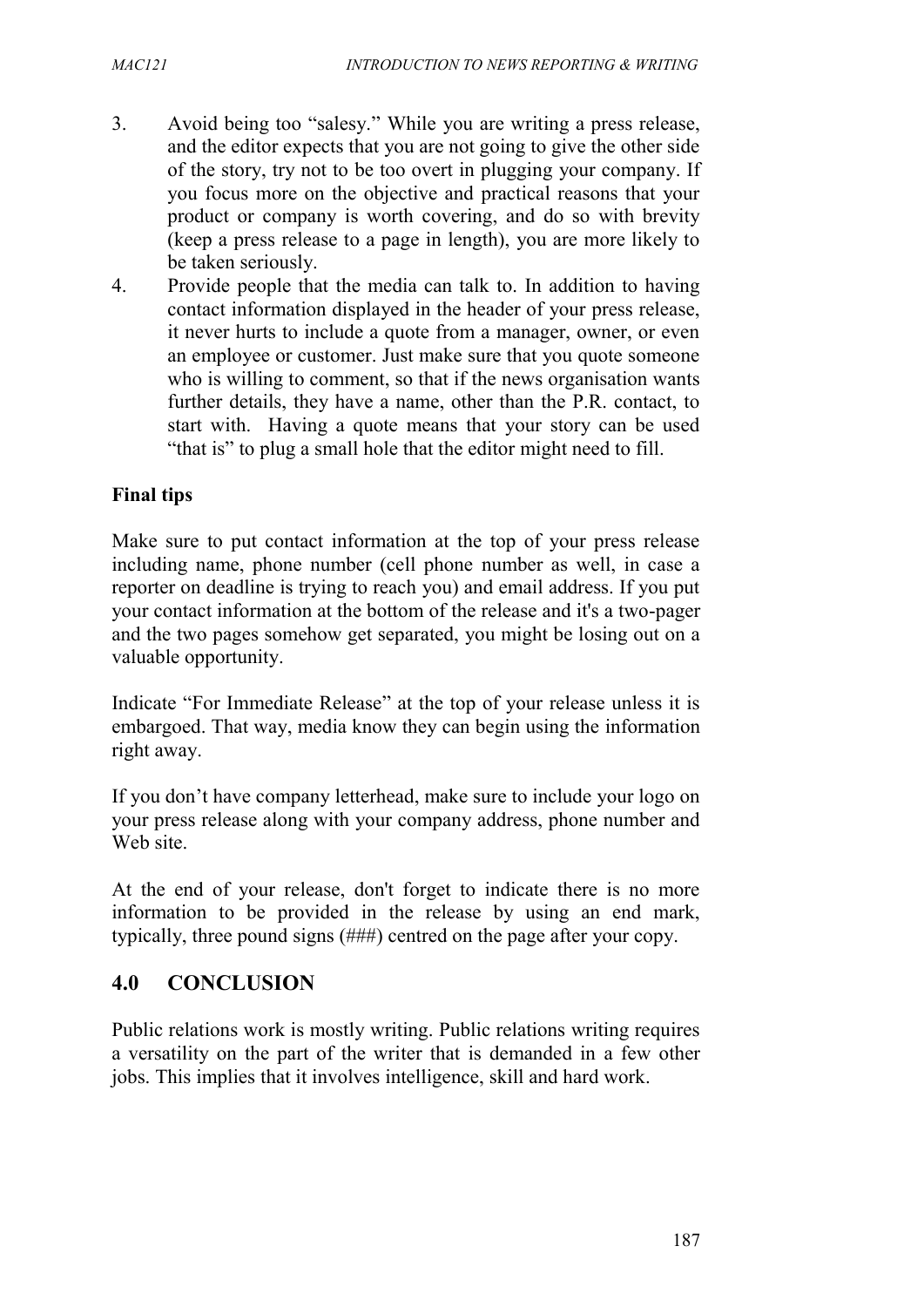#### **5.0 SUMMARY**

The PR practitioner is as important to the success of the organisation as the advert copy writer. The work of the PR man/woman is to ensure that the opinion and perception that people have of a company is positive, and he/she has different tools, which if deployed efficaciously and appropriately, can help achieve this objective. This unit has attempted to show the PR practitioner can use the available tools to achieve the desired objectives.

#### **6.0 TUTOR-MARKED ASSIGNMENT**

You are the Public Relations Manager of an organisation and your organisation is launching a new product into the market. Write a press release to this effect for onward passage to media organisations for transmission.

#### **7.0 REFERENCES/FURTHER READING**

1999 Constitution of the Federal Republic of Nigeria (Section 39).

- Adidi, U (1987). *Mass Media Messages in a Nutshell*. New York: Civiletis International.
- Akinfeleye, R. & Innocent, O. (Eds.). (2003). *Issues in Nigeria Media History,* 1900-2000 A.D. Lagos: Malthouse press Ltd.
- Akinfeleye, R. (1987). *Essentials of Modern African Journalism. A Premier* (2<sup>nd</sup> ed.). Lagos: Miral Printing Press.
- Alao, D. (1992). *News Reporting*. Lagos: Unique Publications.
- Bender, F. F.; Davenport, J. R, & Drager, M. W. (2005). *Reporting for the Mass Media* (8<sup>th</sup> Ed.). New York: Oxford University Press.
- Brian, B. *et al* (1988). *News Reporting and Writing.* New York: St Martin's Press.
- Brooks, B. *et al* (1988). *News Reporting and Writing.* New York: St Martins Press.
- Copp, M. (2003). "Five Tips for Writing Ad Copy That Sells" available at http://EzineArticles.com/?expert=Melinda\_Copp, retrieved on 12/12/2009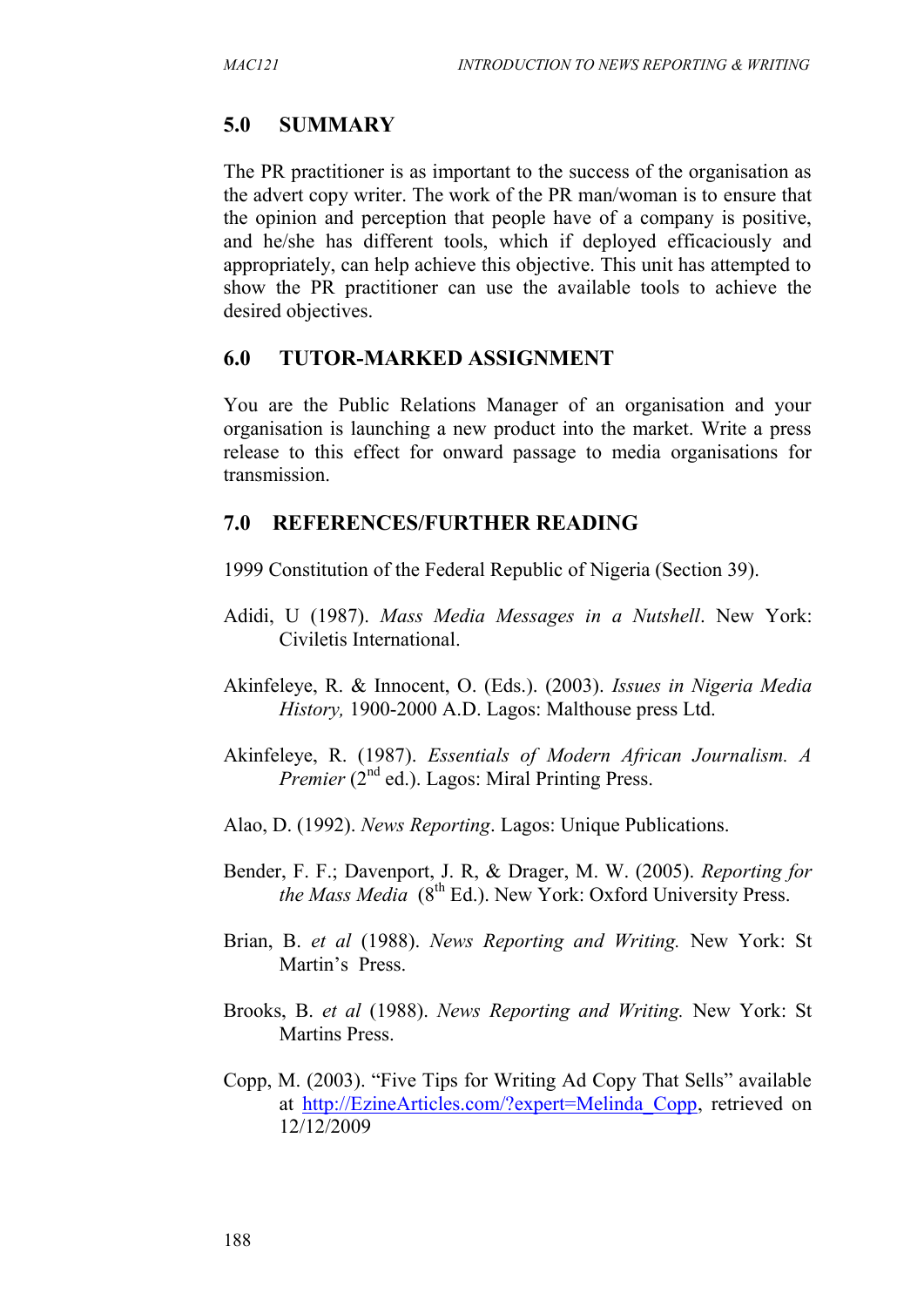- Epku, R. (1988). *The Media and Democracy in Nigeria.* Excerpts from a paper delivered at a workshop on 1995 constitution organised in 1998 by Civil Liberty Organisation, CLO, Constitutional Right Project, CRP and the National Human Rights Commission in Abuja NHRC.
- Folarin, Babatunde (1998). *Theories of Mass Communication: An Introductory Text.* Ibadan: Sterling-Horden Publishers Nigeria Ltd
- Harper, C & the Indiana Group (1998). *Journalism 2001*. Madison: Course wise Publishing.
- Harris, G & Spark, D. (2001). *Practical Newspaper Reporting* (3<sup>rd</sup> (Ed.). Oxford: Focal Press.
- Houston, Brand, (1999). *Computer Assisted Reporting*. A Practical Guide  $(2^{nd} Ed.)$ . New York: Bedford St. Martin's.
- Jefkins, F. W. (1988). *Introduction to Marketing, Advertising and Public Relations*. London: The Macmillan Press Limited.
- Jefkins, F. W. (1988). *Introduction to Marketing, Advertising and Public Relations*. London: The Macmillan Press Limited.
- John, C. (1987). *News Agency Journalism.* Germany: Friedrich Ebert- Striftung
- Letter, M. (2009). "WRITE THE AD, I PRAY YOU" available at http://www.marcusletter.com/writead.htm, retrieved on 10/12/2009
- McQuail, D. (2000). *Mass Communication Theory* (4<sup>th</sup> Ed.). London: SAGE
- Mencher, Melvin (2000). *News Reporting and Writing* (8<sup>th</sup> Ed.) Boston: McGraw Hill.
- Merrill, C. J. (1982). "Ethics and Journalism" in Merrill *et al* (ed) *Ethics and the press: Reading in Mass Media Morality,* New York: Hasting House Publishers.
- Moemeka, A. (2000). Reporter's Handbook: *An Introduction to Effective Journalism*. Kearney, USA: Morris Publishing.